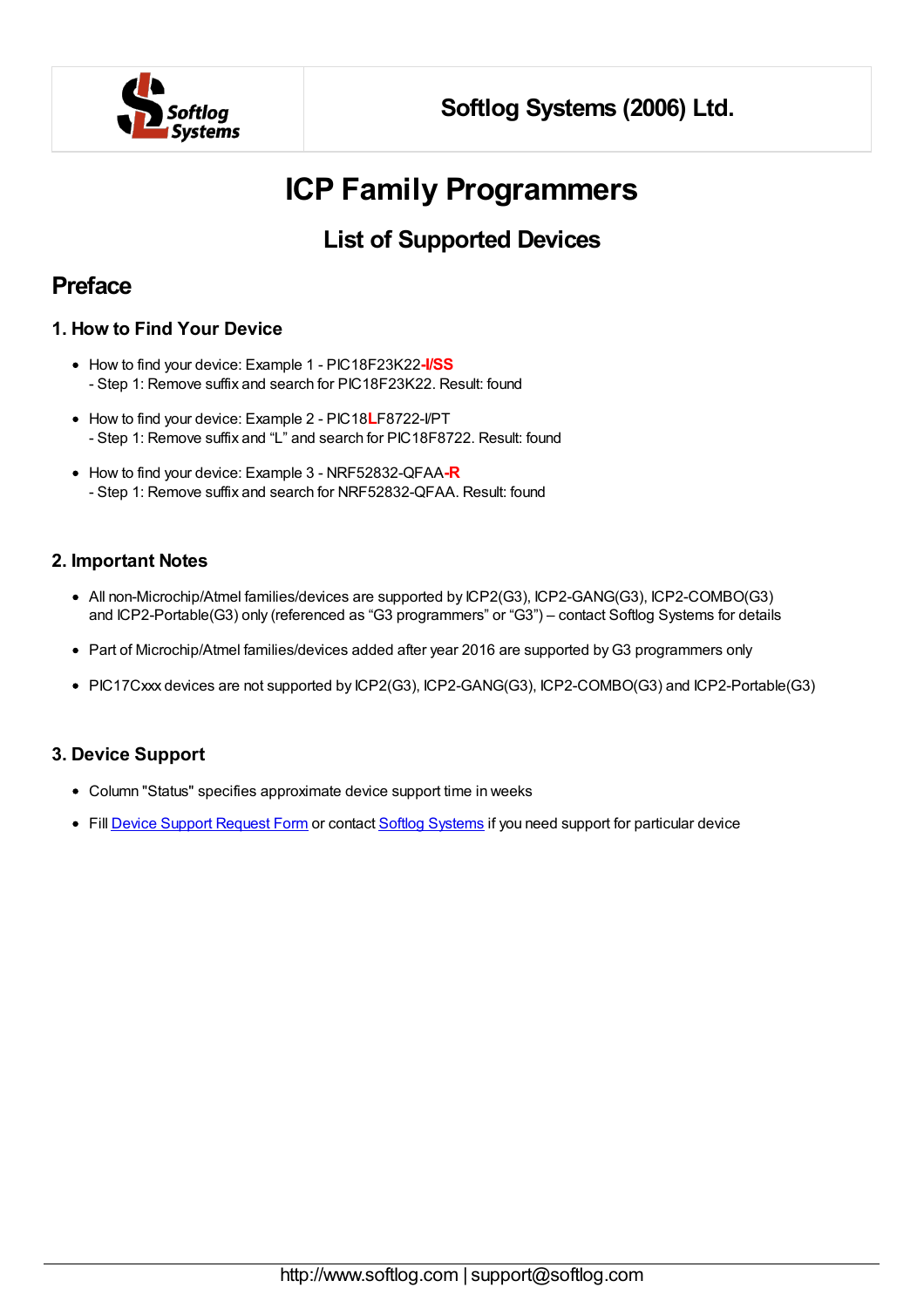| <b>Device Part Number</b> | <b>Status</b> |      | <b>Family/Algorithm Family Description</b> |
|---------------------------|---------------|------|--------------------------------------------|
| 25AA010                   | Supported     | 81   | Microchip, Standard SPI Flash/EEPROM ICs   |
| 25AA020                   | Supported     | 81   | Microchip, Standard SPI Flash/EEPROM ICs   |
| 25AA040                   | Supported     | 81   | Microchip, Standard SPI Flash/EEPROM ICs   |
| 25AA080                   | Supported     | 81   | Microchip, Standard SPI Flash/EEPROM ICs   |
| 25AA1024                  | Supported     | 81   | Microchip, Standard SPI Flash/EEPROM ICs   |
| 25AA128                   | Supported     | 81   | Microchip, Standard SPI Flash/EEPROM ICs   |
| 25AA160                   | Supported     | 81   | Microchip, Standard SPI Flash/EEPROM ICs   |
| 25AA256                   | Supported     | 81   | Microchip, Standard SPI Flash/EEPROM ICs   |
| 25AA320                   | Supported     | 81   | Microchip, Standard SPI Flash/EEPROM ICs   |
| 25AA512                   | Supported     | 81   | Microchip, Standard SPI Flash/EEPROM ICs   |
| 25AA640                   | Supported     | 81   | Microchip, Standard SPI Flash/EEPROM ICs   |
| 25CSM04                   | Supported     | 81   | Microchip, Standard SPI Flash/EEPROM ICs   |
| 25LC010                   | Supported     | 81   | Microchip, Standard SPI Flash/EEPROM ICs   |
| 25LC020                   | Supported     | 81   | Microchip, Standard SPI Flash/EEPROM ICs   |
| 25LC040                   | Supported     | 81   | Microchip, Standard SPI Flash/EEPROM ICs   |
| 25LC080                   | Supported     | 81   | Microchip, Standard SPI Flash/EEPROM ICs   |
| 25LC1024                  | Supported     | 81   | Microchip, Standard SPI Flash/EEPROM ICs   |
| 25LC128                   | Supported     | 81   | Microchip, Standard SPI Flash/EEPROM ICs   |
| 25LC160                   | Supported     | 81   | Microchip, Standard SPI Flash/EEPROM ICs   |
| 25LC256                   | Supported     | 81   | Microchip, Standard SPI Flash/EEPROM ICs   |
| 25LC320                   | Supported     | 81   | Microchip, Standard SPI Flash/EEPROM ICs   |
| 25LC512                   | Supported     | 81   | Microchip, Standard SPI Flash/EEPROM ICs   |
| 25LC640                   | Supported     | 81   | Microchip, Standard SPI Flash/EEPROM ICs   |
| 93AA46A                   | Supported     | 77   | Microchip, Microwire EEPROM                |
| 93AA46B                   | Supported     | 77   | Microchip, Microwire EEPROM                |
| 93AA46C                   | Supported     | 77   | Microchip, Microwire EEPROM                |
| 93AA66A                   | Supported     | 77   | Microchip, Microwire EEPROM                |
| 93AA66B                   | Supported     | 77   | Microchip, Microwire EEPROM                |
| 93AA66C                   | Supported     | 77   | Microchip, Microwire EEPROM                |
| 93AA76A                   | Supported     | 77   | Microchip, Microwire EEPROM                |
| 93AA76B                   | Supported     | 77   | Microchip, Microwire EEPROM                |
| 93AA76C                   | Supported     | 77   | Microchip, Microwire EEPROM                |
| 93AA86A                   | Supported     | $77$ | Microchip, Microwire EEPROM                |
| 93AA86B                   | Supported     | 77   | Microchip, Microwire EEPROM                |
| 93AA86C                   | Supported     | 77   | Microchip, Microwire EEPROM                |
| 93C06                     | Supported     | 77   | Microchip, Microwire EEPROM                |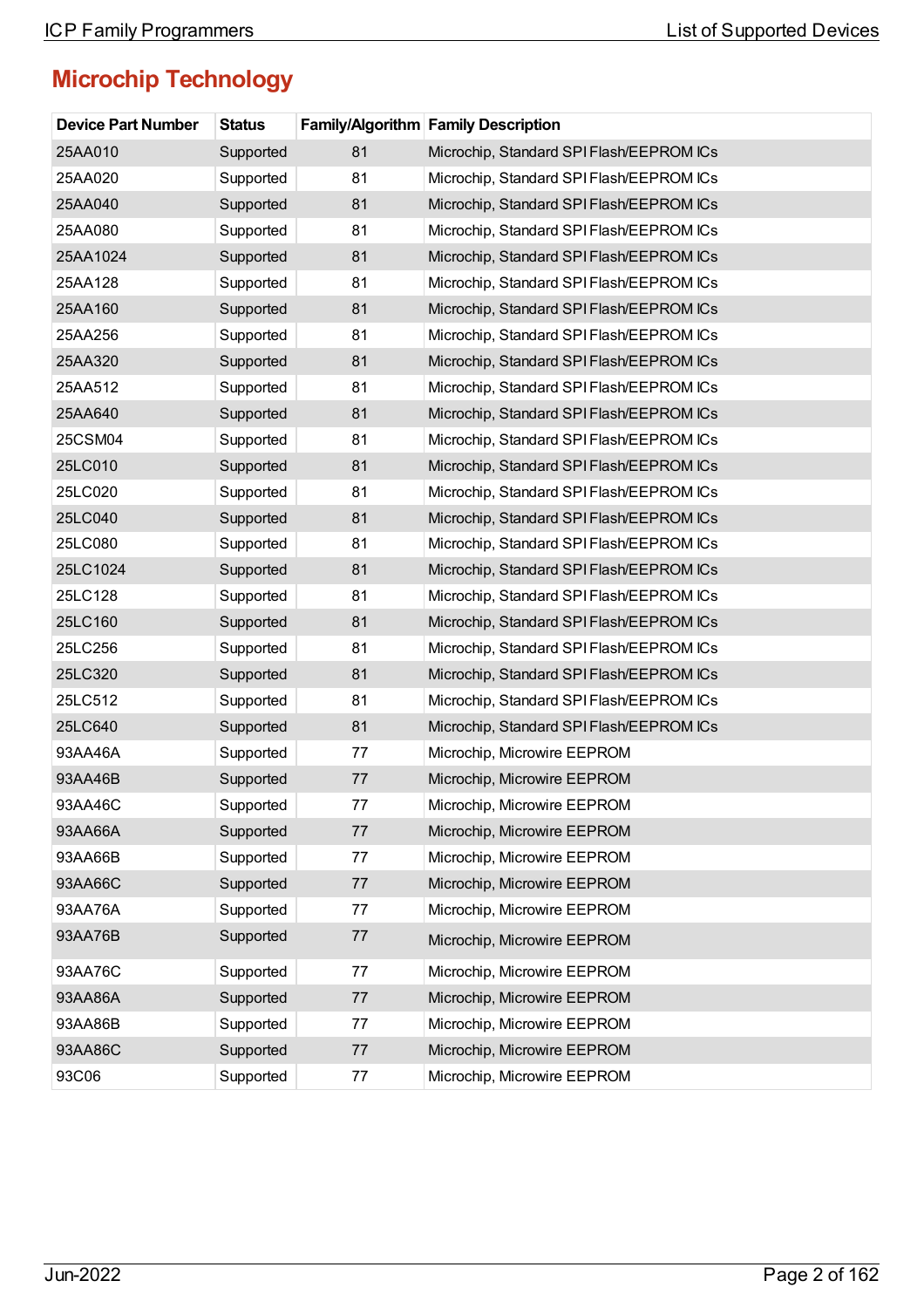| <b>Device Part Number</b> | <b>Status</b> |    | <b>Family/Algorithm Family Description</b> |
|---------------------------|---------------|----|--------------------------------------------|
| 93C46A                    | Supported     | 77 | Microchip, Microwire EEPROM                |
| 93C46B                    | Supported     | 77 | Microchip, Microwire EEPROM                |
| 93C46C                    | Supported     | 77 | Microchip, Microwire EEPROM                |
| 93C66A                    | Supported     | 77 | Microchip, Microwire EEPROM                |
| 93C66B                    | Supported     | 77 | Microchip, Microwire EEPROM                |
| 93C66C                    | Supported     | 77 | Microchip, Microwire EEPROM                |
| 93C76A                    | Supported     | 77 | Microchip, Microwire EEPROM                |
| 93C76B                    | Supported     | 77 | Microchip, Microwire EEPROM                |
| 93C76C                    | Supported     | 77 | Microchip, Microwire EEPROM                |
| 93C86A                    | Supported     | 77 | Microchip, Microwire EEPROM                |
| 93C86B                    | Supported     | 77 | Microchip, Microwire EEPROM                |
| 93C86C                    | Supported     | 77 | Microchip, Microwire EEPROM                |
| 93LC46A                   | Supported     | 77 | Microchip, Microwire EEPROM                |
| 93LC46B                   | Supported     | 77 | Microchip, Microwire EEPROM                |
| 93LC46C                   | Supported     | 77 | Microchip, Microwire EEPROM                |
| 93LC66A                   | Supported     | 77 | Microchip, Microwire EEPROM                |
| 93LC66B                   | Supported     | 77 | Microchip, Microwire EEPROM                |
| 93LC66C                   | Supported     | 77 | Microchip, Microwire EEPROM                |
| 93LC76A                   | Supported     | 77 | Microchip, Microwire EEPROM                |
| 93LC76B                   | Supported     | 77 | Microchip, Microwire EEPROM                |
| 93LC76C                   | Supported     | 77 | Microchip, Microwire EEPROM                |
| 93LC86A                   | Supported     | 77 | Microchip, Microwire EEPROM                |
| 93LC86B                   | Supported     | 77 | Microchip, Microwire EEPROM                |
| 93LC86C                   | Supported     | 77 | Microchip, Microwire EEPROM                |
| AT25M02                   | Supported     | 81 | Microchip, Standard SPI Flash/EEPROM ICs   |
| AT90PWM161                | Supported     | 59 | Microchip, Atmel with SPI/JTAG             |
| AT90PWM216                | Supported     | 59 | Microchip, Atmel with SPI/JTAG             |
| AT90PWM316                | Supported     | 59 | Microchip, Atmel with SPI/JTAG             |
| AT90PWM81                 | Supported     | 59 | Microchip, Atmel with SPI/JTAG             |
| AT90USB1286               | Supported     | 59 | Microchip, Atmel with SPI/JTAG             |
| AT90USB1287               | Supported     | 59 | Microchip, Atmel with SPI/JTAG             |
| AT90USB646                | Supported     | 59 | Microchip, Atmel with SPI/JTAG             |
| AT90USB647                | Supported     | 59 | Microchip, Atmel with SPI/JTAG             |
| ATA8510                   | Supported     | 59 | Microchip, Atmel with SPI/JTAG             |
| ATmega128                 | Supported     | 59 | Microchip, Atmel with SPI/JTAG             |
| ATmega1280                | Supported     | 59 | Microchip, Atmel with SPI/JTAG             |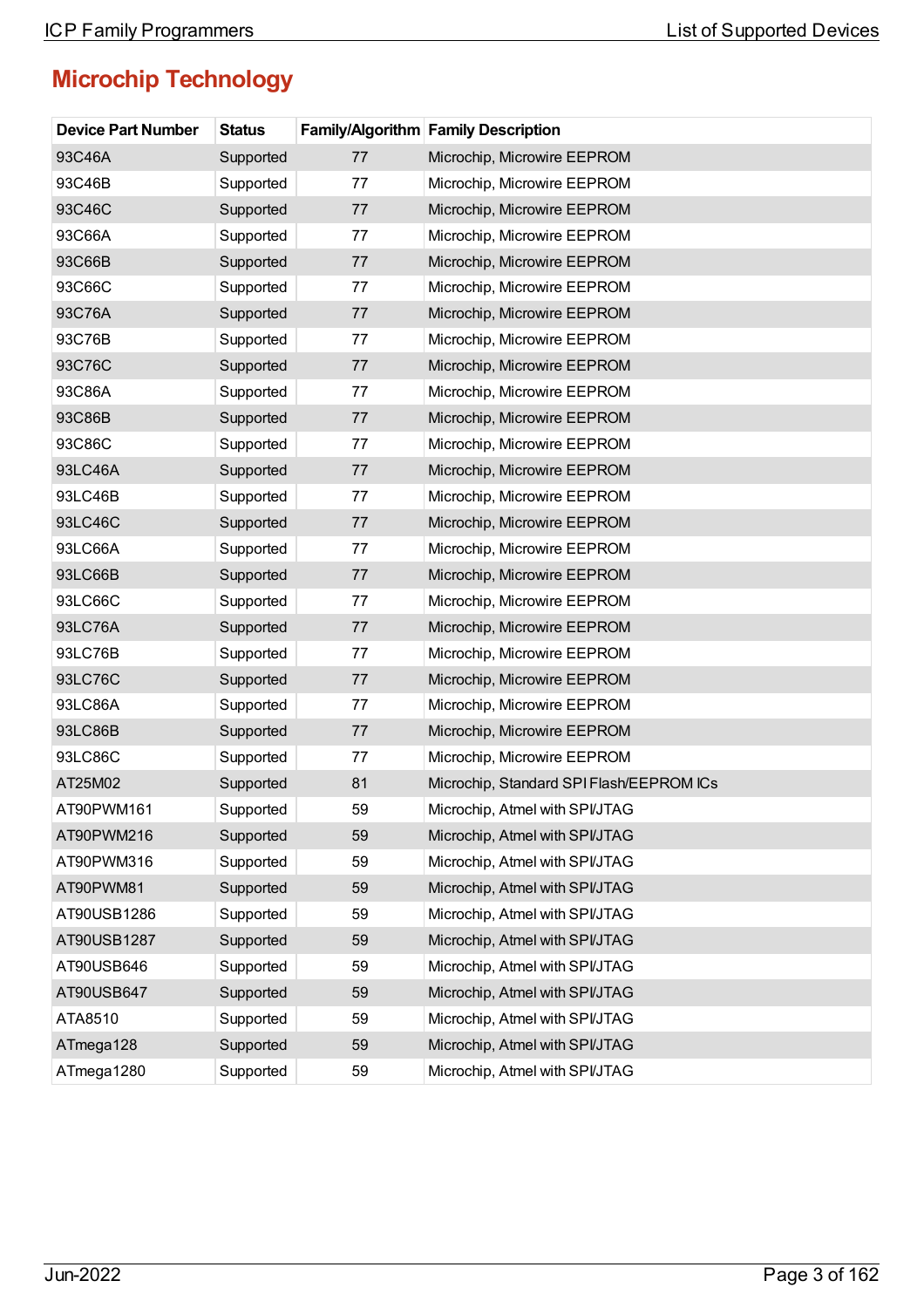| <b>Device Part Number</b> | <b>Status</b> |    | <b>Family/Algorithm Family Description</b>               |
|---------------------------|---------------|----|----------------------------------------------------------|
| ATmega1280V               | Supported     | 59 | Microchip, Atmel with SPI/JTAG                           |
| ATmega1280V_CALIB_1       | Supported     | 84 | Microchip, Frequency Calibration for Atmel with SPI/JTAG |
| ATmega1281                | Supported     | 59 | Microchip, Atmel with SPI/JTAG                           |
| ATmega1281V               | Supported     | 59 | Microchip, Atmel with SPI/JTAG                           |
| ATmega1284                | Supported     | 59 | Microchip, Atmel with SPI/JTAG                           |
| ATmega1284P               | Supported     | 59 | Microchip, Atmel with SPI/JTAG                           |
| ATmega1284P_CALIB_1       | Supported     | 84 | Microchip, Frequency Calibration for Atmel with SPI/JTAG |
| ATmega1284RFR2            | Supported     | 59 | Microchip, Atmel with SPI/JTAG                           |
| ATmega128A                | Supported     | 59 | Microchip, Atmel with SPI/JTAG                           |
| ATmega128A_CALIB_1        | Supported     | 84 | Microchip, Frequency Calibration for Atmel with SPI/JTAG |
| ATmega128L                | Supported     | 59 | Microchip, Atmel with SPI/JTAG                           |
| ATmega128RFR2             | Supported     | 59 | Microchip, Atmel with SPI/JTAG                           |
| ATmega16                  | Supported     | 59 | Microchip, Atmel with SPI/JTAG                           |
| ATmega1608                | Supported     | 61 | Microchip, Atmel with UPDI                               |
| ATmega1609                | Supported     | 61 | Microchip, Atmel with UPDI                               |
| ATmega164A                | Supported     | 59 | Microchip, Atmel with SPI/JTAG                           |
| ATmega164P                | Supported     | 59 | Microchip, Atmel with SPI/JTAG                           |
| ATmega164PA               | Supported     | 59 | Microchip, Atmel with SPI/JTAG                           |
| ATmega164PV               | Supported     | 59 | Microchip, Atmel with SPI/JTAG                           |
| ATmega168                 | Supported     | 59 | Microchip, Atmel with SPI/JTAG                           |
| ATmega168A                | Supported     | 59 | Microchip, Atmel with SPI/JTAG                           |
| ATmega168P                | Supported     | 59 | Microchip, Atmel with SPI/JTAG                           |
| ATmega168PA               | Supported     | 59 | Microchip, Atmel with SPI/JTAG                           |
| ATmega168PB               | Supported     | 59 | Microchip, Atmel with SPI/JTAG                           |
| ATmega16A                 | Supported     | 59 | Microchip, Atmel with SPI/JTAG                           |
| ATmega16L                 | Supported     | 59 | Microchip, Atmel with SPI/JTAG                           |
| ATmega2560                | Supported     | 59 | Microchip, Atmel with SPI/JTAG                           |
| ATmega2560V               | Supported     | 59 | Microchip, Atmel with SPI/JTAG                           |
| ATmega2561                | Supported     | 59 | Microchip, Atmel with SPI/JTAG                           |
| ATmega2561V               | Supported     | 59 | Microchip, Atmel with SPI/JTAG                           |
| ATmega2564RFR2            | Supported     | 59 | Microchip, Atmel with SPI/JTAG                           |
| ATmega256RFR2             | Supported     | 59 | Microchip, Atmel with SPI/JTAG                           |
| ATmega32                  | Supported     | 59 | Microchip, Atmel with SPI/JTAG                           |
| ATmega3208                | Supported     | 61 | Microchip, Atmel with UPDI                               |
| ATmega3209                | Supported     | 61 | Microchip, Atmel with UPDI                               |
| ATmega324A                | Supported     | 59 | Microchip, Atmel with SPI/JTAG                           |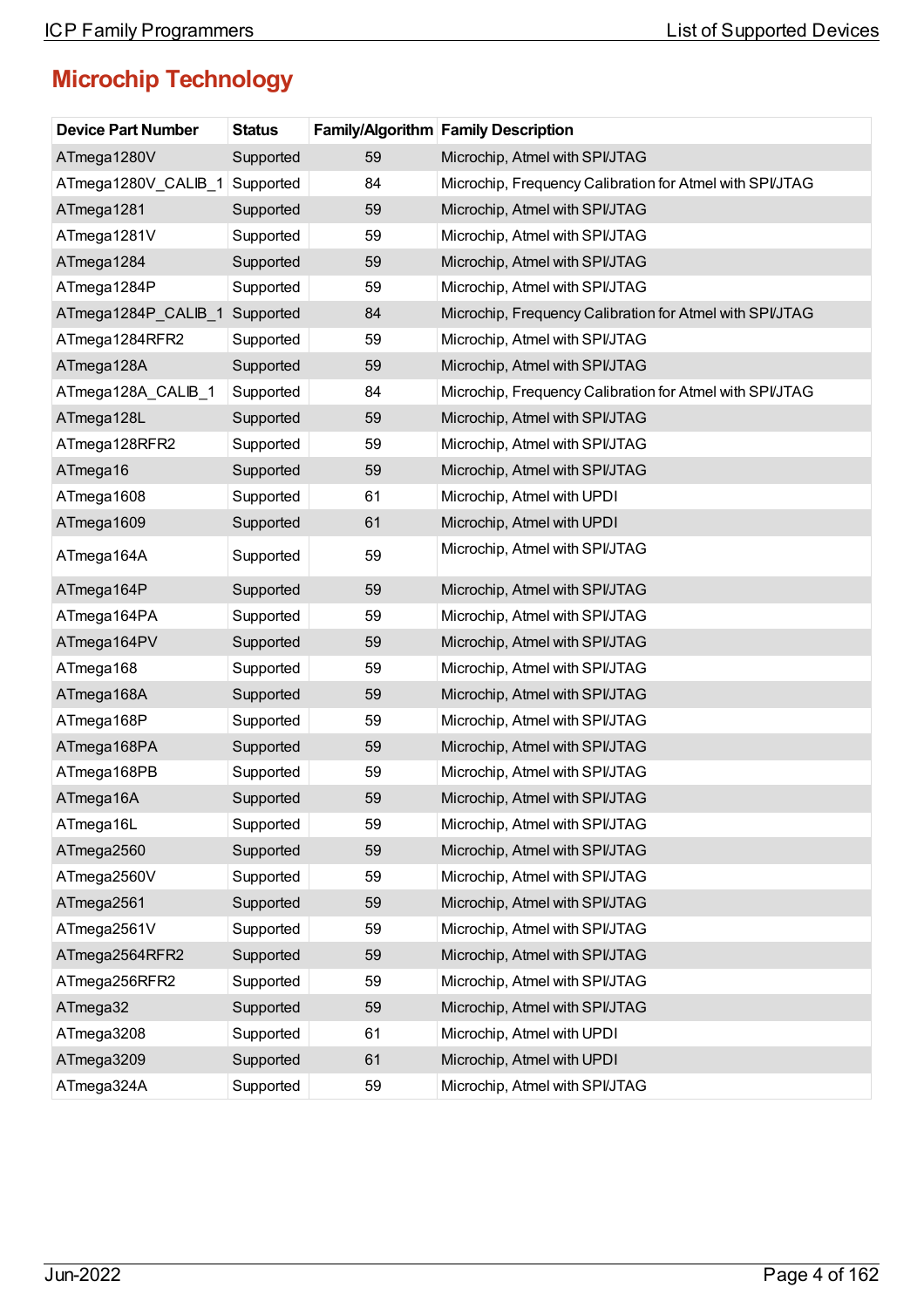| <b>Device Part Number</b> | <b>Status</b> |    | <b>Family/Algorithm Family Description</b>               |
|---------------------------|---------------|----|----------------------------------------------------------|
| ATmega324P                | Supported     | 59 | Microchip, Atmel with SPI/JTAG                           |
| ATmega324PA               | Supported     | 59 | Microchip, Atmel with SPI/JTAG                           |
| ATmega324PB               | Supported     | 59 | Microchip, Atmel with SPI/JTAG                           |
| ATmega324PV               | Supported     | 59 | Microchip, Atmel with SPI/JTAG                           |
| ATmega328                 | Supported     | 59 | Microchip, Atmel with SPI/JTAG                           |
| ATmega328P                | Supported     | 59 | Microchip, Atmel with SPI/JTAG                           |
| ATmega328PB               | Supported     | 59 | Microchip, Atmel with SPI/JTAG                           |
| ATmega32A                 | Supported     | 59 | Microchip, Atmel with SPI/JTAG                           |
| ATmega32L                 | Supported     | 59 | Microchip, Atmel with SPI/JTAG                           |
| ATmega48                  | Supported     | 59 | Microchip, Atmel with SPI/JTAG                           |
| ATmega4808                | Supported     | 61 | Microchip, Atmel with UPDI                               |
| ATmega4809                | Supported     | 61 | Microchip, Atmel with UPDI                               |
| ATmega48A                 | Supported     | 59 | Microchip, Atmel with SPI/JTAG                           |
| ATmega48P                 | Supported     | 59 | Microchip, Atmel with SPI/JTAG                           |
| ATmega48PA                | Supported     | 59 | Microchip, Atmel with SPI/JTAG                           |
| ATmega48PB                | Supported     | 59 | Microchip, Atmel with SPI/JTAG                           |
| ATmega64                  | Supported     | 59 | Microchip, Atmel with SPI/JTAG                           |
| ATmega640                 | Supported     | 59 | Microchip, Atmel with SPI/JTAG                           |
| ATmega640V                | Supported     | 59 | Microchip, Atmel with SPI/JTAG                           |
| ATmega644                 | Supported     | 59 | Microchip, Atmel with SPI/JTAG                           |
| ATmega644A                | Supported     | 59 | Microchip, Atmel with SPI/JTAG                           |
| ATmega644P                | Supported     | 59 | Microchip, Atmel with SPI/JTAG                           |
| ATmega644PA               | Supported     | 59 | Microchip, Atmel with SPI/JTAG                           |
| ATmega644PA_CALIB_1       | Supported     | 84 | Microchip, Frequency Calibration for Atmel with SPI/JTAG |
| ATmega644PV               | Supported     | 59 | Microchip, Atmel with SPI/JTAG                           |
| ATmega644RFR2             | Supported     | 59 | Microchip, Atmel with SPI/JTAG                           |
| ATmega644V                | Supported     | 59 | Microchip, Atmel with SPI/JTAG                           |
| ATmega64A                 | Supported     | 59 | Microchip, Atmel with SPI/JTAG                           |
| ATmega64L                 | Supported     | 59 | Microchip, Atmel with SPI/JTAG                           |
| ATmega64RFR2              | Supported     | 59 | Microchip, Atmel with SPI/JTAG                           |
| ATmega8                   | Supported     | 59 | Microchip, Atmel with SPI/JTAG                           |
| ATmega808                 | Supported     | 61 | Microchip, Atmel with UPDI                               |
| ATmega809                 | Supported     | 61 | Microchip, Atmel with UPDI                               |
| ATmega8515                | Supported     | 59 | Microchip, Atmel with SPI/JTAG                           |
| ATmega8515L               | Supported     | 59 | Microchip, Atmel with SPI/JTAG                           |
| ATmega88                  | Supported     | 59 | Microchip, Atmel with SPI/JTAG                           |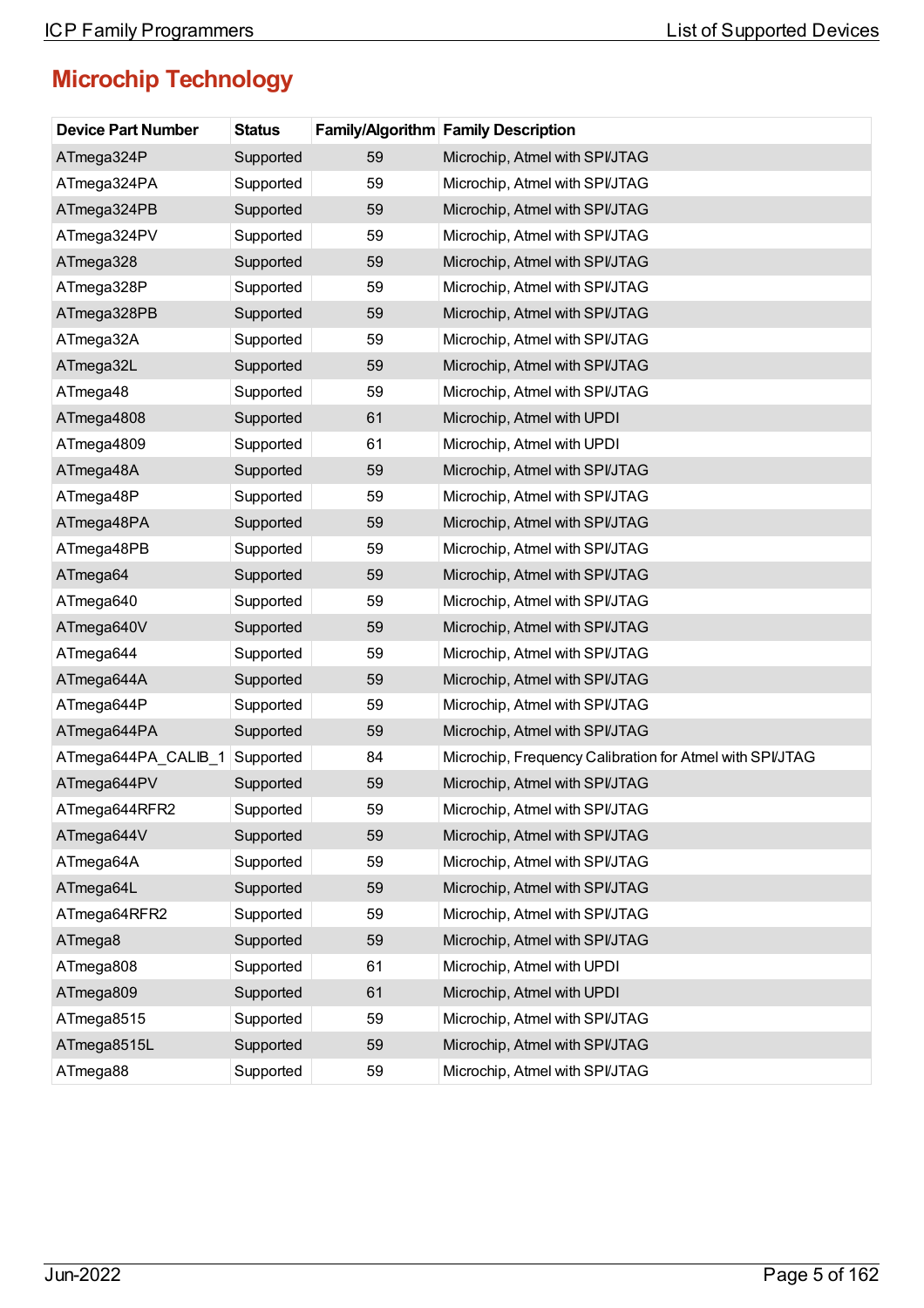| <b>Device Part Number</b> | <b>Status</b> |    | <b>Family/Algorithm Family Description</b>               |
|---------------------------|---------------|----|----------------------------------------------------------|
| ATmega88A                 | Supported     | 59 | Microchip, Atmel with SPI/JTAG                           |
| ATmega88P                 | Supported     | 59 | Microchip, Atmel with SPI/JTAG                           |
| ATmega88PA                | Supported     | 59 | Microchip, Atmel with SPI/JTAG                           |
| ATmega88PB                | Supported     | 59 | Microchip, Atmel with SPI/JTAG                           |
| ATmega8_CALIB_1           | Supported     | 84 | Microchip, Frequency Calibration for Atmel with SPI/JTAG |
| ATmega8L                  | Supported     | 59 | Microchip, Atmel with SPI/JTAG                           |
| ATSAM4E16C                | Supported     | 60 | Microchip, Atmel Cortex M4                               |
| ATSAM4E16E                | Supported     | 60 | Microchip, Atmel Cortex M4                               |
| ATSAM4E8C                 | Supported     | 60 | Microchip, Atmel Cortex M4                               |
| ATSAM4E8E                 | Supported     | 60 | Microchip, Atmel Cortex M4                               |
| ATSAM4N16B                | Supported     | 60 | Microchip, Atmel Cortex M4                               |
| ATSAM4N16C                | Supported     | 60 | Microchip, Atmel Cortex M4                               |
| ATSAM4N8A                 | Supported     | 60 | Microchip, Atmel Cortex M4                               |
| ATSAM4N8B                 | Supported     | 60 | Microchip, Atmel Cortex M4                               |
| ATSAM4N8C                 | Supported     | 60 | Microchip, Atmel Cortex M4                               |
| ATSAM4S16B                | Supported     | 60 | Microchip, Atmel Cortex M4                               |
| ATSAM4S16C                | Supported     | 60 | Microchip, Atmel Cortex M4                               |
| ATSAM4S2A                 | Supported     | 60 | Microchip, Atmel Cortex M4                               |
| ATSAM4S2B                 | Supported     | 60 | Microchip, Atmel Cortex M4                               |
| ATSAM4S2C                 | Supported     | 60 | Microchip, Atmel Cortex M4                               |
| ATSAM4S4A                 | Supported     | 60 | Microchip, Atmel Cortex M4                               |
| ATSAM4S4B                 | Supported     | 60 | Microchip, Atmel Cortex M4                               |
| ATSAM4S4C                 | Supported     | 60 | Microchip, Atmel Cortex M4                               |
| ATSAM4S8B                 | Supported     | 60 | Microchip, Atmel Cortex M4                               |
| ATSAM4S8C                 | Supported     | 60 | Microchip, Atmel Cortex M4                               |
| ATSAM4SA16B               | Supported     | 60 | Microchip, Atmel Cortex M4                               |
| ATSAM4SA16C               | Supported     | 60 | Microchip, Atmel Cortex M4                               |
| ATSAM4SD16B               | Supported     | 60 | Microchip, Atmel Cortex M4                               |
| ATSAM4SD16C               | Supported     | 60 | Microchip, Atmel Cortex M4                               |
| ATSAM4SD32B               | Supported     | 60 | Microchip, Atmel Cortex M4                               |
| ATSAM4SD32C               | Supported     | 60 | Microchip, Atmel Cortex M4                               |
| ATSAMC20E15A              | Supported     | 57 | Microchip, Atmel SAMC/D/L/R                              |
| ATSAMC20E16A              | Supported     | 57 | Microchip, Atmel SAMC/D/L/R                              |
| ATSAMC20E17A              | Supported     | 57 | Microchip, Atmel SAMC/D/L/R                              |
| ATSAMC20E18A              | Supported     | 57 | Microchip, Atmel SAMC/D/L/R                              |
| ATSAMC20G15A              | Supported     | 57 | Microchip, Atmel SAMC/D/L/R                              |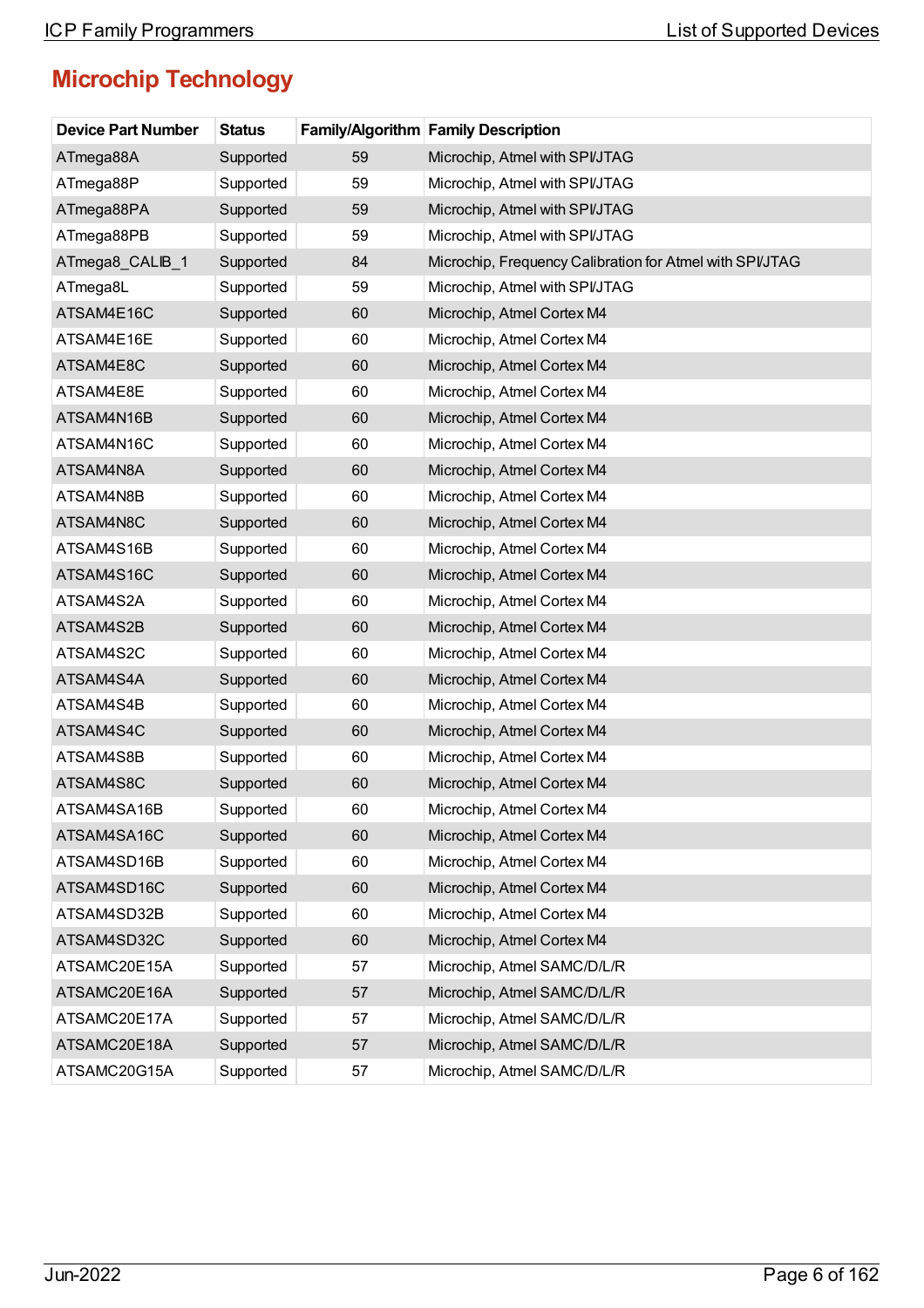| <b>Device Part Number</b> | <b>Status</b> |    | Family/Algorithm Family Description |
|---------------------------|---------------|----|-------------------------------------|
| ATSAMC20G16A              | Supported     | 57 | Microchip, Atmel SAMC/D/L/R         |
| ATSAMC20G17A              | Supported     | 57 | Microchip, Atmel SAMC/D/L/R         |
| ATSAMC20G18A              | Supported     | 57 | Microchip, Atmel SAMC/D/L/R         |
| ATSAMC20J15A              | Supported     | 57 | Microchip, Atmel SAMC/D/L/R         |
| ATSAMC20J16A              | Supported     | 57 | Microchip, Atmel SAMC/D/L/R         |
| ATSAMC20J17A              | Supported     | 57 | Microchip, Atmel SAMC/D/L/R         |
| ATSAMC20J18A              | Supported     | 57 | Microchip, Atmel SAMC/D/L/R         |
| ATSAMC20N17A              | Supported     | 57 | Microchip, Atmel SAMC/D/L/R         |
| ATSAMC20N18A              | Supported     | 57 | Microchip, Atmel SAMC/D/L/R         |
| ATSAMC21E15A              | Supported     | 57 | Microchip, Atmel SAMC/D/L/R         |
| ATSAMC21E16A              | Supported     | 57 | Microchip, Atmel SAMC/D/L/R         |
| ATSAMC21E17A              | Supported     | 57 | Microchip, Atmel SAMC/D/L/R         |
| ATSAMC21E18A              | Supported     | 57 | Microchip, Atmel SAMC/D/L/R         |
| ATSAMC21G15A              | Supported     | 57 | Microchip, Atmel SAMC/D/L/R         |
| ATSAMC21G16A              | Supported     | 57 | Microchip, Atmel SAMC/D/L/R         |
| ATSAMC21G17A              | Supported     | 57 | Microchip, Atmel SAMC/D/L/R         |
| ATSAMC21G18A              | Supported     | 57 | Microchip, Atmel SAMC/D/L/R         |
| ATSAMC21J15A              | Supported     | 57 | Microchip, Atmel SAMC/D/L/R         |
| ATSAMC21J16A              | Supported     | 57 | Microchip, Atmel SAMC/D/L/R         |
| ATSAMC21J17A              | Supported     | 57 | Microchip, Atmel SAMC/D/L/R         |
| ATSAMC21J18A              | Supported     | 57 | Microchip, Atmel SAMC/D/L/R         |
| ATSAMC21N17A              | Supported     | 57 | Microchip, Atmel SAMC/D/L/R         |
| ATSAMC21N18A              | Supported     | 57 | Microchip, Atmel SAMC/D/L/R         |
| ATSAMD09C13               | Supported     | 57 | Microchip, Atmel SAMC/D/L/R         |
| ATSAMD09C13A              | Supported     | 57 | Microchip, Atmel SAMC/D/L/R         |
| ATSAMD09D14               | Supported     | 57 | Microchip, Atmel SAMC/D/L/R         |
| ATSAMD09D14A              | Supported     | 57 | Microchip, Atmel SAMC/D/L/R         |
| ATSAMD10C13               | Supported     | 57 | Microchip, Atmel SAMC/D/L/R         |
| ATSAMD10C13A              | Supported     | 57 | Microchip, Atmel SAMC/D/L/R         |
| ATSAMD10C14               | Supported     | 57 | Microchip, Atmel SAMC/D/L/R         |
| ATSAMD10C14A              | Supported     | 57 | Microchip, Atmel SAMC/D/L/R         |
| ATSAMD10D13               | Supported     | 57 | Microchip, Atmel SAMC/D/L/R         |
| ATSAMD10D13A              | Supported     | 57 | Microchip, Atmel SAMC/D/L/R         |
| ATSAMD10D14               | Supported     | 57 | Microchip, Atmel SAMC/D/L/R         |
| ATSAMD10D14A              | Supported     | 57 | Microchip, Atmel SAMC/D/L/R         |
| ATSAMD11C14               | Supported     | 57 | Microchip, Atmel SAMC/D/L/R         |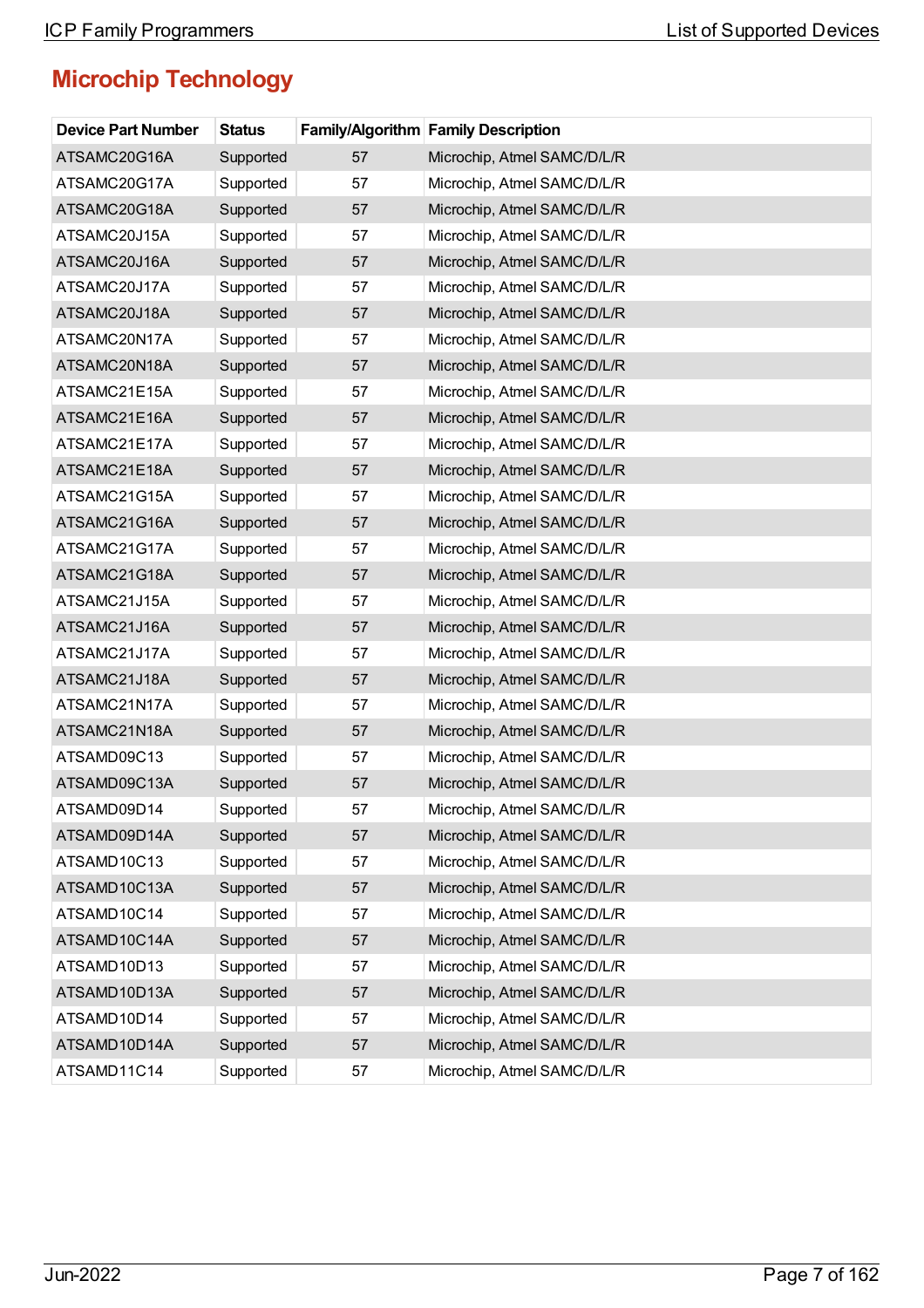| <b>Device Part Number</b> | <b>Status</b> |    | <b>Family/Algorithm Family Description</b> |
|---------------------------|---------------|----|--------------------------------------------|
| ATSAMD11C14A              | Supported     | 57 | Microchip, Atmel SAMC/D/L/R                |
| ATSAMD11D14               | Supported     | 57 | Microchip, Atmel SAMC/D/L/R                |
| ATSAMD11D14A              | Supported     | 57 | Microchip, Atmel SAMC/D/L/R                |
| ATSAMD20E14               | Supported     | 57 | Microchip, Atmel SAMC/D/L/R                |
| ATSAMD20E14A              | Supported     | 57 | Microchip, Atmel SAMC/D/L/R                |
| ATSAMD20E14B              | Supported     | 57 | Microchip, Atmel SAMC/D/L/R                |
| ATSAMD20E15               | Supported     | 57 | Microchip, Atmel SAMC/D/L/R                |
| ATSAMD20E15A              | Supported     | 57 | Microchip, Atmel SAMC/D/L/R                |
| ATSAMD20E15B              | Supported     | 57 | Microchip, Atmel SAMC/D/L/R                |
| ATSAMD20E16               | Supported     | 57 | Microchip, Atmel SAMC/D/L/R                |
| ATSAMD20E16A              | Supported     | 57 | Microchip, Atmel SAMC/D/L/R                |
| ATSAMD20E16B              | Supported     | 57 | Microchip, Atmel SAMC/D/L/R                |
| ATSAMD20E17               | Supported     | 57 | Microchip, Atmel SAMC/D/L/R                |
| ATSAMD20E17A              | Supported     | 57 | Microchip, Atmel SAMC/D/L/R                |
| ATSAMD20E17B              | Supported     | 57 | Microchip, Atmel SAMC/D/L/R                |
| ATSAMD20E18               | Supported     | 57 | Microchip, Atmel SAMC/D/L/R                |
| ATSAMD20E18A              | Supported     | 57 | Microchip, Atmel SAMC/D/L/R                |
| ATSAMD20E18B              | Supported     | 57 | Microchip, Atmel SAMC/D/L/R                |
| ATSAMD20G14               | Supported     | 57 | Microchip, Atmel SAMC/D/L/R                |
| ATSAMD20G14A              | Supported     | 57 | Microchip, Atmel SAMC/D/L/R                |
| ATSAMD20G14B              | Supported     | 57 | Microchip, Atmel SAMC/D/L/R                |
| ATSAMD20G15               | Supported     | 57 | Microchip, Atmel SAMC/D/L/R                |
| ATSAMD20G15A              | Supported     | 57 | Microchip, Atmel SAMC/D/L/R                |
| ATSAMD20G15B              | Supported     | 57 | Microchip, Atmel SAMC/D/L/R                |
| ATSAMD20G16               | Supported     | 57 | Microchip, Atmel SAMC/D/L/R                |
| ATSAMD20G16A              | Supported     | 57 | Microchip, Atmel SAMC/D/L/R                |
| ATSAMD20G16B              | Supported     | 57 | Microchip, Atmel SAMC/D/L/R                |
| ATSAMD20G17               | Supported     | 57 | Microchip, Atmel SAMC/D/L/R                |
| ATSAMD20G17A              | Supported     | 57 | Microchip, Atmel SAMC/D/L/R                |
| ATSAMD20G17B              | Supported     | 57 | Microchip, Atmel SAMC/D/L/R                |
| ATSAMD20G18               | Supported     | 57 | Microchip, Atmel SAMC/D/L/R                |
| ATSAMD20G18A              | Supported     | 57 | Microchip, Atmel SAMC/D/L/R                |
| ATSAMD20G18B              | Supported     | 57 | Microchip, Atmel SAMC/D/L/R                |
| ATSAMD20J14               | Supported     | 57 | Microchip, Atmel SAMC/D/L/R                |
| ATSAMD20J14A              | Supported     | 57 | Microchip, Atmel SAMC/D/L/R                |
| ATSAMD20J14B              | Supported     | 57 | Microchip, Atmel SAMC/D/L/R                |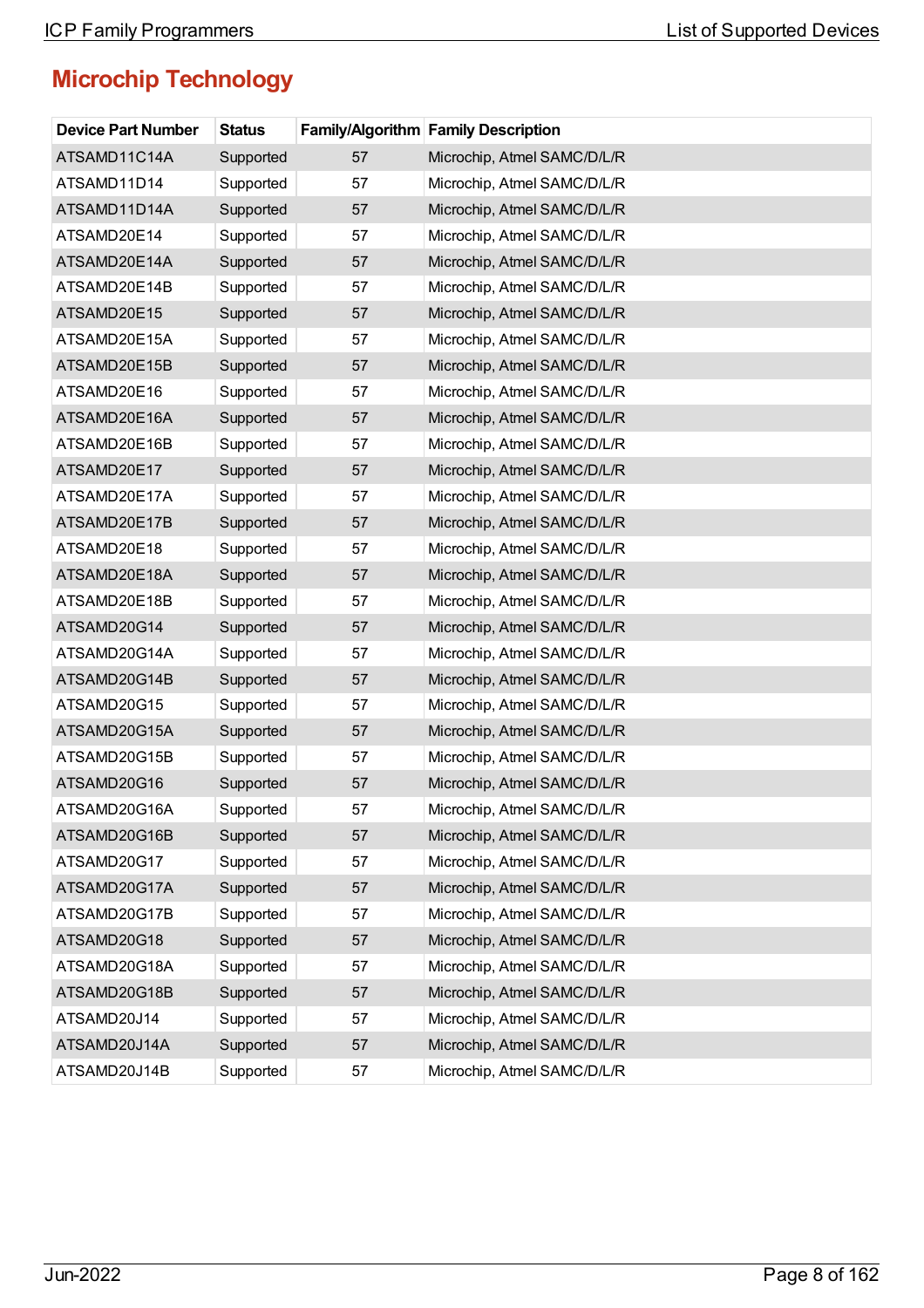| <b>Device Part Number</b> | <b>Status</b> |    | Family/Algorithm Family Description |
|---------------------------|---------------|----|-------------------------------------|
| ATSAMD20J15               | Supported     | 57 | Microchip, Atmel SAMC/D/L/R         |
| ATSAMD20J15A              | Supported     | 57 | Microchip, Atmel SAMC/D/L/R         |
| ATSAMD20J15B              | Supported     | 57 | Microchip, Atmel SAMC/D/L/R         |
| ATSAMD20J16               | Supported     | 57 | Microchip, Atmel SAMC/D/L/R         |
| ATSAMD20J16A              | Supported     | 57 | Microchip, Atmel SAMC/D/L/R         |
| ATSAMD20J16B              | Supported     | 57 | Microchip, Atmel SAMC/D/L/R         |
| ATSAMD20J17               | Supported     | 57 | Microchip, Atmel SAMC/D/L/R         |
| ATSAMD20J17A              | Supported     | 57 | Microchip, Atmel SAMC/D/L/R         |
| ATSAMD20J17B              | Supported     | 57 | Microchip, Atmel SAMC/D/L/R         |
| ATSAMD20J18               | Supported     | 57 | Microchip, Atmel SAMC/D/L/R         |
| ATSAMD20J18A              | Supported     | 57 | Microchip, Atmel SAMC/D/L/R         |
| ATSAMD20J18B              | Supported     | 57 | Microchip, Atmel SAMC/D/L/R         |
| ATSAMD21E15A              | Supported     | 57 | Microchip, Atmel SAMC/D/L/R         |
| ATSAMD21E15B              | Supported     | 57 | Microchip, Atmel SAMC/D/L/R         |
| ATSAMD21E15C              | Supported     | 57 | Microchip, Atmel SAMC/D/L/R         |
| ATSAMD21E15L              | Supported     | 57 | Microchip, Atmel SAMC/D/L/R         |
| ATSAMD21E16A              | Supported     | 57 | Microchip, Atmel SAMC/D/L/R         |
| ATSAMD21E16B              | Supported     | 57 | Microchip, Atmel SAMC/D/L/R         |
| ATSAMD21E16C              | Supported     | 57 | Microchip, Atmel SAMC/D/L/R         |
| ATSAMD21E16L              | Supported     | 57 | Microchip, Atmel SAMC/D/L/R         |
| ATSAMD21E17A              | Supported     | 57 | Microchip, Atmel SAMC/D/L/R         |
| ATSAMD21E17D              | Supported     | 57 | Microchip, Atmel SAMC/D/L/R         |
| ATSAMD21E17L              | Supported     | 57 | Microchip, Atmel SAMC/D/L/R         |
| ATSAMD21E18A              | Supported     | 57 | Microchip, Atmel SAMC/D/L/R         |
| ATSAMD21G15A              | Supported     | 57 | Microchip, Atmel SAMC/D/L/R         |
| ATSAMD21G15B              | Supported     | 57 | Microchip, Atmel SAMC/D/L/R         |
| ATSAMD21G16A              | Supported     | 57 | Microchip, Atmel SAMC/D/L/R         |
| ATSAMD21G16B              | Supported     | 57 | Microchip, Atmel SAMC/D/L/R         |
| ATSAMD21G16L              | Supported     | 57 | Microchip, Atmel SAMC/D/L/R         |
| ATSAMD21G17A              | Supported     | 57 | Microchip, Atmel SAMC/D/L/R         |
| ATSAMD21G17D              | Supported     | 57 | Microchip, Atmel SAMC/D/L/R         |
| ATSAMD21G17L              | Supported     | 57 | Microchip, Atmel SAMC/D/L/R         |
| ATSAMD21G18A              | Supported     | 57 | Microchip, Atmel SAMC/D/L/R         |
| ATSAMD21J15A              | Supported     | 57 | Microchip, Atmel SAMC/D/L/R         |
| ATSAMD21J15B              | Supported     | 57 | Microchip, Atmel SAMC/D/L/R         |
| ATSAMD21J16A              | Supported     | 57 | Microchip, Atmel SAMC/D/L/R         |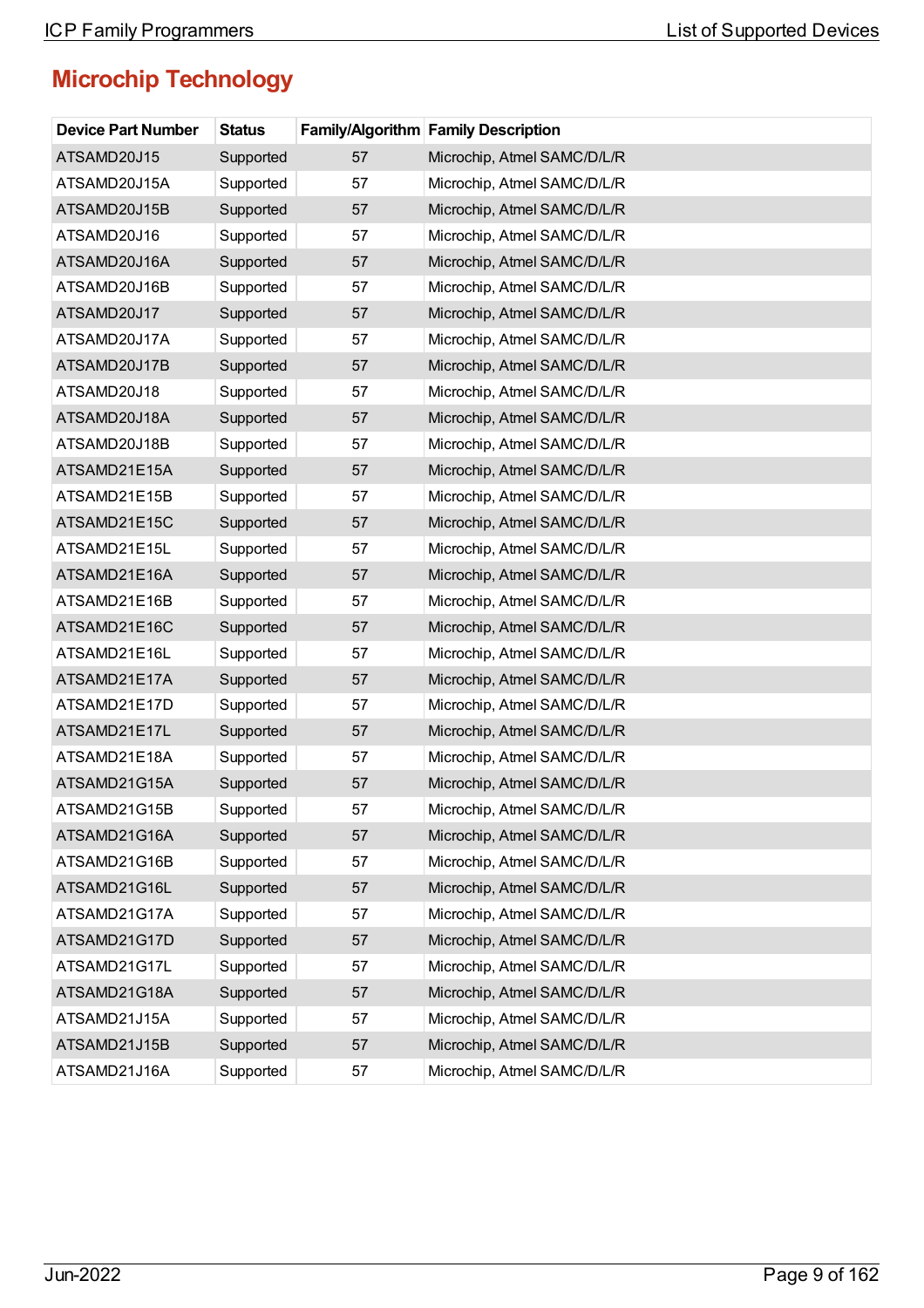| <b>Device Part Number</b> | <b>Status</b> |    | <b>Family/Algorithm Family Description</b> |
|---------------------------|---------------|----|--------------------------------------------|
| ATSAMD21J16B              | Supported     | 57 | Microchip, Atmel SAMC/D/L/R                |
| ATSAMD21J17A              | Supported     | 57 | Microchip, Atmel SAMC/D/L/R                |
| ATSAMD21J17D              | Supported     | 57 | Microchip, Atmel SAMC/D/L/R                |
| ATSAMD21J18A              | Supported     | 57 | Microchip, Atmel SAMC/D/L/R                |
| ATSAMD51G18A              | Supported     | 75 | Microchip, Atmel ATSAMD5x/E5x              |
| ATSAMD51G19A              | Supported     | 75 | Microchip, Atmel ATSAMD5x/E5x              |
| ATSAMD51J18A              | Supported     | 75 | Microchip, Atmel ATSAMD5x/E5x              |
| ATSAMD51J19A              | Supported     | 75 | Microchip, Atmel ATSAMD5x/E5x              |
| ATSAMD51J20A              | Supported     | 75 | Microchip, Atmel ATSAMD5x/E5x              |
| ATSAMD51N19A              | Supported     | 75 | Microchip, Atmel ATSAMD5x/E5x              |
| ATSAMD51N20A              | Supported     | 75 | Microchip, Atmel ATSAMD5x/E5x              |
| ATSAMD51P19A              | Supported     | 75 | Microchip, Atmel ATSAMD5x/E5x              |
| ATSAMD51P20A              | Supported     | 75 | Microchip, Atmel ATSAMD5x/E5x              |
| ATSAMDA1E14A              | Supported     | 57 | Microchip, Atmel SAMC/D/L/R                |
| ATSAMDA1E14B              | Supported     | 57 | Microchip, Atmel SAMC/D/L/R                |
| ATSAMDA1E15A              | Supported     | 57 | Microchip, Atmel SAMC/D/L/R                |
| ATSAMDA1E15B              | Supported     | 57 | Microchip, Atmel SAMC/D/L/R                |
| ATSAMDA1E16A              | Supported     | 57 | Microchip, Atmel SAMC/D/L/R                |
| ATSAMDA1E16B              | Supported     | 57 | Microchip, Atmel SAMC/D/L/R                |
| ATSAMDA1G14A              | Supported     | 57 | Microchip, Atmel SAMC/D/L/R                |
| ATSAMDA1G14B              | Supported     | 57 | Microchip, Atmel SAMC/D/L/R                |
| ATSAMDA1G15A              | Supported     | 57 | Microchip, Atmel SAMC/D/L/R                |
| ATSAMDA1G15B              | Supported     | 57 | Microchip, Atmel SAMC/D/L/R                |
| ATSAMDA1G16A              | Supported     | 57 | Microchip, Atmel SAMC/D/L/R                |
| ATSAMDA1G16B              | Supported     | 57 | Microchip, Atmel SAMC/D/L/R                |
| ATSAMDA1J14A              | Supported     | 57 | Microchip, Atmel SAMC/D/L/R                |
| ATSAMDA1J14B              | Supported     | 57 | Microchip, Atmel SAMC/D/L/R                |
| ATSAMDA1J15A              | Supported     | 57 | Microchip, Atmel SAMC/D/L/R                |
| ATSAMDA1J15B              | Supported     | 57 | Microchip, Atmel SAMC/D/L/R                |
| ATSAMDA1J16A              | Supported     | 57 | Microchip, Atmel SAMC/D/L/R                |
| ATSAMDA1J16B              | Supported     | 57 | Microchip, Atmel SAMC/D/L/R                |
| ATSAME51J18A              | Supported     | 75 | Microchip, Atmel ATSAMD5x/E5x              |
| ATSAME51J19A              | Supported     | 75 | Microchip, Atmel ATSAMD5x/E5x              |
| ATSAME51J20A              | Supported     | 75 | Microchip, Atmel ATSAMD5x/E5x              |
| ATSAME51N19A              | Supported     | 75 | Microchip, Atmel ATSAMD5x/E5x              |
| ATSAME51N20A              | Supported     | 75 | Microchip, Atmel ATSAMD5x/E5x              |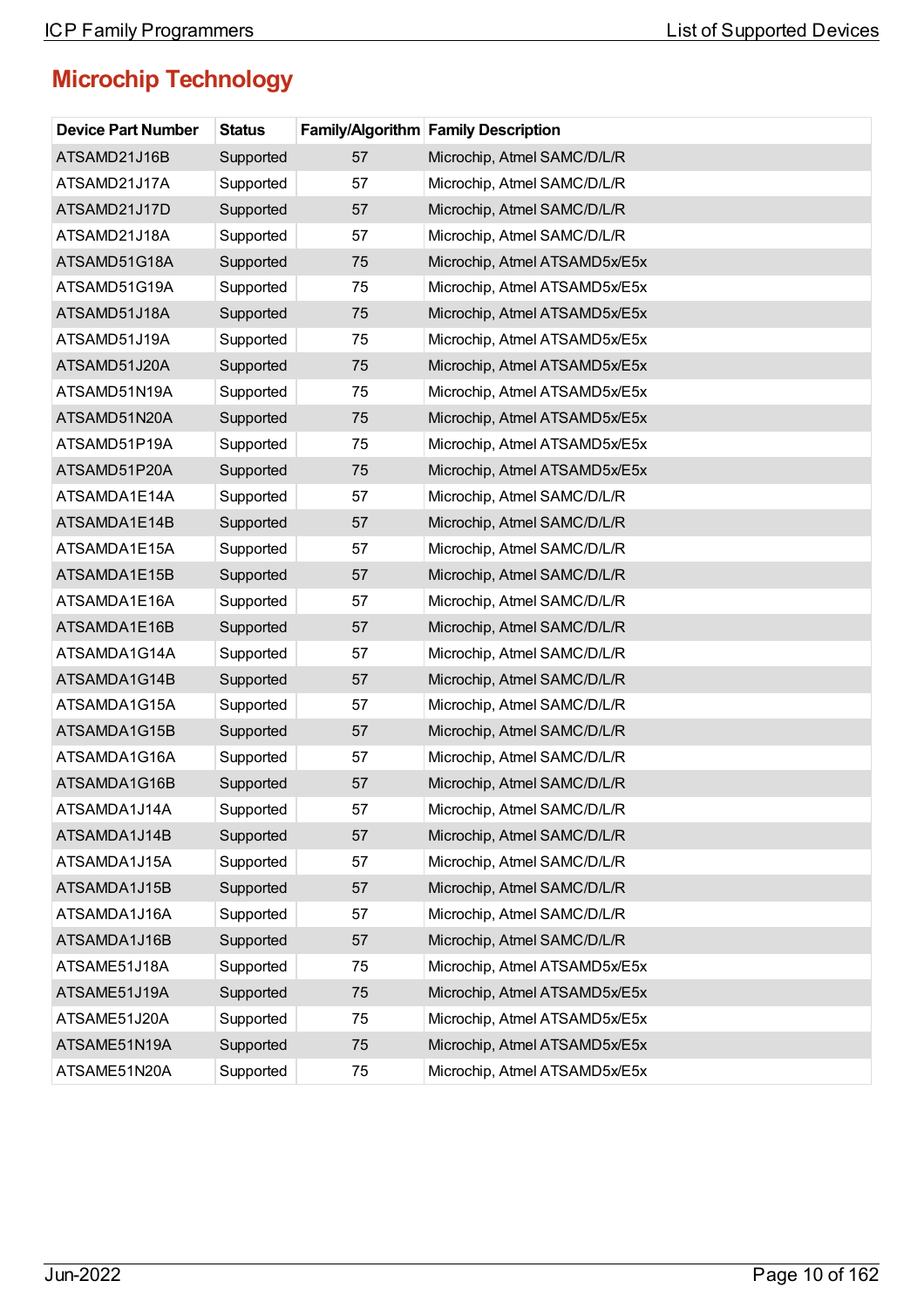| <b>Device Part Number</b> | <b>Status</b> |    | <b>Family/Algorithm Family Description</b> |
|---------------------------|---------------|----|--------------------------------------------|
| ATSAME53J18A              | Supported     | 75 | Microchip, Atmel ATSAMD5x/E5x              |
| ATSAME53J19A              | Supported     | 75 | Microchip, Atmel ATSAMD5x/E5x              |
| ATSAME53J20A              | Supported     | 75 | Microchip, Atmel ATSAMD5x/E5x              |
| ATSAME53N19A              | Supported     | 75 | Microchip, Atmel ATSAMD5x/E5x              |
| ATSAME53N20A              | Supported     | 75 | Microchip, Atmel ATSAMD5x/E5x              |
| ATSAME54N19A              | Supported     | 75 | Microchip, Atmel ATSAMD5x/E5x              |
| ATSAME54N20A              | Supported     | 75 | Microchip, Atmel ATSAMD5x/E5x              |
| ATSAME54P19A              | Supported     | 75 | Microchip, Atmel ATSAMD5x/E5x              |
| ATSAME54P20A              | Supported     | 75 | Microchip, Atmel ATSAMD5x/E5x              |
| ATSAME70J19               | Supported     | 60 | Microchip, Atmel Cortex M7                 |
| ATSAME70J19A              | Supported     | 60 | Microchip, Atmel Cortex M7                 |
| ATSAME70J19B              | Supported     | 60 | Microchip, Atmel Cortex M7                 |
| ATSAME70J20               | Supported     | 60 | Microchip, Atmel Cortex M7                 |
| ATSAME70J20A              | Supported     | 60 | Microchip, Atmel Cortex M7                 |
| ATSAME70J20B              | Supported     | 60 | Microchip, Atmel Cortex M7                 |
| ATSAME70J21               | Supported     | 60 | Microchip, Atmel Cortex M7                 |
| ATSAME70J21A              | Supported     | 60 | Microchip, Atmel Cortex M7                 |
| ATSAME70J21B              | Supported     | 60 | Microchip, Atmel Cortex M7                 |
| ATSAME70N19               | Supported     | 60 | Microchip, Atmel Cortex M7                 |
| ATSAME70N19A              | Supported     | 60 | Microchip, Atmel Cortex M7                 |
| ATSAME70N19B              | Supported     | 60 | Microchip, Atmel Cortex M7                 |
| ATSAME70N20               | Supported     | 60 | Microchip, Atmel Cortex M7                 |
| ATSAME70N20A              | Supported     | 60 | Microchip, Atmel Cortex M7                 |
| ATSAME70N20B              | Supported     | 60 | Microchip, Atmel Cortex M7                 |
| ATSAME70N21               | Supported     | 60 | Microchip, Atmel Cortex M7                 |
| ATSAME70N21A              | Supported     | 60 | Microchip, Atmel Cortex M7                 |
| ATSAME70N21B              | Supported     | 60 | Microchip, Atmel Cortex M7                 |
| ATSAME70Q19               | Supported     | 60 | Microchip, Atmel Cortex M7                 |
| ATSAME70Q19A              | Supported     | 60 | Microchip, Atmel Cortex M7                 |
| ATSAME70Q19B              | Supported     | 60 | Microchip, Atmel Cortex M7                 |
| ATSAME70Q20               | Supported     | 60 | Microchip, Atmel Cortex M7                 |
| ATSAME70Q20A              | Supported     | 60 | Microchip, Atmel Cortex M7                 |
| ATSAME70Q20B              | Supported     | 60 | Microchip, Atmel Cortex M7                 |
| ATSAME70Q21               | Supported     | 60 | Microchip, Atmel Cortex M7                 |
| ATSAME70Q21A              | Supported     | 60 | Microchip, Atmel Cortex M7                 |
| ATSAME70Q21B              | Supported     | 60 | Microchip, Atmel Cortex M7                 |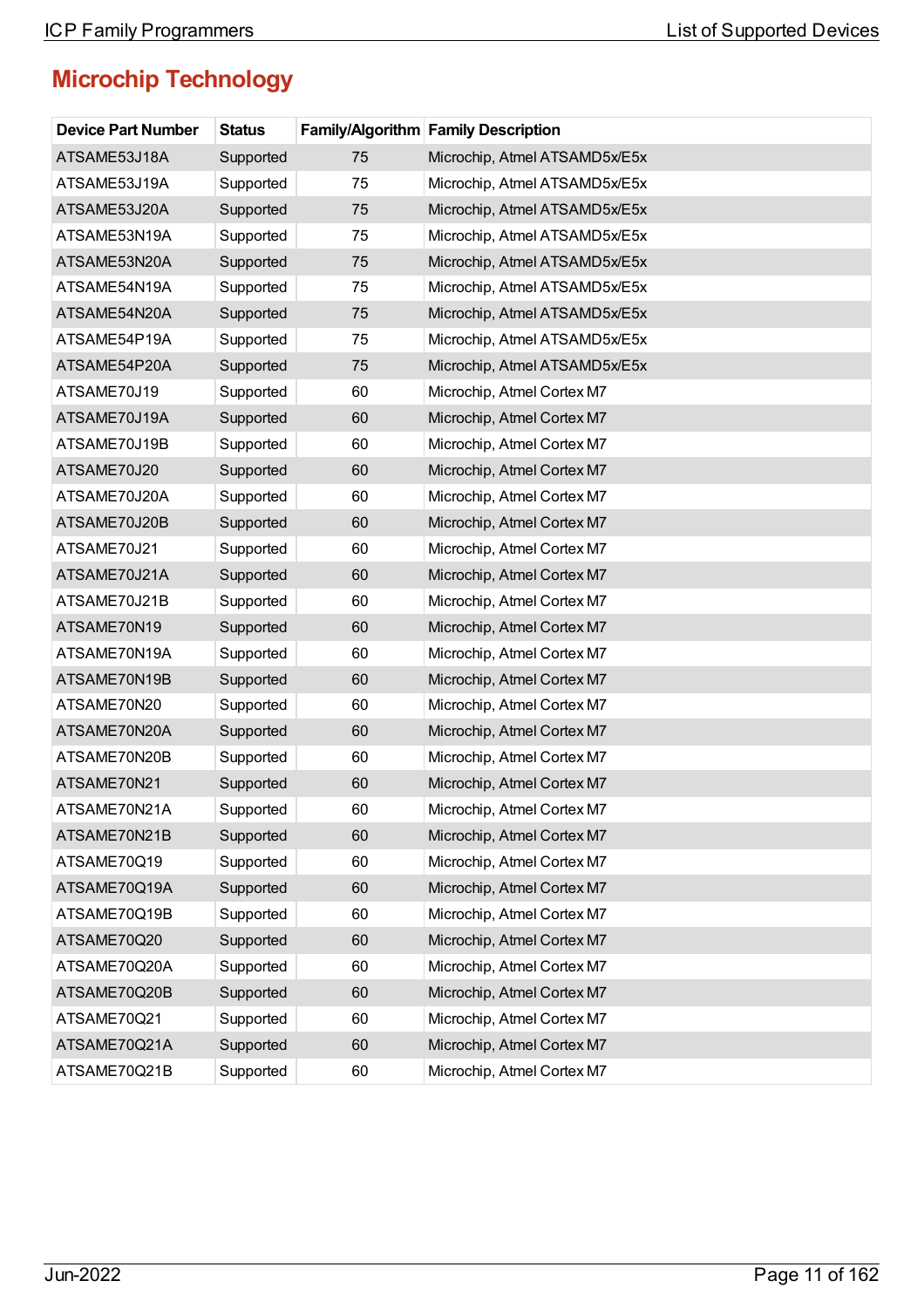| <b>Device Part Number</b> | <b>Status</b> |    | <b>Family/Algorithm Family Description</b> |
|---------------------------|---------------|----|--------------------------------------------|
| ATSAMG53G19A              | Supported     | 60 | Microchip, Atmel Cortex M4                 |
| ATSAMG53G19B              | Supported     | 60 | Microchip, Atmel Cortex M4                 |
| ATSAMG53N19A              | Supported     | 60 | Microchip, Atmel Cortex M4                 |
| ATSAMG53N19B              | Supported     | 60 | Microchip, Atmel Cortex M4                 |
| ATSAMG55G19A              | Supported     | 60 | Microchip, Atmel Cortex M4                 |
| ATSAMG55G19B              | Supported     | 60 | Microchip, Atmel Cortex M4                 |
| ATSAMG55J19A              | Supported     | 60 | Microchip, Atmel Cortex M4                 |
| ATSAMG55J19B              | Supported     | 60 | Microchip, Atmel Cortex M4                 |
| ATSAML21E15A              | Supported     | 57 | Microchip, Atmel SAMC/D/L/R                |
| ATSAML21E15B              | Supported     | 57 | Microchip, Atmel SAMC/D/L/R                |
| ATSAML21E16A              | Supported     | 57 | Microchip, Atmel SAMC/D/L/R                |
| ATSAML21E16B              | Supported     | 57 | Microchip, Atmel SAMC/D/L/R                |
| ATSAML21E17A              | Supported     | 57 | Microchip, Atmel SAMC/D/L/R                |
| ATSAML21E17B              | Supported     | 57 | Microchip, Atmel SAMC/D/L/R                |
| ATSAML21E18A              | Supported     | 57 | Microchip, Atmel SAMC/D/L/R                |
| ATSAML21E18B              | Supported     | 57 | Microchip, Atmel SAMC/D/L/R                |
| ATSAML21G16A              | Supported     | 57 | Microchip, Atmel SAMC/D/L/R                |
| ATSAML21G16B              | Supported     | 57 | Microchip, Atmel SAMC/D/L/R                |
| ATSAML21G17A              | Supported     | 57 | Microchip, Atmel SAMC/D/L/R                |
| ATSAML21G17B              | Supported     | 57 | Microchip, Atmel SAMC/D/L/R                |
| ATSAML21G18A              | Supported     | 57 | Microchip, Atmel SAMC/D/L/R                |
| ATSAML21G18B              | Supported     | 57 | Microchip, Atmel SAMC/D/L/R                |
| ATSAML21J16A              | Supported     | 57 | Microchip, Atmel SAMC/D/L/R                |
| ATSAML21J16B              | Supported     | 57 | Microchip, Atmel SAMC/D/L/R                |
| ATSAML21J17A              | Supported     | 57 | Microchip, Atmel SAMC/D/L/R                |
| ATSAML21J17B              | Supported     | 57 | Microchip, Atmel SAMC/D/L/R                |
| ATSAML21J18A              | Supported     | 57 | Microchip, Atmel SAMC/D/L/R                |
| ATSAML21J18B              | Supported     | 57 | Microchip, Atmel SAMC/D/L/R                |
| ATSAML22G16A              | Supported     | 57 | Microchip, Atmel SAMC/D/L/R                |
| ATSAML22G17A              | Supported     | 57 | Microchip, Atmel SAMC/D/L/R                |
| ATSAML22G18A              | Supported     | 57 | Microchip, Atmel SAMC/D/L/R                |
| ATSAML22J16A              | Supported     | 57 | Microchip, Atmel SAMC/D/L/R                |
| ATSAML22J17A              | Supported     | 57 | Microchip, Atmel SAMC/D/L/R                |
| ATSAML22J18A              | Supported     | 57 | Microchip, Atmel SAMC/D/L/R                |
| ATSAML22N16A              | Supported     | 57 | Microchip, Atmel SAMC/D/L/R                |
| ATSAML22N17A              | Supported     | 57 | Microchip, Atmel SAMC/D/L/R                |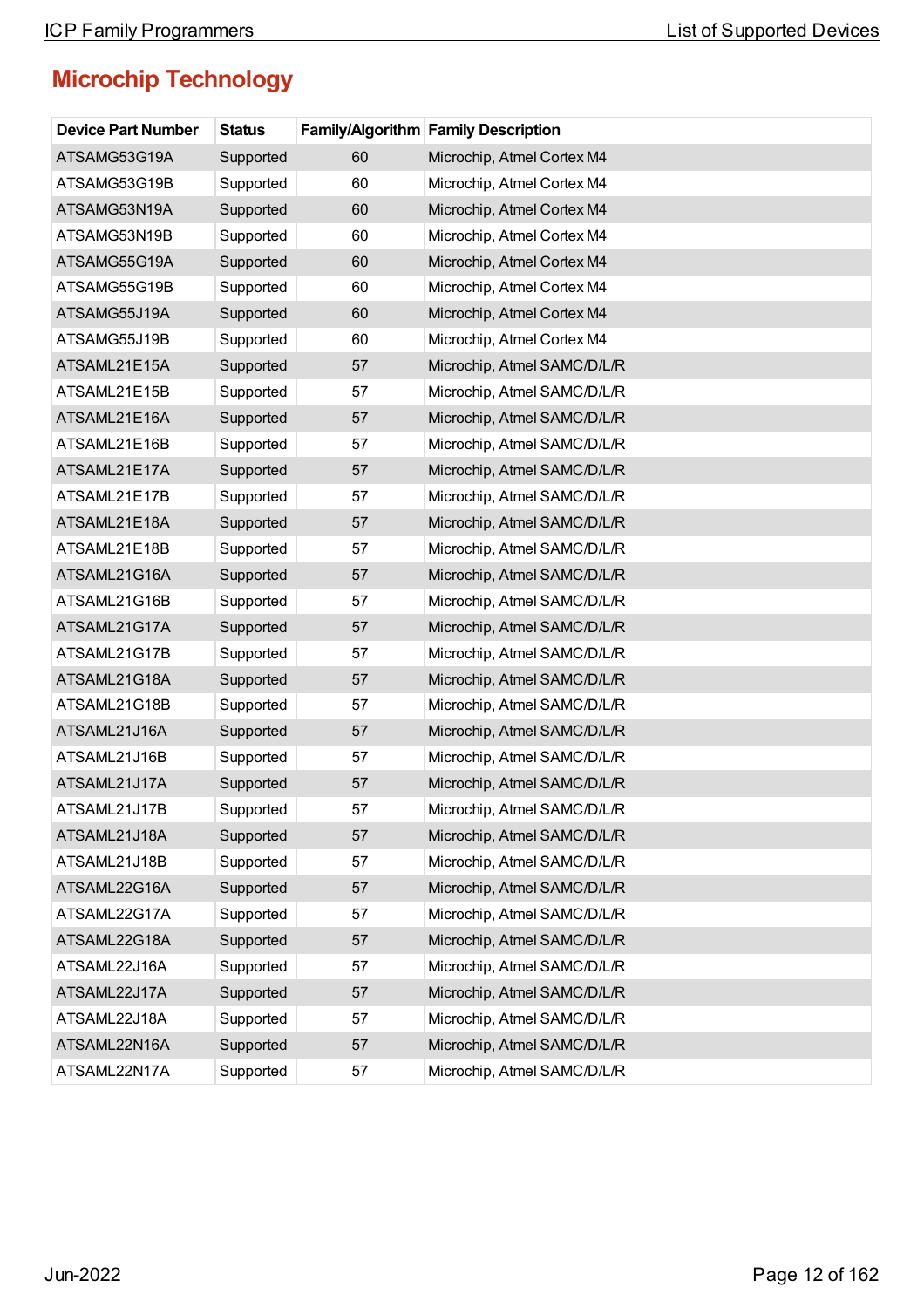| <b>Device Part Number</b> | <b>Status</b> |    | <b>Family/Algorithm Family Description</b> |
|---------------------------|---------------|----|--------------------------------------------|
| ATSAML22N18A              | Supported     | 57 | Microchip, Atmel SAMC/D/L/R                |
| ATSAMR34J16B              | Supported     | 57 | Microchip, Atmel SAMC/D/L/R                |
| ATSAMR34J17B              | Supported     | 57 | Microchip, Atmel SAMC/D/L/R                |
| ATSAMR34J18B              | Supported     | 57 | Microchip, Atmel SAMC/D/L/R                |
| ATSAMR35J16B              | Supported     | 57 | Microchip, Atmel SAMC/D/L/R                |
| ATSAMR35J17B              | Supported     | 57 | Microchip, Atmel SAMC/D/L/R                |
| ATSAMR35J18B              | Supported     | 57 | Microchip, Atmel SAMC/D/L/R                |
| ATSAMS70J19               | Supported     | 60 | Microchip, Atmel Cortex M7                 |
| ATSAMS70J19A              | Supported     | 60 | Microchip, Atmel Cortex M7                 |
| ATSAMS70J19B              | Supported     | 60 | Microchip, Atmel Cortex M7                 |
| ATSAMS70J20               | Supported     | 60 | Microchip, Atmel Cortex M7                 |
| ATSAMS70J20A              | Supported     | 60 | Microchip, Atmel Cortex M7                 |
| ATSAMS70J20B              | Supported     | 60 | Microchip, Atmel Cortex M7                 |
| ATSAMS70J21               | Supported     | 60 | Microchip, Atmel Cortex M7                 |
| ATSAMS70J21A              | Supported     | 60 | Microchip, Atmel Cortex M7                 |
| ATSAMS70J21B              | Supported     | 60 | Microchip, Atmel Cortex M7                 |
| ATSAMS70N19               | Supported     | 60 | Microchip, Atmel Cortex M7                 |
| ATSAMS70N19A              | Supported     | 60 | Microchip, Atmel Cortex M7                 |
| ATSAMS70N19B              | Supported     | 60 | Microchip, Atmel Cortex M7                 |
| ATSAMS70N20               | Supported     | 60 | Microchip, Atmel Cortex M7                 |
| ATSAMS70N20A              | Supported     | 60 | Microchip, Atmel Cortex M7                 |
| ATSAMS70N20B              | Supported     | 60 | Microchip, Atmel Cortex M7                 |
| ATSAMS70N21               | Supported     | 60 | Microchip, Atmel Cortex M7                 |
| ATSAMS70N21A              | Supported     | 60 | Microchip, Atmel Cortex M7                 |
| ATSAMS70N21B              | Supported     | 60 | Microchip, Atmel Cortex M7                 |
| ATSAMS70Q19               | Supported     | 60 | Microchip, Atmel Cortex M7                 |
| ATSAMS70Q19A              | Supported     | 60 | Microchip, Atmel Cortex M7                 |
| ATSAMS70Q19B              | Supported     | 60 | Microchip, Atmel Cortex M7                 |
| ATSAMS70Q20               | Supported     | 60 | Microchip, Atmel Cortex M7                 |
| ATSAMS70Q20A              | Supported     | 60 | Microchip, Atmel Cortex M7                 |
| ATSAMS70Q20B              | Supported     | 60 | Microchip, Atmel Cortex M7                 |
| ATSAMS70Q21               | Supported     | 60 | Microchip, Atmel Cortex M7                 |
| ATSAMS70Q21A              | Supported     | 60 | Microchip, Atmel Cortex M7                 |
| ATSAMS70Q21B              | Supported     | 60 | Microchip, Atmel Cortex M7                 |
| ATSAMV70J19               | Supported     | 60 | Microchip, Atmel Cortex M7                 |
| ATSAMV70J19A              | Supported     | 60 | Microchip, Atmel Cortex M7                 |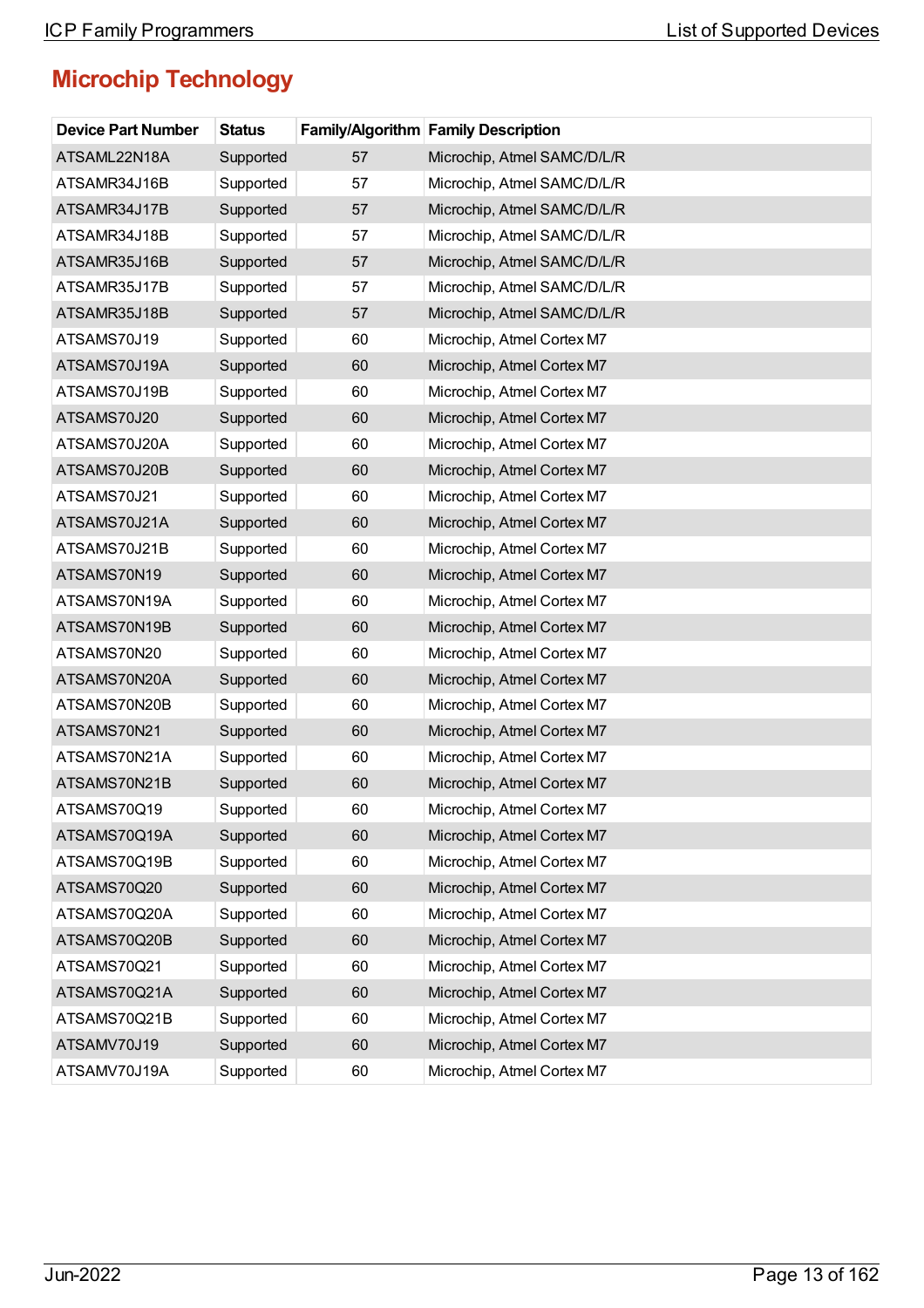| <b>Device Part Number</b> | <b>Status</b> |    | <b>Family/Algorithm Family Description</b> |
|---------------------------|---------------|----|--------------------------------------------|
| ATSAMV70J19B              | Supported     | 60 | Microchip, Atmel Cortex M7                 |
| ATSAMV70J20               | Supported     | 60 | Microchip, Atmel Cortex M7                 |
| ATSAMV70J20A              | Supported     | 60 | Microchip, Atmel Cortex M7                 |
| ATSAMV70J20B              | Supported     | 60 | Microchip, Atmel Cortex M7                 |
| ATSAMV70N19               | Supported     | 60 | Microchip, Atmel Cortex M7                 |
| ATSAMV70N19A              | Supported     | 60 | Microchip, Atmel Cortex M7                 |
| ATSAMV70N19B              | Supported     | 60 | Microchip, Atmel Cortex M7                 |
| ATSAMV70N20               | Supported     | 60 | Microchip, Atmel Cortex M7                 |
| ATSAMV70N20A              | Supported     | 60 | Microchip, Atmel Cortex M7                 |
| ATSAMV70N20B              | Supported     | 60 | Microchip, Atmel Cortex M7                 |
| ATSAMV70Q19               | Supported     | 60 | Microchip, Atmel Cortex M7                 |
| ATSAMV70Q19A              | Supported     | 60 | Microchip, Atmel Cortex M7                 |
| ATSAMV70Q19B              | Supported     | 60 | Microchip, Atmel Cortex M7                 |
| ATSAMV70Q20               | Supported     | 60 | Microchip, Atmel Cortex M7                 |
| ATSAMV70Q20A              | Supported     | 60 | Microchip, Atmel Cortex M7                 |
| ATSAMV70Q20B              | Supported     | 60 | Microchip, Atmel Cortex M7                 |
| ATSAMV71J19               | Supported     | 60 | Microchip, Atmel Cortex M7                 |
| ATSAMV71J19A              | Supported     | 60 | Microchip, Atmel Cortex M7                 |
| ATSAMV71J19B              | Supported     | 60 | Microchip, Atmel Cortex M7                 |
| ATSAMV71J20               | Supported     | 60 | Microchip, Atmel Cortex M7                 |
| ATSAMV71J20A              | Supported     | 60 | Microchip, Atmel Cortex M7                 |
| ATSAMV71J20B              | Supported     | 60 | Microchip, Atmel Cortex M7                 |
| ATSAMV71J21               | Supported     | 60 | Microchip, Atmel Cortex M7                 |
| ATSAMV71J21A              | Supported     | 60 | Microchip, Atmel Cortex M7                 |
| ATSAMV71J21B              | Supported     | 60 | Microchip, Atmel Cortex M7                 |
| ATSAMV71N19               | Supported     | 60 | Microchip, Atmel Cortex M7                 |
| ATSAMV71N19A              | Supported     | 60 | Microchip, Atmel Cortex M7                 |
| ATSAMV71N19B              | Supported     | 60 | Microchip, Atmel Cortex M7                 |
| ATSAMV71N20               | Supported     | 60 | Microchip, Atmel Cortex M7                 |
| ATSAMV71N20A              | Supported     | 60 | Microchip, Atmel Cortex M7                 |
| ATSAMV71N20B              | Supported     | 60 | Microchip, Atmel Cortex M7                 |
| ATSAMV71N21               | Supported     | 60 | Microchip, Atmel Cortex M7                 |
| ATSAMV71N21A              | Supported     | 60 | Microchip, Atmel Cortex M7                 |
| ATSAMV71N21B              | Supported     | 60 | Microchip, Atmel Cortex M7                 |
| ATSAMV71Q19               | Supported     | 60 | Microchip, Atmel Cortex M7                 |
| ATSAMV71Q19A              | Supported     | 60 | Microchip, Atmel Cortex M7                 |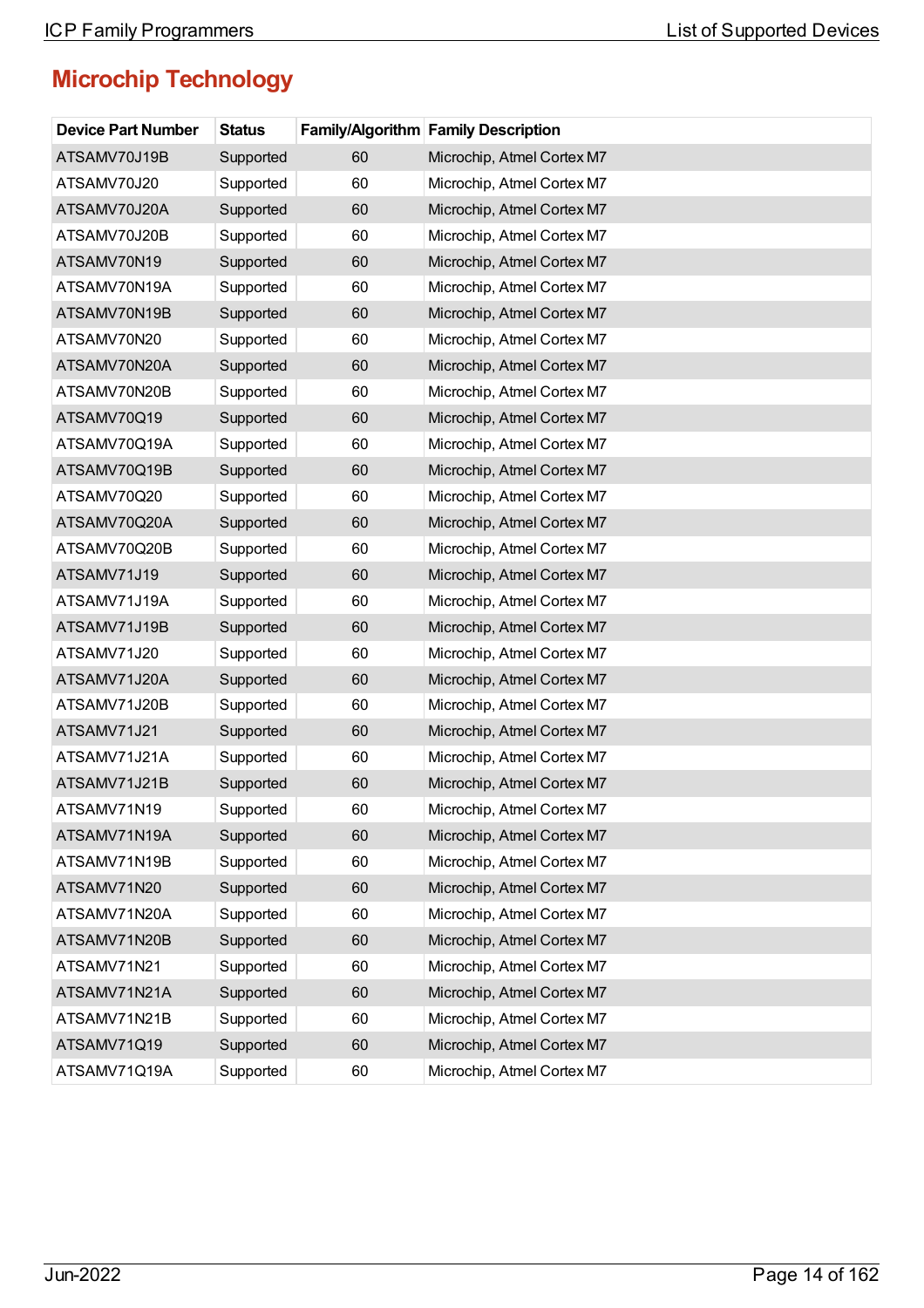| <b>Device Part Number</b> | <b>Status</b> |    | <b>Family/Algorithm Family Description</b> |
|---------------------------|---------------|----|--------------------------------------------|
| ATSAMV71Q19B              | Supported     | 60 | Microchip, Atmel Cortex M7                 |
| ATSAMV71Q20               | Supported     | 60 | Microchip, Atmel Cortex M7                 |
| ATSAMV71Q20A              | Supported     | 60 | Microchip, Atmel Cortex M7                 |
| ATSAMV71Q20B              | Supported     | 60 | Microchip, Atmel Cortex M7                 |
| ATSAMV71Q21               | Supported     | 60 | Microchip, Atmel Cortex M7                 |
| ATSAMV71Q21A              | Supported     | 60 | Microchip, Atmel Cortex M7                 |
| ATSAMV71Q21B              | Supported     | 60 | Microchip, Atmel Cortex M7                 |
| ATtiny10                  | Supported     | 63 | Microchip, Atmel TPI                       |
| ATtiny102                 | Supported     | 63 | Microchip, Atmel TPI                       |
| ATtiny102F                | Supported     | 63 | Microchip, Atmel TPI                       |
| ATtiny104                 | Supported     | 63 | Microchip, Atmel TPI                       |
| ATtiny104F                | Supported     | 63 | Microchip, Atmel TPI                       |
| ATtiny1604                | Supported     | 61 | Microchip, Atmel with UPDI                 |
| ATtiny1606                | Supported     | 61 | Microchip, Atmel with UPDI                 |
| ATtiny1607                | Supported     | 61 | Microchip, Atmel with UPDI                 |
| ATtiny1614                | Supported     | 61 | Microchip, Atmel with UPDI                 |
| ATtiny1616                | Supported     | 61 | Microchip, Atmel with UPDI                 |
| ATtiny1617                | Supported     | 61 | Microchip, Atmel with UPDI                 |
| ATtiny1624                | Supported     | 61 | Microchip, Atmel with UPDI                 |
| ATtiny1626                | Supported     | 61 | Microchip, Atmel with UPDI                 |
| ATtiny1627                | Supported     | 61 | Microchip, Atmel with UPDI                 |
| ATtiny20                  | Supported     | 63 | Microchip, Atmel TPI                       |
| ATtiny202                 | Supported     | 61 | Microchip, Atmel with UPDI                 |
| ATtiny204                 | Supported     | 61 | Microchip, Atmel with UPDI                 |
| ATtiny212                 | Supported     | 61 | Microchip, Atmel with UPDI                 |
| ATtiny214                 | Supported     | 61 | Microchip, Atmel with UPDI                 |
| ATtiny24                  | Supported     | 59 | Microchip, Atmel with SPI/JTAG             |
| ATtiny24A                 | Supported     | 59 | Microchip, Atmel with SPI/JTAG             |
| ATtiny24V                 | Supported     | 59 | Microchip, Atmel with SPI/JTAG             |
| ATtiny25                  | Supported     | 59 | Microchip, Atmel with SPI/JTAG             |
| ATtiny25V                 | Supported     | 59 | Microchip, Atmel with SPI/JTAG             |
| ATtiny3216                | Supported     | 61 | Microchip, Atmel with UPDI                 |
| ATtiny3217                | Supported     | 61 | Microchip, Atmel with UPDI                 |
| ATtiny4                   | Supported     | 63 | Microchip, Atmel TPI                       |
| ATtiny40                  | Supported     | 63 | Microchip, Atmel TPI                       |
| ATtiny402                 | Supported     | 61 | Microchip, Atmel with UPDI                 |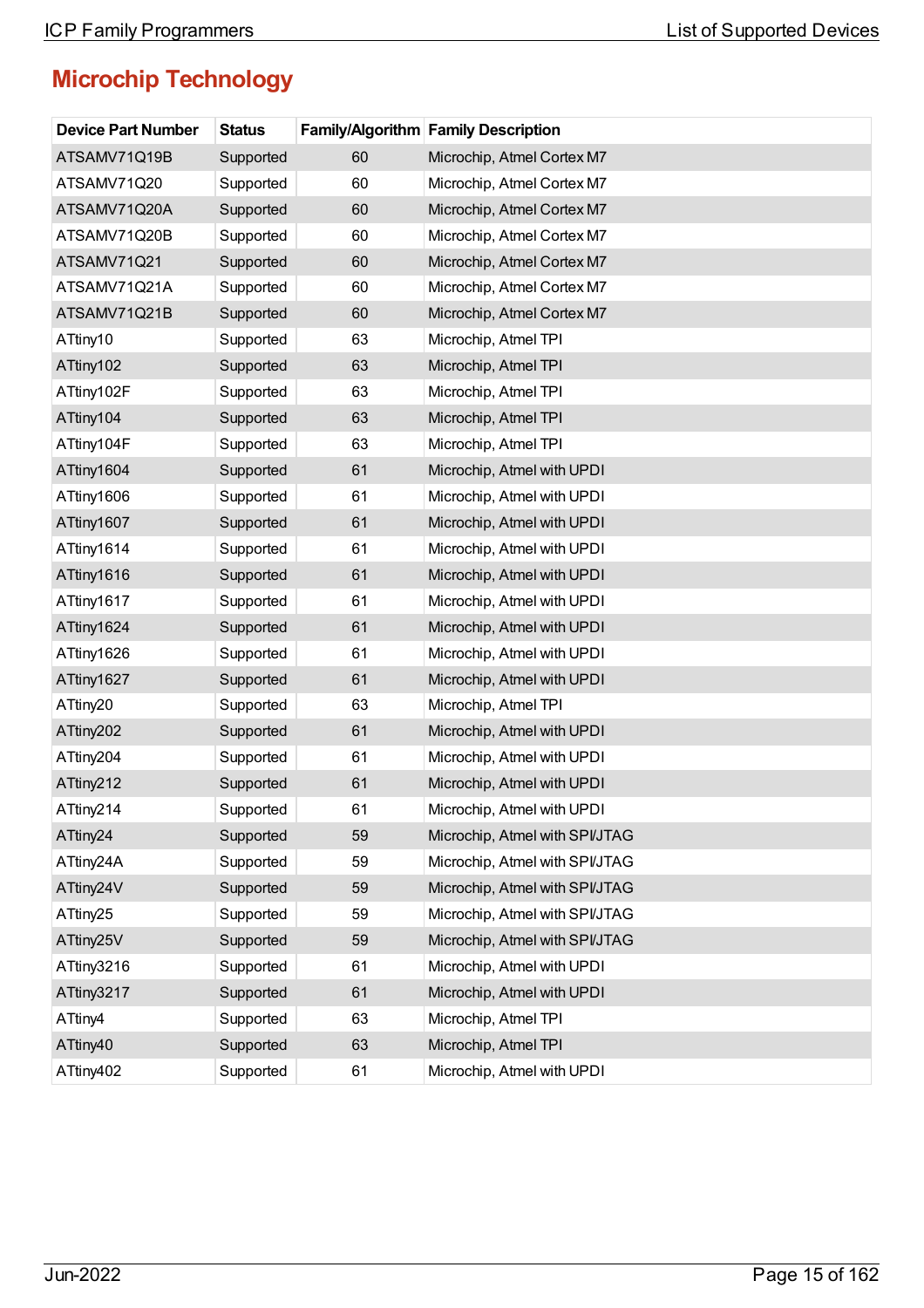| <b>Device Part Number</b> | <b>Status</b> |    | <b>Family/Algorithm Family Description</b> |
|---------------------------|---------------|----|--------------------------------------------|
| ATtiny404                 | Supported     | 61 | Microchip, Atmel with UPDI                 |
| ATtiny406                 | Supported     | 61 | Microchip, Atmel with UPDI                 |
| ATtiny412                 | Supported     | 61 | Microchip, Atmel with UPDI                 |
| ATtiny414                 | Supported     | 61 | Microchip, Atmel with UPDI                 |
| ATtiny416                 | Supported     | 61 | Microchip, Atmel with UPDI                 |
| ATtiny417                 | Supported     | 61 | Microchip, Atmel with UPDI                 |
| ATtiny424                 | Supported     | 61 | Microchip, Atmel with UPDI                 |
| ATtiny426                 | Supported     | 61 | Microchip, Atmel with UPDI                 |
| ATtiny427                 | Supported     | 61 | Microchip, Atmel with UPDI                 |
| ATtiny44                  | Supported     | 59 | Microchip, Atmel with SPI/JTAG             |
| ATtiny44A                 | Supported     | 59 | Microchip, Atmel with SPI/JTAG             |
| ATtiny44V                 | Supported     | 59 | Microchip, Atmel with SPI/JTAG             |
| ATtiny45                  | Supported     | 59 | Microchip, Atmel with SPI/JTAG             |
| ATtiny45V                 | Supported     | 59 | Microchip, Atmel with SPI/JTAG             |
| ATtiny48                  | Supported     | 59 | Microchip, Atmel with SPI/JTAG             |
| ATtiny <sub>5</sub>       | Supported     | 63 | Microchip, Atmel TPI                       |
| ATtiny804                 | Supported     | 61 | Microchip, Atmel with UPDI                 |
| ATtiny806                 | Supported     | 61 | Microchip, Atmel with UPDI                 |
| ATtiny807                 | Supported     | 61 | Microchip, Atmel with UPDI                 |
| ATtiny814                 | Supported     | 61 | Microchip, Atmel with UPDI                 |
| ATtiny816                 | Supported     | 61 | Microchip, Atmel with UPDI                 |
| ATtiny817                 | Supported     | 61 | Microchip, Atmel with UPDI                 |
| ATtiny824                 | Supported     | 61 | Microchip, Atmel with UPDI                 |
| ATtiny826                 | Supported     | 61 | Microchip, Atmel with UPDI                 |
| ATtiny827                 | Supported     | 61 | Microchip, Atmel with UPDI                 |
| ATtiny84                  | Supported     | 59 | Microchip, Atmel with SPI/JTAG             |
| ATtiny84A                 | Supported     | 59 | Microchip, Atmel with SPI/JTAG             |
| ATtiny84V                 | Supported     | 59 | Microchip, Atmel with SPI/JTAG             |
| ATtiny85                  | Supported     | 59 | Microchip, Atmel with SPI/JTAG             |
| ATtiny85V                 | Supported     | 59 | Microchip, Atmel with SPI/JTAG             |
| ATtiny88                  | Supported     | 59 | Microchip, Atmel with SPI/JTAG             |
| ATtiny9                   | Supported     | 63 | Microchip, Atmel TPI                       |
| ATXMEGA128A1U             | Supported     | 73 | Microchip, ATXmega with PDI/JTAG           |
| ATXMEGA128A3U             | Supported     | 73 | Microchip, ATXmega with PDI/JTAG           |
| ATXMEGA128A4U             | Supported     | 73 | Microchip, ATXmega with PDI/JTAG           |
| ATXMEGA128B1              | Supported     | 73 | Microchip, ATXmega with PDI/JTAG           |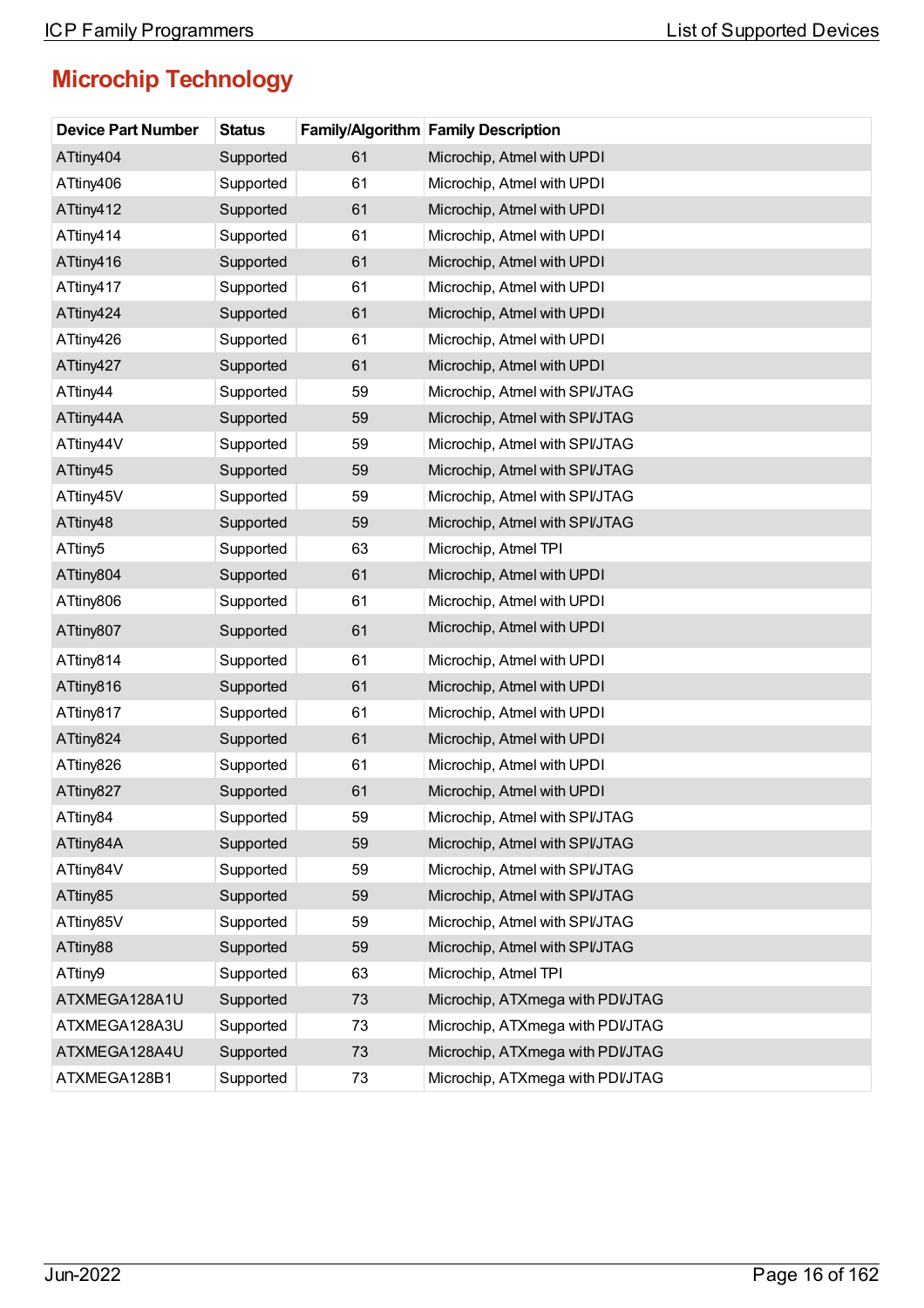| <b>Device Part Number</b> | <b>Status</b> |    | <b>Family/Algorithm Family Description</b> |
|---------------------------|---------------|----|--------------------------------------------|
| ATXMEGA128B3              | Supported     | 73 | Microchip, ATXmega with PDI/JTAG           |
| ATXMEGA128D3              | Supported     | 73 | Microchip, ATXmega with PDI/JTAG           |
| ATXMEGA128D4              | Supported     | 73 | Microchip, ATXmega with PDI/JTAG           |
| ATXMEGA16A4U              | Supported     | 73 | Microchip, ATXmega with PDI/JTAG           |
| ATXMEGA16C4               | Supported     | 73 | Microchip, ATXmega with PDI/JTAG           |
| ATXMEGA16D4               | Supported     | 73 | Microchip, ATXmega with PDI/JTAG           |
| ATXMEGA16E5               | Supported     | 73 | Microchip, ATXmega with PDI/JTAG           |
| ATXMEGA192A3U             | Supported     | 73 | Microchip, ATXmega with PDI/JTAG           |
| ATXMEGA192D3              | Supported     | 73 | Microchip, ATXmega with PDI/JTAG           |
| ATXMEGA256A3U             | Supported     | 73 | Microchip, ATXmega with PDI/JTAG           |
| ATXMEGA256D3              | Supported     | 73 | Microchip, ATXmega with PDIJTAG            |
| ATXMEGA32A4U              | Supported     | 73 | Microchip, ATXmega with PDI/JTAG           |
| ATXMEGA32C4               | Supported     | 73 | Microchip, ATXmega with PDI/JTAG           |
| ATXMEGA32D3               | Supported     | 73 | Microchip, ATXmega with PDI/JTAG           |
| ATXMEGA32D4               | Supported     | 73 | Microchip, ATXmega with PDI/JTAG           |
| ATXMEGA32E5               | Supported     | 73 | Microchip, ATXmega with PDI/JTAG           |
| ATXMEGA384C3              | Supported     | 73 | Microchip, ATXmega with PDI/JTAG           |
| ATXMEGA384D3              | Supported     | 73 | Microchip, ATXmega with PDI/JTAG           |
| ATXMEGA64A1U              | Supported     | 73 | Microchip, ATXmega with PDI/JTAG           |
| ATXMEGA64A3U              | Supported     | 73 | Microchip, ATXmega with PDI/JTAG           |
| ATXMEGA64A4U              | Supported     | 73 | Microchip, ATXmega with PDIJTAG            |
| ATXMEGA64B1               | Supported     | 73 | Microchip, ATXmega with PDI/JTAG           |
| ATXMEGA64B3               | Supported     | 73 | Microchip, ATXmega with PDI/JTAG           |
| ATXMEGA64D3               | Supported     | 73 | Microchip, ATXmega with PDI/JTAG           |
| ATXMEGA64D4               | Supported     | 73 | Microchip, ATXmega with PDI/JTAG           |
| ATXMEGA8E5                | Supported     | 73 | Microchip, ATXmega with PDI/JTAG           |
| AVR128DA28                | Supported     | 61 | Microchip, Atmel with UPDI                 |
| AVR128DA32                | Supported     | 61 | Microchip, Atmel with UPDI                 |
| AVR128DA48                | Supported     | 61 | Microchip, Atmel with UPDI                 |
| AVR128DA64                | Supported     | 61 | Microchip, Atmel with UPDI                 |
| AVR32DA28                 | Supported     | 61 | Microchip, Atmel with UPDI                 |
| AVR32DA32                 | Supported     | 61 | Microchip, Atmel with UPDI                 |
| AVR32DA48                 | Supported     | 61 | Microchip, Atmel with UPDI                 |
| AVR64DA28                 | Supported     | 61 | Microchip, Atmel with UPDI                 |
| AVR64DA32                 | Supported     | 61 | Microchip, Atmel with UPDI                 |
| AVR64DA48                 | Supported     | 61 | Microchip, Atmel with UPDI                 |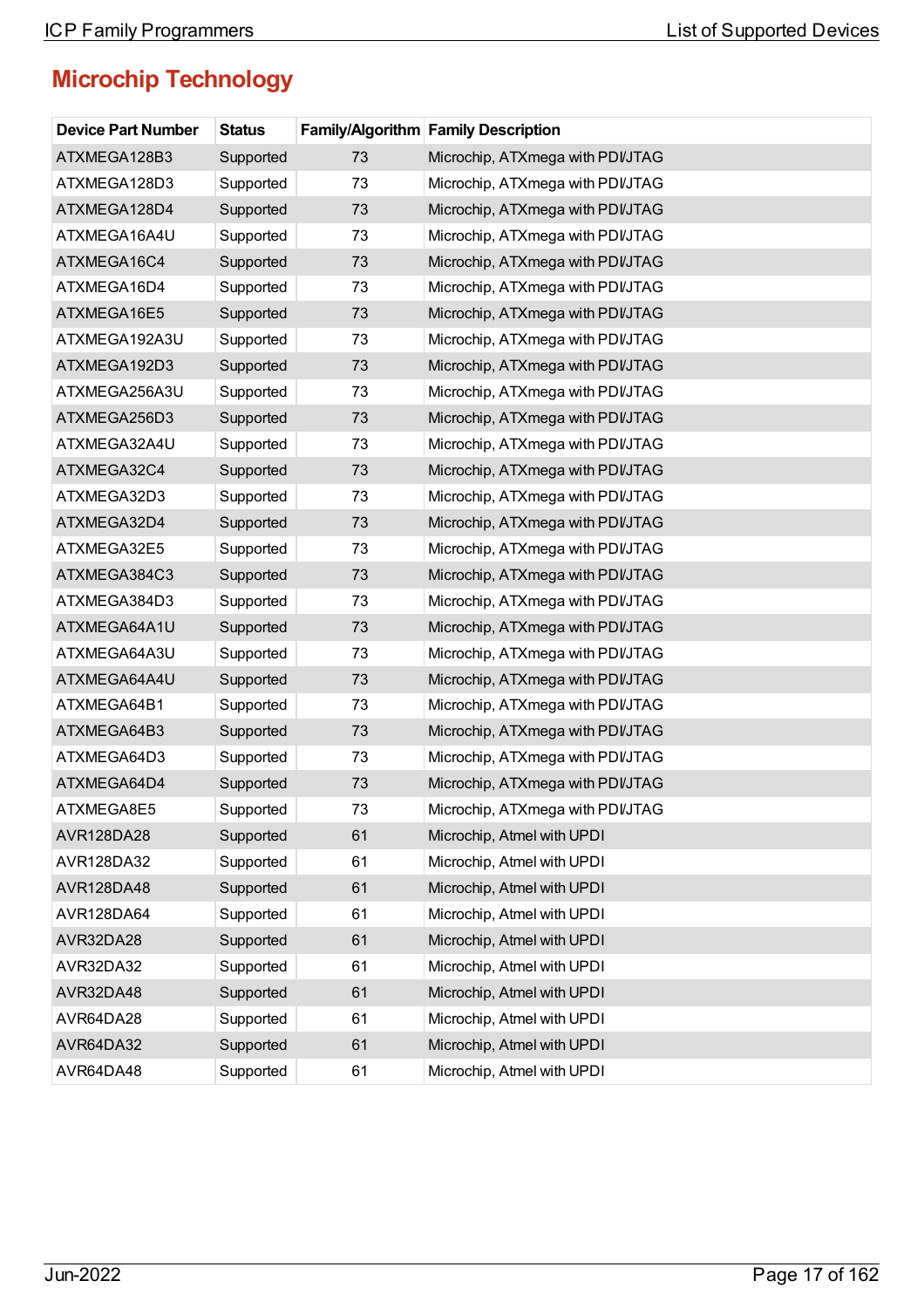| <b>Device Part Number</b> | <b>Status</b> |    | <b>Family/Algorithm Family Description</b>                    |
|---------------------------|---------------|----|---------------------------------------------------------------|
| AVR64DA64                 | Supported     | 61 | Microchip, Atmel with UPDI                                    |
| dsPIC30F1010              | Supported     | 47 | Microchip, dsPIC30                                            |
| dsPIC30F2010              | Supported     | 47 | Microchip, dsPIC30                                            |
| dsPIC30F2011              | Supported     | 47 | Microchip, dsPIC30                                            |
| dsPIC30F2012              | Supported     | 47 | Microchip, dsPIC30                                            |
| dsPIC30F2020              | Supported     | 47 | Microchip, dsPIC30                                            |
| dsPIC30F2023              | Supported     | 47 | Microchip, dsPIC30                                            |
| dsPIC30F3010              | Supported     | 47 | Microchip, dsPIC30                                            |
| dsPIC30F3011              | Supported     | 47 | Microchip, dsPIC30                                            |
| dsPIC30F3012              | Supported     | 47 | Microchip, dsPIC30                                            |
| dsPIC30F3013              | Supported     | 47 | Microchip, dsPIC30                                            |
| dsPIC30F3014              | Supported     | 47 | Microchip, dsPIC30                                            |
| dsPIC30F4011              | Supported     | 47 | Microchip, dsPIC30                                            |
| dsPIC30F4012              | Supported     | 47 | Microchip, dsPIC30                                            |
| dsPIC30F4013              | Supported     | 47 | Microchip, dsPIC30                                            |
| dsPIC30F5011              | Supported     | 47 | Microchip, dsPIC30                                            |
| dsPIC30F5013              | Supported     | 47 | Microchip, dsPIC30                                            |
| dsPIC30F5015              | Supported     | 47 | Microchip, dsPIC30                                            |
| dsPIC30F5016              | Supported     | 47 | Microchip, dsPIC30                                            |
| dsPIC30F6010              | Supported     | 47 | Microchip, dsPIC30                                            |
| dsPIC30F6010A             | Supported     | 47 | Microchip, dsPIC30                                            |
| dsPIC30F6011              | Supported     | 47 | Microchip, dsPIC30                                            |
| dsPIC30F6011A             | Supported     | 47 | Microchip, dsPIC30                                            |
| dsPIC30F6012              | Supported     | 47 | Microchip, dsPIC30                                            |
| dsPIC30F6012A             | Supported     | 47 | Microchip, dsPIC30                                            |
| dsPIC30F6013              | Supported     | 47 | Microchip, dsPIC30                                            |
| dsPIC30F6013A             | Supported     | 47 | Microchip, dsPIC30                                            |
| dsPIC30F6014              | Supported     | 47 | Microchip, dsPIC30                                            |
| dsPIC30F6014A             | Supported     | 47 | Microchip, dsPIC30                                            |
| dsPIC30F6015              | Supported     | 47 | Microchip, dsPIC30                                            |
| dsPIC33CH128MP202         | Supported     | 51 | Microchip, dsPIC33/PIC24 with dual partition or/and dual core |
| dsPIC33CH128MP203         | Supported     | 51 | Microchip, dsPIC33/PIC24 with dual partition or/and dual core |
| dsPIC33CH128MP205         | Supported     | 51 | Microchip, dsPIC33/PIC24 with dual partition or/and dual core |
| dsPIC33CH128MP206         | Supported     | 51 | Microchip, dsPIC33/PIC24 with dual partition or/and dual core |
| dsPIC33CH128MP208         | Supported     | 51 | Microchip, dsPIC33/PIC24 with dual partition or/and dual core |
| dsPIC33CH128MP502         | Supported     | 51 | Microchip, dsPIC33/PIC24 with dual partition or/and dual core |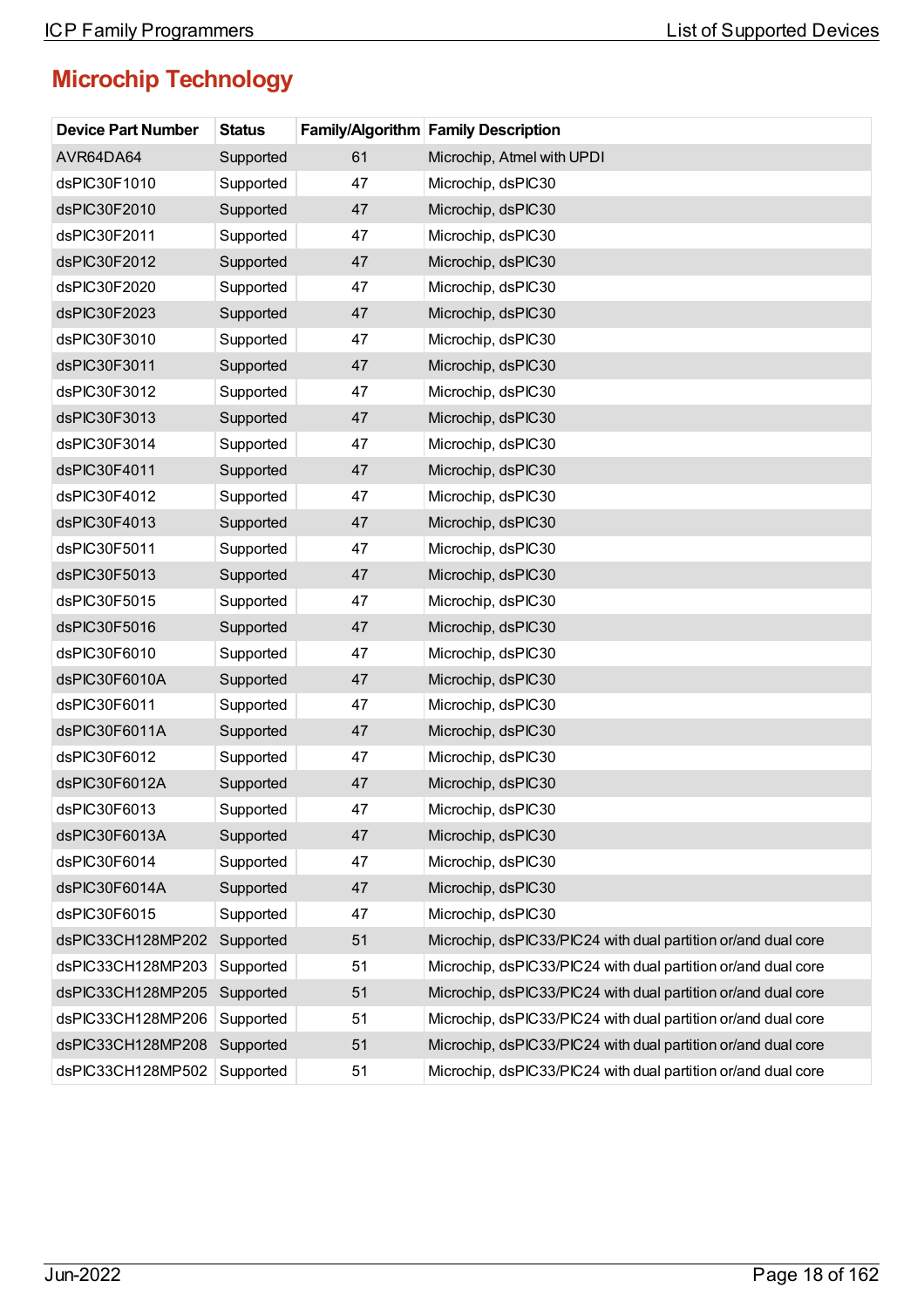| <b>Device Part Number</b> | <b>Status</b> |    | Family/Algorithm Family Description                           |
|---------------------------|---------------|----|---------------------------------------------------------------|
| dsPIC33CH128MP503         | Supported     | 51 | Microchip, dsPIC33/PIC24 with dual partition or/and dual core |
| dsPIC33CH128MP505         | Supported     | 51 | Microchip, dsPIC33/PIC24 with dual partition or/and dual core |
| dsPIC33CH128MP506         | Supported     | 51 | Microchip, dsPIC33/PIC24 with dual partition or/and dual core |
| dsPIC33CH128MP508         | Supported     | 51 | Microchip, dsPIC33/PIC24 with dual partition or/and dual core |
| dsPIC33CH256MP205         | Supported     | 51 | Microchip, dsPIC33/PIC24 with dual partition or/and dual core |
| dsPIC33CH256MP206         | Supported     | 51 | Microchip, dsPIC33/PIC24 with dual partition or/and dual core |
| dsPIC33CH256MP208         | Supported     | 51 | Microchip, dsPIC33/PIC24 with dual partition or/and dual core |
| dsPIC33CH256MP505         | Supported     | 51 | Microchip, dsPIC33/PIC24 with dual partition or/and dual core |
| dsPIC33CH256MP506         | Supported     | 51 | Microchip, dsPIC33/PIC24 with dual partition or/and dual core |
| dsPIC33CH256MP508         | Supported     | 51 | Microchip, dsPIC33/PIC24 with dual partition or/and dual core |
| dsPIC33CH512MP205         | Supported     | 51 | Microchip, dsPIC33/PIC24 with dual partition or/and dual core |
| dsPIC33CH512MP206         | Supported     | 51 | Microchip, dsPIC33/PIC24 with dual partition or/and dual core |
| dsPIC33CH512MP208         | Supported     | 51 | Microchip, dsPIC33/PIC24 with dual partition or/and dual core |
| dsPIC33CH512MP505         | Supported     | 51 | Microchip, dsPIC33/PIC24 with dual partition or/and dual core |
| dsPIC33CH512MP506         | Supported     | 51 | Microchip, dsPIC33/PIC24 with dual partition or/and dual core |
| dsPIC33CH512MP508         | Supported     | 51 | Microchip, dsPIC33/PIC24 with dual partition or/and dual core |
| dsPIC33CH64MP202          | Supported     | 51 | Microchip, dsPIC33/PIC24 with dual partition or/and dual core |
| dsPIC33CH64MP203          | Supported     | 51 | Microchip, dsPIC33/PIC24 with dual partition or/and dual core |
| dsPIC33CH64MP205          | Supported     | 51 | Microchip, dsPIC33/PIC24 with dual partition or/and dual core |
| dsPIC33CH64MP206          | Supported     | 51 | Microchip, dsPIC33/PIC24 with dual partition or/and dual core |
| dsPIC33CH64MP208          | Supported     | 51 | Microchip, dsPIC33/PIC24 with dual partition or/and dual core |
| dsPIC33CH64MP502          | Supported     | 51 | Microchip, dsPIC33/PIC24 with dual partition or/and dual core |
| dsPIC33CH64MP503          | Supported     | 51 | Microchip, dsPIC33/PIC24 with dual partition or/and dual core |
| dsPIC33CH64MP505          | Supported     | 51 | Microchip, dsPIC33/PIC24 with dual partition or/and dual core |
| dsPIC33CH64MP506          | Supported     | 51 | Microchip, dsPIC33/PIC24 with dual partition or/and dual core |
| dsPIC33CH64MP508          | Supported     | 51 | Microchip, dsPIC33/PIC24 with dual partition or/and dual core |
| dsPIC33CK128MP202         | Supported     | 51 | Microchip, dsPIC33/PIC24 with dual partition or/and dual core |
| dsPIC33CK128MP203         | Supported     | 51 | Microchip, dsPIC33/PIC24 with dual partition or/and dual core |
| dsPIC33CK128MP205         | Supported     | 51 | Microchip, dsPIC33/PIC24 with dual partition or/and dual core |
| dsPIC33CK128MP206         | Supported     | 51 | Microchip, dsPIC33/PIC24 with dual partition or/and dual core |
| dsPIC33CK128MP208         | Supported     | 51 | Microchip, dsPIC33/PIC24 with dual partition or/and dual core |
| dsPIC33CK128MP502         | Supported     | 51 | Microchip, dsPIC33/PIC24 with dual partition or/and dual core |
| dsPIC33CK128MP503         | Supported     | 51 | Microchip, dsPIC33/PIC24 with dual partition or/and dual core |
| dsPIC33CK128MP505         | Supported     | 51 | Microchip, dsPIC33/PIC24 with dual partition or/and dual core |
| dsPIC33CK128MP506         | Supported     | 51 | Microchip, dsPIC33/PIC24 with dual partition or/and dual core |
| dsPIC33CK128MP508         | Supported     | 51 | Microchip, dsPIC33/PIC24 with dual partition or/and dual core |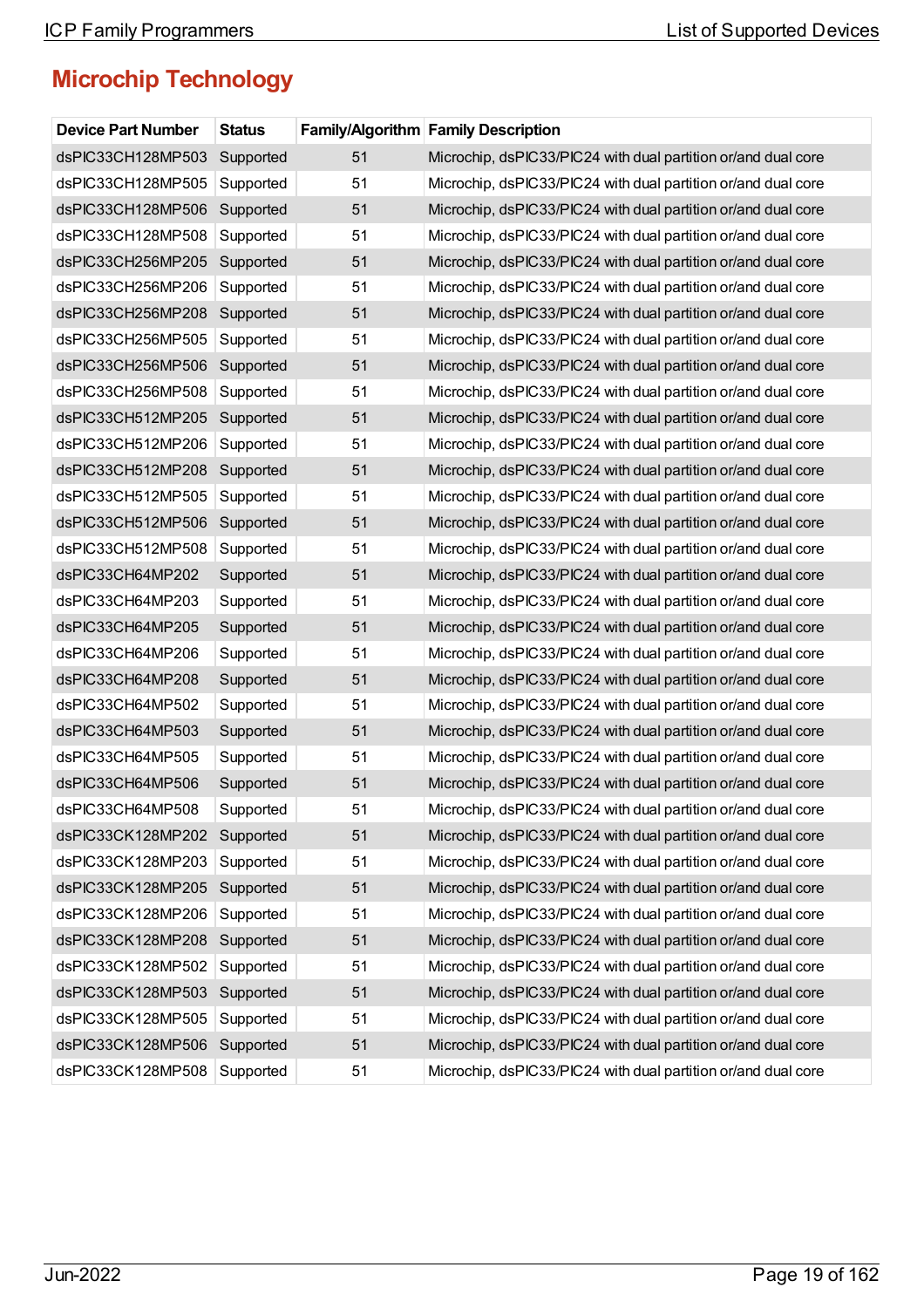| <b>Device Part Number</b> | <b>Status</b> |    | <b>Family/Algorithm Family Description</b>                    |
|---------------------------|---------------|----|---------------------------------------------------------------|
| dsPIC33CK256MP202         | Supported     | 51 | Microchip, dsPIC33/PIC24 with dual partition or/and dual core |
| dsPIC33CK256MP203         | Supported     | 51 | Microchip, dsPIC33/PIC24 with dual partition or/and dual core |
| dsPIC33CK256MP205         | Supported     | 51 | Microchip, dsPIC33/PIC24 with dual partition or/and dual core |
| dsPIC33CK256MP206         | Supported     | 51 | Microchip, dsPIC33/PIC24 with dual partition or/and dual core |
| dsPIC33CK256MP208         | Supported     | 51 | Microchip, dsPIC33/PIC24 with dual partition or/and dual core |
| dsPIC33CK256MP502         | Supported     | 51 | Microchip, dsPIC33/PIC24 with dual partition or/and dual core |
| dsPIC33CK256MP503         | Supported     | 51 | Microchip, dsPIC33/PIC24 with dual partition or/and dual core |
| dsPIC33CK256MP505         | Supported     | 51 | Microchip, dsPIC33/PIC24 with dual partition or/and dual core |
| dsPIC33CK256MP506         | Supported     | 51 | Microchip, dsPIC33/PIC24 with dual partition or/and dual core |
| dsPIC33CK256MP508         | Supported     | 51 | Microchip, dsPIC33/PIC24 with dual partition or/and dual core |
| dsPIC33CK32MC102          | Supported     | 51 | Microchip, dsPIC33/PIC24 with dual partition or/and dual core |
| dsPIC33CK32MC103          | Supported     | 51 | Microchip, dsPIC33/PIC24 with dual partition or/and dual core |
| dsPIC33CK32MC105          | Supported     | 51 | Microchip, dsPIC33/PIC24 with dual partition or/and dual core |
| dsPIC33CK32MP102          | Supported     | 51 | Microchip, dsPIC33/PIC24 with dual partition or/and dual core |
| dsPIC33CK32MP103          | Supported     | 51 | Microchip, dsPIC33/PIC24 with dual partition or/and dual core |
| dsPIC33CK32MP105          | Supported     | 51 | Microchip, dsPIC33/PIC24 with dual partition or/and dual core |
| dsPIC33CK32MP202          | Supported     | 51 | Microchip, dsPIC33/PIC24 with dual partition or/and dual core |
| dsPIC33CK32MP203          | Supported     | 51 | Microchip, dsPIC33/PIC24 with dual partition or/and dual core |
| dsPIC33CK32MP205          | Supported     | 51 | Microchip, dsPIC33/PIC24 with dual partition or/and dual core |
| dsPIC33CK32MP206          | Supported     | 51 | Microchip, dsPIC33/PIC24 with dual partition or/and dual core |
| dsPIC33CK32MP502          | Supported     | 51 | Microchip, dsPIC33/PIC24 with dual partition or/and dual core |
| dsPIC33CK32MP503          | Supported     | 51 | Microchip, dsPIC33/PIC24 with dual partition or/and dual core |
| dsPIC33CK32MP505          | Supported     | 51 | Microchip, dsPIC33/PIC24 with dual partition or/and dual core |
| dsPIC33CK32MP506          | Supported     | 51 | Microchip, dsPIC33/PIC24 with dual partition or/and dual core |
| dsPIC33CK64MC102          | Supported     | 51 | Microchip, dsPIC33/PIC24 with dual partition or/and dual core |
| dsPIC33CK64MC103          | Supported     | 51 | Microchip, dsPIC33/PIC24 with dual partition or/and dual core |
| dsPIC33CK64MC105          | Supported     | 51 | Microchip, dsPIC33/PIC24 with dual partition or/and dual core |
| dsPIC33CK64MP102          | Supported     | 51 | Microchip, dsPIC33/PIC24 with dual partition or/and dual core |
| dsPIC33CK64MP103          | Supported     | 51 | Microchip, dsPIC33/PIC24 with dual partition or/and dual core |
| dsPIC33CK64MP105          | Supported     | 51 | Microchip, dsPIC33/PIC24 with dual partition or/and dual core |
| dsPIC33CK64MP202          | Supported     | 51 | Microchip, dsPIC33/PIC24 with dual partition or/and dual core |
| dsPIC33CK64MP203          | Supported     | 51 | Microchip, dsPIC33/PIC24 with dual partition or/and dual core |
| dsPIC33CK64MP205          | Supported     | 51 | Microchip, dsPIC33/PIC24 with dual partition or/and dual core |
| dsPIC33CK64MP206          | Supported     | 51 | Microchip, dsPIC33/PIC24 with dual partition or/and dual core |
| dsPIC33CK64MP208          | Supported     | 51 | Microchip, dsPIC33/PIC24 with dual partition or/and dual core |
| dsPIC33CK64MP502          | Supported     | 51 | Microchip, dsPIC33/PIC24 with dual partition or/and dual core |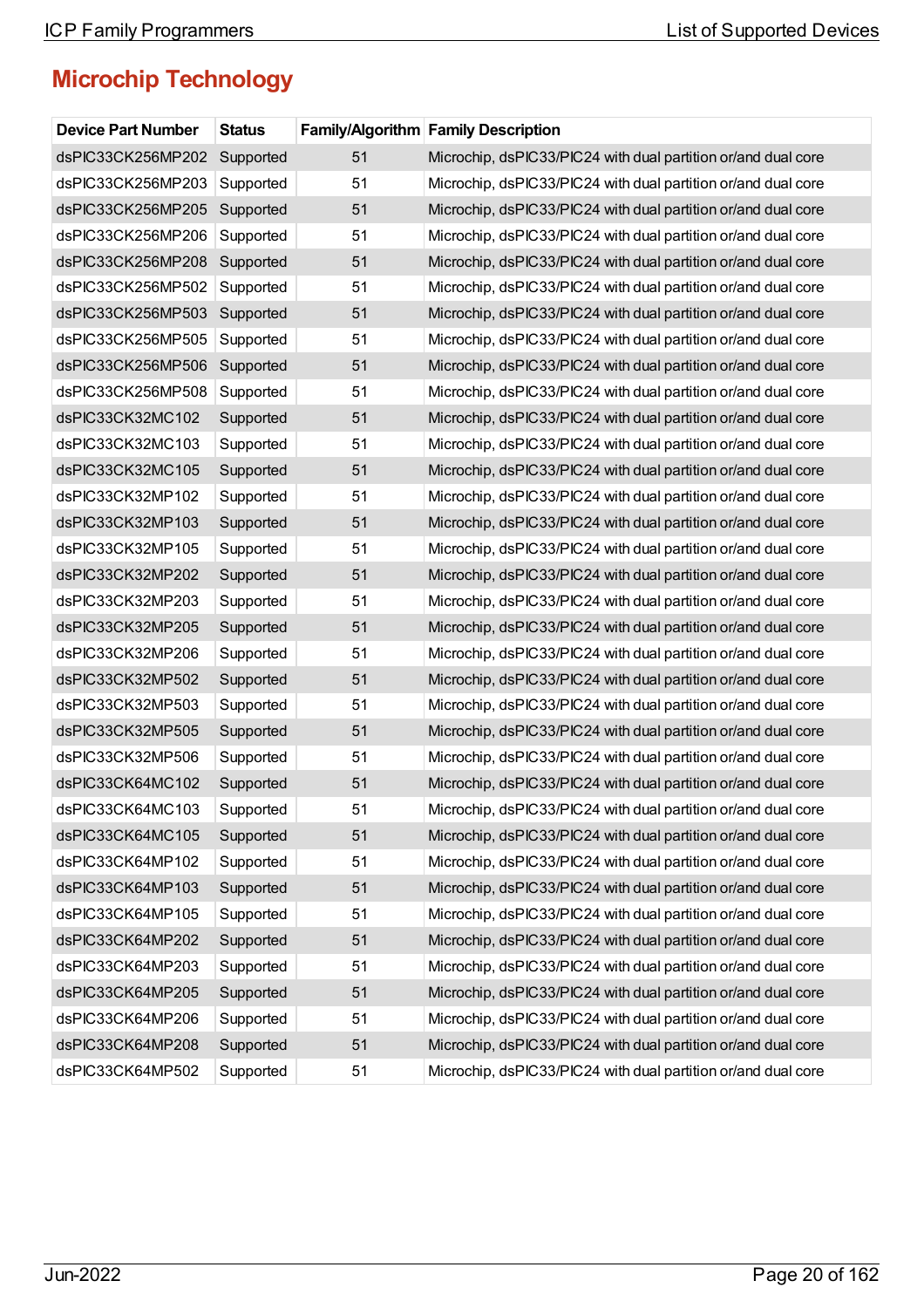| <b>Device Part Number</b> | <b>Status</b> |    | <b>Family/Algorithm Family Description</b>                    |
|---------------------------|---------------|----|---------------------------------------------------------------|
| dsPIC33CK64MP503          | Supported     | 51 | Microchip, dsPIC33/PIC24 with dual partition or/and dual core |
| dsPIC33CK64MP505          | Supported     | 51 | Microchip, dsPIC33/PIC24 with dual partition or/and dual core |
| dsPIC33CK64MP506          | Supported     | 51 | Microchip, dsPIC33/PIC24 with dual partition or/and dual core |
| dsPIC33CK64MP508          | Supported     | 51 | Microchip, dsPIC33/PIC24 with dual partition or/and dual core |
| dsPIC33EP128GM304         | Supported     | 49 | Microchip, dsPIC33/PIC24 generic group 2                      |
| dsPIC33EP128GM306         | Supported     | 49 | Microchip, dsPIC33/PIC24 generic group 2                      |
| dsPIC33EP128GM310         | Supported     | 49 | Microchip, dsPIC33/PIC24 generic group 2                      |
| dsPIC33EP128GM604         | Supported     | 49 | Microchip, dsPIC33/PIC24 generic group 2                      |
| dsPIC33EP128GM706         | Supported     | 49 | Microchip, dsPIC33/PIC24 generic group 2                      |
| dsPIC33EP128GM710         | Supported     | 49 | Microchip, dsPIC33/PIC24 generic group 2                      |
| dsPIC33EP128GP502         | Supported     | 49 | Microchip, dsPIC33/PIC24 generic group 2                      |
| dsPIC33EP128GP504         | Supported     | 49 | Microchip, dsPIC33/PIC24 generic group 2                      |
| dsPIC33EP128GP506         | Supported     | 49 | Microchip, dsPIC33/PIC24 generic group 2                      |
| dsPIC33EP128GS702         | Supported     | 50 | Microchip, dsPIC33/PIC24 with dual partition and/or OTP       |
| dsPIC33EP128GS704         | Supported     | 50 | Microchip, dsPIC33/PIC24 with dual partition and/or OTP       |
| dsPIC33EP128GS705         | Supported     | 50 | Microchip, dsPIC33/PIC24 with dual partition and/or OTP       |
| dsPIC33EP128GS706         | Supported     | 50 | Microchip, dsPIC33/PIC24 with dual partition and/or OTP       |
| dsPIC33EP128GS708         | Supported     | 50 | Microchip, dsPIC33/PIC24 with dual partition and/or OTP       |
| dsPIC33EP128GS804         | Supported     | 50 | Microchip, dsPIC33/PIC24 with dual partition and/or OTP       |
| dsPIC33EP128GS805         | Supported     | 50 | Microchip, dsPIC33/PIC24 with dual partition and/or OTP       |
| dsPIC33EP128GS806         | Supported     | 50 | Microchip, dsPIC33/PIC24 with dual partition and/or OTP       |
| dsPIC33EP128GS808         | Supported     | 50 | Microchip, dsPIC33/PIC24 with dual partition and/or OTP       |
| dsPIC33EP128MC202         | Supported     | 49 | Microchip, dsPIC33/PIC24 generic group 2                      |
| dsPIC33EP128MC204         | Supported     | 49 | Microchip, dsPIC33/PIC24 generic group 2                      |
| dsPIC33EP128MC206         | Supported     | 49 | Microchip, dsPIC33/PIC24 generic group 2                      |
| dsPIC33EP128MC502         | Supported     | 49 | Microchip, dsPIC33/PIC24 generic group 2                      |
| dsPIC33EP128MC504         | Supported     | 49 | Microchip, dsPIC33/PIC24 generic group 2                      |
| dsPIC33EP128MC506         | Supported     | 49 | Microchip, dsPIC33/PIC24 generic group 2                      |
| dsPIC33EP16GS202          | Supported     | 50 | Microchip, dsPIC33/PIC24 with dual partition and/or OTP       |
| dsPIC33EP16GS502          | Supported     | 50 | Microchip, dsPIC33/PIC24 with dual partition and/or OTP       |
| dsPIC33EP16GS504          | Supported     | 50 | Microchip, dsPIC33/PIC24 with dual partition and/or OTP       |
| dsPIC33EP16GS505          | Supported     | 50 | Microchip, dsPIC33/PIC24 with dual partition and/or OTP       |
| dsPIC33EP16GS506          | Supported     | 50 | Microchip, dsPIC33/PIC24 with dual partition and/or OTP       |
| dsPIC33EP256GM304         | Supported     | 49 | Microchip, dsPIC33/PIC24 generic group 2                      |
| dsPIC33EP256GM306         | Supported     | 49 | Microchip, dsPIC33/PIC24 generic group 2                      |
| dsPIC33EP256GM310         | Supported     | 49 | Microchip, dsPIC33/PIC24 generic group 2                      |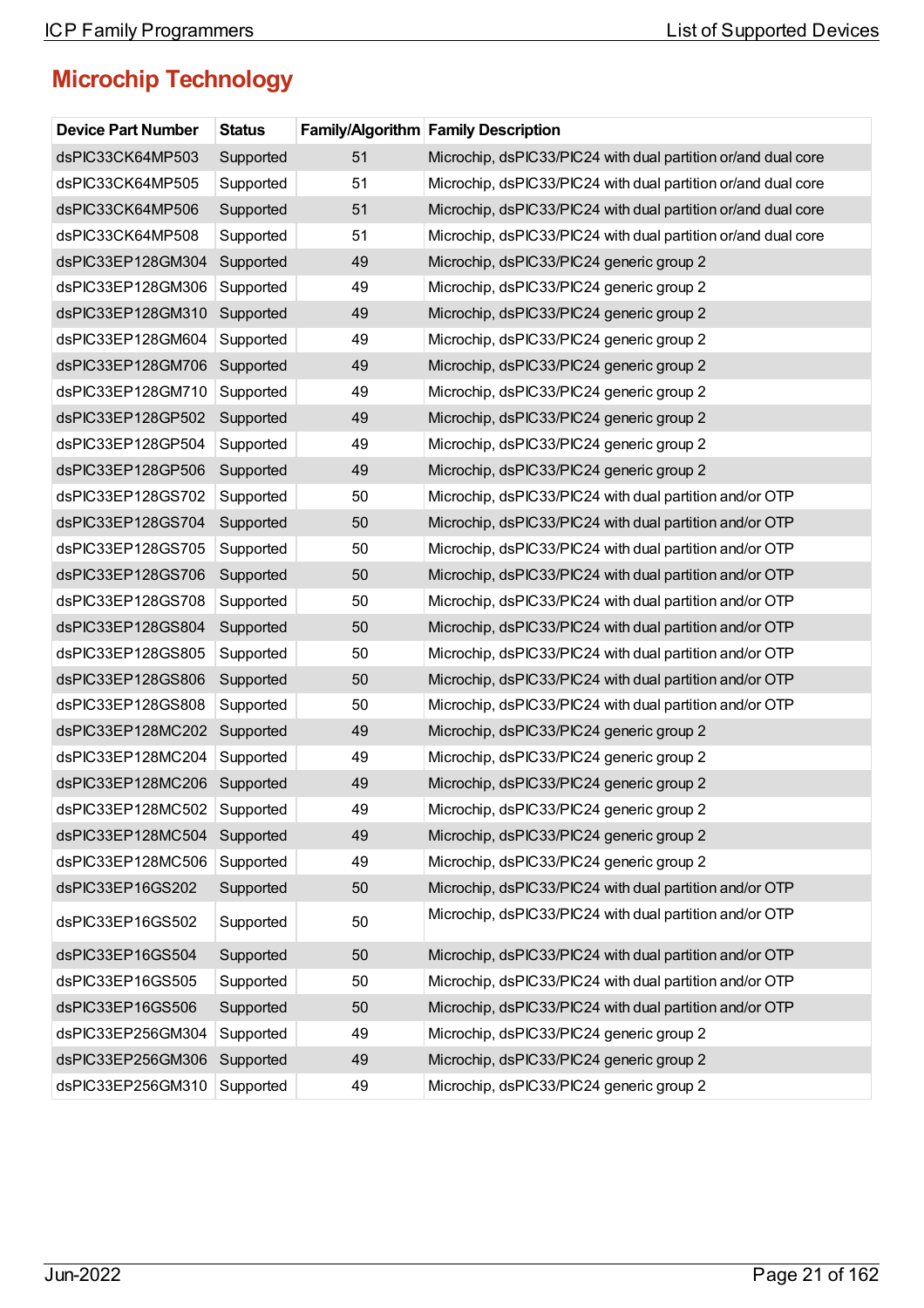| <b>Device Part Number</b> | <b>Status</b> |    | <b>Family/Algorithm Family Description</b>              |
|---------------------------|---------------|----|---------------------------------------------------------|
| dsPIC33EP256GM604         | Supported     | 49 | Microchip, dsPIC33/PIC24 generic group 2                |
| dsPIC33EP256GM706         | Supported     | 49 | Microchip, dsPIC33/PIC24 generic group 2                |
| dsPIC33EP256GM710         | Supported     | 49 | Microchip, dsPIC33/PIC24 generic group 2                |
| dsPIC33EP256GP502         | Supported     | 49 | Microchip, dsPIC33/PIC24 generic group 2                |
| dsPIC33EP256GP504         | Supported     | 49 | Microchip, dsPIC33/PIC24 generic group 2                |
| dsPIC33EP256GP506         | Supported     | 49 | Microchip, dsPIC33/PIC24 generic group 2                |
| dsPIC33EP256MC202         | Supported     | 49 | Microchip, dsPIC33/PIC24 generic group 2                |
| dsPIC33EP256MC204         | Supported     | 49 | Microchip, dsPIC33/PIC24 generic group 2                |
| dsPIC33EP256MC206         | Supported     | 49 | Microchip, dsPIC33/PIC24 generic group 2                |
| dsPIC33EP256MC502         | Supported     | 49 | Microchip, dsPIC33/PIC24 generic group 2                |
| dsPIC33EP256MC504         | Supported     | 49 | Microchip, dsPIC33/PIC24 generic group 2                |
| dsPIC33EP256MC506         | Supported     | 49 | Microchip, dsPIC33/PIC24 generic group 2                |
| dsPIC33EP256MU806         | Supported     | 49 | Microchip, dsPIC33/PIC24 generic group 2                |
| dsPIC33EP256MU810         | Supported     | 49 | Microchip, dsPIC33/PIC24 generic group 2                |
| dsPIC33EP256MU814         | Supported     | 49 | Microchip, dsPIC33/PIC24 generic group 2                |
| dsPIC33EP32GP502          | Supported     | 49 | Microchip, dsPIC33/PIC24 generic group 2                |
| dsPIC33EP32GP503          | Supported     | 49 | Microchip, dsPIC33/PIC24 generic group 2                |
| dsPIC33EP32GP504          | Supported     | 49 | Microchip, dsPIC33/PIC24 generic group 2                |
| dsPIC33EP32GS202          | Supported     | 50 | Microchip, dsPIC33/PIC24 with dual partition and/or OTP |
| dsPIC33EP32GS502          | Supported     | 50 | Microchip, dsPIC33/PIC24 with dual partition and/or OTP |
| dsPIC33EP32GS504          | Supported     | 50 | Microchip, dsPIC33/PIC24 with dual partition and/or OTP |
| dsPIC33EP32GS505          | Supported     | 50 | Microchip, dsPIC33/PIC24 with dual partition and/or OTP |
| dsPIC33EP32GS506          | Supported     | 50 | Microchip, dsPIC33/PIC24 with dual partition and/or OTP |
| dsPIC33EP32MC202          | Supported     | 49 | Microchip, dsPIC33/PIC24 generic group 2                |
| dsPIC33EP32MC203          | Supported     | 49 | Microchip, dsPIC33/PIC24 generic group 2                |
| dsPIC33EP32MC204          | Supported     | 49 | Microchip, dsPIC33/PIC24 generic group 2                |
| dsPIC33EP32MC502          | Supported     | 49 | Microchip, dsPIC33/PIC24 generic group 2                |
| dsPIC33EP32MC503          | Supported     | 49 | Microchip, dsPIC33/PIC24 generic group 2                |
| dsPIC33EP32MC504          | Supported     | 49 | Microchip, dsPIC33/PIC24 generic group 2                |
| dsPIC33EP512GM304         | Supported     | 49 | Microchip, dsPIC33/PIC24 generic group 2                |
| dsPIC33EP512GM306         | Supported     | 49 | Microchip, dsPIC33/PIC24 generic group 2                |
| dsPIC33EP512GM310         | Supported     | 49 | Microchip, dsPIC33/PIC24 generic group 2                |
| dsPIC33EP512GM604         | Supported     | 49 | Microchip, dsPIC33/PIC24 generic group 2                |
| dsPIC33EP512GM706         | Supported     | 49 | Microchip, dsPIC33/PIC24 generic group 2                |
| dsPIC33EP512GM710         | Supported     | 49 | Microchip, dsPIC33/PIC24 generic group 2                |
| dsPIC33EP512GP502         | Supported     | 49 | Microchip, dsPIC33/PIC24 generic group 2                |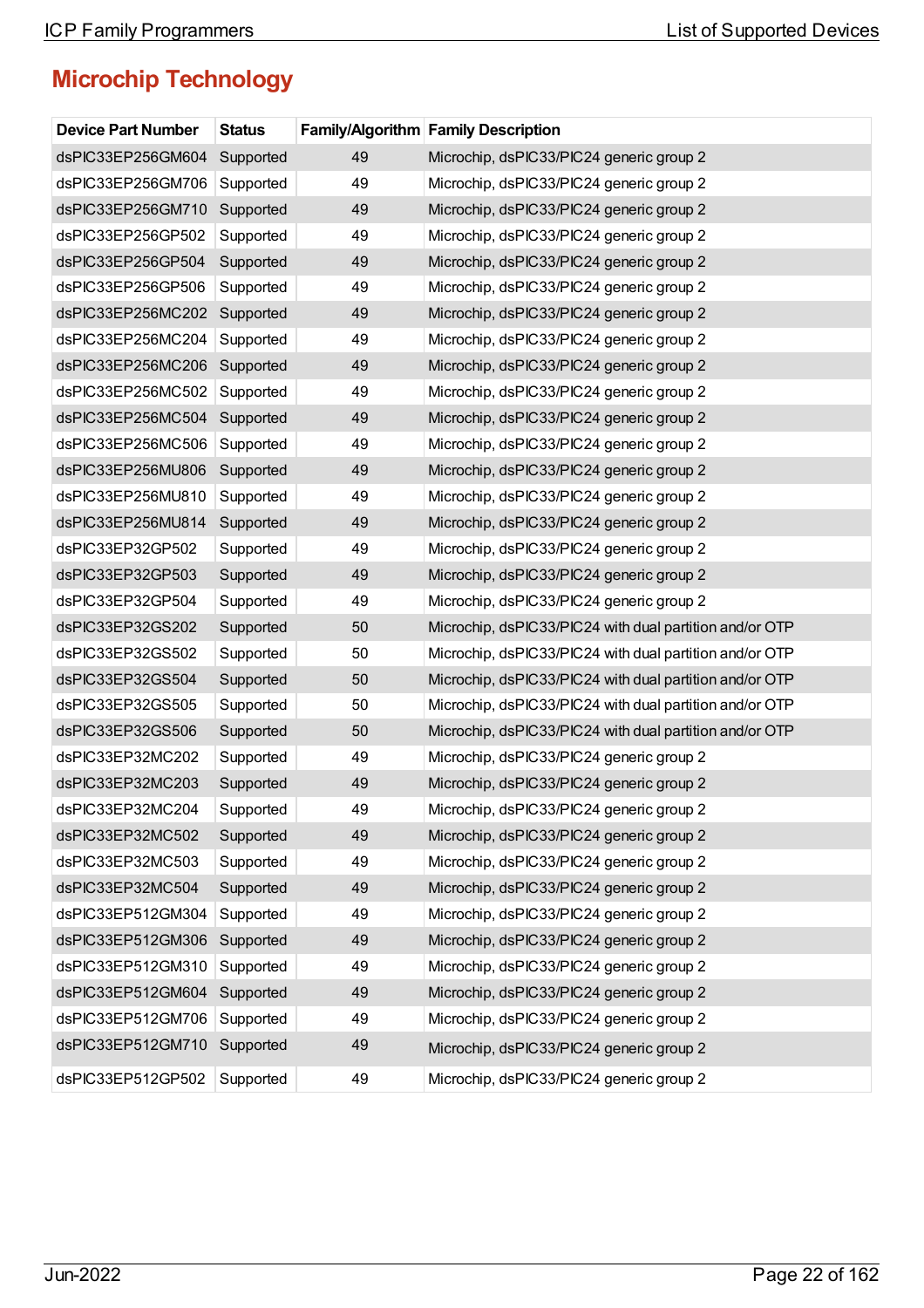| <b>Device Part Number</b> | <b>Status</b> |    | Family/Algorithm Family Description                     |
|---------------------------|---------------|----|---------------------------------------------------------|
| dsPIC33EP512GP504         | Supported     | 49 | Microchip, dsPIC33/PIC24 generic group 2                |
| dsPIC33EP512GP506         | Supported     | 49 | Microchip, dsPIC33/PIC24 generic group 2                |
| dsPIC33EP512GP806         | Supported     | 49 | Microchip, dsPIC33/PIC24 generic group 2                |
| dsPIC33EP512MC202         | Supported     | 49 | Microchip, dsPIC33/PIC24 generic group 2                |
| dsPIC33EP512MC204         | Supported     | 49 | Microchip, dsPIC33/PIC24 generic group 2                |
| dsPIC33EP512MC206         | Supported     | 49 | Microchip, dsPIC33/PIC24 generic group 2                |
| dsPIC33EP512MC502         | Supported     | 49 | Microchip, dsPIC33/PIC24 generic group 2                |
| dsPIC33EP512MC504         | Supported     | 49 | Microchip, dsPIC33/PIC24 generic group 2                |
| dsPIC33EP512MC506         | Supported     | 49 | Microchip, dsPIC33/PIC24 generic group 2                |
| dsPIC33EP512MC806         | Supported     | 49 | Microchip, dsPIC33/PIC24 generic group 2                |
| dsPIC33EP512MU810         | Supported     | 49 | Microchip, dsPIC33/PIC24 generic group 2                |
| dsPIC33EP512MU814         | Supported     | 49 | Microchip, dsPIC33/PIC24 generic group 2                |
| dsPIC33EP64GP502          | Supported     | 49 | Microchip, dsPIC33/PIC24 generic group 2                |
| dsPIC33EP64GP503          | Supported     | 49 | Microchip, dsPIC33/PIC24 generic group 2                |
| dsPIC33EP64GP504          | Supported     | 49 | Microchip, dsPIC33/PIC24 generic group 2                |
| dsPIC33EP64GP506          | Supported     | 49 | Microchip, dsPIC33/PIC24 generic group 2                |
| dsPIC33EP64GS502          | Supported     | 50 | Microchip, dsPIC33/PIC24 with dual partition and/or OTP |
| dsPIC33EP64GS504          | Supported     | 50 | Microchip, dsPIC33/PIC24 with dual partition and/or OTP |
| dsPIC33EP64GS505          | Supported     | 50 | Microchip, dsPIC33/PIC24 with dual partition and/or OTP |
| dsPIC33EP64GS506          | Supported     | 50 | Microchip, dsPIC33/PIC24 with dual partition and/or OTP |
| dsPIC33EP64GS708          | Supported     | 50 | Microchip, dsPIC33/PIC24 with dual partition and/or OTP |
| dsPIC33EP64GS804          | Supported     | 50 | Microchip, dsPIC33/PIC24 with dual partition and/or OTP |
| dsPIC33EP64GS805          | Supported     | 50 | Microchip, dsPIC33/PIC24 with dual partition and/or OTP |
| dsPIC33EP64GS806          | Supported     | 50 | Microchip, dsPIC33/PIC24 with dual partition and/or OTP |
| dsPIC33EP64GS808          | Supported     | 50 | Microchip, dsPIC33/PIC24 with dual partition and/or OTP |
| dsPIC33EP64MC202          | Supported     | 49 | Microchip, dsPIC33/PIC24 generic group 2                |
| dsPIC33EP64MC203          | Supported     | 49 | Microchip, dsPIC33/PIC24 generic group 2                |
| dsPIC33EP64MC204          | Supported     | 49 | Microchip, dsPIC33/PIC24 generic group 2                |
| dsPIC33EP64MC206          | Supported     | 49 | Microchip, dsPIC33/PIC24 generic group 2                |
| dsPIC33EP64MC502          | Supported     | 49 | Microchip, dsPIC33/PIC24 generic group 2                |
| dsPIC33EP64MC503          | Supported     | 49 | Microchip, dsPIC33/PIC24 generic group 2                |
| dsPIC33EP64MC504          | Supported     | 49 | Microchip, dsPIC33/PIC24 generic group 2                |
| dsPIC33EP64MC506          | Supported     | 49 | Microchip, dsPIC33/PIC24 generic group 2                |
| dsPIC33EV128GM002         | Supported     | 50 | Microchip, dsPIC33/PIC24 with dual partition and/or OTP |
| dsPIC33EV128GM003         | Supported     | 50 | Microchip, dsPIC33/PIC24 with dual partition and/or OTP |
| dsPIC33EV128GM004         | Supported     | 50 | Microchip, dsPIC33/PIC24 with dual partition and/or OTP |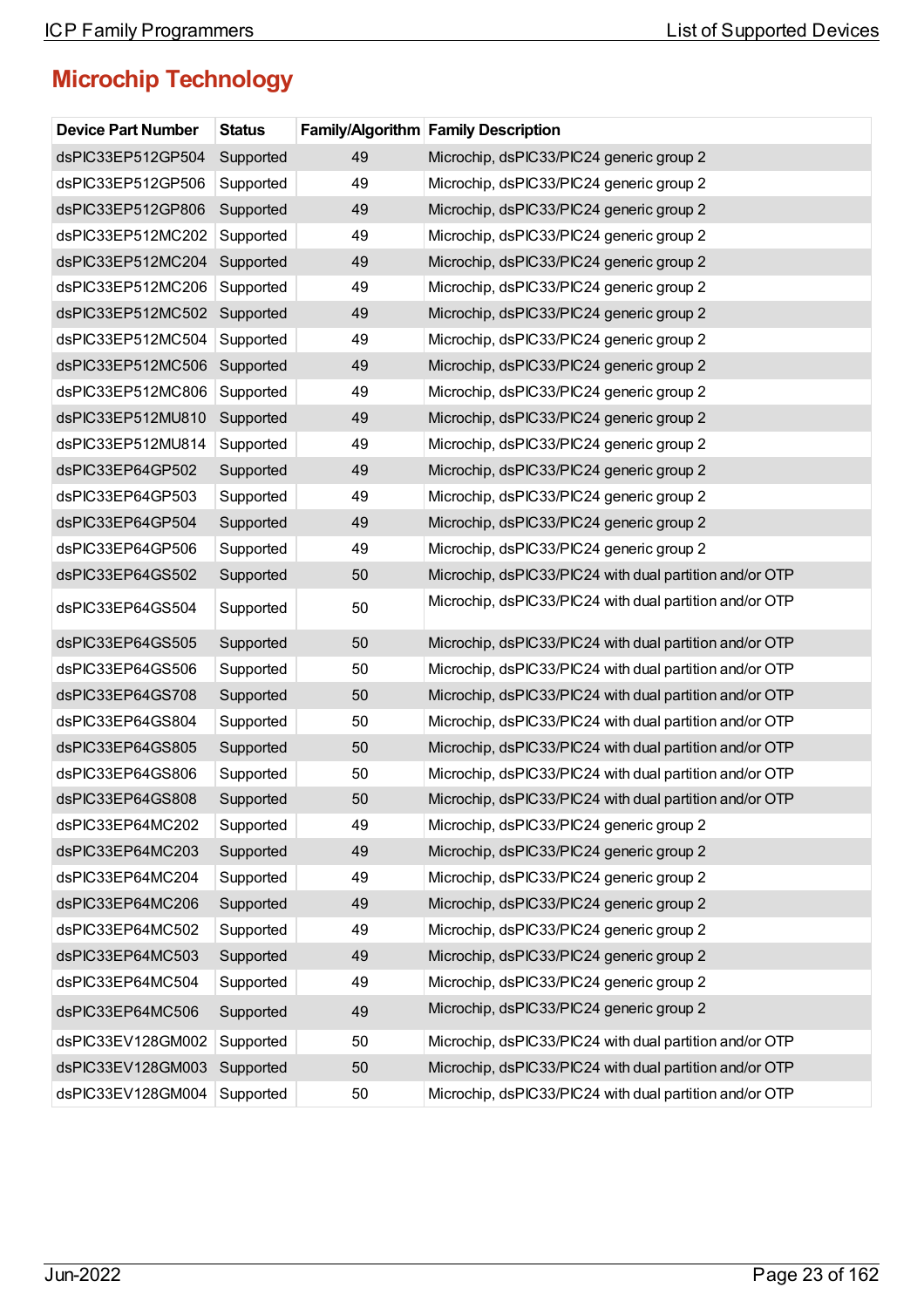| <b>Device Part Number</b> | <b>Status</b> |    | Family/Algorithm Family Description                     |
|---------------------------|---------------|----|---------------------------------------------------------|
| dsPIC33EV128GM006         | Supported     | 50 | Microchip, dsPIC33/PIC24 with dual partition and/or OTP |
| dsPIC33EV128GM102         | Supported     | 50 | Microchip, dsPIC33/PIC24 with dual partition and/or OTP |
| dsPIC33EV128GM103         | Supported     | 50 | Microchip, dsPIC33/PIC24 with dual partition and/or OTP |
| dsPIC33EV128GM104         | Supported     | 50 | Microchip, dsPIC33/PIC24 with dual partition and/or OTP |
| dsPIC33EV128GM106         | Supported     | 50 | Microchip, dsPIC33/PIC24 with dual partition and/or OTP |
| dsPIC33EV256GM002         | Supported     | 50 | Microchip, dsPIC33/PIC24 with dual partition and/or OTP |
| dsPIC33EV256GM003         | Supported     | 50 | Microchip, dsPIC33/PIC24 with dual partition and/or OTP |
| dsPIC33EV256GM004         | Supported     | 50 | Microchip, dsPIC33/PIC24 with dual partition and/or OTP |
| dsPIC33EV256GM006         | Supported     | 50 | Microchip, dsPIC33/PIC24 with dual partition and/or OTP |
| dsPIC33EV256GM102         | Supported     | 50 | Microchip, dsPIC33/PIC24 with dual partition and/or OTP |
| dsPIC33EV256GM103         | Supported     | 50 | Microchip, dsPIC33/PIC24 with dual partition and/or OTP |
| dsPIC33EV256GM104         | Supported     | 50 | Microchip, dsPIC33/PIC24 with dual partition and/or OTP |
| dsPIC33EV256GM106         | Supported     | 50 | Microchip, dsPIC33/PIC24 with dual partition and/or OTP |
| dsPIC33EV32GM002          | Supported     | 50 | Microchip, dsPIC33/PIC24 with dual partition and/or OTP |
| dsPIC33EV32GM003          | Supported     | 50 | Microchip, dsPIC33/PIC24 with dual partition and/or OTP |
| dsPIC33EV32GM004          | Supported     | 50 | Microchip, dsPIC33/PIC24 with dual partition and/or OTP |
| dsPIC33EV32GM006          | Supported     | 50 | Microchip, dsPIC33/PIC24 with dual partition and/or OTP |
| dsPIC33EV32GM102          | Supported     | 50 | Microchip, dsPIC33/PIC24 with dual partition and/or OTP |
| dsPIC33EV32GM103          | Supported     | 50 | Microchip, dsPIC33/PIC24 with dual partition and/or OTP |
| dsPIC33EV32GM104          | Supported     | 50 | Microchip, dsPIC33/PIC24 with dual partition and/or OTP |
| dsPIC33EV32GM106          | Supported     | 50 | Microchip, dsPIC33/PIC24 with dual partition and/or OTP |
| dsPIC33EV64GM002          | Supported     | 50 | Microchip, dsPIC33/PIC24 with dual partition and/or OTP |
| dsPIC33EV64GM003          | Supported     | 50 | Microchip, dsPIC33/PIC24 with dual partition and/or OTP |
| dsPIC33EV64GM004          | Supported     | 50 | Microchip, dsPIC33/PIC24 with dual partition and/or OTP |
| dsPIC33EV64GM006          | Supported     | 50 | Microchip, dsPIC33/PIC24 with dual partition and/or OTP |
| dsPIC33EV64GM102          | Supported     | 50 | Microchip, dsPIC33/PIC24 with dual partition and/or OTP |
| dsPIC33EV64GM103          | Supported     | 50 | Microchip, dsPIC33/PIC24 with dual partition and/or OTP |
| dsPIC33EV64GM104          | Supported     | 50 | Microchip, dsPIC33/PIC24 with dual partition and/or OTP |
| dsPIC33EV64GM106          | Supported     | 50 | Microchip, dsPIC33/PIC24 with dual partition and/or OTP |
| dsPIC33FJ06GS001          | Supported     | 49 | Microchip, dsPIC33/PIC24 generic group 2                |
| dsPIC33FJ06GS101          | Supported     | 48 | Microchip, dsPIC33/PIC24 generic group 1                |
| dsPIC33FJ06GS101A         | Supported     | 49 | Microchip, dsPIC33/PIC24 generic group 2                |
| dsPIC33FJ06GS102          | Supported     | 48 | Microchip, dsPIC33/PIC24 generic group 1                |
| dsPIC33FJ06GS102A         | Supported     | 49 | Microchip, dsPIC33/PIC24 generic group 2                |
| dsPIC33FJ06GS202          | Supported     | 48 | Microchip, dsPIC33/PIC24 generic group 1                |
| dsPIC33FJ06GS202A         | Supported     | 49 | Microchip, dsPIC33/PIC24 generic group 2                |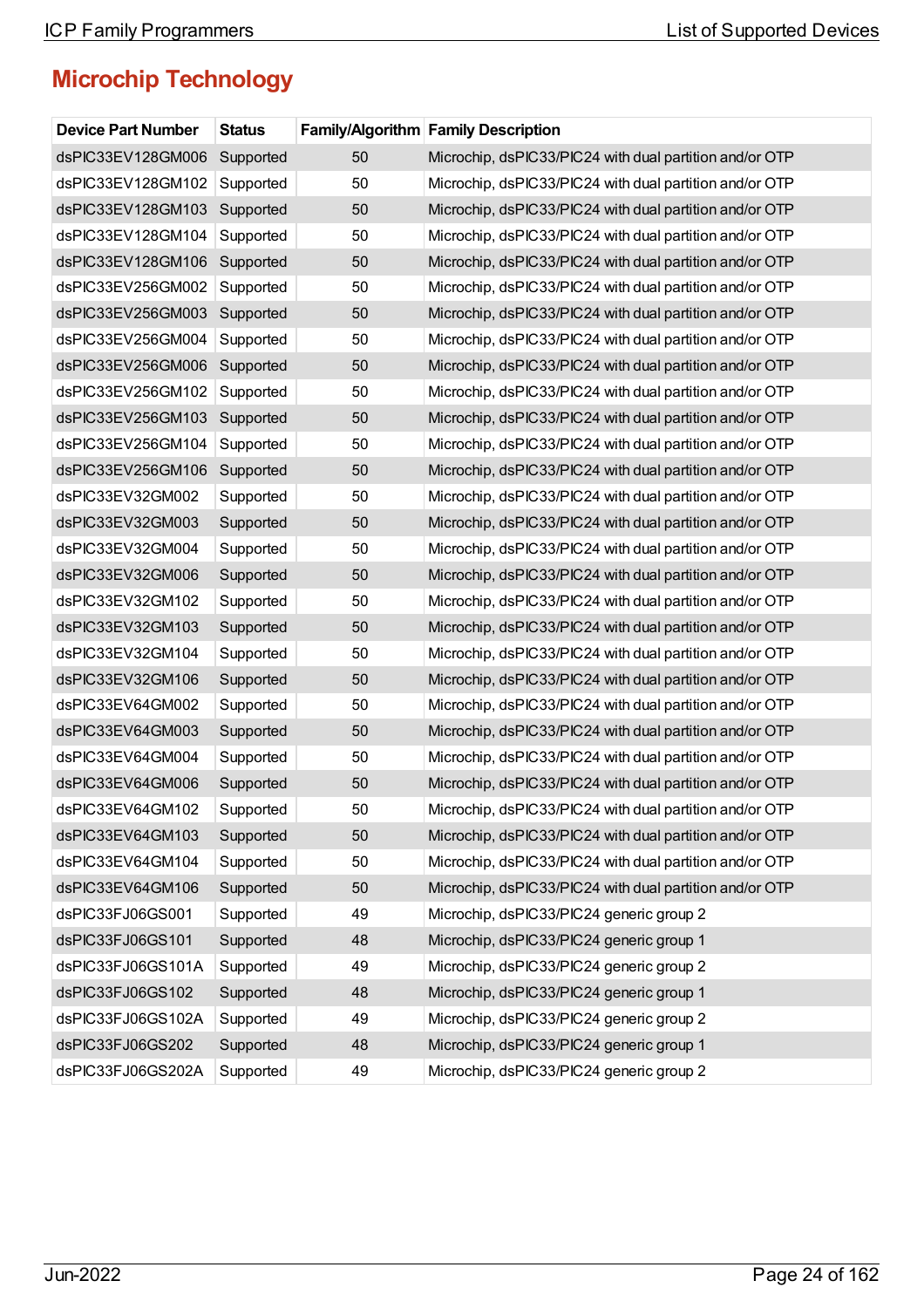| <b>Device Part Number</b>    | <b>Status</b> |    | <b>Family/Algorithm Family Description</b> |
|------------------------------|---------------|----|--------------------------------------------|
| dsPIC33FJ09GS302             | Supported     | 49 | Microchip, dsPIC33/PIC24 generic group 2   |
| dsPIC33FJ128GP202            | Supported     | 48 | Microchip, dsPIC33/PIC24 generic group 1   |
| dsPIC33FJ128GP204            | Supported     | 48 | Microchip, dsPIC33/PIC24 generic group 1   |
| dsPIC33FJ128GP206            | Supported     | 48 | Microchip, dsPIC33/PIC24 generic group 1   |
| dsPIC33FJ128GP206A           | Supported     | 48 | Microchip, dsPIC33/PIC24 generic group 1   |
| dsPIC33FJ128GP306            | Supported     | 48 | Microchip, dsPIC33/PIC24 generic group 1   |
| dsPIC33FJ128GP306A           | Supported     | 48 | Microchip, dsPIC33/PIC24 generic group 1   |
| dsPIC33FJ128GP310            | Supported     | 48 | Microchip, dsPIC33/PIC24 generic group 1   |
| dsPIC33FJ128GP310A Supported |               | 48 | Microchip, dsPIC33/PIC24 generic group 1   |
| dsPIC33FJ128GP706            | Supported     | 48 | Microchip, dsPIC33/PIC24 generic group 1   |
| dsPIC33FJ128GP706A           | Supported     | 48 | Microchip, dsPIC33/PIC24 generic group 1   |
| dsPIC33FJ128GP708            | Supported     | 48 | Microchip, dsPIC33/PIC24 generic group 1   |
| dsPIC33FJ128GP708A           | Supported     | 48 | Microchip, dsPIC33/PIC24 generic group 1   |
| dsPIC33FJ128GP710            | Supported     | 48 | Microchip, dsPIC33/PIC24 generic group 1   |
| dsPIC33FJ128GP710A           | Supported     | 48 | Microchip, dsPIC33/PIC24 generic group 1   |
| dsPIC33FJ128GP802            | Supported     | 48 | Microchip, dsPIC33/PIC24 generic group 1   |
| dsPIC33FJ128GP804            | Supported     | 48 | Microchip, dsPIC33/PIC24 generic group 1   |
| dsPIC33FJ128MC202            | Supported     | 48 | Microchip, dsPIC33/PIC24 generic group 1   |
| dsPIC33FJ128MC204            | Supported     | 48 | Microchip, dsPIC33/PIC24 generic group 1   |
| dsPIC33FJ128MC506            | Supported     | 48 | Microchip, dsPIC33/PIC24 generic group 1   |
| dsPIC33FJ128MC506A Supported |               | 48 | Microchip, dsPIC33/PIC24 generic group 1   |
| dsPIC33FJ128MC510            | Supported     | 48 | Microchip, dsPIC33/PIC24 generic group 1   |
| dsPIC33FJ128MC510A Supported |               | 48 | Microchip, dsPIC33/PIC24 generic group 1   |
| dsPIC33FJ128MC706            | Supported     | 48 | Microchip, dsPIC33/PIC24 generic group 1   |
| dsPIC33FJ128MC706A Supported |               | 48 | Microchip, dsPIC33/PIC24 generic group 1   |
| dsPIC33FJ128MC708            | Supported     | 48 | Microchip, dsPIC33/PIC24 generic group 1   |
| dsPIC33FJ128MC708A Supported |               | 48 | Microchip, dsPIC33/PIC24 generic group 1   |
| dsPIC33FJ128MC710            | Supported     | 48 | Microchip, dsPIC33/PIC24 generic group 1   |
| dsPIC33FJ128MC710A Supported |               | 48 | Microchip, dsPIC33/PIC24 generic group 1   |
| dsPIC33FJ128MC802            | Supported     | 48 | Microchip, dsPIC33/PIC24 generic group 1   |
| dsPIC33FJ128MC804            | Supported     | 48 | Microchip, dsPIC33/PIC24 generic group 1   |
| dsPIC33FJ12GP201             | Supported     | 48 | Microchip, dsPIC33/PIC24 generic group 1   |
| dsPIC33FJ12GP202             | Supported     | 48 | Microchip, dsPIC33/PIC24 generic group 1   |
| dsPIC33FJ12MC201             | Supported     | 48 | Microchip, dsPIC33/PIC24 generic group 1   |
| dsPIC33FJ12MC202             | Supported     | 48 | Microchip, dsPIC33/PIC24 generic group 1   |
| dsPIC33FJ16GP101             | Supported     | 49 | Microchip, dsPIC33/PIC24 generic group 2   |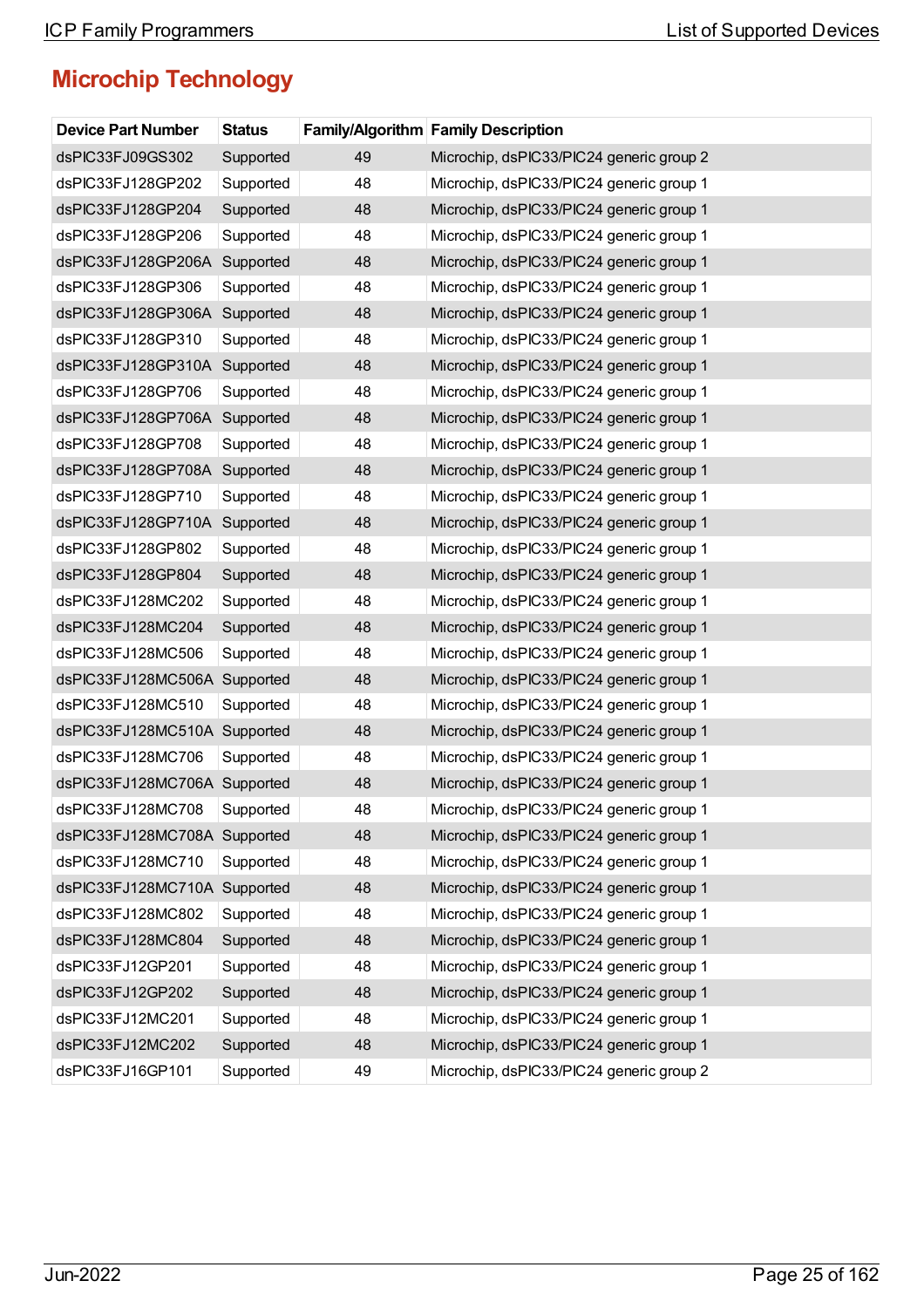| <b>Device Part Number</b>    | <b>Status</b> |    | <b>Family/Algorithm Family Description</b> |
|------------------------------|---------------|----|--------------------------------------------|
| dsPIC33FJ16GP102             | Supported     | 49 | Microchip, dsPIC33/PIC24 generic group 2   |
| dsPIC33FJ16GP304             | Supported     | 48 | Microchip, dsPIC33/PIC24 generic group 1   |
| dsPIC33FJ16GS402             | Supported     | 48 | Microchip, dsPIC33/PIC24 generic group 1   |
| dsPIC33FJ16GS404             | Supported     | 48 | Microchip, dsPIC33/PIC24 generic group 1   |
| dsPIC33FJ16GS502             | Supported     | 48 | Microchip, dsPIC33/PIC24 generic group 1   |
| dsPIC33FJ16GS504             | Supported     | 48 | Microchip, dsPIC33/PIC24 generic group 1   |
| dsPIC33FJ16MC101             | Supported     | 49 | Microchip, dsPIC33/PIC24 generic group 2   |
| dsPIC33FJ16MC102             | Supported     | 49 | Microchip, dsPIC33/PIC24 generic group 2   |
| dsPIC33FJ16MC304             | Supported     | 48 | Microchip, dsPIC33/PIC24 generic group 1   |
| dsPIC33FJ256GP506            | Supported     | 48 | Microchip, dsPIC33/PIC24 generic group 1   |
| dsPIC33FJ256GP506A           | Supported     | 48 | Microchip, dsPIC33/PIC24 generic group 1   |
| dsPIC33FJ256GP510            | Supported     | 48 | Microchip, dsPIC33/PIC24 generic group 1   |
| dsPIC33FJ256GP510A           | Supported     | 48 | Microchip, dsPIC33/PIC24 generic group 1   |
| dsPIC33FJ256GP710            | Supported     | 48 | Microchip, dsPIC33/PIC24 generic group 1   |
| dsPIC33FJ256GP710A           | Supported     | 48 | Microchip, dsPIC33/PIC24 generic group 1   |
| dsPIC33FJ256MC510            | Supported     | 48 | Microchip, dsPIC33/PIC24 generic group 1   |
| dsPIC33FJ256MC510A Supported |               | 48 | Microchip, dsPIC33/PIC24 generic group 1   |
| dsPIC33FJ256MC710            | Supported     | 48 | Microchip, dsPIC33/PIC24 generic group 1   |
| dsPIC33FJ256MC710A Supported |               | 48 | Microchip, dsPIC33/PIC24 generic group 1   |
| dsPIC33FJ32GP101             | Supported     | 49 | Microchip, dsPIC33/PIC24 generic group 2   |
| dsPIC33FJ32GP102             | Supported     | 49 | Microchip, dsPIC33/PIC24 generic group 2   |
| dsPIC33FJ32GP104             | Supported     | 49 | Microchip, dsPIC33/PIC24 generic group 2   |
| dsPIC33FJ32GP202             | Supported     | 48 | Microchip, dsPIC33/PIC24 generic group 1   |
| dsPIC33FJ32GP204             | Supported     | 48 | Microchip, dsPIC33/PIC24 generic group 1   |
| dsPIC33FJ32GP302             | Supported     | 48 | Microchip, dsPIC33/PIC24 generic group 1   |
| dsPIC33FJ32GP304             | Supported     | 48 | Microchip, dsPIC33/PIC24 generic group 1   |
| dsPIC33FJ32GS406             | Supported     | 48 | Microchip, dsPIC33/PIC24 generic group 1   |
| dsPIC33FJ32GS606             | Supported     | 48 | Microchip, dsPIC33/PIC24 generic group 1   |
| dsPIC33FJ32GS608             | Supported     | 48 | Microchip, dsPIC33/PIC24 generic group 1   |
| dsPIC33FJ32GS610             | Supported     | 48 | Microchip, dsPIC33/PIC24 generic group 1   |
| dsPIC33FJ32MC101             | Supported     | 49 | Microchip, dsPIC33/PIC24 generic group 2   |
| dsPIC33FJ32MC102             | Supported     | 49 | Microchip, dsPIC33/PIC24 generic group 2   |
| dsPIC33FJ32MC104             | Supported     | 49 | Microchip, dsPIC33/PIC24 generic group 2   |
| dsPIC33FJ32MC202             | Supported     | 48 | Microchip, dsPIC33/PIC24 generic group 1   |
| dsPIC33FJ32MC204             | Supported     | 48 | Microchip, dsPIC33/PIC24 generic group 1   |
| dsPIC33FJ32MC302             | Supported     | 48 | Microchip, dsPIC33/PIC24 generic group 1   |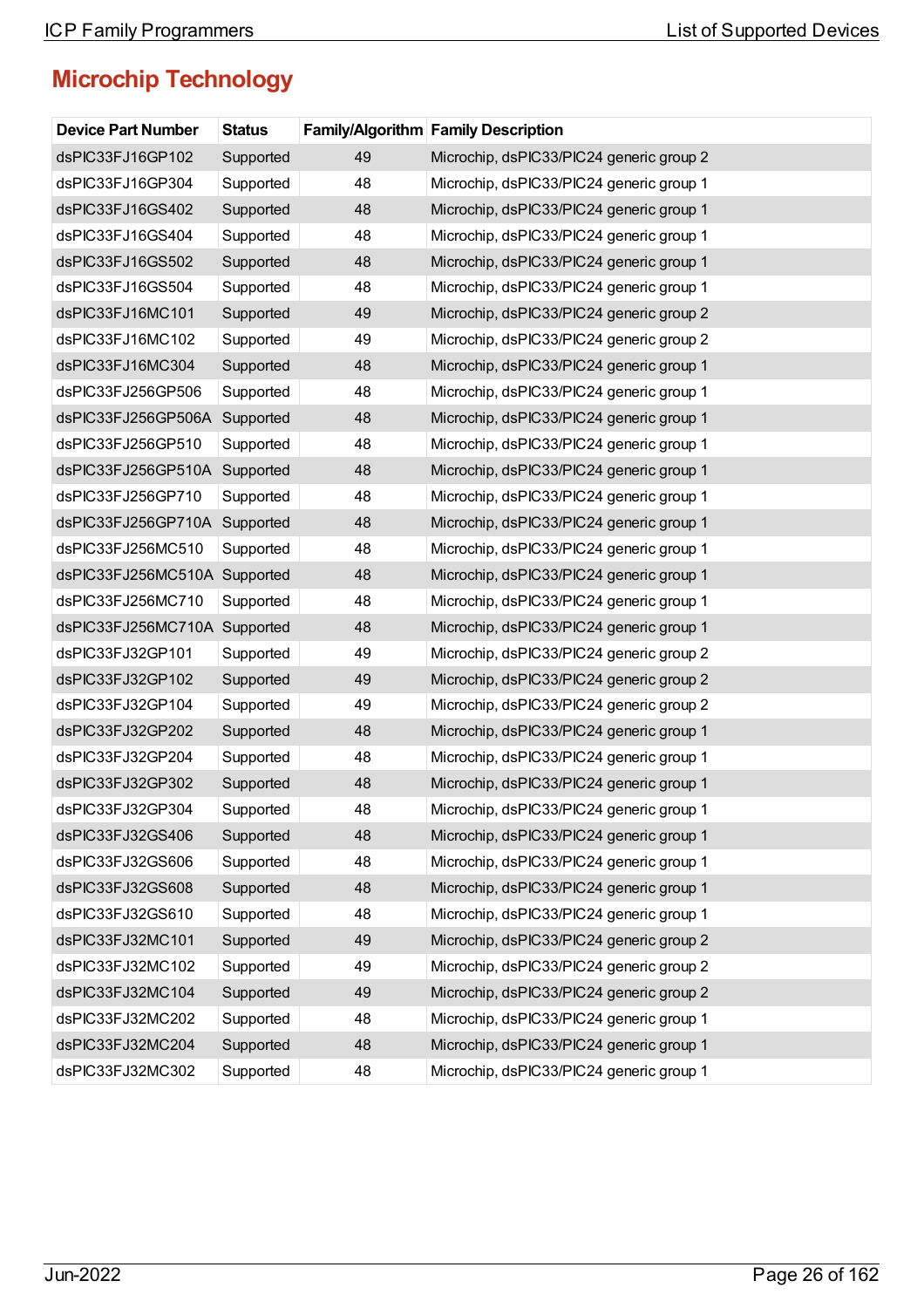| <b>Device Part Number</b> | <b>Status</b> |    | <b>Family/Algorithm Family Description</b> |
|---------------------------|---------------|----|--------------------------------------------|
| dsPIC33FJ32MC304          | Supported     | 48 | Microchip, dsPIC33/PIC24 generic group 1   |
| dsPIC33FJ64GP202          | Supported     | 48 | Microchip, dsPIC33/PIC24 generic group 1   |
| dsPIC33FJ64GP204          | Supported     | 48 | Microchip, dsPIC33/PIC24 generic group 1   |
| dsPIC33FJ64GP206          | Supported     | 48 | Microchip, dsPIC33/PIC24 generic group 1   |
| dsPIC33FJ64GP206A         | Supported     | 48 | Microchip, dsPIC33/PIC24 generic group 1   |
| dsPIC33FJ64GP306          | Supported     | 48 | Microchip, dsPIC33/PIC24 generic group 1   |
| dsPIC33FJ64GP306A         | Supported     | 48 | Microchip, dsPIC33/PIC24 generic group 1   |
| dsPIC33FJ64GP310          | Supported     | 48 | Microchip, dsPIC33/PIC24 generic group 1   |
| dsPIC33FJ64GP310A         | Supported     | 48 | Microchip, dsPIC33/PIC24 generic group 1   |
| dsPIC33FJ64GP706          | Supported     | 48 | Microchip, dsPIC33/PIC24 generic group 1   |
| dsPIC33FJ64GP706A         | Supported     | 48 | Microchip, dsPIC33/PIC24 generic group 1   |
| dsPIC33FJ64GP708          | Supported     | 48 | Microchip, dsPIC33/PIC24 generic group 1   |
| dsPIC33FJ64GP708A         | Supported     | 48 | Microchip, dsPIC33/PIC24 generic group 1   |
| dsPIC33FJ64GP710          | Supported     | 48 | Microchip, dsPIC33/PIC24 generic group 1   |
| dsPIC33FJ64GP710A         | Supported     | 48 | Microchip, dsPIC33/PIC24 generic group 1   |
| dsPIC33FJ64GP802          | Supported     | 48 | Microchip, dsPIC33/PIC24 generic group 1   |
| dsPIC33FJ64GP804          | Supported     | 48 | Microchip, dsPIC33/PIC24 generic group 1   |
| dsPIC33FJ64GS406          | Supported     | 48 | Microchip, dsPIC33/PIC24 generic group 1   |
| dsPIC33FJ64GS606          | Supported     | 48 | Microchip, dsPIC33/PIC24 generic group 1   |
| dsPIC33FJ64GS608          | Supported     | 48 | Microchip, dsPIC33/PIC24 generic group 1   |
| dsPIC33FJ64GS610          | Supported     | 48 | Microchip, dsPIC33/PIC24 generic group 1   |
| dsPIC33FJ64MC202          | Supported     | 48 | Microchip, dsPIC33/PIC24 generic group 1   |
| dsPIC33FJ64MC204          | Supported     | 48 | Microchip, dsPIC33/PIC24 generic group 1   |
| dsPIC33FJ64MC506          | Supported     | 48 | Microchip, dsPIC33/PIC24 generic group 1   |
| dsPIC33FJ64MC506A         | Supported     | 48 | Microchip, dsPIC33/PIC24 generic group 1   |
| dsPIC33FJ64MC508          | Supported     | 48 | Microchip, dsPIC33/PIC24 generic group 1   |
| dsPIC33FJ64MC508A         | Supported     | 48 | Microchip, dsPIC33/PIC24 generic group 1   |
| dsPIC33FJ64MC510          | Supported     | 48 | Microchip, dsPIC33/PIC24 generic group 1   |
| dsPIC33FJ64MC510A         | Supported     | 48 | Microchip, dsPIC33/PIC24 generic group 1   |
| dsPIC33FJ64MC706          | Supported     | 48 | Microchip, dsPIC33/PIC24 generic group 1   |
| dsPIC33FJ64MC706A         | Supported     | 48 | Microchip, dsPIC33/PIC24 generic group 1   |
| dsPIC33FJ64MC710          | Supported     | 48 | Microchip, dsPIC33/PIC24 generic group 1   |
| dsPIC33FJ64MC710A         | Supported     | 48 | Microchip, dsPIC33/PIC24 generic group 1   |
| dsPIC33FJ64MC802          | Supported     | 48 | Microchip, dsPIC33/PIC24 generic group 1   |
| dsPIC33FJ64MC804          | Supported     | 48 | Microchip, dsPIC33/PIC24 generic group 1   |
| <b>HCS101</b>             | Supported     | 39 | Microchip, Keeloq Transmitter              |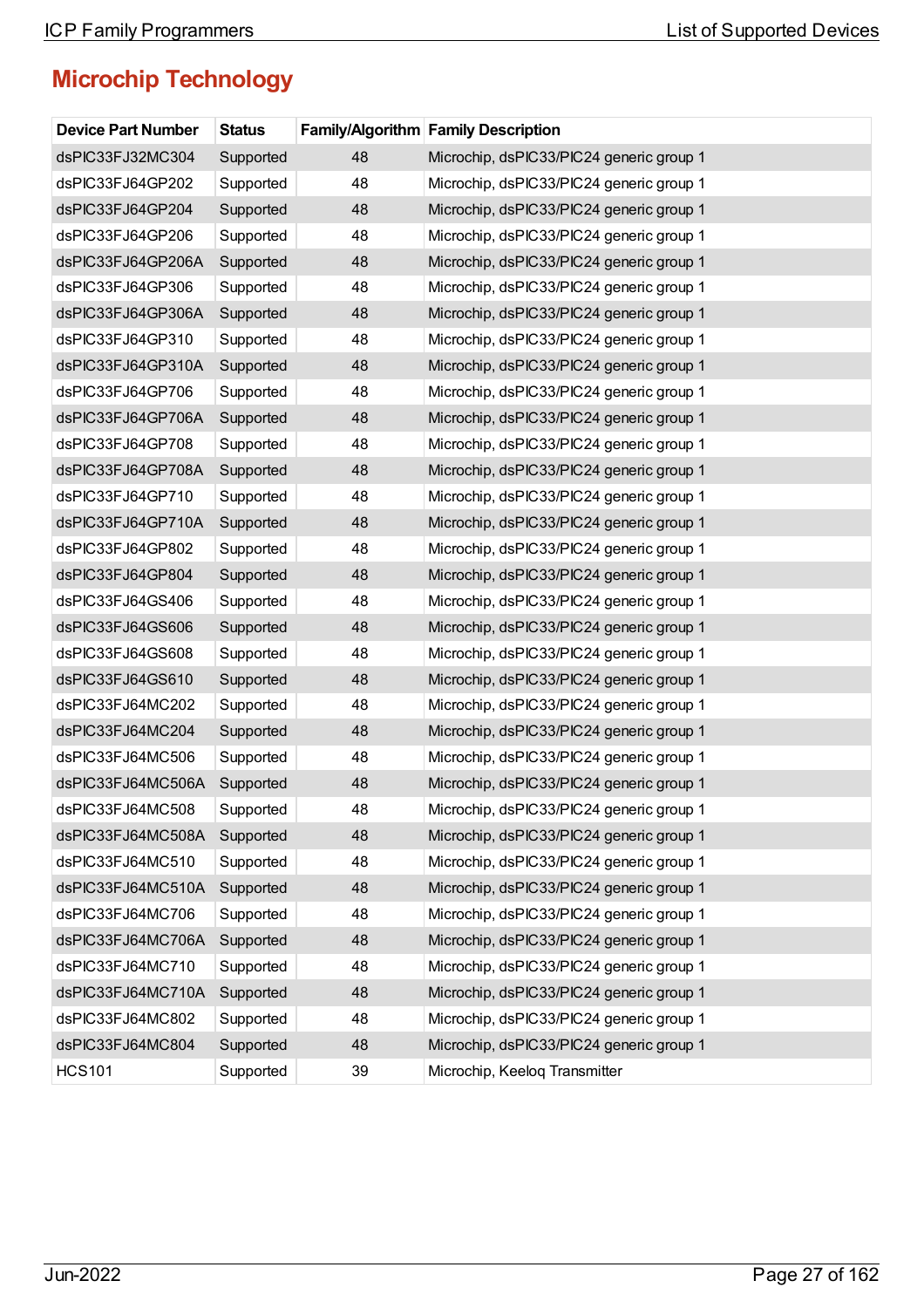| <b>Device Part Number</b> | <b>Status</b> |    | <b>Family/Algorithm Family Description</b> |
|---------------------------|---------------|----|--------------------------------------------|
| <b>HCS200</b>             | Supported     | 39 | Microchip, Keeloq Transmitter              |
| <b>HCS201</b>             | Supported     | 39 | Microchip, Keeloq Transmitter              |
| <b>HCS300</b>             | Supported     | 39 | Microchip, Keeloq Transmitter              |
| <b>HCS301</b>             | Supported     | 39 | Microchip, Keeloq Transmitter              |
| <b>HCS320</b>             | Supported     | 39 | Microchip, Keeloq Transmitter              |
| <b>HCS360</b>             | Supported     | 39 | Microchip, Keeloq Transmitter              |
| <b>HCS361</b>             | Supported     | 39 | Microchip, Keeloq Transmitter              |
| <b>HCS362</b>             | Supported     | 39 | Microchip, Keeloq Transmitter              |
| MCP19110                  | Supported     | 42 | Microchip, PIC10/12/16 mid-range           |
| MCP19111                  | Supported     | 42 | Microchip, PIC10/12/16 mid-range           |
| MCP19114                  | Supported     | 42 | Microchip, PIC10/12/16 mid-range           |
| MCP19115                  | Supported     | 42 | Microchip, PIC10/12/16 mid-range           |
| MCP19116                  | Supported     | 42 | Microchip, PIC10/12/16 mid-range           |
| MCP19117                  | Supported     | 42 | Microchip, PIC10/12/16 mid-range           |
| MCP19118                  | Supported     | 42 | Microchip, PIC10/12/16 mid-range           |
| MCP19119                  | Supported     | 42 | Microchip, PIC10/12/16 mid-range           |
| MCP19124                  | Supported     | 42 | Microchip, PIC10/12/16 mid-range           |
| MCP19125                  | Supported     | 42 | Microchip, PIC10/12/16 mid-range           |
| MCP25020                  | Supported     | 40 | Microchip, PIC12/16 OTP                    |
| MCP25025                  | Supported     | 40 | Microchip, PIC12/16 OTP                    |
| MCP25050                  | Supported     | 40 | Microchip, PIC12/16 OTP                    |
| MCP25055                  | Supported     | 40 | Microchip, PIC12/16 OTP                    |
| MCV14A                    | Supported     | 41 | Microchip, PIC10/12/16 Low-end             |
| PIC10F200                 | Supported     | 41 | Microchip, PIC10/12/16 Low-end             |
| <b>PIC10F202</b>          | Supported     | 41 | Microchip, PIC10/12/16 Low-end             |
| PIC10F204                 | Supported     | 41 | Microchip, PIC10/12/16 Low-end             |
| <b>PIC10F206</b>          | Supported     | 41 | Microchip, PIC10/12/16 Low-end             |
| <b>PIC10F220</b>          | Supported     | 41 | Microchip, PIC10/12/16 Low-end             |
| <b>PIC10F222</b>          | Supported     | 41 | Microchip, PIC10/12/16 Low-end             |
| PIC10F320                 | Supported     | 42 | Microchip, PIC10/12/16 mid-range           |
| PIC10F322                 | Supported     | 42 | Microchip, PIC10/12/16 mid-range           |
| <b>PIC10LF320</b>         | Supported     | 42 | Microchip, PIC10/12/16 mid-range           |
| <b>PIC10LF322</b>         | Supported     | 42 | Microchip, PIC10/12/16 mid-range           |
| PIC12C508                 | Supported     | 40 | Microchip, PIC12/16 OTP                    |
| <b>PIC12C508A</b>         | Supported     | 40 | Microchip, PIC12/16 OTP                    |
| PIC12C509                 | Supported     | 40 | Microchip, PIC12/16 OTP                    |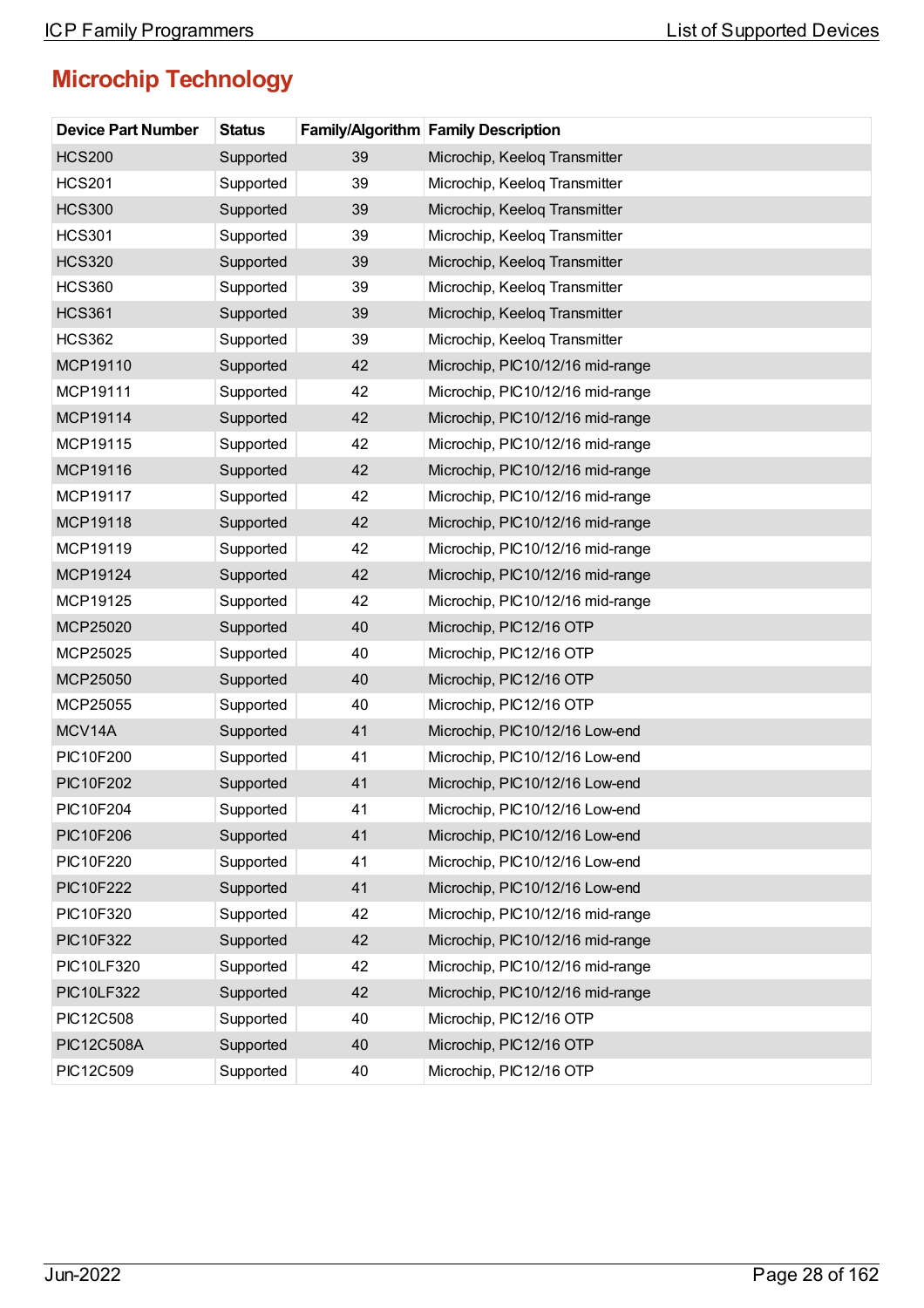| <b>Device Part Number</b> | <b>Status</b> |    | <b>Family/Algorithm Family Description</b> |
|---------------------------|---------------|----|--------------------------------------------|
| <b>PIC12C509A</b>         | Supported     | 40 | Microchip, PIC12/16 OTP                    |
| PIC12C671                 | Supported     | 40 | Microchip, PIC12/16 OTP                    |
| <b>PIC12C672</b>          | Supported     | 40 | Microchip, PIC12/16 OTP                    |
| <b>PIC12CE518</b>         | Supported     | 40 | Microchip, PIC12/16 OTP                    |
| <b>PIC12CE519</b>         | Supported     | 40 | Microchip, PIC12/16 OTP                    |
| <b>PIC12CE673</b>         | Supported     | 40 | Microchip, PIC12/16 OTP                    |
| <b>PIC12CE674</b>         | Supported     | 40 | Microchip, PIC12/16 OTP                    |
| PIC12F1501                | Supported     | 42 | Microchip, PIC10/12/16 mid-range           |
| PIC12F1571                | Supported     | 42 | Microchip, PIC10/12/16 mid-range           |
| PIC12F1572                | Supported     | 42 | Microchip, PIC10/12/16 mid-range           |
| PIC12F1612                | Supported     | 42 | Microchip, PIC10/12/16 mid-range           |
| PIC12F1822                | Supported     | 42 | Microchip, PIC10/12/16 mid-range           |
| PIC12F1840                | Supported     | 42 | Microchip, PIC10/12/16 mid-range           |
| PIC12F508                 | Supported     | 41 | Microchip, PIC10/12/16 Low-end             |
| PIC12F509                 | Supported     | 41 | Microchip, PIC10/12/16 Low-end             |
| PIC12F510                 | Supported     | 41 | Microchip, PIC10/12/16 Low-end             |
| PIC12F519                 | Supported     | 41 | Microchip, PIC10/12/16 Low-end             |
| PIC12F529T39A             | Supported     | 41 | Microchip, PIC10/12/16 Low-end             |
| PIC12F529T48A             | Supported     | 41 | Microchip, PIC10/12/16 Low-end             |
| PIC12F609                 | Supported     | 42 | Microchip, PIC10/12/16 mid-range           |
| PIC12F615                 | Supported     | 42 | Microchip, PIC10/12/16 mid-range           |
| PIC12F617                 | Supported     | 42 | Microchip, PIC10/12/16 mid-range           |
| PIC12F629                 | Supported     | 42 | Microchip, PIC10/12/16 mid-range           |
| PIC12F635                 | Supported     | 42 | Microchip, PIC10/12/16 mid-range           |
| PIC12F675                 | Supported     | 42 | Microchip, PIC10/12/16 mid-range           |
| PIC12F683                 | Supported     | 42 | Microchip, PIC10/12/16 mid-range           |
| PIC12F752                 | Supported     | 42 | Microchip, PIC10/12/16 mid-range           |
| PIC12HV609                | Supported     | 42 | Microchip, PIC10/12/16 mid-range           |
| PIC12HV615                | Supported     | 42 | Microchip, PIC10/12/16 mid-range           |
| PIC12HV752                | Supported     | 42 | Microchip, PIC10/12/16 mid-range           |
| PIC12LF1501               | Supported     | 42 | Microchip, PIC10/12/16 mid-range           |
| PIC12LF1552               | Supported     | 42 | Microchip, PIC10/12/16 mid-range           |
| PIC12LF1571               | Supported     | 42 | Microchip, PIC10/12/16 mid-range           |
| PIC12LF1572               | Supported     | 42 | Microchip, PIC10/12/16 mid-range           |
| PIC12LF1612               | Supported     | 42 | Microchip, PIC10/12/16 mid-range           |
| PIC12LF1822               | Supported     | 42 | Microchip, PIC10/12/16 mid-range           |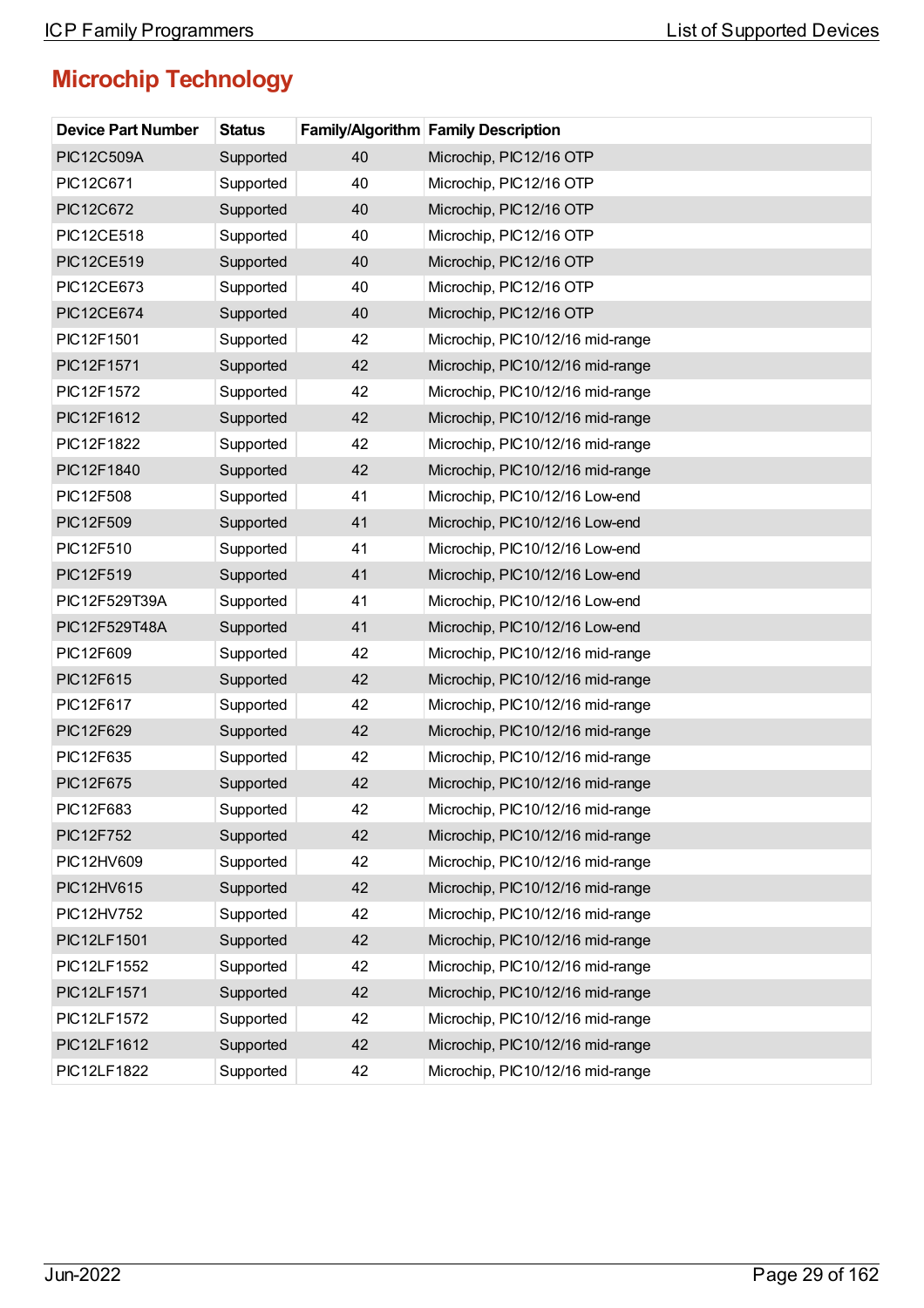| <b>Device Part Number</b> | <b>Status</b> |    | <b>Family/Algorithm Family Description</b> |
|---------------------------|---------------|----|--------------------------------------------|
| <b>PIC12LF1840</b>        | Supported     | 42 | Microchip, PIC10/12/16 mid-range           |
| PIC12LF1840T39A           | Supported     | 42 | Microchip, PIC10/12/16 mid-range           |
| PIC12LF1840T48A           | Supported     | 42 | Microchip, PIC10/12/16 mid-range           |
| PIC16C432                 | Supported     | 40 | Microchip, PIC12/16 OTP                    |
| PIC16C433                 | Supported     | 40 | Microchip, PIC12/16 OTP                    |
| PIC16C505                 | Supported     | 40 | Microchip, PIC12/16 OTP                    |
| <b>PIC16C52</b>           | Supported     | 40 | Microchip, PIC12/16 OTP                    |
| <b>PIC16C54</b>           | Supported     | 40 | Microchip, PIC12/16 OTP                    |
| <b>PIC16C54A</b>          | Supported     | 40 | Microchip, PIC12/16 OTP                    |
| <b>PIC16C54B</b>          | Supported     | 40 | Microchip, PIC12/16 OTP                    |
| <b>PIC16C54C</b>          | Supported     | 40 | Microchip, PIC12/16 OTP                    |
| <b>PIC16C55</b>           | Supported     | 40 | Microchip, PIC12/16 OTP                    |
| <b>PIC16C554</b>          | Supported     | 40 | Microchip, PIC12/16 OTP                    |
| <b>PIC16C554A</b>         | Supported     | 40 | Microchip, PIC12/16 OTP                    |
| <b>PIC16C556</b>          | Supported     | 40 | Microchip, PIC12/16 OTP                    |
| <b>PIC16C556A</b>         | Supported     | 40 | Microchip, PIC12/16 OTP                    |
| <b>PIC16C557</b>          | Supported     | 40 | Microchip, PIC12/16 OTP                    |
| PIC16C558                 | Supported     | 40 | Microchip, PIC12/16 OTP                    |
| <b>PIC16C558A</b>         | Supported     | 40 | Microchip, PIC12/16 OTP                    |
| <b>PIC16C55A</b>          | Supported     | 40 | Microchip, PIC12/16 OTP                    |
| <b>PIC16C56</b>           | Supported     | 40 | Microchip, PIC12/16 OTP                    |
| <b>PIC16C56A</b>          | Supported     | 40 | Microchip, PIC12/16 OTP                    |
| <b>PIC16C57</b>           | Supported     | 40 | Microchip, PIC12/16 OTP                    |
| <b>PIC16C57C</b>          | Supported     | 40 | Microchip, PIC12/16 OTP                    |
| <b>PIC16C58A</b>          | Supported     | 40 | Microchip, PIC12/16 OTP                    |
| <b>PIC16C58B</b>          | Supported     | 40 | Microchip, PIC12/16 OTP                    |
| <b>PIC16C61</b>           | Supported     | 40 | Microchip, PIC12/16 OTP                    |
| <b>PIC16C62</b>           | Supported     | 40 | Microchip, PIC12/16 OTP                    |
| <b>PIC16C620</b>          | Supported     | 40 | Microchip, PIC12/16 OTP                    |
| <b>PIC16C620A</b>         | Supported     | 40 | Microchip, PIC12/16 OTP                    |
| PIC16C621                 | Supported     | 40 | Microchip, PIC12/16 OTP                    |
| <b>PIC16C621A</b>         | Supported     | 40 | Microchip, PIC12/16 OTP                    |
| <b>PIC16C622</b>          | Supported     | 40 | Microchip, PIC12/16 OTP                    |
| <b>PIC16C622A</b>         | Supported     | 40 | Microchip, PIC12/16 OTP                    |
| <b>PIC16C62A</b>          | Supported     | 40 | Microchip, PIC12/16 OTP                    |
| <b>PIC16C62B</b>          | Supported     | 40 | Microchip, PIC12/16 OTP                    |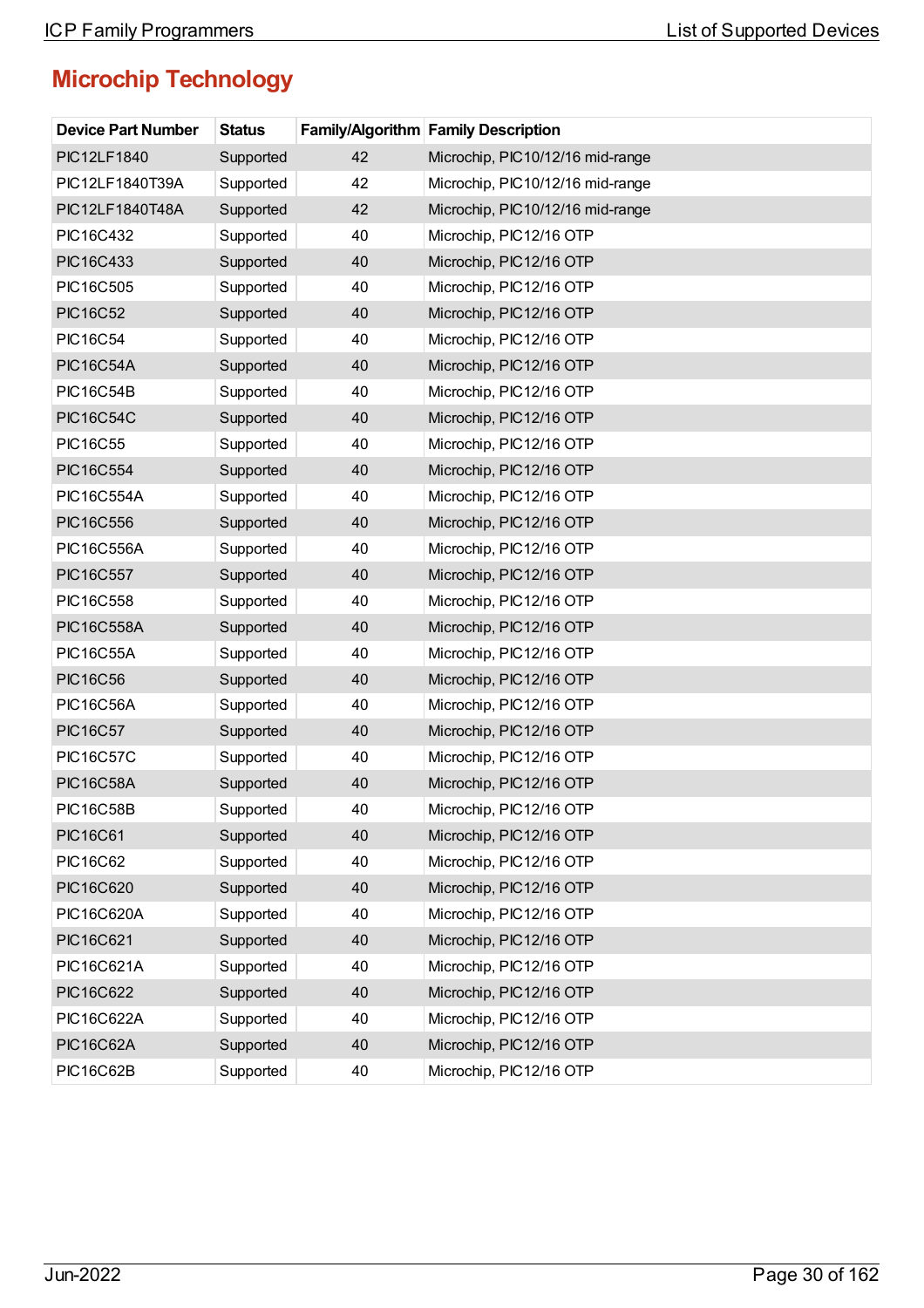| <b>Device Part Number</b> | <b>Status</b> |    | Family/Algorithm Family Description |
|---------------------------|---------------|----|-------------------------------------|
| <b>PIC16C63</b>           | Supported     | 40 | Microchip, PIC12/16 OTP             |
| <b>PIC16C63A</b>          | Supported     | 40 | Microchip, PIC12/16 OTP             |
| <b>PIC16C64</b>           | Supported     | 40 | Microchip, PIC12/16 OTP             |
| PIC16C641                 | Supported     | 40 | Microchip, PIC12/16 OTP             |
| <b>PIC16C642</b>          | Supported     | 40 | Microchip, PIC12/16 OTP             |
| <b>PIC16C64A</b>          | Supported     | 40 | Microchip, PIC12/16 OTP             |
| <b>PIC16C65</b>           | Supported     | 40 | Microchip, PIC12/16 OTP             |
| <b>PIC16C65A</b>          | Supported     | 40 | Microchip, PIC12/16 OTP             |
| <b>PIC16C65B</b>          | Supported     | 40 | Microchip, PIC12/16 OTP             |
| <b>PIC16C66</b>           | Supported     | 40 | Microchip, PIC12/16 OTP             |
| <b>PIC16C662</b>          | Supported     | 40 | Microchip, PIC12/16 OTP             |
| <b>PIC16C67</b>           | Supported     | 40 | Microchip, PIC12/16 OTP             |
| <b>PIC16C71</b>           | Supported     | 40 | Microchip, PIC12/16 OTP             |
| PIC16C710                 | Supported     | 40 | Microchip, PIC12/16 OTP             |
| <b>PIC16C711</b>          | Supported     | 40 | Microchip, PIC12/16 OTP             |
| PIC16C712                 | Supported     | 40 | Microchip, PIC12/16 OTP             |
| <b>PIC16C715</b>          | Supported     | 40 | Microchip, PIC12/16 OTP             |
| PIC16C716                 | Supported     | 40 | Microchip, PIC12/16 OTP             |
| <b>PIC16C717</b>          | Supported     | 40 | Microchip, PIC12/16 OTP             |
| <b>PIC16C72</b>           | Supported     | 40 | Microchip, PIC12/16 OTP             |
| <b>PIC16C72A</b>          | Supported     | 40 | Microchip, PIC12/16 OTP             |
| <b>PIC16C73</b>           | Supported     | 40 | Microchip, PIC12/16 OTP             |
| <b>PIC16C73A</b>          | Supported     | 40 | Microchip, PIC12/16 OTP             |
| <b>PIC16C73B</b>          | Supported     | 40 | Microchip, PIC12/16 OTP             |
| <b>PIC16C74</b>           | Supported     | 40 | Microchip, PIC12/16 OTP             |
| <b>PIC16C745</b>          | Supported     | 40 | Microchip, PIC12/16 OTP             |
| <b>PIC16C74A</b>          | Supported     | 40 | Microchip, PIC12/16 OTP             |
| <b>PIC16C74B</b>          | Supported     | 40 | Microchip, PIC12/16 OTP             |
| <b>PIC16C76</b>           | Supported     | 40 | Microchip, PIC12/16 OTP             |
| PIC16C765                 | Supported     | 40 | Microchip, PIC12/16 OTP             |
| <b>PIC16C77</b>           | Supported     | 40 | Microchip, PIC12/16 OTP             |
| <b>PIC16C770</b>          | Supported     | 40 | Microchip, PIC12/16 OTP             |
| <b>PIC16C771</b>          | Supported     | 40 | Microchip, PIC12/16 OTP             |
| PIC16C773                 | Supported     | 40 | Microchip, PIC12/16 OTP             |
| <b>PIC16C774</b>          | Supported     | 40 | Microchip, PIC12/16 OTP             |
| PIC16C781                 | Supported     | 40 | Microchip, PIC12/16 OTP             |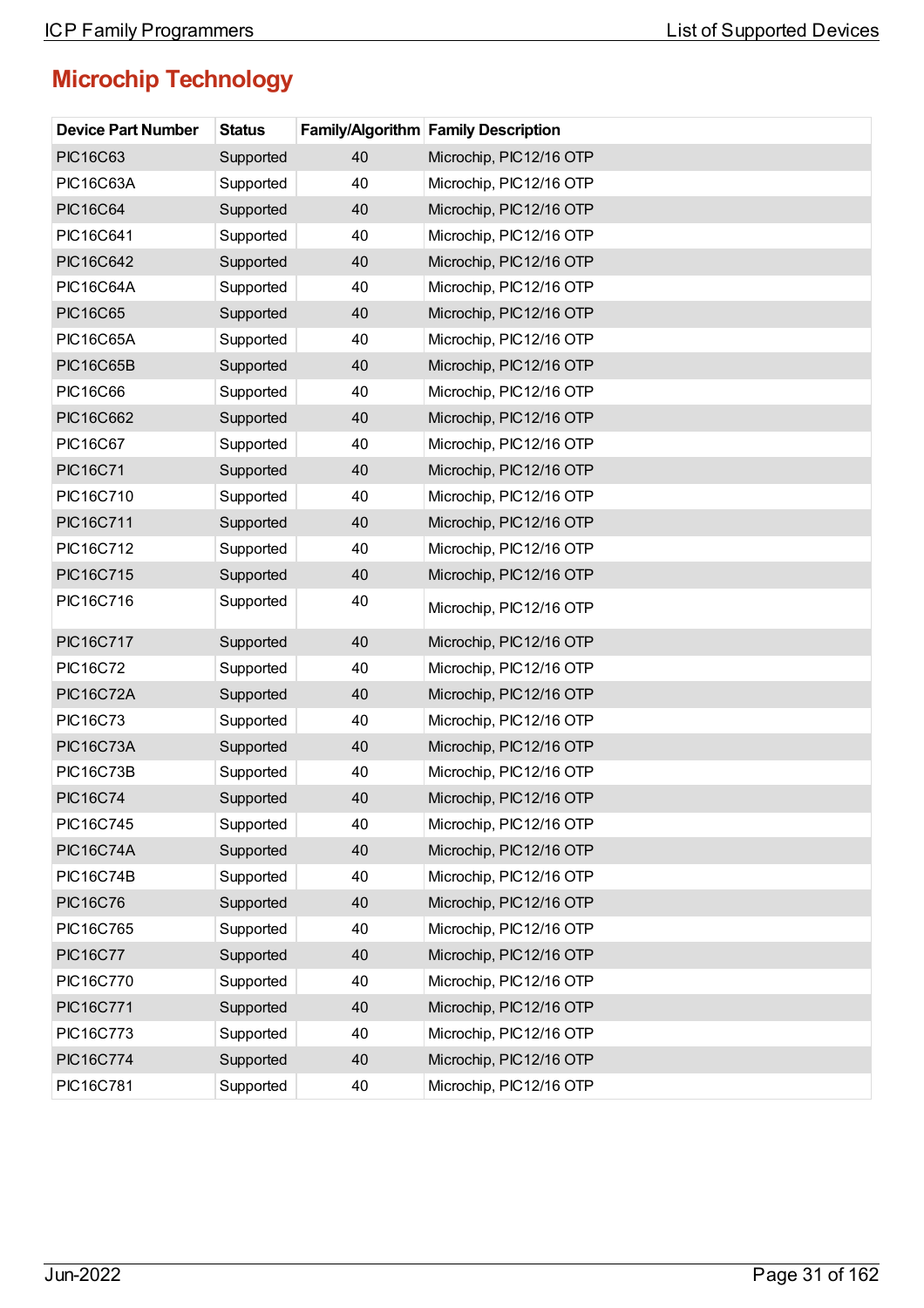| <b>Device Part Number</b> | <b>Status</b> |    | <b>Family/Algorithm Family Description</b> |
|---------------------------|---------------|----|--------------------------------------------|
| <b>PIC16C782</b>          | Supported     | 40 | Microchip, PIC12/16 OTP                    |
| <b>PIC16C84</b>           | Supported     | 42 | Microchip, PIC10/12/16 mid-range           |
| PIC16C923                 | Supported     | 40 | Microchip, PIC12/16 OTP                    |
| PIC16C924                 | Supported     | 40 | Microchip, PIC12/16 OTP                    |
| <b>PIC16C925</b>          | Supported     | 40 | Microchip, PIC12/16 OTP                    |
| PIC16C926                 | Supported     | 40 | Microchip, PIC12/16 OTP                    |
| <b>PIC16CE623</b>         | Supported     | 40 | Microchip, PIC12/16 OTP                    |
| <b>PIC16CE624</b>         | Supported     | 40 | Microchip, PIC12/16 OTP                    |
| <b>PIC16CE625</b>         | Supported     | 40 | Microchip, PIC12/16 OTP                    |
| PIC16F1454                | Supported     | 42 | Microchip, PIC10/12/16 mid-range           |
| PIC16F1455                | Supported     | 42 | Microchip, PIC10/12/16 mid-range           |
| PIC16F1459                | Supported     | 42 | Microchip, PIC10/12/16 mid-range           |
| PIC16F1503                | Supported     | 42 | Microchip, PIC10/12/16 mid-range           |
| PIC16F1507                | Supported     | 42 | Microchip, PIC10/12/16 mid-range           |
| PIC16F1508                | Supported     | 42 | Microchip, PIC10/12/16 mid-range           |
| PIC16F1509                | Supported     | 42 | Microchip, PIC10/12/16 mid-range           |
| PIC16F1512                | Supported     | 42 | Microchip, PIC10/12/16 mid-range           |
| PIC16F1513                | Supported     | 42 | Microchip, PIC10/12/16 mid-range           |
| PIC16F1516                | Supported     | 42 | Microchip, PIC10/12/16 mid-range           |
| PIC16F1517                | Supported     | 42 | Microchip, PIC10/12/16 mid-range           |
| PIC16F1518                | Supported     | 42 | Microchip, PIC10/12/16 mid-range           |
| PIC16F1519                | Supported     | 42 | Microchip, PIC10/12/16 mid-range           |
| PIC16F15213               | Supported     | 43 | Microchip, PIC10/12/16 with SPI interface  |
| PIC16F15214               | Supported     | 43 | Microchip, PIC10/12/16 with SPI interface  |
| PIC16F15223               | Supported     | 43 | Microchip, PIC10/12/16 with SPI interface  |
| PIC16F15224               | Supported     | 43 | Microchip, PIC10/12/16 with SPI interface  |
| PIC16F15225               | Supported     | 43 | Microchip, PIC10/12/16 with SPI interface  |
| PIC16F15243               | Supported     | 43 | Microchip, PIC10/12/16 with SPI interface  |
| PIC16F15244               | Supported     | 43 | Microchip, PIC10/12/16 with SPI interface  |
| PIC16F15245               | Supported     | 43 | Microchip, PIC10/12/16 with SPI interface  |
| PIC16F15254               | Supported     | 43 | Microchip, PIC10/12/16 with SPI interface  |
| PIC16F15255               | Supported     | 43 | Microchip, PIC10/12/16 with SPI interface  |
| PIC16F15256               | Supported     | 43 | Microchip, PIC10/12/16 with SPI interface  |
| PIC16F1526                | Supported     | 42 | Microchip, PIC10/12/16 mid-range           |
| PIC16F1527                | Supported     | 42 | Microchip, PIC10/12/16 mid-range           |
| PIC16F15274               | Supported     | 43 | Microchip, PIC10/12/16 with SPI interface  |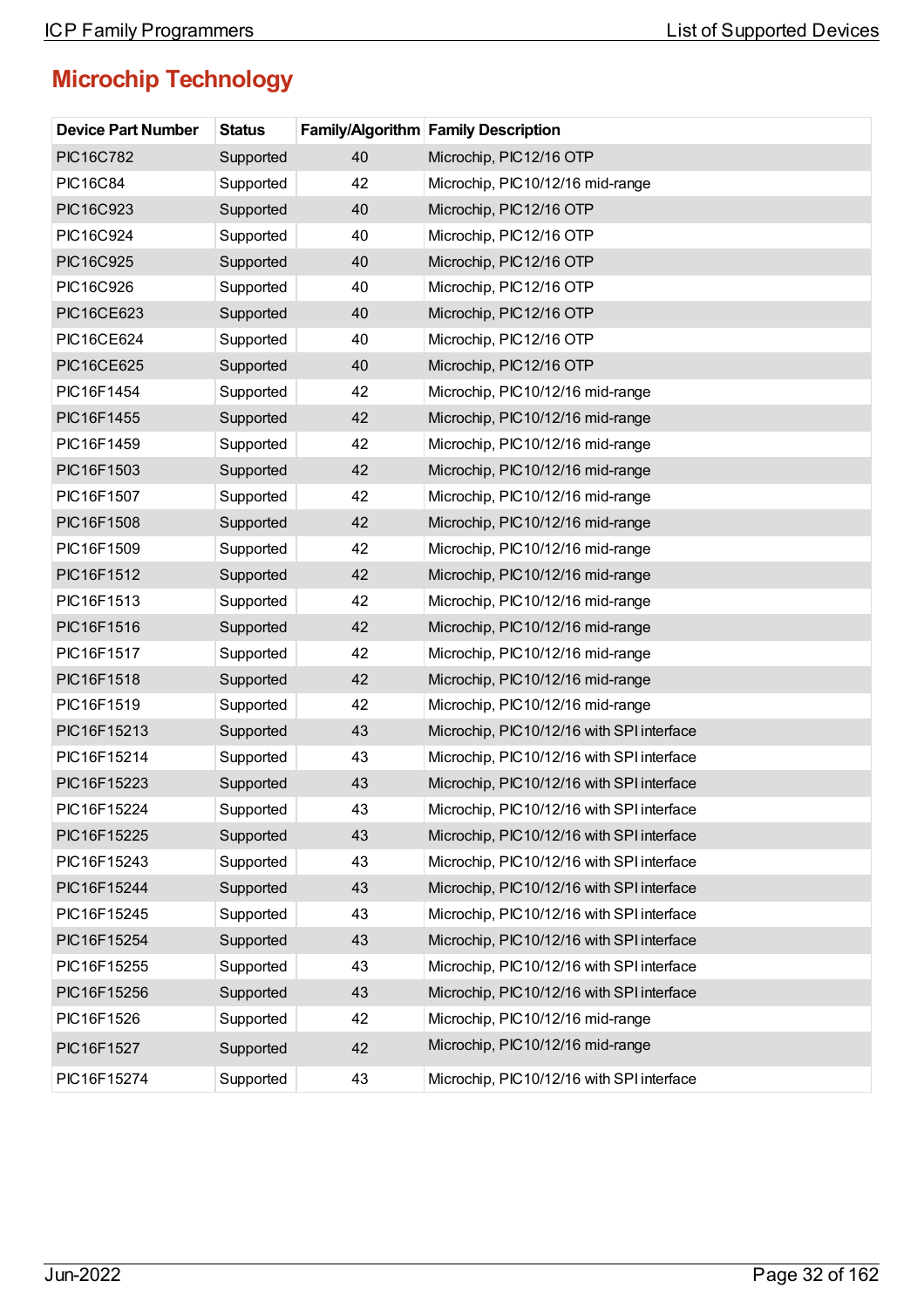| <b>Device Part Number</b> | <b>Status</b> |    | <b>Family/Algorithm Family Description</b> |
|---------------------------|---------------|----|--------------------------------------------|
| PIC16F15275               | Supported     | 43 | Microchip, PIC10/12/16 with SPI interface  |
| PIC16F15276               | Supported     | 43 | Microchip, PIC10/12/16 with SPI interface  |
| PIC16F15313               | Supported     | 43 | Microchip, PIC10/12/16 with SPI interface  |
| PIC16F15323               | Supported     | 43 | Microchip, PIC10/12/16 with SPI interface  |
| PIC16F15324               | Supported     | 43 | Microchip, PIC10/12/16 with SPI interface  |
| PIC16F15325               | Supported     | 43 | Microchip, PIC10/12/16 with SPI interface  |
| PIC16F15344               | Supported     | 43 | Microchip, PIC10/12/16 with SPI interface  |
| PIC16F15345               | Supported     | 43 | Microchip, PIC10/12/16 with SPI interface  |
| PIC16F15354               | Supported     | 43 | Microchip, PIC10/12/16 with SPI interface  |
| PIC16F15355               | Supported     | 43 | Microchip, PIC10/12/16 with SPI interface  |
| PIC16F15356               | Supported     | 43 | Microchip, PIC10/12/16 with SPI interface  |
| PIC16F15375               | Supported     | 43 | Microchip, PIC10/12/16 with SPI interface  |
| PIC16F15376               | Supported     | 43 | Microchip, PIC10/12/16 with SPI interface  |
| PIC16F15385               | Supported     | 43 | Microchip, PIC10/12/16 with SPI interface  |
| PIC16F15386               | Supported     | 43 | Microchip, PIC10/12/16 with SPI interface  |
| PIC16F1574                | Supported     | 42 | Microchip, PIC10/12/16 mid-range           |
| PIC16F1575                | Supported     | 42 | Microchip, PIC10/12/16 mid-range           |
| PIC16F1578                | Supported     | 42 | Microchip, PIC10/12/16 mid-range           |
| PIC16F1579                | Supported     | 42 | Microchip, PIC10/12/16 mid-range           |
| PIC16F1613                | Supported     | 42 | Microchip, PIC10/12/16 mid-range           |
| PIC16F1614                | Supported     | 42 | Microchip, PIC10/12/16 mid-range           |
| PIC16F1615                | Supported     | 42 | Microchip, PIC10/12/16 mid-range           |
| PIC16F1618                | Supported     | 42 | Microchip, PIC10/12/16 mid-range           |
| PIC16F1619                | Supported     | 42 | Microchip, PIC10/12/16 mid-range           |
| PIC16F1703                | Supported     | 42 | Microchip, PIC10/12/16 mid-range           |
| PIC16F1704                | Supported     | 42 | Microchip, PIC10/12/16 mid-range           |
| PIC16F1705                | Supported     | 42 | Microchip, PIC10/12/16 mid-range           |
| PIC16F1707                | Supported     | 42 | Microchip, PIC10/12/16 mid-range           |
| PIC16F1708                | Supported     | 42 | Microchip, PIC10/12/16 mid-range           |
| PIC16F1709                | Supported     | 42 | Microchip, PIC10/12/16 mid-range           |
| PIC16F1713                | Supported     | 42 | Microchip, PIC10/12/16 mid-range           |
| PIC16F1716                | Supported     | 42 | Microchip, PIC10/12/16 mid-range           |
| PIC16F1717                | Supported     | 42 | Microchip, PIC10/12/16 mid-range           |
| PIC16F1718                | Supported     | 42 | Microchip, PIC10/12/16 mid-range           |
| PIC16F1719                | Supported     | 42 | Microchip, PIC10/12/16 mid-range           |
| PIC16F1764                | Supported     | 42 | Microchip, PIC10/12/16 mid-range           |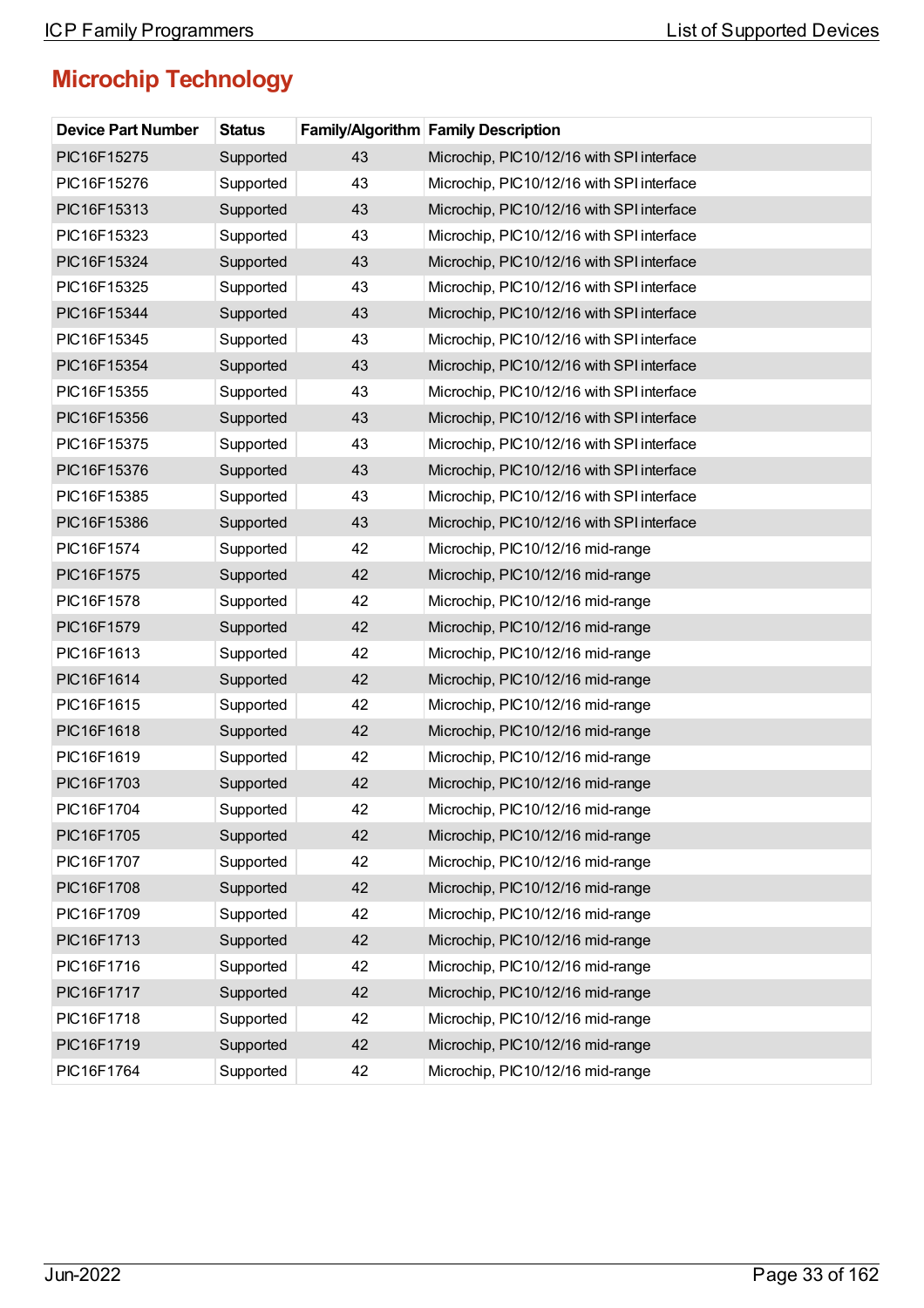| <b>Device Part Number</b> | <b>Status</b> |    | <b>Family/Algorithm Family Description</b> |
|---------------------------|---------------|----|--------------------------------------------|
| PIC16F1765                | Supported     | 42 | Microchip, PIC10/12/16 mid-range           |
| PIC16F1768                | Supported     | 42 | Microchip, PIC10/12/16 mid-range           |
| PIC16F1769                | Supported     | 42 | Microchip, PIC10/12/16 mid-range           |
| PIC16F1773                | Supported     | 42 | Microchip, PIC10/12/16 mid-range           |
| PIC16F1776                | Supported     | 42 | Microchip, PIC10/12/16 mid-range           |
| PIC16F1777                | Supported     | 42 | Microchip, PIC10/12/16 mid-range           |
| PIC16F1778                | Supported     | 42 | Microchip, PIC10/12/16 mid-range           |
| PIC16F1779                | Supported     | 42 | Microchip, PIC10/12/16 mid-range           |
| PIC16F1782                | Supported     | 42 | Microchip, PIC10/12/16 mid-range           |
| PIC16F1783                | Supported     | 42 | Microchip, PIC10/12/16 mid-range           |
| PIC16F1784                | Supported     | 42 | Microchip, PIC10/12/16 mid-range           |
| PIC16F1786                | Supported     | 42 | Microchip, PIC10/12/16 mid-range           |
| PIC16F1787                | Supported     | 42 | Microchip, PIC10/12/16 mid-range           |
| PIC16F1788                | Supported     | 42 | Microchip, PIC10/12/16 mid-range           |
| PIC16F1789                | Supported     | 42 | Microchip, PIC10/12/16 mid-range           |
| PIC16F1823                | Supported     | 42 | Microchip, PIC10/12/16 mid-range           |
| PIC16F1824                | Supported     | 42 | Microchip, PIC10/12/16 mid-range           |
| PIC16F1825                | Supported     | 42 | Microchip, PIC10/12/16 mid-range           |
| PIC16F1826                | Supported     | 42 | Microchip, PIC10/12/16 mid-range           |
| PIC16F1827                | Supported     | 42 | Microchip, PIC10/12/16 mid-range           |
| PIC16F1828                | Supported     | 42 | Microchip, PIC10/12/16 mid-range           |
| PIC16F1829                | Supported     | 42 | Microchip, PIC10/12/16 mid-range           |
| PIC16F18313               | Supported     | 42 | Microchip, PIC10/12/16 mid-range           |
| PIC16F18323               | Supported     | 42 | Microchip, PIC10/12/16 mid-range           |
| PIC16F18324               | Supported     | 42 | Microchip, PIC10/12/16 mid-range           |
| PIC16F18325               | Supported     | 42 | Microchip, PIC10/12/16 mid-range           |
| PIC16F18326               | Supported     | 42 | Microchip, PIC10/12/16 mid-range           |
| PIC16F18344               | Supported     | 42 | Microchip, PIC10/12/16 mid-range           |
| PIC16F18345               | Supported     | 42 | Microchip, PIC10/12/16 mid-range           |
| PIC16F18346               | Supported     | 42 | Microchip, PIC10/12/16 mid-range           |
| PIC16F18424               | Supported     | 43 | Microchip, PIC10/12/16 with SPI interface  |
| PIC16F18425               | Supported     | 43 | Microchip, PIC10/12/16 with SPI interface  |
| PIC16F18426               | Supported     | 43 | Microchip, PIC10/12/16 with SPI interface  |
| PIC16F18444               | Supported     | 43 | Microchip, PIC10/12/16 with SPI interface  |
| PIC16F18445               | Supported     | 43 | Microchip, PIC10/12/16 with SPI interface  |
| PIC16F18446               | Supported     | 43 | Microchip, PIC10/12/16 with SPI interface  |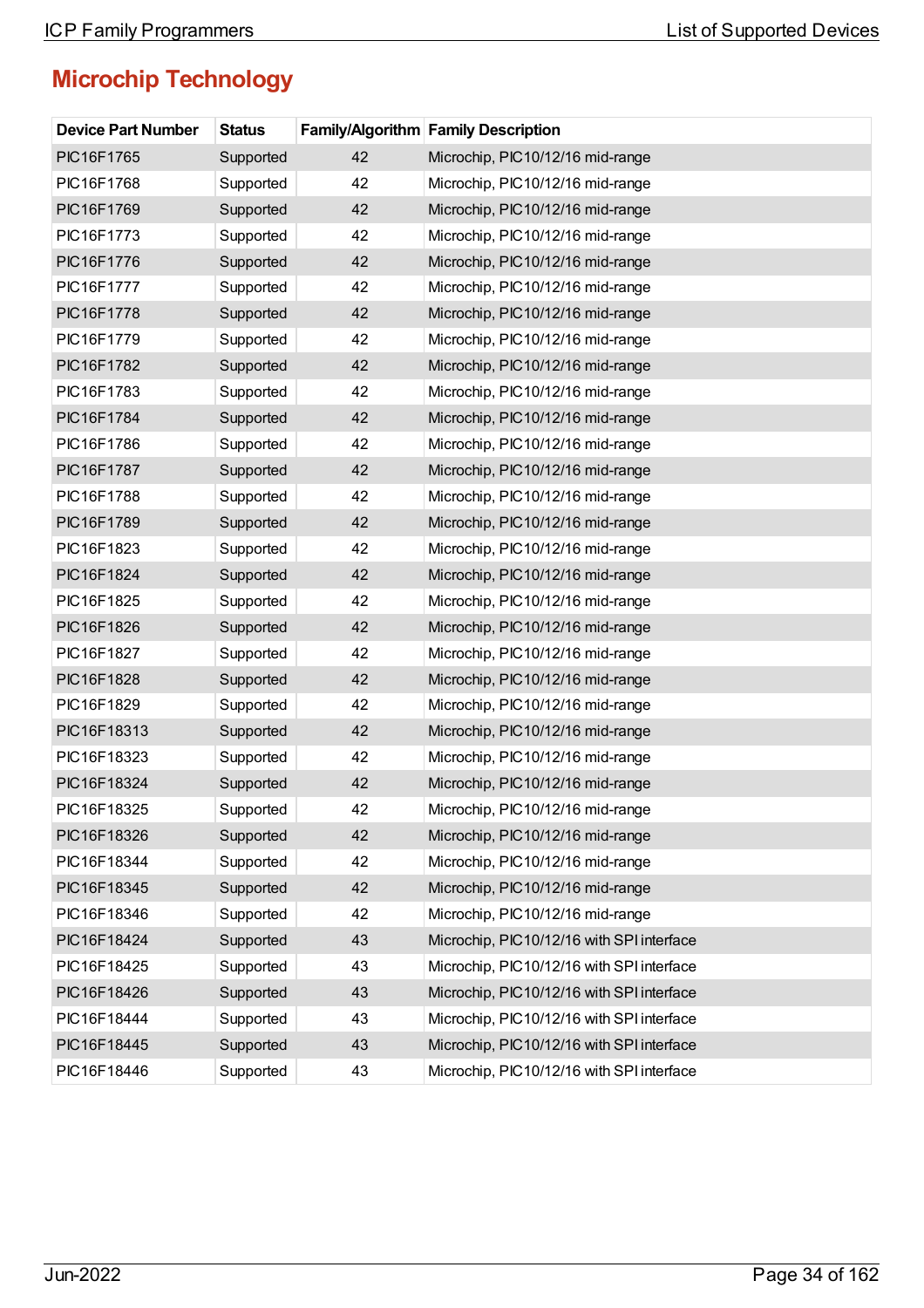| <b>Device Part Number</b> | <b>Status</b> |    | <b>Family/Algorithm Family Description</b> |
|---------------------------|---------------|----|--------------------------------------------|
| PIC16F18455               | Supported     | 43 | Microchip, PIC10/12/16 with SPI interface  |
| PIC16F18456               | Supported     | 43 | Microchip, PIC10/12/16 with SPI interface  |
| PIC16F1847                | Supported     | 42 | Microchip, PIC10/12/16 mid-range           |
| PIC16F18854               | Supported     | 43 | Microchip, PIC10/12/16 with SPI interface  |
| PIC16F18855               | Supported     | 43 | Microchip, PIC10/12/16 with SPI interface  |
| PIC16F18856               | Supported     | 43 | Microchip, PIC10/12/16 with SPI interface  |
| PIC16F18857               | Supported     | 43 | Microchip, PIC10/12/16 with SPI interface  |
| PIC16F18875               | Supported     | 43 | Microchip, PIC10/12/16 with SPI interface  |
| PIC16F18876               | Supported     | 43 | Microchip, PIC10/12/16 with SPI interface  |
| PIC16F18877               | Supported     | 43 | Microchip, PIC10/12/16 with SPI interface  |
| PIC16F19155               | Supported     | 43 | Microchip, PIC10/12/16 with SPI interface  |
| PIC16F19156               | Supported     | 43 | Microchip, PIC10/12/16 with SPI interface  |
| PIC16F19175               | Supported     | 43 | Microchip, PIC10/12/16 with SPI interface  |
| PIC16F19176               | Supported     | 43 | Microchip, PIC10/12/16 with SPI interface  |
| PIC16F19185               | Supported     | 43 | Microchip, PIC10/12/16 with SPI interface  |
| PIC16F19186               | Supported     | 43 | Microchip, PIC10/12/16 with SPI interface  |
| PIC16F19195               | Supported     | 43 | Microchip, PIC10/12/16 with SPI interface  |
| PIC16F19196               | Supported     | 43 | Microchip, PIC10/12/16 with SPI interface  |
| PIC16F19197               | Supported     | 43 | Microchip, PIC10/12/16 with SPI interface  |
| PIC16F1933                | Supported     | 42 | Microchip, PIC10/12/16 mid-range           |
| PIC16F1934                | Supported     | 42 | Microchip, PIC10/12/16 mid-range           |
| PIC16F1936                | Supported     | 42 | Microchip, PIC10/12/16 mid-range           |
| PIC16F1937                | Supported     | 42 | Microchip, PIC10/12/16 mid-range           |
| PIC16F1938                | Supported     | 42 | Microchip, PIC10/12/16 mid-range           |
| PIC16F1939                | Supported     | 42 | Microchip, PIC10/12/16 mid-range           |
| PIC16F1946                | Supported     | 42 | Microchip, PIC10/12/16 mid-range           |
| PIC16F1947                | Supported     | 42 | Microchip, PIC10/12/16 mid-range           |
| PIC16F505                 | Supported     | 41 | Microchip, PIC10/12/16 Low-end             |
| PIC16F506                 | Supported     | 41 | Microchip, PIC10/12/16 Low-end             |
| PIC16F526                 | Supported     | 41 | Microchip, PIC10/12/16 Low-end             |
| <b>PIC16F527</b>          | Supported     | 41 | Microchip, PIC10/12/16 Low-end             |
| <b>PIC16F54</b>           | Supported     | 41 | Microchip, PIC10/12/16 Low-end             |
| <b>PIC16F57</b>           | Supported     | 41 | Microchip, PIC10/12/16 Low-end             |
| <b>PIC16F59</b>           | Supported     | 41 | Microchip, PIC10/12/16 Low-end             |
| PIC16F610                 | Supported     | 42 | Microchip, PIC10/12/16 mid-range           |
| PIC16F616                 | Supported     | 42 | Microchip, PIC10/12/16 mid-range           |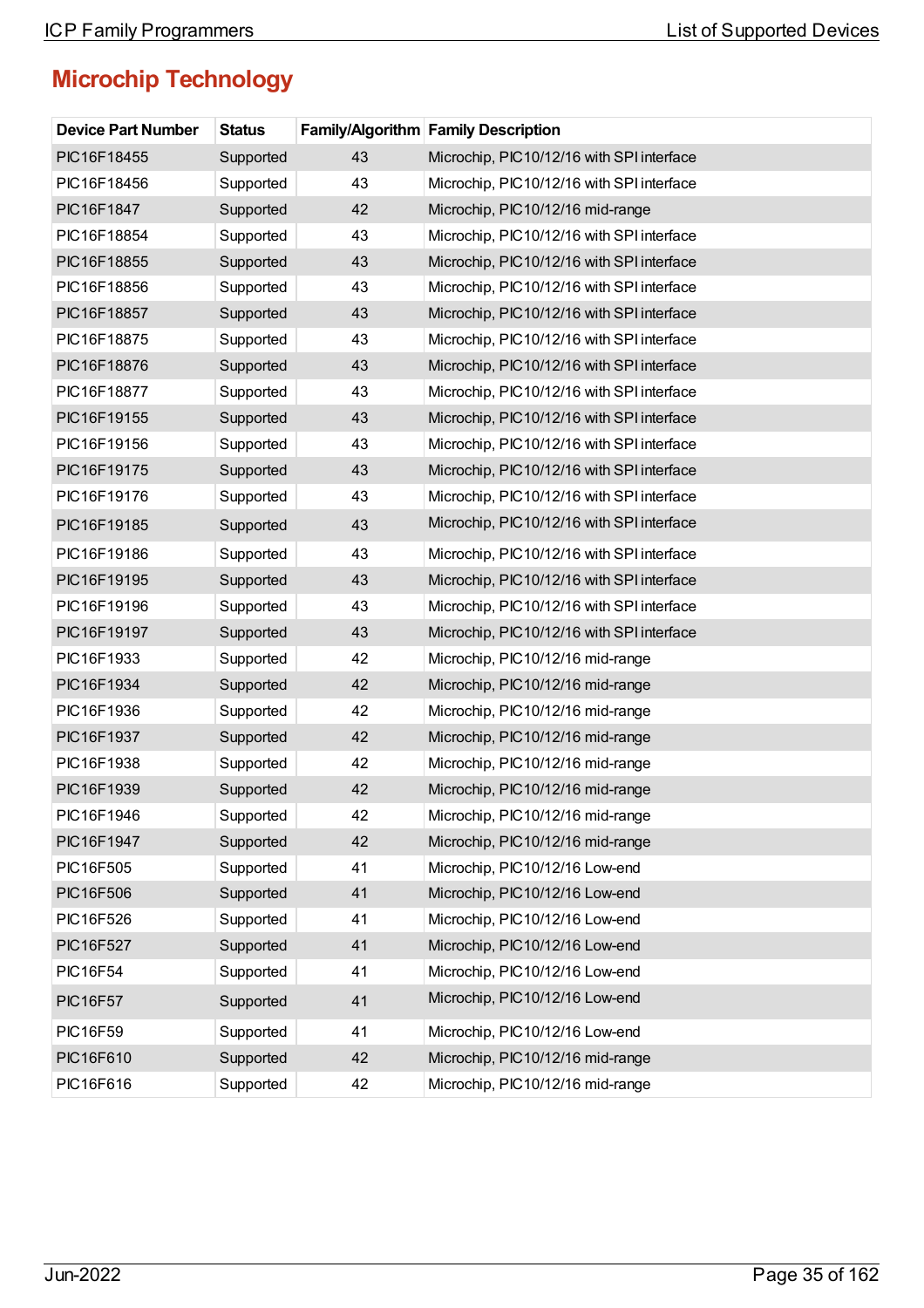| <b>Device Part Number</b> | <b>Status</b> |    | <b>Family/Algorithm Family Description</b> |
|---------------------------|---------------|----|--------------------------------------------|
| PIC16F627                 | Supported     | 42 | Microchip, PIC10/12/16 mid-range           |
| <b>PIC16F627A</b>         | Supported     | 42 | Microchip, PIC10/12/16 mid-range           |
| PIC16F628                 | Supported     | 42 | Microchip, PIC10/12/16 mid-range           |
| <b>PIC16F628A</b>         | Supported     | 42 | Microchip, PIC10/12/16 mid-range           |
| PIC16F630                 | Supported     | 42 | Microchip, PIC10/12/16 mid-range           |
| PIC16F631                 | Supported     | 42 | Microchip, PIC10/12/16 mid-range           |
| PIC16F636                 | Supported     | 42 | Microchip, PIC10/12/16 mid-range           |
| PIC16F639                 | Supported     | 42 | Microchip, PIC10/12/16 mid-range           |
| <b>PIC16F648A</b>         | Supported     | 42 | Microchip, PIC10/12/16 mid-range           |
| PIC16F676                 | Supported     | 42 | Microchip, PIC10/12/16 mid-range           |
| <b>PIC16F677</b>          | Supported     | 42 | Microchip, PIC10/12/16 mid-range           |
| PIC16F684                 | Supported     | 42 | Microchip, PIC10/12/16 mid-range           |
| PIC16F685                 | Supported     | 42 | Microchip, PIC10/12/16 mid-range           |
| PIC16F687                 | Supported     | 42 | Microchip, PIC10/12/16 mid-range           |
| PIC16F688                 | Supported     | 42 | Microchip, PIC10/12/16 mid-range           |
| PIC16F689                 | Supported     | 42 | Microchip, PIC10/12/16 mid-range           |
| PIC16F690                 | Supported     | 42 | Microchip, PIC10/12/16 mid-range           |
| PIC16F716                 | Supported     | 42 | Microchip, PIC10/12/16 mid-range           |
| <b>PIC16F72</b>           | Supported     | 42 | Microchip, PIC10/12/16 mid-range           |
| PIC16F720                 | Supported     | 42 | Microchip, PIC10/12/16 mid-range           |
| <b>PIC16F721</b>          | Supported     | 42 | Microchip, PIC10/12/16 mid-range           |
| PIC16F722                 | Supported     | 42 | Microchip, PIC10/12/16 mid-range           |
| <b>PIC16F722A</b>         | Supported     | 42 | Microchip, PIC10/12/16 mid-range           |
| PIC16F723                 | Supported     | 42 | Microchip, PIC10/12/16 mid-range           |
| <b>PIC16F723A</b>         | Supported     | 42 | Microchip, PIC10/12/16 mid-range           |
| PIC16F724                 | Supported     | 42 | Microchip, PIC10/12/16 mid-range           |
| <b>PIC16F726</b>          | Supported     | 42 | Microchip, PIC10/12/16 mid-range           |
| <b>PIC16F727</b>          | Supported     | 42 | Microchip, PIC10/12/16 mid-range           |
| <b>PIC16F73</b>           | Supported     | 42 | Microchip, PIC10/12/16 mid-range           |
| PIC16F737                 | Supported     | 42 | Microchip, PIC10/12/16 mid-range           |
| <b>PIC16F74</b>           | Supported     | 42 | Microchip, PIC10/12/16 mid-range           |
| <b>PIC16F747</b>          | Supported     | 42 | Microchip, PIC10/12/16 mid-range           |
| PIC16F753                 | Supported     | 42 | Microchip, PIC10/12/16 mid-range           |
| <b>PIC16F76</b>           | Supported     | 42 | Microchip, PIC10/12/16 mid-range           |
| <b>PIC16F767</b>          | Supported     | 42 | Microchip, PIC10/12/16 mid-range           |
| <b>PIC16F77</b>           | Supported     | 42 | Microchip, PIC10/12/16 mid-range           |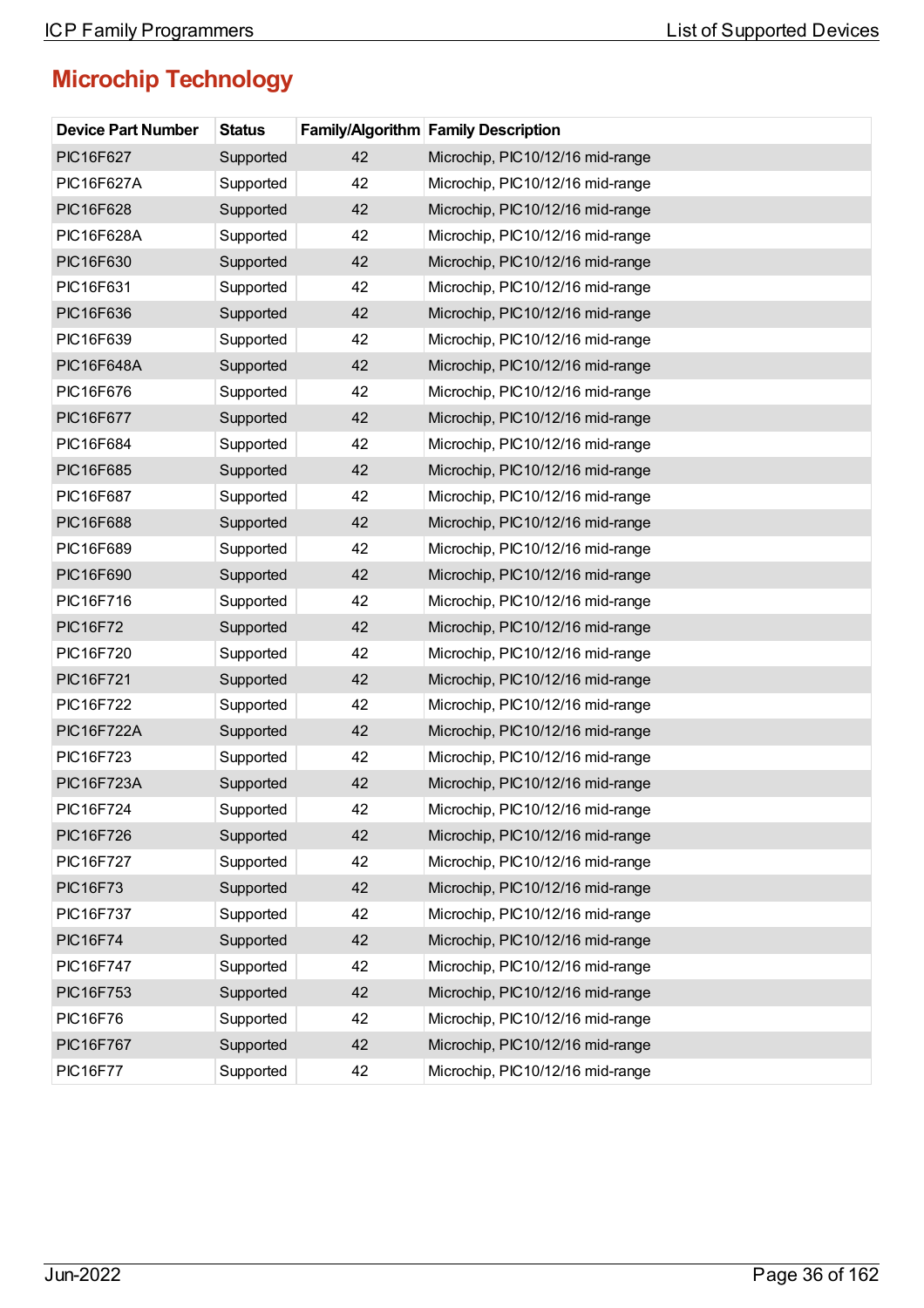| <b>Device Part Number</b> | <b>Status</b> |    | <b>Family/Algorithm Family Description</b> |
|---------------------------|---------------|----|--------------------------------------------|
| <b>PIC16F777</b>          | Supported     | 42 | Microchip, PIC10/12/16 mid-range           |
| PIC16F785                 | Supported     | 42 | Microchip, PIC10/12/16 mid-range           |
| PIC16F818                 | Supported     | 42 | Microchip, PIC10/12/16 mid-range           |
| PIC16F819                 | Supported     | 42 | Microchip, PIC10/12/16 mid-range           |
| <b>PIC16F83</b>           | Supported     | 42 | Microchip, PIC10/12/16 mid-range           |
| <b>PIC16F84</b>           | Supported     | 42 | Microchip, PIC10/12/16 mid-range           |
| <b>PIC16F84A</b>          | Supported     | 42 | Microchip, PIC10/12/16 mid-range           |
| <b>PIC16F87</b>           | Supported     | 42 | Microchip, PIC10/12/16 mid-range           |
| <b>PIC16F870</b>          | Supported     | 42 | Microchip, PIC10/12/16 mid-range           |
| PIC16F871                 | Supported     | 42 | Microchip, PIC10/12/16 mid-range           |
| <b>PIC16F872</b>          | Supported     | 42 | Microchip, PIC10/12/16 mid-range           |
| PIC16F873                 | Supported     | 42 | Microchip, PIC10/12/16 mid-range           |
| <b>PIC16F873A</b>         | Supported     | 42 | Microchip, PIC10/12/16 mid-range           |
| PIC16F874                 | Supported     | 42 | Microchip, PIC10/12/16 mid-range           |
| <b>PIC16F874A</b>         | Supported     | 42 | Microchip, PIC10/12/16 mid-range           |
| PIC16F876                 | Supported     | 42 | Microchip, PIC10/12/16 mid-range           |
| <b>PIC16F876A</b>         | Supported     | 42 | Microchip, PIC10/12/16 mid-range           |
| PIC16F877                 | Supported     | 42 | Microchip, PIC10/12/16 mid-range           |
| <b>PIC16F877A</b>         | Supported     | 42 | Microchip, PIC10/12/16 mid-range           |
| <b>PIC16F88</b>           | Supported     | 42 | Microchip, PIC10/12/16 mid-range           |
| PIC16F882                 | Supported     | 42 | Microchip, PIC10/12/16 mid-range           |
| PIC16F883                 | Supported     | 42 | Microchip, PIC10/12/16 mid-range           |
| PIC16F884                 | Supported     | 42 | Microchip, PIC10/12/16 mid-range           |
| PIC16F886                 | Supported     | 42 | Microchip, PIC10/12/16 mid-range           |
| <b>PIC16F887</b>          | Supported     | 42 | Microchip, PIC10/12/16 mid-range           |
| PIC16F913                 | Supported     | 42 | Microchip, PIC10/12/16 mid-range           |
| PIC16F914                 | Supported     | 42 | Microchip, PIC10/12/16 mid-range           |
| PIC16F916                 | Supported     | 42 | Microchip, PIC10/12/16 mid-range           |
| PIC16F917                 | Supported     | 42 | Microchip, PIC10/12/16 mid-range           |
| PIC16F946                 | Supported     | 42 | Microchip, PIC10/12/16 mid-range           |
| PIC16HV610                | Supported     | 42 | Microchip, PIC10/12/16 mid-range           |
| PIC16HV616                | Supported     | 42 | Microchip, PIC10/12/16 mid-range           |
| PIC16HV753                | Supported     | 42 | Microchip, PIC10/12/16 mid-range           |
| PIC16HV785                | Supported     | 42 | Microchip, PIC10/12/16 mid-range           |
| PIC16LF1454               | Supported     | 42 | Microchip, PIC10/12/16 mid-range           |
| PIC16LF1455               | Supported     | 42 | Microchip, PIC10/12/16 mid-range           |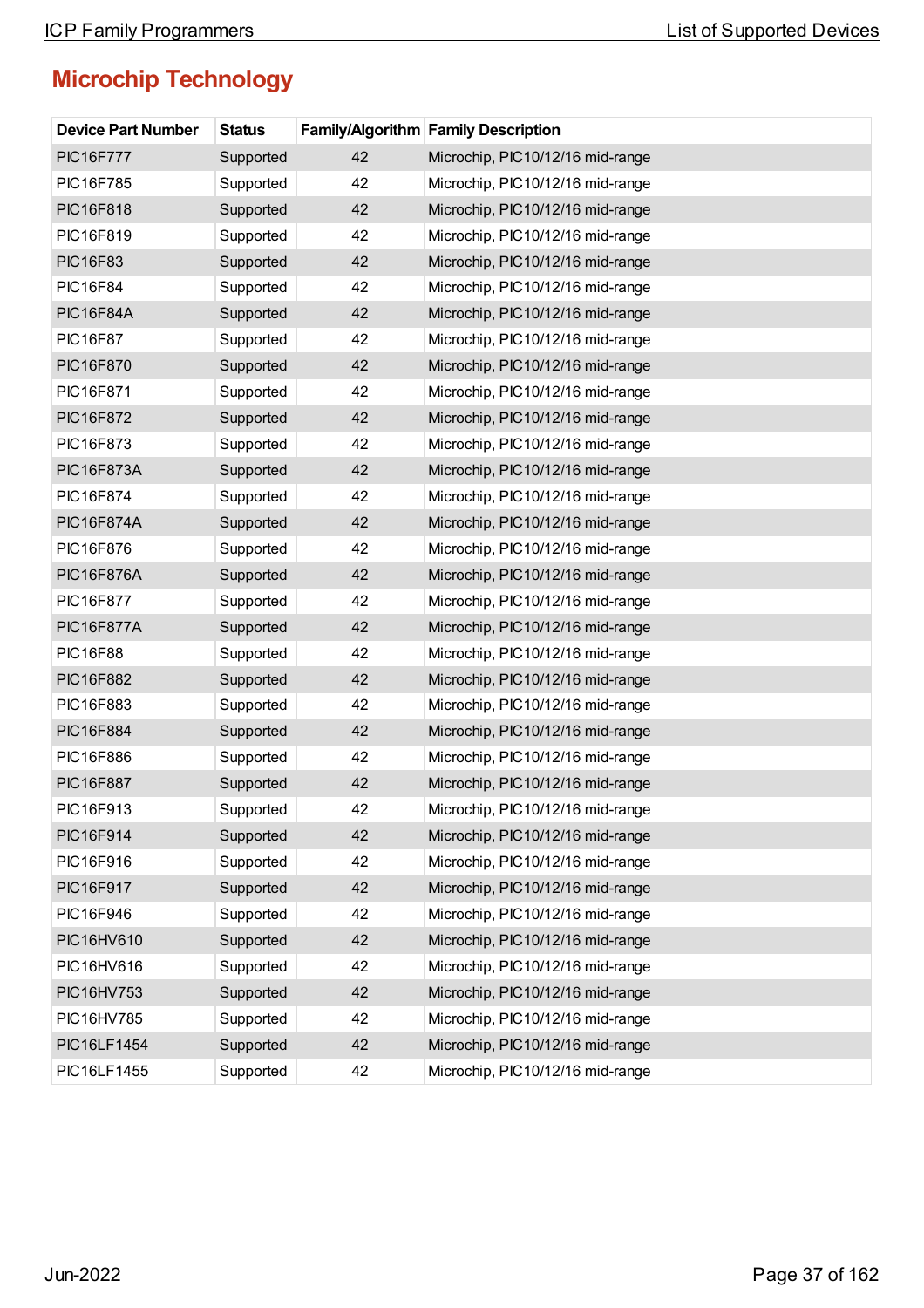| <b>Device Part Number</b> | <b>Status</b> |    | <b>Family/Algorithm Family Description</b> |
|---------------------------|---------------|----|--------------------------------------------|
| PIC16LF1459               | Supported     | 42 | Microchip, PIC10/12/16 mid-range           |
| PIC16LF1503               | Supported     | 42 | Microchip, PIC10/12/16 mid-range           |
| PIC16LF1507               | Supported     | 42 | Microchip, PIC10/12/16 mid-range           |
| PIC16LF1508               | Supported     | 42 | Microchip, PIC10/12/16 mid-range           |
| PIC16LF1509               | Supported     | 42 | Microchip, PIC10/12/16 mid-range           |
| PIC16LF1512               | Supported     | 42 | Microchip, PIC10/12/16 mid-range           |
| PIC16LF1513               | Supported     | 42 | Microchip, PIC10/12/16 mid-range           |
| PIC16LF1516               | Supported     | 42 | Microchip, PIC10/12/16 mid-range           |
| PIC16LF1517               | Supported     | 42 | Microchip, PIC10/12/16 mid-range           |
| PIC16LF1518               | Supported     | 42 | Microchip, PIC10/12/16 mid-range           |
| PIC16LF1519               | Supported     | 42 | Microchip, PIC10/12/16 mid-range           |
| PIC16LF1526               | Supported     | 42 | Microchip, PIC10/12/16 mid-range           |
| PIC16LF1527               | Supported     | 42 | Microchip, PIC10/12/16 mid-range           |
| PIC16LF15313              | Supported     | 43 | Microchip, PIC10/12/16 with SPI interface  |
| PIC16LF15323              | Supported     | 43 | Microchip, PIC10/12/16 with SPI interface  |
| PIC16LF15324              | Supported     | 43 | Microchip, PIC10/12/16 with SPI interface  |
| PIC16LF15325              | Supported     | 43 | Microchip, PIC10/12/16 with SPI interface  |
| PIC16LF15344              | Supported     | 43 | Microchip, PIC10/12/16 with SPI interface  |
| PIC16LF15345              | Supported     | 43 | Microchip, PIC10/12/16 with SPI interface  |
| PIC16LF15354              | Supported     | 43 | Microchip, PIC10/12/16 with SPI interface  |
| PIC16LF15355              | Supported     | 43 | Microchip, PIC10/12/16 with SPI interface  |
| PIC16LF15356              | Supported     | 43 | Microchip, PIC10/12/16 with SPI interface  |
| PIC16LF15375              | Supported     | 43 | Microchip, PIC10/12/16 with SPI interface  |
| PIC16LF15376              | Supported     | 43 | Microchip, PIC10/12/16 with SPI interface  |
| PIC16LF15385              | Supported     | 43 | Microchip, PIC10/12/16 with SPI interface  |
| PIC16LF15386              | Supported     | 43 | Microchip, PIC10/12/16 with SPI interface  |
| PIC16LF1554               | Supported     | 42 | Microchip, PIC10/12/16 mid-range           |
| PIC16LF1559               | Supported     | 42 | Microchip, PIC10/12/16 mid-range           |
| PIC16LF1566               | Supported     | 42 | Microchip, PIC10/12/16 mid-range           |
| PIC16LF1567               | Supported     | 42 | Microchip, PIC10/12/16 mid-range           |
| PIC16LF1574               | Supported     | 42 | Microchip, PIC10/12/16 mid-range           |
| PIC16LF1575               | Supported     | 42 | Microchip, PIC10/12/16 mid-range           |
| PIC16LF1578               | Supported     | 42 | Microchip, PIC10/12/16 mid-range           |
| PIC16LF1579               | Supported     | 42 | Microchip, PIC10/12/16 mid-range           |
| PIC16LF1613               | Supported     | 42 | Microchip, PIC10/12/16 mid-range           |
| PIC16LF1614               | Supported     | 42 | Microchip, PIC10/12/16 mid-range           |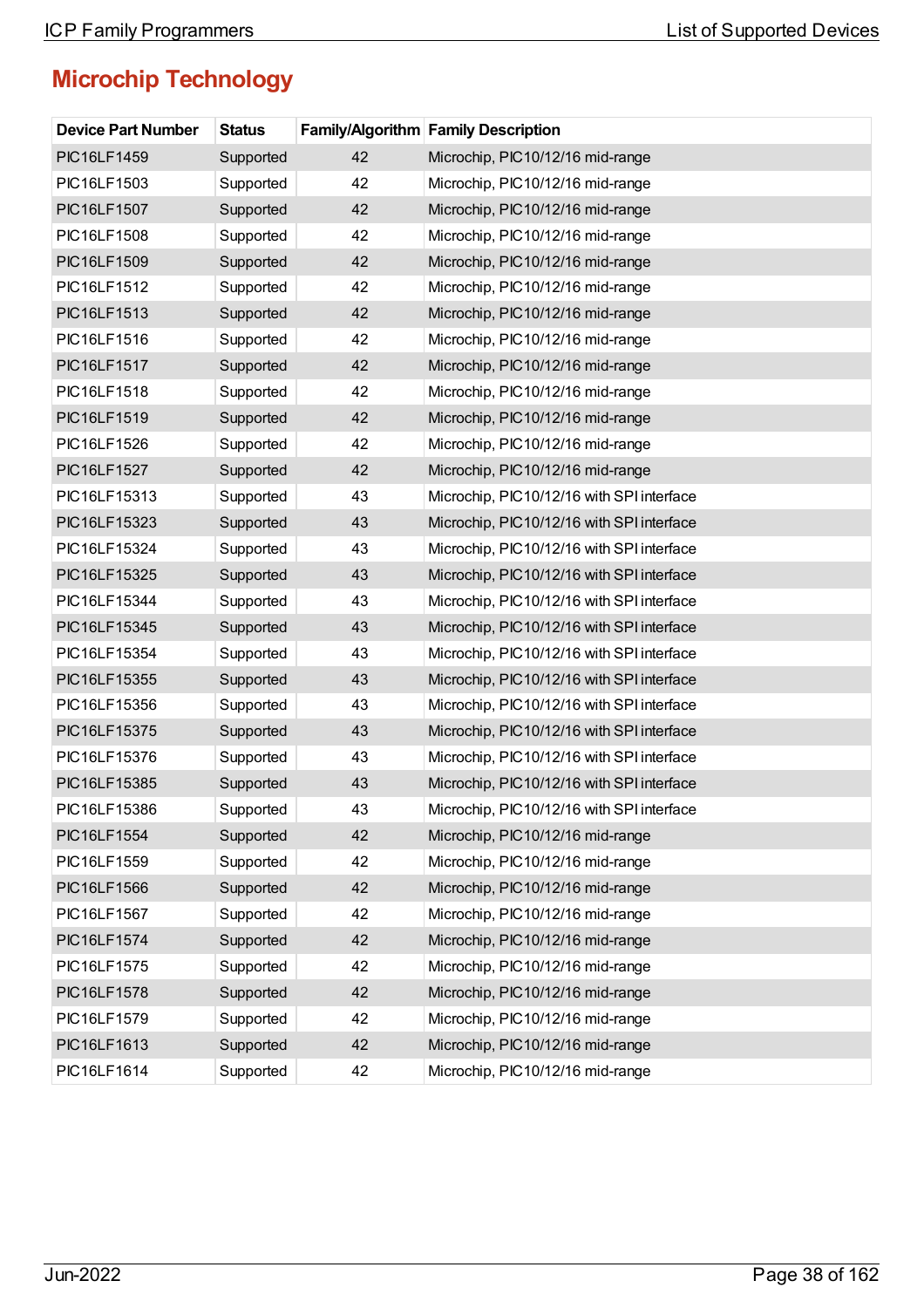| <b>Device Part Number</b> | <b>Status</b> |    | <b>Family/Algorithm Family Description</b> |
|---------------------------|---------------|----|--------------------------------------------|
| PIC16LF1615               | Supported     | 42 | Microchip, PIC10/12/16 mid-range           |
| PIC16LF1618               | Supported     | 42 | Microchip, PIC10/12/16 mid-range           |
| PIC16LF1619               | Supported     | 42 | Microchip, PIC10/12/16 mid-range           |
| PIC16LF1703               | Supported     | 42 | Microchip, PIC10/12/16 mid-range           |
| PIC16LF1704               | Supported     | 42 | Microchip, PIC10/12/16 mid-range           |
| PIC16LF1705               | Supported     | 42 | Microchip, PIC10/12/16 mid-range           |
| PIC16LF1707               | Supported     | 42 | Microchip, PIC10/12/16 mid-range           |
| PIC16LF1708               | Supported     | 42 | Microchip, PIC10/12/16 mid-range           |
| PIC16LF1709               | Supported     | 42 | Microchip, PIC10/12/16 mid-range           |
| PIC16LF1713               | Supported     | 42 | Microchip, PIC10/12/16 mid-range           |
| PIC16LF1716               | Supported     | 42 | Microchip, PIC10/12/16 mid-range           |
| PIC16LF1717               | Supported     | 42 | Microchip, PIC10/12/16 mid-range           |
| PIC16LF1718               | Supported     | 42 | Microchip, PIC10/12/16 mid-range           |
| PIC16LF1719               | Supported     | 42 | Microchip, PIC10/12/16 mid-range           |
| PIC16LF1764               | Supported     | 42 | Microchip, PIC10/12/16 mid-range           |
| PIC16LF1765               | Supported     | 42 | Microchip, PIC10/12/16 mid-range           |
| PIC16LF1768               | Supported     | 42 | Microchip, PIC10/12/16 mid-range           |
| PIC16LF1769               | Supported     | 42 | Microchip, PIC10/12/16 mid-range           |
| PIC16LF1773               | Supported     | 42 | Microchip, PIC10/12/16 mid-range           |
| PIC16LF1776               | Supported     | 42 | Microchip, PIC10/12/16 mid-range           |
| <b>PIC16LF1777</b>        | Supported     | 42 | Microchip, PIC10/12/16 mid-range           |
| PIC16LF1778               | Supported     | 42 | Microchip, PIC10/12/16 mid-range           |
| PIC16LF1779               | Supported     | 42 | Microchip, PIC10/12/16 mid-range           |
| PIC16LF1782               | Supported     | 42 | Microchip, PIC10/12/16 mid-range           |
| PIC16LF1783               | Supported     | 42 | Microchip, PIC10/12/16 mid-range           |
| PIC16LF1784               | Supported     | 42 | Microchip, PIC10/12/16 mid-range           |
| PIC16LF1786               | Supported     | 42 | Microchip, PIC10/12/16 mid-range           |
| PIC16LF1787               | Supported     | 42 | Microchip, PIC10/12/16 mid-range           |
| PIC16LF1788               | Supported     | 42 | Microchip, PIC10/12/16 mid-range           |
| PIC16LF1789               | Supported     | 42 | Microchip, PIC10/12/16 mid-range           |
| PIC16LF1823               | Supported     | 42 | Microchip, PIC10/12/16 mid-range           |
| PIC16LF1824               | Supported     | 42 | Microchip, PIC10/12/16 mid-range           |
| PIC16LF1825               | Supported     | 42 | Microchip, PIC10/12/16 mid-range           |
| PIC16LF1826               | Supported     | 42 | Microchip, PIC10/12/16 mid-range           |
| PIC16LF1827               | Supported     | 42 | Microchip, PIC10/12/16 mid-range           |
| PIC16LF1828               | Supported     | 42 | Microchip, PIC10/12/16 mid-range           |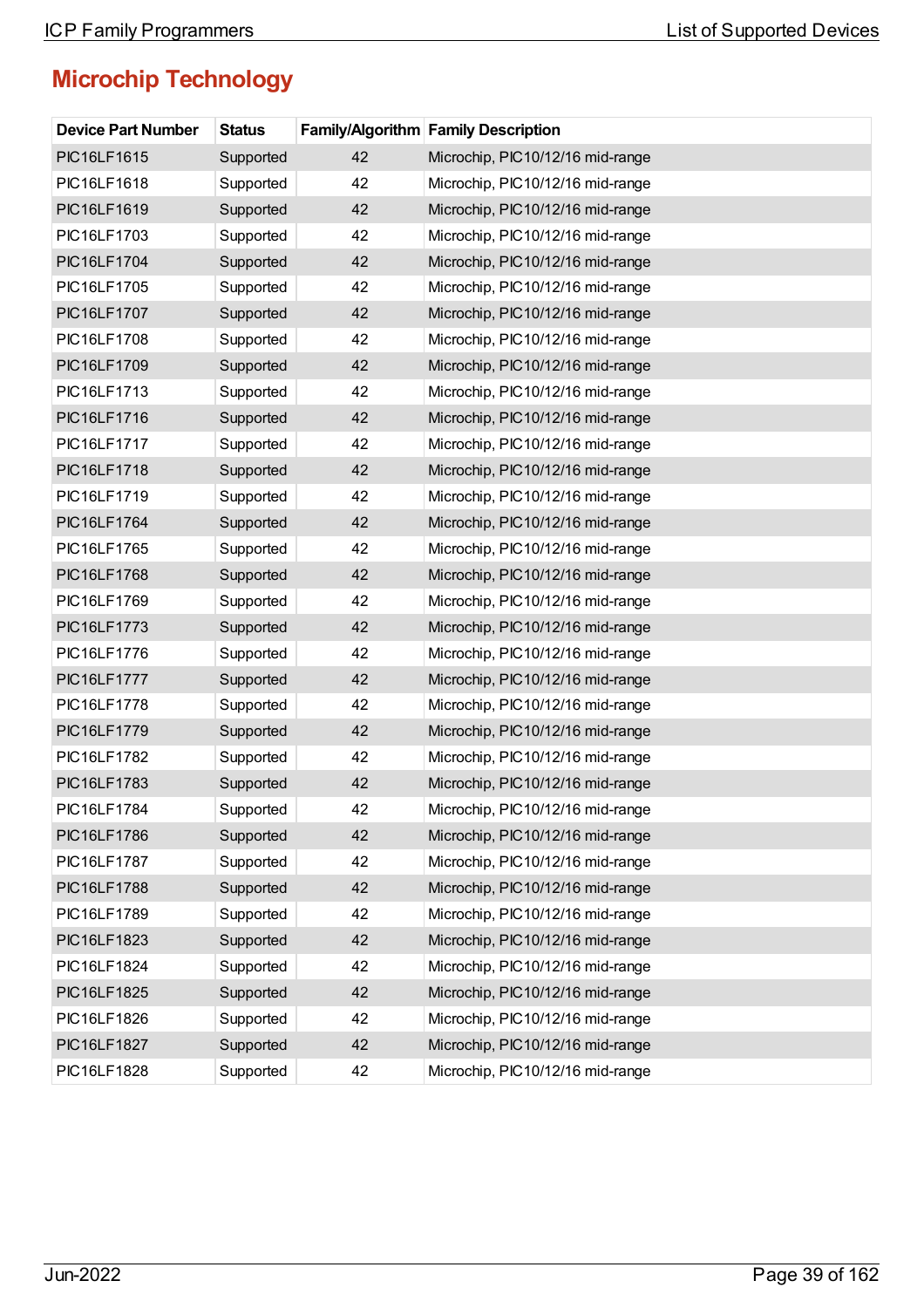| <b>Device Part Number</b> | <b>Status</b> |    | <b>Family/Algorithm Family Description</b> |
|---------------------------|---------------|----|--------------------------------------------|
| PIC16LF1829               | Supported     | 42 | Microchip, PIC10/12/16 mid-range           |
| PIC16LF18313              | Supported     | 42 | Microchip, PIC10/12/16 mid-range           |
| PIC16LF18323              | Supported     | 42 | Microchip, PIC10/12/16 mid-range           |
| PIC16LF18324              | Supported     | 42 | Microchip, PIC10/12/16 mid-range           |
| PIC16LF18325              | Supported     | 42 | Microchip, PIC10/12/16 mid-range           |
| PIC16LF18326              | Supported     | 42 | Microchip, PIC10/12/16 mid-range           |
| PIC16LF18344              | Supported     | 42 | Microchip, PIC10/12/16 mid-range           |
| PIC16LF18345              | Supported     | 42 | Microchip, PIC10/12/16 mid-range           |
| PIC16LF18346              | Supported     | 42 | Microchip, PIC10/12/16 mid-range           |
| PIC16LF18424              | Supported     | 43 | Microchip, PIC10/12/16 with SPI interface  |
| PIC16LF18425              | Supported     | 43 | Microchip, PIC10/12/16 with SPI interface  |
| PIC16LF18426              | Supported     | 43 | Microchip, PIC10/12/16 with SPI interface  |
| PIC16LF18444              | Supported     | 43 | Microchip, PIC10/12/16 with SPI interface  |
| PIC16LF18445              | Supported     | 43 | Microchip, PIC10/12/16 with SPI interface  |
| PIC16LF18446              | Supported     | 43 | Microchip, PIC10/12/16 with SPI interface  |
| PIC16LF18455              | Supported     | 43 | Microchip, PIC10/12/16 with SPI interface  |
| PIC16LF18456              | Supported     | 43 | Microchip, PIC10/12/16 with SPI interface  |
| PIC16LF1847               | Supported     | 42 | Microchip, PIC10/12/16 mid-range           |
| PIC16LF18854              | Supported     | 43 | Microchip, PIC10/12/16 with SPI interface  |
| PIC16LF18855              | Supported     | 43 | Microchip, PIC10/12/16 with SPI interface  |
| PIC16LF18856              | Supported     | 43 | Microchip, PIC10/12/16 with SPI interface  |
| PIC16LF18857              | Supported     | 43 | Microchip, PIC10/12/16 with SPI interface  |
| PIC16LF18875              | Supported     | 43 | Microchip, PIC10/12/16 with SPI interface  |
| PIC16LF18876              | Supported     | 43 | Microchip, PIC10/12/16 with SPI interface  |
| PIC16LF18877              | Supported     | 43 | Microchip, PIC10/12/16 with SPI interface  |
| PIC16LF1902               | Supported     | 42 | Microchip, PIC10/12/16 mid-range           |
| PIC16LF1903               | Supported     | 42 | Microchip, PIC10/12/16 mid-range           |
| PIC16LF1904               | Supported     | 42 | Microchip, PIC10/12/16 mid-range           |
| PIC16LF1906               | Supported     | 42 | Microchip, PIC10/12/16 mid-range           |
| PIC16LF1907               | Supported     | 42 | Microchip, PIC10/12/16 mid-range           |
| PIC16LF19155              | Supported     | 43 | Microchip, PIC10/12/16 with SPI interface  |
| PIC16LF19156              | Supported     | 43 | Microchip, PIC10/12/16 with SPI interface  |
| PIC16LF19175              | Supported     | 43 | Microchip, PIC10/12/16 with SPI interface  |
| PIC16LF19176              | Supported     | 43 | Microchip, PIC10/12/16 with SPI interface  |
| PIC16LF19185              | Supported     | 43 | Microchip, PIC10/12/16 with SPI interface  |
| PIC16LF19186              | Supported     | 43 | Microchip, PIC10/12/16 with SPI interface  |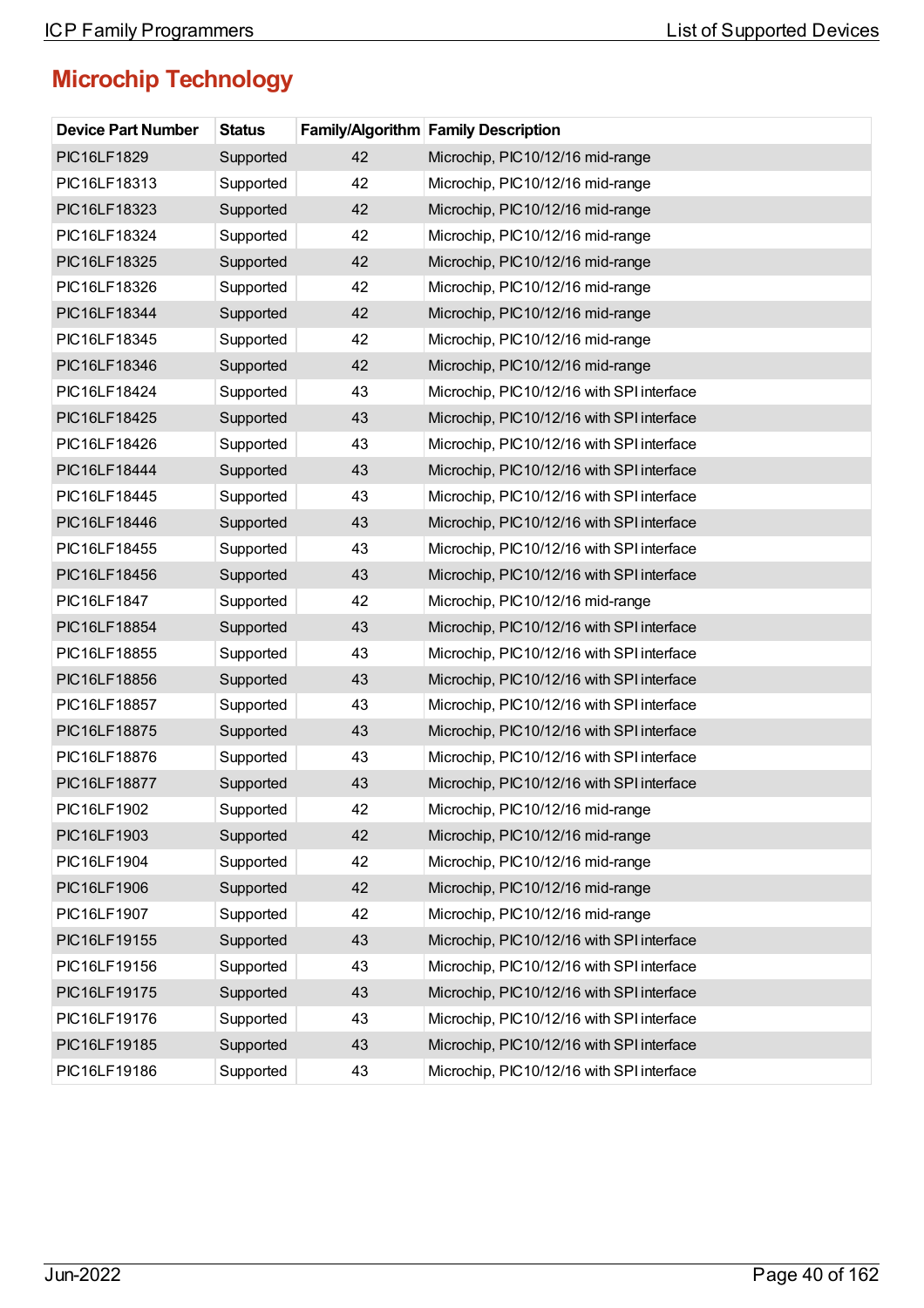| <b>Device Part Number</b> | <b>Status</b> |    | <b>Family/Algorithm Family Description</b> |
|---------------------------|---------------|----|--------------------------------------------|
| PIC16LF19195              | Supported     | 43 | Microchip, PIC10/12/16 with SPI interface  |
| PIC16LF19196              | Supported     | 43 | Microchip, PIC10/12/16 with SPI interface  |
| PIC16LF19197              | Supported     | 43 | Microchip, PIC10/12/16 with SPI interface  |
| PIC16LF1933               | Supported     | 42 | Microchip, PIC10/12/16 mid-range           |
| PIC16LF1934               | Supported     | 42 | Microchip, PIC10/12/16 mid-range           |
| PIC16LF1936               | Supported     | 42 | Microchip, PIC10/12/16 mid-range           |
| PIC16LF1937               | Supported     | 42 | Microchip, PIC10/12/16 mid-range           |
| PIC16LF1938               | Supported     | 42 | Microchip, PIC10/12/16 mid-range           |
| PIC16LF1939               | Supported     | 42 | Microchip, PIC10/12/16 mid-range           |
| PIC16LF1946               | Supported     | 42 | Microchip, PIC10/12/16 mid-range           |
| PIC16LF1947               | Supported     | 42 | Microchip, PIC10/12/16 mid-range           |
| <b>PIC16LF627</b>         | Supported     | 42 | Microchip, PIC10/12/16 mid-range           |
| PIC16LF627A               | Supported     | 42 | Microchip, PIC10/12/16 mid-range           |
| <b>PIC16LF628</b>         | Supported     | 42 | Microchip, PIC10/12/16 mid-range           |
| PIC16LF628A               | Supported     | 42 | Microchip, PIC10/12/16 mid-range           |
| PIC16LF648A               | Supported     | 42 | Microchip, PIC10/12/16 mid-range           |
| <b>PIC16LF720</b>         | Supported     | 42 | Microchip, PIC10/12/16 mid-range           |
| <b>PIC16LF721</b>         | Supported     | 42 | Microchip, PIC10/12/16 mid-range           |
| <b>PIC16LF722</b>         | Supported     | 42 | Microchip, PIC10/12/16 mid-range           |
| <b>PIC16LF722A</b>        | Supported     | 42 | Microchip, PIC10/12/16 mid-range           |
| <b>PIC16LF723</b>         | Supported     | 42 | Microchip, PIC10/12/16 mid-range           |
| PIC16LF723A               | Supported     | 42 | Microchip, PIC10/12/16 mid-range           |
| <b>PIC16LF724</b>         | Supported     | 42 | Microchip, PIC10/12/16 mid-range           |
| <b>PIC16LF726</b>         | Supported     | 42 | Microchip, PIC10/12/16 mid-range           |
| <b>PIC16LF727</b>         | Supported     | 42 | Microchip, PIC10/12/16 mid-range           |
| <b>PIC16LF73</b>          | Supported     | 42 | Microchip, PIC10/12/16 mid-range           |
| <b>PIC16LF74</b>          | Supported     | 42 | Microchip, PIC10/12/16 mid-range           |
| <b>PIC16LF747</b>         | Supported     | 42 | Microchip, PIC10/12/16 mid-range           |
| <b>PIC16LF76</b>          | Supported     | 42 | Microchip, PIC10/12/16 mid-range           |
| <b>PIC16LF767</b>         | Supported     | 42 | Microchip, PIC10/12/16 mid-range           |
| <b>PIC16LF77</b>          | Supported     | 42 | Microchip, PIC10/12/16 mid-range           |
| <b>PIC16LF777</b>         | Supported     | 42 | Microchip, PIC10/12/16 mid-range           |
| <b>PIC16LF818</b>         | Supported     | 42 | Microchip, PIC10/12/16 mid-range           |
| PIC16LF819                | Supported     | 42 | Microchip, PIC10/12/16 mid-range           |
| <b>PIC16LF83</b>          | Supported     | 42 | Microchip, PIC10/12/16 mid-range           |
| <b>PIC16LF84</b>          | Supported     | 42 | Microchip, PIC10/12/16 mid-range           |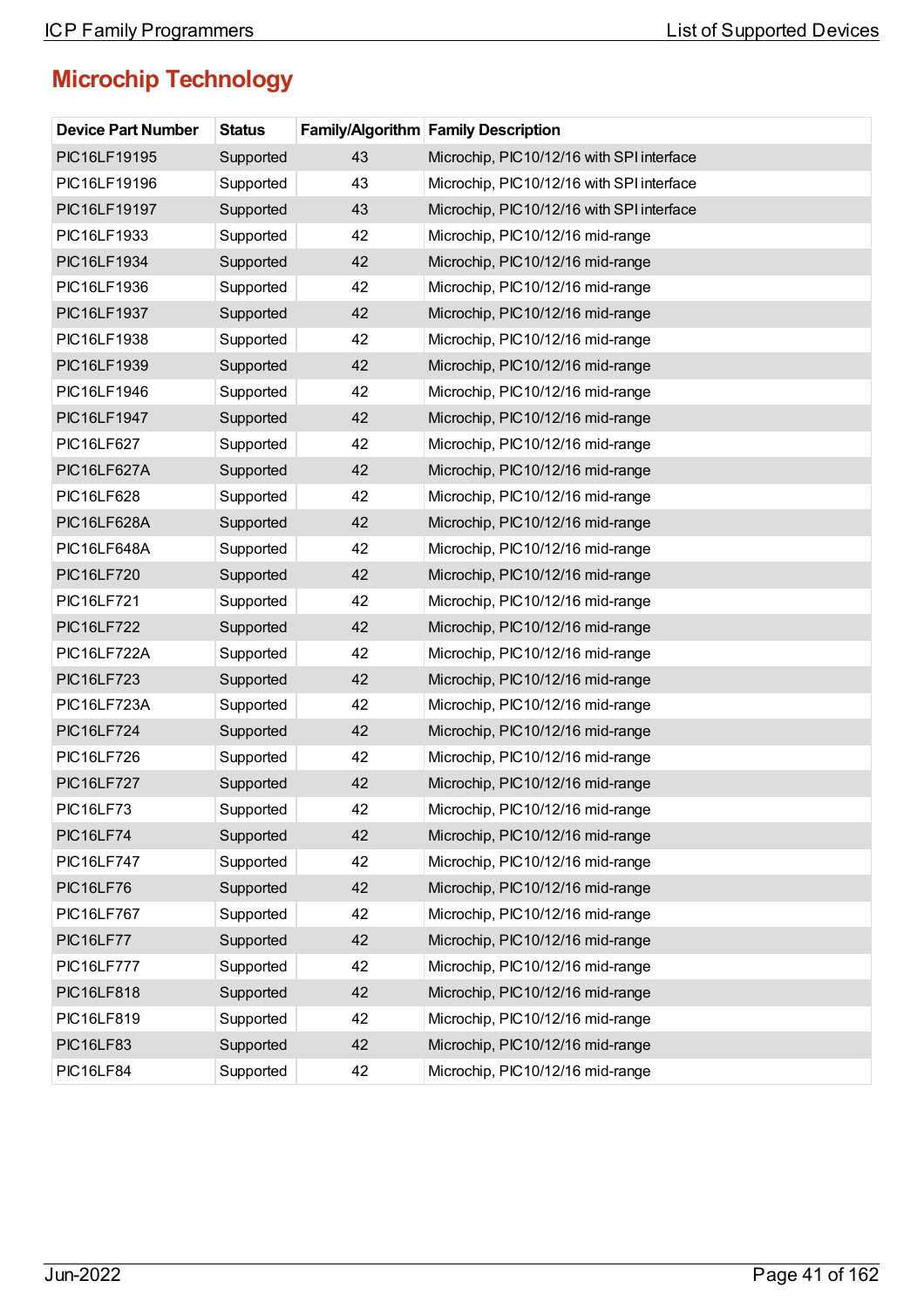| <b>Device Part Number</b> | <b>Status</b> |    | Family/Algorithm Family Description  |
|---------------------------|---------------|----|--------------------------------------|
| PIC16LF84A                | Supported     | 42 | Microchip, PIC10/12/16 mid-range     |
| <b>PIC16LF87</b>          | Supported     | 42 | Microchip, PIC10/12/16 mid-range     |
| <b>PIC16LF870</b>         | Supported     | 42 | Microchip, PIC10/12/16 mid-range     |
| <b>PIC16LF871</b>         | Supported     | 42 | Microchip, PIC10/12/16 mid-range     |
| <b>PIC16LF872</b>         | Supported     | 42 | Microchip, PIC10/12/16 mid-range     |
| PIC16LF873                | Supported     | 42 | Microchip, PIC10/12/16 mid-range     |
| PIC16LF873A               | Supported     | 42 | Microchip, PIC10/12/16 mid-range     |
| <b>PIC16LF874</b>         | Supported     | 42 | Microchip, PIC10/12/16 mid-range     |
| PIC16LF874A               | Supported     | 42 | Microchip, PIC10/12/16 mid-range     |
| <b>PIC16LF876</b>         | Supported     | 42 | Microchip, PIC10/12/16 mid-range     |
| PIC16LF876A               | Supported     | 42 | Microchip, PIC10/12/16 mid-range     |
| <b>PIC16LF877</b>         | Supported     | 42 | Microchip, PIC10/12/16 mid-range     |
| PIC16LF877A               | Supported     | 42 | Microchip, PIC10/12/16 mid-range     |
| <b>PIC16LF88</b>          | Supported     | 42 | Microchip, PIC10/12/16 mid-range     |
| PIC18F04Q40               | Supported     | 46 | Microchip, PIC18F with SPI interface |
| PIC18F05Q40               | Supported     | 46 | Microchip, PIC18F with SPI interface |
| PIC18F06Q40               | Supported     | 46 | Microchip, PIC18F with SPI interface |
| PIC18F1220                | Supported     | 44 | Microchip, PIC18F                    |
| PIC18F1230                | Supported     | 44 | Microchip, PIC18F                    |
| PIC18F1320                | Supported     | 44 | Microchip, PIC18F                    |
| PIC18F1330                | Supported     | 44 | Microchip, PIC18F                    |
| PIC18F13K22               | Supported     | 44 | Microchip, PIC18F                    |
| PIC18F13K50               | Supported     | 44 | Microchip, PIC18F                    |
| PIC18F14K22               | Supported     | 44 | Microchip, PIC18F                    |
| PIC18F14K50               | Supported     | 44 | Microchip, PIC18F                    |
| PIC18F14Q40               | Supported     | 46 | Microchip, PIC18F with SPI interface |
| PIC18F15Q40               | Supported     | 46 | Microchip, PIC18F with SPI interface |
| PIC18F16Q40               | Supported     | 46 | Microchip, PIC18F with SPI interface |
| PIC18F2220                | Supported     | 44 | Microchip, PIC18F                    |
| PIC18F2221                | Supported     | 44 | Microchip, PIC18F                    |
| PIC18F2320                | Supported     | 44 | Microchip, PIC18F                    |
| PIC18F2321                | Supported     | 44 | Microchip, PIC18F                    |
| PIC18F2331                | Supported     | 44 | Microchip, PIC18F                    |
| PIC18F23K20               | Supported     | 44 | Microchip, PIC18F                    |
| PIC18F23K22               | Supported     | 44 | Microchip, PIC18F                    |
| PIC18F2410                | Supported     | 44 | Microchip, PIC18F                    |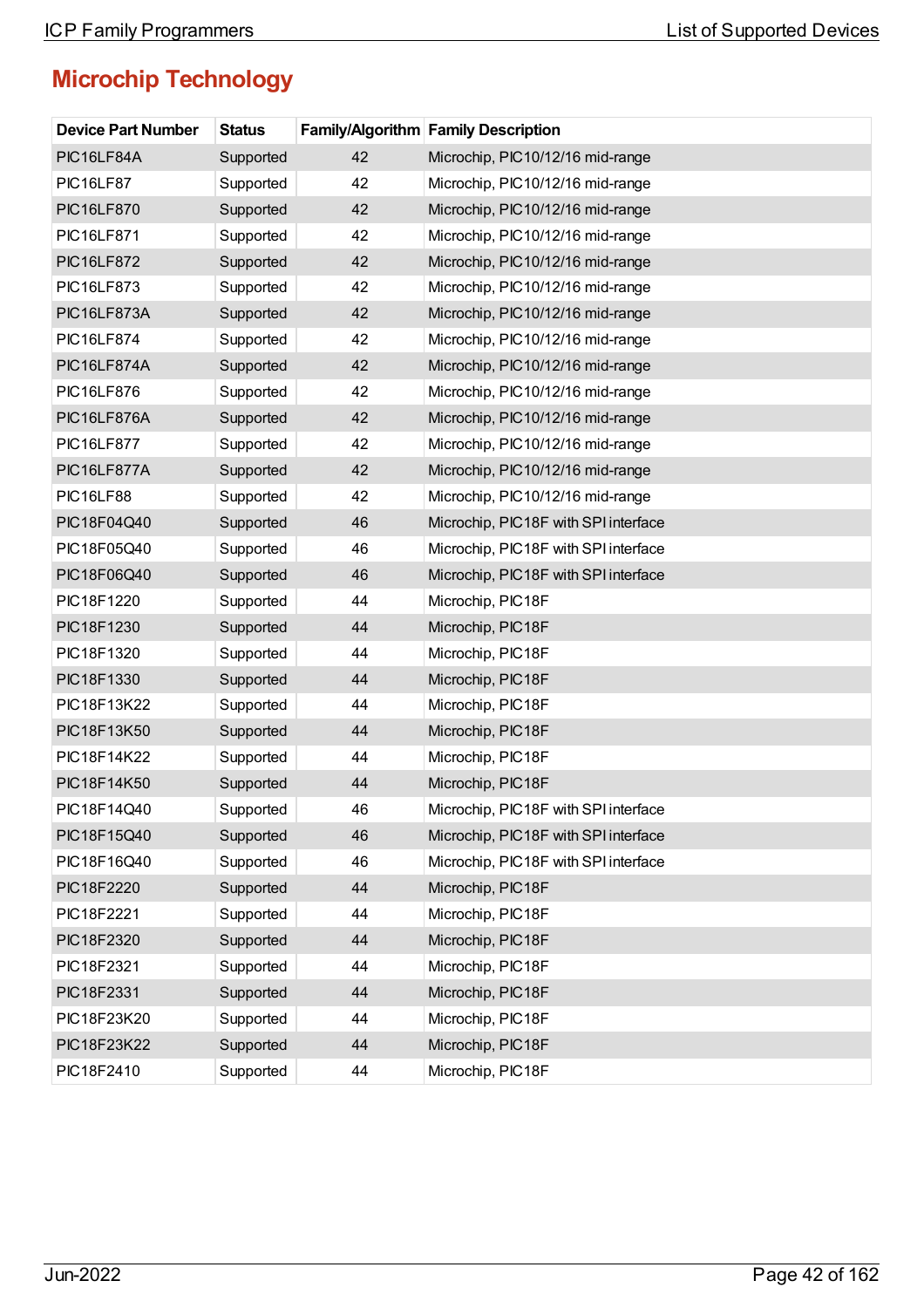| <b>Device Part Number</b> | <b>Status</b> |    | <b>Family/Algorithm Family Description</b> |
|---------------------------|---------------|----|--------------------------------------------|
| <b>PIC18F242</b>          | Supported     | 44 | Microchip, PIC18F                          |
| PIC18F2420                | Supported     | 44 | Microchip, PIC18F                          |
| PIC18F2423                | Supported     | 44 | Microchip, PIC18F                          |
| PIC18F2431                | Supported     | 44 | Microchip, PIC18F                          |
| PIC18F2450                | Supported     | 44 | Microchip, PIC18F                          |
| PIC18F2455                | Supported     | 44 | Microchip, PIC18F                          |
| PIC18F2458                | Supported     | 44 | Microchip, PIC18F                          |
| PIC18F248                 | Supported     | 44 | Microchip, PIC18F                          |
| PIC18F2480                | Supported     | 44 | Microchip, PIC18F                          |
| PIC18F24J10               | Supported     | 45 | Microchip, PIC18F(J)                       |
| PIC18F24J11               | Supported     | 45 | Microchip, PIC18F(J)                       |
| PIC18F24J50               | Supported     | 45 | Microchip, PIC18F(J)                       |
| PIC18F24K20               | Supported     | 44 | Microchip, PIC18F                          |
| PIC18F24K22               | Supported     | 44 | Microchip, PIC18F                          |
| PIC18F24K40               | Supported     | 46 | Microchip, PIC18F with SPI interface       |
| PIC18F24K42               | Supported     | 46 | Microchip, PIC18F with SPI interface       |
| PIC18F24K50               | Supported     | 44 | Microchip, PIC18F                          |
| PIC18F24Q10               | Supported     | 46 | Microchip, PIC18F with SPI interface       |
| PIC18F2510                | Supported     | 44 | Microchip, PIC18F                          |
| PIC18F2515                | Supported     | 44 | Microchip, PIC18F                          |
| <b>PIC18F252</b>          | Supported     | 44 | Microchip, PIC18F                          |
| PIC18F2520                | Supported     | 44 | Microchip, PIC18F                          |
| PIC18F2523                | Supported     | 44 | Microchip, PIC18F                          |
| PIC18F2525                | Supported     | 44 | Microchip, PIC18F                          |
| PIC18F2550                | Supported     | 44 | Microchip, PIC18F                          |
| PIC18F2553                | Supported     | 44 | Microchip, PIC18F                          |
| PIC18F258                 | Supported     | 44 | Microchip, PIC18F                          |
| PIC18F2580                | Supported     | 44 | Microchip, PIC18F                          |
| PIC18F2585                | Supported     | 44 | Microchip, PIC18F                          |
| PIC18F25J10               | Supported     | 45 | Microchip, PIC18F(J)                       |
| PIC18F25J11               | Supported     | 45 | Microchip, PIC18F(J)                       |
| PIC18F25J50               | Supported     | 45 | Microchip, PIC18F(J)                       |
| PIC18F25K20               | Supported     | 44 | Microchip, PIC18F                          |
| PIC18F25K22               | Supported     | 44 | Microchip, PIC18F                          |
| PIC18F25K40               | Supported     | 46 | Microchip, PIC18F with SPI interface       |
| PIC18F25K42               | Supported     | 46 | Microchip, PIC18F with SPI interface       |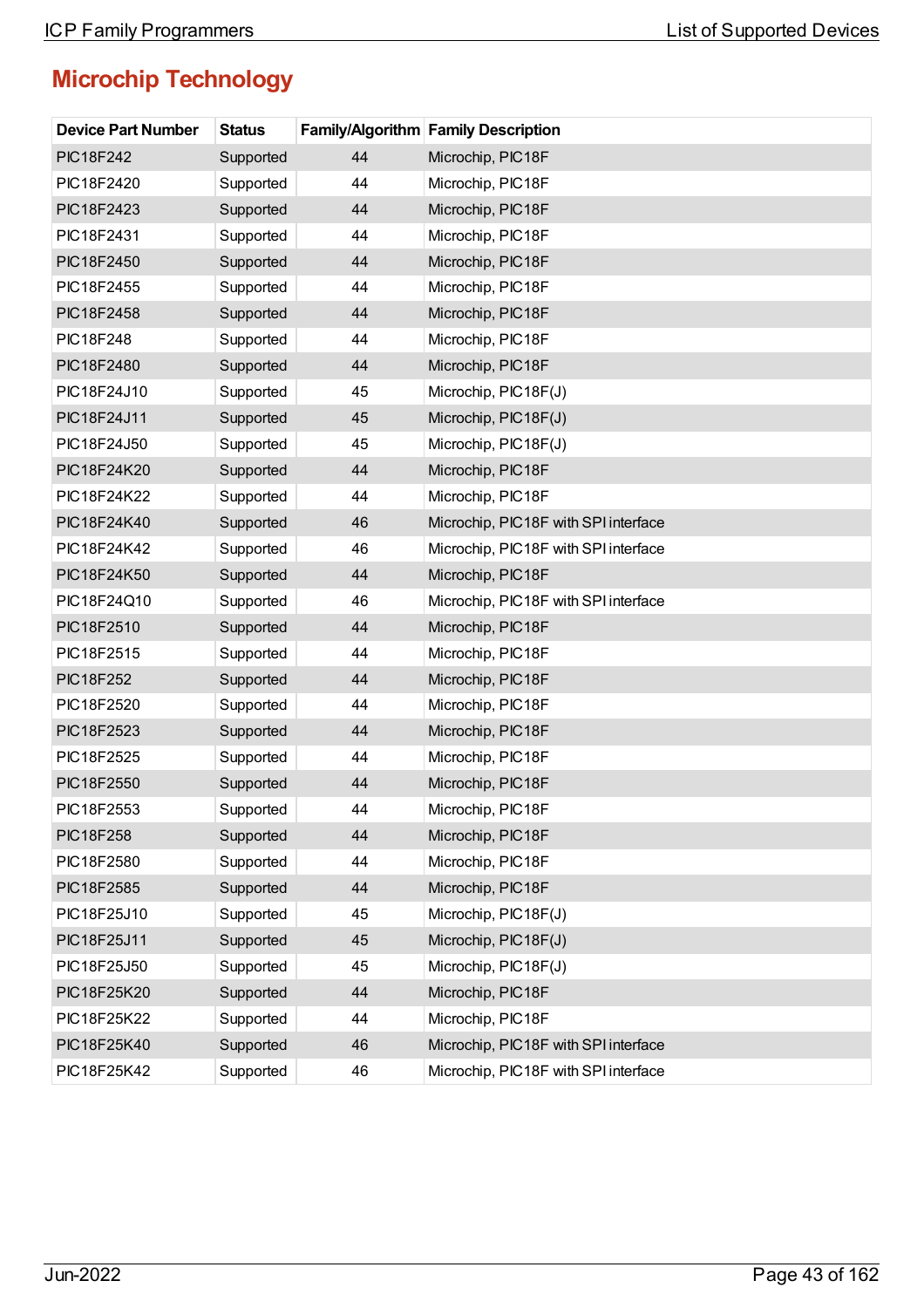| <b>Device Part Number</b> | <b>Status</b> |    | Family/Algorithm Family Description  |
|---------------------------|---------------|----|--------------------------------------|
| PIC18F25K50               | Supported     | 44 | Microchip, PIC18F                    |
| PIC18F25K80               | Supported     | 44 | Microchip, PIC18F                    |
| PIC18F25K83               | Supported     | 46 | Microchip, PIC18F with SPI interface |
| PIC18F25Q10               | Supported     | 46 | Microchip, PIC18F with SPI interface |
| PIC18F25Q43               | Supported     | 46 | Microchip, PIC18F with SPI interface |
| PIC18F2610                | Supported     | 44 | Microchip, PIC18F                    |
| PIC18F2620                | Supported     | 44 | Microchip, PIC18F                    |
| PIC18F2680                | Supported     | 44 | Microchip, PIC18F                    |
| PIC18F2682                | Supported     | 44 | Microchip, PIC18F                    |
| PIC18F2685                | Supported     | 44 | Microchip, PIC18F                    |
| PIC18F26J11               | Supported     | 45 | Microchip, PIC18F(J)                 |
| PIC18F26J13               | Supported     | 45 | Microchip, PIC18F(J)                 |
| PIC18F26J50               | Supported     | 45 | Microchip, PIC18F(J)                 |
| PIC18F26J53               | Supported     | 45 | Microchip, PIC18F(J)                 |
| PIC18F26K20               | Supported     | 44 | Microchip, PIC18F                    |
| PIC18F26K22               | Supported     | 44 | Microchip, PIC18F                    |
| PIC18F26K40               | Supported     | 46 | Microchip, PIC18F with SPI interface |
| PIC18F26K42               | Supported     | 46 | Microchip, PIC18F with SPI interface |
| PIC18F26K80               | Supported     | 44 | Microchip, PIC18F                    |
| PIC18F26K83               | Supported     | 46 | Microchip, PIC18F with SPI interface |
| PIC18F26Q10               | Supported     | 46 | Microchip, PIC18F with SPI interface |
| PIC18F26Q43               | Supported     | 46 | Microchip, PIC18F with SPI interface |
| PIC18F26Q83               | Supported     | 46 | Microchip, PIC18F with SPI interface |
| PIC18F26Q84               | Supported     | 46 | Microchip, PIC18F with SPI interface |
| PIC18F27J13               | Supported     | 45 | Microchip, PIC18F(J)                 |
| PIC18F27J53               | Supported     | 45 | Microchip, PIC18F(J)                 |
| PIC18F27K40               | Supported     | 46 | Microchip, PIC18F with SPI interface |
| PIC18F27K42               | Supported     | 46 | Microchip, PIC18F with SPI interface |
| PIC18F27Q10               | Supported     | 46 | Microchip, PIC18F with SPI interface |
| PIC18F27Q43               | Supported     | 46 | Microchip, PIC18F with SPI interface |
| PIC18F27Q83               | Supported     | 46 | Microchip, PIC18F with SPI interface |
| PIC18F27Q84               | Supported     | 46 | Microchip, PIC18F with SPI interface |
| PIC18F4220                | Supported     | 44 | Microchip, PIC18F                    |
| PIC18F4221                | Supported     | 44 | Microchip, PIC18F                    |
| PIC18F4320                | Supported     | 44 | Microchip, PIC18F                    |
| PIC18F4321                | Supported     | 44 | Microchip, PIC18F                    |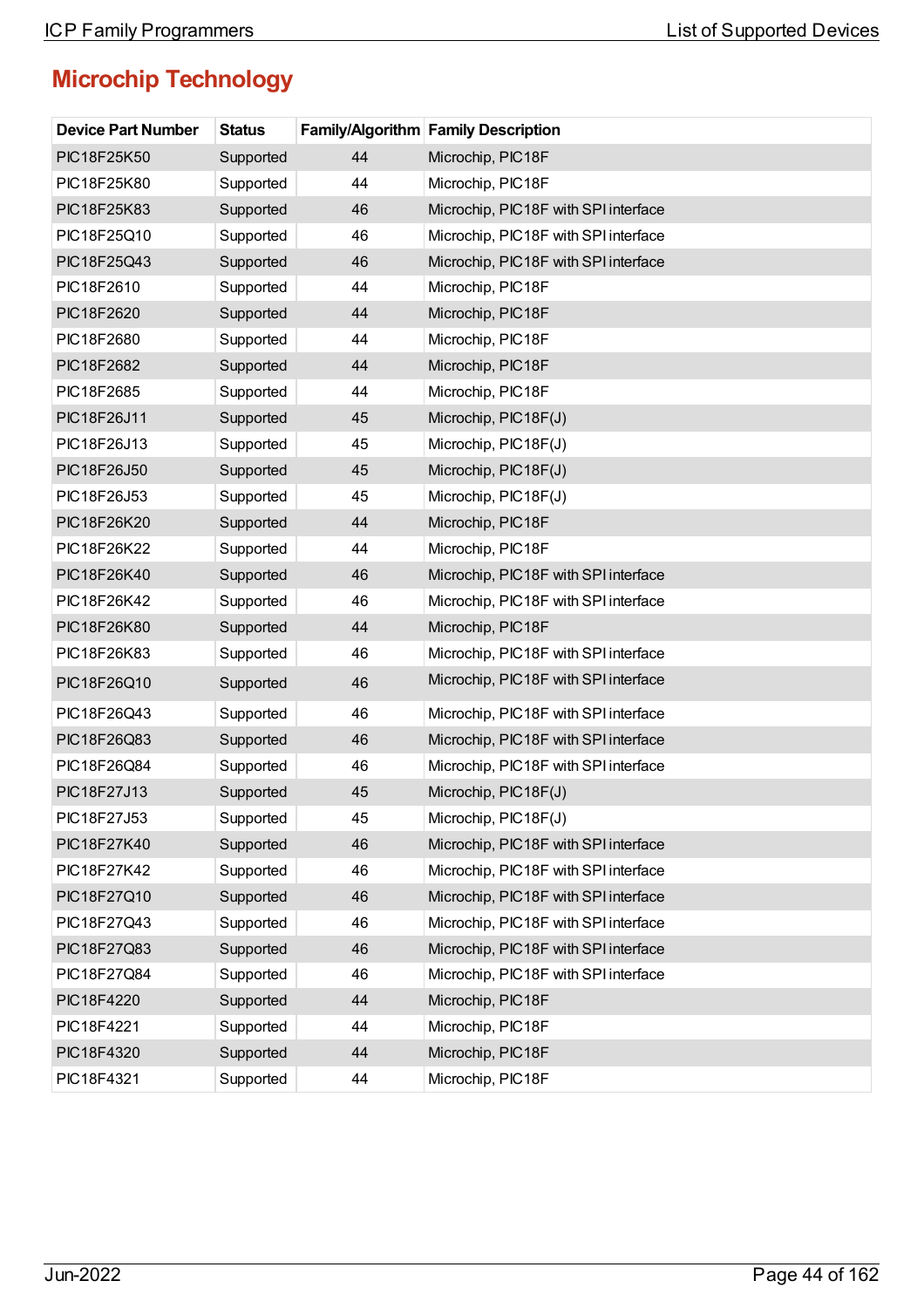| <b>Device Part Number</b> | <b>Status</b> |    | <b>Family/Algorithm Family Description</b> |
|---------------------------|---------------|----|--------------------------------------------|
| PIC18F4331                | Supported     | 44 | Microchip, PIC18F                          |
| PIC18F43K20               | Supported     | 44 | Microchip, PIC18F                          |
| PIC18F43K22               | Supported     | 44 | Microchip, PIC18F                          |
| PIC18F4410                | Supported     | 44 | Microchip, PIC18F                          |
| <b>PIC18F442</b>          | Supported     | 44 | Microchip, PIC18F                          |
| PIC18F4420                | Supported     | 44 | Microchip, PIC18F                          |
| PIC18F4423                | Supported     | 44 | Microchip, PIC18F                          |
| PIC18F4431                | Supported     | 44 | Microchip, PIC18F                          |
| PIC18F4450                | Supported     | 44 | Microchip, PIC18F                          |
| PIC18F4455                | Supported     | 44 | Microchip, PIC18F                          |
| PIC18F4458                | Supported     | 44 | Microchip, PIC18F                          |
| <b>PIC18F448</b>          | Supported     | 44 | Microchip, PIC18F                          |
| PIC18F4480                | Supported     | 44 | Microchip, PIC18F                          |
| PIC18F44J10               | Supported     | 45 | Microchip, PIC18F(J)                       |
| PIC18F44J11               | Supported     | 45 | Microchip, PIC18F(J)                       |
| PIC18F44J50               | Supported     | 45 | Microchip, PIC18F(J)                       |
| PIC18F44K20               | Supported     | 44 | Microchip, PIC18F                          |
| PIC18F44K22               | Supported     | 44 | Microchip, PIC18F                          |
| PIC18F4510                | Supported     | 44 | Microchip, PIC18F                          |
| PIC18F4515                | Supported     | 44 | Microchip, PIC18F                          |
| <b>PIC18F452</b>          | Supported     | 44 | Microchip, PIC18F                          |
| PIC18F4520                | Supported     | 44 | Microchip, PIC18F                          |
| PIC18F4523                | Supported     | 44 | Microchip, PIC18F                          |
| PIC18F4525                | Supported     | 44 | Microchip, PIC18F                          |
| PIC18F4550                | Supported     | 44 | Microchip, PIC18F                          |
| PIC18F4553                | Supported     | 44 | Microchip, PIC18F                          |
| <b>PIC18F458</b>          | Supported     | 44 | Microchip, PIC18F                          |
| PIC18F4580                | Supported     | 44 | Microchip, PIC18F                          |
| PIC18F4585                | Supported     | 44 | Microchip, PIC18F                          |
| PIC18F45J10               | Supported     | 45 | Microchip, PIC18F(J)                       |
| PIC18F45J11               | Supported     | 45 | Microchip, PIC18F(J)                       |
| PIC18F45J50               | Supported     | 45 | Microchip, PIC18F(J)                       |
| PIC18F45K20               | Supported     | 44 | Microchip, PIC18F                          |
| PIC18F45K22               | Supported     | 44 | Microchip, PIC18F                          |
| PIC18F45K40               | Supported     | 46 | Microchip, PIC18F with SPI interface       |
| PIC18F45K42               | Supported     | 46 | Microchip, PIC18F with SPI interface       |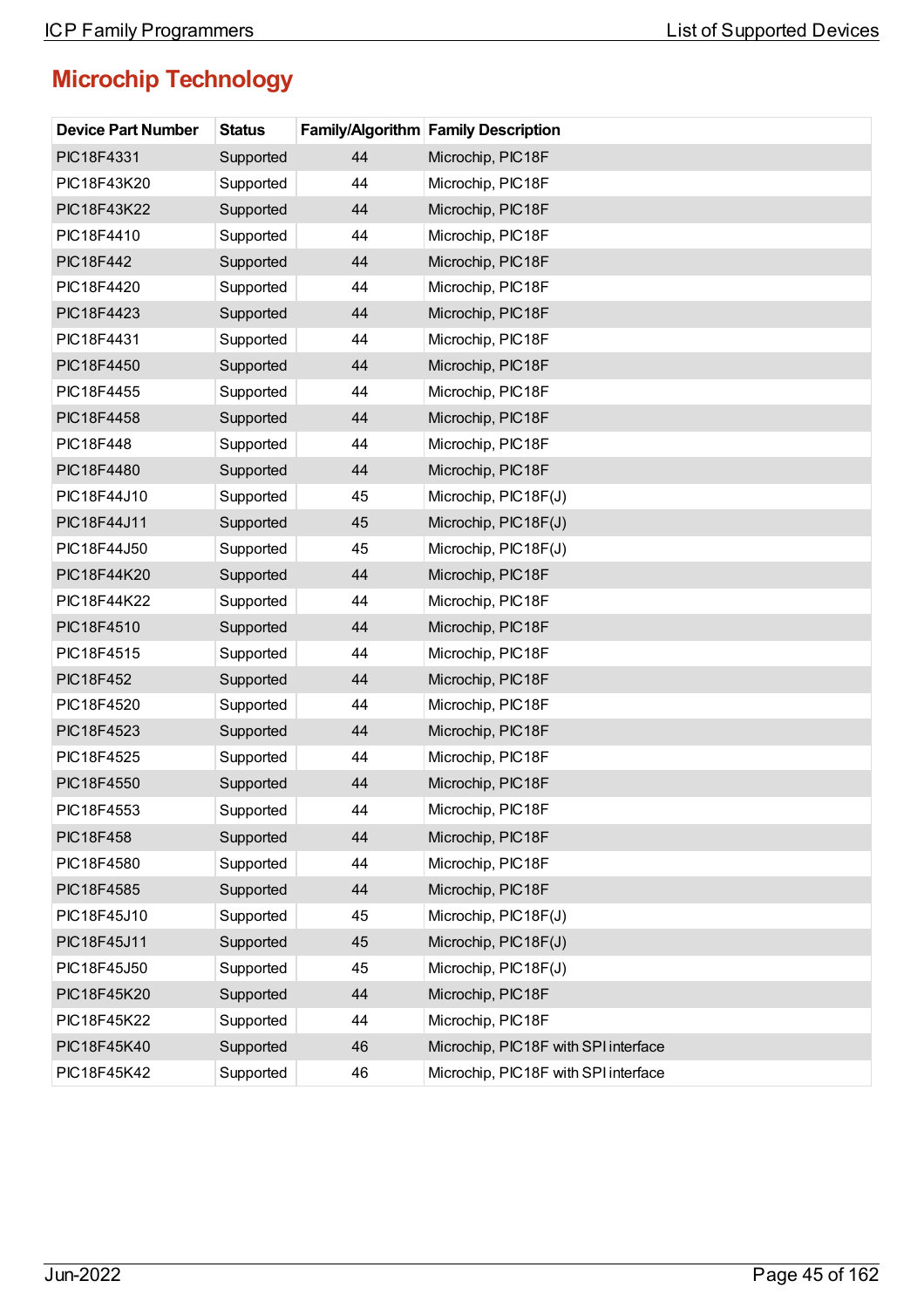| <b>Device Part Number</b> | <b>Status</b> |    | Family/Algorithm Family Description  |
|---------------------------|---------------|----|--------------------------------------|
| PIC18F45K50               | Supported     | 44 | Microchip, PIC18F                    |
| PIC18F45K80               | Supported     | 44 | Microchip, PIC18F                    |
| PIC18F45Q10               | Supported     | 46 | Microchip, PIC18F with SPI interface |
| PIC18F45Q43               | Supported     | 46 | Microchip, PIC18F with SPI interface |
| PIC18F4610                | Supported     | 44 | Microchip, PIC18F                    |
| PIC18F4620                | Supported     | 44 | Microchip, PIC18F                    |
| PIC18F4680                | Supported     | 44 | Microchip, PIC18F                    |
| PIC18F4682                | Supported     | 44 | Microchip, PIC18F                    |
| PIC18F4685                | Supported     | 44 | Microchip, PIC18F                    |
| PIC18F46J11               | Supported     | 45 | Microchip, PIC18F(J)                 |
| PIC18F46J13               | Supported     | 45 | Microchip, PIC18F(J)                 |
| PIC18F46J50               | Supported     | 45 | Microchip, PIC18F(J)                 |
| PIC18F46J53               | Supported     | 45 | Microchip, PIC18F(J)                 |
| PIC18F46K20               | Supported     | 44 | Microchip, PIC18F                    |
| PIC18F46K22               | Supported     | 44 | Microchip, PIC18F                    |
| PIC18F46K40               | Supported     | 46 | Microchip, PIC18F with SPI interface |
| PIC18F46K42               | Supported     | 46 | Microchip, PIC18F with SPI interface |
| PIC18F46K80               | Supported     | 44 | Microchip, PIC18F                    |
| PIC18F46Q10               | Supported     | 46 | Microchip, PIC18F with SPI interface |
| PIC18F46Q43               | Supported     | 46 | Microchip, PIC18F with SPI interface |
| PIC18F46Q83               | Supported     | 46 | Microchip, PIC18F with SPI interface |
| PIC18F46Q84               | Supported     | 46 | Microchip, PIC18F with SPI interface |
| PIC18F47J13               | Supported     | 45 | Microchip, PIC18F(J)                 |
| PIC18F47J53               | Supported     | 45 | Microchip, PIC18F(J)                 |
| PIC18F47K40               | Supported     | 46 | Microchip, PIC18F with SPI interface |
| PIC18F47K42               | Supported     | 46 | Microchip, PIC18F with SPI interface |
| PIC18F47Q10               | Supported     | 46 | Microchip, PIC18F with SPI interface |
| PIC18F47Q43               | Supported     | 46 | Microchip, PIC18F with SPI interface |
| PIC18F47Q83               | Supported     | 46 | Microchip, PIC18F with SPI interface |
| PIC18F47Q84               | Supported     | 46 | Microchip, PIC18F with SPI interface |
| PIC18F55K42               | Supported     | 46 | Microchip, PIC18F with SPI interface |
| PIC18F55Q43               | Supported     | 46 | Microchip, PIC18F with SPI interface |
| PIC18F56K42               | Supported     | 46 | Microchip, PIC18F with SPI interface |
| PIC18F56Q43               | Supported     | 46 | Microchip, PIC18F with SPI interface |
| PIC18F56Q83               | Supported     | 46 | Microchip, PIC18F with SPI interface |
| PIC18F56Q84               | Supported     | 46 | Microchip, PIC18F with SPI interface |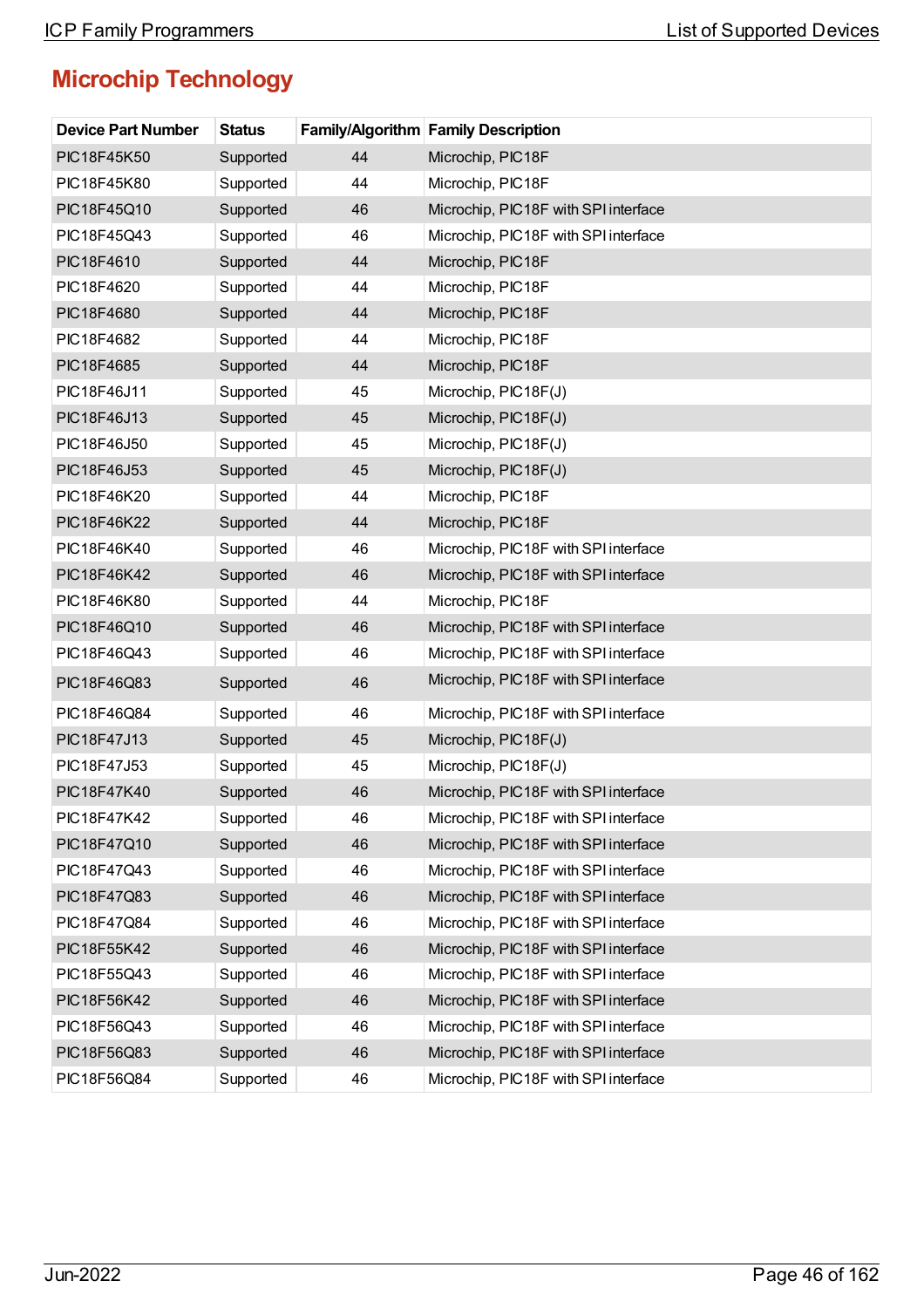| <b>Device Part Number</b> | <b>Status</b> |    | <b>Family/Algorithm Family Description</b> |
|---------------------------|---------------|----|--------------------------------------------|
| PIC18F57K42               | Supported     | 46 | Microchip, PIC18F with SPI interface       |
| PIC18F57Q43               | Supported     | 46 | Microchip, PIC18F with SPI interface       |
| PIC18F57Q83               | Supported     | 46 | Microchip, PIC18F with SPI interface       |
| PIC18F57Q84               | Supported     | 46 | Microchip, PIC18F with SPI interface       |
| PIC18F6310                | Supported     | 44 | Microchip, PIC18F                          |
| PIC18F6390                | Supported     | 44 | Microchip, PIC18F                          |
| PIC18F6393                | Supported     | 44 | Microchip, PIC18F                          |
| PIC18F63J11               | Supported     | 45 | Microchip, PIC18F(J)                       |
| PIC18F63J90               | Supported     | 45 | Microchip, PIC18F(J)                       |
| PIC18F6410                | Supported     | 44 | Microchip, PIC18F                          |
| PIC18F6490                | Supported     | 44 | Microchip, PIC18F                          |
| PIC18F6493                | Supported     | 44 | Microchip, PIC18F                          |
| PIC18F64J11               | Supported     | 45 | Microchip, PIC18F(J)                       |
| PIC18F64J90               | Supported     | 45 | Microchip, PIC18F(J)                       |
| PIC18F6520                | Supported     | 44 | Microchip, PIC18F                          |
| PIC18F6525                | Supported     | 44 | Microchip, PIC18F                          |
| PIC18F6527                | Supported     | 44 | Microchip, PIC18F                          |
| PIC18F6585                | Supported     | 44 | Microchip, PIC18F                          |
| PIC18F65J10               | Supported     | 45 | Microchip, PIC18F(J)                       |
| PIC18F65J11               | Supported     | 45 | Microchip, PIC18F(J)                       |
| PIC18F65J15               | Supported     | 45 | Microchip, PIC18F(J)                       |
| PIC18F65J50               | Supported     | 45 | Microchip, PIC18F(J)                       |
| PIC18F65J90               | Supported     | 45 | Microchip, PIC18F(J)                       |
| PIC18F65J94               | Supported     | 45 | Microchip, PIC18F(J)                       |
| PIC18F65K22               | Supported     | 44 | Microchip, PIC18F                          |
| PIC18F65K40               | Supported     | 46 | Microchip, PIC18F with SPI interface       |
| PIC18F65K80               | Supported     | 44 | Microchip, PIC18F                          |
| PIC18F65K90               | Supported     | 44 | Microchip, PIC18F                          |
| PIC18F6620                | Supported     | 44 | Microchip, PIC18F                          |
| PIC18F6621                | Supported     | 44 | Microchip, PIC18F                          |
| PIC18F6622                | Supported     | 44 | Microchip, PIC18F                          |
| PIC18F6627                | Supported     | 44 | Microchip, PIC18F                          |
| PIC18F6628                | Supported     | 44 | Microchip, PIC18F                          |
| PIC18F6680                | Supported     | 44 | Microchip, PIC18F                          |
| PIC18F66J10               | Supported     | 45 | Microchip, PIC18F(J)                       |
| PIC18F66J11               | Supported     | 45 | Microchip, PIC18F(J)                       |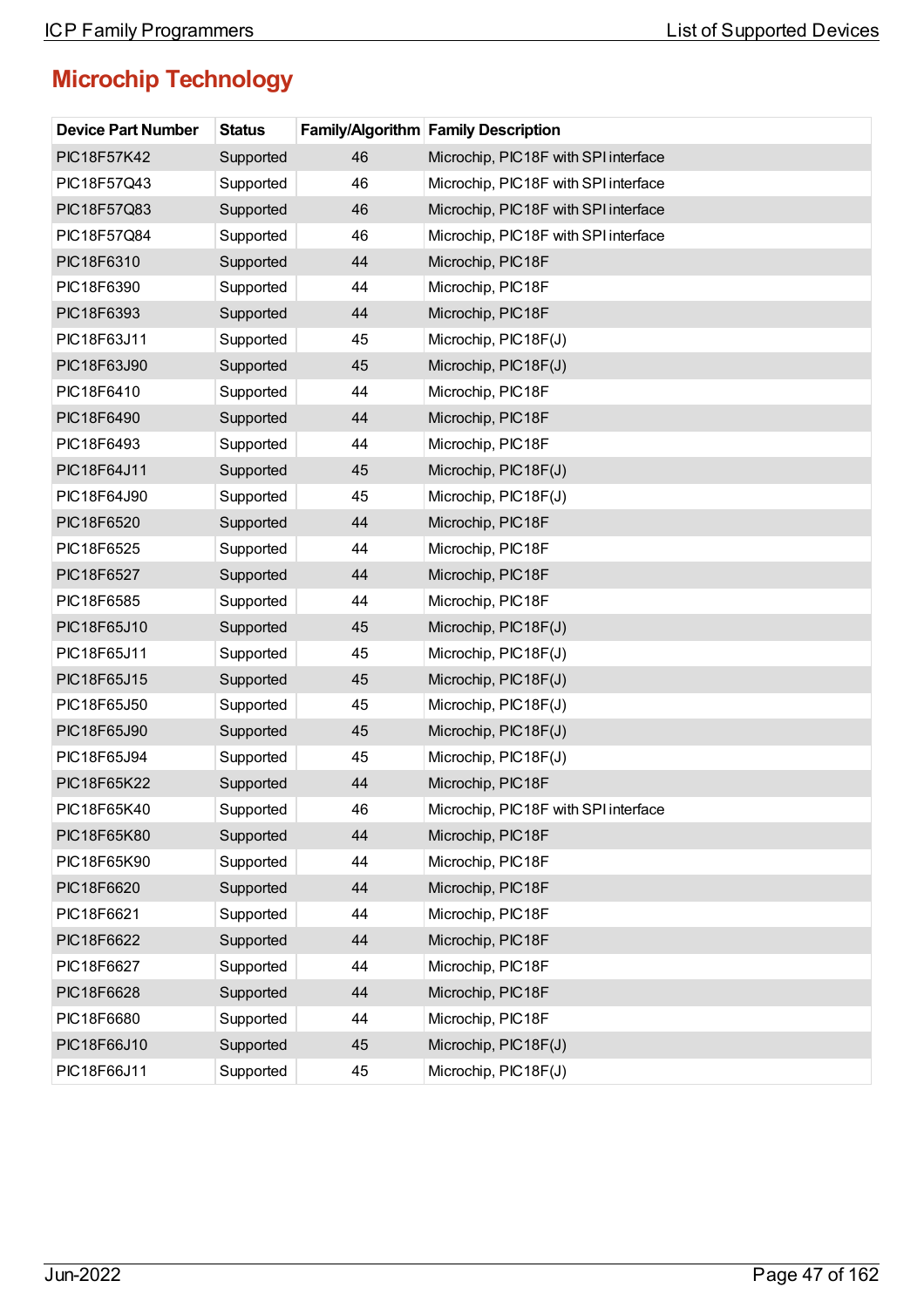| <b>Device Part Number</b> | <b>Status</b> |    | <b>Family/Algorithm Family Description</b> |
|---------------------------|---------------|----|--------------------------------------------|
| PIC18F66J15               | Supported     | 45 | Microchip, PIC18F(J)                       |
| PIC18F66J16               | Supported     | 45 | Microchip, PIC18F(J)                       |
| PIC18F66J50               | Supported     | 45 | Microchip, PIC18F(J)                       |
| PIC18F66J55               | Supported     | 45 | Microchip, PIC18F(J)                       |
| PIC18F66J60               | Supported     | 45 | Microchip, PIC18F(J)                       |
| PIC18F66J65               | Supported     | 45 | Microchip, PIC18F(J)                       |
| PIC18F66J90               | Supported     | 45 | Microchip, PIC18F(J)                       |
| PIC18F66J93               | Supported     | 45 | Microchip, PIC18F(J)                       |
| PIC18F66J94               | Supported     | 45 | Microchip, PIC18F(J)                       |
| PIC18F66J99               | Supported     | 45 | Microchip, PIC18F(J)                       |
| PIC18F66K22               | Supported     | 44 | Microchip, PIC18F                          |
| PIC18F66K40               | Supported     | 46 | Microchip, PIC18F with SPI interface       |
| PIC18F66K80               | Supported     | 44 | Microchip, PIC18F                          |
| PIC18F66K90               | Supported     | 44 | Microchip, PIC18F                          |
| PIC18F6720                | Supported     | 44 | Microchip, PIC18F                          |
| PIC18F6722                | Supported     | 44 | Microchip, PIC18F                          |
| PIC18F6723                | Supported     | 44 | Microchip, PIC18F                          |
| PIC18F67J10               | Supported     | 45 | Microchip, PIC18F(J)                       |
| PIC18F67J11               | Supported     | 45 | Microchip, PIC18F(J)                       |
| PIC18F67J50               | Supported     | 45 | Microchip, PIC18F(J)                       |
| PIC18F67J60               | Supported     | 45 | Microchip, PIC18F(J)                       |
| PIC18F67J90               | Supported     | 45 | Microchip, PIC18F(J)                       |
| PIC18F67J93               | Supported     | 45 | Microchip, PIC18F(J)                       |
| PIC18F67J94               | Supported     | 45 | Microchip, PIC18F(J)                       |
| PIC18F67K22               | Supported     | 44 | Microchip, PIC18F                          |
| PIC18F67K40               | Supported     | 46 | Microchip, PIC18F with SPI interface       |
| PIC18F67K90               | Supported     | 44 | Microchip, PIC18F                          |
| PIC18F8310                | Supported     | 44 | Microchip, PIC18F                          |
| PIC18F8390                | Supported     | 44 | Microchip, PIC18F                          |
| PIC18F8393                | Supported     | 44 | Microchip, PIC18F                          |
| PIC18F83J11               | Supported     | 45 | Microchip, PIC18F(J)                       |
| PIC18F83J90               | Supported     | 45 | Microchip, PIC18F(J)                       |
| PIC18F8410                | Supported     | 44 | Microchip, PIC18F                          |
| PIC18F8490                | Supported     | 44 | Microchip, PIC18F                          |
| PIC18F8493                | Supported     | 44 | Microchip, PIC18F                          |
| PIC18F84J11               | Supported     | 45 | Microchip, PIC18F(J)                       |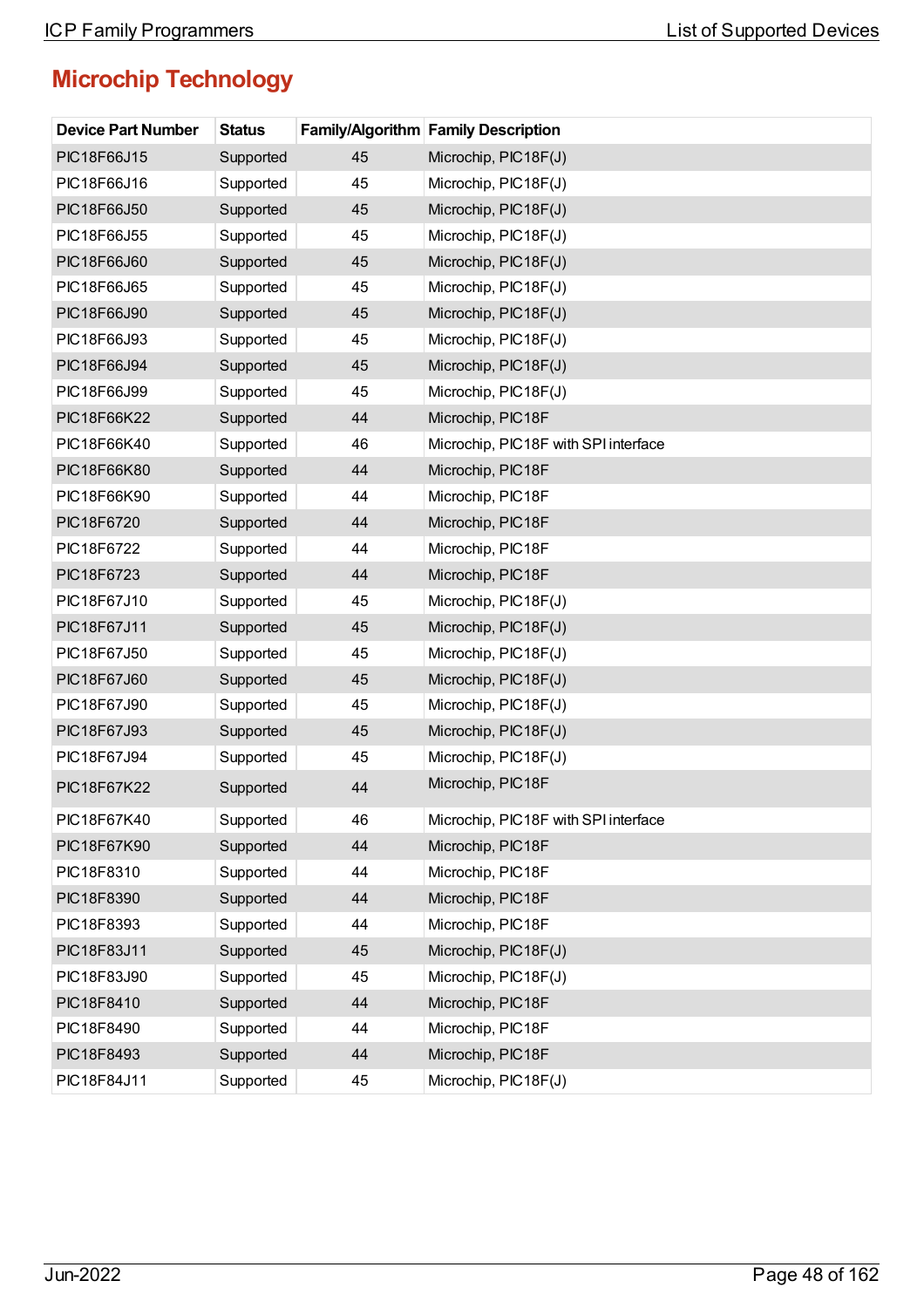| <b>Device Part Number</b> | <b>Status</b> |    | <b>Family/Algorithm Family Description</b> |
|---------------------------|---------------|----|--------------------------------------------|
| PIC18F84J90               | Supported     | 45 | Microchip, PIC18F(J)                       |
| PIC18F8520                | Supported     | 44 | Microchip, PIC18F                          |
| PIC18F8525                | Supported     | 44 | Microchip, PIC18F                          |
| PIC18F8527                | Supported     | 44 | Microchip, PIC18F                          |
| PIC18F8585                | Supported     | 44 | Microchip, PIC18F                          |
| PIC18F85J10               | Supported     | 45 | Microchip, PIC18F(J)                       |
| PIC18F85J11               | Supported     | 45 | Microchip, PIC18F(J)                       |
| PIC18F85J15               | Supported     | 45 | Microchip, PIC18F(J)                       |
| PIC18F85J50               | Supported     | 45 | Microchip, PIC18F(J)                       |
| PIC18F85J90               | Supported     | 45 | Microchip, PIC18F(J)                       |
| PIC18F85J94               | Supported     | 45 | Microchip, PIC18F(J)                       |
| PIC18F85K22               | Supported     | 44 | Microchip, PIC18F                          |
| PIC18F85K90               | Supported     | 44 | Microchip, PIC18F                          |
| PIC18F8620                | Supported     | 44 | Microchip, PIC18F                          |
| PIC18F8621                | Supported     | 44 | Microchip, PIC18F                          |
| PIC18F8622                | Supported     | 44 | Microchip, PIC18F                          |
| PIC18F8627                | Supported     | 44 | Microchip, PIC18F                          |
| PIC18F8628                | Supported     | 44 | Microchip, PIC18F                          |
| PIC18F8680                | Supported     | 44 | Microchip, PIC18F                          |
| PIC18F86J10               | Supported     | 45 | Microchip, PIC18F(J)                       |
| PIC18F86J11               | Supported     | 45 | Microchip, PIC18F(J)                       |
| PIC18F86J15               | Supported     | 45 | Microchip, PIC18F(J)                       |
| PIC18F86J16               | Supported     | 45 | Microchip, PIC18F(J)                       |
| PIC18F86J50               | Supported     | 45 | Microchip, PIC18F(J)                       |
| PIC18F86J55               | Supported     | 45 | Microchip, PIC18F(J)                       |
| PIC18F86J60               | Supported     | 45 | Microchip, PIC18F(J)                       |
| PIC18F86J65               | Supported     | 45 | Microchip, PIC18F(J)                       |
| PIC18F86J72               | Supported     | 45 | Microchip, PIC18F(J)                       |
| PIC18F86J90               | Supported     | 45 | Microchip, PIC18F(J)                       |
| PIC18F86J93               | Supported     | 45 | Microchip, PIC18F(J)                       |
| PIC18F86J94               | Supported     | 45 | Microchip, PIC18F(J)                       |
| PIC18F86J99               | Supported     | 45 | Microchip, PIC18F(J)                       |
| PIC18F86K22               | Supported     | 44 | Microchip, PIC18F                          |
| PIC18F86K90               | Supported     | 44 | Microchip, PIC18F                          |
| PIC18F8720                | Supported     | 44 | Microchip, PIC18F                          |
| PIC18F8722                | Supported     | 44 | Microchip, PIC18F                          |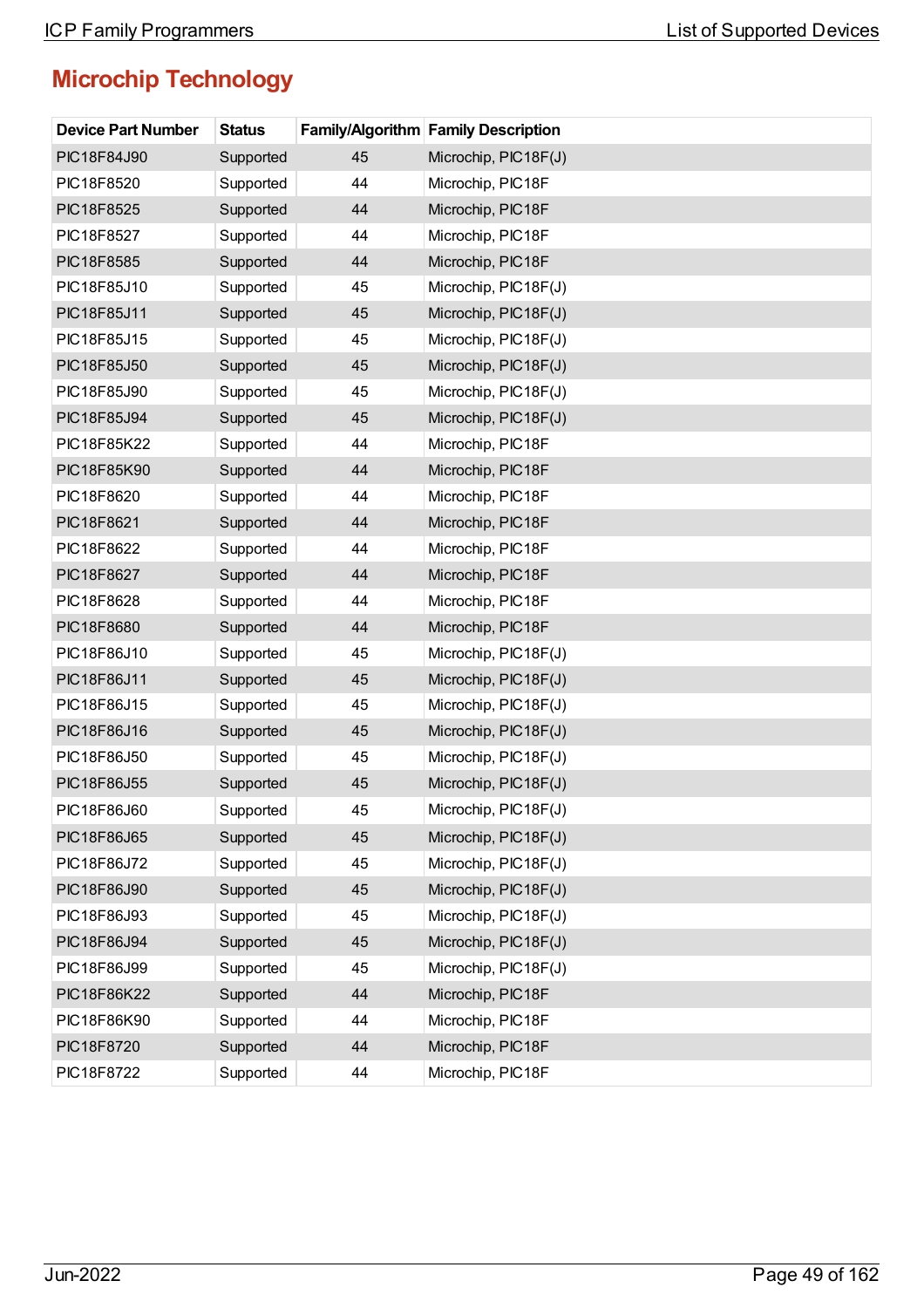| <b>Device Part Number</b> | <b>Status</b> |    | <b>Family/Algorithm Family Description</b> |
|---------------------------|---------------|----|--------------------------------------------|
| PIC18F8723                | Supported     | 44 | Microchip, PIC18F                          |
| PIC18F87J10               | Supported     | 45 | Microchip, PIC18F(J)                       |
| PIC18F87J11               | Supported     | 45 | Microchip, PIC18F(J)                       |
| PIC18F87J50               | Supported     | 45 | Microchip, PIC18F(J)                       |
| PIC18F87J60               | Supported     | 45 | Microchip, PIC18F(J)                       |
| PIC18F87J72               | Supported     | 45 | Microchip, PIC18F(J)                       |
| PIC18F87J90               | Supported     | 45 | Microchip, PIC18F(J)                       |
| PIC18F87J93               | Supported     | 45 | Microchip, PIC18F(J)                       |
| PIC18F87J94               | Supported     | 45 | Microchip, PIC18F(J)                       |
| PIC18F87K22               | Supported     | 44 | Microchip, PIC18F                          |
| PIC18F87K90               | Supported     | 44 | Microchip, PIC18F                          |
| PIC18F95J94               | Supported     | 45 | Microchip, PIC18F(J)                       |
| PIC18F96J60               | Supported     | 45 | Microchip, PIC18F(J)                       |
| PIC18F96J65               | Supported     | 45 | Microchip, PIC18F(J)                       |
| PIC18F96J94               | Supported     | 45 | Microchip, PIC18F(J)                       |
| PIC18F96J99               | Supported     | 45 | Microchip, PIC18F(J)                       |
| PIC18F97J60               | Supported     | 45 | Microchip, PIC18F(J)                       |
| PIC18F97J94               | Supported     | 45 | Microchip, PIC18F(J)                       |
| PIC18LF1220               | Supported     | 44 | Microchip, PIC18F                          |
| PIC18LF1230               | Supported     | 44 | Microchip, PIC18F                          |
| PIC18LF1320               | Supported     | 44 | Microchip, PIC18F                          |
| PIC18LF1330               | Supported     | 44 | Microchip, PIC18F                          |
| PIC18LF13K22              | Supported     | 44 | Microchip, PIC18F                          |
| PIC18LF13K50              | Supported     | 44 | Microchip, PIC18F                          |
| PIC18LF14K22              | Supported     | 44 | Microchip, PIC18F                          |
| PIC18LF14K50              | Supported     | 44 | Microchip, PIC18F                          |
| PIC18LF2220               | Supported     | 44 | Microchip, PIC18F                          |
| PIC18LF2221               | Supported     | 44 | Microchip, PIC18F                          |
| PIC18LF2320               | Supported     | 44 | Microchip, PIC18F                          |
| PIC18LF2321               | Supported     | 44 | Microchip, PIC18F                          |
| PIC18LF2331               | Supported     | 44 | Microchip, PIC18F                          |
| PIC18LF23K22              | Supported     | 44 | Microchip, PIC18F                          |
| PIC18LF2410               | Supported     | 44 | Microchip, PIC18F                          |
| <b>PIC18LF242</b>         | Supported     | 44 | Microchip, PIC18F                          |
| PIC18LF2420               | Supported     | 44 | Microchip, PIC18F                          |
| PIC18LF2423               | Supported     | 44 | Microchip, PIC18F                          |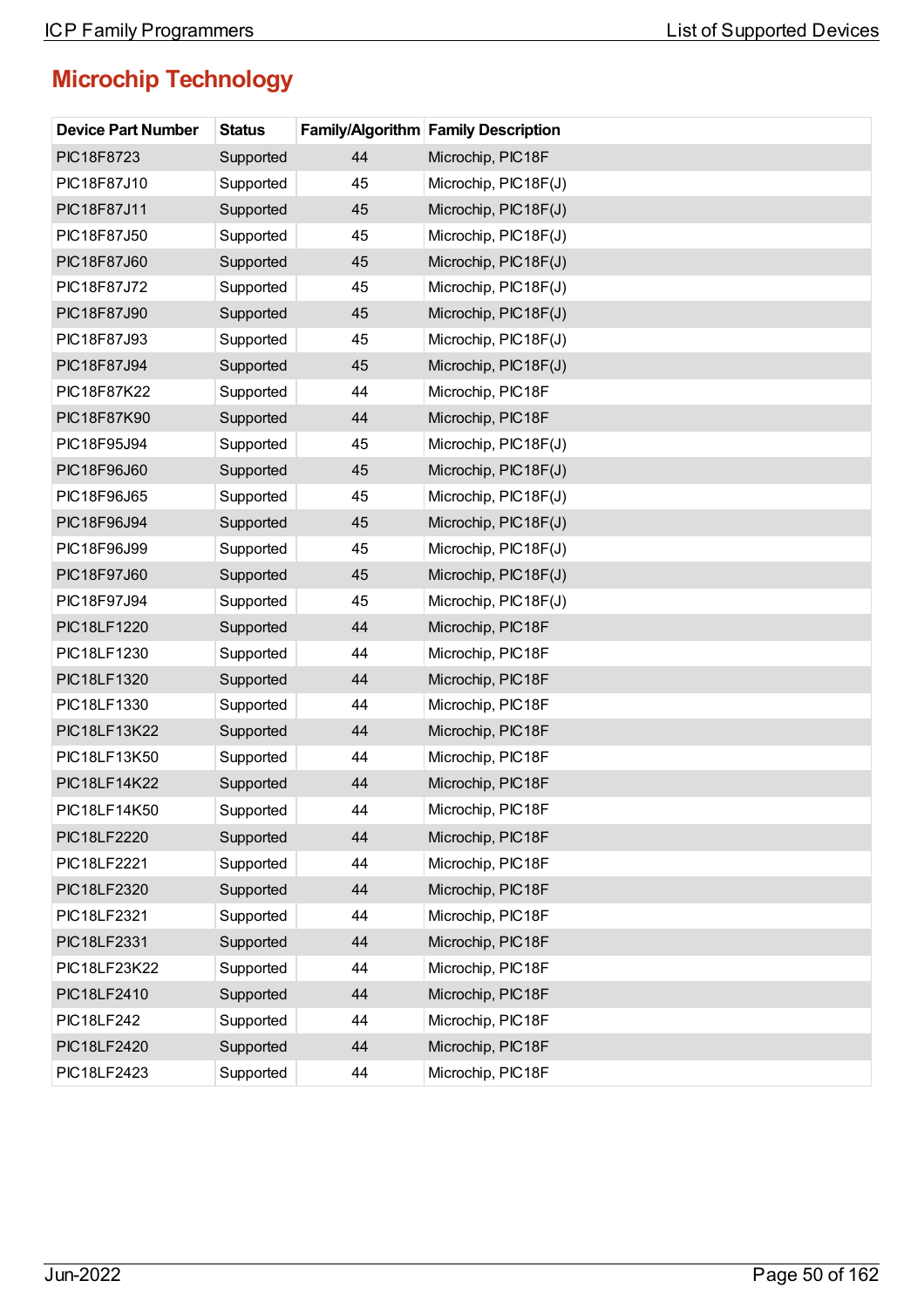| <b>Device Part Number</b> | <b>Status</b> |    | <b>Family/Algorithm Family Description</b> |
|---------------------------|---------------|----|--------------------------------------------|
| PIC18LF2431               | Supported     | 44 | Microchip, PIC18F                          |
| PIC18LF2450               | Supported     | 44 | Microchip, PIC18F                          |
| PIC18LF2455               | Supported     | 44 | Microchip, PIC18F                          |
| PIC18LF2458               | Supported     | 44 | Microchip, PIC18F                          |
| <b>PIC18LF248</b>         | Supported     | 44 | Microchip, PIC18F                          |
| PIC18LF2480               | Supported     | 44 | Microchip, PIC18F                          |
| PIC18LF24J10              | Supported     | 45 | Microchip, PIC18F(J)                       |
| PIC18LF24J11              | Supported     | 45 | Microchip, PIC18F(J)                       |
| PIC18LF24J50              | Supported     | 45 | Microchip, PIC18F(J)                       |
| PIC18LF24K22              | Supported     | 44 | Microchip, PIC18F                          |
| PIC18LF24K40              | Supported     | 46 | Microchip, PIC18F with SPI interface       |
| PIC18LF24K42              | Supported     | 46 | Microchip, PIC18F with SPI interface       |
| PIC18LF24K50              | Supported     | 44 | Microchip, PIC18F                          |
| PIC18LF2510               | Supported     | 44 | Microchip, PIC18F                          |
| PIC18LF2515               | Supported     | 44 | Microchip, PIC18F                          |
| <b>PIC18LF252</b>         | Supported     | 44 | Microchip, PIC18F                          |
| PIC18LF2520               | Supported     | 44 | Microchip, PIC18F                          |
| PIC18LF2523               | Supported     | 44 | Microchip, PIC18F                          |
| <b>PIC18LF2525</b>        | Supported     | 44 | Microchip, PIC18F                          |
| PIC18LF2550               | Supported     | 44 | Microchip, PIC18F                          |
| PIC18LF2553               | Supported     | 44 | Microchip, PIC18F                          |
| <b>PIC18LF258</b>         | Supported     | 44 | Microchip, PIC18F                          |
| PIC18LF2580               | Supported     | 44 | Microchip, PIC18F                          |
| PIC18LF2585               | Supported     | 44 | Microchip, PIC18F                          |
| PIC18LF25J10              | Supported     | 45 | Microchip, PIC18F(J)                       |
| PIC18LF25J11              | Supported     | 45 | Microchip, PIC18F(J)                       |
| PIC18LF25J50              | Supported     | 45 | Microchip, PIC18F(J)                       |
| PIC18LF25K22              | Supported     | 44 | Microchip, PIC18F                          |
| PIC18LF25K40              | Supported     | 46 | Microchip, PIC18F with SPI interface       |
| PIC18LF25K42              | Supported     | 46 | Microchip, PIC18F with SPI interface       |
| PIC18LF25K50              | Supported     | 44 | Microchip, PIC18F                          |
| PIC18LF25K80              | Supported     | 44 | Microchip, PIC18F                          |
| PIC18LF25K83              | Supported     | 46 | Microchip, PIC18F with SPI interface       |
| PIC18LF2610               | Supported     | 44 | Microchip, PIC18F                          |
| PIC18LF2620               | Supported     | 44 | Microchip, PIC18F                          |
| PIC18LF2680               | Supported     | 44 | Microchip, PIC18F                          |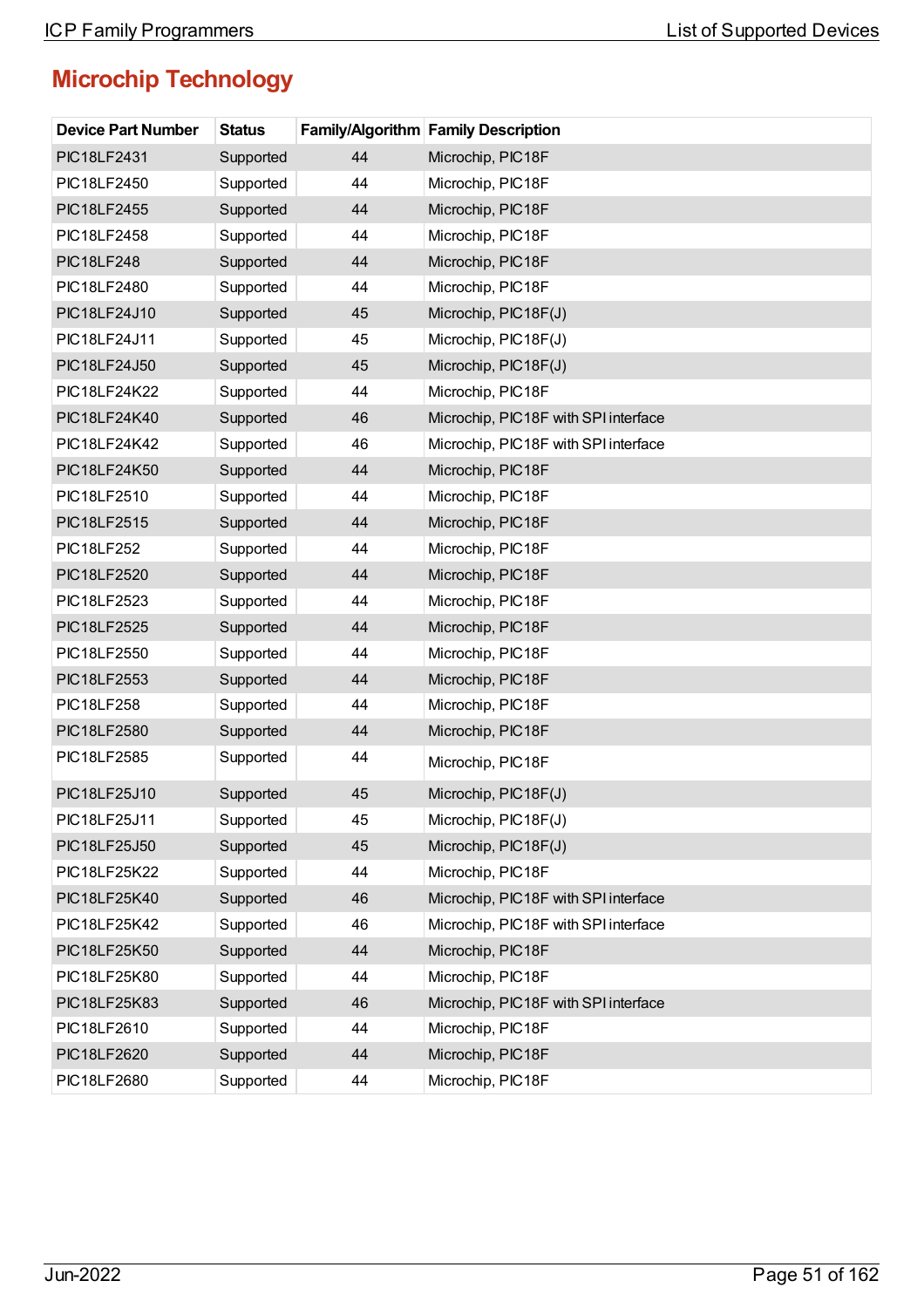| <b>Device Part Number</b> | <b>Status</b> |    | <b>Family/Algorithm Family Description</b> |
|---------------------------|---------------|----|--------------------------------------------|
| <b>PIC18LF2682</b>        | Supported     | 44 | Microchip, PIC18F                          |
| PIC18LF2685               | Supported     | 44 | Microchip, PIC18F                          |
| PIC18LF26J11              | Supported     | 45 | Microchip, PIC18F(J)                       |
| PIC18LF26J13              | Supported     | 45 | Microchip, PIC18F(J)                       |
| PIC18LF26J50              | Supported     | 45 | Microchip, PIC18F(J)                       |
| PIC18LF26J53              | Supported     | 45 | Microchip, PIC18F(J)                       |
| PIC18LF26K22              | Supported     | 44 | Microchip, PIC18F                          |
| PIC18LF26K40              | Supported     | 46 | Microchip, PIC18F with SPI interface       |
| PIC18LF26K42              | Supported     | 46 | Microchip, PIC18F with SPI interface       |
| PIC18LF26K80              | Supported     | 44 | Microchip, PIC18F                          |
| PIC18LF26K83              | Supported     | 46 | Microchip, PIC18F with SPI interface       |
| PIC18LF27J13              | Supported     | 45 | Microchip, PIC18F(J)                       |
| PIC18LF27J53              | Supported     | 45 | Microchip, PIC18F(J)                       |
| PIC18LF27K40              | Supported     | 46 | Microchip, PIC18F with SPI interface       |
| PIC18LF27K42              | Supported     | 46 | Microchip, PIC18F with SPI interface       |
| PIC18LF4220               | Supported     | 44 | Microchip, PIC18F                          |
| <b>PIC18LF4221</b>        | Supported     | 44 | Microchip, PIC18F                          |
| PIC18LF4320               | Supported     | 44 | Microchip, PIC18F                          |
| PIC18LF4321               | Supported     | 44 | Microchip, PIC18F                          |
| PIC18LF4331               | Supported     | 44 | Microchip, PIC18F                          |
| PIC18LF43K22              | Supported     | 44 | Microchip, PIC18F                          |
| PIC18LF4410               | Supported     | 44 | Microchip, PIC18F                          |
| <b>PIC18LF442</b>         | Supported     | 44 | Microchip, PIC18F                          |
| PIC18LF4420               | Supported     | 44 | Microchip, PIC18F                          |
| PIC18LF4423               | Supported     | 44 | Microchip, PIC18F                          |
| PIC18LF4431               | Supported     | 44 | Microchip, PIC18F                          |
| PIC18LF4450               | Supported     | 44 | Microchip, PIC18F                          |
| PIC18LF4455               | Supported     | 44 | Microchip, PIC18F                          |
| PIC18LF4458               | Supported     | 44 | Microchip, PIC18F                          |
| <b>PIC18LF448</b>         | Supported     | 44 | Microchip, PIC18F                          |
| <b>PIC18LF4480</b>        | Supported     | 44 | Microchip, PIC18F                          |
| PIC18LF44J10              | Supported     | 45 | Microchip, PIC18F(J)                       |
| PIC18LF44J11              | Supported     | 45 | Microchip, PIC18F(J)                       |
| PIC18LF44J50              | Supported     | 45 | Microchip, PIC18F(J)                       |
| PIC18LF44K22              | Supported     | 44 | Microchip, PIC18F                          |
| PIC18LF4510               | Supported     | 44 | Microchip, PIC18F                          |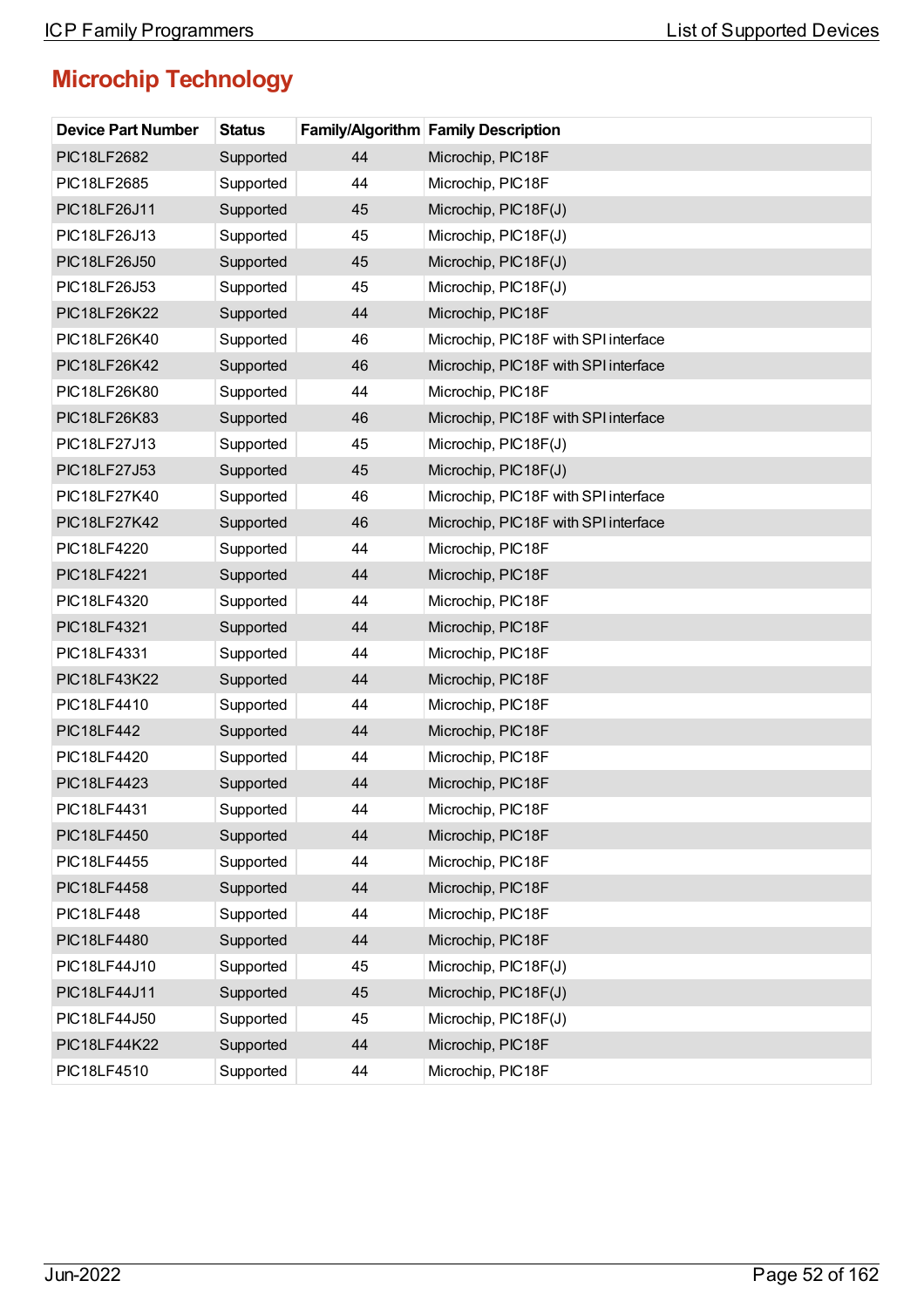| <b>Device Part Number</b> | <b>Status</b> |    | <b>Family/Algorithm Family Description</b> |
|---------------------------|---------------|----|--------------------------------------------|
| <b>PIC18LF4515</b>        | Supported     | 44 | Microchip, PIC18F                          |
| <b>PIC18LF452</b>         | Supported     | 44 | Microchip, PIC18F                          |
| <b>PIC18LF4520</b>        | Supported     | 44 | Microchip, PIC18F                          |
| PIC18LF4523               | Supported     | 44 | Microchip, PIC18F                          |
| <b>PIC18LF4525</b>        | Supported     | 44 | Microchip, PIC18F                          |
| PIC18LF4550               | Supported     | 44 | Microchip, PIC18F                          |
| PIC18LF4553               | Supported     | 44 | Microchip, PIC18F                          |
| <b>PIC18LF458</b>         | Supported     | 44 | Microchip, PIC18F                          |
| PIC18LF4580               | Supported     | 44 | Microchip, PIC18F                          |
| PIC18LF4585               | Supported     | 44 | Microchip, PIC18F                          |
| PIC18LF45J10              | Supported     | 45 | Microchip, PIC18F(J)                       |
| PIC18LF45J11              | Supported     | 45 | Microchip, PIC18F(J)                       |
| PIC18LF45J50              | Supported     | 45 | Microchip, PIC18F(J)                       |
| <b>PIC18LF45K22</b>       | Supported     | 44 | Microchip, PIC18F                          |
| PIC18LF45K40              | Supported     | 46 | Microchip, PIC18F with SPI interface       |
| PIC18LF45K42              | Supported     | 46 | Microchip, PIC18F with SPI interface       |
| PIC18LF45K50              | Supported     | 44 | Microchip, PIC18F                          |
| PIC18LF45K80              | Supported     | 44 | Microchip, PIC18F                          |
| PIC18LF4610               | Supported     | 44 | Microchip, PIC18F                          |
| PIC18LF4620               | Supported     | 44 | Microchip, PIC18F                          |
| <b>PIC18LF4680</b>        | Supported     | 44 | Microchip, PIC18F                          |
| PIC18LF4682               | Supported     | 44 | Microchip, PIC18F                          |
| PIC18LF4685               | Supported     | 44 | Microchip, PIC18F                          |
| PIC18LF46J11              | Supported     | 45 | Microchip, PIC18F(J)                       |
| PIC18LF46J13              | Supported     | 45 | Microchip, PIC18F(J)                       |
| PIC18LF46J50              | Supported     | 45 | Microchip, PIC18F(J)                       |
| PIC18LF46J53              | Supported     | 45 | Microchip, PIC18F(J)                       |
| PIC18LF46K22              | Supported     | 44 | Microchip, PIC18F                          |
| PIC18LF46K40              | Supported     | 46 | Microchip, PIC18F with SPI interface       |
| PIC18LF46K42              | Supported     | 46 | Microchip, PIC18F with SPI interface       |
| PIC18LF46K80              | Supported     | 44 | Microchip, PIC18F                          |
| PIC18LF47J13              | Supported     | 45 | Microchip, PIC18F(J)                       |
| PIC18LF47J53              | Supported     | 45 | Microchip, PIC18F(J)                       |
| PIC18LF47K40              | Supported     | 46 | Microchip, PIC18F with SPI interface       |
| <b>PIC18LF47K42</b>       | Supported     | 46 | Microchip, PIC18F with SPI interface       |
| PIC18LF55K42              | Supported     | 46 | Microchip, PIC18F with SPI interface       |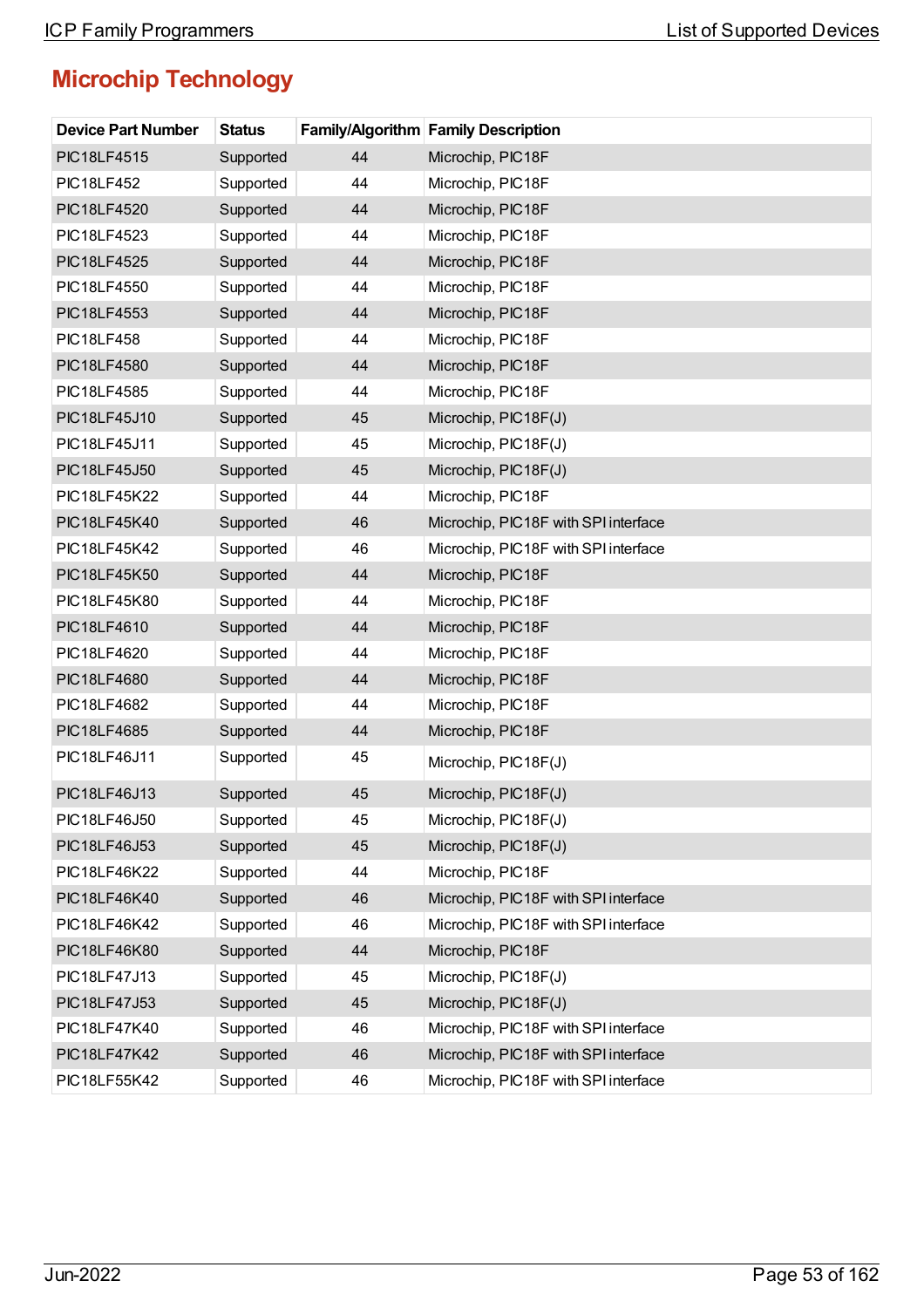| <b>Device Part Number</b> | <b>Status</b> |    | Family/Algorithm Family Description  |
|---------------------------|---------------|----|--------------------------------------|
| PIC18LF56K42              | Supported     | 46 | Microchip, PIC18F with SPI interface |
| PIC18LF57K42              | Supported     | 46 | Microchip, PIC18F with SPI interface |
| PIC18LF6310               | Supported     | 44 | Microchip, PIC18F                    |
| PIC18LF6390               | Supported     | 44 | Microchip, PIC18F                    |
| PIC18LF6393               | Supported     | 44 | Microchip, PIC18F                    |
| PIC18LF6410               | Supported     | 44 | Microchip, PIC18F                    |
| PIC18LF6490               | Supported     | 44 | Microchip, PIC18F                    |
| PIC18LF6493               | Supported     | 44 | Microchip, PIC18F                    |
| PIC18LF6520               | Supported     | 44 | Microchip, PIC18F                    |
| PIC18LF6525               | Supported     | 44 | Microchip, PIC18F                    |
| PIC18LF6527               | Supported     | 44 | Microchip, PIC18F                    |
| PIC18LF6585               | Supported     | 44 | Microchip, PIC18F                    |
| PIC18LF65K40              | Supported     | 46 | Microchip, PIC18F with SPI interface |
| PIC18LF65K80              | Supported     | 44 | Microchip, PIC18F                    |
| PIC18LF6620               | Supported     | 44 | Microchip, PIC18F                    |
| PIC18LF6621               | Supported     | 44 | Microchip, PIC18F                    |
| PIC18LF6622               | Supported     | 44 | Microchip, PIC18F                    |
| PIC18LF6627               | Supported     | 44 | Microchip, PIC18F                    |
| PIC18LF6628               | Supported     | 44 | Microchip, PIC18F                    |
| PIC18LF6680               | Supported     | 44 | Microchip, PIC18F                    |
| PIC18LF66K40              | Supported     | 46 | Microchip, PIC18F with SPI interface |
| PIC18LF66K80              | Supported     | 44 | Microchip, PIC18F                    |
| PIC18LF6720               | Supported     | 44 | Microchip, PIC18F                    |
| PIC18LF6722               | Supported     | 44 | Microchip, PIC18F                    |
| PIC18LF6723               | Supported     | 44 | Microchip, PIC18F                    |
| PIC18LF67K40              | Supported     | 46 | Microchip, PIC18F with SPI interface |
| PIC18LF8310               | Supported     | 44 | Microchip, PIC18F                    |
| PIC18LF8390               | Supported     | 44 | Microchip, PIC18F                    |
| PIC18LF8393               | Supported     | 44 | Microchip, PIC18F                    |
| PIC18LF8410               | Supported     | 44 | Microchip, PIC18F                    |
| PIC18LF8490               | Supported     | 44 | Microchip, PIC18F                    |
| PIC18LF8493               | Supported     | 44 | Microchip, PIC18F                    |
| PIC18LF8520               | Supported     | 44 | Microchip, PIC18F                    |
| PIC18LF8525               | Supported     | 44 | Microchip, PIC18F                    |
| <b>PIC18LF8527</b>        | Supported     | 44 | Microchip, PIC18F                    |
| PIC18LF8585               | Supported     | 44 | Microchip, PIC18F                    |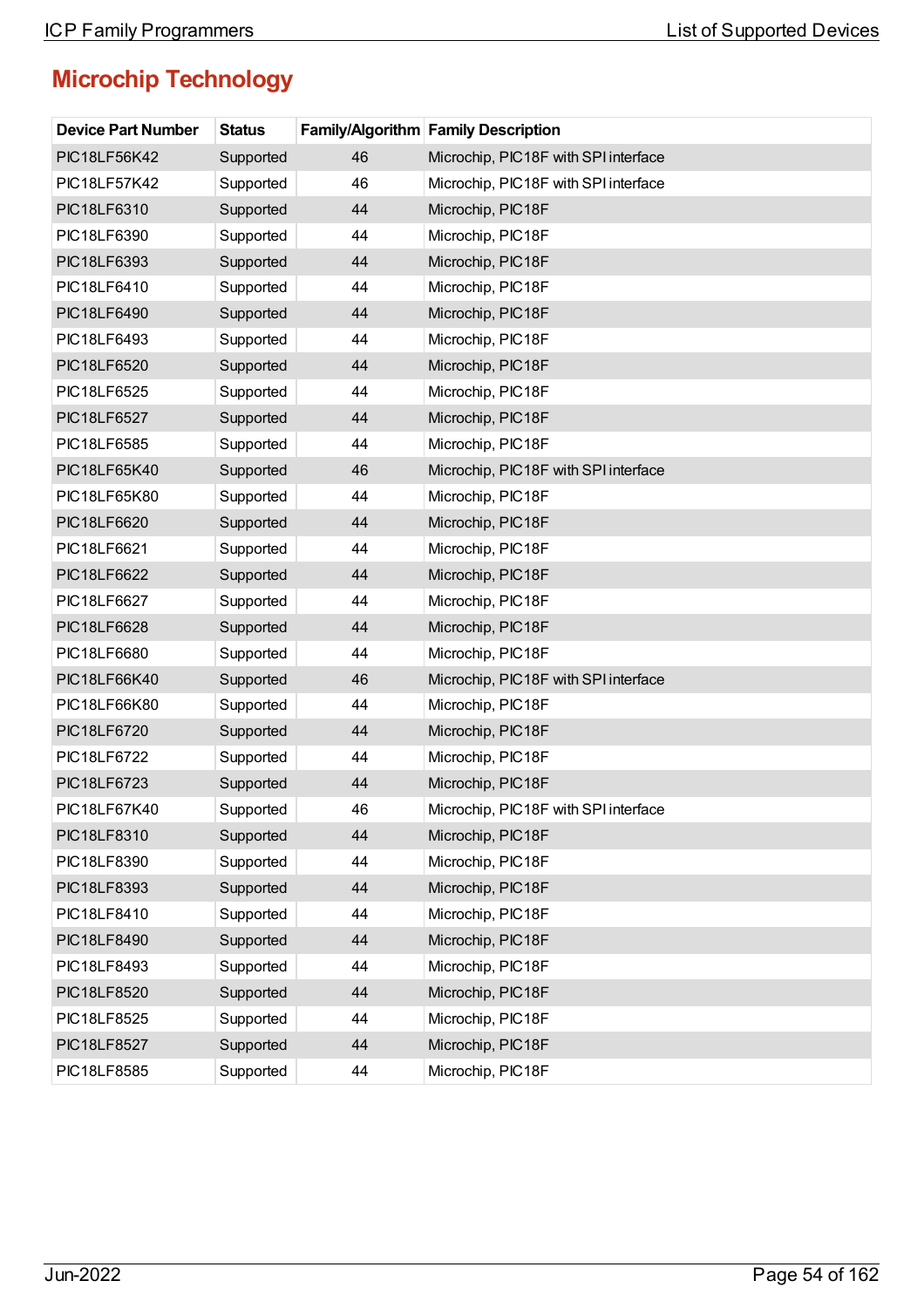| <b>Device Part Number</b> | <b>Status</b> |    | <b>Family/Algorithm Family Description</b> |
|---------------------------|---------------|----|--------------------------------------------|
| PIC18LF8620               | Supported     | 44 | Microchip, PIC18F                          |
| PIC18LF8621               | Supported     | 44 | Microchip, PIC18F                          |
| PIC18LF8622               | Supported     | 44 | Microchip, PIC18F                          |
| PIC18LF8627               | Supported     | 44 | Microchip, PIC18F                          |
| PIC18LF8628               | Supported     | 44 | Microchip, PIC18F                          |
| PIC18LF8680               | Supported     | 44 | Microchip, PIC18F                          |
| PIC18LF8720               | Supported     | 44 | Microchip, PIC18F                          |
| PIC18LF8722               | Supported     | 44 | Microchip, PIC18F                          |
| PIC18LF8723               | Supported     | 44 | Microchip, PIC18F                          |
| PIC24EP128GP202           | Supported     | 49 | Microchip, dsPIC33/PIC24 generic group 2   |
| PIC24EP128GP204           | Supported     | 49 | Microchip, dsPIC33/PIC24 generic group 2   |
| PIC24EP128GP206           | Supported     | 49 | Microchip, dsPIC33/PIC24 generic group 2   |
| PIC24EP128MC202           | Supported     | 49 | Microchip, dsPIC33/PIC24 generic group 2   |
| PIC24EP128MC204           | Supported     | 49 | Microchip, dsPIC33/PIC24 generic group 2   |
| PIC24EP128MC206           | Supported     | 49 | Microchip, dsPIC33/PIC24 generic group 2   |
| PIC24EP256GP202           | Supported     | 49 | Microchip, dsPIC33/PIC24 generic group 2   |
| PIC24EP256GP204           | Supported     | 49 | Microchip, dsPIC33/PIC24 generic group 2   |
| PIC24EP256GP206           | Supported     | 49 | Microchip, dsPIC33/PIC24 generic group 2   |
| PIC24EP256GU810           | Supported     | 49 | Microchip, dsPIC33/PIC24 generic group 2   |
| PIC24EP256GU814           | Supported     | 49 | Microchip, dsPIC33/PIC24 generic group 2   |
| PIC24EP256MC202           | Supported     | 49 | Microchip, dsPIC33/PIC24 generic group 2   |
| PIC24EP256MC204           | Supported     | 49 | Microchip, dsPIC33/PIC24 generic group 2   |
| PIC24EP256MC206           | Supported     | 49 | Microchip, dsPIC33/PIC24 generic group 2   |
| PIC24EP32GP202            | Supported     | 49 | Microchip, dsPIC33/PIC24 generic group 2   |
| PIC24EP32GP203            | Supported     | 49 | Microchip, dsPIC33/PIC24 generic group 2   |
| PIC24EP32GP204            | Supported     | 49 | Microchip, dsPIC33/PIC24 generic group 2   |
| PIC24EP32MC202            | Supported     | 49 | Microchip, dsPIC33/PIC24 generic group 2   |
| PIC24EP32MC203            | Supported     | 49 | Microchip, dsPIC33/PIC24 generic group 2   |
| PIC24EP32MC204            | Supported     | 49 | Microchip, dsPIC33/PIC24 generic group 2   |
| PIC24EP512GP202           | Supported     | 49 | Microchip, dsPIC33/PIC24 generic group 2   |
| PIC24EP512GP204           | Supported     | 49 | Microchip, dsPIC33/PIC24 generic group 2   |
| PIC24EP512GP206           | Supported     | 49 | Microchip, dsPIC33/PIC24 generic group 2   |
| PIC24EP512GP806           | Supported     | 49 | Microchip, dsPIC33/PIC24 generic group 2   |
| PIC24EP512GU810           | Supported     | 49 | Microchip, dsPIC33/PIC24 generic group 2   |
| PIC24EP512GU814           | Supported     | 49 | Microchip, dsPIC33/PIC24 generic group 2   |
| PIC24EP512MC202           | Supported     | 49 | Microchip, dsPIC33/PIC24 generic group 2   |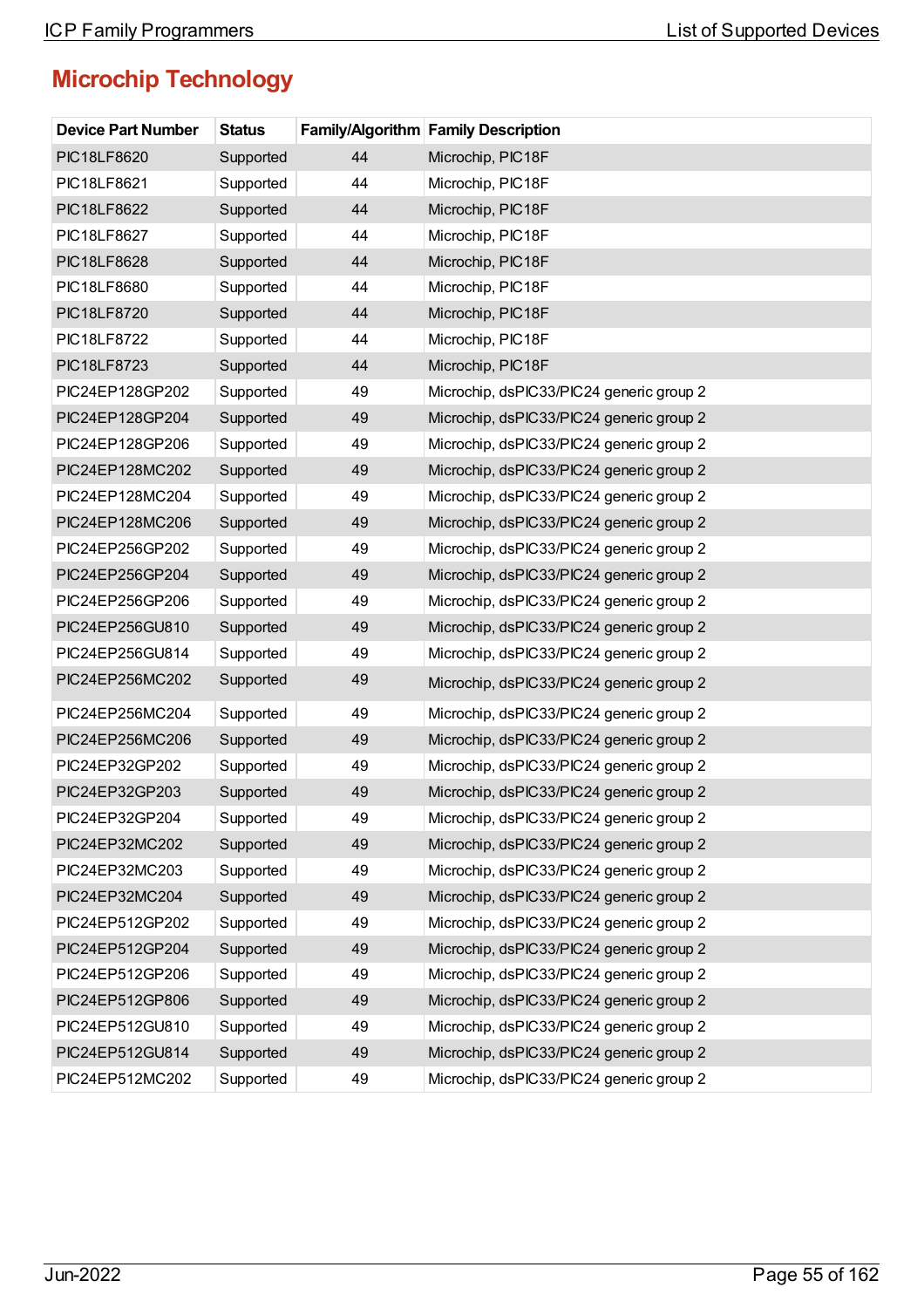| <b>Device Part Number</b> | <b>Status</b> |    | <b>Family/Algorithm Family Description</b> |
|---------------------------|---------------|----|--------------------------------------------|
| PIC24EP512MC204           | Supported     | 49 | Microchip, dsPIC33/PIC24 generic group 2   |
| PIC24EP512MC206           | Supported     | 49 | Microchip, dsPIC33/PIC24 generic group 2   |
| PIC24EP64GP202            | Supported     | 49 | Microchip, dsPIC33/PIC24 generic group 2   |
| PIC24EP64GP203            | Supported     | 49 | Microchip, dsPIC33/PIC24 generic group 2   |
| PIC24EP64GP204            | Supported     | 49 | Microchip, dsPIC33/PIC24 generic group 2   |
| PIC24EP64GP206            | Supported     | 49 | Microchip, dsPIC33/PIC24 generic group 2   |
| PIC24EP64MC202            | Supported     | 49 | Microchip, dsPIC33/PIC24 generic group 2   |
| PIC24EP64MC203            | Supported     | 49 | Microchip, dsPIC33/PIC24 generic group 2   |
| PIC24EP64MC204            | Supported     | 49 | Microchip, dsPIC33/PIC24 generic group 2   |
| PIC24EP64MC206            | Supported     | 49 | Microchip, dsPIC33/PIC24 generic group 2   |
| PIC24F04KA200             | Supported     | 48 | Microchip, dsPIC33/PIC24 generic group 1   |
| PIC24F04KA201             | Supported     | 48 | Microchip, dsPIC33/PIC24 generic group 1   |
| PIC24F04KL100             | Supported     | 48 | Microchip, dsPIC33/PIC24 generic group 1   |
| PIC24F04KL101             | Supported     | 48 | Microchip, dsPIC33/PIC24 generic group 1   |
| PIC24F08KA101             | Supported     | 48 | Microchip, dsPIC33/PIC24 generic group 1   |
| PIC24F08KA102             | Supported     | 48 | Microchip, dsPIC33/PIC24 generic group 1   |
| PIC24F08KL200             | Supported     | 48 | Microchip, dsPIC33/PIC24 generic group 1   |
| PIC24F08KL201             | Supported     | 48 | Microchip, dsPIC33/PIC24 generic group 1   |
| PIC24F08KL301             | Supported     | 48 | Microchip, dsPIC33/PIC24 generic group 1   |
| PIC24F08KL302             | Supported     | 48 | Microchip, dsPIC33/PIC24 generic group 1   |
| PIC24F08KL401             | Supported     | 48 | Microchip, dsPIC33/PIC24 generic group 1   |
| PIC24F08KL402             | Supported     | 48 | Microchip, dsPIC33/PIC24 generic group 1   |
| PIC24F08KM101             | Supported     | 48 | Microchip, dsPIC33/PIC24 generic group 1   |
| PIC24F08KM102             | Supported     | 48 | Microchip, dsPIC33/PIC24 generic group 1   |
| PIC24F08KM202             | Supported     | 48 | Microchip, dsPIC33/PIC24 generic group 1   |
| PIC24F08KM204             | Supported     | 48 | Microchip, dsPIC33/PIC24 generic group 1   |
| PIC24F16KA101             | Supported     | 48 | Microchip, dsPIC33/PIC24 generic group 1   |
| PIC24F16KA102             | Supported     | 48 | Microchip, dsPIC33/PIC24 generic group 1   |
| PIC24F16KA301             | Supported     | 48 | Microchip, dsPIC33/PIC24 generic group 1   |
| PIC24F16KA302             | Supported     | 48 | Microchip, dsPIC33/PIC24 generic group 1   |
| PIC24F16KA304             | Supported     | 48 | Microchip, dsPIC33/PIC24 generic group 1   |
| PIC24F16KL401             | Supported     | 48 | Microchip, dsPIC33/PIC24 generic group 1   |
| PIC24F16KL402             | Supported     | 48 | Microchip, dsPIC33/PIC24 generic group 1   |
| PIC24F16KM102             | Supported     | 48 | Microchip, dsPIC33/PIC24 generic group 1   |
| PIC24F16KM104             | Supported     | 48 | Microchip, dsPIC33/PIC24 generic group 1   |
| PIC24F16KM202             | Supported     | 48 | Microchip, dsPIC33/PIC24 generic group 1   |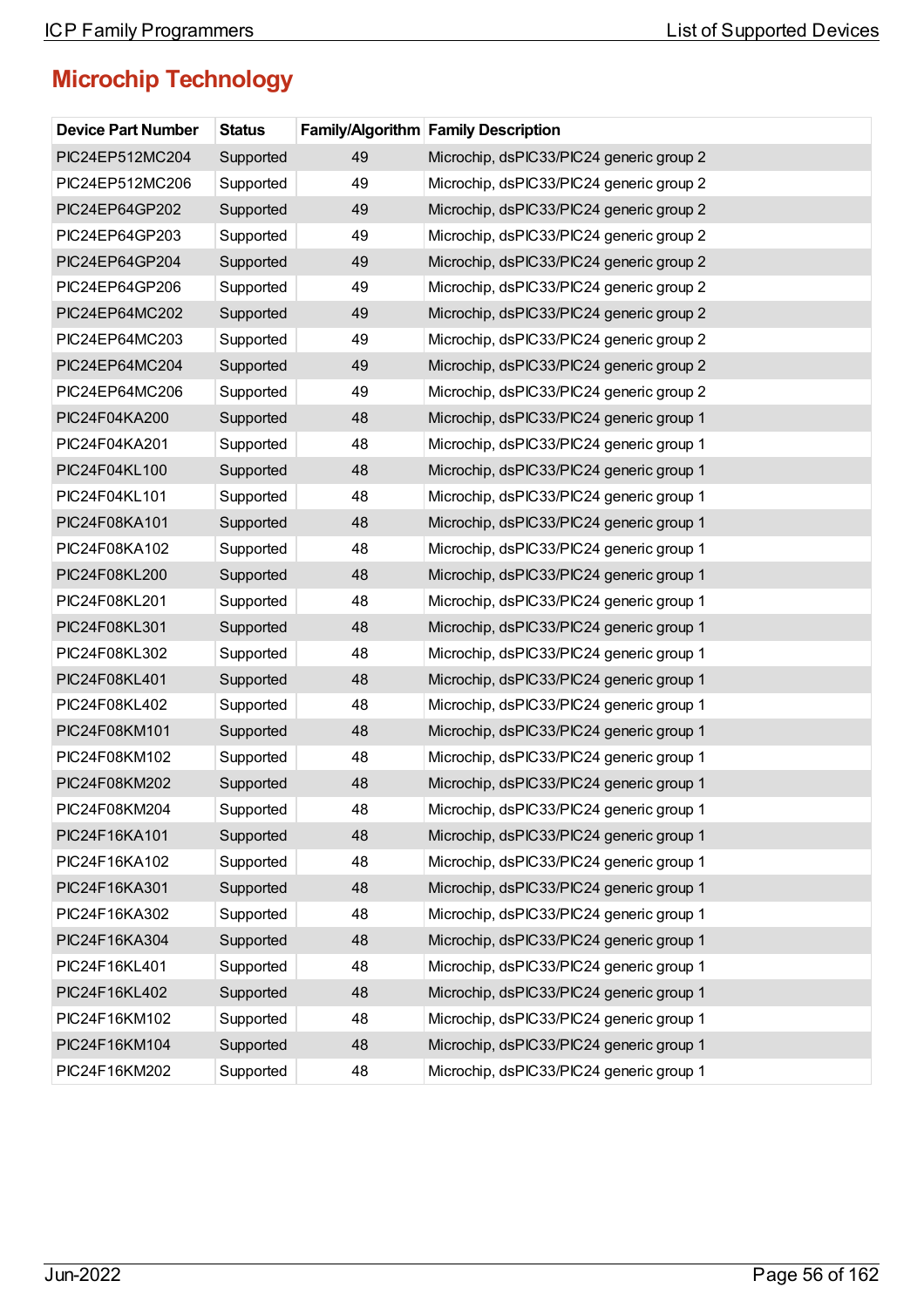| <b>Device Part Number</b> | <b>Status</b> |    | Family/Algorithm Family Description                     |
|---------------------------|---------------|----|---------------------------------------------------------|
| PIC24F16KM204             | Supported     | 48 | Microchip, dsPIC33/PIC24 generic group 1                |
| PIC24F32KA301             | Supported     | 48 | Microchip, dsPIC33/PIC24 generic group 1                |
| PIC24F32KA302             | Supported     | 48 | Microchip, dsPIC33/PIC24 generic group 1                |
| PIC24F32KA304             | Supported     | 48 | Microchip, dsPIC33/PIC24 generic group 1                |
| PIC24FJ1024GA606          | Supported     | 50 | Microchip, dsPIC33/PIC24 with dual partition and/or OTP |
| PIC24FJ1024GA610          | Supported     | 50 | Microchip, dsPIC33/PIC24 with dual partition and/or OTP |
| PIC24FJ1024GB606          | Supported     | 50 | Microchip, dsPIC33/PIC24 with dual partition and/or OTP |
| PIC24FJ1024GB610          | Supported     | 50 | Microchip, dsPIC33/PIC24 with dual partition and/or OTP |
| PIC24FJ128DA106           | Supported     | 49 | Microchip, dsPIC33/PIC24 generic group 2                |
| PIC24FJ128DA110           | Supported     | 49 | Microchip, dsPIC33/PIC24 generic group 2                |
| PIC24FJ128DA206           | Supported     | 49 | Microchip, dsPIC33/PIC24 generic group 2                |
| PIC24FJ128DA210           | Supported     | 49 | Microchip, dsPIC33/PIC24 generic group 2                |
| PIC24FJ128GA006           | Supported     | 48 | Microchip, dsPIC33/PIC24 generic group 1                |
| PIC24FJ128GA008           | Supported     | 48 | Microchip, dsPIC33/PIC24 generic group 1                |
| PIC24FJ128GA010           | Supported     | 48 | Microchip, dsPIC33/PIC24 generic group 1                |
| PIC24FJ128GA106           | Supported     | 48 | Microchip, dsPIC33/PIC24 generic group 1                |
| PIC24FJ128GA108           | Supported     | 48 | Microchip, dsPIC33/PIC24 generic group 1                |
| PIC24FJ128GA110           | Supported     | 48 | Microchip, dsPIC33/PIC24 generic group 1                |
| PIC24FJ128GA202           | Supported     | 49 | Microchip, dsPIC33/PIC24 generic group 2                |
| PIC24FJ128GA204           | Supported     | 49 | Microchip, dsPIC33/PIC24 generic group 2                |
| PIC24FJ128GA306           | Supported     | 49 | Microchip, dsPIC33/PIC24 generic group 2                |
| PIC24FJ128GA308           | Supported     | 49 | Microchip, dsPIC33/PIC24 generic group 2                |
| PIC24FJ128GA310           | Supported     | 49 | Microchip, dsPIC33/PIC24 generic group 2                |
| PIC24FJ128GA406           | Supported     | 50 | Microchip, dsPIC33/PIC24 with dual partition and/or OTP |
| PIC24FJ128GA410           | Supported     | 50 | Microchip, dsPIC33/PIC24 with dual partition and/or OTP |
| PIC24FJ128GA412           | Supported     | 50 | Microchip, dsPIC33/PIC24 with dual partition and/or OTP |
| PIC24FJ128GA606           | Supported     | 50 | Microchip, dsPIC33/PIC24 with dual partition and/or OTP |
| PIC24FJ128GA610           | Supported     | 50 | Microchip, dsPIC33/PIC24 with dual partition and/or OTP |
| PIC24FJ128GA702           | Supported     | 50 | Microchip, dsPIC33/PIC24 with dual partition and/or OTP |
| PIC24FJ128GA704           | Supported     | 50 | Microchip, dsPIC33/PIC24 with dual partition and/or OTP |
| PIC24FJ128GA705           | Supported     | 50 | Microchip, dsPIC33/PIC24 with dual partition and/or OTP |
| PIC24FJ128GB106           | Supported     | 48 | Microchip, dsPIC33/PIC24 generic group 1                |
| PIC24FJ128GB108           | Supported     | 48 | Microchip, dsPIC33/PIC24 generic group 1                |
| PIC24FJ128GB110           | Supported     | 48 | Microchip, dsPIC33/PIC24 generic group 1                |
| PIC24FJ128GB202           | Supported     | 49 | Microchip, dsPIC33/PIC24 generic group 2                |
| PIC24FJ128GB204           | Supported     | 49 | Microchip, dsPIC33/PIC24 generic group 2                |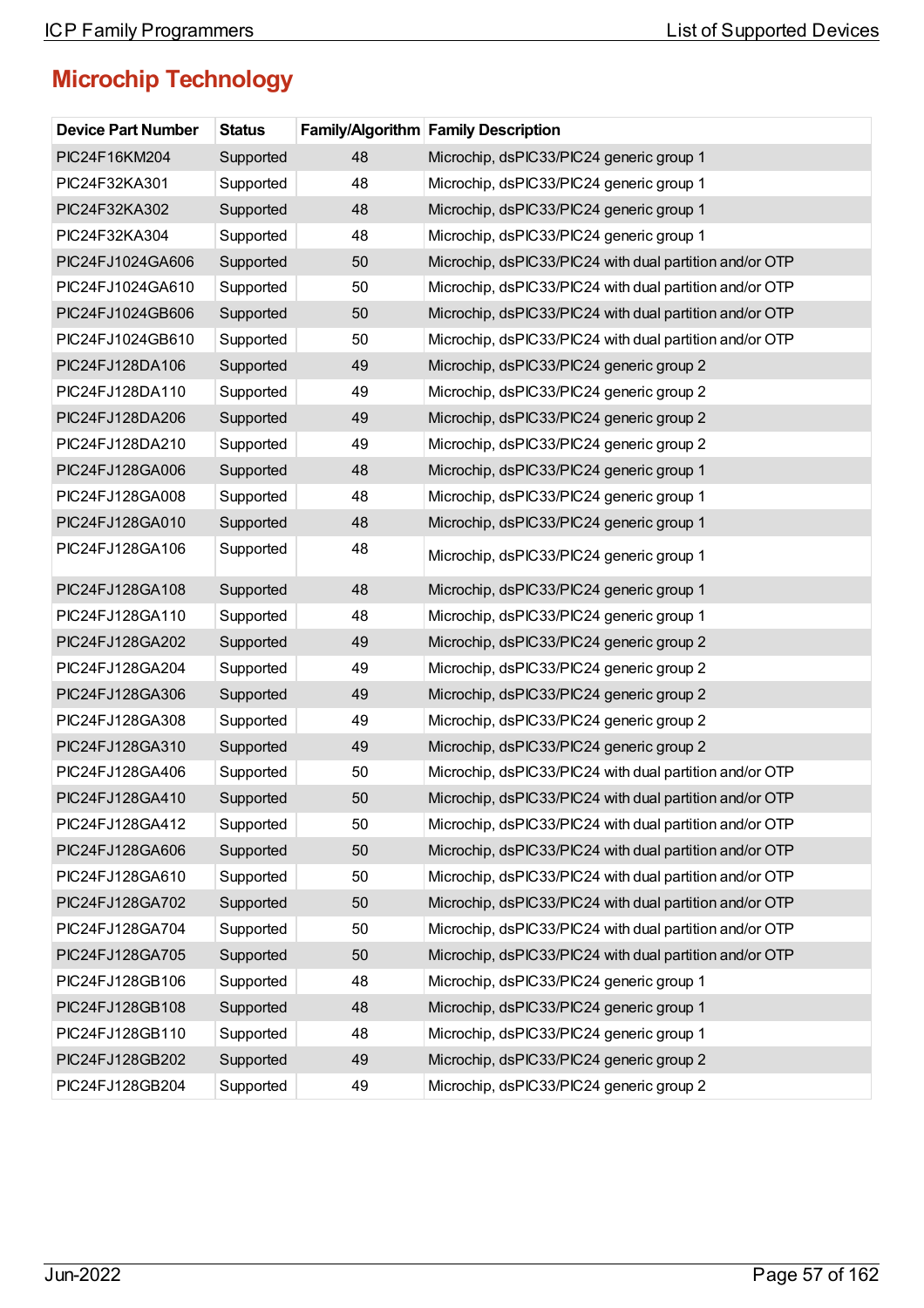| <b>Device Part Number</b> | <b>Status</b> |    | <b>Family/Algorithm Family Description</b>              |
|---------------------------|---------------|----|---------------------------------------------------------|
| PIC24FJ128GB206           | Supported     | 49 | Microchip, dsPIC33/PIC24 generic group 2                |
| PIC24FJ128GB210           | Supported     | 49 | Microchip, dsPIC33/PIC24 generic group 2                |
| PIC24FJ128GB406           | Supported     | 50 | Microchip, dsPIC33/PIC24 with dual partition and/or OTP |
| PIC24FJ128GB410           | Supported     | 50 | Microchip, dsPIC33/PIC24 with dual partition and/or OTP |
| PIC24FJ128GB412           | Supported     | 50 | Microchip, dsPIC33/PIC24 with dual partition and/or OTP |
| PIC24FJ128GB606           | Supported     | 50 | Microchip, dsPIC33/PIC24 with dual partition and/or OTP |
| PIC24FJ128GB610           | Supported     | 50 | Microchip, dsPIC33/PIC24 with dual partition and/or OTP |
| PIC24FJ128GC006           | Supported     | 49 | Microchip, dsPIC33/PIC24 generic group 2                |
| PIC24FJ128GC010           | Supported     | 49 | Microchip, dsPIC33/PIC24 generic group 2                |
| PIC24FJ128GL302           | Supported     | 50 | Microchip, dsPIC33/PIC24 with dual partition and/or OTP |
| PIC24FJ128GL303           | Supported     | 50 | Microchip, dsPIC33/PIC24 with dual partition and/or OTP |
| PIC24FJ128GL305           | Supported     | 50 | Microchip, dsPIC33/PIC24 with dual partition and/or OTP |
| PIC24FJ128GL306           | Supported     | 50 | Microchip, dsPIC33/PIC24 with dual partition and/or OTP |
| PIC24FJ128GL405           | Supported     | 50 | Microchip, dsPIC33/PIC24 with dual partition and/or OTP |
| PIC24FJ128GL406           | Supported     | 50 | Microchip, dsPIC33/PIC24 with dual partition and/or OTP |
| PIC24FJ128GL408           | Supported     | 50 | Microchip, dsPIC33/PIC24 with dual partition and/or OTP |
| PIC24FJ128GL410           | Supported     | 50 | Microchip, dsPIC33/PIC24 with dual partition and/or OTP |
| PIC24FJ128GU405           | Supported     | 50 | Microchip, dsPIC33/PIC24 with dual partition and/or OTP |
| PIC24FJ128GU406           | Supported     | 50 | Microchip, dsPIC33/PIC24 with dual partition and/or OTP |
| PIC24FJ128GU408           | Supported     | 50 | Microchip, dsPIC33/PIC24 with dual partition and/or OTP |
| PIC24FJ128GU410           | Supported     | 50 | Microchip, dsPIC33/PIC24 with dual partition and/or OTP |
| PIC24FJ16GA002            | Supported     | 48 | Microchip, dsPIC33/PIC24 generic group 1                |
| PIC24FJ16GA004            | Supported     | 48 | Microchip, dsPIC33/PIC24 generic group 1                |
| PIC24FJ16MC101            | Supported     | 49 | Microchip, dsPIC33/PIC24 generic group 2                |
| PIC24FJ16MC102            | Supported     | 49 | Microchip, dsPIC33/PIC24 generic group 2                |
| PIC24FJ192GA106           | Supported     | 48 | Microchip, dsPIC33/PIC24 generic group 1                |
| PIC24FJ192GA108           | Supported     | 48 | Microchip, dsPIC33/PIC24 generic group 1                |
| PIC24FJ192GA110           | Supported     | 48 | Microchip, dsPIC33/PIC24 generic group 1                |
| PIC24FJ192GB106           | Supported     | 48 | Microchip, dsPIC33/PIC24 generic group 1                |
| PIC24FJ192GB108           | Supported     | 48 | Microchip, dsPIC33/PIC24 generic group 1                |
| PIC24FJ192GB110           | Supported     | 48 | Microchip, dsPIC33/PIC24 generic group 1                |
| PIC24FJ256DA106           | Supported     | 49 | Microchip, dsPIC33/PIC24 generic group 2                |
| PIC24FJ256DA110           | Supported     | 49 | Microchip, dsPIC33/PIC24 generic group 2                |
| PIC24FJ256DA206           | Supported     | 49 | Microchip, dsPIC33/PIC24 generic group 2                |
| PIC24FJ256DA210           | Supported     | 49 | Microchip, dsPIC33/PIC24 generic group 2                |
| PIC24FJ256GA106           | Supported     | 48 | Microchip, dsPIC33/PIC24 generic group 1                |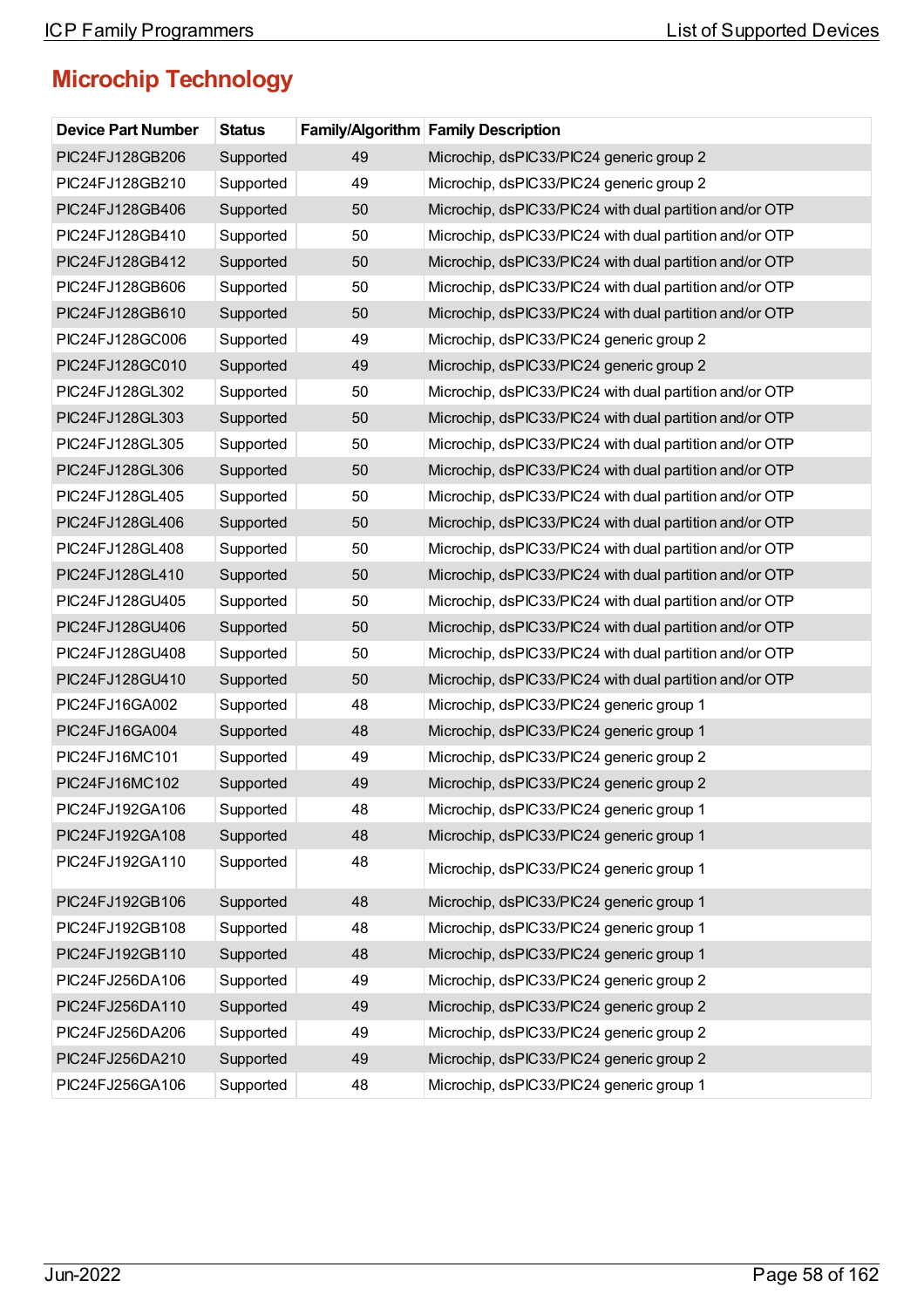| <b>Device Part Number</b> | <b>Status</b> |    | Family/Algorithm Family Description                     |
|---------------------------|---------------|----|---------------------------------------------------------|
| PIC24FJ256GA108           | Supported     | 48 | Microchip, dsPIC33/PIC24 generic group 1                |
| PIC24FJ256GA110           | Supported     | 48 | Microchip, dsPIC33/PIC24 generic group 1                |
| PIC24FJ256GA406           | Supported     | 50 | Microchip, dsPIC33/PIC24 with dual partition and/or OTP |
| PIC24FJ256GA410           | Supported     | 50 | Microchip, dsPIC33/PIC24 with dual partition and/or OTP |
| PIC24FJ256GA412           | Supported     | 50 | Microchip, dsPIC33/PIC24 with dual partition and/or OTP |
| PIC24FJ256GA606           | Supported     | 50 | Microchip, dsPIC33/PIC24 with dual partition and/or OTP |
| PIC24FJ256GA610           | Supported     | 50 | Microchip, dsPIC33/PIC24 with dual partition and/or OTP |
| PIC24FJ256GA702           | Supported     | 50 | Microchip, dsPIC33/PIC24 with dual partition and/or OTP |
| PIC24FJ256GA704           | Supported     | 50 | Microchip, dsPIC33/PIC24 with dual partition and/or OTP |
| PIC24FJ256GA705           | Supported     | 50 | Microchip, dsPIC33/PIC24 with dual partition and/or OTP |
| PIC24FJ256GB106           | Supported     | 48 | Microchip, dsPIC33/PIC24 generic group 1                |
| PIC24FJ256GB108           | Supported     | 48 | Microchip, dsPIC33/PIC24 generic group 1                |
| PIC24FJ256GB110           | Supported     | 48 | Microchip, dsPIC33/PIC24 generic group 1                |
| PIC24FJ256GB206           | Supported     | 49 | Microchip, dsPIC33/PIC24 generic group 2                |
| PIC24FJ256GB210           | Supported     | 49 | Microchip, dsPIC33/PIC24 generic group 2                |
| PIC24FJ256GB406           | Supported     | 50 | Microchip, dsPIC33/PIC24 with dual partition and/or OTP |
| PIC24FJ256GB410           | Supported     | 50 | Microchip, dsPIC33/PIC24 with dual partition and/or OTP |
| PIC24FJ256GB412           | Supported     | 50 | Microchip, dsPIC33/PIC24 with dual partition and/or OTP |
| PIC24FJ256GB606           | Supported     | 50 | Microchip, dsPIC33/PIC24 with dual partition and/or OTP |
| PIC24FJ256GB610           | Supported     | 50 | Microchip, dsPIC33/PIC24 with dual partition and/or OTP |
| PIC24FJ256GL405           | Supported     | 50 | Microchip, dsPIC33/PIC24 with dual partition and/or OTP |
| PIC24FJ256GL406           | Supported     | 50 | Microchip, dsPIC33/PIC24 with dual partition and/or OTP |
| PIC24FJ256GL408           | Supported     | 50 | Microchip, dsPIC33/PIC24 with dual partition and/or OTP |
| PIC24FJ256GL410           | Supported     | 50 | Microchip, dsPIC33/PIC24 with dual partition and/or OTP |
| PIC24FJ256GU405           | Supported     | 50 | Microchip, dsPIC33/PIC24 with dual partition and/or OTP |
| PIC24FJ256GU406           | Supported     | 50 | Microchip, dsPIC33/PIC24 with dual partition and/or OTP |
| PIC24FJ256GU408           | Supported     | 50 | Microchip, dsPIC33/PIC24 with dual partition and/or OTP |
| PIC24FJ256GU410           | Supported     | 50 | Microchip, dsPIC33/PIC24 with dual partition and/or OTP |
| PIC24FJ32GA002            | Supported     | 48 | Microchip, dsPIC33/PIC24 generic group 1                |
| PIC24FJ32GA004            | Supported     | 48 | Microchip, dsPIC33/PIC24 generic group 1                |
| PIC24FJ32GA102            | Supported     | 48 | Microchip, dsPIC33/PIC24 generic group 1                |
| PIC24FJ32GA104            | Supported     | 48 | Microchip, dsPIC33/PIC24 generic group 1                |
| PIC24FJ32GB002            | Supported     | 48 | Microchip, dsPIC33/PIC24 generic group 1                |
| PIC24FJ32GB004            | Supported     | 48 | Microchip, dsPIC33/PIC24 generic group 1                |
| PIC24FJ32GP202            | Supported     | 50 | Microchip, dsPIC33/PIC24 with dual partition and/or OTP |
| PIC24FJ32GP203            | Supported     | 50 | Microchip, dsPIC33/PIC24 with dual partition and/or OTP |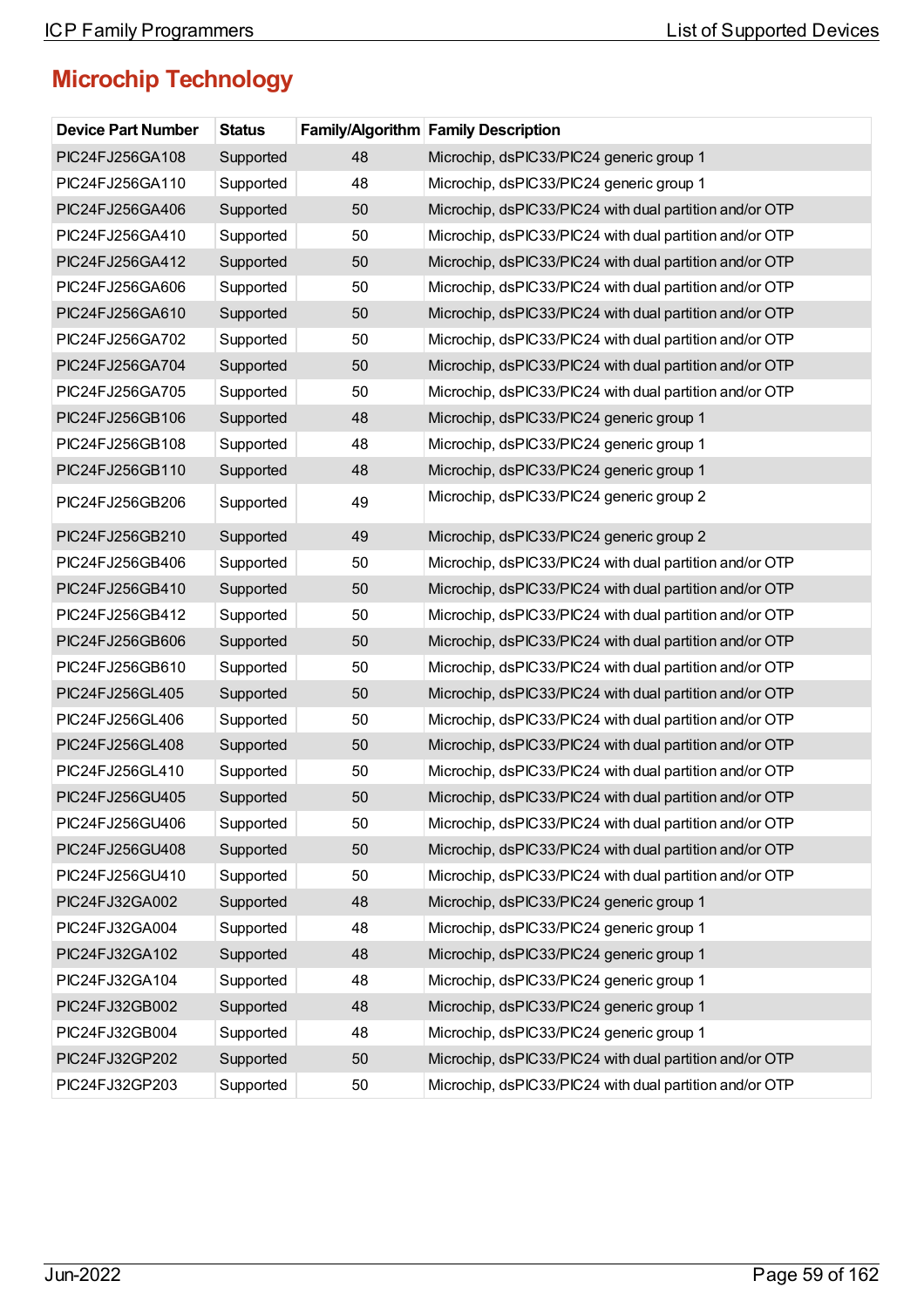| <b>Device Part Number</b> | <b>Status</b> |    | Family/Algorithm Family Description                     |
|---------------------------|---------------|----|---------------------------------------------------------|
| PIC24FJ32GP205            | Supported     | 50 | Microchip, dsPIC33/PIC24 with dual partition and/or OTP |
| PIC24FJ32GU202            | Supported     | 50 | Microchip, dsPIC33/PIC24 with dual partition and/or OTP |
| PIC24FJ32GU203            | Supported     | 50 | Microchip, dsPIC33/PIC24 with dual partition and/or OTP |
| PIC24FJ32GU205            | Supported     | 50 | Microchip, dsPIC33/PIC24 with dual partition and/or OTP |
| PIC24FJ32MC101            | Supported     | 49 | Microchip, dsPIC33/PIC24 generic group 2                |
| PIC24FJ32MC102            | Supported     | 49 | Microchip, dsPIC33/PIC24 generic group 2                |
| PIC24FJ32MC104            | Supported     | 49 | Microchip, dsPIC33/PIC24 generic group 2                |
| PIC24FJ48GA002            | Supported     | 48 | Microchip, dsPIC33/PIC24 generic group 1                |
| PIC24FJ48GA004            | Supported     | 48 | Microchip, dsPIC33/PIC24 generic group 1                |
| PIC24FJ512GA606           | Supported     | 50 | Microchip, dsPIC33/PIC24 with dual partition and/or OTP |
| PIC24FJ512GA610           | Supported     | 50 | Microchip, dsPIC33/PIC24 with dual partition and/or OTP |
| PIC24FJ512GB606           | Supported     | 50 | Microchip, dsPIC33/PIC24 with dual partition and/or OTP |
| PIC24FJ512GB610           | Supported     | 50 | Microchip, dsPIC33/PIC24 with dual partition and/or OTP |
| PIC24FJ512GL405           | Supported     | 50 | Microchip, dsPIC33/PIC24 with dual partition and/or OTP |
| PIC24FJ512GL406           | Supported     | 50 | Microchip, dsPIC33/PIC24 with dual partition and/or OTP |
| PIC24FJ512GL408           | Supported     | 50 | Microchip, dsPIC33/PIC24 with dual partition and/or OTP |
| PIC24FJ512GL410           | Supported     | 50 | Microchip, dsPIC33/PIC24 with dual partition and/or OTP |
| PIC24FJ512GU405           | Supported     | 50 | Microchip, dsPIC33/PIC24 with dual partition and/or OTP |
| PIC24FJ512GU406           | Supported     | 50 | Microchip, dsPIC33/PIC24 with dual partition and/or OTP |
| PIC24FJ512GU408           | Supported     | 50 | Microchip, dsPIC33/PIC24 with dual partition and/or OTP |
| PIC24FJ512GU410           | Supported     | 50 | Microchip, dsPIC33/PIC24 with dual partition and/or OTP |
| PIC24FJ64GA002            | Supported     | 48 | Microchip, dsPIC33/PIC24 generic group 1                |
| PIC24FJ64GA004            | Supported     | 48 | Microchip, dsPIC33/PIC24 generic group 1                |
| PIC24FJ64GA006            | Supported     | 48 | Microchip, dsPIC33/PIC24 generic group 1                |
| PIC24FJ64GA008            | Supported     | 48 | Microchip, dsPIC33/PIC24 generic group 1                |
| PIC24FJ64GA010            | Supported     | 48 | Microchip, dsPIC33/PIC24 generic group 1                |
| PIC24FJ64GA102            | Supported     | 48 | Microchip, dsPIC33/PIC24 generic group 1                |
| PIC24FJ64GA104            | Supported     | 48 | Microchip, dsPIC33/PIC24 generic group 1                |
| PIC24FJ64GA106            | Supported     | 48 | Microchip, dsPIC33/PIC24 generic group 1                |
| PIC24FJ64GA108            | Supported     | 48 | Microchip, dsPIC33/PIC24 generic group 1                |
| PIC24FJ64GA110            | Supported     | 48 | Microchip, dsPIC33/PIC24 generic group 1                |
| PIC24FJ64GA202            | Supported     | 49 | Microchip, dsPIC33/PIC24 generic group 2                |
| PIC24FJ64GA204            | Supported     | 49 | Microchip, dsPIC33/PIC24 generic group 2                |
| PIC24FJ64GA306            | Supported     | 49 | Microchip, dsPIC33/PIC24 generic group 2                |
| PIC24FJ64GA308            | Supported     | 49 | Microchip, dsPIC33/PIC24 generic group 2                |
| PIC24FJ64GA310            | Supported     | 49 | Microchip, dsPIC33/PIC24 generic group 2                |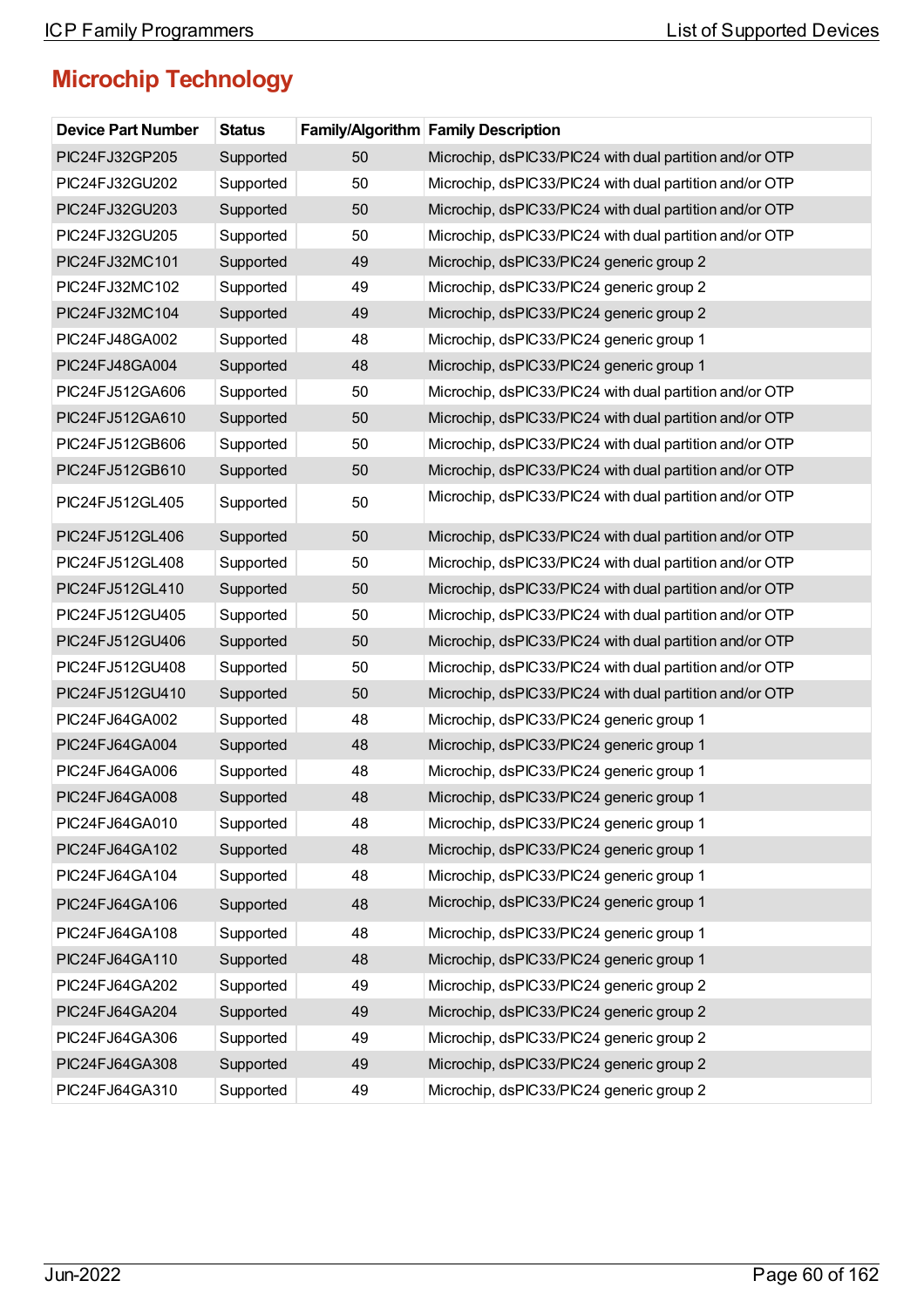| <b>Device Part Number</b> | <b>Status</b> |    | <b>Family/Algorithm Family Description</b>              |
|---------------------------|---------------|----|---------------------------------------------------------|
| PIC24FJ64GA406            | Supported     | 50 | Microchip, dsPIC33/PIC24 with dual partition and/or OTP |
| PIC24FJ64GA410            | Supported     | 50 | Microchip, dsPIC33/PIC24 with dual partition and/or OTP |
| PIC24FJ64GA412            | Supported     | 50 | Microchip, dsPIC33/PIC24 with dual partition and/or OTP |
| PIC24FJ64GA702            | Supported     | 50 | Microchip, dsPIC33/PIC24 with dual partition and/or OTP |
| PIC24FJ64GA704            | Supported     | 50 | Microchip, dsPIC33/PIC24 with dual partition and/or OTP |
| PIC24FJ64GA705            | Supported     | 50 | Microchip, dsPIC33/PIC24 with dual partition and/or OTP |
| PIC24FJ64GB002            | Supported     | 48 | Microchip, dsPIC33/PIC24 generic group 1                |
| PIC24FJ64GB004            | Supported     | 48 | Microchip, dsPIC33/PIC24 generic group 1                |
| PIC24FJ64GB106            | Supported     | 48 | Microchip, dsPIC33/PIC24 generic group 1                |
| PIC24FJ64GB108            | Supported     | 48 | Microchip, dsPIC33/PIC24 generic group 1                |
| PIC24FJ64GB110            | Supported     | 48 | Microchip, dsPIC33/PIC24 generic group 1                |
| PIC24FJ64GB202            | Supported     | 49 | Microchip, dsPIC33/PIC24 generic group 2                |
| PIC24FJ64GB204            | Supported     | 49 | Microchip, dsPIC33/PIC24 generic group 2                |
| PIC24FJ64GB406            | Supported     | 50 | Microchip, dsPIC33/PIC24 with dual partition and/or OTP |
| PIC24FJ64GB410            | Supported     | 50 | Microchip, dsPIC33/PIC24 with dual partition and/or OTP |
| PIC24FJ64GB412            | Supported     | 50 | Microchip, dsPIC33/PIC24 with dual partition and/or OTP |
| PIC24FJ64GC006            | Supported     | 49 | Microchip, dsPIC33/PIC24 generic group 2                |
| PIC24FJ64GC010            | Supported     | 49 | Microchip, dsPIC33/PIC24 generic group 2                |
| PIC24FJ64GL302            | Supported     | 50 | Microchip, dsPIC33/PIC24 with dual partition and/or OTP |
| PIC24FJ64GL303            | Supported     | 50 | Microchip, dsPIC33/PIC24 with dual partition and/or OTP |
| PIC24FJ64GL305            | Supported     | 50 | Microchip, dsPIC33/PIC24 with dual partition and/or OTP |
| PIC24FJ64GL306            | Supported     | 50 | Microchip, dsPIC33/PIC24 with dual partition and/or OTP |
| PIC24FJ64GP202            | Supported     | 50 | Microchip, dsPIC33/PIC24 with dual partition and/or OTP |
| PIC24FJ64GP203            | Supported     | 50 | Microchip, dsPIC33/PIC24 with dual partition and/or OTP |
| PIC24FJ64GP205            | Supported     | 50 | Microchip, dsPIC33/PIC24 with dual partition and/or OTP |
| PIC24FJ64GU202            | Supported     | 50 | Microchip, dsPIC33/PIC24 with dual partition and/or OTP |
| PIC24FJ64GU203            | Supported     | 50 | Microchip, dsPIC33/PIC24 with dual partition and/or OTP |
| PIC24FJ64GU205            | Supported     | 50 | Microchip, dsPIC33/PIC24 with dual partition and/or OTP |
| PIC24FJ96GA006            | Supported     | 48 | Microchip, dsPIC33/PIC24 generic group 1                |
| PIC24FJ96GA008            | Supported     | 48 | Microchip, dsPIC33/PIC24 generic group 1                |
| PIC24FJ96GA010            | Supported     | 48 | Microchip, dsPIC33/PIC24 generic group 1                |
| PIC24FV08KM101            | Supported     | 48 | Microchip, dsPIC33/PIC24 generic group 1                |
| PIC24FV08KM102            | Supported     | 48 | Microchip, dsPIC33/PIC24 generic group 1                |
| PIC24FV08KM202            | Supported     | 48 | Microchip, dsPIC33/PIC24 generic group 1                |
| PIC24FV08KM204            | Supported     | 48 | Microchip, dsPIC33/PIC24 generic group 1                |
| PIC24FV16KA301            | Supported     | 48 | Microchip, dsPIC33/PIC24 generic group 1                |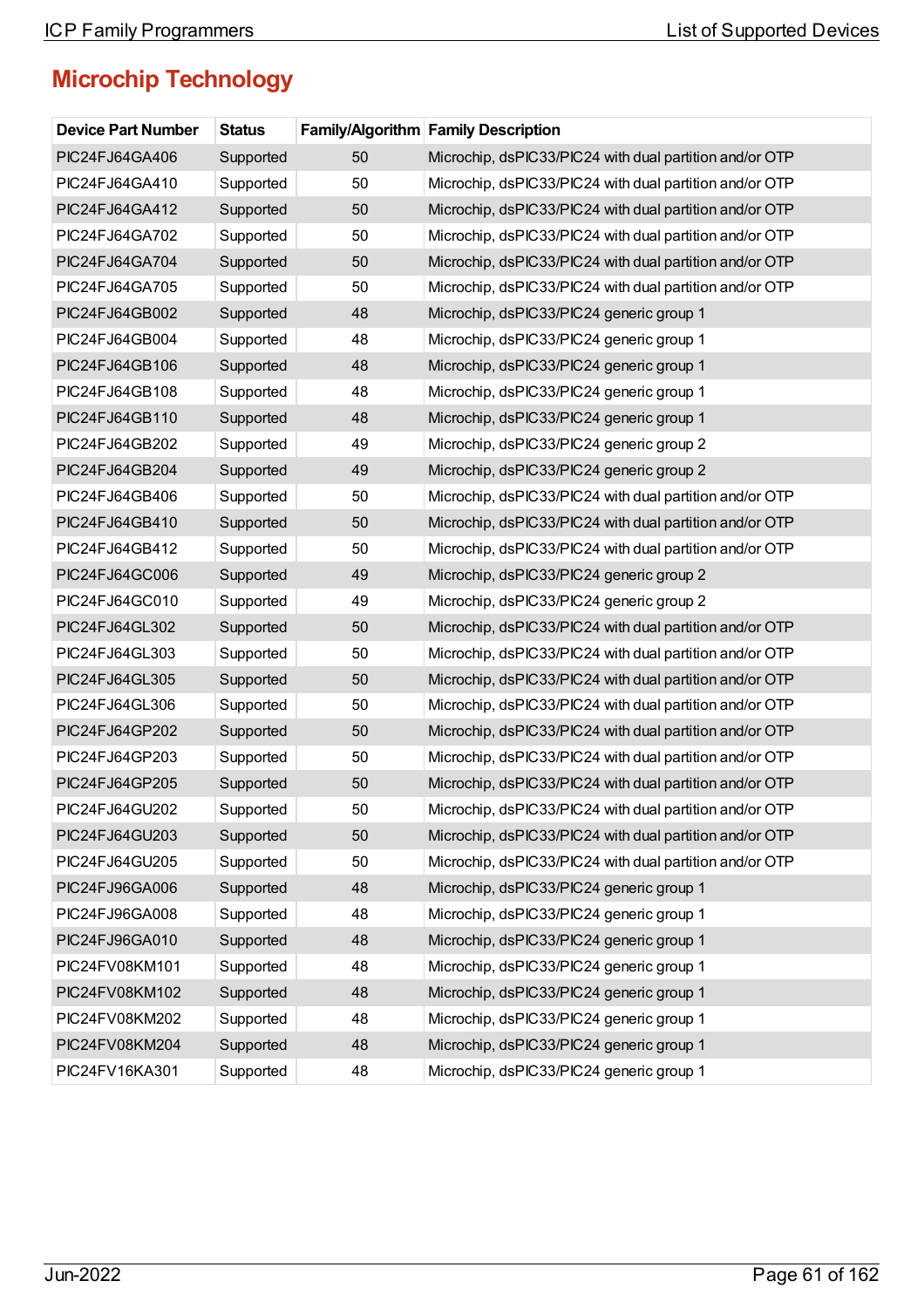| <b>Device Part Number</b> | <b>Status</b> |    | <b>Family/Algorithm Family Description</b> |
|---------------------------|---------------|----|--------------------------------------------|
| PIC24FV16KA302            | Supported     | 48 | Microchip, dsPIC33/PIC24 generic group 1   |
| PIC24FV16KA304            | Supported     | 48 | Microchip, dsPIC33/PIC24 generic group 1   |
| PIC24FV16KM102            | Supported     | 48 | Microchip, dsPIC33/PIC24 generic group 1   |
| PIC24FV16KM104            | Supported     | 48 | Microchip, dsPIC33/PIC24 generic group 1   |
| PIC24FV16KM202            | Supported     | 48 | Microchip, dsPIC33/PIC24 generic group 1   |
| PIC24FV16KM204            | Supported     | 48 | Microchip, dsPIC33/PIC24 generic group 1   |
| PIC24FV32KA301            | Supported     | 48 | Microchip, dsPIC33/PIC24 generic group 1   |
| PIC24FV32KA302            | Supported     | 48 | Microchip, dsPIC33/PIC24 generic group 1   |
| PIC24FV32KA304            | Supported     | 48 | Microchip, dsPIC33/PIC24 generic group 1   |
| PIC24HJ128GP202           | Supported     | 48 | Microchip, dsPIC33/PIC24 generic group 1   |
| PIC24HJ128GP204           | Supported     | 48 | Microchip, dsPIC33/PIC24 generic group 1   |
| PIC24HJ128GP206           | Supported     | 48 | Microchip, dsPIC33/PIC24 generic group 1   |
| PIC24HJ128GP206A          | Supported     | 48 | Microchip, dsPIC33/PIC24 generic group 1   |
| PIC24HJ128GP210           | Supported     | 48 | Microchip, dsPIC33/PIC24 generic group 1   |
| PIC24HJ128GP210A          | Supported     | 48 | Microchip, dsPIC33/PIC24 generic group 1   |
| PIC24HJ128GP306           | Supported     | 48 | Microchip, dsPIC33/PIC24 generic group 1   |
| PIC24HJ128GP306A          | Supported     | 48 | Microchip, dsPIC33/PIC24 generic group 1   |
| PIC24HJ128GP310           | Supported     | 48 | Microchip, dsPIC33/PIC24 generic group 1   |
| PIC24HJ128GP310A          | Supported     | 48 | Microchip, dsPIC33/PIC24 generic group 1   |
| PIC24HJ128GP502           | Supported     | 48 | Microchip, dsPIC33/PIC24 generic group 1   |
| PIC24HJ128GP504           | Supported     | 48 | Microchip, dsPIC33/PIC24 generic group 1   |
| PIC24HJ128GP506           | Supported     | 48 | Microchip, dsPIC33/PIC24 generic group 1   |
| PIC24HJ128GP506A          | Supported     | 48 | Microchip, dsPIC33/PIC24 generic group 1   |
| PIC24HJ128GP510           | Supported     | 48 | Microchip, dsPIC33/PIC24 generic group 1   |
| PIC24HJ128GP510A          | Supported     | 48 | Microchip, dsPIC33/PIC24 generic group 1   |
| PIC24HJ12GP201            | Supported     | 48 | Microchip, dsPIC33/PIC24 generic group 1   |
| PIC24HJ12GP202            | Supported     | 48 | Microchip, dsPIC33/PIC24 generic group 1   |
| PIC24HJ256GP206           | Supported     | 48 | Microchip, dsPIC33/PIC24 generic group 1   |
| PIC24HJ256GP206A          | Supported     | 48 | Microchip, dsPIC33/PIC24 generic group 1   |
| PIC24HJ256GP210           | Supported     | 48 | Microchip, dsPIC33/PIC24 generic group 1   |
| PIC24HJ256GP210A          | Supported     | 48 | Microchip, dsPIC33/PIC24 generic group 1   |
| PIC24HJ256GP610           | Supported     | 48 | Microchip, dsPIC33/PIC24 generic group 1   |
| PIC24HJ256GP610A          | Supported     | 48 | Microchip, dsPIC33/PIC24 generic group 1   |
| PIC24HJ32GP302            | Supported     | 48 | Microchip, dsPIC33/PIC24 generic group 1   |
| PIC24HJ32GP304            | Supported     | 48 | Microchip, dsPIC33/PIC24 generic group 1   |
| PIC24HJ64GP202            | Supported     | 48 | Microchip, dsPIC33/PIC24 generic group 1   |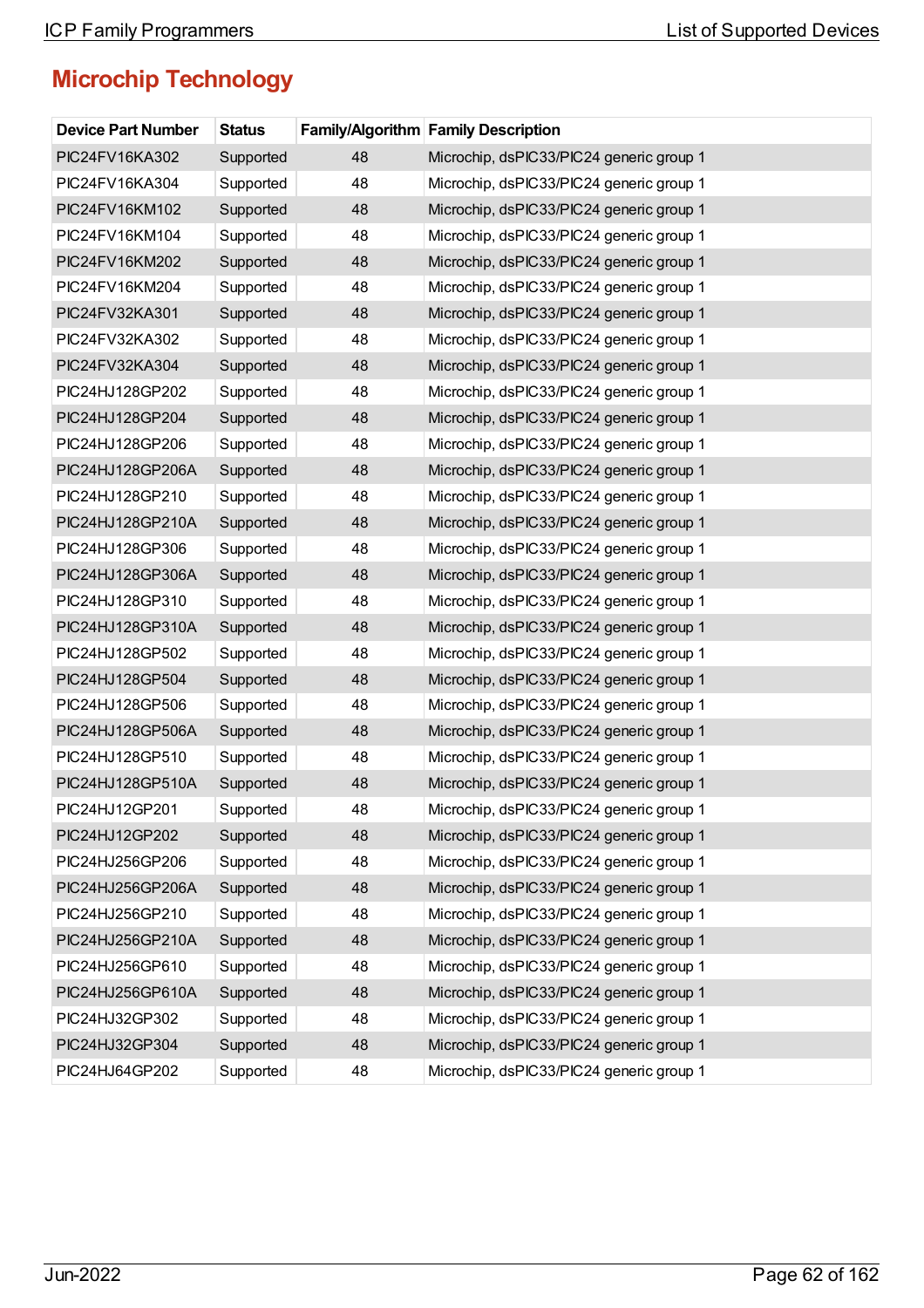| <b>Device Part Number</b>   | <b>Status</b> |    | <b>Family/Algorithm Family Description</b> |
|-----------------------------|---------------|----|--------------------------------------------|
| PIC24HJ64GP204              | Supported     | 48 | Microchip, dsPIC33/PIC24 generic group 1   |
| PIC24HJ64GP206              | Supported     | 48 | Microchip, dsPIC33/PIC24 generic group 1   |
| PIC24HJ64GP206A             | Supported     | 48 | Microchip, dsPIC33/PIC24 generic group 1   |
| PIC24HJ64GP210              | Supported     | 48 | Microchip, dsPIC33/PIC24 generic group 1   |
| PIC24HJ64GP210A             | Supported     | 48 | Microchip, dsPIC33/PIC24 generic group 1   |
| PIC24HJ64GP502              | Supported     | 48 | Microchip, dsPIC33/PIC24 generic group 1   |
| PIC24HJ64GP504              | Supported     | 48 | Microchip, dsPIC33/PIC24 generic group 1   |
| PIC24HJ64GP506              | Supported     | 48 | Microchip, dsPIC33/PIC24 generic group 1   |
| PIC24HJ64GP506A             | Supported     | 48 | Microchip, dsPIC33/PIC24 generic group 1   |
| PIC24HJ64GP510              | Supported     | 48 | Microchip, dsPIC33/PIC24 generic group 1   |
| PIC24HJ64GP510A             | Supported     | 48 | Microchip, dsPIC33/PIC24 generic group 1   |
| PIC32MK0256GPG040           | Supported     | 55 | Microchip, PIC32MK                         |
| PIC32MK0256GPG048           | Supported     | 55 | Microchip, PIC32MK                         |
| PIC32MK0256GPG064           | Supported     | 55 | Microchip, PIC32MK                         |
| PIC32MK0256MCH040           | Supported     | 55 | Microchip, PIC32MK                         |
| PIC32MK0256MCH048           | Supported     | 55 | Microchip, PIC32MK                         |
| PIC32MK0256MCH064 Supported |               | 55 | Microchip, PIC32MK                         |
| PIC32MK0512GPD064           | Supported     | 55 | Microchip, PIC32MK                         |
| PIC32MK0512GPD100           | Supported     | 55 | Microchip, PIC32MK                         |
| PIC32MK0512GPE064           | Supported     | 55 | Microchip, PIC32MK                         |
| PIC32MK0512GPE100           | Supported     | 55 | Microchip, PIC32MK                         |
| PIC32MK0512GPG040           | Supported     | 55 | Microchip, PIC32MK                         |
| PIC32MK0512GPG048           | Supported     | 55 | Microchip, PIC32MK                         |
| PIC32MK0512GPG064           | Supported     | 55 | Microchip, PIC32MK                         |
| PIC32MK0512GPK064           | Supported     | 55 | Microchip, PIC32MK                         |
| PIC32MK0512GPK100           | Supported     | 55 | Microchip, PIC32MK                         |
| PIC32MK0512GPL064           | Supported     | 55 | Microchip, PIC32MK                         |
| PIC32MK0512GPL100           | Supported     | 55 | Microchip, PIC32MK                         |
| PIC32MK0512MCF064           | Supported     | 55 | Microchip, PIC32MK                         |
| PIC32MK0512MCF100           | Supported     | 55 | Microchip, PIC32MK                         |
| PIC32MK0512MCH040           | Supported     | 55 | Microchip, PIC32MK                         |
| PIC32MK0512MCH048           | Supported     | 55 | Microchip, PIC32MK                         |
| PIC32MK0512MCH064 Supported |               | 55 | Microchip, PIC32MK                         |
| PIC32MK0512MCM064           | Supported     | 55 | Microchip, PIC32MK                         |
| PIC32MK0512MCM100 Supported |               | 55 | Microchip, PIC32MK                         |
| PIC32MK1024GPD064           | Supported     | 55 | Microchip, PIC32MK                         |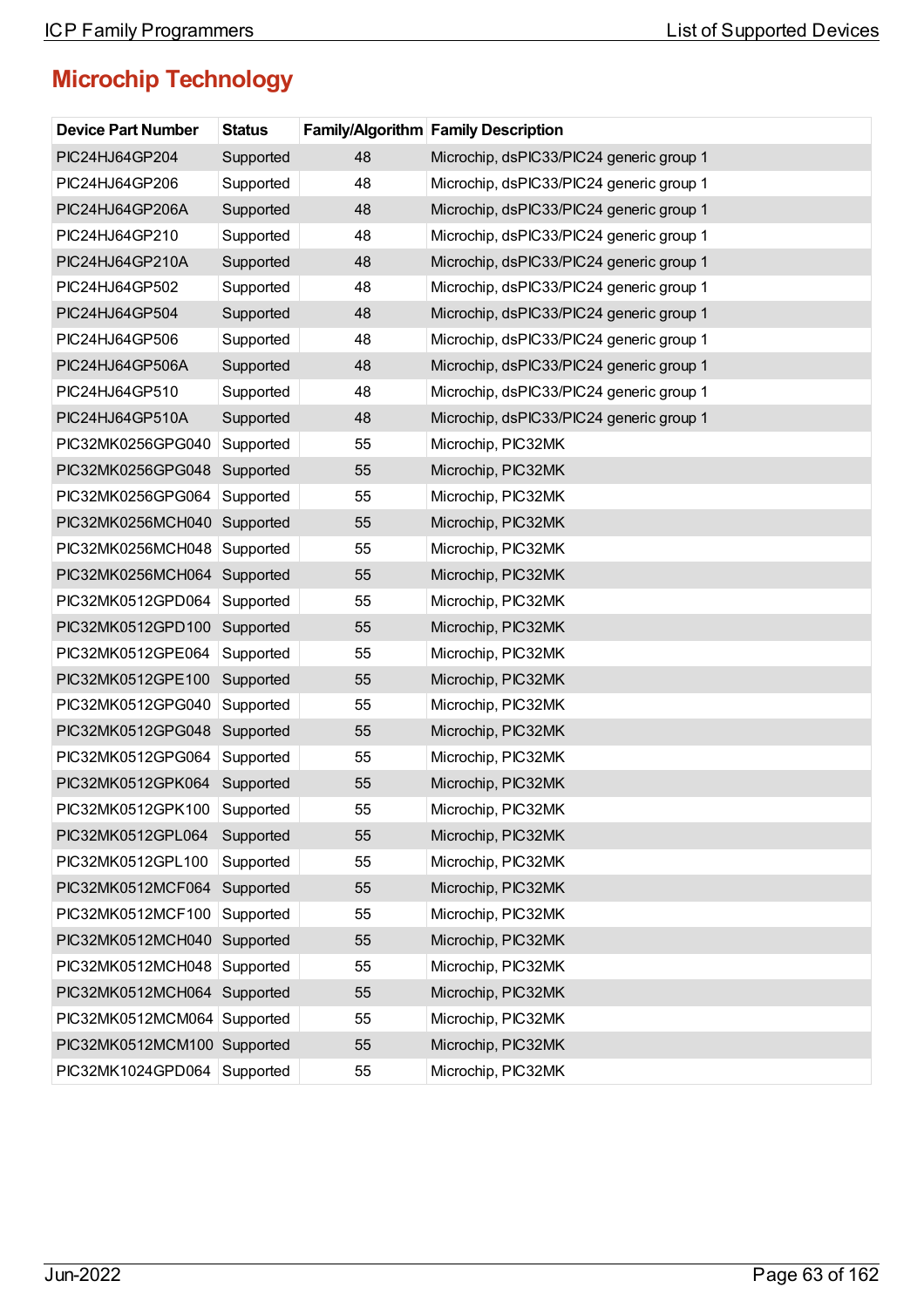| <b>Device Part Number</b>   | <b>Status</b> |    | <b>Family/Algorithm Family Description</b> |
|-----------------------------|---------------|----|--------------------------------------------|
| PIC32MK1024GPD100           | Supported     | 55 | Microchip, PIC32MK                         |
| PIC32MK1024GPE064           | Supported     | 55 | Microchip, PIC32MK                         |
| PIC32MK1024GPE100           | Supported     | 55 | Microchip, PIC32MK                         |
| PIC32MK1024GPK064           | Supported     | 55 | Microchip, PIC32MK                         |
| PIC32MK1024GPK100           | Supported     | 55 | Microchip, PIC32MK                         |
| PIC32MK1024GPL064           | Supported     | 55 | Microchip, PIC32MK                         |
| PIC32MK1024GPL100           | Supported     | 55 | Microchip, PIC32MK                         |
| PIC32MK1024MCF064           | Supported     | 55 | Microchip, PIC32MK                         |
| PIC32MK1024MCF100 Supported |               | 55 | Microchip, PIC32MK                         |
| PIC32MK1024MCM064           | Supported     | 55 | Microchip, PIC32MK                         |
| PIC32MK1024MCM100 Supported |               | 55 | Microchip, PIC32MK                         |
| PIC32MM0016GPL020           | Supported     | 54 | Microchip, PIC32MM                         |
| PIC32MM0016GPL028           | Supported     | 54 | Microchip, PIC32MM                         |
| PIC32MM0016GPL036           | Supported     | 54 | Microchip, PIC32MM                         |
| PIC32MM0032GPL020           | Supported     | 54 | Microchip, PIC32MM                         |
| PIC32MM0032GPL028           | Supported     | 54 | Microchip, PIC32MM                         |
| PIC32MM0032GPL036           | Supported     | 54 | Microchip, PIC32MM                         |
| PIC32MM0064GPL020           | Supported     | 54 | Microchip, PIC32MM                         |
| PIC32MM0064GPL028           | Supported     | 54 | Microchip, PIC32MM                         |
| PIC32MM0064GPL036           | Supported     | 54 | Microchip, PIC32MM                         |
| PIC32MM0064GPM028 Supported |               | 54 | Microchip, PIC32MM                         |
| PIC32MM0064GPM036 Supported |               | 54 | Microchip, PIC32MM                         |
| PIC32MM0064GPM048 Supported |               | 54 | Microchip, PIC32MM                         |
| PIC32MM0064GPM064 Supported |               | 54 | Microchip, PIC32MM                         |
| PIC32MM0128GPM028 Supported |               | 54 | Microchip, PIC32MM                         |
| PIC32MM0128GPM036 Supported |               | 54 | Microchip, PIC32MM                         |
| PIC32MM0128GPM048 Supported |               | 54 | Microchip, PIC32MM                         |
| PIC32MM0128GPM064 Supported |               | 54 | Microchip, PIC32MM                         |
| PIC32MM0256GPM028 Supported |               | 54 | Microchip, PIC32MM                         |
| PIC32MM0256GPM036 Supported |               | 54 | Microchip, PIC32MM                         |
| PIC32MM0256GPM048 Supported |               | 54 | Microchip, PIC32MM                         |
| PIC32MM0256GPM064           | Supported     | 54 | Microchip, PIC32MM                         |
| PIC32MX110F016B             | Supported     | 52 | Microchip, PIC32MX                         |
| PIC32MX110F016C             | Supported     | 52 | Microchip, PIC32MX                         |
| PIC32MX110F016D             | Supported     | 52 | Microchip, PIC32MX                         |
| PIC32MX120F032B             | Supported     | 52 | Microchip, PIC32MX                         |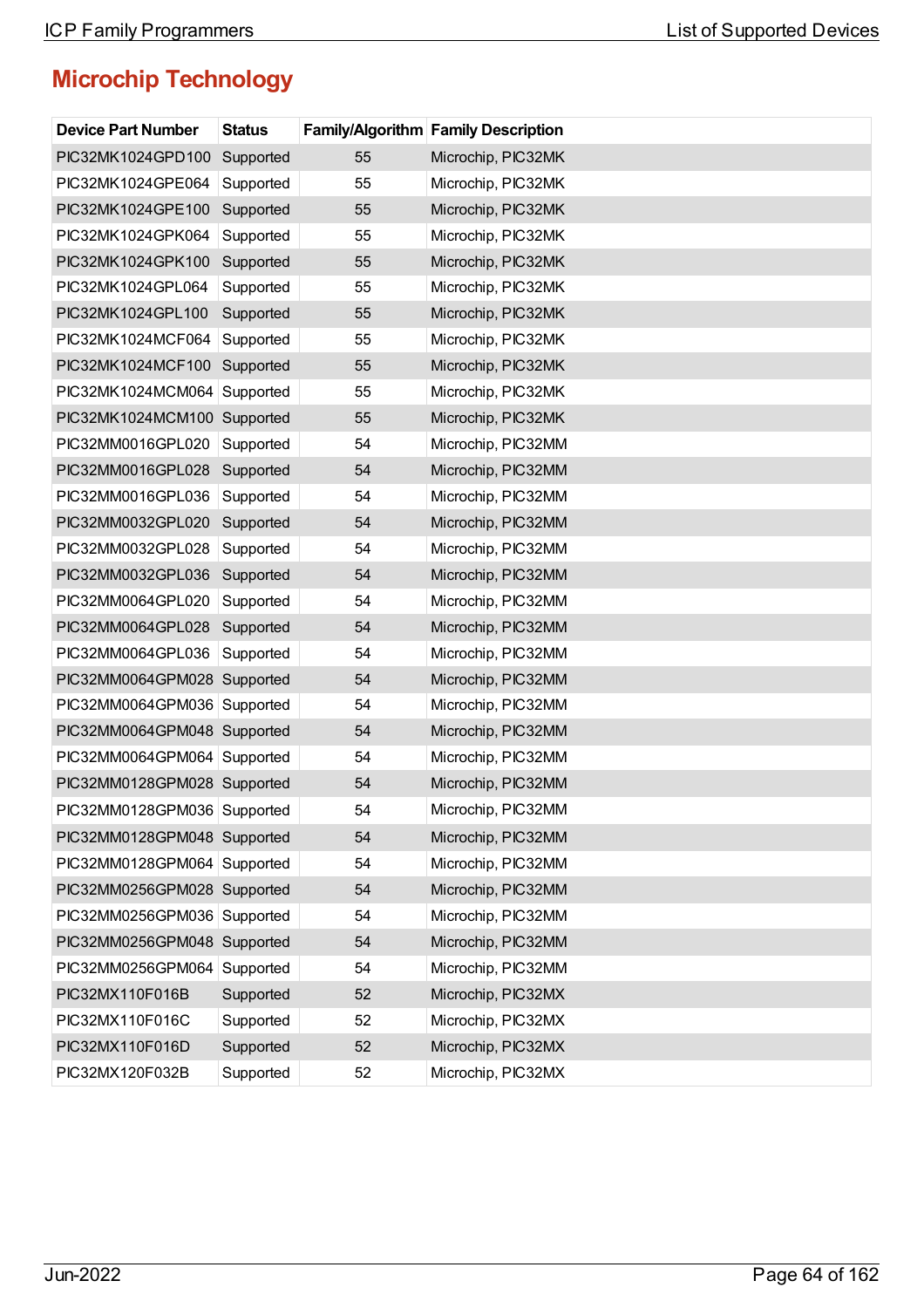| <b>Device Part Number</b> | <b>Status</b> |    | <b>Family/Algorithm Family Description</b> |
|---------------------------|---------------|----|--------------------------------------------|
| PIC32MX120F032C           | Supported     | 52 | Microchip, PIC32MX                         |
| PIC32MX120F032D           | Supported     | 52 | Microchip, PIC32MX                         |
| PIC32MX120F064H           | Supported     | 52 | Microchip, PIC32MX                         |
| PIC32MX130F064B           | Supported     | 52 | Microchip, PIC32MX                         |
| PIC32MX130F064C           | Supported     | 52 | Microchip, PIC32MX                         |
| PIC32MX130F064D           | Supported     | 52 | Microchip, PIC32MX                         |
| PIC32MX130F128H           | Supported     | 52 | Microchip, PIC32MX                         |
| PIC32MX130F128L           | Supported     | 52 | Microchip, PIC32MX                         |
| PIC32MX130F256B           | Supported     | 52 | Microchip, PIC32MX                         |
| PIC32MX130F256D           | Supported     | 52 | Microchip, PIC32MX                         |
| PIC32MX150F128B           | Supported     | 52 | Microchip, PIC32MX                         |
| PIC32MX150F128C           | Supported     | 52 | Microchip, PIC32MX                         |
| PIC32MX150F128D           | Supported     | 52 | Microchip, PIC32MX                         |
| PIC32MX150F256H           | Supported     | 52 | Microchip, PIC32MX                         |
| PIC32MX150F256L           | Supported     | 52 | Microchip, PIC32MX                         |
| PIC32MX170F256B           | Supported     | 52 | Microchip, PIC32MX                         |
| PIC32MX170F256D           | Supported     | 52 | Microchip, PIC32MX                         |
| PIC32MX170F512H           | Supported     | 52 | Microchip, PIC32MX                         |
| PIC32MX170F512L           | Supported     | 52 | Microchip, PIC32MX                         |
| PIC32MX210F016B           | Supported     | 52 | Microchip, PIC32MX                         |
| PIC32MX210F016C           | Supported     | 52 | Microchip, PIC32MX                         |
| PIC32MX210F016D           | Supported     | 52 | Microchip, PIC32MX                         |
| PIC32MX220F032B           | Supported     | 52 | Microchip, PIC32MX                         |
| PIC32MX220F032C           | Supported     | 52 | Microchip, PIC32MX                         |
| PIC32MX220F032D           | Supported     | 52 | Microchip, PIC32MX                         |
| PIC32MX230F064B           | Supported     | 52 | Microchip, PIC32MX                         |
| PIC32MX230F064C           | Supported     | 52 | Microchip, PIC32MX                         |
| PIC32MX230F064D           | Supported     | 52 | Microchip, PIC32MX                         |
| PIC32MX230F128H           | Supported     | 52 | Microchip, PIC32MX                         |
| PIC32MX230F128L           | Supported     | 52 | Microchip, PIC32MX                         |
| PIC32MX230F256B           | Supported     | 52 | Microchip, PIC32MX                         |
| PIC32MX230F256D           | Supported     | 52 | Microchip, PIC32MX                         |
| PIC32MX250F128B           | Supported     | 52 | Microchip, PIC32MX                         |
| PIC32MX250F128C           | Supported     | 52 | Microchip, PIC32MX                         |
| PIC32MX250F128D           | Supported     | 52 | Microchip, PIC32MX                         |
| PIC32MX250F256H           | Supported     | 52 | Microchip, PIC32MX                         |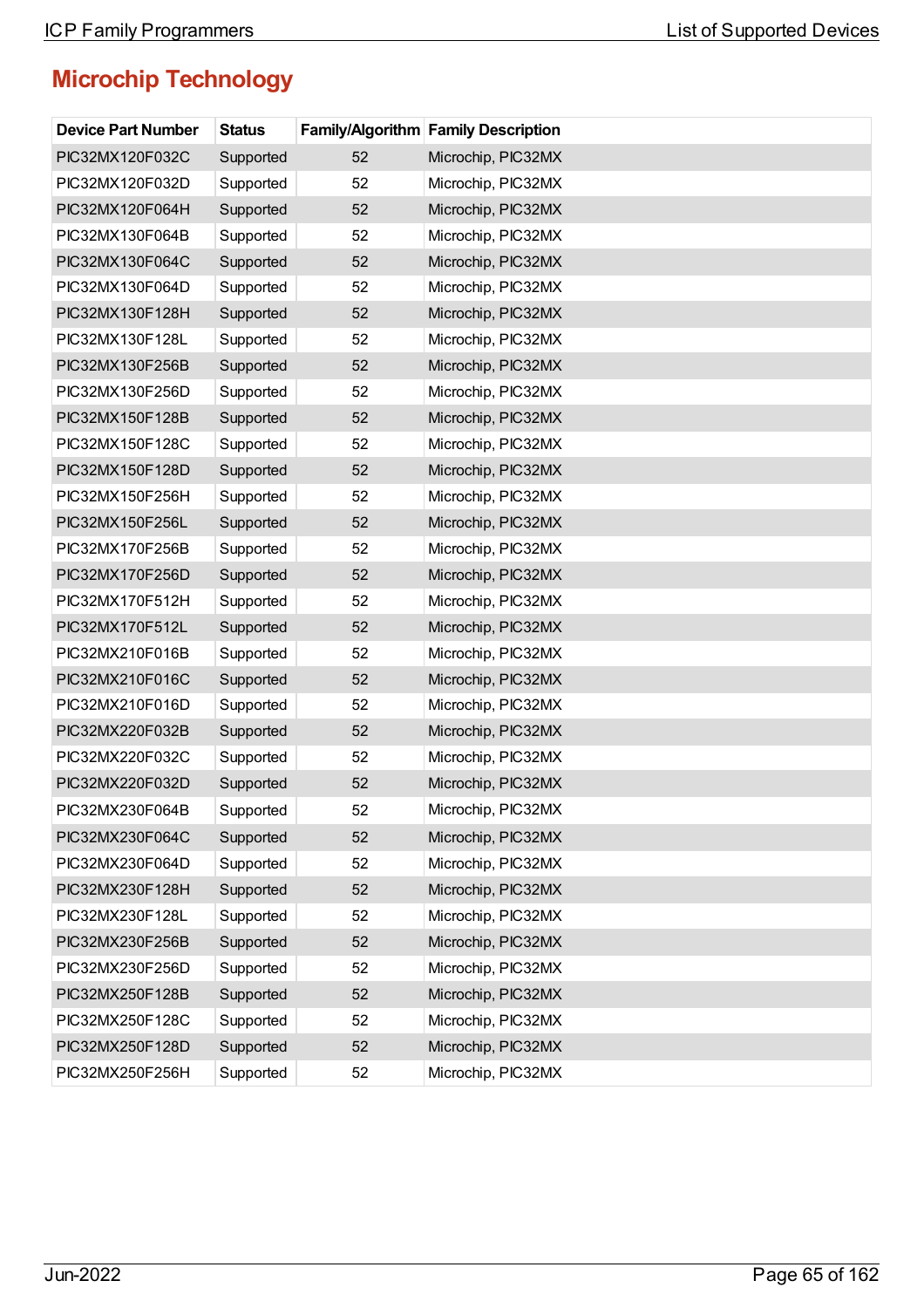| <b>Device Part Number</b> | <b>Status</b> |    | Family/Algorithm Family Description |
|---------------------------|---------------|----|-------------------------------------|
| PIC32MX250F256L           | Supported     | 52 | Microchip, PIC32MX                  |
| PIC32MX270F256B           | Supported     | 52 | Microchip, PIC32MX                  |
| PIC32MX270F256D           | Supported     | 52 | Microchip, PIC32MX                  |
| PIC32MX270F512H           | Supported     | 52 | Microchip, PIC32MX                  |
| PIC32MX270F512L           | Supported     | 52 | Microchip, PIC32MX                  |
| PIC32MX320F032H           | Supported     | 52 | Microchip, PIC32MX                  |
| PIC32MX320F064H           | Supported     | 52 | Microchip, PIC32MX                  |
| PIC32MX320F128H           | Supported     | 52 | Microchip, PIC32MX                  |
| PIC32MX320F128L           | Supported     | 52 | Microchip, PIC32MX                  |
| PIC32MX330F064H           | Supported     | 52 | Microchip, PIC32MX                  |
| PIC32MX330F064L           | Supported     | 52 | Microchip, PIC32MX                  |
| PIC32MX340F128H           | Supported     | 52 | Microchip, PIC32MX                  |
| PIC32MX340F128L           | Supported     | 52 | Microchip, PIC32MX                  |
| PIC32MX340F256H           | Supported     | 52 | Microchip, PIC32MX                  |
| PIC32MX340F512H           | Supported     | 52 | Microchip, PIC32MX                  |
| PIC32MX350F128H           | Supported     | 52 | Microchip, PIC32MX                  |
| PIC32MX350F128L           | Supported     | 52 | Microchip, PIC32MX                  |
| PIC32MX350F256H           | Supported     | 52 | Microchip, PIC32MX                  |
| PIC32MX350F256L           | Supported     | 52 | Microchip, PIC32MX                  |
| PIC32MX360F256L           | Supported     | 52 | Microchip, PIC32MX                  |
| PIC32MX360F512L           | Supported     | 52 | Microchip, PIC32MX                  |
| PIC32MX370F512H           | Supported     | 52 | Microchip, PIC32MX                  |
| PIC32MX370F512L           | Supported     | 52 | Microchip, PIC32MX                  |
| PIC32MX420F032H           | Supported     | 52 | Microchip, PIC32MX                  |
| PIC32MX430F064H           | Supported     | 52 | Microchip, PIC32MX                  |
| PIC32MX430F064L           | Supported     | 52 | Microchip, PIC32MX                  |
| PIC32MX440F128H           | Supported     | 52 | Microchip, PIC32MX                  |
| PIC32MX440F128L           | Supported     | 52 | Microchip, PIC32MX                  |
| PIC32MX440F256H           | Supported     | 52 | Microchip, PIC32MX                  |
| PIC32MX440F512H           | Supported     | 52 | Microchip, PIC32MX                  |
| PIC32MX450F128H           | Supported     | 52 | Microchip, PIC32MX                  |
| PIC32MX450F128L           | Supported     | 52 | Microchip, PIC32MX                  |
| PIC32MX450F256H           | Supported     | 52 | Microchip, PIC32MX                  |
| PIC32MX450F256L           | Supported     | 52 | Microchip, PIC32MX                  |
| PIC32MX460F256L           | Supported     | 52 | Microchip, PIC32MX                  |
| PIC32MX460F512L           | Supported     | 52 | Microchip, PIC32MX                  |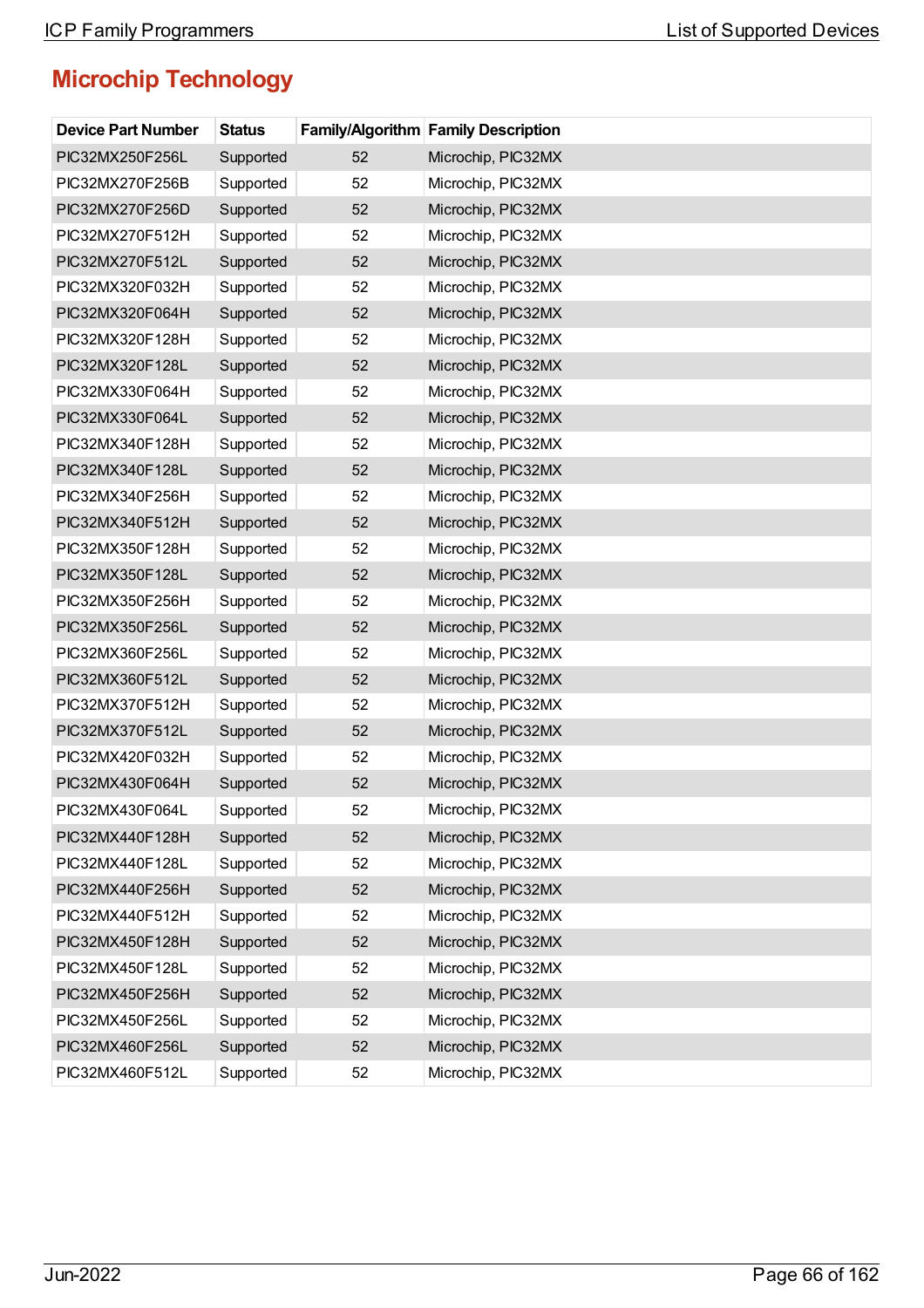| <b>Device Part Number</b> | <b>Status</b> |    | <b>Family/Algorithm Family Description</b> |
|---------------------------|---------------|----|--------------------------------------------|
| PIC32MX470F512H           | Supported     | 52 | Microchip, PIC32MX                         |
| PIC32MX470F512L           | Supported     | 52 | Microchip, PIC32MX                         |
| PIC32MX530F128H           | Supported     | 52 | Microchip, PIC32MX                         |
| PIC32MX530F128L           | Supported     | 52 | Microchip, PIC32MX                         |
| PIC32MX534F064H           | Supported     | 52 | Microchip, PIC32MX                         |
| PIC32MX534F064L           | Supported     | 52 | Microchip, PIC32MX                         |
| PIC32MX550F256H           | Supported     | 52 | Microchip, PIC32MX                         |
| PIC32MX550F256L           | Supported     | 52 | Microchip, PIC32MX                         |
| PIC32MX564F064H           | Supported     | 52 | Microchip, PIC32MX                         |
| PIC32MX564F064L           | Supported     | 52 | Microchip, PIC32MX                         |
| PIC32MX564F128H           | Supported     | 52 | Microchip, PIC32MX                         |
| PIC32MX564F128L           | Supported     | 52 | Microchip, PIC32MX                         |
| PIC32MX570F512H           | Supported     | 52 | Microchip, PIC32MX                         |
| PIC32MX570F512L           | Supported     | 52 | Microchip, PIC32MX                         |
| PIC32MX575F256H           | Supported     | 52 | Microchip, PIC32MX                         |
| PIC32MX575F256L           | Supported     | 52 | Microchip, PIC32MX                         |
| PIC32MX575F512H           | Supported     | 52 | Microchip, PIC32MX                         |
| PIC32MX575F512L           | Supported     | 52 | Microchip, PIC32MX                         |
| PIC32MX664F064H           | Supported     | 52 | Microchip, PIC32MX                         |
| PIC32MX664F064L           | Supported     | 52 | Microchip, PIC32MX                         |
| PIC32MX664F128H           | Supported     | 52 | Microchip, PIC32MX                         |
| PIC32MX664F128L           | Supported     | 52 | Microchip, PIC32MX                         |
| PIC32MX675F256H           | Supported     | 52 | Microchip, PIC32MX                         |
| PIC32MX675F256L           | Supported     | 52 | Microchip, PIC32MX                         |
| PIC32MX675F512H           | Supported     | 52 | Microchip, PIC32MX                         |
| PIC32MX675F512L           | Supported     | 52 | Microchip, PIC32MX                         |
| PIC32MX695F512H           | Supported     | 52 | Microchip, PIC32MX                         |
| PIC32MX695F512L           | Supported     | 52 | Microchip, PIC32MX                         |
| PIC32MX764F128H           | Supported     | 52 | Microchip, PIC32MX                         |
| PIC32MX764F128L           | Supported     | 52 | Microchip, PIC32MX                         |
| PIC32MX775F256H           | Supported     | 52 | Microchip, PIC32MX                         |
| PIC32MX775F256L           | Supported     | 52 | Microchip, PIC32MX                         |
| PIC32MX775F512H           | Supported     | 52 | Microchip, PIC32MX                         |
| PIC32MX775F512L           | Supported     | 52 | Microchip, PIC32MX                         |
| PIC32MX795F512H           | Supported     | 52 | Microchip, PIC32MX                         |
| PIC32MX795F512L           | Supported     | 52 | Microchip, PIC32MX                         |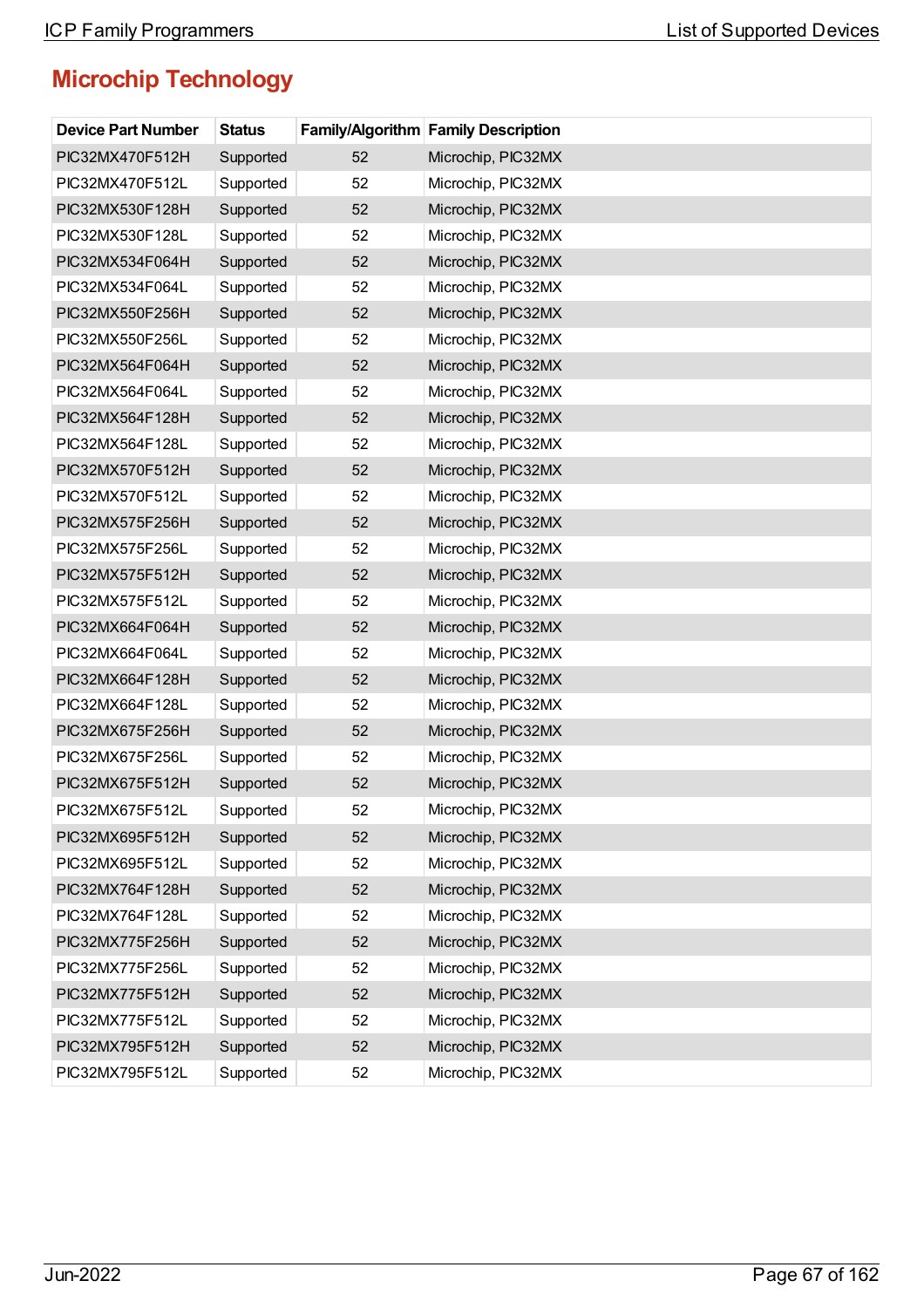| <b>Device Part Number</b>   | <b>Status</b> |    | <b>Family/Algorithm Family Description</b> |
|-----------------------------|---------------|----|--------------------------------------------|
| PIC32MZ0512EFE064           | Supported     | 53 | Microchip, PIC32MZ                         |
| PIC32MZ0512EFE100           | Supported     | 53 | Microchip, PIC32MZ                         |
| PIC32MZ0512EFE124           | Supported     | 53 | Microchip, PIC32MZ                         |
| PIC32MZ0512EFE144           | Supported     | 53 | Microchip, PIC32MZ                         |
| PIC32MZ0512EFF064           | Supported     | 53 | Microchip, PIC32MZ                         |
| PIC32MZ0512EFF100           | Supported     | 53 | Microchip, PIC32MZ                         |
| PIC32MZ0512EFF124           | Supported     | 53 | Microchip, PIC32MZ                         |
| PIC32MZ0512EFF144           | Supported     | 53 | Microchip, PIC32MZ                         |
| PIC32MZ0512EFK064           | Supported     | 53 | Microchip, PIC32MZ                         |
| PIC32MZ0512EFK100           | Supported     | 53 | Microchip, PIC32MZ                         |
| PIC32MZ0512EFK124           | Supported     | 53 | Microchip, PIC32MZ                         |
| PIC32MZ0512EFK144           | Supported     | 53 | Microchip, PIC32MZ                         |
| PIC32MZ1024ECG064           | Supported     | 53 | Microchip, PIC32MZ                         |
| PIC32MZ1024ECG100           | Supported     | 53 | Microchip, PIC32MZ                         |
| PIC32MZ1024ECG124           | Supported     | 53 | Microchip, PIC32MZ                         |
| PIC32MZ1024ECG144           | Supported     | 53 | Microchip, PIC32MZ                         |
| PIC32MZ1024ECH064 Supported |               | 53 | Microchip, PIC32MZ                         |
| PIC32MZ1024ECH100           | Supported     | 53 | Microchip, PIC32MZ                         |
| PIC32MZ1024ECH124 Supported |               | 53 | Microchip, PIC32MZ                         |
| PIC32MZ1024ECH144           | Supported     | 53 | Microchip, PIC32MZ                         |
| PIC32MZ1024ECM064 Supported |               | 53 | Microchip, PIC32MZ                         |
| PIC32MZ1024ECM100 Supported |               | 53 | Microchip, PIC32MZ                         |
| PIC32MZ1024ECM124 Supported |               | 53 | Microchip, PIC32MZ                         |
| PIC32MZ1024ECM144 Supported |               | 53 | Microchip, PIC32MZ                         |
| PIC32MZ1024EFE064 Supported |               | 53 | Microchip, PIC32MZ                         |
| PIC32MZ1024EFE100           | Supported     | 53 | Microchip, PIC32MZ                         |
| PIC32MZ1024EFE124           | Supported     | 53 | Microchip, PIC32MZ                         |
| PIC32MZ1024EFE144           | Supported     | 53 | Microchip, PIC32MZ                         |
| PIC32MZ1024EFF064           | Supported     | 53 | Microchip, PIC32MZ                         |
| PIC32MZ1024EFF100           | Supported     | 53 | Microchip, PIC32MZ                         |
| PIC32MZ1024EFF124           | Supported     | 53 | Microchip, PIC32MZ                         |
| PIC32MZ1024EFF144           | Supported     | 53 | Microchip, PIC32MZ                         |
| PIC32MZ1024EFG064           | Supported     | 53 | Microchip, PIC32MZ                         |
| PIC32MZ1024EFG100           | Supported     | 53 | Microchip, PIC32MZ                         |
| PIC32MZ1024EFG124           | Supported     | 53 | Microchip, PIC32MZ                         |
| PIC32MZ1024EFG144           | Supported     | 53 | Microchip, PIC32MZ                         |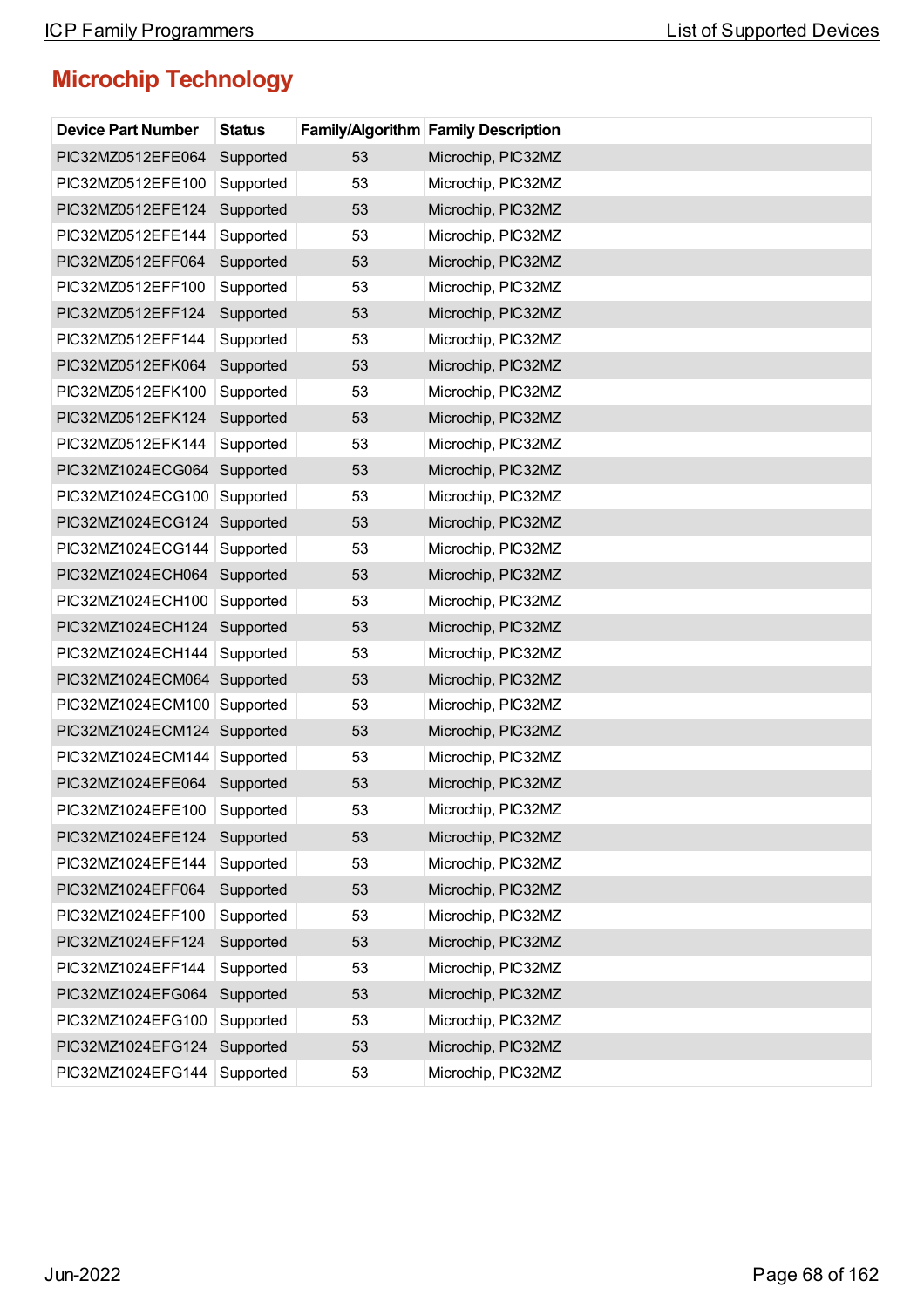| <b>Device Part Number</b>   | <b>Status</b> |    | <b>Family/Algorithm Family Description</b> |
|-----------------------------|---------------|----|--------------------------------------------|
| PIC32MZ1024EFH064           | Supported     | 53 | Microchip, PIC32MZ                         |
| PIC32MZ1024EFH100           | Supported     | 53 | Microchip, PIC32MZ                         |
| PIC32MZ1024EFH124           | Supported     | 53 | Microchip, PIC32MZ                         |
| PIC32MZ1024EFH144           | Supported     | 53 | Microchip, PIC32MZ                         |
| PIC32MZ1024EFK064           | Supported     | 53 | Microchip, PIC32MZ                         |
| PIC32MZ1024EFK100           | Supported     | 53 | Microchip, PIC32MZ                         |
| PIC32MZ1024EFK124           | Supported     | 53 | Microchip, PIC32MZ                         |
| PIC32MZ1024EFK144           | Supported     | 53 | Microchip, PIC32MZ                         |
| PIC32MZ1024EFM064           | Supported     | 53 | Microchip, PIC32MZ                         |
| PIC32MZ1024EFM100           | Supported     | 53 | Microchip, PIC32MZ                         |
| PIC32MZ1024EFM124           | Supported     | 53 | Microchip, PIC32MZ                         |
| PIC32MZ1024EFM144           | Supported     | 53 | Microchip, PIC32MZ                         |
| PIC32MZ1025DAA169           | Supported     | 53 | Microchip, PIC32MZ                         |
| PIC32MZ1025DAA176           | Supported     | 53 | Microchip, PIC32MZ                         |
| PIC32MZ1025DAA288           | Supported     | 53 | Microchip, PIC32MZ                         |
| PIC32MZ1025DAB169           | Supported     | 53 | Microchip, PIC32MZ                         |
| PIC32MZ1025DAB176           | Supported     | 53 | Microchip, PIC32MZ                         |
| PIC32MZ1025DAB288           | Supported     | 53 | Microchip, PIC32MZ                         |
| PIC32MZ1025DAG169 Supported |               | 53 | Microchip, PIC32MZ                         |
| PIC32MZ1025DAG176           | Supported     | 53 | Microchip, PIC32MZ                         |
| PIC32MZ1025DAH169           | Supported     | 53 | Microchip, PIC32MZ                         |
| PIC32MZ1025DAH176           | Supported     | 53 | Microchip, PIC32MZ                         |
| PIC32MZ1064DAA169           | Supported     | 53 | Microchip, PIC32MZ                         |
| PIC32MZ1064DAA176           | Supported     | 53 | Microchip, PIC32MZ                         |
| PIC32MZ1064DAA288 Supported |               | 53 | Microchip, PIC32MZ                         |
| PIC32MZ1064DAB169 Supported |               | 53 | Microchip, PIC32MZ                         |
| PIC32MZ1064DAB176 Supported |               | 53 | Microchip, PIC32MZ                         |
| PIC32MZ1064DAB288           | Supported     | 53 | Microchip, PIC32MZ                         |
| PIC32MZ1064DAG169 Supported |               | 53 | Microchip, PIC32MZ                         |
| PIC32MZ1064DAG176           | Supported     | 53 | Microchip, PIC32MZ                         |
| PIC32MZ1064DAH169           | Supported     | 53 | Microchip, PIC32MZ                         |
| PIC32MZ1064DAH176           | Supported     | 53 | Microchip, PIC32MZ                         |
| PIC32MZ2025DAA169           | Supported     | 53 | Microchip, PIC32MZ                         |
| PIC32MZ2025DAA176           | Supported     | 53 | Microchip, PIC32MZ                         |
| PIC32MZ2025DAA288 Supported |               | 53 | Microchip, PIC32MZ                         |
| PIC32MZ2025DAB169           | Supported     | 53 | Microchip, PIC32MZ                         |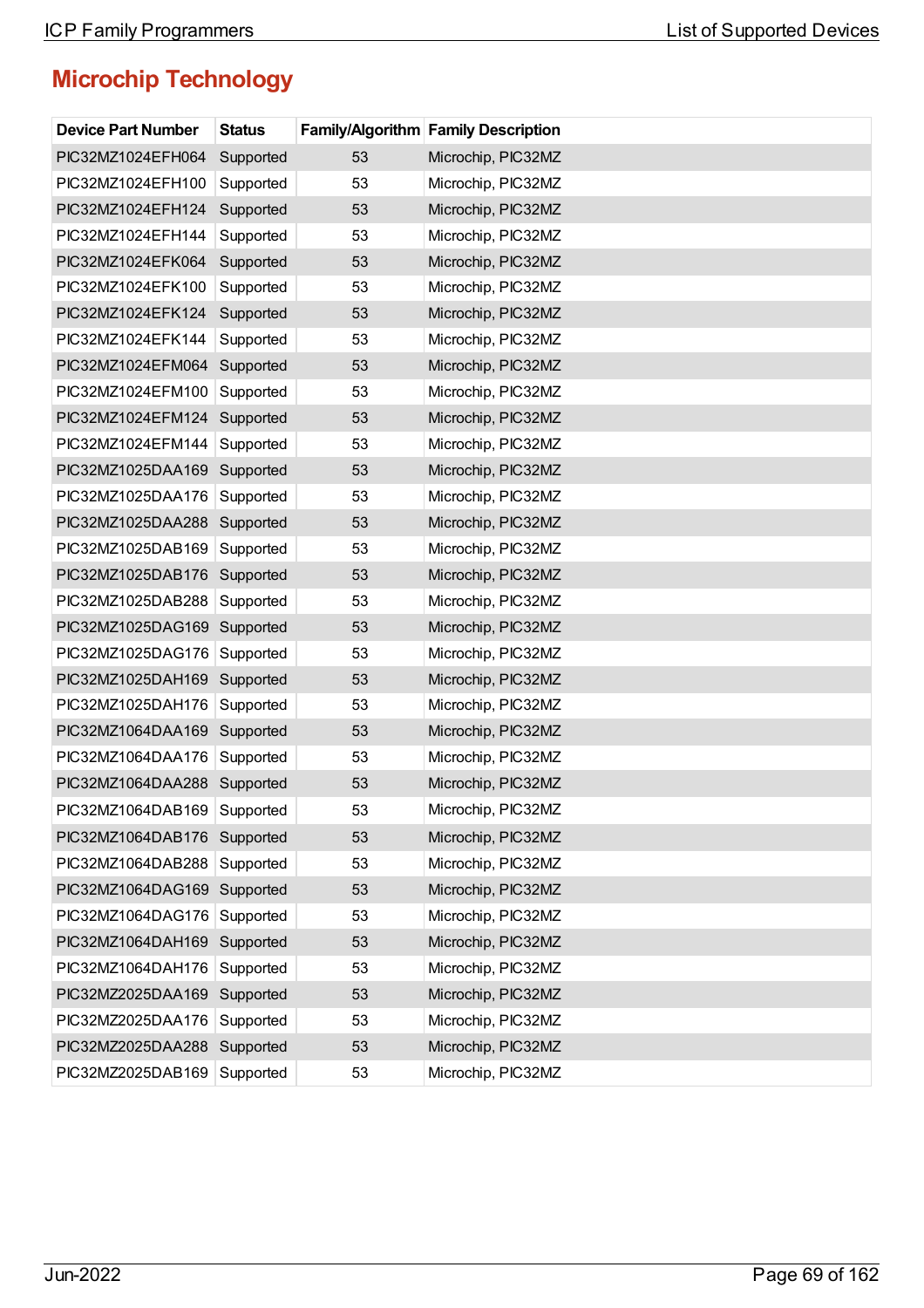| <b>Device Part Number</b>   | <b>Status</b> |    | <b>Family/Algorithm Family Description</b> |
|-----------------------------|---------------|----|--------------------------------------------|
| PIC32MZ2025DAB176           | Supported     | 53 | Microchip, PIC32MZ                         |
| PIC32MZ2025DAB288           | Supported     | 53 | Microchip, PIC32MZ                         |
| PIC32MZ2025DAG169           | Supported     | 53 | Microchip, PIC32MZ                         |
| PIC32MZ2025DAG176           | Supported     | 53 | Microchip, PIC32MZ                         |
| PIC32MZ2025DAH169           | Supported     | 53 | Microchip, PIC32MZ                         |
| PIC32MZ2025DAH176           | Supported     | 53 | Microchip, PIC32MZ                         |
| PIC32MZ2048ECG064 Supported |               | 53 | Microchip, PIC32MZ                         |
| PIC32MZ2048ECG100           | Supported     | 53 | Microchip, PIC32MZ                         |
| PIC32MZ2048ECG124 Supported |               | 53 | Microchip, PIC32MZ                         |
| PIC32MZ2048ECG144           | Supported     | 53 | Microchip, PIC32MZ                         |
| PIC32MZ2048ECH064           | Supported     | 53 | Microchip, PIC32MZ                         |
| PIC32MZ2048ECH100           | Supported     | 53 | Microchip, PIC32MZ                         |
| PIC32MZ2048ECH124 Supported |               | 53 | Microchip, PIC32MZ                         |
| PIC32MZ2048ECH144           | Supported     | 53 | Microchip, PIC32MZ                         |
| PIC32MZ2048ECM064 Supported |               | 53 | Microchip, PIC32MZ                         |
| PIC32MZ2048ECM100           | Supported     | 53 | Microchip, PIC32MZ                         |
| PIC32MZ2048ECM124 Supported |               | 53 | Microchip, PIC32MZ                         |
| PIC32MZ2048ECM144           | Supported     | 53 | Microchip, PIC32MZ                         |
| PIC32MZ2048EFG064           | Supported     | 53 | Microchip, PIC32MZ                         |
| PIC32MZ2048EFG100           | Supported     | 53 | Microchip, PIC32MZ                         |
| PIC32MZ2048EFG124           | Supported     | 53 | Microchip, PIC32MZ                         |
| PIC32MZ2048EFG144           | Supported     | 53 | Microchip, PIC32MZ                         |
| PIC32MZ2048EFH064           | Supported     | 53 | Microchip, PIC32MZ                         |
| PIC32MZ2048EFH100           | Supported     | 53 | Microchip, PIC32MZ                         |
| PIC32MZ2048EFH124           | Supported     | 53 | Microchip, PIC32MZ                         |
| PIC32MZ2048EFH144           | Supported     | 53 | Microchip, PIC32MZ                         |
| PIC32MZ2048EFM064           | Supported     | 53 | Microchip, PIC32MZ                         |
| PIC32MZ2048EFM100           | Supported     | 53 | Microchip, PIC32MZ                         |
| PIC32MZ2048EFM124           | Supported     | 53 | Microchip, PIC32MZ                         |
| PIC32MZ2048EFM144           | Supported     | 53 | Microchip, PIC32MZ                         |
| PIC32MZ2064DAA169           | Supported     | 53 | Microchip, PIC32MZ                         |
| PIC32MZ2064DAA176           | Supported     | 53 | Microchip, PIC32MZ                         |
| PIC32MZ2064DAA288           | Supported     | 53 | Microchip, PIC32MZ                         |
| PIC32MZ2064DAB169           | Supported     | 53 | Microchip, PIC32MZ                         |
| PIC32MZ2064DAB176 Supported |               | 53 | Microchip, PIC32MZ                         |
| PIC32MZ2064DAB288           | Supported     | 53 | Microchip, PIC32MZ                         |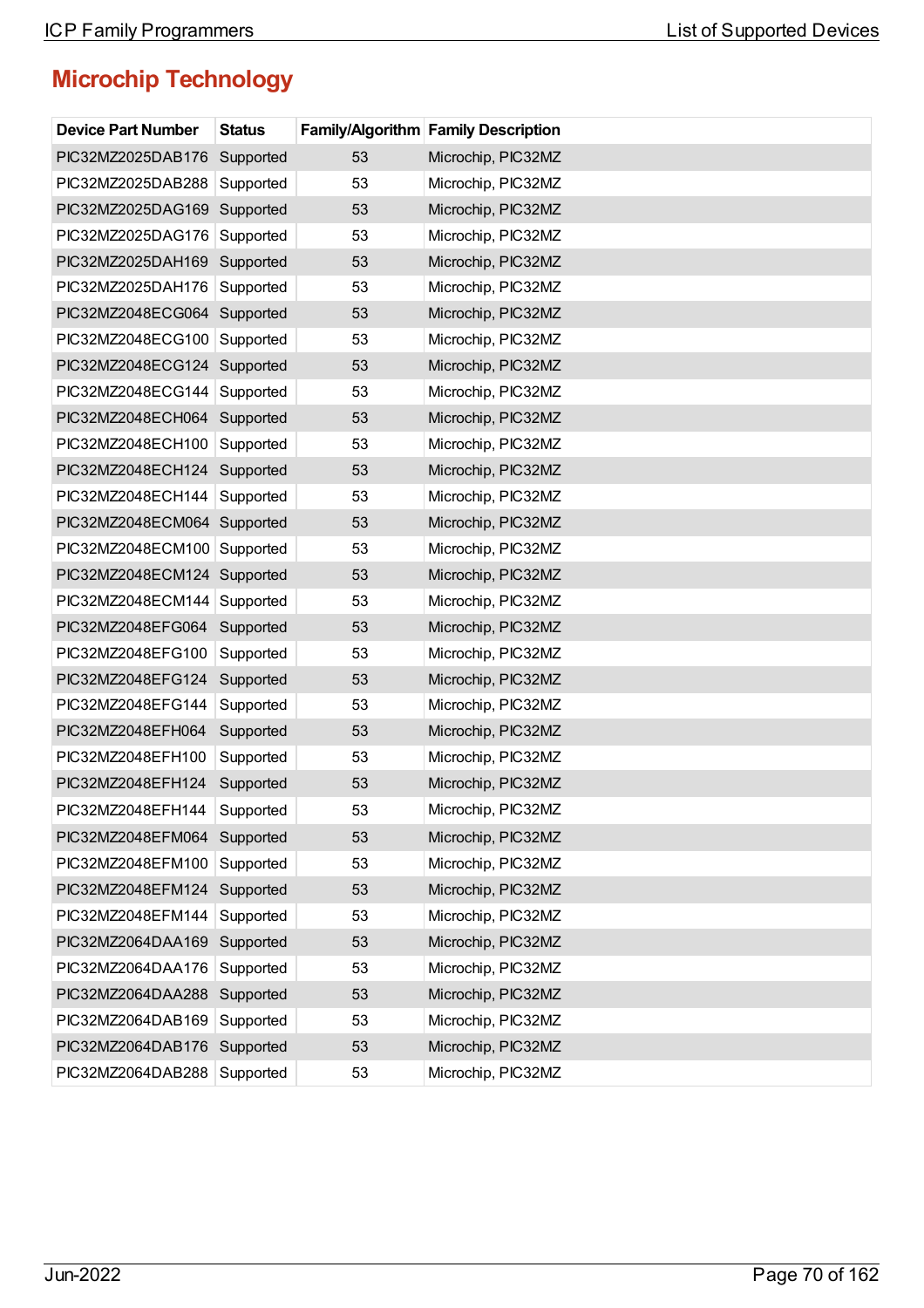| <b>Device Part Number</b> | <b>Status</b> |    | <b>Family/Algorithm Family Description</b> |
|---------------------------|---------------|----|--------------------------------------------|
| PIC32MZ2064DAG169         | Supported     | 53 | Microchip, PIC32MZ                         |
| PIC32MZ2064DAG176         | Supported     | 53 | Microchip, PIC32MZ                         |
| PIC32MZ2064DAH169         | Supported     | 53 | Microchip, PIC32MZ                         |
| PIC32MZ2064DAH176         | Supported     | 53 | Microchip, PIC32MZ                         |
| rfPIC12C509AF             | Supported     | 40 | Microchip, PIC12/16 OTP                    |
| rfPIC12C509AG             | Supported     | 40 | Microchip, PIC12/16 OTP                    |
| rfPIC12F675F              | Supported     | 42 | Microchip, PIC10/12/16 mid-range           |
| rfPIC12F675H              | Supported     | 42 | Microchip, PIC10/12/16 mid-range           |
| rfPIC12F675K              | Supported     | 42 | Microchip, PIC10/12/16 mid-range           |
| SST26VF032B               | Supported     | 81 | Microchip, Standard SPI Flash ICs          |
| SST26VF064B               | Supported     | 81 | Microchip, Standard SPI Flash ICs          |
| 24AA014                   | 4 weeks       | 38 | Microchip, I2C EEPROM                      |
| 24AA014H                  | 4 weeks       | 38 | Microchip, I2C EEPROM                      |
| 24AA01H                   | 4 weeks       | 38 | Microchip, I2C EEPROM                      |
| 24AA025E48                | 4 weeks       | 38 | Microchip, I2C EEPROM                      |
| 24AA025E64                | 4 weeks       | 38 | Microchip, I2C EEPROM                      |
| 24AA025UID                | 4 weeks       | 38 | Microchip, I2C EEPROM                      |
| 24AA02E48                 | 4 weeks       | 38 | Microchip, I2C EEPROM                      |
| 24AA02E64                 | 4 weeks       | 38 | Microchip, I2C EEPROM                      |
| 24AA044                   | 4 weeks       | 38 | Microchip, I2C EEPROM                      |
| 24AA1025                  | 4 weeks       | 38 | Microchip, I2C EEPROM                      |
| 24AA1026                  | 4 weeks       | 38 | Microchip, I2C EEPROM                      |
| 24AA65                    | 4 weeks       | 38 | Microchip, I2C EEPROM                      |
| 24C65                     | 4 weeks       | 38 | Microchip, I2C EEPROM                      |
| 24CS512                   | 4 weeks       | 38 | Microchip, I2C EEPROM                      |
| 24CW1280                  | 4 weeks       | 38 | Microchip, I2C EEPROM                      |
| 24CW16                    | 4 weeks       | 38 | Microchip, I2C EEPROM                      |
| 24CW160                   | 4 weeks       | 38 | Microchip, I2C EEPROM                      |
| 24CW32                    | 4 weeks       | 38 | Microchip, I2C EEPROM                      |
| 24CW320                   | 4 weeks       | 38 | Microchip, I2C EEPROM                      |
| 24CW64                    | 4 weeks       | 38 | Microchip, I2C EEPROM                      |
| 24CW640                   | 4 weeks       | 38 | Microchip, I2C EEPROM                      |
| 24FC01                    | 4 weeks       | 38 | Microchip, I2C EEPROM                      |
| 24FC02                    | 4 weeks       | 38 | Microchip, I2C EEPROM                      |
| 24FC04                    | 4 weeks       | 38 | Microchip, I2C EEPROM                      |
| 24FC04H                   | 4 weeks       | 38 | Microchip, I2C EEPROM                      |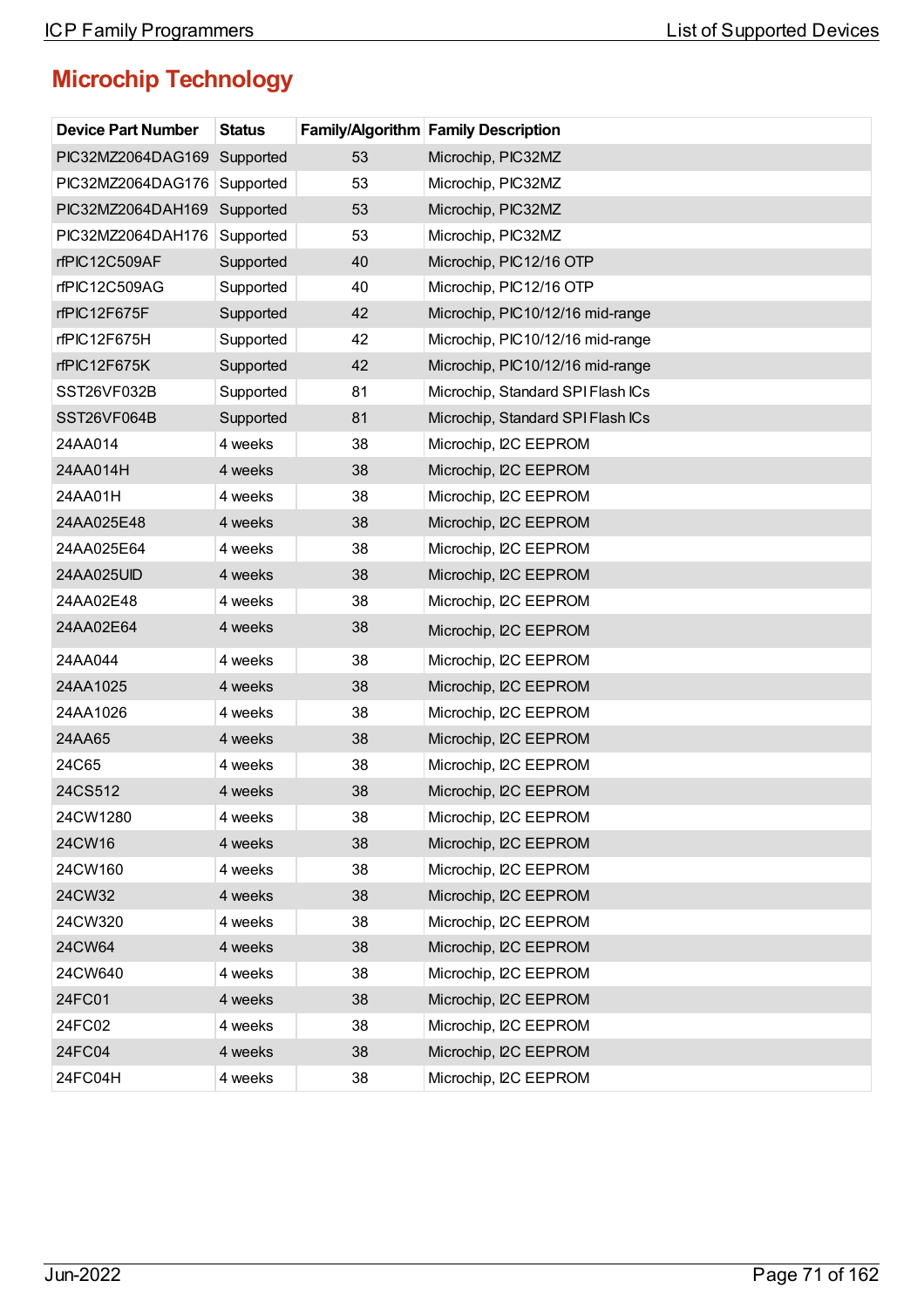| <b>Device Part Number</b> | <b>Status</b> |    | <b>Family/Algorithm Family Description</b> |
|---------------------------|---------------|----|--------------------------------------------|
| 24FC08                    | 4 weeks       | 38 | Microchip, I2C EEPROM                      |
| 24FC1025                  | 4 weeks       | 38 | Microchip, I2C EEPROM                      |
| 24FC1026                  | 4 weeks       | 38 | Microchip, I2C EEPROM                      |
| 24FC128                   | 4 weeks       | 38 | Microchip, I2C EEPROM                      |
| 24FC16                    | 4 weeks       | 38 | Microchip, I2C EEPROM                      |
| 24FC16H                   | 4 weeks       | 38 | Microchip, I2C EEPROM                      |
| 24FC256                   | 4 weeks       | 38 | Microchip, I2C EEPROM                      |
| 24FC512                   | 4 weeks       | 38 | Microchip, I2C EEPROM                      |
| 24FC64                    | 4 weeks       | 38 | Microchip, I2C EEPROM                      |
| 24FC64F                   | 4 weeks       | 38 | Microchip, I2C EEPROM                      |
| 24LC014                   | 4 weeks       | 38 | Microchip, I2C EEPROM                      |
| 24LC014H                  | 4 weeks       | 38 | Microchip, I2C EEPROM                      |
| 24LC1025                  | 4 weeks       | 38 | Microchip, I2C EEPROM                      |
| 24LC1026                  | 4 weeks       | 38 | Microchip, I2C EEPROM                      |
| 24LC21A                   | 4 weeks       | 38 | Microchip, I2C EEPROM                      |
| 24LC22A                   | 4 weeks       | 38 | Microchip, I2C EEPROM                      |
| 24LC65                    | 4 weeks       | 38 | Microchip, I2C EEPROM                      |
| 24LCS21A                  | 4 weeks       | 38 | Microchip, I2C EEPROM                      |
| 24LCS22A                  | 4 weeks       | 38 | Microchip, I2C EEPROM                      |
| 24VL014                   | 4 weeks       | 38 | Microchip, I2C EEPROM                      |
| 24VL014H                  | 4 weeks       | 38 | Microchip, I2C EEPROM                      |
| 25A512                    | 4 weeks       | 81 | Microchip, standard SPI flash/EEPROM       |
| 25AA02E48                 | 4 weeks       | 81 | Microchip, standard SPI flash/EEPROM       |
| 25AA02E64                 | 4 weeks       | 81 | Microchip, standard SPI flash/EEPROM       |
| 25AA02UID                 | 4 weeks       | 81 | Microchip, standard SPI flash/EEPROM       |
| 93AA46AE48                | 4 weeks       | 77 | Microchip, Microwire EEPROM                |
| AT24C01C                  | 4 weeks       | 38 | Microchip, I2C EEPROM                      |
| AT24C01D                  | 4 weeks       | 38 | Microchip, I2C EEPROM                      |
| AT24C02C                  | 4 weeks       | 38 | Microchip, I2C EEPROM                      |
| AT24C02D                  | 4 weeks       | 38 | Microchip, I2C EEPROM                      |
| AT24C04C                  | 4 weeks       | 38 | Microchip, I2C EEPROM                      |
| AT24C04D                  | 4 weeks       | 38 | Microchip, I2C EEPROM                      |
| AT24C08C                  | 4 weeks       | 38 | Microchip, I2C EEPROM                      |
| AT24C08D                  | 4 weeks       | 38 | Microchip, I2C EEPROM                      |
| AT24C128C                 | 4 weeks       | 38 | Microchip, I2C EEPROM                      |
| AT24C16C                  | 4 weeks       | 38 | Microchip, I2C EEPROM                      |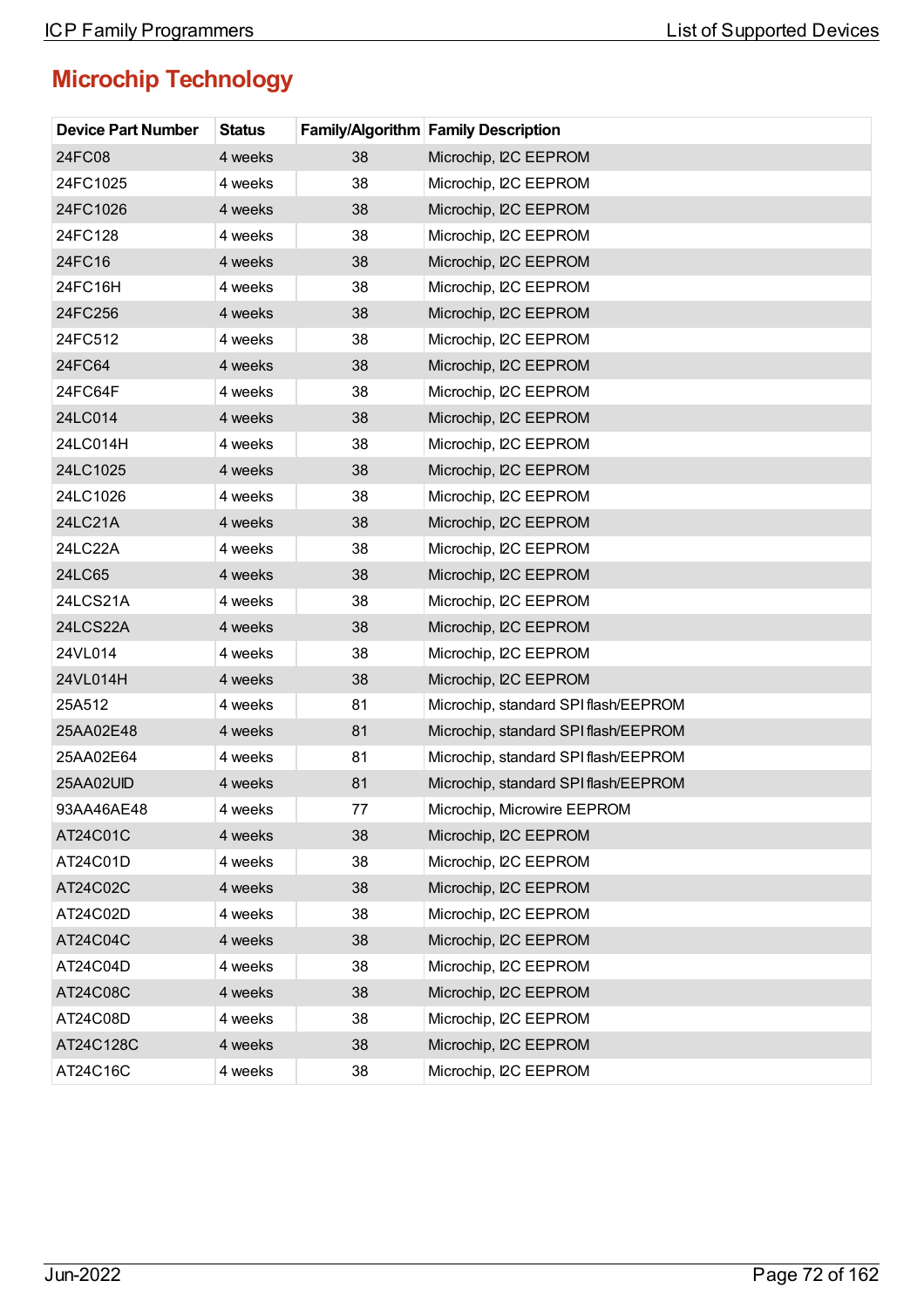| <b>Device Part Number</b> | <b>Status</b> |    | <b>Family/Algorithm Family Description</b> |
|---------------------------|---------------|----|--------------------------------------------|
| AT24C16D                  | 4 weeks       | 38 | Microchip, I2C EEPROM                      |
| AT24C256C                 | 4 weeks       | 38 | Microchip, I2C EEPROM                      |
| AT24C32D                  | 4 weeks       | 38 | Microchip, I2C EEPROM                      |
| AT24C32E                  | 4 weeks       | 38 | Microchip, I2C EEPROM                      |
| AT24C512C                 | 4 weeks       | 38 | Microchip, I2C EEPROM                      |
| AT24C64B                  | 4 weeks       | 38 | Microchip, I2C EEPROM                      |
| AT24C64D                  | 4 weeks       | 38 | Microchip, I2C EEPROM                      |
| AT24CM01                  | 4 weeks       | 38 | Microchip, I2C EEPROM                      |
| AT24CM02                  | 4 weeks       | 38 | Microchip, I2C EEPROM                      |
| AT24CS01                  | 4 weeks       | 38 | Microchip, I2C EEPROM                      |
| AT24CS02                  | 4 weeks       | 38 | Microchip, I2C EEPROM                      |
| AT24CS04                  | 4 weeks       | 38 | Microchip, I2C EEPROM                      |
| AT24CS08                  | 4 weeks       | 38 | Microchip, I2C EEPROM                      |
| AT24CS16                  | 4 weeks       | 38 | Microchip, I2C EEPROM                      |
| AT24CS32                  | 4 weeks       | 38 | Microchip, I2C EEPROM                      |
| AT24CS64                  | 4 weeks       | 38 | Microchip, I2C EEPROM                      |
| AT24CSW010                | 4 weeks       | 38 | Microchip, I2C EEPROM                      |
| AT24CSW020                | 4 weeks       | 38 | Microchip, I2C EEPROM                      |
| AT24CSW040                | 4 weeks       | 38 | Microchip, I2C EEPROM                      |
| AT24CSW080                | 4 weeks       | 38 | Microchip, I2C EEPROM                      |
| AT24HC02C                 | 4 weeks       | 38 | Microchip, I2C EEPROM                      |
| AT24HC04B                 | 4 weeks       | 38 | Microchip, I2C EEPROM                      |
| AT24MAC402                | 4 weeks       | 38 | Microchip, I2C EEPROM                      |
| AT24MAC602                | 4 weeks       | 38 | Microchip, I2C EEPROM                      |
| AT25010B                  | 4 weeks       | 81 | Microchip, standard SPI flash/EEPROM       |
| AT25020B                  | 4 weeks       | 81 | Microchip, standard SPI flash/EEPROM       |
| AT25040B                  | 4 weeks       | 81 | Microchip, standard SPI flash/EEPROM       |
| AT25080B                  | 4 weeks       | 81 | Microchip, standard SPI flash/EEPROM       |
| AT25128B                  | 4 weeks       | 81 | Microchip, standard SPI flash/EEPROM       |
| AT25160B                  | 4 weeks       | 81 | Microchip, standard SPI flash/EEPROM       |
| AT25256B                  | 4 weeks       | 81 | Microchip, standard SPI flash/EEPROM       |
| AT25320B                  | 4 weeks       | 81 | Microchip, standard SPI flash/EEPROM       |
| AT25512                   | 4 weeks       | 81 | Microchip, standard SPI flash/EEPROM       |
| AT25640B                  | 4 weeks       | 81 | Microchip, standard SPI flash/EEPROM       |
| AT25M01                   | 4 weeks       | 81 | Microchip, standard SPI flash/EEPROM       |
| AT90CAN128                | 4 weeks       | 59 | Microchip, Atmel with SPI/JTAG             |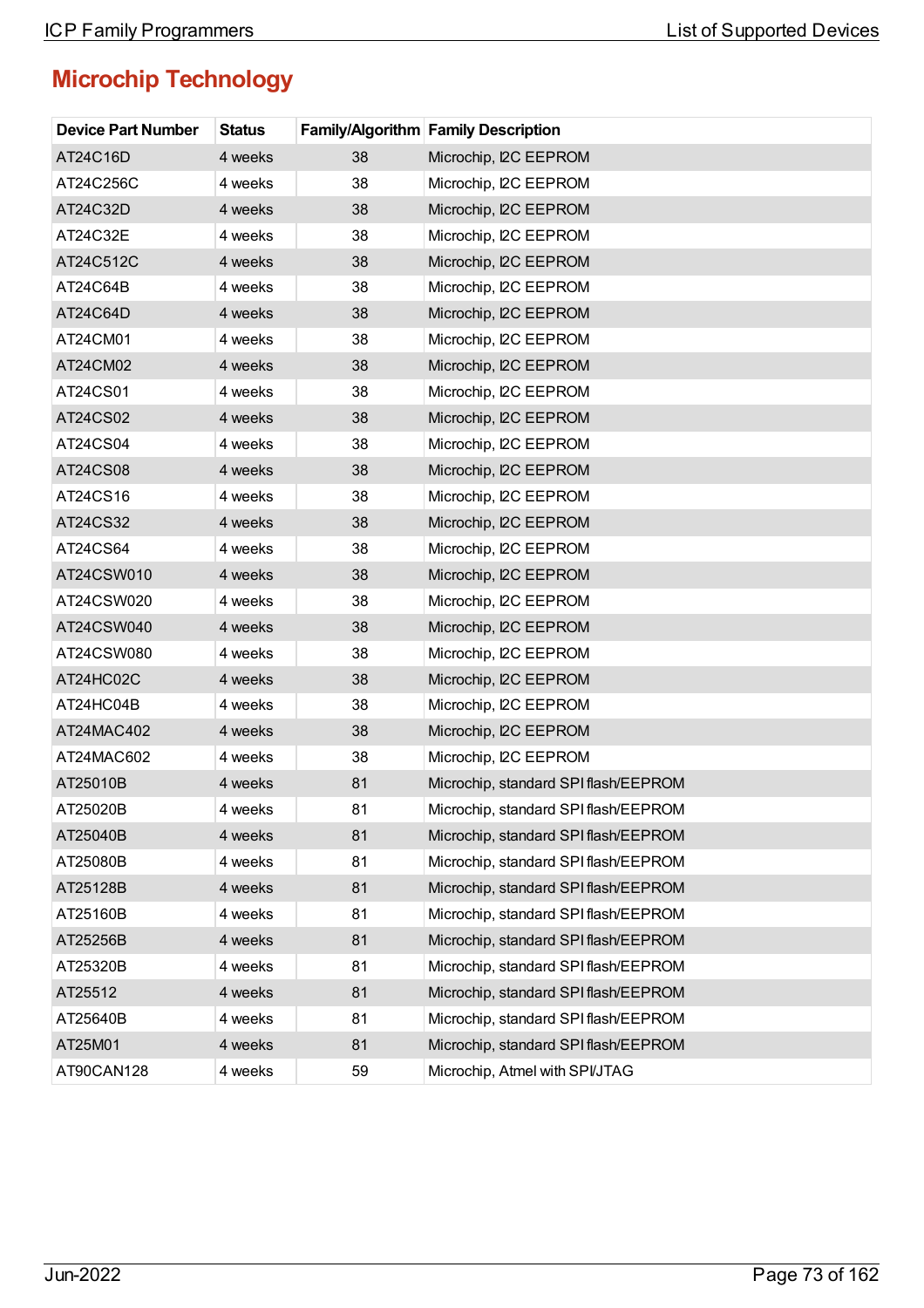| <b>Device Part Number</b> | <b>Status</b> |    | <b>Family/Algorithm Family Description</b> |
|---------------------------|---------------|----|--------------------------------------------|
| AT90CAN32                 | 4 weeks       | 59 | Microchip, Atmel with SPI/JTAG             |
| AT90CAN64                 | 4 weeks       | 59 | Microchip, Atmel with SPI/JTAG             |
| AT90PWM1                  | 4 weeks       | 59 | Microchip, Atmel with SPI/JTAG             |
| AT90PWM2                  | 4 weeks       | 59 | Microchip, Atmel with SPI/JTAG             |
| AT90PWM2B                 | 4 weeks       | 59 | Microchip, Atmel with SPI/JTAG             |
| AT90PWM3                  | 4 weeks       | 59 | Microchip, Atmel with SPI/JTAG             |
| AT90PWM3B                 | 4 weeks       | 59 | Microchip, Atmel with SPI/JTAG             |
| AT90USB162                | 4 weeks       | 59 | Microchip, Atmel with SPI/JTAG             |
| AT90USB82                 | 4 weeks       | 59 | Microchip, Atmel with SPI/JTAG             |
| AT93C46D                  | 4 weeks       | 77 | Microchip, Microwire EEPROM                |
| AT93C46E                  | 4 weeks       | 77 | Microchip, Microwire EEPROM                |
| AT93C56B                  | 4 weeks       | 77 | Microchip, Microwire EEPROM                |
| AT93C66B                  | 4 weeks       | 77 | Microchip, Microwire EEPROM                |
| AT93C86A                  | 4 weeks       | 77 | Microchip, Microwire EEPROM                |
| ATMEGA128RFA1             | 4 weeks       | 59 | Microchip, Atmel with SPI/JTAG             |
| ATMEGA162                 | 4 weeks       | 59 | Microchip, Atmel with SPI/JTAG             |
| ATMEGA162V                | 4 weeks       | 59 | Microchip, Atmel with SPI/JTAG             |
| ATMEGA165A                | 4 weeks       | 59 | Microchip, Atmel with SPI/JTAG             |
| ATMEGA165P                | 4 weeks       | 59 | Microchip, Atmel with SPI/JTAG             |
| ATMEGA165PA               | 4 weeks       | 59 | Microchip, Atmel with SPI/JTAG             |
| ATMEGA165PV               | 4 weeks       | 59 | Microchip, Atmel with SPI/JTAG             |
| ATMEGA169A                | 4 weeks       | 59 | Microchip, Atmel with SPI/JTAG             |
| ATMEGA169P                | 4 weeks       | 59 | Microchip, Atmel with SPI/JTAG             |
| ATMEGA169PA               | 4 weeks       | 59 | Microchip, Atmel with SPI/JTAG             |
| ATMEGA169PV               | 4 weeks       | 59 | Microchip, Atmel with SPI/JTAG             |
| ATMEGA16HVA               | 4 weeks       | 59 | Microchip, Atmel with SPI/JTAG             |
| ATMEGA16HVB               | 4 weeks       | 59 | Microchip, Atmel with SPI/JTAG             |
| ATMEGA16M1                | 4 weeks       | 59 | Microchip, Atmel with SPI/JTAG             |
| ATMEGA16U2                | 4 weeks       | 59 | Microchip, Atmel with SPI/JTAG             |
| ATMEGA16U2                | 4 weeks       | 59 | Microchip, Atmel with SPI/JTAG             |
| ATMEGA16U4                | 4 weeks       | 59 | Microchip, Atmel with SPI/JTAG             |
| ATMEGA325                 | 4 weeks       | 59 | Microchip, Atmel with SPI/JTAG             |
| ATMEGA3250                | 4 weeks       | 59 | Microchip, Atmel with SPI/JTAG             |
| ATMEGA3250A               | 4 weeks       | 59 | Microchip, Atmel with SPI/JTAG             |
| ATMEGA3250P               | 4 weeks       | 59 | Microchip, Atmel with SPI/JTAG             |
| ATMEGA3250PA              | 4 weeks       | 59 | Microchip, Atmel with SPI/JTAG             |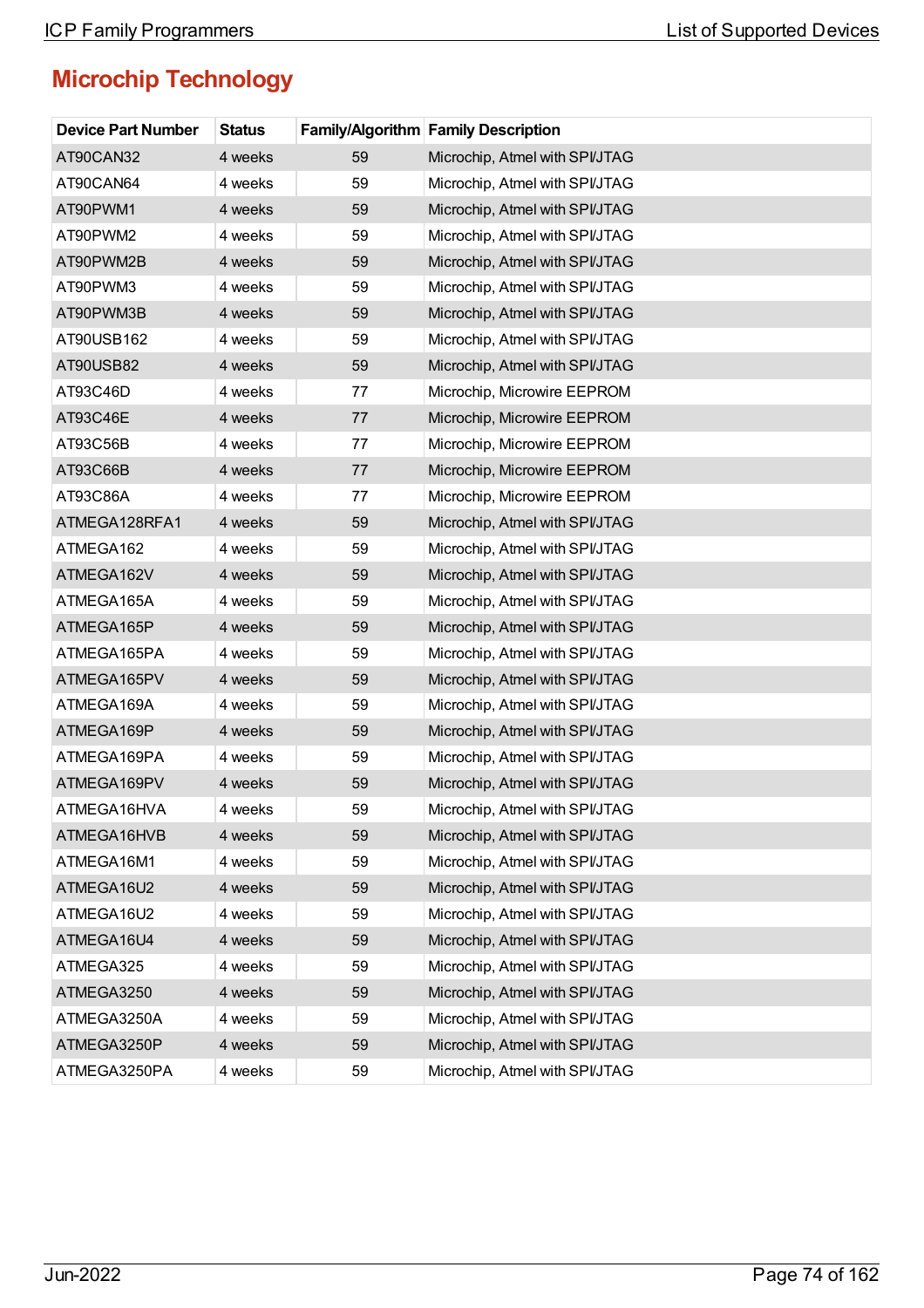| <b>Device Part Number</b> | <b>Status</b> |    | <b>Family/Algorithm Family Description</b> |
|---------------------------|---------------|----|--------------------------------------------|
| ATMEGA3250PV              | 4 weeks       | 59 | Microchip, Atmel with SPI/JTAG             |
| ATMEGA3250V               | 4 weeks       | 59 | Microchip, Atmel with SPI/JTAG             |
| ATMEGA325A                | 4 weeks       | 59 | Microchip, Atmel with SPI/JTAG             |
| ATMEGA325P                | 4 weeks       | 59 | Microchip, Atmel with SPI/JTAG             |
| ATMEGA325PA               | 4 weeks       | 59 | Microchip, Atmel with SPI/JTAG             |
| ATMEGA325PV               | 4 weeks       | 59 | Microchip, Atmel with SPI/JTAG             |
| ATMEGA325V                | 4 weeks       | 59 | Microchip, Atmel with SPI/JTAG             |
| ATMEGA329                 | 4 weeks       | 59 | Microchip, Atmel with SPI/JTAG             |
| ATMEGA3290                | 4 weeks       | 59 | Microchip, Atmel with SPI/JTAG             |
| ATMEGA3290A               | 4 weeks       | 59 | Microchip, Atmel with SPI/JTAG             |
| ATMEGA3290P               | 4 weeks       | 59 | Microchip, Atmel with SPI/JTAG             |
| ATMEGA3290PA              | 4 weeks       | 59 | Microchip, Atmel with SPI/JTAG             |
| ATMEGA3290PV              | 4 weeks       | 59 | Microchip, Atmel with SPI/JTAG             |
| ATMEGA3290V               | 4 weeks       | 59 | Microchip, Atmel with SPI/JTAG             |
| ATMEGA329A                | 4 weeks       | 59 | Microchip, Atmel with SPI/JTAG             |
| ATMEGA329P                | 4 weeks       | 59 | Microchip, Atmel with SPI/JTAG             |
| ATMEGA329PA               | 4 weeks       | 59 | Microchip, Atmel with SPI/JTAG             |
| ATMEGA329PV               | 4 weeks       | 59 | Microchip, Atmel with SPI/JTAG             |
| ATMEGA329V                | 4 weeks       | 59 | Microchip, Atmel with SPI/JTAG             |
| ATMEGA32C1                | 4 weeks       | 59 | Microchip, Atmel with SPI/JTAG             |
| ATMEGA32HVB               | 4 weeks       | 59 | Microchip, Atmel with SPI/JTAG             |
| ATMEGA32HVE2              | 4 weeks       | 59 | Microchip, Atmel with SPI/JTAG             |
| ATMEGA32M1                | 4 weeks       | 59 | Microchip, Atmel with SPI/JTAG             |
| ATMEGA32U2                | 4 weeks       | 59 | Microchip, Atmel with SPI/JTAG             |
| ATMEGA32U2                | 4 weeks       | 59 | Microchip, Atmel with SPI/JTAG             |
| ATMEGA32U4                | 4 weeks       | 59 | Microchip, Atmel with SPI/JTAG             |
| ATMEGA406                 | 4 weeks       | 59 | Microchip, Atmel with SPI/JTAG             |
| ATMEGA645                 | 4 weeks       | 59 | Microchip, Atmel with SPI/JTAG             |
| ATMEGA6450                | 4 weeks       | 59 | Microchip, Atmel with SPI/JTAG             |
| ATMEGA6450A               | 4 weeks       | 59 | Microchip, Atmel with SPI/JTAG             |
| ATMEGA6450P               | 4 weeks       | 59 | Microchip, Atmel with SPI/JTAG             |
| ATMEGA6450V               | 4 weeks       | 59 | Microchip, Atmel with SPI/JTAG             |
| ATMEGA645A                | 4 weeks       | 59 | Microchip, Atmel with SPI/JTAG             |
| ATMEGA645P                | 4 weeks       | 59 | Microchip, Atmel with SPI/JTAG             |
| ATMEGA645V                | 4 weeks       | 59 | Microchip, Atmel with SPI/JTAG             |
| ATMEGA649                 | 4 weeks       | 59 | Microchip, Atmel with SPI/JTAG             |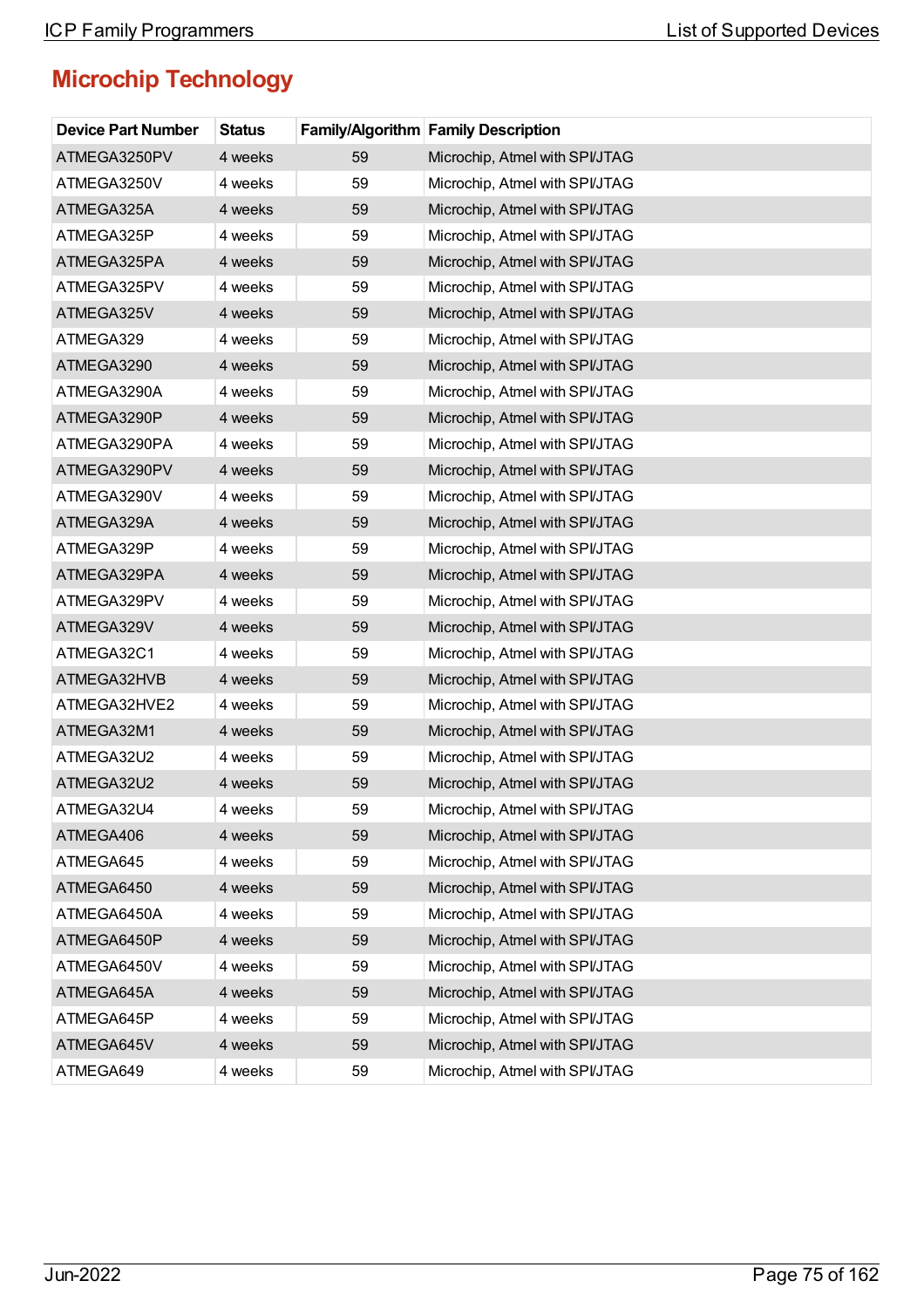| <b>Device Part Number</b> | <b>Status</b> |    | <b>Family/Algorithm Family Description</b> |
|---------------------------|---------------|----|--------------------------------------------|
| ATMEGA6490                | 4 weeks       | 59 | Microchip, Atmel with SPI/JTAG             |
| ATMEGA6490A               | 4 weeks       | 59 | Microchip, Atmel with SPI/JTAG             |
| ATMEGA6490P               | 4 weeks       | 59 | Microchip, Atmel with SPI/JTAG             |
| ATMEGA6490V               | 4 weeks       | 59 | Microchip, Atmel with SPI/JTAG             |
| ATMEGA649A                | 4 weeks       | 59 | Microchip, Atmel with SPI/JTAG             |
| ATMEGA649P                | 4 weeks       | 59 | Microchip, Atmel with SPI/JTAG             |
| ATMEGA649V                | 4 weeks       | 59 | Microchip, Atmel with SPI/JTAG             |
| ATMEGA64C1                | 4 weeks       | 59 | Microchip, Atmel with SPI/JTAG             |
| ATMEGA64HVE2              | 4 weeks       | 59 | Microchip, Atmel with SPI/JTAG             |
| ATMEGA64M1                | 4 weeks       | 59 | Microchip, Atmel with SPI/JTAG             |
| ATMEGA8535                | 4 weeks       | 59 | Microchip, Atmel with SPI/JTAG             |
| ATMEGA8535L               | 4 weeks       | 59 | Microchip, Atmel with SPI/JTAG             |
| ATMEGA8A                  | 4 weeks       | 59 | Microchip, Atmel with SPI/JTAG             |
| ATMEGA8HVA                | 4 weeks       | 59 | Microchip, Atmel with SPI/JTAG             |
| ATMEGA8U2                 | 4 weeks       | 59 | Microchip, Atmel with SPI/JTAG             |
| ATSAM3A4C                 | 4 weeks       | 60 | Microchip, Atmel M7/M4/M3                  |
| ATSAM3A4CA                | 4 weeks       | 60 | Microchip, Atmel M7/M4/M3                  |
| ATSAM3A4CA                | 4 weeks       | 60 | Microchip, Atmel M7/M4/M3                  |
| ATSAM3A8C                 | 4 weeks       | 60 | Microchip, Atmel M7/M4/M3                  |
| ATSAM3A8CA                | 4 weeks       | 60 | Microchip, Atmel M7/M4/M3                  |
| ATSAM3A8CA                | 4 weeks       | 60 | Microchip, Atmel M7/M4/M3                  |
| ATSAM3N00A                | 4 weeks       | 60 | Microchip, Atmel M7/M4/M3                  |
| ATSAM3N00AA               | 4 weeks       | 60 | Microchip, Atmel M7/M4/M3                  |
| ATSAM3N00B                | 4 weeks       | 60 | Microchip, Atmel M7/M4/M3                  |
| ATSAM3N00BA               | 4 weeks       | 60 | Microchip, Atmel M7/M4/M3                  |
| ATSAM3N0A                 | 4 weeks       | 60 | Microchip, Atmel M7/M4/M3                  |
| ATSAM3N0AA                | 4 weeks       | 60 | Microchip, Atmel M7/M4/M3                  |
| ATSAM3N0B                 | 4 weeks       | 60 | Microchip, Atmel M7/M4/M3                  |
| ATSAM3N0BA                | 4 weeks       | 60 | Microchip, Atmel M7/M4/M3                  |
| ATSAM3N0C                 | 4 weeks       | 60 | Microchip, Atmel M7/M4/M3                  |
| ATSAM3N0CA                | 4 weeks       | 60 | Microchip, Atmel M7/M4/M3                  |
| ATSAM3N1A                 | 4 weeks       | 60 | Microchip, Atmel M7/M4/M3                  |
| ATSAM3N1AA                | 4 weeks       | 60 | Microchip, Atmel M7/M4/M3                  |
| ATSAM3N1AB                | 4 weeks       | 60 | Microchip, Atmel M7/M4/M3                  |
| ATSAM3N1B                 | 4 weeks       | 60 | Microchip, Atmel M7/M4/M3                  |
| ATSAM3N1BA                | 4 weeks       | 60 | Microchip, Atmel M7/M4/M3                  |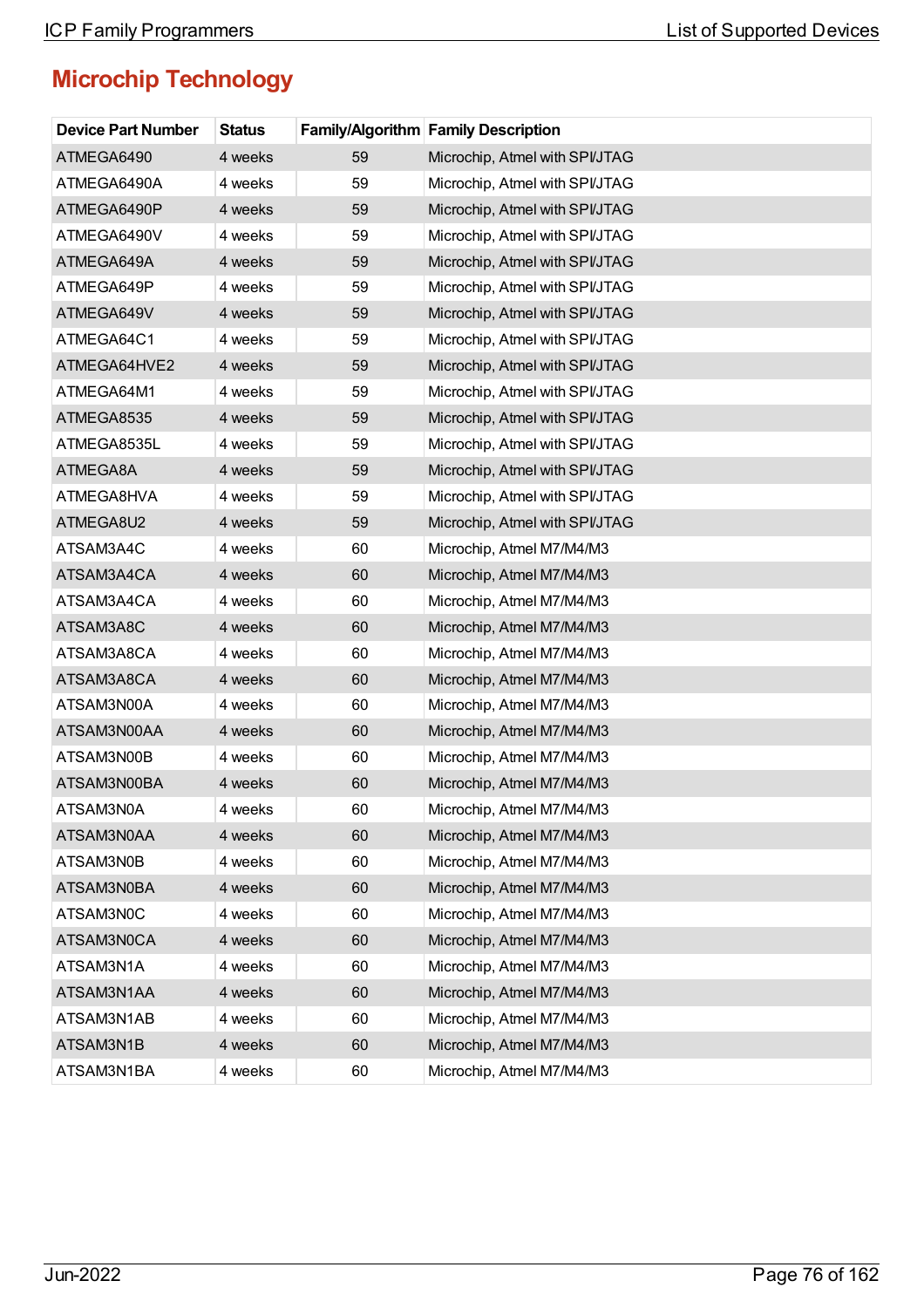| <b>Device Part Number</b> | <b>Status</b> |    | <b>Family/Algorithm Family Description</b> |
|---------------------------|---------------|----|--------------------------------------------|
| ATSAM3N1BB                | 4 weeks       | 60 | Microchip, Atmel M7/M4/M3                  |
| ATSAM3N1C                 | 4 weeks       | 60 | Microchip, Atmel M7/M4/M3                  |
| ATSAM3N1CA                | 4 weeks       | 60 | Microchip, Atmel M7/M4/M3                  |
| ATSAM3N1CB                | 4 weeks       | 60 | Microchip, Atmel M7/M4/M3                  |
| ATSAM3N2A                 | 4 weeks       | 60 | Microchip, Atmel M7/M4/M3                  |
| ATSAM3N2AA                | 4 weeks       | 60 | Microchip, Atmel M7/M4/M3                  |
| ATSAM3N2B                 | 4 weeks       | 60 | Microchip, Atmel M7/M4/M3                  |
| ATSAM3N2BA                | 4 weeks       | 60 | Microchip, Atmel M7/M4/M3                  |
| ATSAM3N2C                 | 4 weeks       | 60 | Microchip, Atmel M7/M4/M3                  |
| ATSAM3N2CA                | 4 weeks       | 60 | Microchip, Atmel M7/M4/M3                  |
| ATSAM3N4A                 | 4 weeks       | 60 | Microchip, Atmel M7/M4/M3                  |
| ATSAM3N4AA                | 4 weeks       | 60 | Microchip, Atmel M7/M4/M3                  |
| ATSAM3N4B                 | 4 weeks       | 60 | Microchip, Atmel M7/M4/M3                  |
| ATSAM3N4BA                | 4 weeks       | 60 | Microchip, Atmel M7/M4/M3                  |
| ATSAM3N4C                 | 4 weeks       | 60 | Microchip, Atmel M7/M4/M3                  |
| ATSAM3N4CA                | 4 weeks       | 60 | Microchip, Atmel M7/M4/M3                  |
| ATSAM3S1A                 | 4 weeks       | 60 | Microchip, Atmel M7/M4/M3                  |
| ATSAM3S1B                 | 4 weeks       | 60 | Microchip, Atmel M7/M4/M3                  |
| ATSAM3S1C                 | 4 weeks       | 60 | Microchip, Atmel M7/M4/M3                  |
| ATSAM3S2A                 | 4 weeks       | 60 | Microchip, Atmel M7/M4/M3                  |
| ATSAM3S2B                 | 4 weeks       | 60 | Microchip, Atmel M7/M4/M3                  |
| ATSAM3S2C                 | 4 weeks       | 60 | Microchip, Atmel M7/M4/M3                  |
| ATSAM3S4A                 | 4 weeks       | 60 | Microchip, Atmel M7/M4/M3                  |
| ATSAM3S4B                 | 4 weeks       | 60 | Microchip, Atmel M7/M4/M3                  |
| ATSAM3S4C                 | 4 weeks       | 60 | Microchip, Atmel M7/M4/M3                  |
| ATSAM3S8B                 | 4 weeks       | 60 | Microchip, Atmel M7/M4/M3                  |
| ATSAM3S8C                 | 4 weeks       | 60 | Microchip, Atmel M7/M4/M3                  |
| ATSAM3SD8B                | 4 weeks       | 60 | Microchip, Atmel M7/M4/M3                  |
| ATSAM3SD8C                | 4 weeks       | 60 | Microchip, Atmel M7/M4/M3                  |
| ATSAM3U1C                 | 4 weeks       | 60 | Microchip, Atmel M7/M4/M3                  |
| ATSAM3U1E                 | 4 weeks       | 60 | Microchip, Atmel M7/M4/M3                  |
| ATSAM3U2C                 | 4 weeks       | 60 | Microchip, Atmel M7/M4/M3                  |
| ATSAM3U2E                 | 4 weeks       | 60 | Microchip, Atmel M7/M4/M3                  |
| ATSAM3U4C                 | 4 weeks       | 60 | Microchip, Atmel M7/M4/M3                  |
| ATSAM3U4E                 | 4 weeks       | 60 | Microchip, Atmel M7/M4/M3                  |
| ATSAM3X4C                 | 4 weeks       | 60 | Microchip, Atmel M7/M4/M3                  |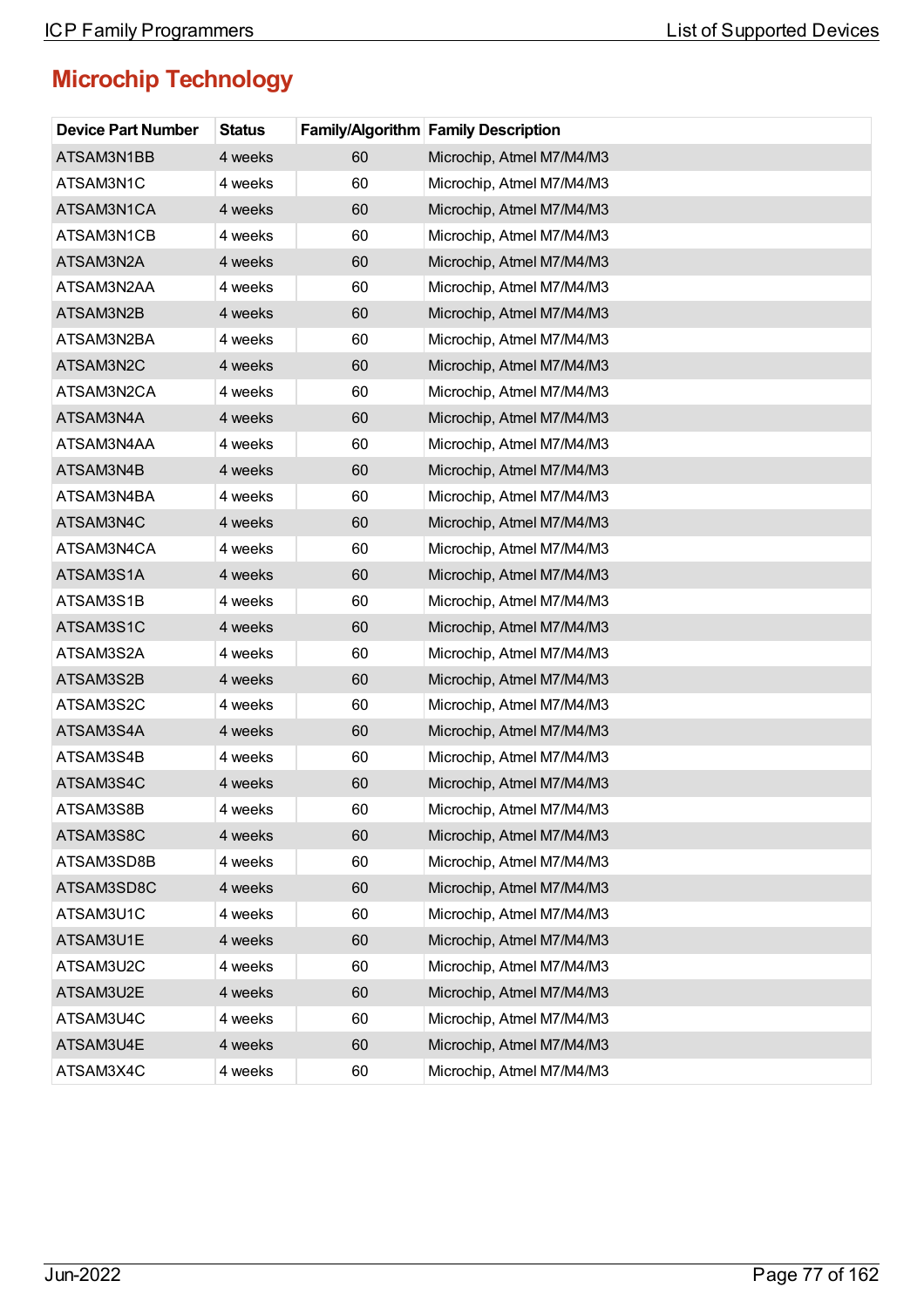| <b>Device Part Number</b> | <b>Status</b> |    | Family/Algorithm Family Description |
|---------------------------|---------------|----|-------------------------------------|
| ATSAM3X4CA                | 4 weeks       | 60 | Microchip, Atmel M7/M4/M3           |
| ATSAM3X4CA                | 4 weeks       | 60 | Microchip, Atmel M7/M4/M3           |
| ATSAM3X4E                 | 4 weeks       | 60 | Microchip, Atmel M7/M4/M3           |
| ATSAM3X4EA                | 4 weeks       | 60 | Microchip, Atmel M7/M4/M3           |
| ATSAM3X4EA                | 4 weeks       | 60 | Microchip, Atmel M7/M4/M3           |
| ATSAM3X8C                 | 4 weeks       | 60 | Microchip, Atmel M7/M4/M3           |
| ATSAM3X8CA                | 4 weeks       | 60 | Microchip, Atmel M7/M4/M3           |
| ATSAM3X8CA                | 4 weeks       | 60 | Microchip, Atmel M7/M4/M3           |
| ATSAM3X8E                 | 4 weeks       | 60 | Microchip, Atmel M7/M4/M3           |
| ATSAM3X8EA                | 4 weeks       | 60 | Microchip, Atmel M7/M4/M3           |
| ATSAM3X8EA                | 4 weeks       | 60 | Microchip, Atmel M7/M4/M3           |
| ATSAM4C16C                | 4 weeks       | 60 | Microchip, Atmel M7/M4/M3           |
| ATSAM4C16CA               | 4 weeks       | 60 | Microchip, Atmel M7/M4/M3           |
| ATSAM4C16CB               | 4 weeks       | 60 | Microchip, Atmel M7/M4/M3           |
| ATSAM4C32C                | 4 weeks       | 60 | Microchip, Atmel M7/M4/M3           |
| ATSAM4C32CA               | 4 weeks       | 60 | Microchip, Atmel M7/M4/M3           |
| ATSAM4C32E                | 4 weeks       | 60 | Microchip, Atmel M7/M4/M3           |
| ATSAM4C32EA               | 4 weeks       | 60 | Microchip, Atmel M7/M4/M3           |
| ATSAM4C4C                 | 4 weeks       | 60 | Microchip, Atmel M7/M4/M3           |
| ATSAM4C4CB                | 4 weeks       | 60 | Microchip, Atmel M7/M4/M3           |
| ATSAM4C8C                 | 4 weeks       | 60 | Microchip, Atmel M7/M4/M3           |
| ATSAM4C8CA                | 4 weeks       | 60 | Microchip, Atmel M7/M4/M3           |
| ATSAM4C8CB                | 4 weeks       | 60 | Microchip, Atmel M7/M4/M3           |
| ATSAM4CMP16C              | 4 weeks       | 60 | Microchip, Atmel M7/M4/M3           |
| ATSAM4CMP16CA             | 4 weeks       | 60 | Microchip, Atmel M7/M4/M3           |
| ATSAM4CMP16CB             | 4 weeks       | 60 | Microchip, Atmel M7/M4/M3           |
| ATSAM4CMP16CC             | 4 weeks       | 60 | Microchip, Atmel M7/M4/M3           |
| ATSAM4CMP32C              | 4 weeks       | 60 | Microchip, Atmel M7/M4/M3           |
| ATSAM4CMP32CA             | 4 weeks       | 60 | Microchip, Atmel M7/M4/M3           |
| ATSAM4CMP32CB             | 4 weeks       | 60 | Microchip, Atmel M7/M4/M3           |
| ATSAM4CMP8C               | 4 weeks       | 60 | Microchip, Atmel M7/M4/M3           |
| ATSAM4CMP8CA              | 4 weeks       | 60 | Microchip, Atmel M7/M4/M3           |
| ATSAM4CMP8CB              | 4 weeks       | 60 | Microchip, Atmel M7/M4/M3           |
| ATSAM4CMP8CC              | 4 weeks       | 60 | Microchip, Atmel M7/M4/M3           |
| ATSAM4CMS16C              | 4 weeks       | 60 | Microchip, Atmel M7/M4/M3           |
| ATSAM4CMS16CA             | 4 weeks       | 60 | Microchip, Atmel M7/M4/M3           |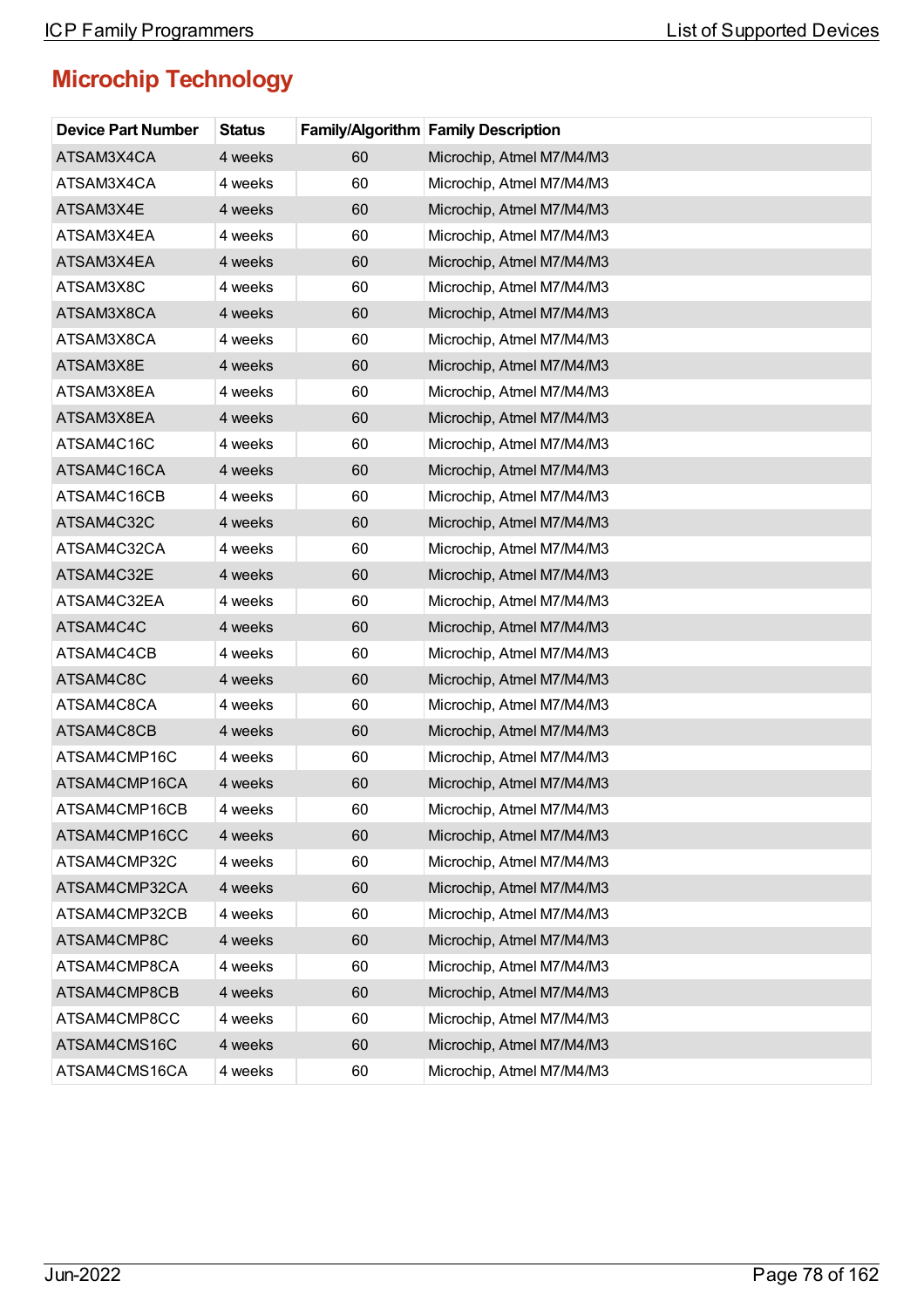| <b>Device Part Number</b> | <b>Status</b> |    | Family/Algorithm Family Description |
|---------------------------|---------------|----|-------------------------------------|
| ATSAM4CMS16CB             | 4 weeks       | 60 | Microchip, Atmel M7/M4/M3           |
| ATSAM4CMS16CC             | 4 weeks       | 60 | Microchip, Atmel M7/M4/M3           |
| ATSAM4CMS32C              | 4 weeks       | 60 | Microchip, Atmel M7/M4/M3           |
| ATSAM4CMS32CA             | 4 weeks       | 60 | Microchip, Atmel M7/M4/M3           |
| ATSAM4CMS32CB             | 4 weeks       | 60 | Microchip, Atmel M7/M4/M3           |
| ATSAM4CMS4C               | 4 weeks       | 60 | Microchip, Atmel M7/M4/M3           |
| ATSAM4CMS4CB              | 4 weeks       | 60 | Microchip, Atmel M7/M4/M3           |
| ATSAM4CMS4CC              | 4 weeks       | 60 | Microchip, Atmel M7/M4/M3           |
| ATSAM4CMS8C               | 4 weeks       | 60 | Microchip, Atmel M7/M4/M3           |
| ATSAM4CMS8CA              | 4 weeks       | 60 | Microchip, Atmel M7/M4/M3           |
| ATSAM4CMS8CB              | 4 weeks       | 60 | Microchip, Atmel M7/M4/M3           |
| ATSAM4CMS8CC              | 4 weeks       | 60 | Microchip, Atmel M7/M4/M3           |
| ATSAM4E16CA               | 4 weeks       | 60 | Microchip, Atmel M7/M4/M3           |
| ATSAM4E16CB               | 4 weeks       | 60 | Microchip, Atmel M7/M4/M3           |
| ATSAM4E16EA               | 4 weeks       | 60 | Microchip, Atmel M7/M4/M3           |
| ATSAM4E16EB               | 4 weeks       | 60 | Microchip, Atmel M7/M4/M3           |
| ATSAM4E8CA                | 4 weeks       | 60 | Microchip, Atmel M7/M4/M3           |
| ATSAM4E8CB                | 4 weeks       | 60 | Microchip, Atmel M7/M4/M3           |
| ATSAM4E8EA                | 4 weeks       | 60 | Microchip, Atmel M7/M4/M3           |
| ATSAM4E8EB                | 4 weeks       | 60 | Microchip, Atmel M7/M4/M3           |
| ATSAME51G18A              | 4 weeks       | 75 | Microchip, Atmel ATSAMD5x/E5x       |
| ATSAME51G19A              | 4 weeks       | 75 | Microchip, Atmel ATSAMD5x/E5x       |
| ATSAMG51                  | 4 weeks       | 75 | Microchip, Atmel ATSAMD5x/E5x       |
| ATSAMG51G18               | 4 weeks       | 75 | Microchip, Atmel ATSAMD5x/E5x       |
| ATSAMG54                  | 4 weeks       | 60 | Microchip, Atmel Cortex M7/M4/M3    |
| ATSAMG54G19               | 4 weeks       | 60 | Microchip, Atmel Cortex M7/M4/M3    |
| ATSAMR21E16A              | 4 weeks       | 57 | Microchip, Atmel SAMC/D/L/R         |
| ATSAMR21E17A              | 4 weeks       | 57 | Microchip, Atmel SAMC/D/L/R         |
| ATSAMR21E18A              | 4 weeks       | 57 | Microchip, Atmel SAMC/D/L/R         |
| ATSAMR21E19A              | 4 weeks       | 57 | Microchip, Atmel SAMC/D/L/R         |
| ATSAMR21G16A              | 4 weeks       | 57 | Microchip, Atmel SAMC/D/L/R         |
| ATSAMR21G17A              | 4 weeks       | 57 | Microchip, Atmel SAMC/D/L/R         |
| ATSAMR21G18A              | 4 weeks       | 57 | Microchip, Atmel SAMC/D/L/R         |
| ATSAMR30E18A              | 4 weeks       | 57 | Microchip, Atmel SAMC/D/L/R         |
| ATSAMR30G18A              | 4 weeks       | 57 | Microchip, Atmel SAMC/D/L/R         |
| ATSAMR34J16               | 4 weeks       | 57 | Microchip, Atmel SAMC/D/L/R         |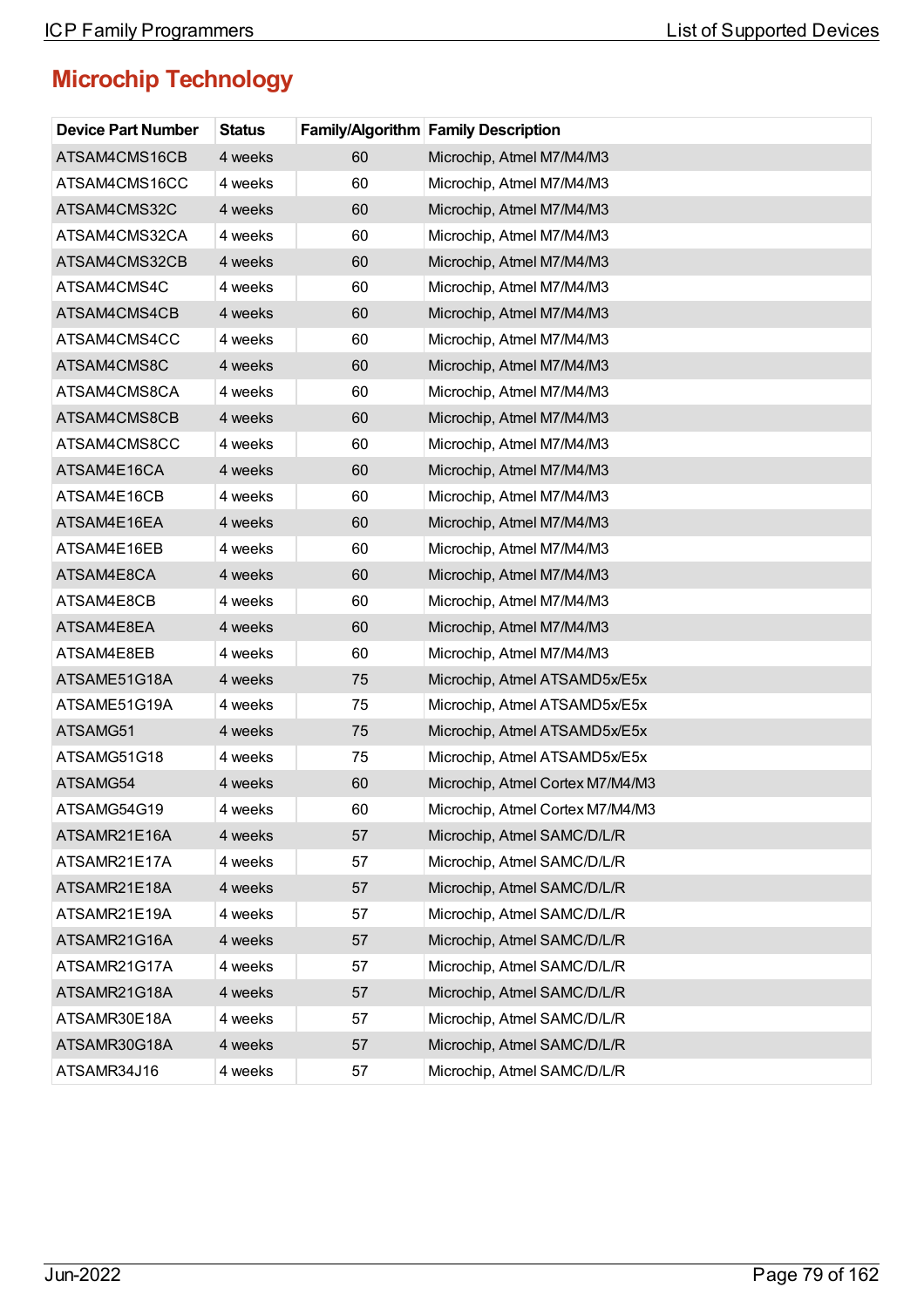| <b>Device Part Number</b> | <b>Status</b> |    | <b>Family/Algorithm Family Description</b> |
|---------------------------|---------------|----|--------------------------------------------|
| ATSAMR35J16               | 4 weeks       | 57 | Microchip, Atmel SAMC/D/L/R                |
| ATSAMR35J17               | 4 weeks       | 57 | Microchip, Atmel SAMC/D/L/R                |
| ATSAMR35J18               | 4 weeks       | 57 | Microchip, Atmel SAMC/D/L/R                |
| ATTINY11                  | 4 weeks       | 59 | Microchip, Atmel with SPI/JTAG             |
| ATTINY11L                 | 4 weeks       | 59 | Microchip, Atmel with SPI/JTAG             |
| ATTINY12                  | 4 weeks       | 59 | Microchip, Atmel with SPI/JTAG             |
| ATTINY12L                 | 4 weeks       | 59 | Microchip, Atmel with SPI/JTAG             |
| ATTINY12V                 | 4 weeks       | 59 | Microchip, Atmel with SPI/JTAG             |
| ATTINY13                  | 4 weeks       | 59 | Microchip, Atmel with SPI/JTAG             |
| ATTINY13A                 | 4 weeks       | 59 | Microchip, Atmel with SPI/JTAG             |
| ATTINY13V                 | 4 weeks       | 59 | Microchip, Atmel with SPI/JTAG             |
| ATTINY15                  | 4 weeks       | 59 | Microchip, Atmel with SPI/JTAG             |
| ATTINY15L                 | 4 weeks       | 59 | Microchip, Atmel with SPI/JTAG             |
| ATTINY1634                | 4 weeks       | 59 | Microchip, Atmel with SPI/JTAG             |
| ATTINY167                 | 4 weeks       | 59 | Microchip, Atmel with SPI/JTAG             |
| ATTINY2313                | 4 weeks       | 59 | Microchip, Atmel with SPI/JTAG             |
| ATTINY2313A               | 4 weeks       | 59 | Microchip, Atmel with SPI/JTAG             |
| ATTINY2313V               | 4 weeks       | 59 | Microchip, Atmel with SPI/JTAG             |
| ATTINY26                  | 4 weeks       | 59 | Microchip, Atmel with SPI/JTAG             |
| ATTINY261                 | 4 weeks       | 59 | Microchip, Atmel with SPI/JTAG             |
| ATTINY261A                | 4 weeks       | 59 | Microchip, Atmel with SPI/JTAG             |
| ATTINY261V                | 4 weeks       | 59 | Microchip, Atmel with SPI/JTAG             |
| ATTINY26L                 | 4 weeks       | 59 | Microchip, Atmel with SPI/JTAG             |
| ATTINY4313                | 4 weeks       | 59 | Microchip, Atmel with SPI/JTAG             |
| ATTINY43U                 | 4 weeks       | 59 | Microchip, Atmel with SPI/JTAG             |
| ATTINY441                 | 4 weeks       | 59 | Microchip, Atmel with SPI/JTAG             |
| ATTINY461                 | 4 weeks       | 59 | Microchip, Atmel with SPI/JTAG             |
| ATTINY461A                | 4 weeks       | 59 | Microchip, Atmel with SPI/JTAG             |
| ATTINY461V                | 4 weeks       | 59 | Microchip, Atmel with SPI/JTAG             |
| ATTINY828                 | 4 weeks       | 59 | Microchip, Atmel with SPI/JTAG             |
| ATTINY828R                | 4 weeks       | 59 | Microchip, Atmel with SPI/JTAG             |
| ATTINY841                 | 4 weeks       | 59 | Microchip, Atmel with SPI/JTAG             |
| ATTINY861                 | 4 weeks       | 59 | Microchip, Atmel with SPI/JTAG             |
| ATTINY861A                | 4 weeks       | 59 | Microchip, Atmel with SPI/JTAG             |
| ATTINY861A                | 4 weeks       | 59 | Microchip, Atmel with SPI/JTAG             |
| ATTINY861V                | 4 weeks       | 59 | Microchip, Atmel with SPI/JTAG             |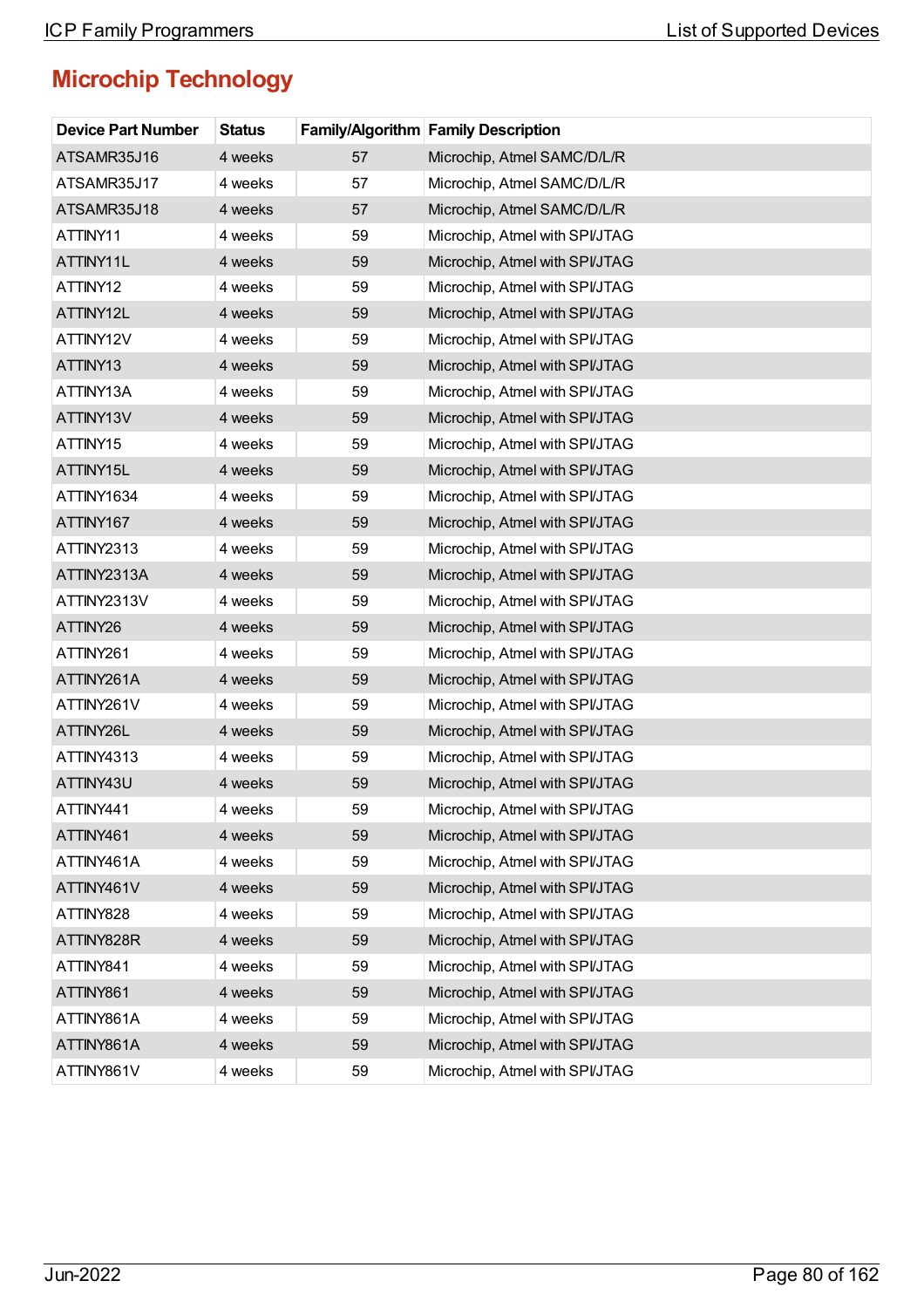| <b>Device Part Number</b> | <b>Status</b> |    | Family/Algorithm Family Description      |
|---------------------------|---------------|----|------------------------------------------|
| ATTINY87                  | 4 weeks       | 59 | Microchip, Atmel with SPI/JTAG           |
| ATXMEGA128A1              | 4 weeks       | 73 | Microchip, ATXmega with PDI/JTAG         |
| ATXMEGA128A3              | 4 weeks       | 73 | Microchip, ATXmega with PDI/JTAG         |
| ATXMEGA128A4              | 4 weeks       | 73 | Microchip, ATXmega with PDI/JTAG         |
| ATXMEGA128C3              | 4 weeks       | 73 | Microchip, ATXmega with PDI/JTAG         |
| ATXMEGA16A4               | 4 weeks       | 73 | Microchip, ATXmega with PDI/JTAG         |
| ATXMEGA192A3              | 4 weeks       | 73 | Microchip, ATXmega with PDI/JTAG         |
| ATXMEGA192C3              | 4 weeks       | 73 | Microchip, ATXmega with PDI/JTAG         |
| ATXMEGA256A3              | 4 weeks       | 73 | Microchip, ATXmega with PDI/JTAG         |
| ATXMEGA256A3B             | 4 weeks       | 73 | Microchip, ATXmega with PDI/JTAG         |
| ATXMEGA256A3BU            | 4 weeks       | 73 | Microchip, ATXmega with PDI/JTAG         |
| ATXMEGA256C3              | 4 weeks       | 73 | Microchip, ATXmega with PDI/JTAG         |
| ATXMEGA32A4               | 4 weeks       | 73 | Microchip, ATXmega with PDI/JTAG         |
| ATXMEGA32C3               | 4 weeks       | 73 | Microchip, ATXmega with PDI/JTAG         |
| ATXMEGA64A1               | 4 weeks       | 73 | Microchip, ATXmega with PDI/JTAG         |
| ATXMEGA64A3               | 4 weeks       | 73 | Microchip, ATXmega with PDI/JTAG         |
| ATXMEGA64A4               | 4 weeks       | 73 | Microchip, ATXmega with PDI/JTAG         |
| ATXMEGA64C3               | 4 weeks       | 73 | Microchip, ATXmega with PDI/JTAG         |
| AVR128DB28                | 4 weeks       | 61 | Microchip, Atmel with UPDI               |
| AVR128DB32                | 4 weeks       | 61 | Microchip, Atmel with UPDI               |
| AVR128DB48                | 4 weeks       | 61 | Microchip, Atmel with UPDI               |
| AVR128DB64                | 4 weeks       | 61 | Microchip, Atmel with UPDI               |
| AVR32DB28                 | 4 weeks       | 61 | Microchip, Atmel with UPDI               |
| AVR32DB32                 | 4 weeks       | 61 | Microchip, Atmel with UPDI               |
| AVR32DB48                 | 4 weeks       | 61 | Microchip, Atmel with UPDI               |
| AVR64DB28                 | 4 weeks       | 61 | Microchip, Atmel with UPDI               |
| AVR64DB32                 | 4 weeks       | 61 | Microchip, Atmel with UPDI               |
| AVR64DB48                 | 4 weeks       | 61 | Microchip, Atmel with UPDI               |
| AVR64DB64                 | 4 weeks       | 61 | Microchip, Atmel with UPDI               |
| AVR64DD28                 | 4 weeks       | 61 | Microchip, Atmel with UPDI               |
| AVR64DD32                 | 4 weeks       | 61 | Microchip, Atmel with UPDI               |
| DSPIC33EDV64MC205 4 weeks |               | 49 | Microchip, dsPIC33/PIC24 generic group 2 |
| DSPIC33EP128GP503         | 4 weeks       | 49 | Microchip, dsPIC33/PIC24 generic group 2 |
| DSPIC33EP128MC203         | 4 weeks       | 49 | Microchip, dsPIC33/PIC24 generic group 2 |
| DSPIC33EP256GP503         | 4 weeks       | 49 | Microchip, dsPIC33/PIC24 generic group 2 |
| DSPIC33EP256MC203 4 weeks |               | 49 | Microchip, dsPIC33/PIC24 generic group 2 |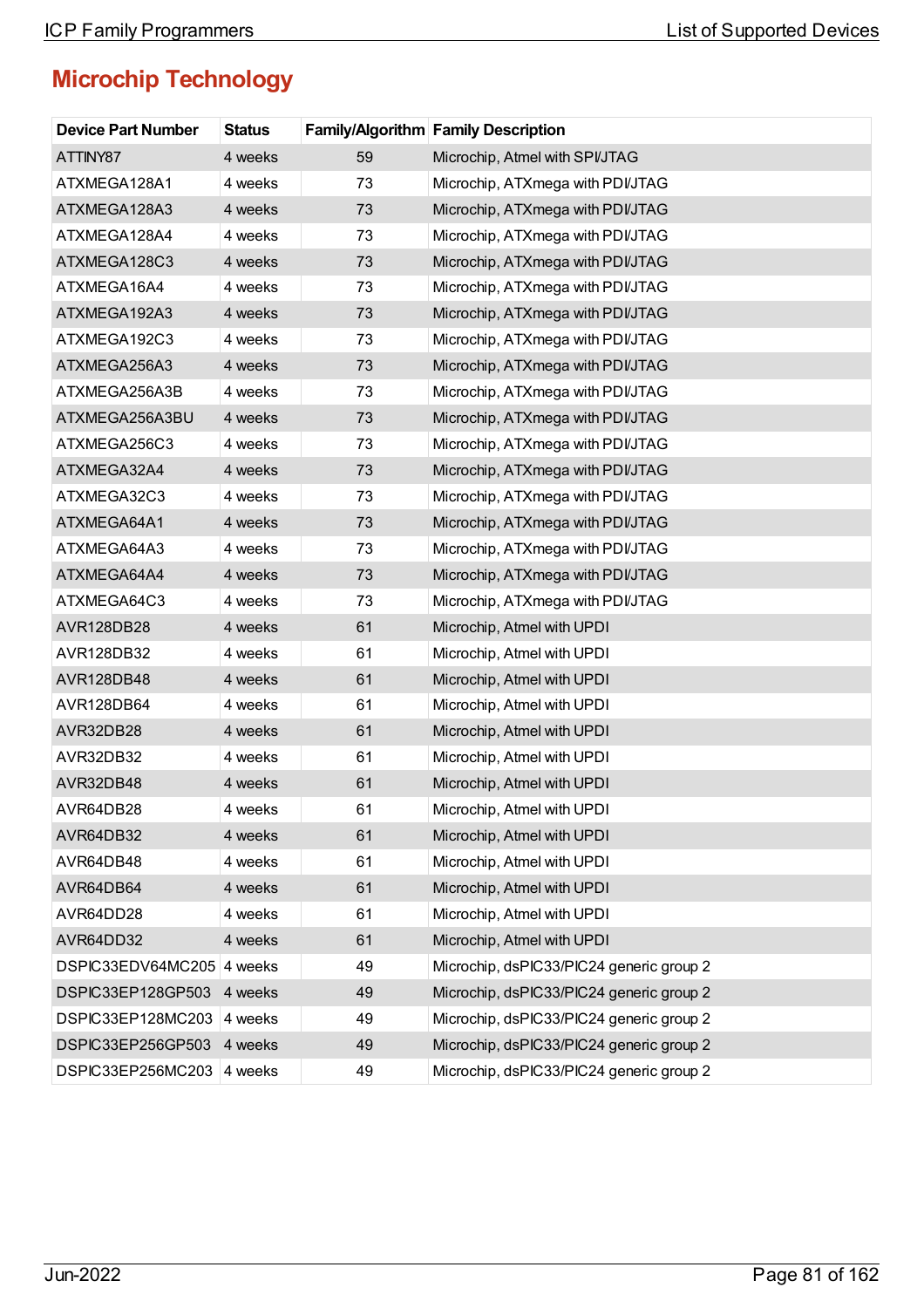| <b>Device Part Number</b> | <b>Status</b> |    | <b>Family/Algorithm Family Description</b> |
|---------------------------|---------------|----|--------------------------------------------|
| DSPIC33EP256MC503 4 weeks |               | 49 | Microchip, dsPIC33/PIC24 generic group 2   |
| PIC16F18114               | 4 weeks       | 43 | Microchip, PIC10/12/16 with SPI interface  |
| PIC16F18115               | 4 weeks       | 43 | Microchip, PIC10/12/16 with SPI interface  |
| PIC16F18124               | 4 weeks       | 43 | Microchip, PIC10/12/16 with SPI interface  |
| PIC16F18125               | 4 weeks       | 43 | Microchip, PIC10/12/16 with SPI interface  |
| PIC16F18126               | 4 weeks       | 43 | Microchip, PIC10/12/16 with SPI interface  |
| PIC16F18144               | 4 weeks       | 43 | Microchip, PIC10/12/16 with SPI interface  |
| PIC16F18145               | 4 weeks       | 43 | Microchip, PIC10/12/16 with SPI interface  |
| PIC16F18146               | 4 weeks       | 43 | Microchip, PIC10/12/16 with SPI interface  |
| PIC16F18154               | 4 weeks       | 43 | Microchip, PIC10/12/16 with SPI interface  |
| PIC16F18155               | 4 weeks       | 43 | Microchip, PIC10/12/16 with SPI interface  |
| PIC16F18156               | 4 weeks       | 43 | Microchip, PIC10/12/16 with SPI interface  |
| PIC16F18174               | 4 weeks       | 43 | Microchip, PIC10/12/16 with SPI interface  |
| PIC16F18175               | 4 weeks       | 43 | Microchip, PIC10/12/16 with SPI interface  |
| PIC16F18176               | 4 weeks       | 43 | Microchip, PIC10/12/16 with SPI interface  |
| <b>PIC16F1829LIN</b>      | 4 weeks       | 42 | Microchip, PIC10/12/16 mid-range           |
| PIC16F570                 | 4 weeks       | 41 | Microchip, PIC10/12/16 Low-end             |
| PIC16F707                 | 4 weeks       | 42 | Microchip, PIC10/12/16 mid-range           |
| PIC16HV540                | 4 weeks       | 41 | Microchip, PIC10/12/16 Low-end             |
| PIC16LF1824T39A           | 4 weeks       | 42 | Microchip, PIC10/12/16 mid-range           |
| <b>PIC16LF707</b>         | 4 weeks       | 42 | Microchip, PIC10/12/16 mid-range           |
| PIC18F04Q41               | 4 weeks       | 46 | Microchip, PIC18F with SPI interface       |
| PIC18F05Q41               | 4 weeks       | 46 | Microchip, PIC18F with SPI interface       |
| PIC18F06Q41               | 4 weeks       | 46 | Microchip, PIC18F with SPI interface       |
| PIC18F14K22LIN            | 4 weeks       | 44 | Microchip, PIC18F                          |
| PIC18F14Q41               | 4 weeks       | 46 | Microchip, PIC18F with SPI interface       |
| PIC18F15Q41               | 4 weeks       | 46 | Microchip, PIC18F with SPI interface       |
| PIC18F16Q41               | 4 weeks       | 46 | Microchip, PIC18F with SPI interface       |
| PIC18F2439                | 4 weeks       | 44 | Microchip, PIC18F                          |
| PIC18F2539                | 4 weeks       | 44 | Microchip, PIC18F                          |
| PIC18F4439                | 4 weeks       | 44 | Microchip, PIC18F                          |
| PIC18F4539                | 4 weeks       | 44 | Microchip, PIC18F                          |
| PIC18F65J55               | 4 weeks       | 45 | Microchip, PIC18F(J)                       |
| PIC18F85J16               | 4 weeks       | 45 | Microchip, PIC18F(J)                       |
| PIC18F85J55               | 4 weeks       | 45 | Microchip, PIC18F(J)                       |
| PIC24EP128GP203           | 4 weeks       | 49 | Microchip, dsPIC33/PIC24 generic group 2   |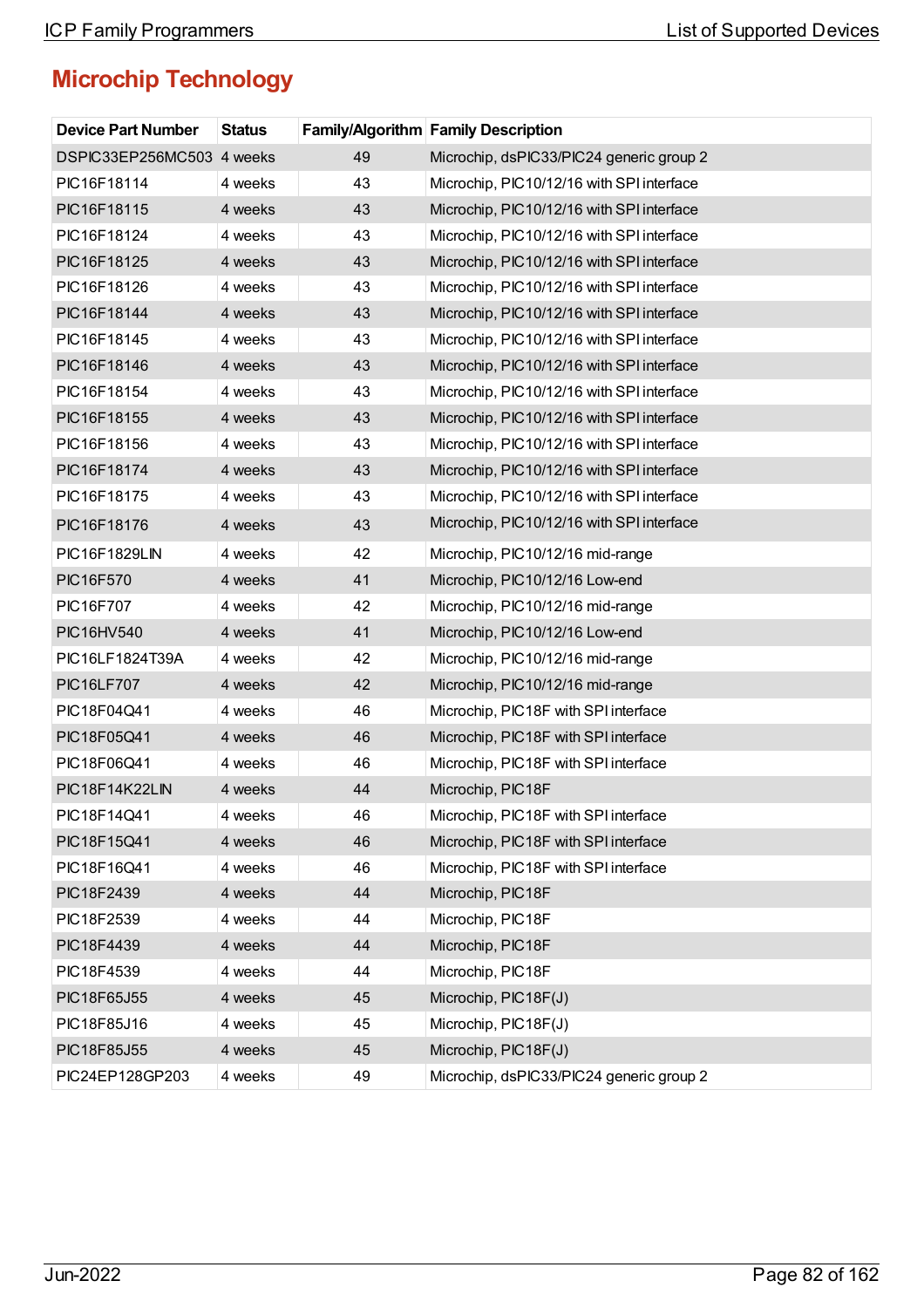| <b>Device Part Number</b>  | <b>Status</b> |            | <b>Family/Algorithm Family Description</b> |
|----------------------------|---------------|------------|--------------------------------------------|
| PIC24EP128MC203            | 4 weeks       | 49         | Microchip, dsPIC33/PIC24 generic group 2   |
| PIC24EP256GP203            | 4 weeks       | 49         | Microchip, dsPIC33/PIC24 generic group 2   |
| PIC24EP256MC203            | 4 weeks       | 49         | Microchip, dsPIC33/PIC24 generic group 2   |
| PIC24FJ64GB502             | 4 weeks       | <b>TBD</b> | Microchip, Not found                       |
| PIC24HJ16GP304             | 4 weeks       | 48         | Microchip, dsPIC33/PIC24 generic group 1   |
| PIC24HJ32GP202             | 4 weeks       | 48         | Microchip, dsPIC33/PIC24 generic group 1   |
| PIC24HJ32GP204             | 4 weeks       | 48         | Microchip, dsPIC33/PIC24 generic group 1   |
| PIC32CM1216MC00032 4 weeks |               | 57         | Microchip, Atmel SAMC/D/L/R                |
| PIC32CM1216MC00048 4 weeks |               | 57         | Microchip, Atmel SAMC/D/L/R                |
| PIC32CM6408MC00032 4 weeks |               | 57         | Microchip, Atmel SAMC/D/L/R                |
| PIC32CM6408MC00048 4 weeks |               | 57         | Microchip, Atmel SAMC/D/L/R                |
| PIC32MK0256MCJ048          | 4 weeks       | 55         | Microchip, PIC32MK                         |
| PIC32MK0256MCJ064          | 4 weeks       | 55         | Microchip, PIC32MK                         |
| PIC32MK0512MCJ048          | 4 weeks       | 55         | Microchip, PIC32MK                         |
| PIC32MK0512MCJ064          | 4 weeks       | 55         | Microchip, PIC32MK                         |
| PIC32MX154F128B            | 4 weeks       | 52         | Microchip, PIC32MX                         |
| PIC32MX154F128D            | 4 weeks       | 52         | Microchip, PIC32MX                         |
| PIC32MX174F256B            | 4 weeks       | 52         | Microchip, PIC32MX                         |
| PIC32MX174F256D            | 4 weeks       | 52         | Microchip, PIC32MX                         |
| PIC32MX254F128B            | 4 weeks       | 52         | Microchip, PIC32MX                         |
| PIC32MX254F128D            | 4 weeks       | 52         | Microchip, PIC32MX                         |
| PIC32MX274F256B            | 4 weeks       | 52         | Microchip, PIC32MX                         |
| PIC32MX274F256D            | 4 weeks       | 52         | Microchip, PIC32MX                         |
| PIC32MZ1025DAK169          | 4 weeks       | 53         | Microchip, PIC32MZ                         |
| PIC32MZ1025DAK176          | 4 weeks       | 53         | Microchip, PIC32MZ                         |
| PIC32MZ1025DAL169          | 4 weeks       | 53         | Microchip, PIC32MZ                         |
| PIC32MZ1025DAL176          | 4 weeks       | 53         | Microchip, PIC32MZ                         |
| PIC32MZ1025DAR169          | 4 weeks       | 53         | Microchip, PIC32MZ                         |
| PIC32MZ1025DAR176          | 4 weeks       | 53         | Microchip, PIC32MZ                         |
| PIC32MZ1025DAS169          | 4 weeks       | 53         | Microchip, PIC32MZ                         |
| PIC32MZ1025DAS176          | 4 weeks       | 53         | Microchip, PIC32MZ                         |
| PIC32MZ1064DAK169          | 4 weeks       | 53         | Microchip, PIC32MZ                         |
| PIC32MZ1064DAK176          | 4 weeks       | 53         | Microchip, PIC32MZ                         |
| PIC32MZ1064DAL169          | 4 weeks       | 53         | Microchip, PIC32MZ                         |
| PIC32MZ1064DAL176          | 4 weeks       | 53         | Microchip, PIC32MZ                         |
| PIC32MZ1064DAR169          | 4 weeks       | 53         | Microchip, PIC32MZ                         |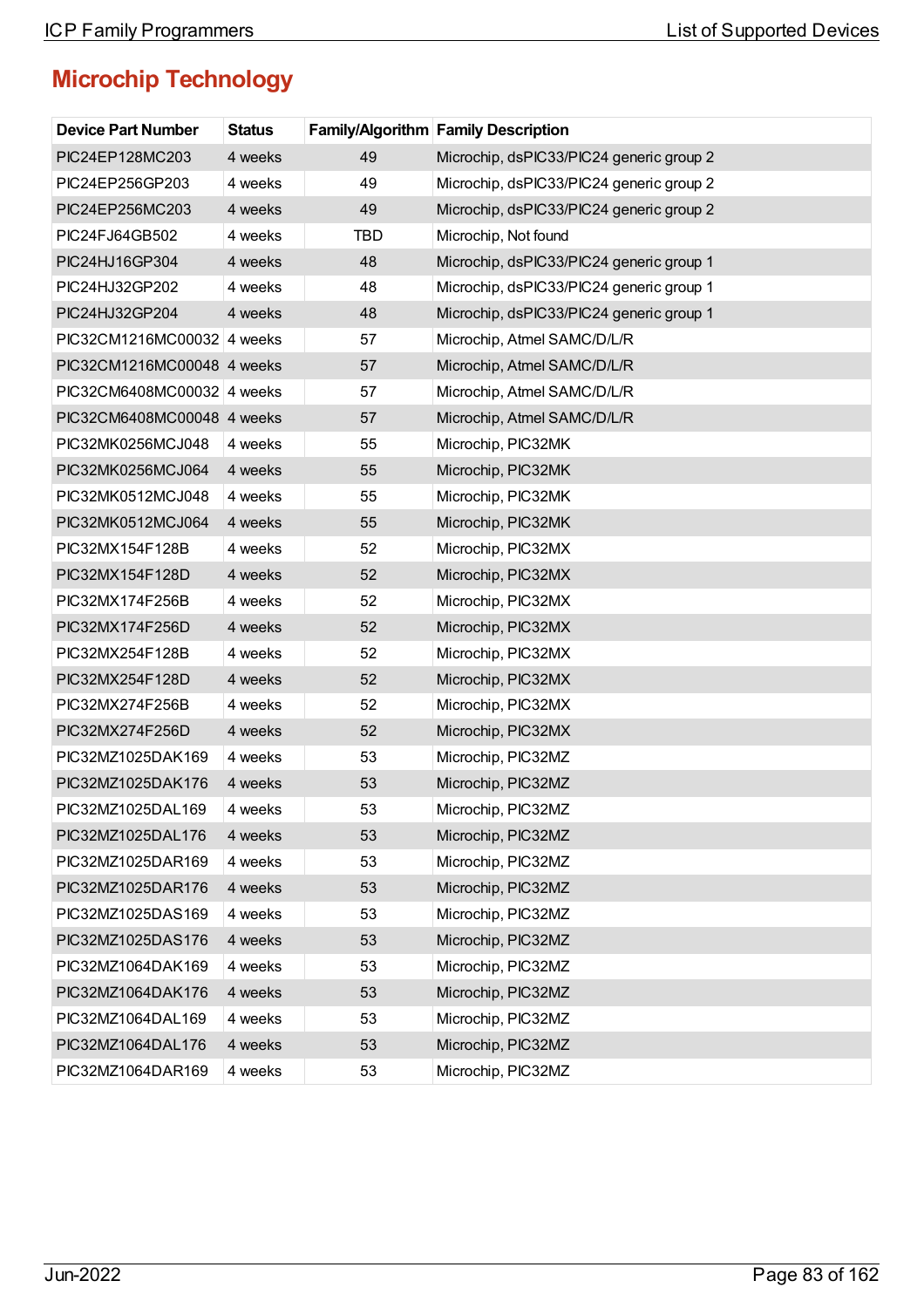| <b>Device Part Number</b> | <b>Status</b> |    | Family/Algorithm Family Description  |
|---------------------------|---------------|----|--------------------------------------|
| PIC32MZ1064DAR176 4 weeks |               | 53 | Microchip, PIC32MZ                   |
| PIC32MZ1064DAS169 4 weeks |               | 53 | Microchip, PIC32MZ                   |
| PIC32MZ1064DAS176 4 weeks |               | 53 | Microchip, PIC32MZ                   |
| PIC32MZ2025DAK169         | 4 weeks       | 53 | Microchip, PIC32MZ                   |
| PIC32MZ2025DAK176 4 weeks |               | 53 | Microchip, PIC32MZ                   |
| PIC32MZ2025DAL169         | 4 weeks       | 53 | Microchip, PIC32MZ                   |
| PIC32MZ2025DAL176 4 weeks |               | 53 | Microchip, PIC32MZ                   |
| PIC32MZ2025DAR169         | 4 weeks       | 53 | Microchip, PIC32MZ                   |
| PIC32MZ2025DAR176 4 weeks |               | 53 | Microchip, PIC32MZ                   |
| PIC32MZ2025DAS169         | 4 weeks       | 53 | Microchip, PIC32MZ                   |
| PIC32MZ2025DAS176 4 weeks |               | 53 | Microchip, PIC32MZ                   |
| PIC32MZ2064DAK169 4 weeks |               | 53 | Microchip, PIC32MZ                   |
| PIC32MZ2064DAK176 4 weeks |               | 53 | Microchip, PIC32MZ                   |
| PIC32MZ2064DAL169         | 4 weeks       | 53 | Microchip, PIC32MZ                   |
| PIC32MZ2064DAL176         | 4 weeks       | 53 | Microchip, PIC32MZ                   |
| PIC32MZ2064DAR169         | 4 weeks       | 53 | Microchip, PIC32MZ                   |
| PIC32MZ2064DAR176 4 weeks |               | 53 | Microchip, PIC32MZ                   |
| PIC32MZ2064DAS169         | 4 weeks       | 53 | Microchip, PIC32MZ                   |
| PIC32MZ2064DAS176 4 weeks |               | 53 | Microchip, PIC32MZ                   |
| SST25LF020A               | 4 weeks       | 81 | Microchip, standard SPI flash/EEPROM |
| SST25PF020B               | 4 weeks       | 81 | Microchip, standard SPI flash/EEPROM |
| SST25PF040C               | 4 weeks       | 81 | Microchip, standard SPI flash/EEPROM |
| SST25VF010A               | 4 weeks       | 81 | Microchip, standard SPI flash/EEPROM |
| SST25VF016B               | 4 weeks       | 81 | Microchip, standard SPI flash/EEPROM |
| <b>SST25VF020</b>         | 4 weeks       | 81 | Microchip, standard SPI flash/EEPROM |
| SST25VF020B               | 4 weeks       | 81 | Microchip, standard SPI flash/EEPROM |
| SST25VF040B               | 4 weeks       | 81 | Microchip, standard SPI flash/EEPROM |
| SST25VF064C               | 4 weeks       | 81 | Microchip, standard SPI flash/EEPROM |
| SST25VF080B               | 4 weeks       | 81 | Microchip, standard SPI flash/EEPROM |
| SST25VF512                | 4 weeks       | 81 | Microchip, standard SPI flash/EEPROM |
| SST25VF512A               | 4 weeks       | 81 | Microchip, standard SPI flash/EEPROM |
| SST25WF020A               | 4 weeks       | 81 | Microchip, standard SPI flash/EEPROM |
| SST25WF040B               | 4 weeks       | 81 | Microchip, standard SPI flash/EEPROM |
| SST25WF080B               | 4 weeks       | 81 | Microchip, standard SPI flash/EEPROM |
| SST26VF016                | 4 weeks       | 81 | Microchip, standard SPI flash/EEPROM |
| SST26VF016B               | 4 weeks       | 81 | Microchip, standard SPI flash/EEPROM |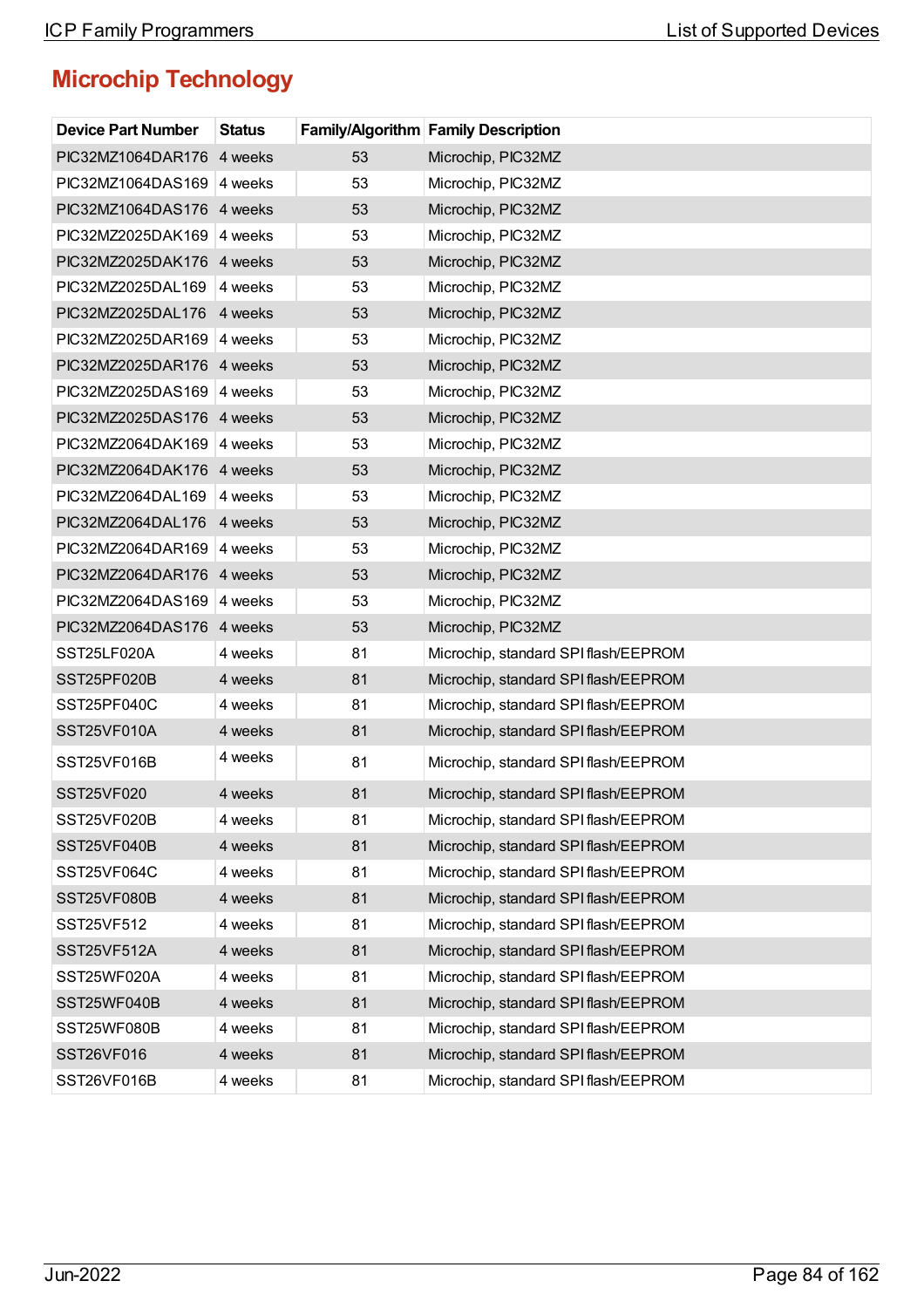| <b>Device Part Number</b> | <b>Status</b> |            | <b>Family/Algorithm Family Description</b> |
|---------------------------|---------------|------------|--------------------------------------------|
| SST26VF016BEUI            | 4 weeks       | 81         | Microchip, standard SPI flash/EEPROM       |
| SST26VF020A               | 4 weeks       | 81         | Microchip, standard SPI flash/EEPROM       |
| SST26VF032                | 4 weeks       | 81         | Microchip, standard SPI flash/EEPROM       |
| SST26VF032BA              | 4 weeks       | 81         | Microchip, standard SPI flash/EEPROM       |
| SST26VF032BEUI            | 4 weeks       | 81         | Microchip, standard SPI flash/EEPROM       |
| SST26VF040A               | 4 weeks       | 81         | Microchip, standard SPI flash/EEPROM       |
| SST26VF064BA              | 4 weeks       | 81         | Microchip, standard SPI flash/EEPROM       |
| SST26VF064BEUI            | 4 weeks       | 81         | Microchip, standard SPI flash/EEPROM       |
| SST26VF080A               | 4 weeks       | 81         | Microchip, standard SPI flash/EEPROM       |
| SST26WF016B               | 4 weeks       | 81         | Microchip, standard SPI flash/EEPROM       |
| SST26WF016BA              | 4 weeks       | 81         | Microchip, standard SPI flash/EEPROM       |
| SST26WF040B               | 4 weeks       | 81         | Microchip, standard SPI flash/EEPROM       |
| SST26WF040BA              | 4 weeks       | 81         | Microchip, standard SPI flash/EEPROM       |
| SST26WF064C               | 4 weeks       | 81         | Microchip, standard SPI flash/EEPROM       |
| SST26WF080B               | 4 weeks       | 81         | Microchip, standard SPI flash/EEPROM       |
| SST26WF080BA              | 4 weeks       | 81         | Microchip, standard SPI flash/EEPROM       |
| AT89C5115                 | 6 weeks       | <b>TBD</b> | Microchip, 8051-based with SPI             |
| AT89C5130A-M              | 6 weeks       | <b>TBD</b> | Microchip, 8051-based with SPI             |
| AT89C5131A-L              | 6 weeks       | <b>TBD</b> | Microchip, 8051-based with SPI             |
| AT89C5131A-M              | 6 weeks       | <b>TBD</b> | Microchip, 8051-based with SPI             |
| AT89C51AC2                | 6 weeks       | <b>TBD</b> | Microchip, 8051-based with SPI             |
| AT89C51AC3                | 6 weeks       | <b>TBD</b> | Microchip, 8051-based with SPI             |
| AT89C51CC01               | 6 weeks       | <b>TBD</b> | Microchip, 8051-based with SPI             |
| AT89C51CC02               | 6 weeks       | TBD        | Microchip, 8051-based with SPI             |
| AT89C51CC03               | 6 weeks       | <b>TBD</b> | Microchip, 8051-based with SPI             |
| AT89C51ED2                | 6 weeks       | TBD        | Microchip, 8051-based with SPI             |
| AT89C51IC2                | 6 weeks       | <b>TBD</b> | Microchip, 8051-based with SPI             |
| AT89C51ID2                | 6 weeks       | TBD        | Microchip, 8051-based with SPI             |
| AT89C51RB2                | 6 weeks       | <b>TBD</b> | Microchip, 8051-based with SPI             |
| AT89C51RC                 | 6 weeks       | TBD        | Microchip, 8051-based with SPI             |
| AT89C51RC2                | 6 weeks       | <b>TBD</b> | Microchip, 8051-based with SPI             |
| AT89C51RD2                | 6 weeks       | TBD        | Microchip, 8051-based with SPI             |
| AT89C55WD                 | 6 weeks       | <b>TBD</b> | Microchip, 8051-based with SPI             |
| AT89EB5114                | 6 weeks       | TBD        | Microchip, 8051-based with SPI             |
| AT89LP2052                | 6 weeks       | <b>TBD</b> | Microchip, 8051-based with SPI             |
| AT89LP213                 | 6 weeks       | TBD        | Microchip, 8051-based with SPI             |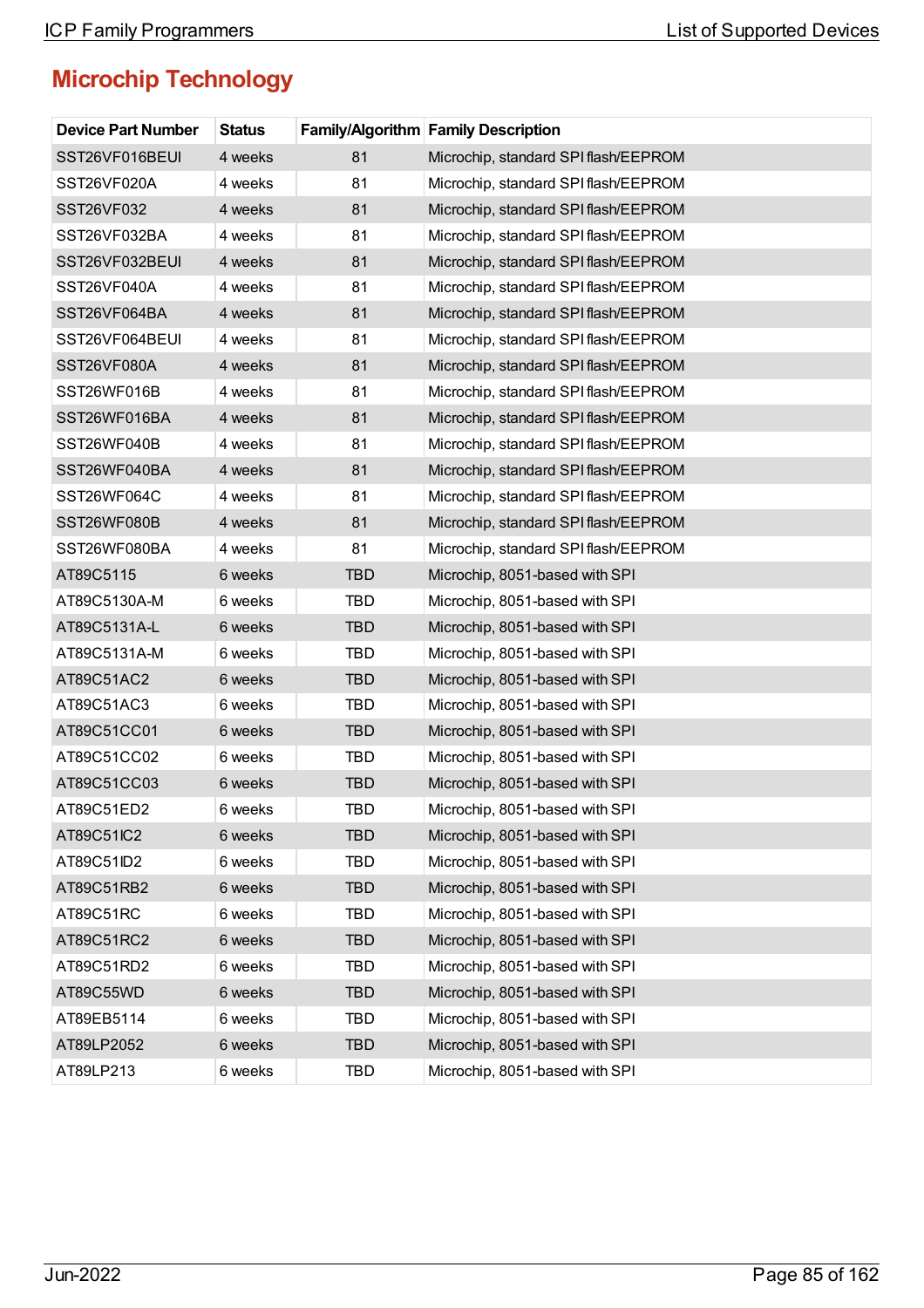| <b>Device Part Number</b> | <b>Status</b> |            | <b>Family/Algorithm Family Description</b> |
|---------------------------|---------------|------------|--------------------------------------------|
| AT89LP214                 | 6 weeks       | <b>TBD</b> | Microchip, 8051-based with SPI             |
| AT89LP216                 | 6 weeks       | <b>TBD</b> | Microchip, 8051-based with SPI             |
| AT89LP3240                | 6 weeks       | <b>TBD</b> | Microchip, 8051-based with SPI             |
| AT89LP4052                | 6 weeks       | <b>TBD</b> | Microchip, 8051-based with SPI             |
| AT89LP428                 | 6 weeks       | <b>TBD</b> | Microchip, 8051-based with SPI             |
| AT89LP51                  | 6 weeks       | <b>TBD</b> | Microchip, 8051-based with SPI             |
| AT89LP51ED2               | 6 weeks       | <b>TBD</b> | Microchip, 8051-based with SPI             |
| AT89LP51IC2               | 6 weeks       | <b>TBD</b> | Microchip, 8051-based with SPI             |
| AT89LP51ID2               | 6 weeks       | <b>TBD</b> | Microchip, 8051-based with SPI             |
| AT89LP51RB2               | 6 weeks       | <b>TBD</b> | Microchip, 8051-based with SPI             |
| AT89LP51RC2               | 6 weeks       | <b>TBD</b> | Microchip, 8051-based with SPI             |
| AT89LP51RD2               | 6 weeks       | <b>TBD</b> | Microchip, 8051-based with SPI             |
| AT89LP52                  | 6 weeks       | <b>TBD</b> | Microchip, 8051-based with SPI             |
| AT89LP6440                | 6 weeks       | <b>TBD</b> | Microchip, 8051-based with SPI             |
| AT89LP828                 | 6 weeks       | <b>TBD</b> | Microchip, 8051-based with SPI             |
| AT89LS51                  | 6 weeks       | <b>TBD</b> | Microchip, 8051-based with SPI             |
| AT89LS52                  | 6 weeks       | <b>TBD</b> | Microchip, 8051-based with SPI             |
| AT89S2051                 | 6 weeks       | <b>TBD</b> | Microchip, 8051-based with SPI             |
| AT89S4051                 | 6 weeks       | <b>TBD</b> | Microchip, 8051-based with SPI             |
| AT89S51                   | 6 weeks       | <b>TBD</b> | Microchip, 8051-based with SPI             |
| AT89S52                   | 6 weeks       | <b>TBD</b> | Microchip, 8051-based with SPI             |
| AT89S8253                 | 6 weeks       | <b>TBD</b> | Microchip, 8051-based with SPI             |
| ATECC508A                 | 6 weeks       | 62         | Microchip, Atmel Crypto                    |
| ATECC508A                 | 6 weeks       | 62         | Microchip, Atmel Crypto                    |
| ATECC608A                 | 6 weeks       | 62         | Microchip, Atmel Crypto                    |
| ATECC608A                 | 6 weeks       | 62         | Microchip, Atmel Crypto                    |
| ATSHA204A                 | 6 weeks       | 62         | Microchip, Atmel Crypto                    |
| ATSHA204A                 | 6 weeks       | 62         | Microchip, Atmel Crypto                    |
| 11AA010                   | 8 weeks       | <b>TBD</b> | Microchip, UNI/O bus EEPROM                |
| 11AA020                   | 8 weeks       | <b>TBD</b> | Microchip, UNI/O bus EEPROM                |
| 11AA02E48                 | 8 weeks       | <b>TBD</b> | Microchip, UNI/O bus EEPROM                |
| 11AA02E64                 | 8 weeks       | <b>TBD</b> | Microchip, UNI/O bus EEPROM                |
| 11AA02UID                 | 8 weeks       | <b>TBD</b> | Microchip, UNI/O bus EEPROM                |
| 11AA040                   | 8 weeks       | <b>TBD</b> | Microchip, UNI/O bus EEPROM                |
| 11AA080                   | 8 weeks       | <b>TBD</b> | Microchip, UNI/O bus EEPROM                |
| 11AA160                   | 8 weeks       | <b>TBD</b> | Microchip, UNI/O bus EEPROM                |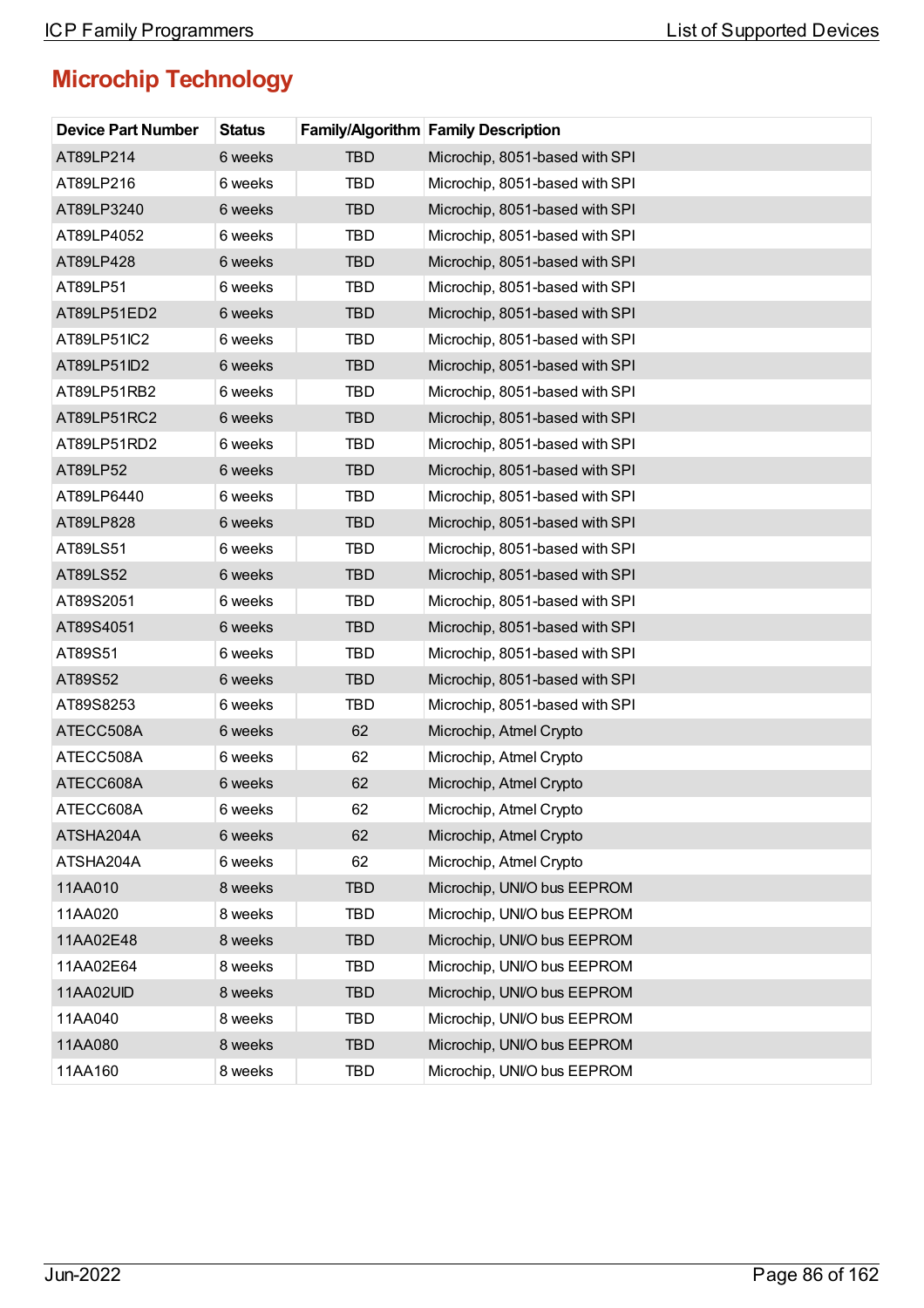| <b>Device Part Number</b> | <b>Status</b> |            | Family/Algorithm Family Description |
|---------------------------|---------------|------------|-------------------------------------|
| 11AA161                   | 8 weeks       | <b>TBD</b> | Microchip, UNI/O bus EEPROM         |
| 11LC010                   | 8 weeks       | <b>TBD</b> | Microchip, UNI/O bus EEPROM         |
| 11LC020                   | 8 weeks       | <b>TBD</b> | Microchip, UNI/O bus EEPROM         |
| 11LC040                   | 8 weeks       | <b>TBD</b> | Microchip, UNI/O bus EEPROM         |
| 11LC080                   | 8 weeks       | <b>TBD</b> | Microchip, UNI/O bus EEPROM         |
| 11LC160                   | 8 weeks       | <b>TBD</b> | Microchip, UNI/O bus EEPROM         |
| 11LC161                   | 8 weeks       | <b>TBD</b> | Microchip, UNI/O bus EEPROM         |
| AT21CS01                  | 8 weeks       | <b>TBD</b> | Microchip, Single wire EEPROM       |
| AT21CS11                  | 8 weeks       | <b>TBD</b> | Microchip, Single wire EEPROM       |
| AT89C2051                 | 8 weeks       | <b>TBD</b> | Microchip, 8051-based with SPI      |
| AT89C4051                 | 8 weeks       | <b>TBD</b> | Microchip, 8051-based with SPI      |
| ATA5505                   | 8 weeks       | <b>TBD</b> | Microchip, Atmel SPI(?)             |
| ATA5700                   | 8 weeks       | <b>TBD</b> | Microchip, Atmel SPI(?)             |
| ATA5782                   | 8 weeks       | <b>TBD</b> | Microchip, Atmel SPI(?)             |
| ATA5790                   | 8 weeks       | <b>TBD</b> | Microchip, Atmel SPI(?)             |
| <b>ATA5790N</b>           | 8 weeks       | <b>TBD</b> | Microchip, Atmel SPI(?)             |
| ATA5791                   | 8 weeks       | <b>TBD</b> | Microchip, Atmel SPI(?)             |
| ATA5795                   | 8 weeks       | <b>TBD</b> | Microchip, Atmel SPI(?)             |
| ATA5831                   | 8 weeks       | <b>TBD</b> | Microchip, Atmel SPI(?)             |
| ATA6285                   | 8 weeks       | <b>TBD</b> | Microchip, Atmel SPI(?)             |
| ATA6286                   | 8 weeks       | <b>TBD</b> | Microchip, Atmel SPI(?)             |
| ATA6612C                  | 8 weeks       | <b>TBD</b> | Microchip, Atmel SPI(?)             |
| ATA6613C                  | 8 weeks       | <b>TBD</b> | Microchip, Atmel SPI(?)             |
| ATA6614Q                  | 8 weeks       | <b>TBD</b> | Microchip, Atmel SPI(?)             |
| ATA6616C                  | 8 weeks       | <b>TBD</b> | Microchip, Atmel SPI(?)             |
| ATA6617C                  | 8 weeks       | TBD        | Microchip, Atmel SPI(?)             |
| ATA664251                 | 8 weeks       | <b>TBD</b> | Microchip, Atmel SPI(?)             |
| ATA8210                   | 8 weeks       | <b>TBD</b> | Microchip, Atmel SPI(?)             |
| ATSAM4LC2A                | 8 weeks       | <b>TBD</b> | Microchip, Atmel M4 L               |
| ATSAM4LC2B                | 8 weeks       | <b>TBD</b> | Microchip, Atmel M4 L               |
| ATSAM4LC2C                | 8 weeks       | <b>TBD</b> | Microchip, Atmel M4 L               |
| ATSAM4LC4A                | 8 weeks       | <b>TBD</b> | Microchip, Atmel M4 L               |
| ATSAM4LC4B                | 8 weeks       | <b>TBD</b> | Microchip, Atmel M4 L               |
| ATSAM4LC4C                | 8 weeks       | <b>TBD</b> | Microchip, Atmel M4 L               |
| ATSAM4LC8A                | 8 weeks       | <b>TBD</b> | Microchip, Atmel M4 L               |
| ATSAM4LC8B                | 8 weeks       | TBD        | Microchip, Atmel M4 L               |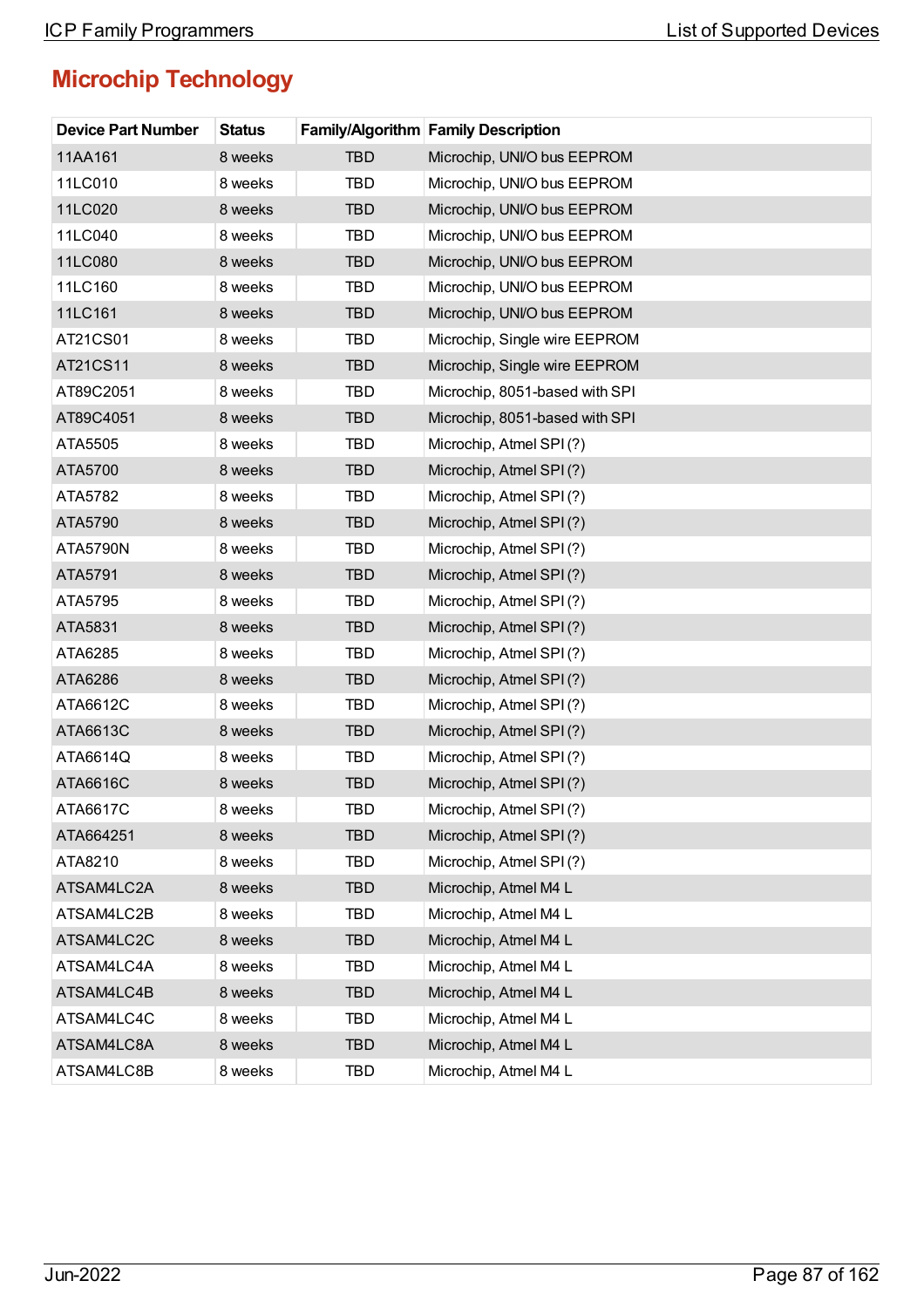| <b>Device Part Number</b> | <b>Status</b> |            | <b>Family/Algorithm Family Description</b> |
|---------------------------|---------------|------------|--------------------------------------------|
| ATSAM4LC8C                | 8 weeks       | <b>TBD</b> | Microchip, Atmel M4 L                      |
| ATSAM4LS2A                | 8 weeks       | <b>TBD</b> | Microchip, Atmel M4 L                      |
| ATSAM4LS2B                | 8 weeks       | <b>TBD</b> | Microchip, Atmel M4 L                      |
| ATSAM4LS2C                | 8 weeks       | <b>TBD</b> | Microchip, Atmel M4 L                      |
| ATSAM4LS4A                | 8 weeks       | <b>TBD</b> | Microchip, Atmel M4 L                      |
| ATSAM4LS4B                | 8 weeks       | <b>TBD</b> | Microchip, Atmel M4 L                      |
| ATSAM4LS4C                | 8 weeks       | <b>TBD</b> | Microchip, Atmel M4 L                      |
| ATSAM4LS8A                | 8 weeks       | TBD        | Microchip, Atmel M4 L                      |
| ATSAM4LS8B                | 8 weeks       | <b>TBD</b> | Microchip, Atmel M4 L                      |
| ATSAM4LS8C                | 8 weeks       | <b>TBD</b> | Microchip, Atmel M4 L                      |
| ATSAM4SP32A               | 8 weeks       | <b>TBD</b> | Microchip, Atmel M7/M4/M3 preliminary      |
| AT32UC3A0128              | 12 weeks      | <b>TBD</b> | Microchip, 32-bit AVR RISC                 |
| AT32UC3A0128AU            | 12 weeks      | <b>TBD</b> | Microchip, 32-bit AVR RISC                 |
| AT32UC3A0256              | 12 weeks      | <b>TBD</b> | Microchip, 32-bit AVR RISC                 |
| AT32UC3A0256AU            | 12 weeks      | <b>TBD</b> | Microchip, 32-bit AVR RISC                 |
| AT32UC3A0512              | 12 weeks      | <b>TBD</b> | Microchip, 32-bit AVR RISC                 |
| AT32UC3A0512AU            | 12 weeks      | <b>TBD</b> | Microchip, 32-bit AVR RISC                 |
| AT32UC3A1128              | 12 weeks      | <b>TBD</b> | Microchip, 32-bit AVR RISC                 |
| AT32UC3A1256              | 12 weeks      | <b>TBD</b> | Microchip, 32-bit AVR RISC                 |
| AT32UC3A1256AU            | 12 weeks      | <b>TBD</b> | Microchip, 32-bit AVR RISC                 |
| AT32UC3A1512              | 12 weeks      | <b>TBD</b> | Microchip, 32-bit AVR RISC                 |
| AT32UC3A1512AU            | 12 weeks      | <b>TBD</b> | Microchip, 32-bit AVR RISC                 |
| AT32UC3A3128              | 12 weeks      | <b>TBD</b> | Microchip, 32-bit AVR RISC                 |
| AT32UC3A3128S             | 12 weeks      | <b>TBD</b> | Microchip, 32-bit AVR RISC                 |
| AT32UC3A3256              | 12 weeks      | <b>TBD</b> | Microchip, 32-bit AVR RISC                 |
| AT32UC3A3256AU            | 12 weeks      | TBD        | Microchip, 32-bit AVR RISC                 |
| AT32UC3A3256S             | 12 weeks      | <b>TBD</b> | Microchip, 32-bit AVR RISC                 |
| AT32UC3A364               | 12 weeks      | <b>TBD</b> | Microchip, 32-bit AVR RISC                 |
| AT32UC3A364S              | 12 weeks      | <b>TBD</b> | Microchip, 32-bit AVR RISC                 |
| AT32UC3A4128              | 12 weeks      | <b>TBD</b> | Microchip, 32-bit AVR RISC                 |
| AT32UC3A4128S             | 12 weeks      | <b>TBD</b> | Microchip, 32-bit AVR RISC                 |
| AT32UC3A4256              | 12 weeks      | <b>TBD</b> | Microchip, 32-bit AVR RISC                 |
| AT32UC3A4256S             | 12 weeks      | <b>TBD</b> | Microchip, 32-bit AVR RISC                 |
| AT32UC3A464               | 12 weeks      | <b>TBD</b> | Microchip, 32-bit AVR RISC                 |
| AT32UC3A464S              | 12 weeks      | <b>TBD</b> | Microchip, 32-bit AVR RISC                 |
| AT32UC3B0128              | 12 weeks      | TBD        | Microchip, 32-bit AVR RISC                 |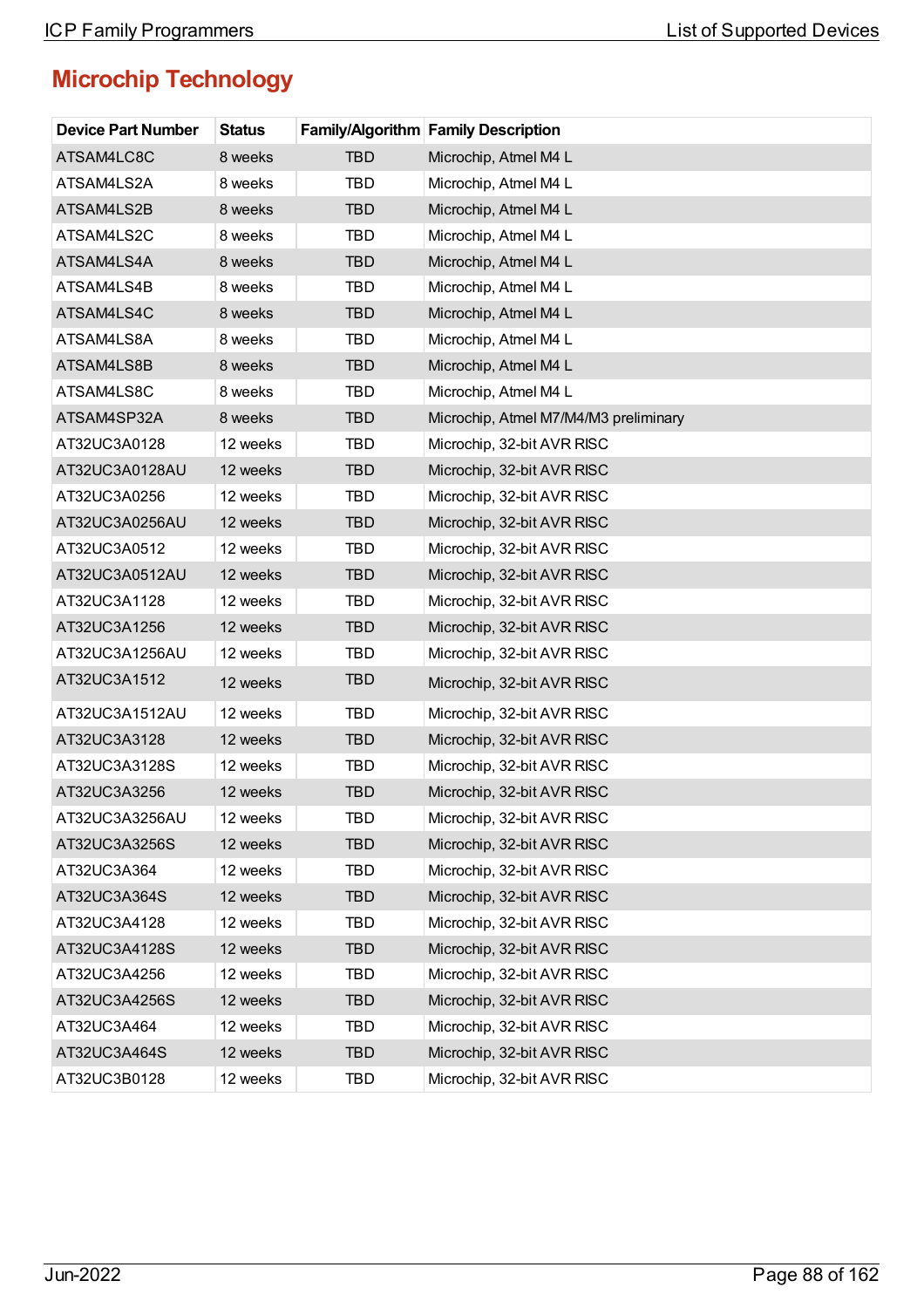| <b>Device Part Number</b>           | <b>Status</b> |            | <b>Family/Algorithm Family Description</b> |
|-------------------------------------|---------------|------------|--------------------------------------------|
| AT32UC3B0128AU                      | 12 weeks      | <b>TBD</b> | Microchip, 32-bit AVR RISC                 |
| AT32UC3B0256                        | 12 weeks      | <b>TBD</b> | Microchip, 32-bit AVR RISC                 |
| AT32UC3B0512                        | 12 weeks      | <b>TBD</b> | Microchip, 32-bit AVR RISC                 |
| AT32UC3B0512AU                      | 12 weeks      | <b>TBD</b> | Microchip, 32-bit AVR RISC                 |
| AT32UC3B064                         | 12 weeks      | <b>TBD</b> | Microchip, 32-bit AVR RISC                 |
| AT32UC3B1128                        | 12 weeks      | <b>TBD</b> | Microchip, 32-bit AVR RISC                 |
| AT32UC3B1256                        | 12 weeks      | <b>TBD</b> | Microchip, 32-bit AVR RISC                 |
| AT32UC3B1512                        | 12 weeks      | <b>TBD</b> | Microchip, 32-bit AVR RISC                 |
| AT32UC3B164                         | 12 weeks      | <b>TBD</b> | Microchip, 32-bit AVR RISC                 |
| AT32UC3C0128C                       | 12 weeks      | <b>TBD</b> | Microchip, 32-bit AVR RISC                 |
| AT32UC3C0256C                       | 12 weeks      | <b>TBD</b> | Microchip, 32-bit AVR RISC                 |
| AT32UC3C0512C                       | 12 weeks      | <b>TBD</b> | Microchip, 32-bit AVR RISC                 |
| AT32UC3C0512C-<br><b>AUTOMOTIVE</b> | 12 weeks      | <b>TBD</b> | Microchip, 32-bit AVR RISC                 |
| AT32UC3C0512CAU                     | 12 weeks      | <b>TBD</b> | Microchip, 32-bit AVR RISC                 |
| AT32UC3C064C                        | 12 weeks      | <b>TBD</b> | Microchip, 32-bit AVR RISC                 |
| AT32UC3C1128C                       | 12 weeks      | <b>TBD</b> | Microchip, 32-bit AVR RISC                 |
| AT32UC3C1256C                       | 12 weeks      | <b>TBD</b> | Microchip, 32-bit AVR RISC                 |
| AT32UC3C1512C                       | 12 weeks      | <b>TBD</b> | Microchip, 32-bit AVR RISC                 |
| AT32UC3C1512C-<br><b>AUTOMOTIVE</b> | 12 weeks      | <b>TBD</b> | Microchip, 32-bit AVR RISC                 |
| AT32UC3C164C                        | 12 weeks      | TBD        | Microchip, 32-bit AVR RISC                 |
| AT32UC3C2128C                       | 12 weeks      | <b>TBD</b> | Microchip, 32-bit AVR RISC                 |
| AT32UC3C2256C                       | 12 weeks      | <b>TBD</b> | Microchip, 32-bit AVR RISC                 |
| AT32UC3C2512C                       | 12 weeks      | <b>TBD</b> | Microchip, 32-bit AVR RISC                 |
| AT32UC3C2512C-<br>AUTOMOTIVE        | 12 weeks      | <b>TBD</b> | Microchip, 32-bit AVR RISC                 |
| AT32UC3C264C                        | 12 weeks      | <b>TBD</b> | Microchip, 32-bit AVR RISC                 |
| AT32UC3L0128                        | 12 weeks      | <b>TBD</b> | Microchip, 32-bit AVR RISC                 |
| AT32UC3L016                         | 12 weeks      | <b>TBD</b> | Microchip, 32-bit AVR RISC                 |
| AT32UC3L0256                        | 12 weeks      | <b>TBD</b> | Microchip, 32-bit AVR RISC                 |
| AT32UC3L032                         | 12 weeks      | <b>TBD</b> | Microchip, 32-bit AVR RISC                 |
| AT32UC3L064                         | 12 weeks      | <b>TBD</b> | Microchip, 32-bit AVR RISC                 |
| AT83C5134                           | 12 weeks      | <b>TBD</b> | Microchip, 8051-based USB                  |
| AT83C5135                           | 12 weeks      | <b>TBD</b> | Microchip, 8051-based USB                  |
| AT83C5136                           | 12 weeks      | <b>TBD</b> | Microchip, 8051-based USB                  |
| AT83EB5114                          | 12 weeks      | <b>TBD</b> | Microchip, 8051-based USB                  |
| AT91SAM7S128                        | 12 weeks      | <b>TBD</b> | Microchip, ARM7TDMI ARM                    |
| AT91SAM7S256                        | 12 weeks      | TBD        | Microchip, ARM7TDMI ARM                    |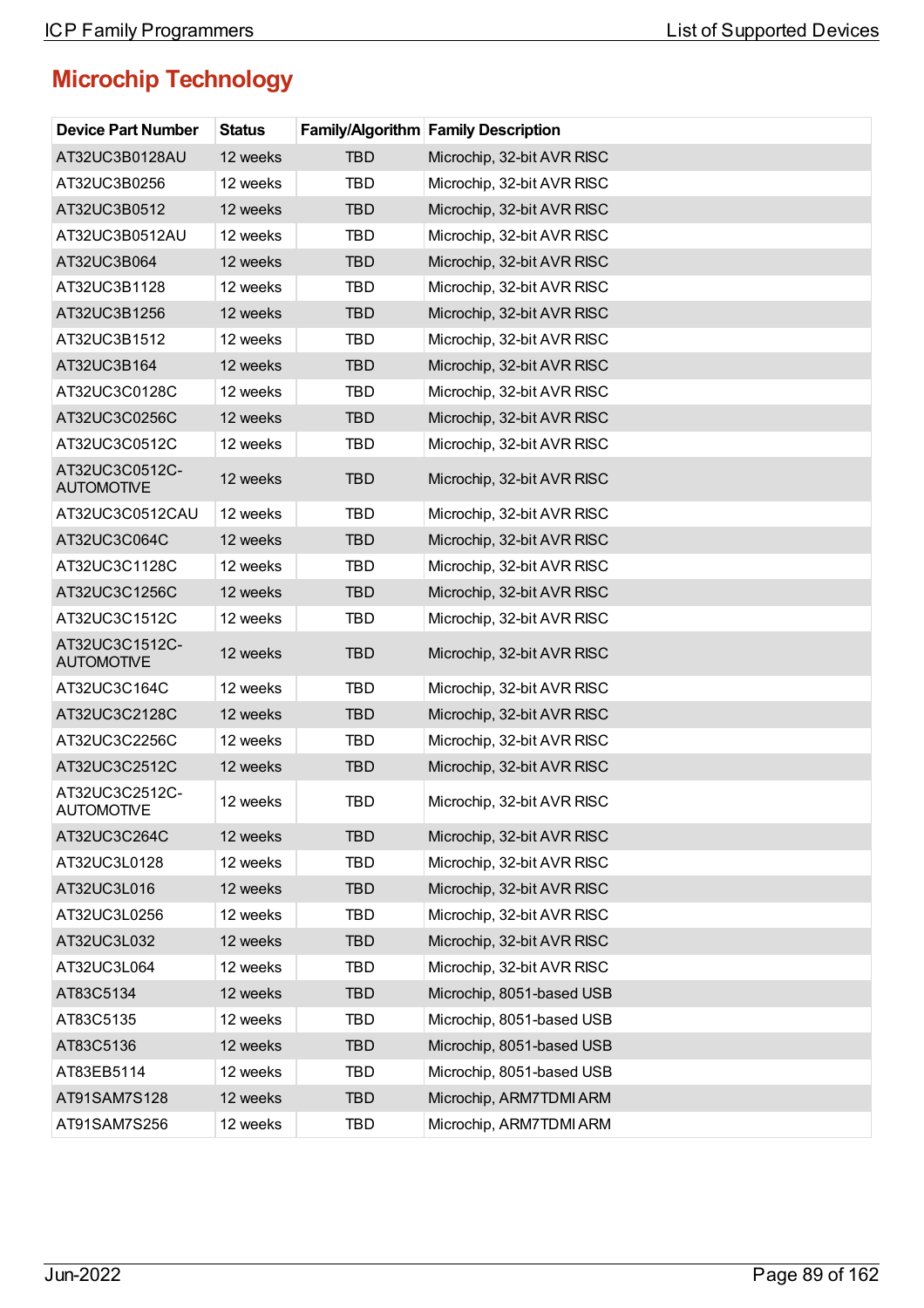| <b>Device Part Number</b> | <b>Status</b> |            | <b>Family/Algorithm Family Description</b> |
|---------------------------|---------------|------------|--------------------------------------------|
| AT91SAM7S321              | 12 weeks      | <b>TBD</b> | Microchip, ARM7TDMI ARM                    |
| AT91SAM7S512              | 12 weeks      | TBD        | Microchip, ARM7TDMI ARM                    |
| AT91SAM7S64               | 12 weeks      | <b>TBD</b> | Microchip, ARM7TDMI ARM                    |
| AT91SAM7SE256             | 12 weeks      | <b>TBD</b> | Microchip, ARM7TDMI ARM                    |
| AT91SAM7SE32              | 12 weeks      | <b>TBD</b> | Microchip, ARM7TDMI ARM                    |
| AT91SAM7SE512             | 12 weeks      | <b>TBD</b> | Microchip, ARM7TDMI ARM                    |
| AT91SAM7X128              | 12 weeks      | <b>TBD</b> | Microchip, ARM7TDMI ARM                    |
| AT91SAM7X256              | 12 weeks      | <b>TBD</b> | Microchip, ARM7TDMI ARM                    |
| AT91SAM7X512              | 12 weeks      | <b>TBD</b> | Microchip, ARM7TDMI ARM                    |
| AT91SAM7XC128             | 12 weeks      | <b>TBD</b> | Microchip, ARM7TDMI ARM                    |
| AT91SAM7XC512             | 12 weeks      | <b>TBD</b> | Microchip, ARM7TDMI ARM                    |
| ATSAMB11G18A              | 12 weeks      | <b>TBD</b> | Microchip, Cortex M0 BLE                   |
| ATSAML10D14A              | 12 weeks      | <b>TBD</b> | Microchip, Cortex M23                      |
| ATSAML10D15A              | 12 weeks      | <b>TBD</b> | Microchip, Cortex M23                      |
| ATSAML10D16A              | 12 weeks      | <b>TBD</b> | Microchip, Cortex M23                      |
| ATSAML10E14A              | 12 weeks      | <b>TBD</b> | Microchip, Cortex M23                      |
| ATSAML10E15A              | 12 weeks      | <b>TBD</b> | Microchip, Cortex M23                      |
| ATSAML10E16A              | 12 weeks      | <b>TBD</b> | Microchip, Cortex M23                      |
| ATSAML11D14A              | 12 weeks      | <b>TBD</b> | Microchip, Cortex M23                      |
| ATSAML11D15A              | 12 weeks      | <b>TBD</b> | Microchip, Cortex M23                      |
| ATSAML11D16A              | 12 weeks      | <b>TBD</b> | Microchip, Cortex M23                      |
| ATSAML11E14A              | 12 weeks      | <b>TBD</b> | Microchip, Cortex M23                      |
| ATSAML11E15A              | 12 weeks      | <b>TBD</b> | Microchip, Cortex M23                      |
| ATSAML11E16A              | 12 weeks      | <b>TBD</b> | Microchip, Cortex M23                      |
| ATUC128D3                 | 12 weeks      | <b>TBD</b> | Microchip, 32-bit AVR                      |
| ATUC128D4                 | 12 weeks      | TBD        | Microchip, 32-bit AVR                      |
| ATUC128L3U                | 12 weeks      | <b>TBD</b> | Microchip, 32-bit AVR                      |
| ATUC128L4U                | 12 weeks      | <b>TBD</b> | Microchip, 32-bit AVR                      |
| ATUC256L3U                | 12 weeks      | <b>TBD</b> | Microchip, 32-bit AVR                      |
| ATUC256L4U                | 12 weeks      | TBD        | Microchip, 32-bit AVR                      |
| ATUC64D3                  | 12 weeks      | <b>TBD</b> | Microchip, 32-bit AVR                      |
| ATUC64D4                  | 12 weeks      | TBD        | Microchip, 32-bit AVR                      |
| ATUC64L3U                 | 12 weeks      | <b>TBD</b> | Microchip, 32-bit AVR                      |
| ATUC64L4U                 | 12 weeks      | TBD        | Microchip, 32-bit AVR                      |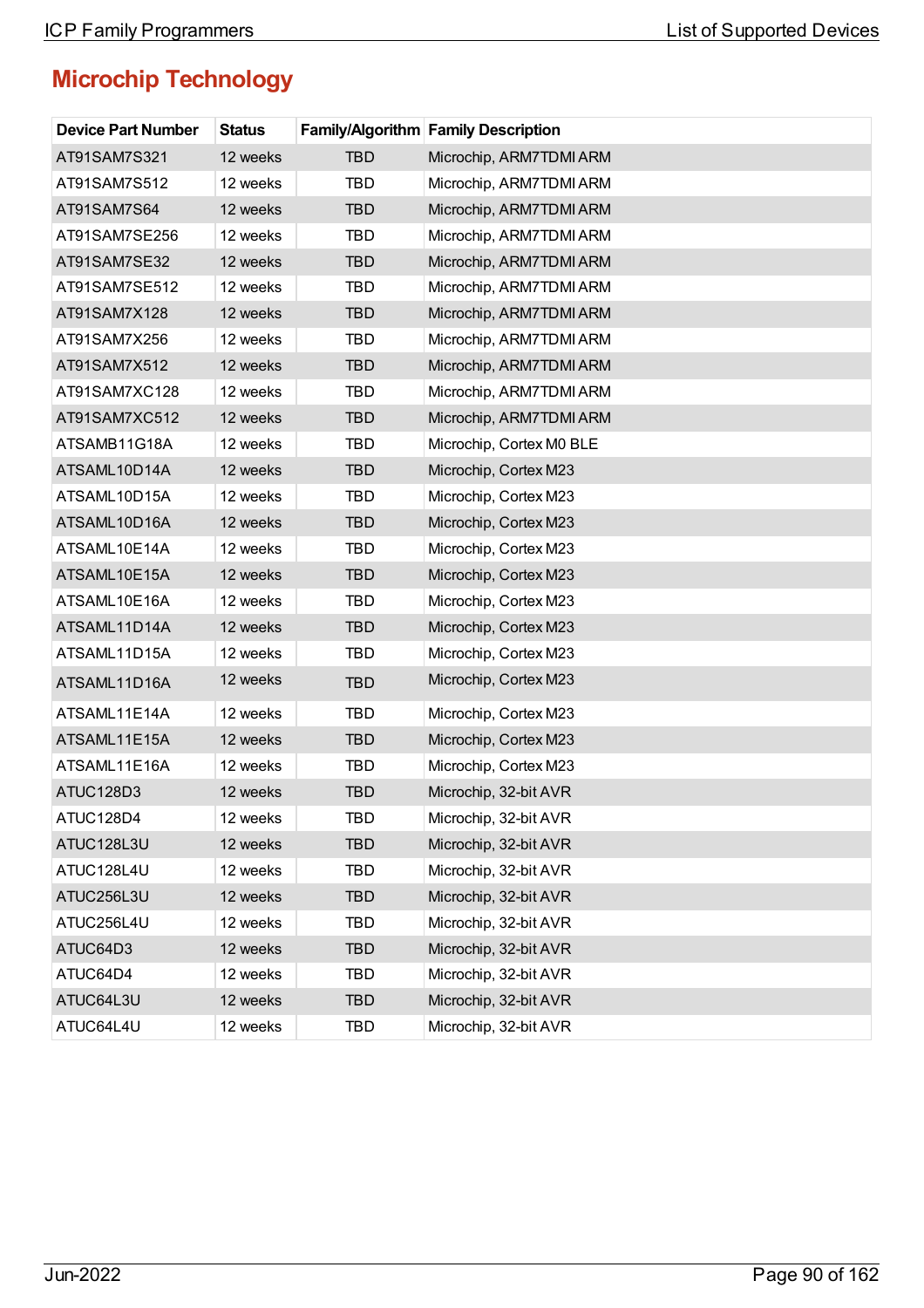| <b>Device Part Number</b> | <b>Status</b> |    | Family/Algorithm Family Description |
|---------------------------|---------------|----|-------------------------------------|
| M93C46-R                  | Supported     | 77 | STM, Microwire EEPROM               |
| M93C46-W                  | Supported     | 77 | STM, Microwire EEPROM               |
| M93C56-R                  | Supported     | 77 | STM, Microwire EEPROM               |
| M93C56-W                  | Supported     | 77 | STM, Microwire EEPROM               |
| M93C66-R                  | Supported     | 77 | STM, Microwire EEPROM               |
| M93C66-W                  | Supported     | 77 | STM, Microwire EEPROM               |
| M93C76-R                  | Supported     | 77 | STM, Microwire EEPROM               |
| M93C76-W                  | Supported     | 77 | STM, Microwire EEPROM               |
| M93C86-R                  | Supported     | 77 | STM, Microwire EEPROM               |
| M93C86-W                  | Supported     | 77 | STM, Microwire EEPROM               |
| STM32F030C6               | Supported     | 65 | STM, STM32F0xx/1xx/3xx              |
| STM32F030C8               | Supported     | 65 | STM, STM32F0xx/1xx/3xx              |
| STM32F030CC               | Supported     | 65 | STM, STM32F0xx/1xx/3xx              |
| STM32F030F4               | Supported     | 65 | STM, STM32F0xx/1xx/3xx              |
| STM32F030K6               | Supported     | 65 | STM, STM32F0xx/1xx/3xx              |
| STM32F030R8               | Supported     | 65 | STM, STM32F0xx/1xx/3xx              |
| STM32F030RC               | Supported     | 65 | STM, STM32F0xx/1xx/3xx              |
| STM32F031C4               | Supported     | 65 | STM, STM32F0xx/1xx/3xx              |
| STM32F031C6               | Supported     | 65 | STM, STM32F0xx/1xx/3xx              |
| STM32F031E6               | Supported     | 65 | STM, STM32F0xx/1xx/3xx              |
| STM32F031F4               | Supported     | 65 | STM, STM32F0xx/1xx/3xx              |
| STM32F031F6               | Supported     | 65 | STM, STM32F0xx/1xx/3xx              |
| STM32F031G4               | Supported     | 65 | STM, STM32F0xx/1xx/3xx              |
| STM32F031G6               | Supported     | 65 | STM, STM32F0xx/1xx/3xx              |
| STM32F031K4               | Supported     | 65 | STM, STM32F0xx/1xx/3xx              |
| STM32F031K6               | Supported     | 65 | STM, STM32F0xx/1xx/3xx              |
| STM32F038C6               | Supported     | 65 | STM, STM32F0xx/1xx/3xx              |
| STM32F038E6               | Supported     | 65 | STM, STM32F0xx/1xx/3xx              |
| STM32F038F6               | Supported     | 65 | STM, STM32F0xx/1xx/3xx              |
| STM32F038G6               | Supported     | 65 | STM, STM32F0xx/1xx/3xx              |
| STM32F038K6               | Supported     | 65 | STM, STM32F0xx/1xx/3xx              |
| STM32F042C4               | Supported     | 65 | STM, STM32F0xx/1xx/3xx              |
| STM32F042C6               | Supported     | 65 | STM, STM32F0xx/1xx/3xx              |
| STM32F042F4               | Supported     | 65 | STM, STM32F0xx/1xx/3xx              |
| STM32F042F6               | Supported     | 65 | STM, STM32F0xx/1xx/3xx              |
| STM32F042G4               | Supported     | 65 | STM, STM32F0xx/1xx/3xx              |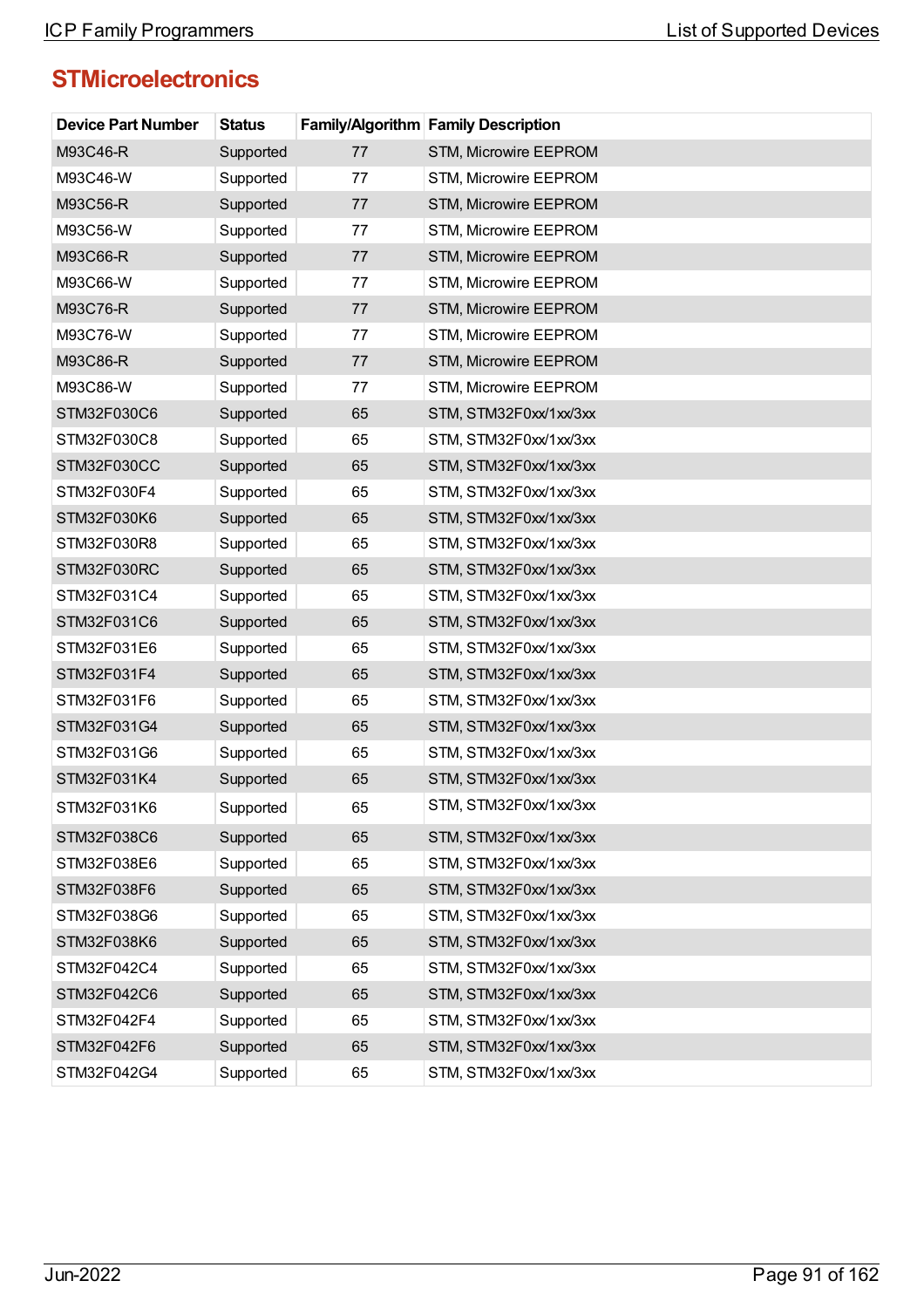| <b>Device Part Number</b> | <b>Status</b> |    | <b>Family/Algorithm Family Description</b> |
|---------------------------|---------------|----|--------------------------------------------|
| STM32F042G6               | Supported     | 65 | STM, STM32F0xx/1xx/3xx                     |
| STM32F042K4               | Supported     | 65 | STM, STM32F0xx/1xx/3xx                     |
| STM32F042K6               | Supported     | 65 | STM, STM32F0xx/1xx/3xx                     |
| STM32F042T4               | Supported     | 65 | STM, STM32F0xx/1xx/3xx                     |
| STM32F042T6               | Supported     | 65 | STM, STM32F0xx/1xx/3xx                     |
| STM32F048C6               | Supported     | 65 | STM, STM32F0xx/1xx/3xx                     |
| STM32F048G6               | Supported     | 65 | STM, STM32F0xx/1xx/3xx                     |
| STM32F048T6               | Supported     | 65 | STM, STM32F0xx/1xx/3xx                     |
| STM32F051C4               | Supported     | 65 | STM, STM32F0xx/1xx/3xx                     |
| STM32F051C6               | Supported     | 65 | STM, STM32F0xx/1xx/3xx                     |
| STM32F051C8               | Supported     | 65 | STM, STM32F0xx/1xx/3xx                     |
| STM32F051K4               | Supported     | 65 | STM, STM32F0xx/1xx/3xx                     |
| STM32F051K6               | Supported     | 65 | STM, STM32F0xx/1xx/3xx                     |
| STM32F051K8               | Supported     | 65 | STM, STM32F0xx/1xx/3xx                     |
| STM32F051R4               | Supported     | 65 | STM, STM32F0xx/1xx/3xx                     |
| STM32F051R6               | Supported     | 65 | STM, STM32F0xx/1xx/3xx                     |
| STM32F051R8               | Supported     | 65 | STM, STM32F0xx/1xx/3xx                     |
| STM32F051T8               | Supported     | 65 | STM, STM32F0xx/1xx/3xx                     |
| STM32F058C8               | Supported     | 65 | STM, STM32F0xx/1xx/3xx                     |
| STM32F058R8               | Supported     | 65 | STM, STM32F0xx/1xx/3xx                     |
| STM32F058T8               | Supported     | 65 | STM, STM32F0xx/1xx/3xx                     |
| STM32F070C6               | Supported     | 65 | STM, STM32F0xx/1xx/3xx                     |
| STM32F070CB               | Supported     | 65 | STM, STM32F0xx/1xx/3xx                     |
| STM32F070F6               | Supported     | 65 | STM, STM32F0xx/1xx/3xx                     |
| STM32F070RB               | Supported     | 65 | STM, STM32F0xx/1xx/3xx                     |
| STM32F071C8               | Supported     | 65 | STM, STM32F0xx/1xx/3xx                     |
| STM32F071CB               | Supported     | 65 | STM, STM32F0xx/1xx/3xx                     |
| STM32F071RB               | Supported     | 65 | STM, STM32F0xx/1xx/3xx                     |
| STM32F071V8               | Supported     | 65 | STM, STM32F0xx/1xx/3xx                     |
| STM32F071VB               | Supported     | 65 | STM, STM32F0xx/1xx/3xx                     |
| STM32F072C8               | Supported     | 65 | STM, STM32F0xx/1xx/3xx                     |
| STM32F072CB               | Supported     | 65 | STM, STM32F0xx/1xx/3xx                     |
| STM32F072R8               | Supported     | 65 | STM, STM32F0xx/1xx/3xx                     |
| STM32F072RB               | Supported     | 65 | STM, STM32F0xx/1xx/3xx                     |
| STM32F072V8               | Supported     | 65 | STM, STM32F0xx/1xx/3xx                     |
| STM32F072VB               | Supported     | 65 | STM, STM32F0xx/1xx/3xx                     |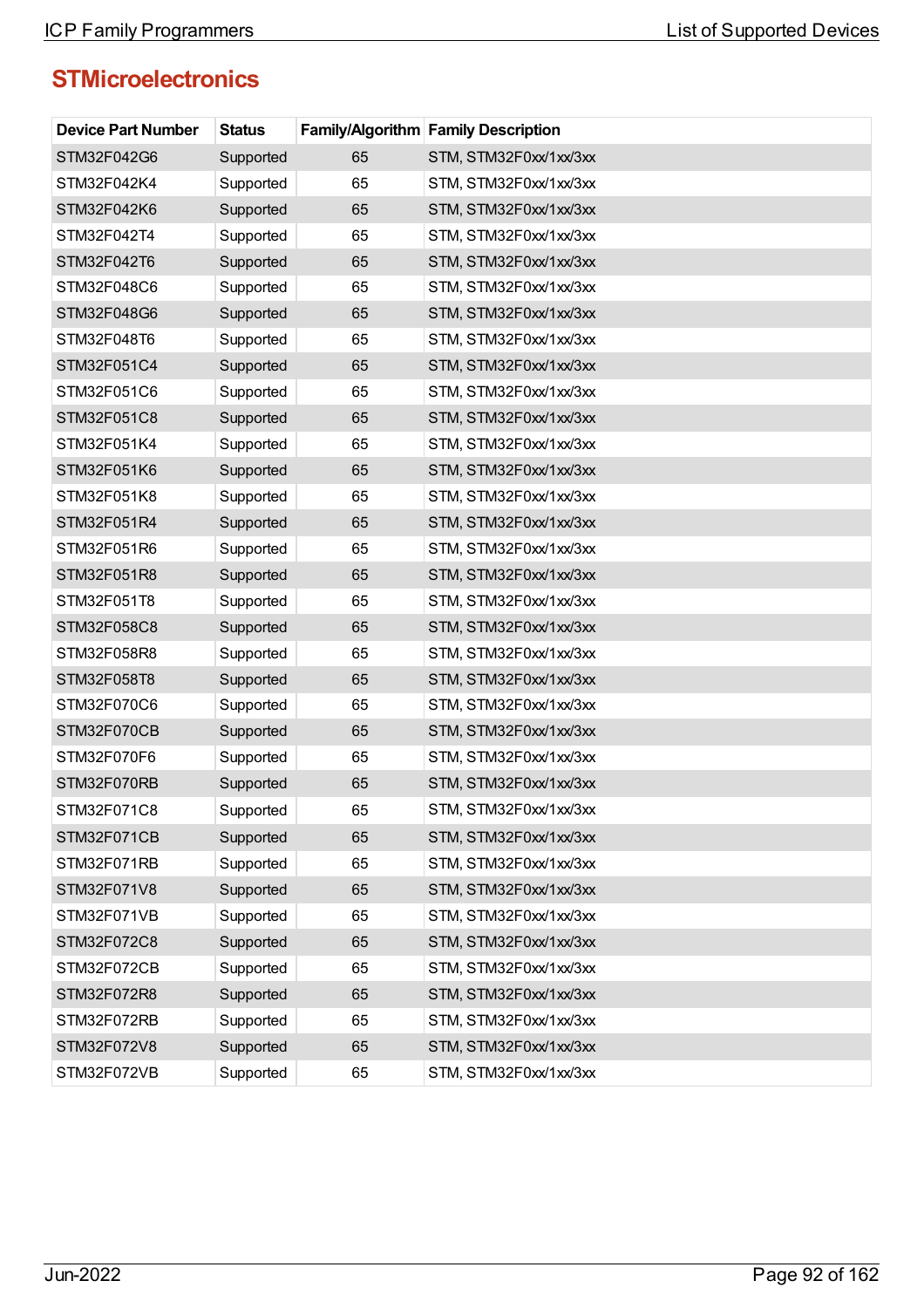| <b>Device Part Number</b> | <b>Status</b> |    | <b>Family/Algorithm Family Description</b> |
|---------------------------|---------------|----|--------------------------------------------|
| STM32F078CB               | Supported     | 65 | STM, STM32F0xx/1xx/3xx                     |
| STM32F078RB               | Supported     | 65 | STM, STM32F0xx/1xx/3xx                     |
| STM32F078VB               | Supported     | 65 | STM, STM32F0xx/1xx/3xx                     |
| STM32F091CB               | Supported     | 65 | STM, STM32F0xx/1xx/3xx                     |
| STM32F091CC               | Supported     | 65 | STM, STM32F0xx/1xx/3xx                     |
| STM32F091RB               | Supported     | 65 | STM, STM32F0xx/1xx/3xx                     |
| STM32F091RC               | Supported     | 65 | STM, STM32F0xx/1xx/3xx                     |
| STM32F091VB               | Supported     | 65 | STM, STM32F0xx/1xx/3xx                     |
| STM32F091VC               | Supported     | 65 | STM, STM32F0xx/1xx/3xx                     |
| STM32F098CC               | Supported     | 65 | STM, STM32F0xx/1xx/3xx                     |
| STM32F098RC               | Supported     | 65 | STM, STM32F0xx/1xx/3xx                     |
| STM32F098VC               | Supported     | 65 | STM, STM32F0xx/1xx/3xx                     |
| STM32F100C4               | Supported     | 65 | STM, STM32F0xx/1xx/3xx                     |
| STM32F100C6               | Supported     | 65 | STM, STM32F0xx/1xx/3xx                     |
| STM32F100C8               | Supported     | 65 | STM, STM32F0xx/1xx/3xx                     |
| STM32F100CB               | Supported     | 65 | STM, STM32F0xx/1xx/3xx                     |
| STM32F100R4               | Supported     | 65 | STM, STM32F0xx/1xx/3xx                     |
| STM32F100R6               | Supported     | 65 | STM, STM32F0xx/1xx/3xx                     |
| STM32F100R8               | Supported     | 65 | STM, STM32F0xx/1xx/3xx                     |
| STM32F100RB               | Supported     | 65 | STM, STM32F0xx/1xx/3xx                     |
| STM32F100RC               | Supported     | 65 | STM, STM32F0xx/1xx/3xx                     |
| STM32F100RD               | Supported     | 65 | STM, STM32F0xx/1xx/3xx                     |
| STM32F100RE               | Supported     | 65 | STM, STM32F0xx/1xx/3xx                     |
| STM32F100V8               | Supported     | 65 | STM, STM32F0xx/1xx/3xx                     |
| STM32F100VB               | Supported     | 65 | STM, STM32F0xx/1xx/3xx                     |
| STM32F100VC               | Supported     | 65 | STM, STM32F0xx/1xx/3xx                     |
| STM32F100VD               | Supported     | 65 | STM, STM32F0xx/1xx/3xx                     |
| STM32F100VE               | Supported     | 65 | STM, STM32F0xx/1xx/3xx                     |
| STM32F100ZC               | Supported     | 65 | STM, STM32F0xx/1xx/3xx                     |
| STM32F100ZD               | Supported     | 65 | STM, STM32F0xx/1xx/3xx                     |
| STM32F100ZE               | Supported     | 65 | STM, STM32F0xx/1xx/3xx                     |
| STM32F101C4               | Supported     | 65 | STM, STM32F0xx/1xx/3xx                     |
| STM32F101C6               | Supported     | 65 | STM, STM32F0xx/1xx/3xx                     |
| STM32F101C8               | Supported     | 65 | STM, STM32F0xx/1xx/3xx                     |
| STM32F101CB               | Supported     | 65 | STM, STM32F0xx/1xx/3xx                     |
| STM32F101R4               | Supported     | 65 | STM, STM32F0xx/1xx/3xx                     |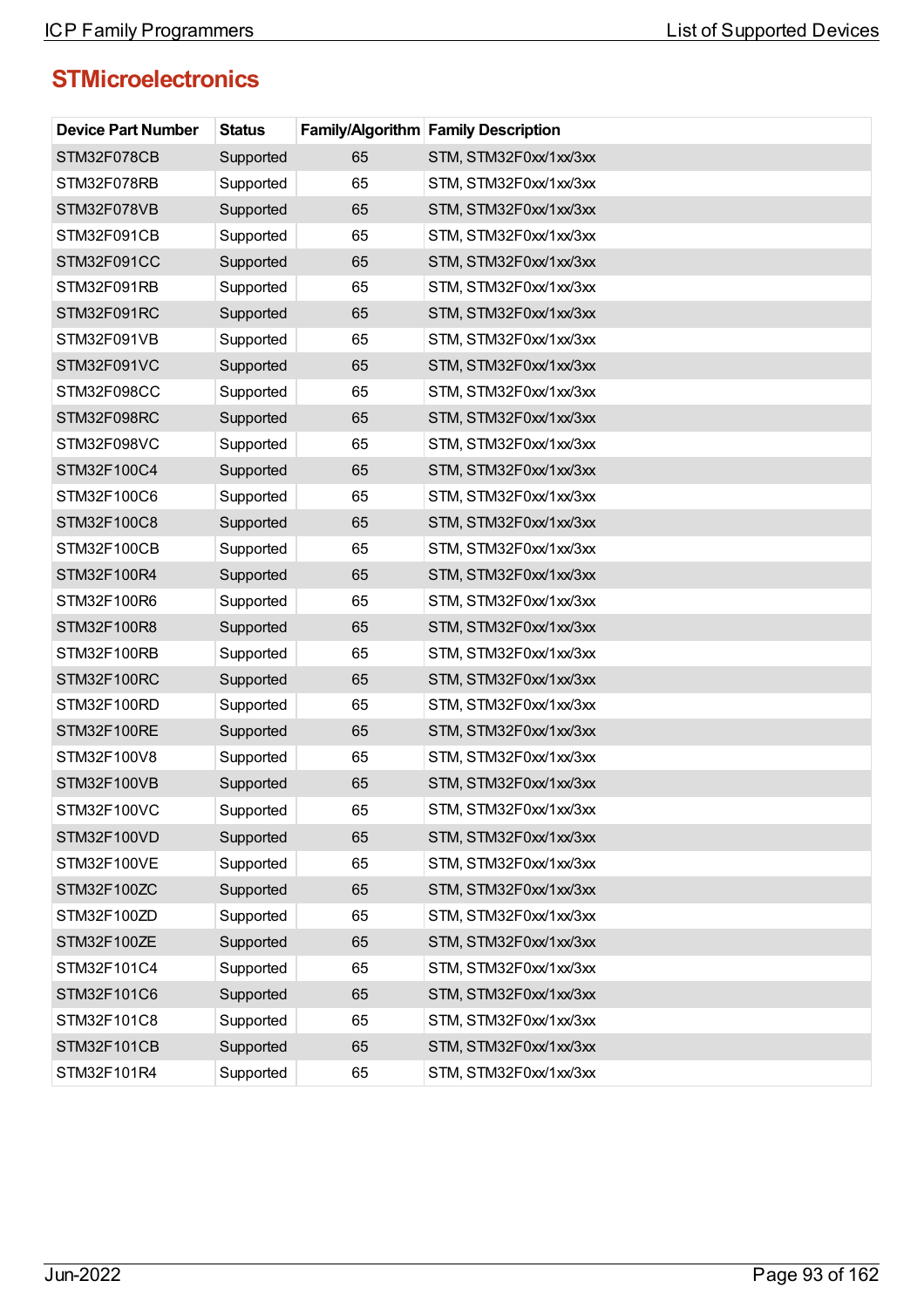| <b>Device Part Number</b> | <b>Status</b> |    | Family/Algorithm Family Description |
|---------------------------|---------------|----|-------------------------------------|
| STM32F101R6               | Supported     | 65 | STM, STM32F0xx/1xx/3xx              |
| STM32F101R8               | Supported     | 65 | STM, STM32F0xx/1xx/3xx              |
| STM32F101RB               | Supported     | 65 | STM, STM32F0xx/1xx/3xx              |
| STM32F101RC               | Supported     | 65 | STM, STM32F0xx/1xx/3xx              |
| STM32F101RD               | Supported     | 65 | STM, STM32F0xx/1xx/3xx              |
| STM32F101RE               | Supported     | 65 | STM, STM32F0xx/1xx/3xx              |
| STM32F101RF               | Supported     | 65 | STM, STM32F0xx/1xx/3xx              |
| STM32F101RG               | Supported     | 65 | STM, STM32F0xx/1xx/3xx              |
| STM32F101T4               | Supported     | 65 | STM, STM32F0xx/1xx/3xx              |
| STM32F101T6               | Supported     | 65 | STM, STM32F0xx/1xx/3xx              |
| STM32F101T8               | Supported     | 65 | STM, STM32F0xx/1xx/3xx              |
| STM32F101TB               | Supported     | 65 | STM, STM32F0xx/1xx/3xx              |
| STM32F101V8               | Supported     | 65 | STM, STM32F0xx/1xx/3xx              |
| STM32F101VB               | Supported     | 65 | STM, STM32F0xx/1xx/3xx              |
| STM32F101VC               | Supported     | 65 | STM, STM32F0xx/1xx/3xx              |
| STM32F101VD               | Supported     | 65 | STM, STM32F0xx/1xx/3xx              |
| STM32F101VE               | Supported     | 65 | STM, STM32F0xx/1xx/3xx              |
| STM32F101VF               | Supported     | 65 | STM, STM32F0xx/1xx/3xx              |
| STM32F101VG               | Supported     | 65 | STM, STM32F0xx/1xx/3xx              |
| STM32F101ZC               | Supported     | 65 | STM, STM32F0xx/1xx/3xx              |
| STM32F101ZD               | Supported     | 65 | STM, STM32F0xx/1xx/3xx              |
| STM32F101ZE               | Supported     | 65 | STM, STM32F0xx/1xx/3xx              |
| STM32F101ZF               | Supported     | 65 | STM, STM32F0xx/1xx/3xx              |
| STM32F101ZG               | Supported     | 65 | STM, STM32F0xx/1xx/3xx              |
| STM32F102C4               | Supported     | 65 | STM, STM32F0xx/1xx/3xx              |
| STM32F102C6               | Supported     | 65 | STM. STM32F0xx/1xx/3xx              |
| STM32F102C8               | Supported     | 65 | STM, STM32F0xx/1xx/3xx              |
| STM32F102CB               | Supported     | 65 | STM, STM32F0xx/1xx/3xx              |
| STM32F102R4               | Supported     | 65 | STM, STM32F0xx/1xx/3xx              |
| STM32F102R6               | Supported     | 65 | STM, STM32F0xx/1xx/3xx              |
| STM32F102R8               | Supported     | 65 | STM, STM32F0xx/1xx/3xx              |
| STM32F102RB               | Supported     | 65 | STM, STM32F0xx/1xx/3xx              |
| STM32F103C4               | Supported     | 65 | STM, STM32F0xx/1xx/3xx              |
| STM32F103C6               | Supported     | 65 | STM, STM32F0xx/1xx/3xx              |
| STM32F103C8               | Supported     | 65 | STM, STM32F0xx/1xx/3xx              |
| STM32F103CB               | Supported     | 65 | STM, STM32F0xx/1xx/3xx              |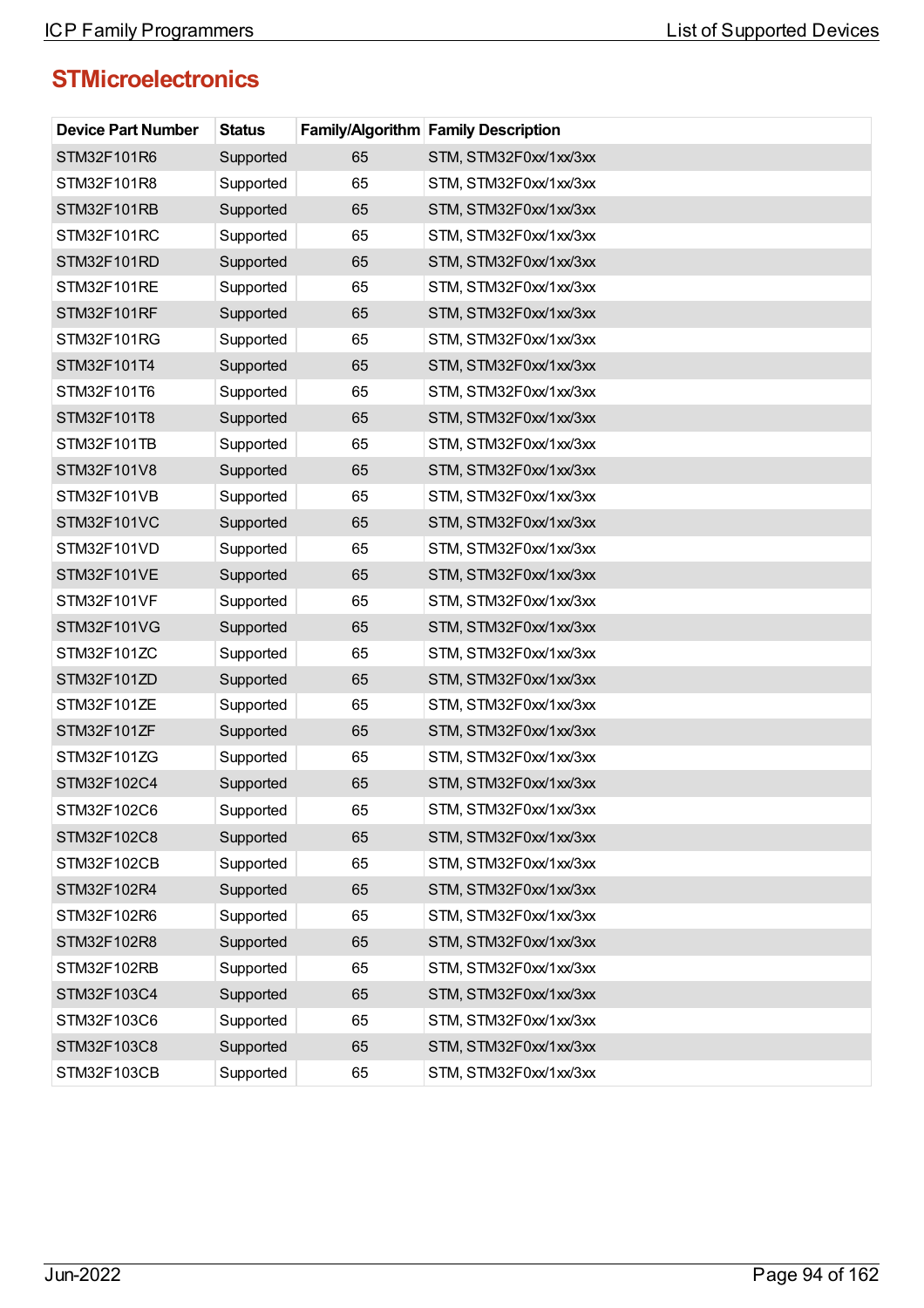| <b>Device Part Number</b> | <b>Status</b> |    | <b>Family/Algorithm Family Description</b> |
|---------------------------|---------------|----|--------------------------------------------|
| STM32F103R4               | Supported     | 65 | STM, STM32F0xx/1xx/3xx                     |
| STM32F103R6               | Supported     | 65 | STM, STM32F0xx/1xx/3xx                     |
| STM32F103R8               | Supported     | 65 | STM, STM32F0xx/1xx/3xx                     |
| STM32F103RB               | Supported     | 65 | STM, STM32F0xx/1xx/3xx                     |
| STM32F103RC               | Supported     | 65 | STM, STM32F0xx/1xx/3xx                     |
| STM32F103RD               | Supported     | 65 | STM, STM32F0xx/1xx/3xx                     |
| STM32F103RE               | Supported     | 65 | STM, STM32F0xx/1xx/3xx                     |
| STM32F103RF               | Supported     | 65 | STM, STM32F0xx/1xx/3xx                     |
| STM32F103RG               | Supported     | 65 | STM, STM32F0xx/1xx/3xx                     |
| STM32F103T4               | Supported     | 65 | STM, STM32F0xx/1xx/3xx                     |
| STM32F103T6               | Supported     | 65 | STM, STM32F0xx/1xx/3xx                     |
| STM32F103T8               | Supported     | 65 | STM, STM32F0xx/1xx/3xx                     |
| STM32F103TB               | Supported     | 65 | STM, STM32F0xx/1xx/3xx                     |
| STM32F103V8               | Supported     | 65 | STM, STM32F0xx/1xx/3xx                     |
| STM32F103VB               | Supported     | 65 | STM, STM32F0xx/1xx/3xx                     |
| STM32F103VC               | Supported     | 65 | STM, STM32F0xx/1xx/3xx                     |
| STM32F103VD               | Supported     | 65 | STM, STM32F0xx/1xx/3xx                     |
| STM32F103VE               | Supported     | 65 | STM, STM32F0xx/1xx/3xx                     |
| STM32F103VF               | Supported     | 65 | STM, STM32F0xx/1xx/3xx                     |
| STM32F103VG               | Supported     | 65 | STM, STM32F0xx/1xx/3xx                     |
| STM32F103ZC               | Supported     | 65 | STM, STM32F0xx/1xx/3xx                     |
| STM32F103ZD               | Supported     | 65 | STM, STM32F0xx/1xx/3xx                     |
| STM32F103ZE               | Supported     | 65 | STM, STM32F0xx/1xx/3xx                     |
| STM32F103ZF               | Supported     | 65 | STM, STM32F0xx/1xx/3xx                     |
| STM32F103ZG               | Supported     | 65 | STM, STM32F0xx/1xx/3xx                     |
| STM32F105R8               | Supported     | 65 | STM, STM32F0xx/1xx/3xx                     |
| STM32F105RB               | Supported     | 65 | STM, STM32F0xx/1xx/3xx                     |
| STM32F105RC               | Supported     | 65 | STM, STM32F0xx/1xx/3xx                     |
| STM32F105V8               | Supported     | 65 | STM, STM32F0xx/1xx/3xx                     |
| STM32F105VB               | Supported     | 65 | STM, STM32F0xx/1xx/3xx                     |
| STM32F105VC               | Supported     | 65 | STM, STM32F0xx/1xx/3xx                     |
| STM32F107RB               | Supported     | 65 | STM, STM32F0xx/1xx/3xx                     |
| STM32F107RC               | Supported     | 65 | STM, STM32F0xx/1xx/3xx                     |
| STM32F107VB               | Supported     | 65 | STM, STM32F0xx/1xx/3xx                     |
| STM32F107VC               | Supported     | 65 | STM, STM32F0xx/1xx/3xx                     |
| STM32F205RB               | Supported     | 66 | STM, STM32F2xx/F4xx/F7xx                   |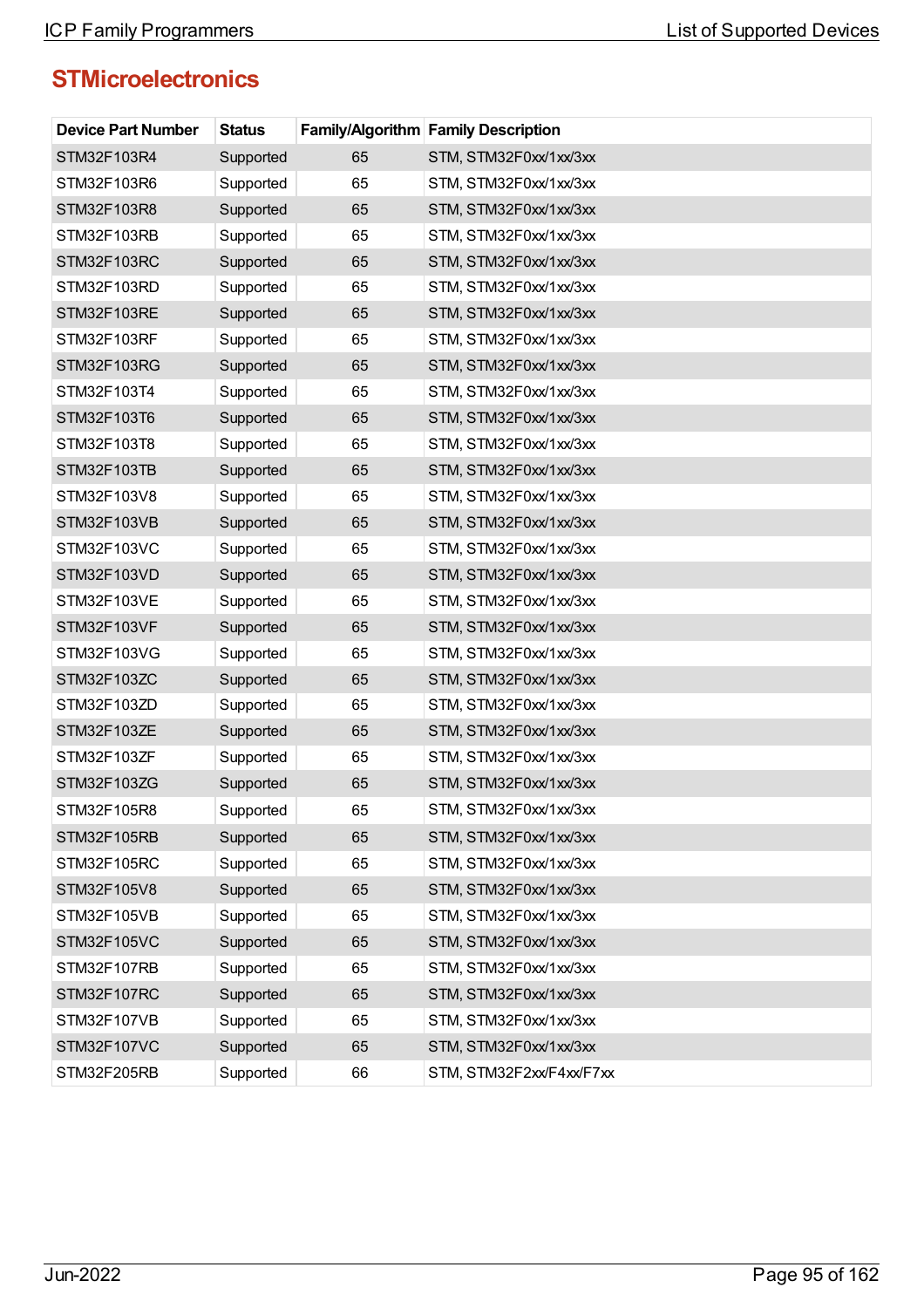| <b>Device Part Number</b> | <b>Status</b> |    | <b>Family/Algorithm Family Description</b> |
|---------------------------|---------------|----|--------------------------------------------|
| STM32F205RC               | Supported     | 66 | STM, STM32F2xx/F4xx/F7xx                   |
| STM32F205RE               | Supported     | 66 | STM, STM32F2xx/F4xx/F7xx                   |
| STM32F205RF               | Supported     | 66 | STM, STM32F2xx/F4xx/F7xx                   |
| STM32F205RG               | Supported     | 66 | STM, STM32F2xx/F4xx/F7xx                   |
| STM32F205VB               | Supported     | 66 | STM, STM32F2xx/F4xx/F7xx                   |
| STM32F205VC               | Supported     | 66 | STM, STM32F2xx/F4xx/F7xx                   |
| STM32F205VE               | Supported     | 66 | STM, STM32F2xx/F4xx/F7xx                   |
| STM32F205VF               | Supported     | 66 | STM, STM32F2xx/F4xx/F7xx                   |
| STM32F205VG               | Supported     | 66 | STM, STM32F2xx/F4xx/F7xx                   |
| STM32F205ZC               | Supported     | 66 | STM, STM32F2xx/F4xx/F7xx                   |
| STM32F205ZE               | Supported     | 66 | STM, STM32F2xx/F4xx/F7xx                   |
| STM32F205ZF               | Supported     | 66 | STM, STM32F2xx/F4xx/F7xx                   |
| STM32F205ZG               | Supported     | 66 | STM, STM32F2xx/F4xx/F7xx                   |
| <b>STM32F207IC</b>        | Supported     | 66 | STM, STM32F2xx/F4xx/F7xx                   |
| <b>STM32F207IE</b>        | Supported     | 66 | STM, STM32F2xx/F4xx/F7xx                   |
| <b>STM32F207IF</b>        | Supported     | 66 | STM, STM32F2xx/F4xx/F7xx                   |
| STM32F207IG               | Supported     | 66 | STM, STM32F2xx/F4xx/F7xx                   |
| STM32F207VC               | Supported     | 66 | STM, STM32F2xx/F4xx/F7xx                   |
| STM32F207VE               | Supported     | 66 | STM, STM32F2xx/F4xx/F7xx                   |
| STM32F207VF               | Supported     | 66 | STM, STM32F2xx/F4xx/F7xx                   |
| STM32F207VG               | Supported     | 66 | STM, STM32F2xx/F4xx/F7xx                   |
| STM32F207ZC               | Supported     | 66 | STM, STM32F2xx/F4xx/F7xx                   |
| STM32F207ZE               | Supported     | 66 | STM, STM32F2xx/F4xx/F7xx                   |
| STM32F207ZF               | Supported     | 66 | STM, STM32F2xx/F4xx/F7xx                   |
| STM32F207ZG               | Supported     | 66 | STM, STM32F2xx/F4xx/F7xx                   |
| STM32F215RE               | Supported     | 66 | STM, STM32F2xx/F4xx/F7xx                   |
| STM32F215RG               | Supported     | 66 | STM, STM32F2xx/F4xx/F7xx                   |
| STM32F215VE               | Supported     | 66 | STM, STM32F2xx/F4xx/F7xx                   |
| STM32F215VG               | Supported     | 66 | STM, STM32F2xx/F4xx/F7xx                   |
| STM32F215ZE               | Supported     | 66 | STM, STM32F2xx/F4xx/F7xx                   |
| STM32F215ZG               | Supported     | 66 | STM, STM32F2xx/F4xx/F7xx                   |
| <b>STM32F217IE</b>        | Supported     | 66 | STM, STM32F2xx/F4xx/F7xx                   |
| <b>STM32F217IG</b>        | Supported     | 66 | STM, STM32F2xx/F4xx/F7xx                   |
| STM32F217VE               | Supported     | 66 | STM, STM32F2xx/F4xx/F7xx                   |
| STM32F217VG               | Supported     | 66 | STM, STM32F2xx/F4xx/F7xx                   |
| STM32F217ZE               | Supported     | 66 | STM, STM32F2xx/F4xx/F7xx                   |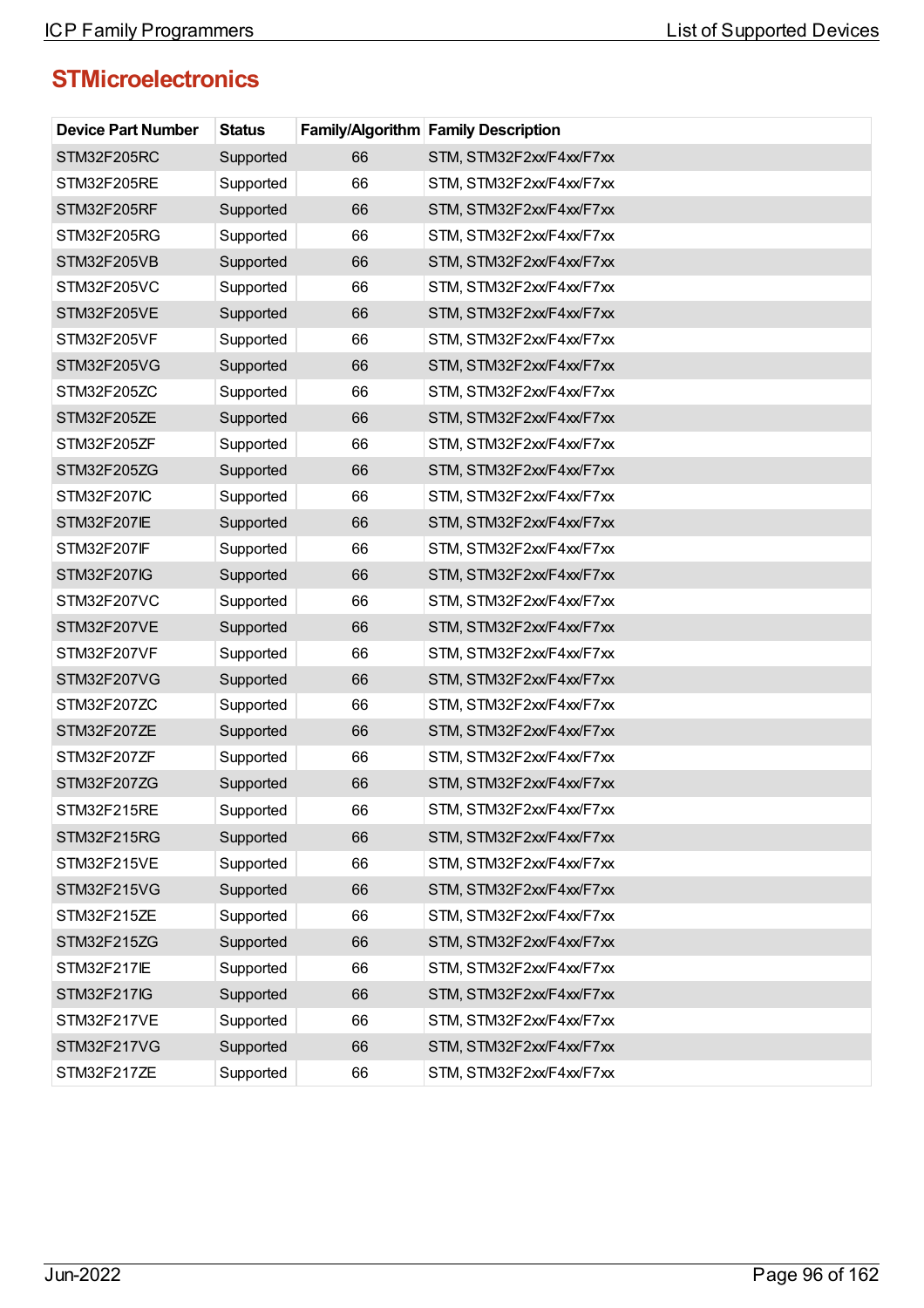| <b>Device Part Number</b> | <b>Status</b> |    | <b>Family/Algorithm Family Description</b> |
|---------------------------|---------------|----|--------------------------------------------|
| STM32F217ZG               | Supported     | 66 | STM, STM32F2xx/F4xx/F7xx                   |
| STM32F301C6               | Supported     | 65 | STM, STM32F0xx/1xx/3xx                     |
| STM32F301C8               | Supported     | 65 | STM, STM32F0xx/1xx/3xx                     |
| STM32F301K6               | Supported     | 65 | STM, STM32F0xx/1xx/3xx                     |
| STM32F301K8               | Supported     | 65 | STM, STM32F0xx/1xx/3xx                     |
| STM32F301R6               | Supported     | 65 | STM, STM32F0xx/1xx/3xx                     |
| STM32F301R8               | Supported     | 65 | STM, STM32F0xx/1xx/3xx                     |
| STM32F302C6               | Supported     | 65 | STM, STM32F0xx/1xx/3xx                     |
| STM32F302C8               | Supported     | 65 | STM, STM32F0xx/1xx/3xx                     |
| STM32F302CB               | Supported     | 65 | STM, STM32F0xx/1xx/3xx                     |
| STM32F302CC               | Supported     | 65 | STM, STM32F0xx/1xx/3xx                     |
| STM32F302K6               | Supported     | 65 | STM, STM32F0xx/1xx/3xx                     |
| STM32F302K8               | Supported     | 65 | STM, STM32F0xx/1xx/3xx                     |
| STM32F302R6               | Supported     | 65 | STM, STM32F0xx/1xx/3xx                     |
| STM32F302R8               | Supported     | 65 | STM, STM32F0xx/1xx/3xx                     |
| STM32F302RB               | Supported     | 65 | STM, STM32F0xx/1xx/3xx                     |
| STM32F302RC               | Supported     | 65 | STM, STM32F0xx/1xx/3xx                     |
| STM32F302RD               | Supported     | 65 | STM, STM32F0xx/1xx/3xx                     |
| STM32F302RE               | Supported     | 65 | STM, STM32F0xx/1xx/3xx                     |
| STM32F302VB               | Supported     | 65 | STM, STM32F0xx/1xx/3xx                     |
| STM32F302VC               | Supported     | 65 | STM, STM32F0xx/1xx/3xx                     |
| STM32F302VD               | Supported     | 65 | STM, STM32F0xx/1xx/3xx                     |
| STM32F302VE               | Supported     | 65 | STM, STM32F0xx/1xx/3xx                     |
| STM32F302ZD               | Supported     | 65 | STM, STM32F0xx/1xx/3xx                     |
| STM32F302ZE               | Supported     | 65 | STM, STM32F0xx/1xx/3xx                     |
| STM32F303C6               | Supported     | 65 | STM. STM32F0xx/1xx/3xx                     |
| STM32F303C8               | Supported     | 65 | STM, STM32F0xx/1xx/3xx                     |
| STM32F303CB               | Supported     | 65 | STM, STM32F0xx/1xx/3xx                     |
| STM32F303CC               | Supported     | 65 | STM, STM32F0xx/1xx/3xx                     |
| STM32F303K6               | Supported     | 65 | STM, STM32F0xx/1xx/3xx                     |
| STM32F303K8               | Supported     | 65 | STM, STM32F0xx/1xx/3xx                     |
| STM32F303R6               | Supported     | 65 | STM, STM32F0xx/1xx/3xx                     |
| STM32F303R8               | Supported     | 65 | STM, STM32F0xx/1xx/3xx                     |
| STM32F303RB               | Supported     | 65 | STM, STM32F0xx/1xx/3xx                     |
| STM32F303RC               | Supported     | 65 | STM, STM32F0xx/1xx/3xx                     |
| STM32F303RD               | Supported     | 65 | STM, STM32F0xx/1xx/3xx                     |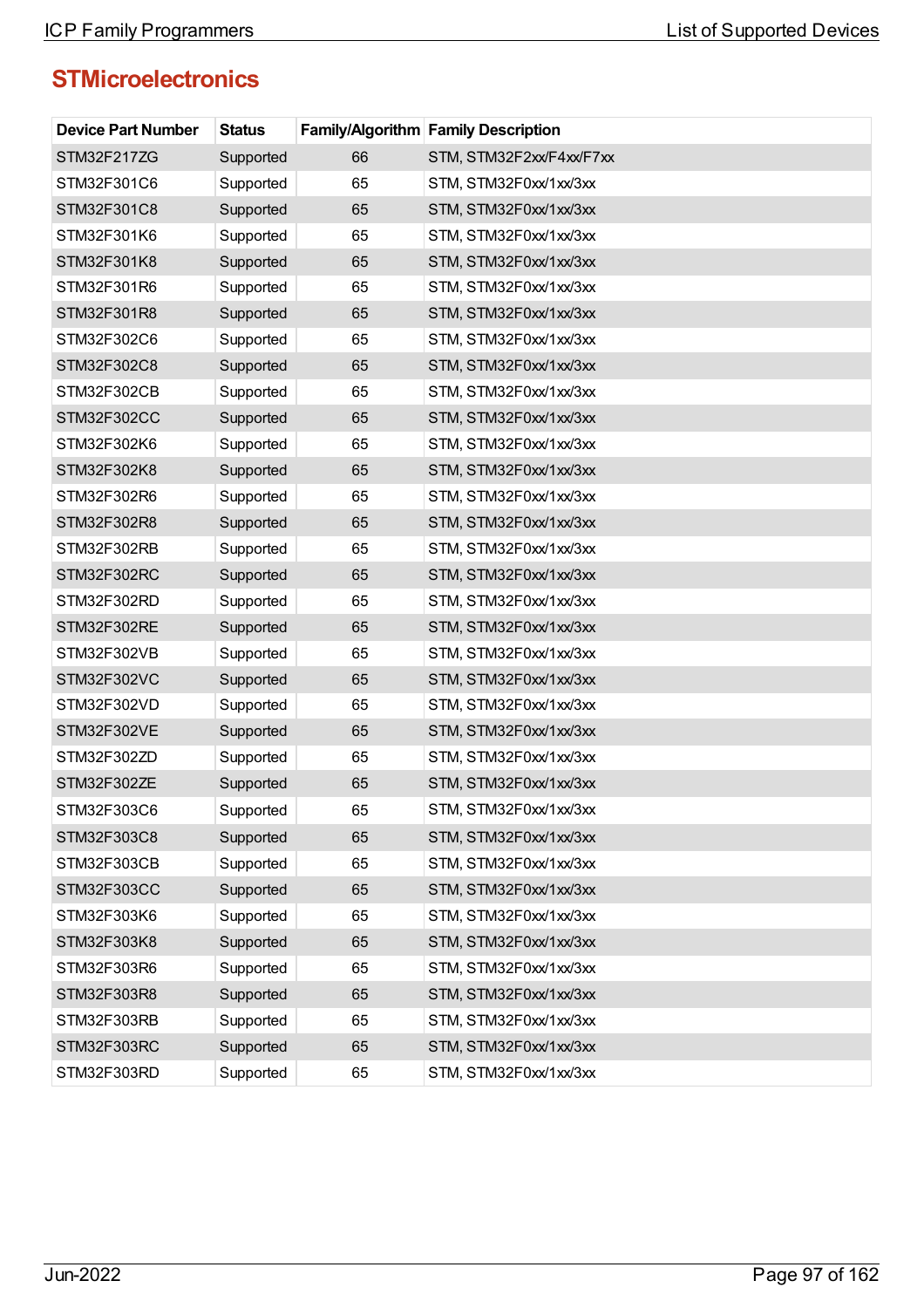| <b>Device Part Number</b> | <b>Status</b> |    | <b>Family/Algorithm Family Description</b> |
|---------------------------|---------------|----|--------------------------------------------|
| STM32F303RE               | Supported     | 65 | STM, STM32F0xx/1xx/3xx                     |
| STM32F303VB               | Supported     | 65 | STM, STM32F0xx/1xx/3xx                     |
| STM32F303VC               | Supported     | 65 | STM, STM32F0xx/1xx/3xx                     |
| STM32F303VD               | Supported     | 65 | STM, STM32F0xx/1xx/3xx                     |
| STM32F303VE               | Supported     | 65 | STM, STM32F0xx/1xx/3xx                     |
| STM32F303ZD               | Supported     | 65 | STM, STM32F0xx/1xx/3xx                     |
| STM32F303ZE               | Supported     | 65 | STM, STM32F0xx/1xx/3xx                     |
| STM32F318C8               | Supported     | 65 | STM, STM32F0xx/1xx/3xx                     |
| STM32F318K8               | Supported     | 65 | STM, STM32F0xx/1xx/3xx                     |
| STM32F328C8               | Supported     | 65 | STM, STM32F0xx/1xx/3xx                     |
| STM32F334C4               | Supported     | 65 | STM, STM32F0xx/1xx/3xx                     |
| STM32F334C6               | Supported     | 65 | STM, STM32F0xx/1xx/3xx                     |
| STM32F334C8               | Supported     | 65 | STM, STM32F0xx/1xx/3xx                     |
| STM32F334K4               | Supported     | 65 | STM, STM32F0xx/1xx/3xx                     |
| STM32F334K6               | Supported     | 65 | STM, STM32F0xx/1xx/3xx                     |
| STM32F334K8               | Supported     | 65 | STM, STM32F0xx/1xx/3xx                     |
| STM32F334R6               | Supported     | 65 | STM, STM32F0xx/1xx/3xx                     |
| STM32F334R8               | Supported     | 65 | STM, STM32F0xx/1xx/3xx                     |
| STM32F358CC               | Supported     | 65 | STM, STM32F0xx/1xx/3xx                     |
| STM32F358RC               | Supported     | 65 | STM, STM32F0xx/1xx/3xx                     |
| STM32F358VC               | Supported     | 65 | STM, STM32F0xx/1xx/3xx                     |
| STM32F373C8               | Supported     | 65 | STM, STM32F0xx/1xx/3xx                     |
| STM32F373CB               | Supported     | 65 | STM, STM32F0xx/1xx/3xx                     |
| STM32F373CC               | Supported     | 65 | STM, STM32F0xx/1xx/3xx                     |
| STM32F373R8               | Supported     | 65 | STM, STM32F0xx/1xx/3xx                     |
| STM32F373RB               | Supported     | 65 | STM, STM32F0xx/1xx/3xx                     |
| STM32F373RC               | Supported     | 65 | STM, STM32F0xx/1xx/3xx                     |
| STM32F373V8               | Supported     | 65 | STM, STM32F0xx/1xx/3xx                     |
| STM32F373VB               | Supported     | 65 | STM, STM32F0xx/1xx/3xx                     |
| STM32F373VC               | Supported     | 65 | STM, STM32F0xx/1xx/3xx                     |
| STM32F378CC               | Supported     | 65 | STM, STM32F0xx/1xx/3xx                     |
| STM32F378RC               | Supported     | 65 | STM, STM32F0xx/1xx/3xx                     |
| STM32F378VC               | Supported     | 65 | STM, STM32F0xx/1xx/3xx                     |
| STM32F398VE               | Supported     | 65 | STM, STM32F0xx/1xx/3xx                     |
| STM32F401CB               | Supported     | 66 | STM, STM32F2xx/F4xx/F7xx                   |
| STM32F401CC               | Supported     | 66 | STM, STM32F2xx/F4xx/F7xx                   |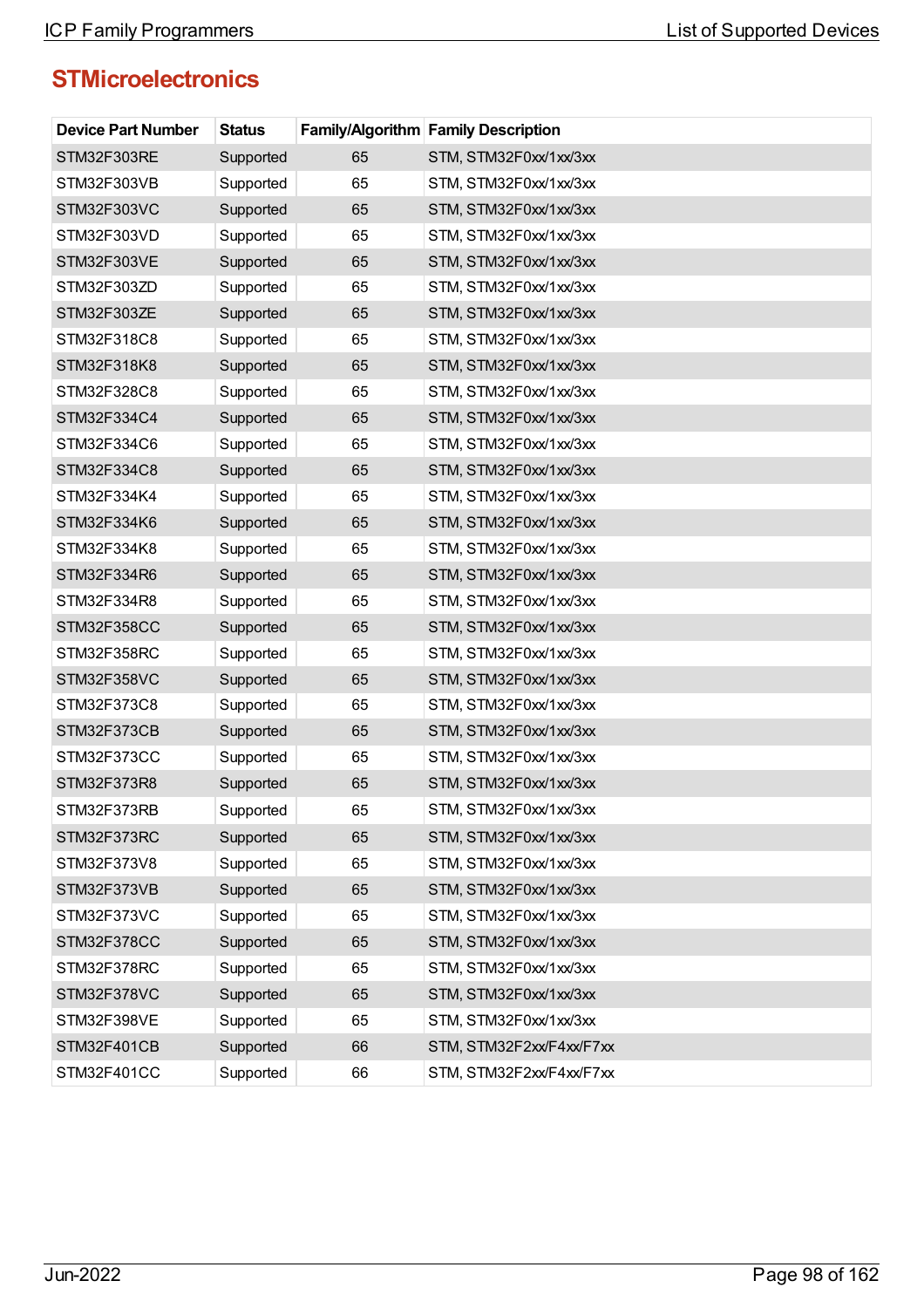| <b>Device Part Number</b> | <b>Status</b> |    | <b>Family/Algorithm Family Description</b> |
|---------------------------|---------------|----|--------------------------------------------|
| STM32F401CD               | Supported     | 66 | STM, STM32F2xx/F4xx/F7xx                   |
| STM32F401CE               | Supported     | 66 | STM, STM32F2xx/F4xx/F7xx                   |
| STM32F401RB               | Supported     | 66 | STM, STM32F2xx/F4xx/F7xx                   |
| STM32F401RC               | Supported     | 66 | STM, STM32F2xx/F4xx/F7xx                   |
| STM32F401RD               | Supported     | 66 | STM, STM32F2xx/F4xx/F7xx                   |
| STM32F401RE               | Supported     | 66 | STM, STM32F2xx/F4xx/F7xx                   |
| STM32F401VB               | Supported     | 66 | STM, STM32F2xx/F4xx/F7xx                   |
| STM32F401VC               | Supported     | 66 | STM, STM32F2xx/F4xx/F7xx                   |
| STM32F401VD               | Supported     | 66 | STM, STM32F2xx/F4xx/F7xx                   |
| STM32F401VE               | Supported     | 66 | STM, STM32F2xx/F4xx/F7xx                   |
| STM32F405OE               | Supported     | 66 | STM, STM32F2xx/F4xx/F7xx                   |
| STM32F405OG               | Supported     | 66 | STM, STM32F2xx/F4xx/F7xx                   |
| STM32F405RG               | Supported     | 66 | STM, STM32F2xx/F4xx/F7xx                   |
| STM32F405VG               | Supported     | 66 | STM, STM32F2xx/F4xx/F7xx                   |
| STM32F405ZG               | Supported     | 66 | STM, STM32F2xx/F4xx/F7xx                   |
| <b>STM32F407IE</b>        | Supported     | 66 | STM, STM32F2xx/F4xx/F7xx                   |
| STM32F407IG               | Supported     | 66 | STM, STM32F2xx/F4xx/F7xx                   |
| STM32F407VE               | Supported     | 66 | STM, STM32F2xx/F4xx/F7xx                   |
| STM32F407VG               | Supported     | 66 | STM, STM32F2xx/F4xx/F7xx                   |
| STM32F407ZE               | Supported     | 66 | STM, STM32F2xx/F4xx/F7xx                   |
| STM32F407ZG               | Supported     | 66 | STM, STM32F2xx/F4xx/F7xx                   |
| STM32F410C8               | Supported     | 66 | STM, STM32F2xx/F4xx/F7xx                   |
| STM32F410CB               | Supported     | 66 | STM, STM32F2xx/F4xx/F7xx                   |
| STM32F410R8               | Supported     | 66 | STM, STM32F2xx/F4xx/F7xx                   |
| STM32F410RB               | Supported     | 66 | STM, STM32F2xx/F4xx/F7xx                   |
| STM32F410T8               | Supported     | 66 | STM, STM32F2xx/F4xx/F7xx                   |
| STM32F410TB               | Supported     | 66 | STM, STM32F2xx/F4xx/F7xx                   |
| STM32F411CC               | Supported     | 66 | STM, STM32F2xx/F4xx/F7xx                   |
| STM32F411CE               | Supported     | 66 | STM, STM32F2xx/F4xx/F7xx                   |
| STM32F411RC               | Supported     | 66 | STM, STM32F2xx/F4xx/F7xx                   |
| STM32F411RE               | Supported     | 66 | STM, STM32F2xx/F4xx/F7xx                   |
| STM32F411VC               | Supported     | 66 | STM, STM32F2xx/F4xx/F7xx                   |
| STM32F411VE               | Supported     | 66 | STM, STM32F2xx/F4xx/F7xx                   |
| STM32F412CE               | Supported     | 66 | STM, STM32F2xx/F4xx/F7xx                   |
| STM32F412CG               | Supported     | 66 | STM, STM32F2xx/F4xx/F7xx                   |
| STM32F412RE               | Supported     | 66 | STM, STM32F2xx/F4xx/F7xx                   |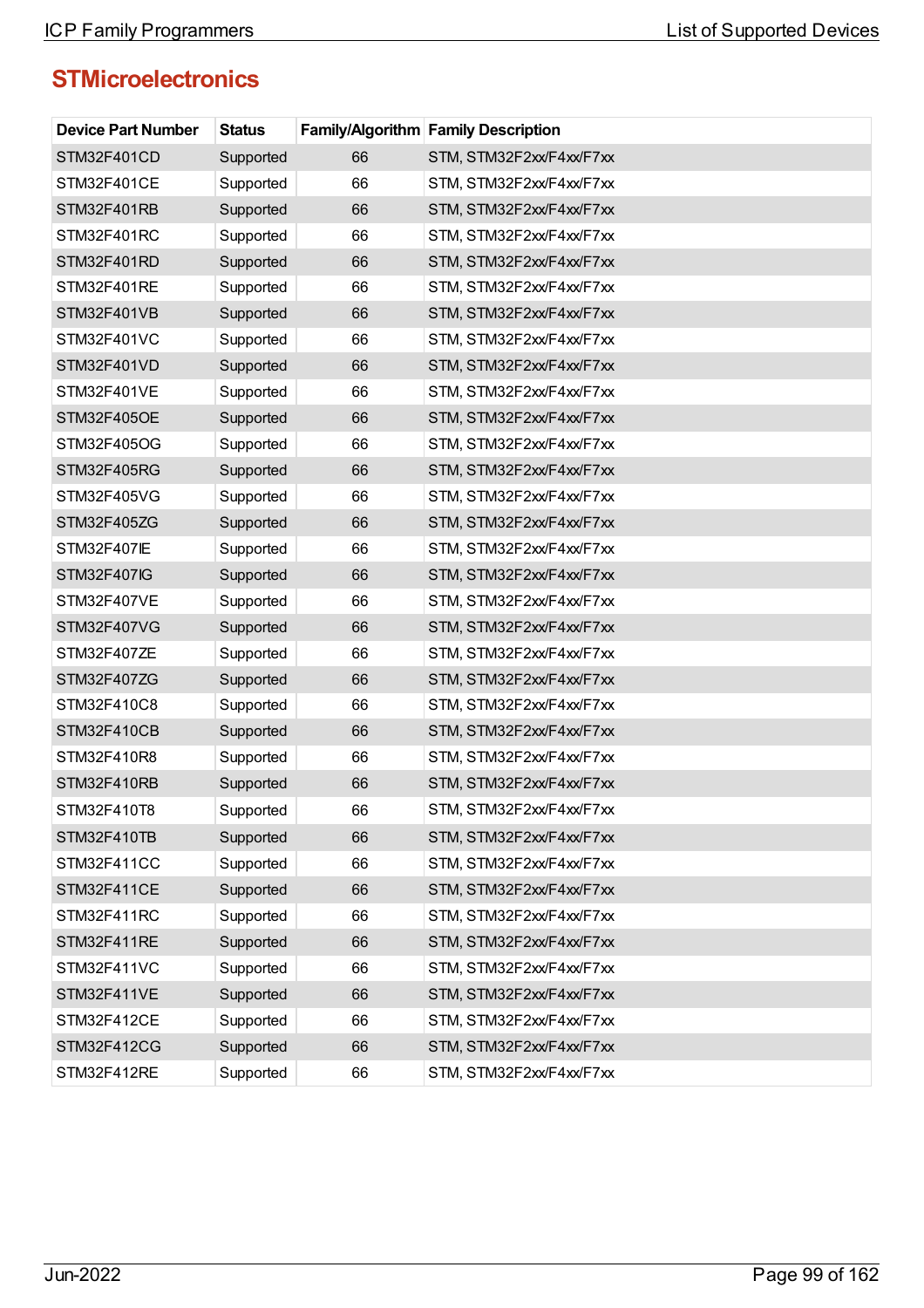| <b>Device Part Number</b> | <b>Status</b> |    | <b>Family/Algorithm Family Description</b> |
|---------------------------|---------------|----|--------------------------------------------|
| STM32F412RG               | Supported     | 66 | STM, STM32F2xx/F4xx/F7xx                   |
| STM32F412VE               | Supported     | 66 | STM, STM32F2xx/F4xx/F7xx                   |
| STM32F412VG               | Supported     | 66 | STM, STM32F2xx/F4xx/F7xx                   |
| STM32F412ZE               | Supported     | 66 | STM, STM32F2xx/F4xx/F7xx                   |
| STM32F412ZG               | Supported     | 66 | STM, STM32F2xx/F4xx/F7xx                   |
| STM32F413CG               | Supported     | 66 | STM, STM32F2xx/F4xx/F7xx                   |
| STM32F413CH               | Supported     | 66 | STM, STM32F2xx/F4xx/F7xx                   |
| STM32F413MG               | Supported     | 66 | STM, STM32F2xx/F4xx/F7xx                   |
| STM32F413MH               | Supported     | 66 | STM, STM32F2xx/F4xx/F7xx                   |
| STM32F413RG               | Supported     | 66 | STM, STM32F2xx/F4xx/F7xx                   |
| STM32F413RH               | Supported     | 66 | STM, STM32F2xx/F4xx/F7xx                   |
| STM32F413VG               | Supported     | 66 | STM, STM32F2xx/F4xx/F7xx                   |
| STM32F413VH               | Supported     | 66 | STM, STM32F2xx/F4xx/F7xx                   |
| STM32F413ZG               | Supported     | 66 | STM, STM32F2xx/F4xx/F7xx                   |
| STM32F413ZH               | Supported     | 66 | STM, STM32F2xx/F4xx/F7xx                   |
| STM32F415OG               | Supported     | 66 | STM, STM32F2xx/F4xx/F7xx                   |
| STM32F415RG               | Supported     | 66 | STM, STM32F2xx/F4xx/F7xx                   |
| STM32F415VG               | Supported     | 66 | STM, STM32F2xx/F4xx/F7xx                   |
| STM32F415ZG               | Supported     | 66 | STM, STM32F2xx/F4xx/F7xx                   |
| <b>STM32F417IE</b>        | Supported     | 66 | STM, STM32F2xx/F4xx/F7xx                   |
| <b>STM32F417IG</b>        | Supported     | 66 | STM, STM32F2xx/F4xx/F7xx                   |
| STM32F417VE               | Supported     | 66 | STM, STM32F2xx/F4xx/F7xx                   |
| STM32F417VG               | Supported     | 66 | STM, STM32F2xx/F4xx/F7xx                   |
| STM32F417ZE               | Supported     | 66 | STM, STM32F2xx/F4xx/F7xx                   |
| STM32F417ZG               | Supported     | 66 | STM, STM32F2xx/F4xx/F7xx                   |
| STM32F423CH               | Supported     | 66 | STM, STM32F2xx/F4xx/F7xx                   |
| STM32F423MH               | Supported     | 66 | STM, STM32F2xx/F4xx/F7xx                   |
| STM32F423RH               | Supported     | 66 | STM, STM32F2xx/F4xx/F7xx                   |
| STM32F423VH               | Supported     | 66 | STM, STM32F2xx/F4xx/F7xx                   |
| STM32F423ZH               | Supported     | 66 | STM, STM32F2xx/F4xx/F7xx                   |
| STM32F427AG               | Supported     | 66 | STM, STM32F2xx/F4xx/F7xx                   |
| STM32F427AI               | Supported     | 66 | STM, STM32F2xx/F4xx/F7xx                   |
| STM32F427IG               | Supported     | 66 | STM, STM32F2xx/F4xx/F7xx                   |
| <b>STM32F427II</b>        | Supported     | 66 | STM, STM32F2xx/F4xx/F7xx                   |
| STM32F427VG               | Supported     | 66 | STM, STM32F2xx/F4xx/F7xx                   |
| STM32F427VI               | Supported     | 66 | STM, STM32F2xx/F4xx/F7xx                   |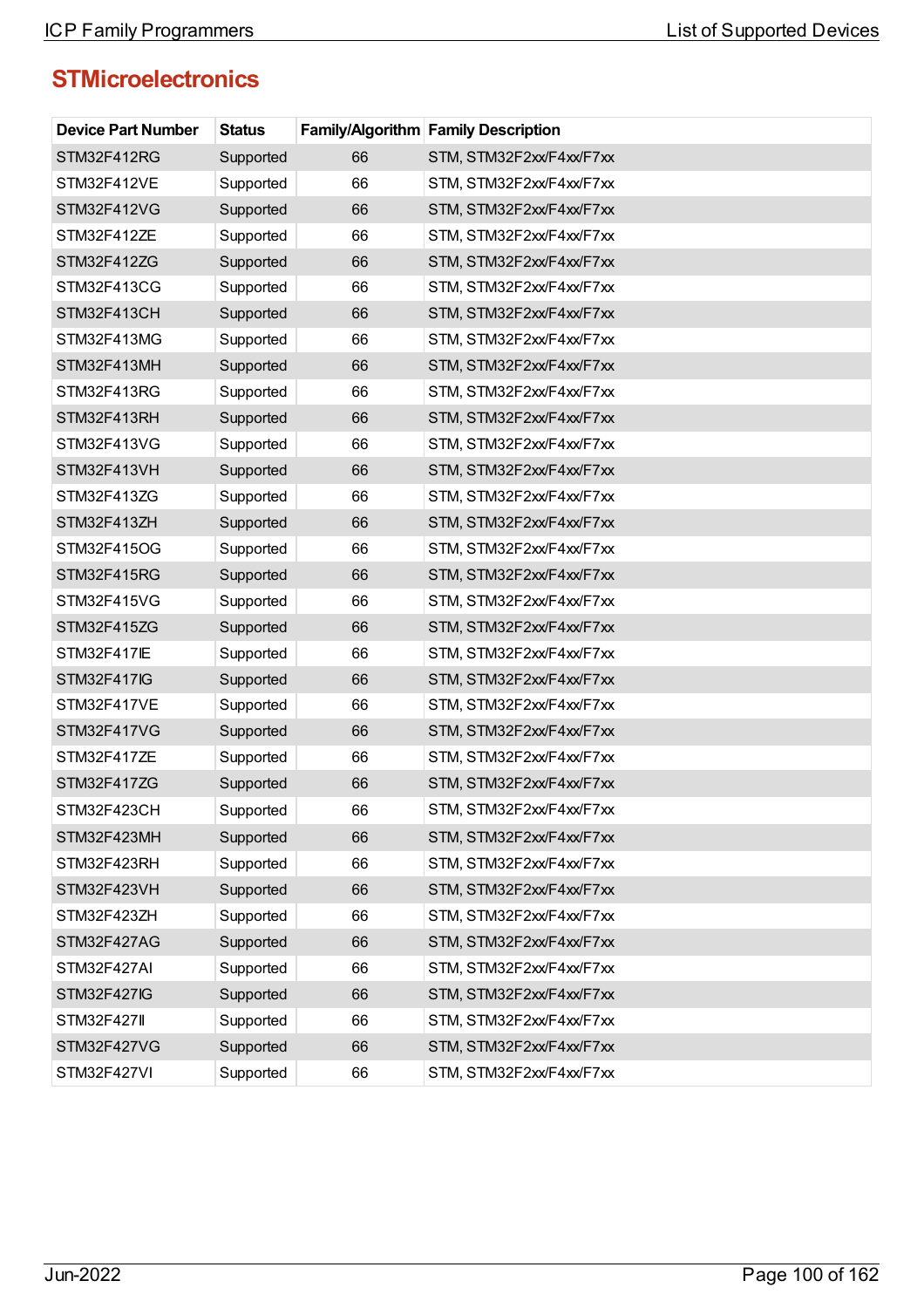| <b>Device Part Number</b> | <b>Status</b> |    | <b>Family/Algorithm Family Description</b> |
|---------------------------|---------------|----|--------------------------------------------|
| STM32F427ZG               | Supported     | 66 | STM, STM32F2xx/F4xx/F7xx                   |
| STM32F427ZI               | Supported     | 66 | STM, STM32F2xx/F4xx/F7xx                   |
| STM32F429AG               | Supported     | 66 | STM, STM32F2xx/F4xx/F7xx                   |
| STM32F429AI               | Supported     | 66 | STM, STM32F2xx/F4xx/F7xx                   |
| STM32F429BE               | Supported     | 66 | STM, STM32F2xx/F4xx/F7xx                   |
| STM32F429BG               | Supported     | 66 | STM, STM32F2xx/F4xx/F7xx                   |
| STM32F429BI               | Supported     | 66 | STM, STM32F2xx/F4xx/F7xx                   |
| STM32F429IE               | Supported     | 66 | STM, STM32F2xx/F4xx/F7xx                   |
| STM32F429IG               | Supported     | 66 | STM, STM32F2xx/F4xx/F7xx                   |
| <b>STM32F429II</b>        | Supported     | 66 | STM, STM32F2xx/F4xx/F7xx                   |
| STM32F429NE               | Supported     | 66 | STM, STM32F2xx/F4xx/F7xx                   |
| STM32F429NG               | Supported     | 66 | STM, STM32F2xx/F4xx/F7xx                   |
| STM32F429NI               | Supported     | 66 | STM, STM32F2xx/F4xx/F7xx                   |
| STM32F429VE               | Supported     | 66 | STM, STM32F2xx/F4xx/F7xx                   |
| STM32F429VG               | Supported     | 66 | STM, STM32F2xx/F4xx/F7xx                   |
| STM32F429VI               | Supported     | 66 | STM, STM32F2xx/F4xx/F7xx                   |
| STM32F429ZE               | Supported     | 66 | STM, STM32F2xx/F4xx/F7xx                   |
| STM32F429ZG               | Supported     | 66 | STM, STM32F2xx/F4xx/F7xx                   |
| STM32F429ZI               | Supported     | 66 | STM, STM32F2xx/F4xx/F7xx                   |
| STM32F437AI               | Supported     | 66 | STM, STM32F2xx/F4xx/F7xx                   |
| <b>STM32F437IG</b>        | Supported     | 66 | STM, STM32F2xx/F4xx/F7xx                   |
| <b>STM32F437II</b>        | Supported     | 66 | STM, STM32F2xx/F4xx/F7xx                   |
| STM32F437VG               | Supported     | 66 | STM, STM32F2xx/F4xx/F7xx                   |
| STM32F437VI               | Supported     | 66 | STM, STM32F2xx/F4xx/F7xx                   |
| STM32F437ZG               | Supported     | 66 | STM, STM32F2xx/F4xx/F7xx                   |
| STM32F437ZI               | Supported     | 66 | STM, STM32F2xx/F4xx/F7xx                   |
| STM32F439AI               | Supported     | 66 | STM, STM32F2xx/F4xx/F7xx                   |
| STM32F439BG               | Supported     | 66 | STM, STM32F2xx/F4xx/F7xx                   |
| STM32F439BI               | Supported     | 66 | STM, STM32F2xx/F4xx/F7xx                   |
| STM32F439IG               | Supported     | 66 | STM, STM32F2xx/F4xx/F7xx                   |
| <b>STM32F439II</b>        | Supported     | 66 | STM, STM32F2xx/F4xx/F7xx                   |
| STM32F439NG               | Supported     | 66 | STM, STM32F2xx/F4xx/F7xx                   |
| STM32F439NI               | Supported     | 66 | STM, STM32F2xx/F4xx/F7xx                   |
| STM32F439VG               | Supported     | 66 | STM, STM32F2xx/F4xx/F7xx                   |
| STM32F439VI               | Supported     | 66 | STM, STM32F2xx/F4xx/F7xx                   |
| STM32F439ZG               | Supported     | 66 | STM, STM32F2xx/F4xx/F7xx                   |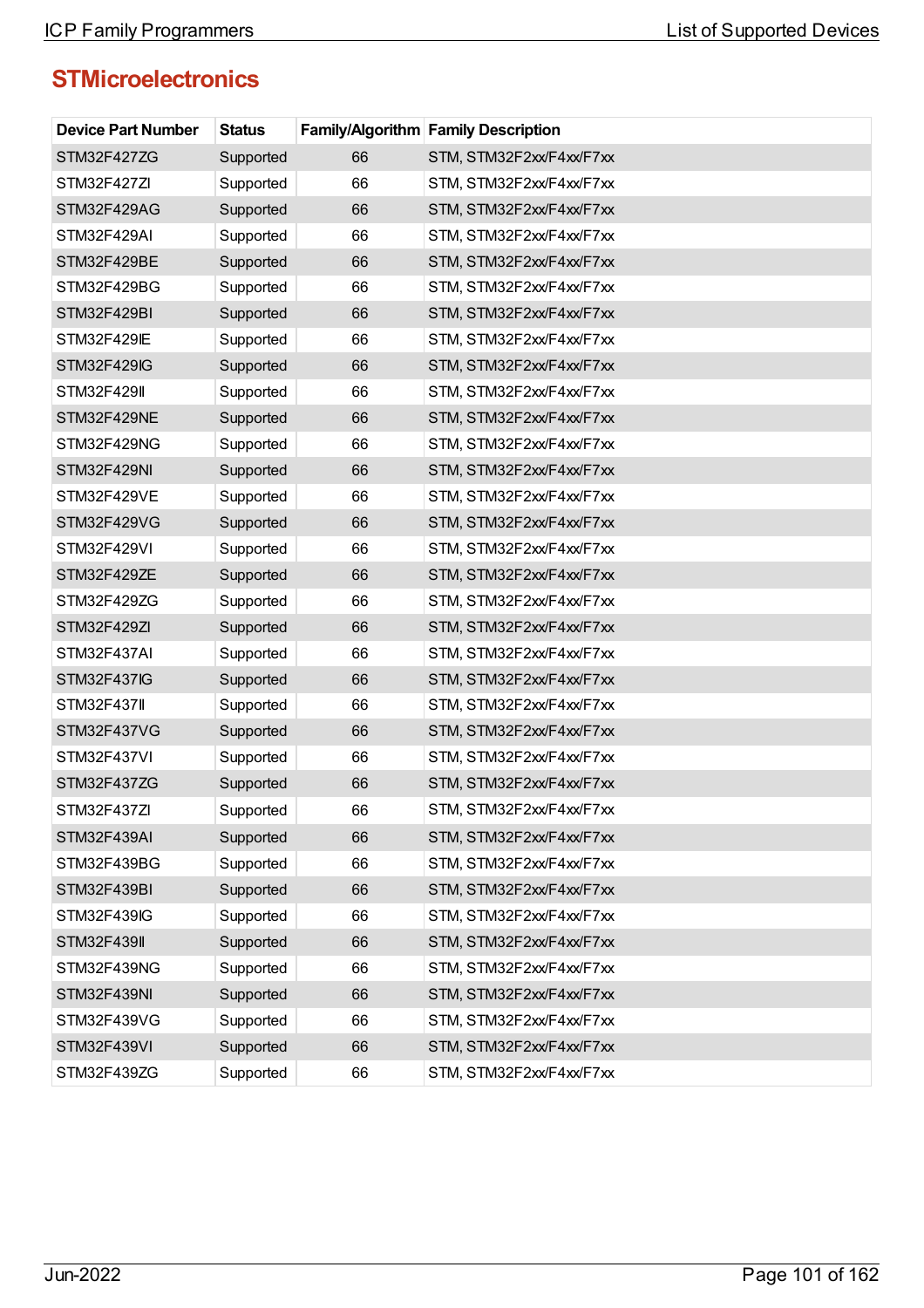| <b>Device Part Number</b> | <b>Status</b> |    | <b>Family/Algorithm Family Description</b> |
|---------------------------|---------------|----|--------------------------------------------|
| STM32F439ZI               | Supported     | 66 | STM, STM32F2xx/F4xx/F7xx                   |
| STM32F446MC               | Supported     | 66 | STM, STM32F2xx/F4xx/F7xx                   |
| STM32F446ME               | Supported     | 66 | STM, STM32F2xx/F4xx/F7xx                   |
| STM32F446RC               | Supported     | 66 | STM, STM32F2xx/F4xx/F7xx                   |
| STM32F446RE               | Supported     | 66 | STM, STM32F2xx/F4xx/F7xx                   |
| STM32F446VC               | Supported     | 66 | STM, STM32F2xx/F4xx/F7xx                   |
| STM32F446VE               | Supported     | 66 | STM, STM32F2xx/F4xx/F7xx                   |
| STM32F446ZC               | Supported     | 66 | STM, STM32F2xx/F4xx/F7xx                   |
| STM32F446ZE               | Supported     | 66 | STM, STM32F2xx/F4xx/F7xx                   |
| STM32F469AE               | Supported     | 66 | STM, STM32F2xx/F4xx/F7xx                   |
| STM32F469AG               | Supported     | 66 | STM, STM32F2xx/F4xx/F7xx                   |
| STM32F469AI               | Supported     | 66 | STM, STM32F2xx/F4xx/F7xx                   |
| STM32F469BE               | Supported     | 66 | STM, STM32F2xx/F4xx/F7xx                   |
| STM32F469BG               | Supported     | 66 | STM, STM32F2xx/F4xx/F7xx                   |
| STM32F469BI               | Supported     | 66 | STM, STM32F2xx/F4xx/F7xx                   |
| STM32F469IE               | Supported     | 66 | STM, STM32F2xx/F4xx/F7xx                   |
| <b>STM32F469IG</b>        | Supported     | 66 | STM, STM32F2xx/F4xx/F7xx                   |
| <b>STM32F469II</b>        | Supported     | 66 | STM, STM32F2xx/F4xx/F7xx                   |
| STM32F469NE               | Supported     | 66 | STM, STM32F2xx/F4xx/F7xx                   |
| STM32F469NG               | Supported     | 66 | STM, STM32F2xx/F4xx/F7xx                   |
| STM32F469NI               | Supported     | 66 | STM, STM32F2xx/F4xx/F7xx                   |
| STM32F469VE               | Supported     | 66 | STM, STM32F2xx/F4xx/F7xx                   |
| STM32F469VG               | Supported     | 66 | STM, STM32F2xx/F4xx/F7xx                   |
| STM32F469VI               | Supported     | 66 | STM, STM32F2xx/F4xx/F7xx                   |
| STM32F469ZE               | Supported     | 66 | STM, STM32F2xx/F4xx/F7xx                   |
| STM32F469ZG               | Supported     | 66 | STM, STM32F2xx/F4xx/F7xx                   |
| STM32F469ZI               | Supported     | 66 | STM, STM32F2xx/F4xx/F7xx                   |
| STM32F479AG               | Supported     | 66 | STM, STM32F2xx/F4xx/F7xx                   |
| STM32F479AI               | Supported     | 66 | STM, STM32F2xx/F4xx/F7xx                   |
| STM32F479BG               | Supported     | 66 | STM, STM32F2xx/F4xx/F7xx                   |
| STM32F479BI               | Supported     | 66 | STM, STM32F2xx/F4xx/F7xx                   |
| STM32F479IG               | Supported     | 66 | STM, STM32F2xx/F4xx/F7xx                   |
| <b>STM32F479II</b>        | Supported     | 66 | STM, STM32F2xx/F4xx/F7xx                   |
| STM32F479NG               | Supported     | 66 | STM, STM32F2xx/F4xx/F7xx                   |
| STM32F479NI               | Supported     | 66 | STM, STM32F2xx/F4xx/F7xx                   |
| STM32F479VG               | Supported     | 66 | STM, STM32F2xx/F4xx/F7xx                   |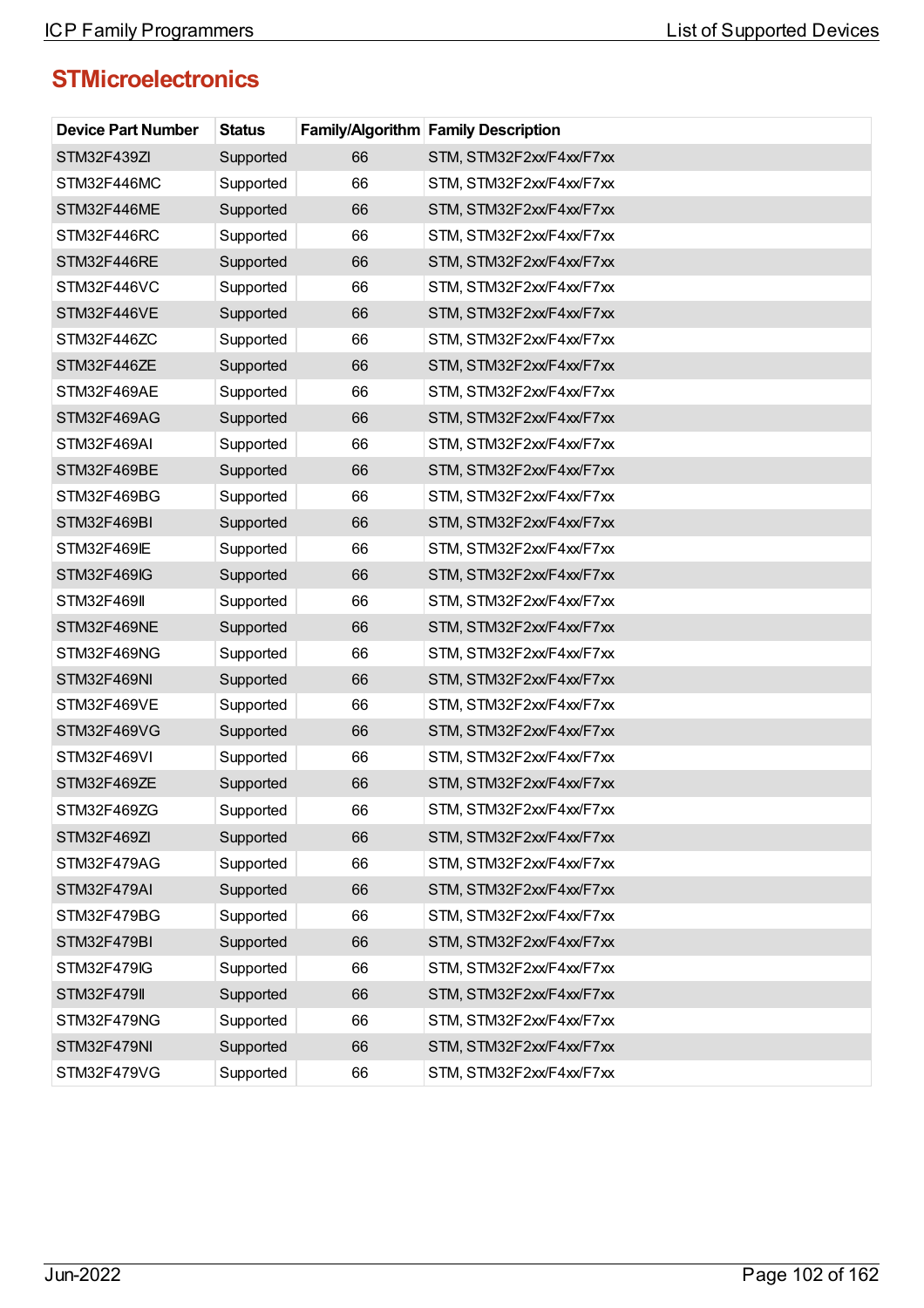| <b>Device Part Number</b> | <b>Status</b> |    | <b>Family/Algorithm Family Description</b> |
|---------------------------|---------------|----|--------------------------------------------|
| STM32F479VI               | Supported     | 66 | STM, STM32F2xx/F4xx/F7xx                   |
| STM32F479ZG               | Supported     | 66 | STM, STM32F2xx/F4xx/F7xx                   |
| STM32F479ZI               | Supported     | 66 | STM, STM32F2xx/F4xx/F7xx                   |
| STM32F722IC               | Supported     | 66 | STM, STM32F2xx/F4xx/F7xx                   |
| <b>STM32F722IE</b>        | Supported     | 66 | STM, STM32F2xx/F4xx/F7xx                   |
| STM32F722RC               | Supported     | 66 | STM, STM32F2xx/F4xx/F7xx                   |
| STM32F722RE               | Supported     | 66 | STM, STM32F2xx/F4xx/F7xx                   |
| STM32F722VC               | Supported     | 66 | STM, STM32F2xx/F4xx/F7xx                   |
| STM32F722VE               | Supported     | 66 | STM, STM32F2xx/F4xx/F7xx                   |
| STM32F722ZC               | Supported     | 66 | STM, STM32F2xx/F4xx/F7xx                   |
| STM32F722ZE               | Supported     | 66 | STM, STM32F2xx/F4xx/F7xx                   |
| STM32F723IC               | Supported     | 66 | STM, STM32F2xx/F4xx/F7xx                   |
| STM32F723IE               | Supported     | 66 | STM, STM32F2xx/F4xx/F7xx                   |
| STM32F723VE               | Supported     | 66 | STM, STM32F2xx/F4xx/F7xx                   |
| STM32F723ZC               | Supported     | 66 | STM, STM32F2xx/F4xx/F7xx                   |
| STM32F723ZE               | Supported     | 66 | STM, STM32F2xx/F4xx/F7xx                   |
| STM32F730I8               | Supported     | 66 | STM, STM32F2xx/F4xx/F7xx                   |
| STM32F730R8               | Supported     | 66 | STM, STM32F2xx/F4xx/F7xx                   |
| STM32F730V8               | Supported     | 66 | STM, STM32F2xx/F4xx/F7xx                   |
| STM32F730Z8               | Supported     | 66 | STM, STM32F2xx/F4xx/F7xx                   |
| STM32F732IE               | Supported     | 66 | STM, STM32F2xx/F4xx/F7xx                   |
| STM32F732RE               | Supported     | 66 | STM, STM32F2xx/F4xx/F7xx                   |
| STM32F732VE               | Supported     | 66 | STM, STM32F2xx/F4xx/F7xx                   |
| STM32F732ZE               | Supported     | 66 | STM, STM32F2xx/F4xx/F7xx                   |
| STM32F733IE               | Supported     | 66 | STM, STM32F2xx/F4xx/F7xx                   |
| STM32F733VE               | Supported     | 66 | STM, STM32F2xx/F4xx/F7xx                   |
| STM32F733ZE               | Supported     | 66 | STM, STM32F2xx/F4xx/F7xx                   |
| STM32F745IE               | Supported     | 66 | STM, STM32F2xx/F4xx/F7xx                   |
| STM32F745IG               | Supported     | 66 | STM, STM32F2xx/F4xx/F7xx                   |
| STM32F745VE               | Supported     | 66 | STM, STM32F2xx/F4xx/F7xx                   |
| STM32F745VG               | Supported     | 66 | STM, STM32F2xx/F4xx/F7xx                   |
| STM32F745ZE               | Supported     | 66 | STM, STM32F2xx/F4xx/F7xx                   |
| STM32F745ZG               | Supported     | 66 | STM, STM32F2xx/F4xx/F7xx                   |
| STM32F746BE               | Supported     | 66 | STM, STM32F2xx/F4xx/F7xx                   |
| STM32F746BG               | Supported     | 66 | STM, STM32F2xx/F4xx/F7xx                   |
| STM32F746IE               | Supported     | 66 | STM, STM32F2xx/F4xx/F7xx                   |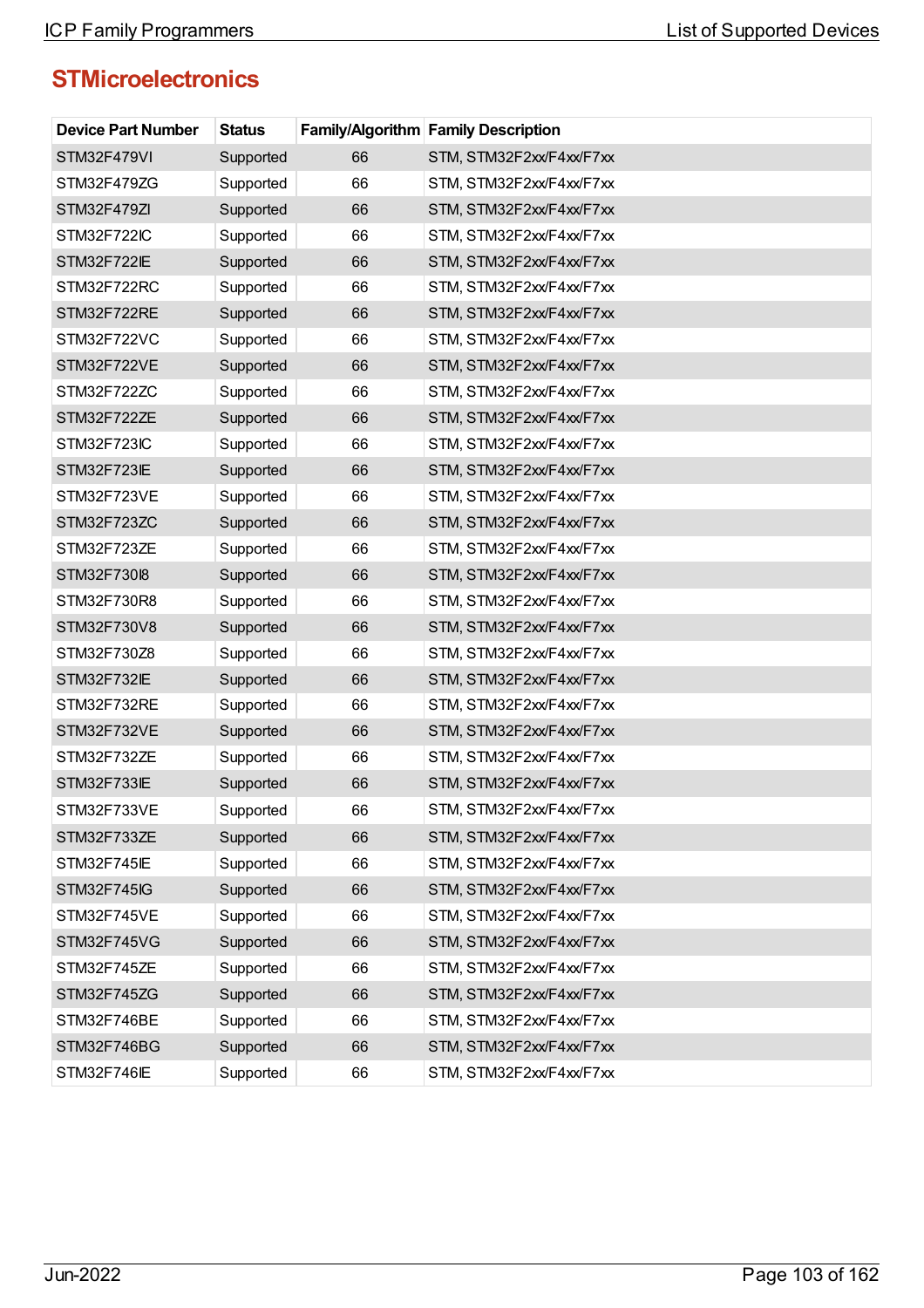| <b>Device Part Number</b> | <b>Status</b> |    | <b>Family/Algorithm Family Description</b> |
|---------------------------|---------------|----|--------------------------------------------|
| <b>STM32F746IG</b>        | Supported     | 66 | STM, STM32F2xx/F4xx/F7xx                   |
| STM32F746NE               | Supported     | 66 | STM, STM32F2xx/F4xx/F7xx                   |
| STM32F746NG               | Supported     | 66 | STM, STM32F2xx/F4xx/F7xx                   |
| STM32F746VE               | Supported     | 66 | STM, STM32F2xx/F4xx/F7xx                   |
| STM32F746VG               | Supported     | 66 | STM, STM32F2xx/F4xx/F7xx                   |
| STM32F746ZE               | Supported     | 66 | STM, STM32F2xx/F4xx/F7xx                   |
| STM32F746ZG               | Supported     | 66 | STM, STM32F2xx/F4xx/F7xx                   |
| STM32F750N8               | Supported     | 66 | STM, STM32F2xx/F4xx/F7xx                   |
| STM32F750V8               | Supported     | 66 | STM, STM32F2xx/F4xx/F7xx                   |
| STM32F750Z8               | Supported     | 66 | STM, STM32F2xx/F4xx/F7xx                   |
| STM32F756BG               | Supported     | 66 | STM, STM32F2xx/F4xx/F7xx                   |
| STM32F756IG               | Supported     | 66 | STM, STM32F2xx/F4xx/F7xx                   |
| STM32F756NG               | Supported     | 66 | STM, STM32F2xx/F4xx/F7xx                   |
| STM32F756VG               | Supported     | 66 | STM, STM32F2xx/F4xx/F7xx                   |
| STM32F756ZG               | Supported     | 66 | STM, STM32F2xx/F4xx/F7xx                   |
| STM32F765BG               | Supported     | 66 | STM, STM32F2xx/F4xx/F7xx                   |
| STM32F765BI               | Supported     | 66 | STM, STM32F2xx/F4xx/F7xx                   |
| STM32F765IG               | Supported     | 66 | STM, STM32F2xx/F4xx/F7xx                   |
| <b>STM32F765II</b>        | Supported     | 66 | STM, STM32F2xx/F4xx/F7xx                   |
| STM32F765NG               | Supported     | 66 | STM, STM32F2xx/F4xx/F7xx                   |
| STM32F765NI               | Supported     | 66 | STM, STM32F2xx/F4xx/F7xx                   |
| STM32F765VG               | Supported     | 66 | STM, STM32F2xx/F4xx/F7xx                   |
| STM32F765VI               | Supported     | 66 | STM, STM32F2xx/F4xx/F7xx                   |
| STM32F765ZG               | Supported     | 66 | STM, STM32F2xx/F4xx/F7xx                   |
| STM32F765ZI               | Supported     | 66 | STM, STM32F2xx/F4xx/F7xx                   |
| STM32F767BG               | Supported     | 66 | STM, STM32F2xx/F4xx/F7xx                   |
| STM32F767BI               | Supported     | 66 | STM, STM32F2xx/F4xx/F7xx                   |
| STM32F767IG               | Supported     | 66 | STM, STM32F2xx/F4xx/F7xx                   |
| <b>STM32F767II</b>        | Supported     | 66 | STM, STM32F2xx/F4xx/F7xx                   |
| STM32F767NG               | Supported     | 66 | STM, STM32F2xx/F4xx/F7xx                   |
| STM32F767NI               | Supported     | 66 | STM, STM32F2xx/F4xx/F7xx                   |
| STM32F767VG               | Supported     | 66 | STM, STM32F2xx/F4xx/F7xx                   |
| STM32F767VI               | Supported     | 66 | STM, STM32F2xx/F4xx/F7xx                   |
| STM32F767ZG               | Supported     | 66 | STM, STM32F2xx/F4xx/F7xx                   |
| STM32F767ZI               | Supported     | 66 | STM, STM32F2xx/F4xx/F7xx                   |
| STM32F768AI               | Supported     | 66 | STM, STM32F2xx/F4xx/F7xx                   |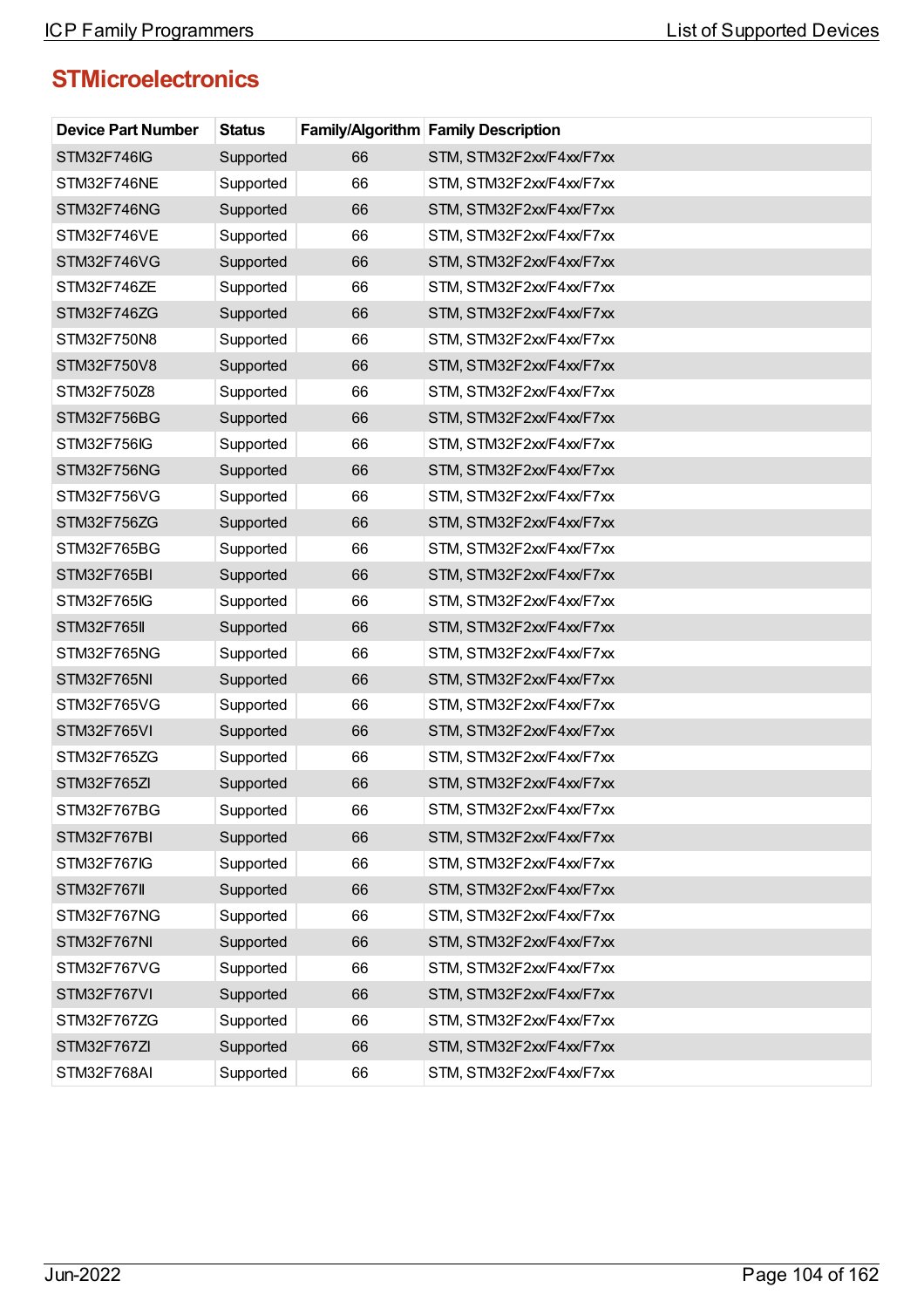| <b>Device Part Number</b> | <b>Status</b> |    | <b>Family/Algorithm Family Description</b> |
|---------------------------|---------------|----|--------------------------------------------|
| STM32F769AG               | Supported     | 66 | STM, STM32F2xx/F4xx/F7xx                   |
| STM32F769AI               | Supported     | 66 | STM, STM32F2xx/F4xx/F7xx                   |
| STM32F769BG               | Supported     | 66 | STM, STM32F2xx/F4xx/F7xx                   |
| STM32F769BI               | Supported     | 66 | STM, STM32F2xx/F4xx/F7xx                   |
| STM32F769IG               | Supported     | 66 | STM, STM32F2xx/F4xx/F7xx                   |
| <b>STM32F769II</b>        | Supported     | 66 | STM, STM32F2xx/F4xx/F7xx                   |
| STM32F769NG               | Supported     | 66 | STM, STM32F2xx/F4xx/F7xx                   |
| STM32F769NI               | Supported     | 66 | STM, STM32F2xx/F4xx/F7xx                   |
| STM32F777BI               | Supported     | 66 | STM, STM32F2xx/F4xx/F7xx                   |
| <b>STM32F777II</b>        | Supported     | 66 | STM, STM32F2xx/F4xx/F7xx                   |
| STM32F777NI               | Supported     | 66 | STM, STM32F2xx/F4xx/F7xx                   |
| STM32F777VI               | Supported     | 66 | STM, STM32F2xx/F4xx/F7xx                   |
| STM32F777ZI               | Supported     | 66 | STM, STM32F2xx/F4xx/F7xx                   |
| STM32F778AI               | Supported     | 66 | STM, STM32F2xx/F4xx/F7xx                   |
| STM32F779AI               | Supported     | 66 | STM, STM32F2xx/F4xx/F7xx                   |
| STM32F779BI               | Supported     | 66 | STM, STM32F2xx/F4xx/F7xx                   |
| <b>STM32F779II</b>        | Supported     | 66 | STM, STM32F2xx/F4xx/F7xx                   |
| STM32F779NI               | Supported     | 66 | STM, STM32F2xx/F4xx/F7xx                   |
| STM32G030C6               | Supported     | 68 | STM, STM32L4xx/G4xx/G0xx/WB/WL             |
| STM32G030C8               | Supported     | 68 | STM, STM32L4xx/G4xx/G0xx/WB/WL             |
| STM32G030F6               | Supported     | 68 | STM, STM32L4xx/G4xx/G0xx/WB/WL             |
| STM32G030J6               | Supported     | 68 | STM, STM32L4xx/G4xx/G0xx/WB/WL             |
| STM32G030K6               | Supported     | 68 | STM, STM32L4xx/G4xx/G0xx/WB/WL             |
| STM32G030K8               | Supported     | 68 | STM, STM32L4xx/G4xx/G0xx/WB/WL             |
| STM32G031C4               | Supported     | 68 | STM, STM32L4xx/G4xx/G0xx/WB/WL             |
| STM32G031C6               | Supported     | 68 | STM, STM32L4xx/G4xx/G0xx/WB/WL             |
| STM32G031C8               | Supported     | 68 | STM, STM32L4xx/G4xx/G0xx/WB/WL             |
| STM32G031F4               | Supported     | 68 | STM, STM32L4xx/G4xx/G0xx/WB/WL             |
| STM32G031F6               | Supported     | 68 | STM, STM32L4xx/G4xx/G0xx/WB/WL             |
| STM32G031F8               | Supported     | 68 | STM, STM32L4xx/G4xx/G0xx/WB/WL             |
| STM32G031G4               | Supported     | 68 | STM, STM32L4xx/G4xx/G0xx/WB/WL             |
| STM32G031G6               | Supported     | 68 | STM, STM32L4xx/G4xx/G0xx/WB/WL             |
| STM32G031G8               | Supported     | 68 | STM, STM32L4xx/G4xx/G0xx/WB/WL             |
| STM32G031J4               | Supported     | 68 | STM, STM32L4xx/G4xx/G0xx/WB/WL             |
| STM32G031J6               | Supported     | 68 | STM, STM32L4xx/G4xx/G0xx/WB/WL             |
| STM32G031K4               | Supported     | 68 | STM, STM32L4xx/G4xx/G0xx/WB/WL             |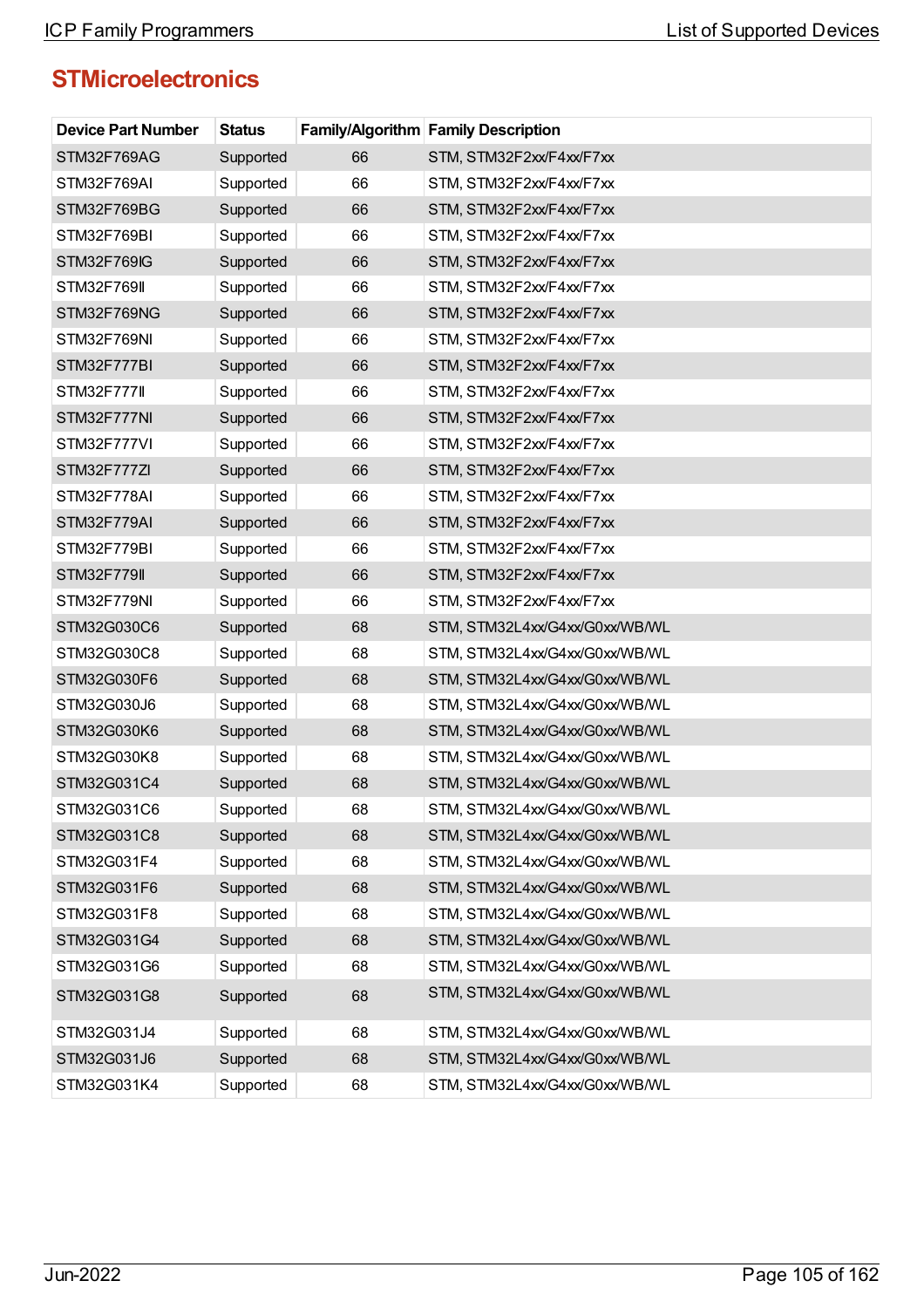| <b>Device Part Number</b> | <b>Status</b> |    | Family/Algorithm Family Description |
|---------------------------|---------------|----|-------------------------------------|
| STM32G031K6               | Supported     | 68 | STM, STM32L4xx/G4xx/G0xx/WB/WL      |
| STM32G031K8               | Supported     | 68 | STM, STM32L4xx/G4xx/G0xx/WB/WL      |
| STM32G031Y8               | Supported     | 68 | STM, STM32L4xx/G4xx/G0xx/WB/WL      |
| STM32G041C6               | Supported     | 68 | STM, STM32L4xx/G4xx/G0xx/WB/WL      |
| STM32G041C8               | Supported     | 68 | STM, STM32L4xx/G4xx/G0xx/WB/WL      |
| STM32G041F6               | Supported     | 68 | STM, STM32L4xx/G4xx/G0xx/WB/WL      |
| STM32G041F8               | Supported     | 68 | STM, STM32L4xx/G4xx/G0xx/WB/WL      |
| STM32G041G6               | Supported     | 68 | STM, STM32L4xx/G4xx/G0xx/WB/WL      |
| STM32G041G8               | Supported     | 68 | STM, STM32L4xx/G4xx/G0xx/WB/WL      |
| STM32G041J6               | Supported     | 68 | STM, STM32L4xx/G4xx/G0xx/WB/WL      |
| STM32G041K6               | Supported     | 68 | STM, STM32L4xx/G4xx/G0xx/WB/WL      |
| STM32G041K8               | Supported     | 68 | STM, STM32L4xx/G4xx/G0xx/WB/WL      |
| STM32G041Y8               | Supported     | 68 | STM, STM32L4xx/G4xx/G0xx/WB/WL      |
| STM32G070CB               | Supported     | 68 | STM, STM32L4xx/G4xx/G0xx/WB/WL      |
| STM32G070KB               | Supported     | 68 | STM, STM32L4xx/G4xx/G0xx/WB/WL      |
| STM32G070RB               | Supported     | 68 | STM, STM32L4xx/G4xx/G0xx/WB/WL      |
| STM32G071C8               | Supported     | 68 | STM, STM32L4xx/G4xx/G0xx/WB/WL      |
| STM32G071CB               | Supported     | 68 | STM, STM32L4xx/G4xx/G0xx/WB/WL      |
| STM32G071EB               | Supported     | 68 | STM, STM32L4xx/G4xx/G0xx/WB/WL      |
| STM32G071G8               | Supported     | 68 | STM, STM32L4xx/G4xx/G0xx/WB/WL      |
| STM32G071GB               | Supported     | 68 | STM, STM32L4xx/G4xx/G0xx/WB/WL      |
| STM32G071K8               | Supported     | 68 | STM, STM32L4xx/G4xx/G0xx/WB/WL      |
| STM32G071KB               | Supported     | 68 | STM, STM32L4xx/G4xx/G0xx/WB/WL      |
| STM32G071R8               | Supported     | 68 | STM, STM32L4xx/G4xx/G0xx/WB/WL      |
| <b>STM32G071RB</b>        | Supported     | 68 | STM, STM32L4xx/G4xx/G0xx/WB/WL      |
| STM32G081CB               | Supported     | 68 | STM, STM32L4xx/G4xx/G0xx/WB/WL      |
| STM32G081EB               | Supported     | 68 | STM, STM32L4xx/G4xx/G0xx/WB/WL      |
| STM32G081GB               | Supported     | 68 | STM, STM32L4xx/G4xx/G0xx/WB/WL      |
| STM32G081KB               | Supported     | 68 | STM, STM32L4xx/G4xx/G0xx/WB/WL      |
| STM32G081RB               | Supported     | 68 | STM, STM32L4xx/G4xx/G0xx/WB/WL      |
| STM32G0B1CB               | Supported     | 68 | STM, STM32L4xx/G4xx/G0xx/WB/WL      |
| STM32G0B1CC               | Supported     | 68 | STM, STM32L4xx/G4xx/G0xx/WB/WL      |
| STM32G0B1CE               | Supported     | 68 | STM, STM32L4xx/G4xx/G0xx/WB/WL      |
| STM32G0B1KB               | Supported     | 68 | STM, STM32L4xx/G4xx/G0xx/WB/WL      |
| STM32G0B1KC               | Supported     | 68 | STM, STM32L4xx/G4xx/G0xx/WB/WL      |
| STM32G0B1KE               | Supported     | 68 | STM, STM32L4xx/G4xx/G0xx/WB/WL      |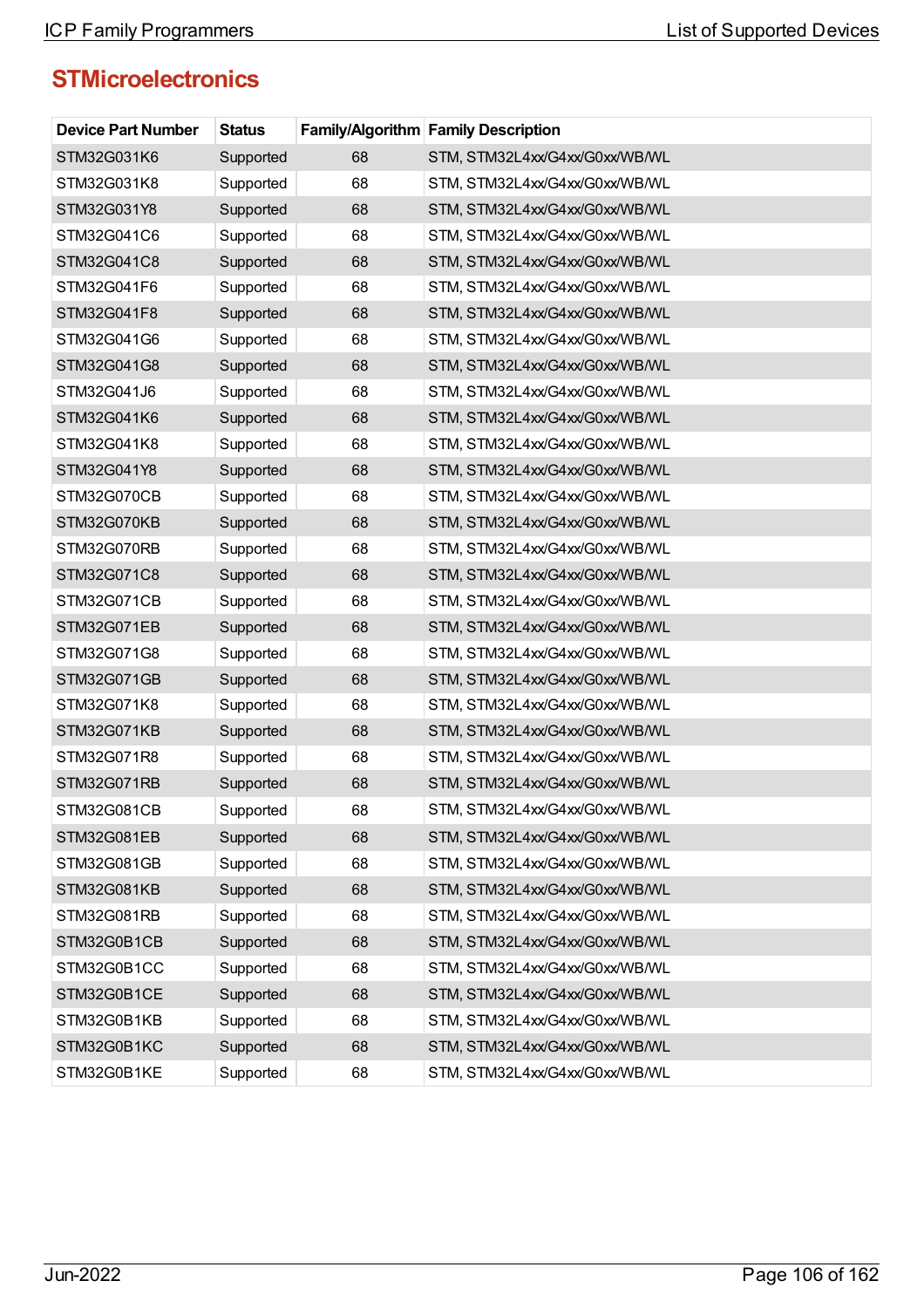| <b>Device Part Number</b> | <b>Status</b> |    | <b>Family/Algorithm Family Description</b> |
|---------------------------|---------------|----|--------------------------------------------|
| STM32G0B1MB               | Supported     | 68 | STM, STM32L4xx/G4xx/G0xx/WB/WL             |
| STM32G0B1MC               | Supported     | 68 | STM, STM32L4xx/G4xx/G0xx/WB/WL             |
| STM32G0B1ME               | Supported     | 68 | STM, STM32L4xx/G4xx/G0xx/WB/WL             |
| STM32G0B1NE               | Supported     | 68 | STM, STM32L4xx/G4xx/G0xx/WB/WL             |
| STM32G0B1RB               | Supported     | 68 | STM, STM32L4xx/G4xx/G0xx/WB/WL             |
| STM32G0B1RC               | Supported     | 68 | STM, STM32L4xx/G4xx/G0xx/WB/WL             |
| STM32G0B1RE               | Supported     | 68 | STM, STM32L4xx/G4xx/G0xx/WB/WL             |
| STM32G0B1VB               | Supported     | 68 | STM, STM32L4xx/G4xx/G0xx/WB/WL             |
| STM32G0B1VC               | Supported     | 68 | STM, STM32L4xx/G4xx/G0xx/WB/WL             |
| STM32G0B1VE               | Supported     | 68 | STM, STM32L4xx/G4xx/G0xx/WB/WL             |
| STM32G0C1CC               | Supported     | 68 | STM, STM32L4xx/G4xx/G0xx/WB/WL             |
| STM32G0C1CE               | Supported     | 68 | STM, STM32L4xx/G4xx/G0xx/WB/WL             |
| STM32G0C1KC               | Supported     | 68 | STM, STM32L4xx/G4xx/G0xx/WB/WL             |
| STM32G0C1KE               | Supported     | 68 | STM, STM32L4xx/G4xx/G0xx/WB/WL             |
| STM32G0C1MC               | Supported     | 68 | STM, STM32L4xx/G4xx/G0xx/WB/WL             |
| STM32G0C1ME               | Supported     | 68 | STM, STM32L4xx/G4xx/G0xx/WB/WL             |
| STM32G0C1NE               | Supported     | 68 | STM, STM32L4xx/G4xx/G0xx/WB/WL             |
| STM32G0C1RC               | Supported     | 68 | STM, STM32L4xx/G4xx/G0xx/WB/WL             |
| STM32G0C1RE               | Supported     | 68 | STM, STM32L4xx/G4xx/G0xx/WB/WL             |
| STM32G0C1VC               | Supported     | 68 | STM, STM32L4xx/G4xx/G0xx/WB/WL             |
| STM32G0C1VE               | Supported     | 68 | STM, STM32L4xx/G4xx/G0xx/WB/WL             |
| STM32G431C6               | Supported     | 68 | STM, STM32L4xx/G4xx/G0xx/WB/WL             |
| STM32G431C8               | Supported     | 68 | STM, STM32L4xx/G4xx/G0xx/WB/WL             |
| STM32G431CB               | Supported     | 68 | STM, STM32L4xx/G4xx/G0xx/WB/WL             |
| STM32G431K6               | Supported     | 68 | STM, STM32L4xx/G4xx/G0xx/WB/WL             |
| STM32G431K8               | Supported     | 68 | STM, STM32L4xx/G4xx/G0xx/WB/WL             |
| STM32G431KB               | Supported     | 68 | STM, STM32L4xx/G4xx/G0xx/WB/WL             |
| STM32G431M6               | Supported     | 68 | STM, STM32L4xx/G4xx/G0xx/WB/WL             |
| STM32G431M8               | Supported     | 68 | STM, STM32L4xx/G4xx/G0xx/WB/WL             |
| STM32G431MB               | Supported     | 68 | STM, STM32L4xx/G4xx/G0xx/WB/WL             |
| STM32G431R6               | Supported     | 68 | STM, STM32L4xx/G4xx/G0xx/WB/WL             |
| STM32G431R8               | Supported     | 68 | STM, STM32L4xx/G4xx/G0xx/WB/WL             |
| STM32G431RB               | Supported     | 68 | STM, STM32L4xx/G4xx/G0xx/WB/WL             |
| STM32G431V6               | Supported     | 68 | STM, STM32L4xx/G4xx/G0xx/WB/WL             |
| STM32G431V8               | Supported     | 68 | STM, STM32L4xx/G4xx/G0xx/WB/WL             |
| STM32G431VB               | Supported     | 68 | STM, STM32L4xx/G4xx/G0xx/WB/WL             |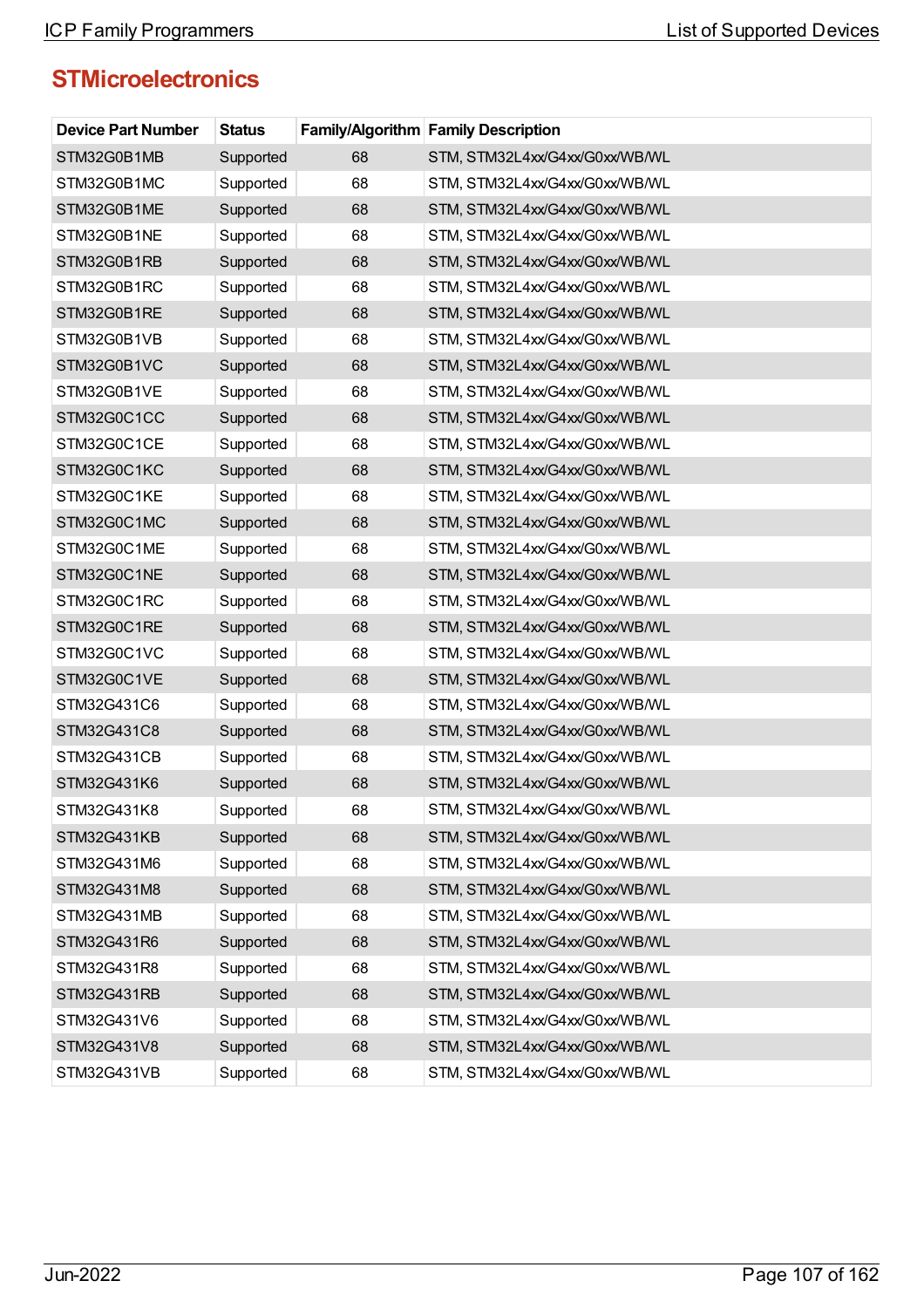| <b>Device Part Number</b> | <b>Status</b> |    | <b>Family/Algorithm Family Description</b> |
|---------------------------|---------------|----|--------------------------------------------|
| STM32G441CB               | Supported     | 68 | STM, STM32L4xx/G4xx/G0xx/WB/WL             |
| STM32G441KB               | Supported     | 68 | STM, STM32L4xx/G4xx/G0xx/WB/WL             |
| STM32G441MB               | Supported     | 68 | STM, STM32L4xx/G4xx/G0xx/WB/WL             |
| STM32G441RB               | Supported     | 68 | STM, STM32L4xx/G4xx/G0xx/WB/WL             |
| STM32G441VB               | Supported     | 68 | STM, STM32L4xx/G4xx/G0xx/WB/WL             |
| STM32G473CB               | Supported     | 68 | STM, STM32L4xx/G4xx/G0xx/WB/WL             |
| STM32G473CC               | Supported     | 68 | STM, STM32L4xx/G4xx/G0xx/WB/WL             |
| STM32G473CE               | Supported     | 68 | STM, STM32L4xx/G4xx/G0xx/WB/WL             |
| STM32G473MB               | Supported     | 68 | STM, STM32L4xx/G4xx/G0xx/WB/WL             |
| STM32G473MC               | Supported     | 68 | STM, STM32L4xx/G4xx/G0xx/WB/WL             |
| STM32G473ME               | Supported     | 68 | STM, STM32L4xx/G4xx/G0xx/WB/WL             |
| STM32G473QB               | Supported     | 68 | STM, STM32L4xx/G4xx/G0xx/WB/WL             |
| STM32G473QC               | Supported     | 68 | STM, STM32L4xx/G4xx/G0xx/WB/WL             |
| STM32G473QE               | Supported     | 68 | STM, STM32L4xx/G4xx/G0xx/WB/WL             |
| STM32G473RB               | Supported     | 68 | STM, STM32L4xx/G4xx/G0xx/WB/WL             |
| STM32G473RC               | Supported     | 68 | STM, STM32L4xx/G4xx/G0xx/WB/WL             |
| STM32G473RE               | Supported     | 68 | STM, STM32L4xx/G4xx/G0xx/WB/WL             |
| STM32G473VB               | Supported     | 68 | STM, STM32L4xx/G4xx/G0xx/WB/WL             |
| STM32G473VC               | Supported     | 68 | STM, STM32L4xx/G4xx/G0xx/WB/WL             |
| STM32G473VE               | Supported     | 68 | STM, STM32L4xx/G4xx/G0xx/WB/WL             |
| STM32G474CB               | Supported     | 68 | STM, STM32L4xx/G4xx/G0xx/WB/WL             |
| STM32G474CC               | Supported     | 68 | STM, STM32L4xx/G4xx/G0xx/WB/WL             |
| STM32G474CE               | Supported     | 68 | STM, STM32L4xx/G4xx/G0xx/WB/WL             |
| STM32G474MB               | Supported     | 68 | STM, STM32L4xx/G4xx/G0xx/WB/WL             |
| STM32G474MC               | Supported     | 68 | STM, STM32L4xx/G4xx/G0xx/WB/WL             |
| STM32G474ME               | Supported     | 68 | STM, STM32L4xx/G4xx/G0xx/WB/WL             |
| STM32G474QB               | Supported     | 68 | STM, STM32L4xx/G4xx/G0xx/WB/WL             |
| STM32G474QC               | Supported     | 68 | STM, STM32L4xx/G4xx/G0xx/WB/WL             |
| STM32G474QE               | Supported     | 68 | STM, STM32L4xx/G4xx/G0xx/WB/WL             |
| STM32G474RB               | Supported     | 68 | STM, STM32L4xx/G4xx/G0xx/WB/WL             |
| STM32G474RC               | Supported     | 68 | STM, STM32L4xx/G4xx/G0xx/WB/WL             |
| STM32G474RE               | Supported     | 68 | STM, STM32L4xx/G4xx/G0xx/WB/WL             |
| STM32G474VB               | Supported     | 68 | STM, STM32L4xx/G4xx/G0xx/WB/WL             |
| STM32G474VC               | Supported     | 68 | STM, STM32L4xx/G4xx/G0xx/WB/WL             |
| STM32G474VE               | Supported     | 68 | STM, STM32L4xx/G4xx/G0xx/WB/WL             |
| STM32G483CE               | Supported     | 68 | STM, STM32L4xx/G4xx/G0xx/WB/WL             |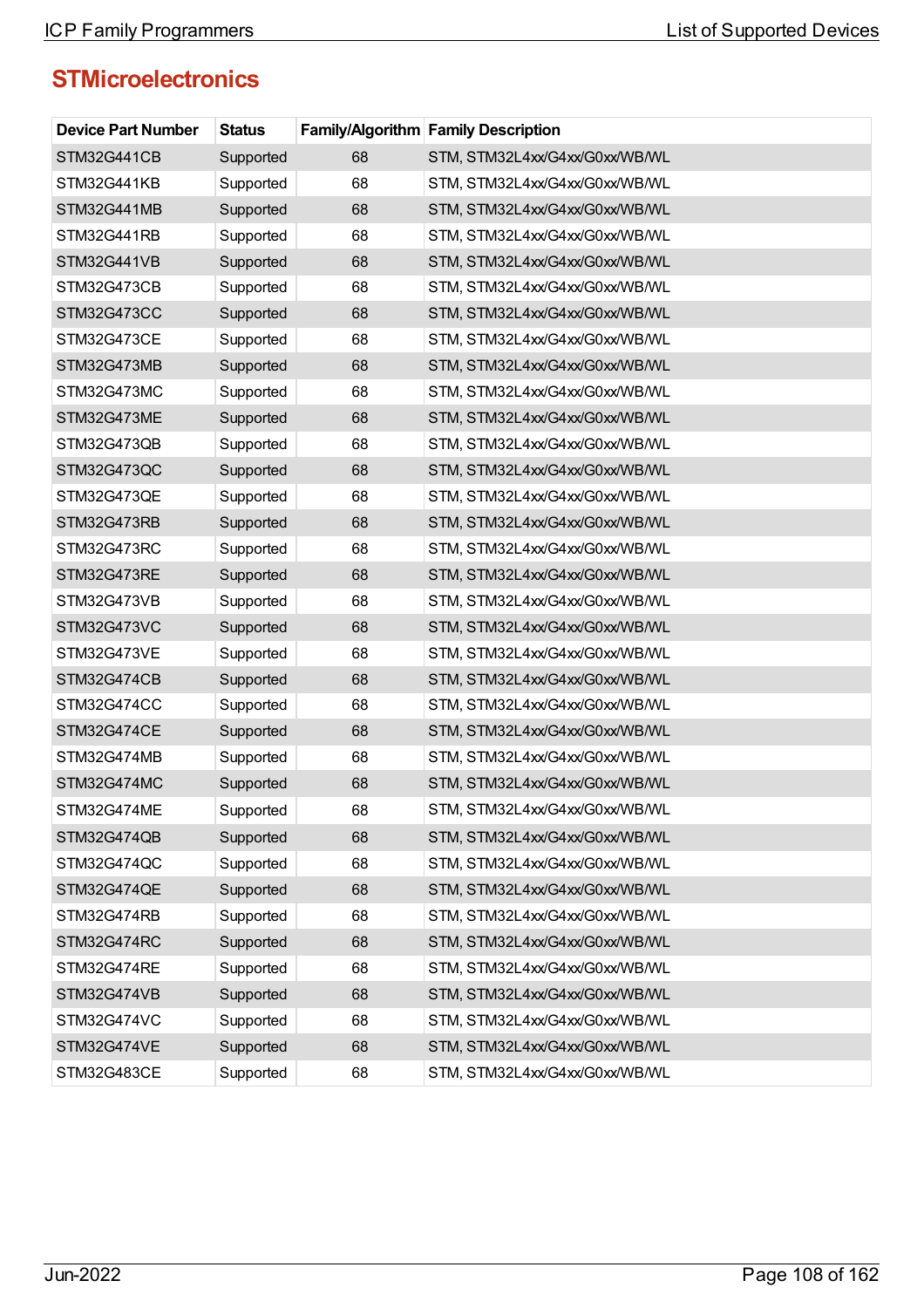| <b>Device Part Number</b> | <b>Status</b> |    | Family/Algorithm Family Description |
|---------------------------|---------------|----|-------------------------------------|
| STM32G483ME               | Supported     | 68 | STM, STM32L4xx/G4xx/G0xx/WB/WL      |
| STM32G483QE               | Supported     | 68 | STM, STM32L4xx/G4xx/G0xx/WB/WL      |
| STM32G483RE               | Supported     | 68 | STM, STM32L4xx/G4xx/G0xx/WB/WL      |
| STM32G483VE               | Supported     | 68 | STM, STM32L4xx/G4xx/G0xx/WB/WL      |
| STM32G484CE               | Supported     | 68 | STM, STM32L4xx/G4xx/G0xx/WB/WL      |
| STM32G484ME               | Supported     | 68 | STM, STM32L4xx/G4xx/G0xx/WB/WL      |
| STM32G484QE               | Supported     | 68 | STM, STM32L4xx/G4xx/G0xx/WB/WL      |
| STM32G484RE               | Supported     | 68 | STM, STM32L4xx/G4xx/G0xx/WB/WL      |
| STM32G484VE               | Supported     | 68 | STM, STM32L4xx/G4xx/G0xx/WB/WL      |
| STM32G491CC               | Supported     | 68 | STM, STM32L4xx/G4xx/G0xx/WB/WL      |
| STM32G491CE               | Supported     | 68 | STM, STM32L4xx/G4xx/G0xx/WB/WL      |
| STM32G491KC               | Supported     | 68 | STM, STM32L4xx/G4xx/G0xx/WB/WL      |
| STM32G491KE               | Supported     | 68 | STM, STM32L4xx/G4xx/G0xx/WB/WL      |
| STM32G491MC               | Supported     | 68 | STM, STM32L4xx/G4xx/G0xx/WB/WL      |
| STM32G491ME               | Supported     | 68 | STM, STM32L4xx/G4xx/G0xx/WB/WL      |
| STM32G491RC               | Supported     | 68 | STM, STM32L4xx/G4xx/G0xx/WB/WL      |
| STM32G491RE               | Supported     | 68 | STM, STM32L4xx/G4xx/G0xx/WB/WL      |
| STM32G491VC               | Supported     | 68 | STM, STM32L4xx/G4xx/G0xx/WB/WL      |
| STM32G491VE               | Supported     | 68 | STM, STM32L4xx/G4xx/G0xx/WB/WL      |
| STM32G4A1CE               | Supported     | 68 | STM, STM32L4xx/G4xx/G0xx/WB/WL      |
| STM32G4A1KE               | Supported     | 68 | STM, STM32L4xx/G4xx/G0xx/WB/WL      |
| STM32G4A1ME               | Supported     | 68 | STM, STM32L4xx/G4xx/G0xx/WB/WL      |
| STM32G4A1RE               | Supported     | 68 | STM, STM32L4xx/G4xx/G0xx/WB/WL      |
| STM32G4A1VE               | Supported     | 68 | STM, STM32L4xx/G4xx/G0xx/WB/WL      |
| STM32H723VE               | Supported     | 80 | STM, STM32H72x-75x                  |
| STM32H723VG               | Supported     | 80 | STM, STM32H72x-75x                  |
| STM32H723ZE               | Supported     | 80 | STM, STM32H72x-75x                  |
| STM32H723ZG               | Supported     | 80 | STM, STM32H72x-75x                  |
| STM32H725AE               | Supported     | 80 | STM, STM32H72x-75x                  |
| STM32H725AG               | Supported     | 80 | STM, STM32H72x-75x                  |
| STM32H725IE               | Supported     | 80 | STM, STM32H72x-75x                  |
| STM32H725IG               | Supported     | 80 | STM, STM32H72x-75x                  |
| STM32H725RE               | Supported     | 80 | STM, STM32H72x-75x                  |
| STM32H725RG               | Supported     | 80 | STM, STM32H72x-75x                  |
| STM32H725VE               | Supported     | 80 | STM, STM32H72x-75x                  |
| STM32H725VG               | Supported     | 80 | STM, STM32H72x-75x                  |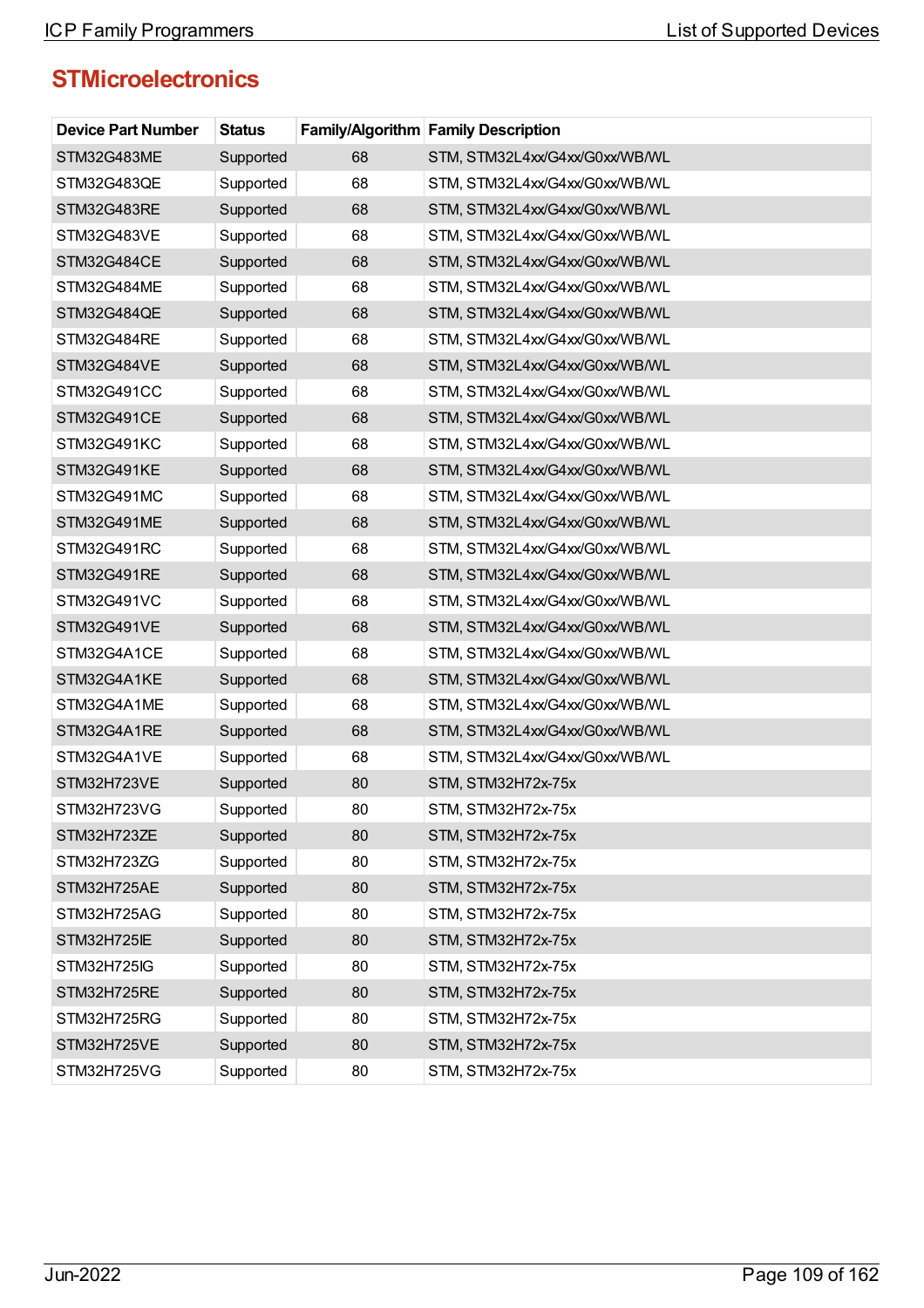| <b>Device Part Number</b> | <b>Status</b> |    | Family/Algorithm Family Description |
|---------------------------|---------------|----|-------------------------------------|
| STM32H725ZE               | Supported     | 80 | STM, STM32H72x-75x                  |
| STM32H725ZG               | Supported     | 80 | STM, STM32H72x-75x                  |
| STM32H742AG               | Supported     | 80 | STM, STM32H72x-75x                  |
| STM32H742AI               | Supported     | 80 | STM, STM32H72x-75x                  |
| STM32H742BG               | Supported     | 80 | STM, STM32H72x-75x                  |
| STM32H742BI               | Supported     | 80 | STM, STM32H72x-75x                  |
| STM32H742IG               | Supported     | 80 | STM, STM32H72x-75x                  |
| <b>STM32H742II</b>        | Supported     | 80 | STM, STM32H72x-75x                  |
| STM32H742VG               | Supported     | 80 | STM, STM32H72x-75x                  |
| STM32H742VI               | Supported     | 80 | STM, STM32H72x-75x                  |
| STM32H742XG               | Supported     | 80 | STM, STM32H72x-75x                  |
| STM32H742XI               | Supported     | 80 | STM, STM32H72x-75x                  |
| STM32H742ZG               | Supported     | 80 | STM, STM32H72x-75x                  |
| STM32H742ZI               | Supported     | 80 | STM, STM32H72x-75x                  |
| STM32H743AG               | Supported     | 80 | STM, STM32H72x-75x                  |
| STM32H743AI               | Supported     | 80 | STM, STM32H72x-75x                  |
| STM32H743BG               | Supported     | 80 | STM, STM32H72x-75x                  |
| STM32H743BI               | Supported     | 80 | STM, STM32H72x-75x                  |
| STM32H743IG               | Supported     | 80 | STM, STM32H72x-75x                  |
| <b>STM32H743II</b>        | Supported     | 80 | STM, STM32H72x-75x                  |
| STM32H743VG               | Supported     | 80 | STM, STM32H72x-75x                  |
| STM32H743VI               | Supported     | 80 | STM, STM32H72x-75x                  |
| STM32H743XG               | Supported     | 80 | STM, STM32H72x-75x                  |
| STM32H743XI               | Supported     | 80 | STM, STM32H72x-75x                  |
| STM32H743ZG               | Supported     | 80 | STM, STM32H72x-75x                  |
| STM32H743ZI               | Supported     | 80 | STM, STM32H72x-75x                  |
| STM32H745BG               | Supported     | 80 | STM, STM32H72x-75x                  |
| STM32H745BI               | Supported     | 80 | STM, STM32H72x-75x                  |
| STM32H745IG               | Supported     | 80 | STM, STM32H72x-75x                  |
| <b>STM32H745II</b>        | Supported     | 80 | STM, STM32H72x-75x                  |
| STM32H745XG               | Supported     | 80 | STM, STM32H72x-75x                  |
| STM32H745XI               | Supported     | 80 | STM, STM32H72x-75x                  |
| STM32H745ZG               | Supported     | 80 | STM, STM32H72x-75x                  |
| STM32H745ZI               | Supported     | 80 | STM, STM32H72x-75x                  |
| STM32H747AG               | Supported     | 80 | STM, STM32H72x-75x                  |
| STM32H747AI               | Supported     | 80 | STM, STM32H72x-75x                  |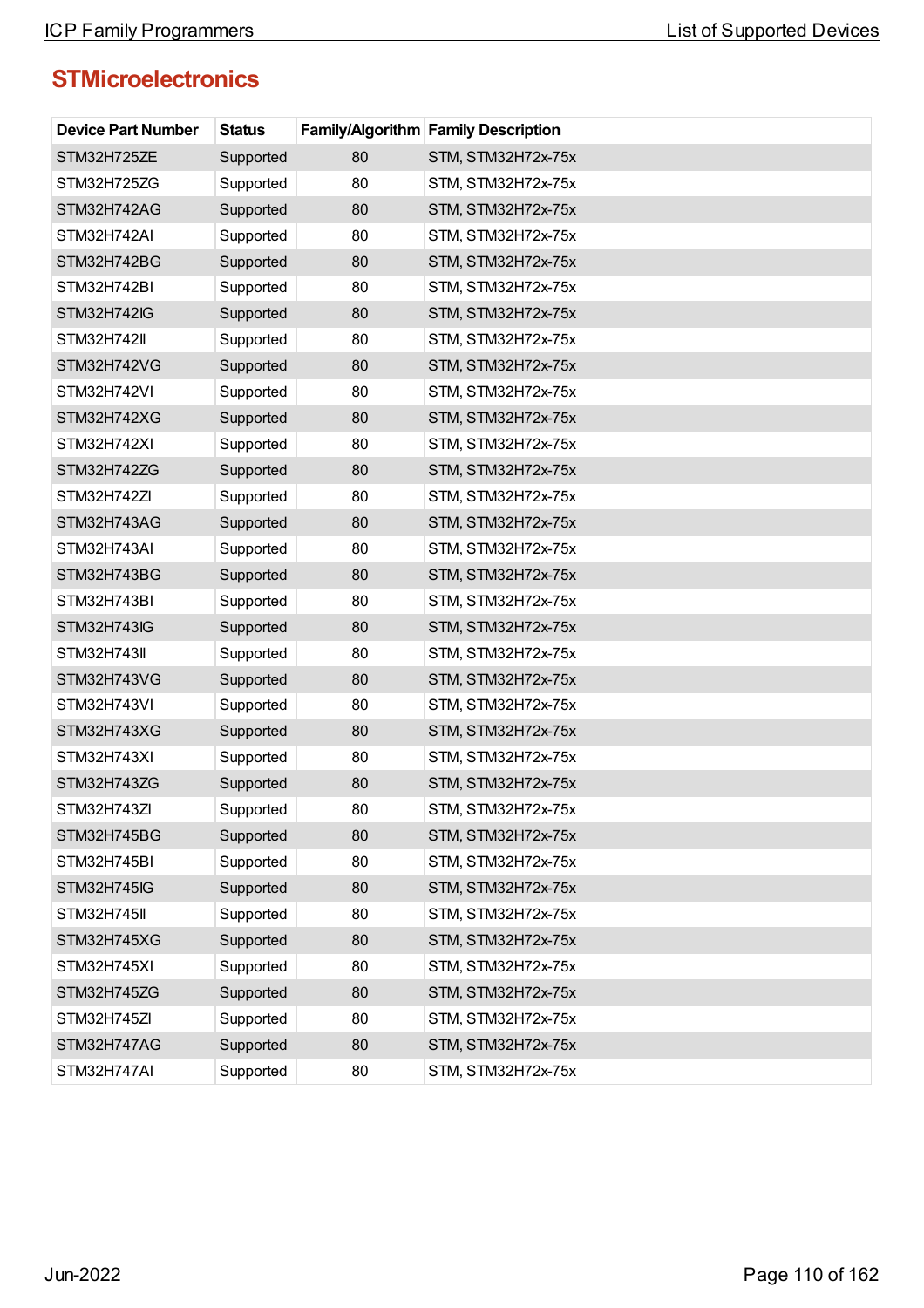| <b>Device Part Number</b> | <b>Status</b> |    | <b>Family/Algorithm Family Description</b> |
|---------------------------|---------------|----|--------------------------------------------|
| STM32H747BG               | Supported     | 80 | STM, STM32H72x-75x                         |
| STM32H747BI               | Supported     | 80 | STM, STM32H72x-75x                         |
| STM32H747IG               | Supported     | 80 | STM, STM32H72x-75x                         |
| <b>STM32H747II</b>        | Supported     | 80 | STM, STM32H72x-75x                         |
| STM32H747XG               | Supported     | 80 | STM, STM32H72x-75x                         |
| STM32H747XI               | Supported     | 80 | STM, STM32H72x-75x                         |
| STM32H747ZG               | Supported     | 80 | STM, STM32H72x-75x                         |
| STM32H747ZI               | Supported     | 80 | STM, STM32H72x-75x                         |
| STM32H750IB               | Supported     | 80 | STM, STM32H72x-75x                         |
| STM32H750VB               | Supported     | 80 | STM, STM32H72x-75x                         |
| STM32H750XB               | Supported     | 80 | STM, STM32H72x-75x                         |
| STM32H750ZB               | Supported     | 80 | STM, STM32H72x-75x                         |
| STM32H753AI               | Supported     | 80 | STM, STM32H72x-75x                         |
| STM32H753BI               | Supported     | 80 | STM, STM32H72x-75x                         |
| <b>STM32H753II</b>        | Supported     | 80 | STM, STM32H72x-75x                         |
| STM32H753VI               | Supported     | 80 | STM, STM32H72x-75x                         |
| STM32H753XI               | Supported     | 80 | STM, STM32H72x-75x                         |
| STM32H753ZI               | Supported     | 80 | STM, STM32H72x-75x                         |
| STM32L010C6               | Supported     | 67 | STM, STM32L0xx/1xx                         |
| STM32L010F4               | Supported     | 67 | STM, STM32L0xx/1xx                         |
| STM32L010K4               | Supported     | 67 | STM, STM32L0xx/1xx                         |
| STM32L010K8               | Supported     | 67 | STM, STM32L0xx/1xx                         |
| STM32L010R8               | Supported     | 67 | STM, STM32L0xx/1xx                         |
| STM32L010RB               | Supported     | 67 | STM, STM32L0xx/1xx                         |
| STM32L011D3               | Supported     | 67 | STM, STM32L0xx/1xx                         |
| STM32L011D4               | Supported     | 67 | STM, STM32L0xx/1xx                         |
| STM32L011E3               | Supported     | 67 | STM, STM32L0xx/1xx                         |
| STM32L011E4               | Supported     | 67 | STM, STM32L0xx/1xx                         |
| STM32L011F3               | Supported     | 67 | STM, STM32L0xx/1xx                         |
| STM32L011F4               | Supported     | 67 | STM, STM32L0xx/1xx                         |
| STM32L011G3               | Supported     | 67 | STM, STM32L0xx/1xx                         |
| STM32L011G4               | Supported     | 67 | STM, STM32L0xx/1xx                         |
| STM32L011K3               | Supported     | 67 | STM, STM32L0xx/1xx                         |
| STM32L011K4               | Supported     | 67 | STM, STM32L0xx/1xx                         |
| STM32L021D4               | Supported     | 67 | STM, STM32L0xx/1xx                         |
| STM32L021F4               | Supported     | 67 | STM, STM32L0xx/1xx                         |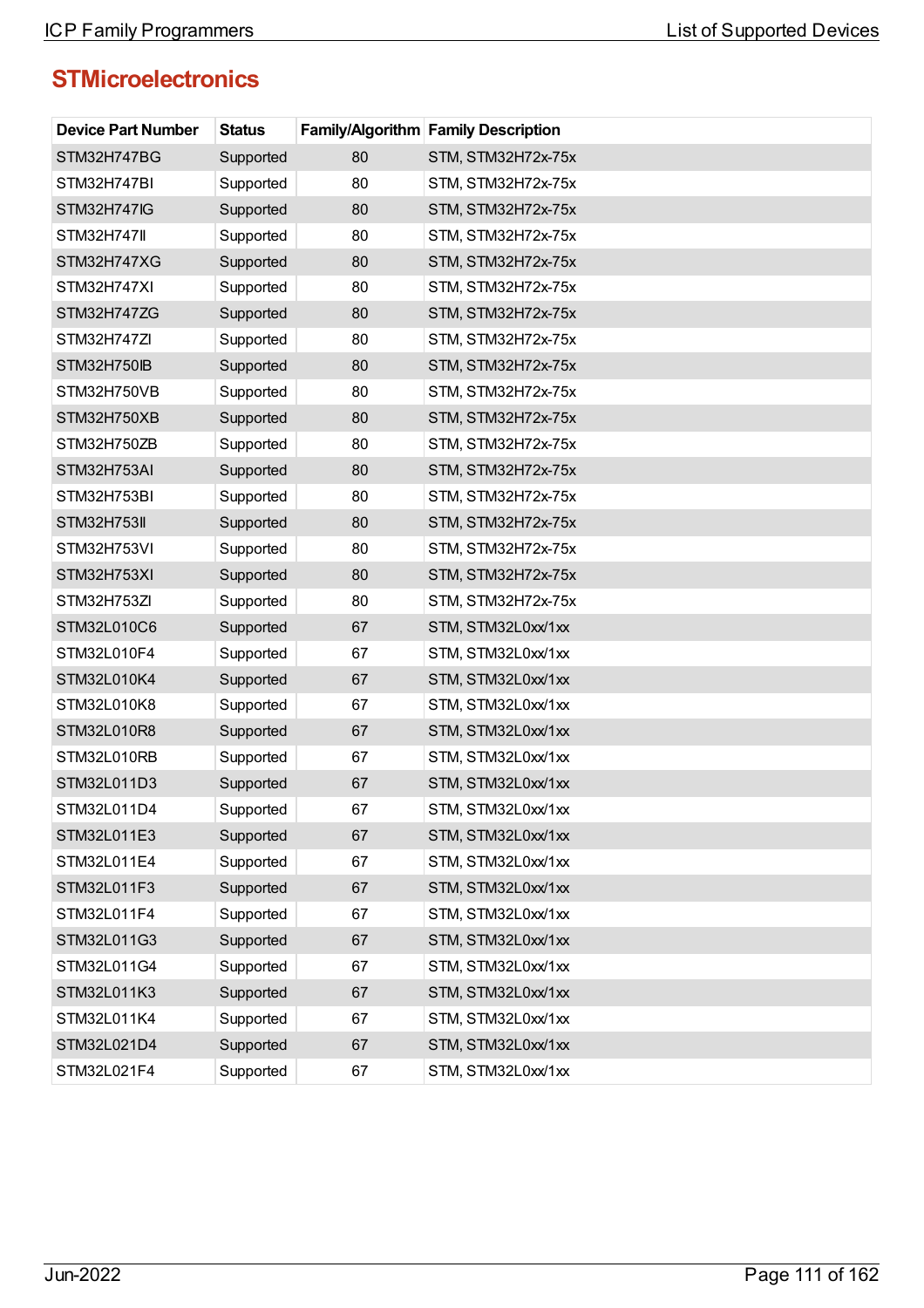| <b>Device Part Number</b> | <b>Status</b> |    | <b>Family/Algorithm Family Description</b> |
|---------------------------|---------------|----|--------------------------------------------|
| STM32L021G4               | Supported     | 67 | STM, STM32L0xx/1xx                         |
| STM32L021K4               | Supported     | 67 | STM, STM32L0xx/1xx                         |
| STM32L031C4               | Supported     | 67 | STM, STM32L0xx/1xx                         |
| STM32L031C6               | Supported     | 67 | STM, STM32L0xx/1xx                         |
| STM32L031E4               | Supported     | 67 | STM, STM32L0xx/1xx                         |
| STM32L031E6               | Supported     | 67 | STM, STM32L0xx/1xx                         |
| STM32L031F4               | Supported     | 67 | STM, STM32L0xx/1xx                         |
| STM32L031F6               | Supported     | 67 | STM, STM32L0xx/1xx                         |
| STM32L031G4               | Supported     | 67 | STM, STM32L0xx/1xx                         |
| STM32L031G6               | Supported     | 67 | STM, STM32L0xx/1xx                         |
| STM32L031K4               | Supported     | 67 | STM, STM32L0xx/1xx                         |
| STM32L031K6               | Supported     | 67 | STM, STM32L0xx/1xx                         |
| STM32L041C6               | Supported     | 67 | STM, STM32L0xx/1xx                         |
| STM32L041E6               | Supported     | 67 | STM, STM32L0xx/1xx                         |
| STM32L041F6               | Supported     | 67 | STM, STM32L0xx/1xx                         |
| STM32L041G6               | Supported     | 67 | STM, STM32L0xx/1xx                         |
| STM32L041K6               | Supported     | 67 | STM, STM32L0xx/1xx                         |
| STM32L051C6               | Supported     | 67 | STM, STM32L0xx/1xx                         |
| STM32L051C8               | Supported     | 67 | STM, STM32L0xx/1xx                         |
| STM32L051K6               | Supported     | 67 | STM, STM32L0xx/1xx                         |
| STM32L051K8               | Supported     | 67 | STM, STM32L0xx/1xx                         |
| STM32L051R6               | Supported     | 67 | STM, STM32L0xx/1xx                         |
| STM32L051R8               | Supported     | 67 | STM, STM32L0xx/1xx                         |
| STM32L051T6               | Supported     | 67 | STM, STM32L0xx/1xx                         |
| STM32L051T8               | Supported     | 67 | STM, STM32L0xx/1xx                         |
| STM32L052C6               | Supported     | 67 | STM, STM32L0xx/1xx                         |
| STM32L052C8               | Supported     | 67 | STM, STM32L0xx/1xx                         |
| STM32L052K6               | Supported     | 67 | STM, STM32L0xx/1xx                         |
| STM32L052K8               | Supported     | 67 | STM, STM32L0xx/1xx                         |
| STM32L052R6               | Supported     | 67 | STM, STM32L0xx/1xx                         |
| STM32L052R8               | Supported     | 67 | STM, STM32L0xx/1xx                         |
| STM32L052T6               | Supported     | 67 | STM, STM32L0xx/1xx                         |
| STM32L052T8               | Supported     | 67 | STM, STM32L0xx/1xx                         |
| STM32L053C6               | Supported     | 67 | STM, STM32L0xx/1xx                         |
| STM32L053C8               | Supported     | 67 | STM, STM32L0xx/1xx                         |
| STM32L053R6               | Supported     | 67 | STM, STM32L0xx/1xx                         |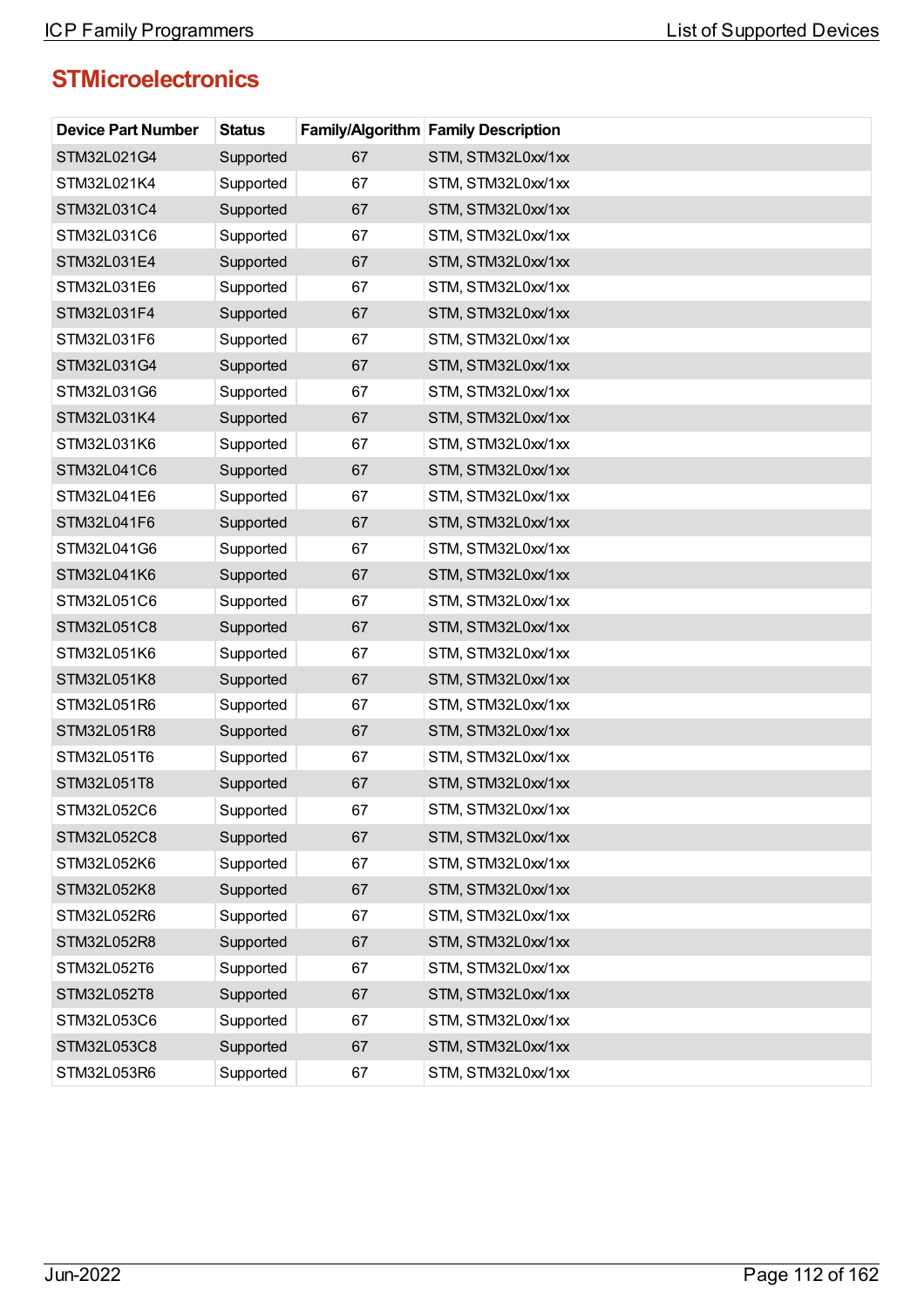| <b>Device Part Number</b> | <b>Status</b> |    | <b>Family/Algorithm Family Description</b> |
|---------------------------|---------------|----|--------------------------------------------|
| STM32L053R8               | Supported     | 67 | STM, STM32L0xx/1xx                         |
| STM32L062K8               | Supported     | 67 | STM, STM32L0xx/1xx                         |
| STM32L062T8               | Supported     | 67 | STM, STM32L0xx/1xx                         |
| STM32L063C8               | Supported     | 67 | STM, STM32L0xx/1xx                         |
| STM32L063R8               | Supported     | 67 | STM, STM32L0xx/1xx                         |
| STM32L071C8               | Supported     | 67 | STM, STM32L0xx/1xx                         |
| STM32L071CB               | Supported     | 67 | STM, STM32L0xx/1xx                         |
| STM32L071CZ               | Supported     | 67 | STM, STM32L0xx/1xx                         |
| STM32L071K8               | Supported     | 67 | STM, STM32L0xx/1xx                         |
| STM32L071KB               | Supported     | 67 | STM, STM32L0xx/1xx                         |
| STM32L071KZ               | Supported     | 67 | STM, STM32L0xx/1xx                         |
| STM32L071RB               | Supported     | 67 | STM, STM32L0xx/1xx                         |
| STM32L071RZ               | Supported     | 67 | STM, STM32L0xx/1xx                         |
| STM32L071V8               | Supported     | 67 | STM, STM32L0xx/1xx                         |
| STM32L071VB               | Supported     | 67 | STM, STM32L0xx/1xx                         |
| STM32L071VZ               | Supported     | 67 | STM, STM32L0xx/1xx                         |
| STM32L072CB               | Supported     | 67 | STM, STM32L0xx/1xx                         |
| STM32L072CZ               | Supported     | 67 | STM, STM32L0xx/1xx                         |
| STM32L072KB               | Supported     | 67 | STM, STM32L0xx/1xx                         |
| STM32L072KZ               | Supported     | 67 | STM, STM32L0xx/1xx                         |
| STM32L072RB               | Supported     | 67 | STM, STM32L0xx/1xx                         |
| STM32L072RZ               | Supported     | 67 | STM, STM32L0xx/1xx                         |
| STM32L072V8               | Supported     | 67 | STM, STM32L0xx/1xx                         |
| STM32L072VB               | Supported     | 67 | STM, STM32L0xx/1xx                         |
| STM32L072VZ               | Supported     | 67 | STM, STM32L0xx/1xx                         |
| STM32L073CB               | Supported     | 67 | STM, STM32L0xx/1xx                         |
| STM32L073CZ               | Supported     | 67 | STM, STM32L0xx/1xx                         |
| STM32L073RB               | Supported     | 67 | STM, STM32L0xx/1xx                         |
| STM32L073RZ               | Supported     | 67 | STM, STM32L0xx/1xx                         |
| STM32L073V8               | Supported     | 67 | STM, STM32L0xx/1xx                         |
| STM32L073VB               | Supported     | 67 | STM, STM32L0xx/1xx                         |
| STM32L073VZ               | Supported     | 67 | STM, STM32L0xx/1xx                         |
| STM32L081CB               | Supported     | 67 | STM, STM32L0xx/1xx                         |
| STM32L081CZ               | Supported     | 67 | STM, STM32L0xx/1xx                         |
| STM32L081KZ               | Supported     | 67 | STM, STM32L0xx/1xx                         |
| STM32L082CZ               | Supported     | 67 | STM, STM32L0xx/1xx                         |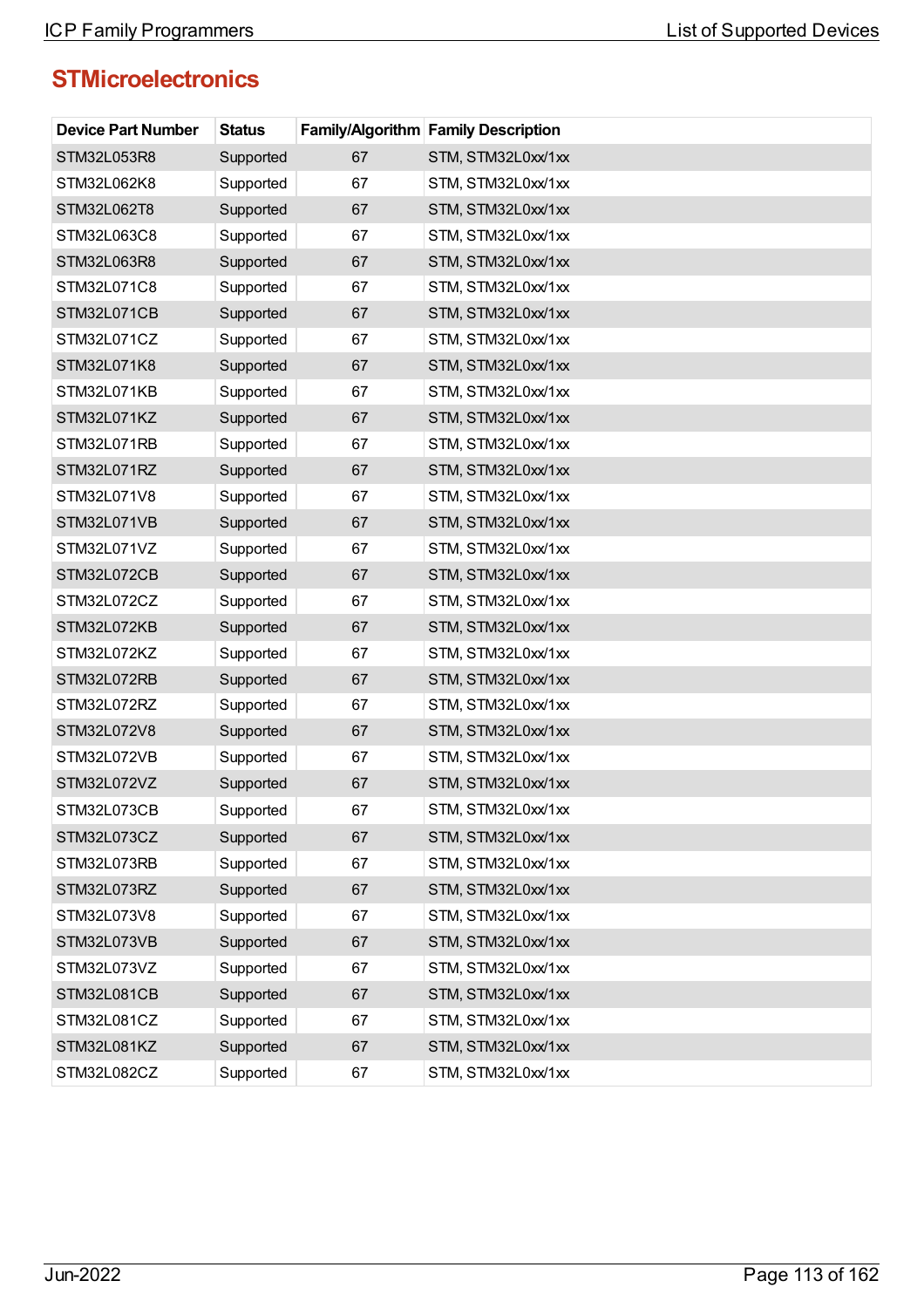| <b>Device Part Number</b> | <b>Status</b> |    | Family/Algorithm Family Description |
|---------------------------|---------------|----|-------------------------------------|
| STM32L082KB               | Supported     | 67 | STM, STM32L0xx/1xx                  |
| STM32L082KZ               | Supported     | 67 | STM, STM32L0xx/1xx                  |
| STM32L083CB               | Supported     | 67 | STM, STM32L0xx/1xx                  |
| STM32L083CZ               | Supported     | 67 | STM, STM32L0xx/1xx                  |
| STM32L083RB               | Supported     | 67 | STM, STM32L0xx/1xx                  |
| STM32L083RZ               | Supported     | 67 | STM, STM32L0xx/1xx                  |
| STM32L083V8               | Supported     | 67 | STM, STM32L0xx/1xx                  |
| STM32L083VB               | Supported     | 67 | STM, STM32L0xx/1xx                  |
| STM32L083VZ               | Supported     | 67 | STM, STM32L0xx/1xx                  |
| STM32L100C6               | Supported     | 67 | STM, STM32L0xx/1xx                  |
| STM32L100C6-A             | Supported     | 67 | STM, STM32L0xx/1xx                  |
| STM32L100R8               | Supported     | 67 | STM, STM32L0xx/1xx                  |
| STM32L100R8-A             | Supported     | 67 | STM, STM32L0xx/1xx                  |
| STM32L100RB               | Supported     | 67 | STM, STM32L0xx/1xx                  |
| STM32L100RB-A             | Supported     | 67 | STM, STM32L0xx/1xx                  |
| STM32L100RC               | Supported     | 67 | STM, STM32L0xx/1xx                  |
| STM32L151C6               | Supported     | 67 | STM, STM32L0xx/1xx                  |
| STM32L151C6-A             | Supported     | 67 | STM, STM32L0xx/1xx                  |
| STM32L151C8               | Supported     | 67 | STM, STM32L0xx/1xx                  |
| STM32L151C8-A             | Supported     | 67 | STM, STM32L0xx/1xx                  |
| <b>STM32L151CB</b>        | Supported     | 67 | STM, STM32L0xx/1xx                  |
| STM32L151CB-A             | Supported     | 67 | STM, STM32L0xx/1xx                  |
| STM32L151CC               | Supported     | 67 | STM, STM32L0xx/1xx                  |
| STM32L151QC               | Supported     | 67 | STM, STM32L0xx/1xx                  |
| STM32L151QD               | Supported     | 67 | STM, STM32L0xx/1xx                  |
| STM32L151QE               | Supported     | 67 | STM, STM32L0xx/1xx                  |
| STM32L151R6               | Supported     | 67 | STM, STM32L0xx/1xx                  |
| STM32L151R6-A             | Supported     | 67 | STM, STM32L0xx/1xx                  |
| STM32L151R8               | Supported     | 67 | STM, STM32L0xx/1xx                  |
| STM32L151R8-A             | Supported     | 67 | STM, STM32L0xx/1xx                  |
| STM32L151RB               | Supported     | 67 | STM, STM32L0xx/1xx                  |
| STM32L151RB-A             | Supported     | 67 | STM, STM32L0xx/1xx                  |
| STM32L151RC               | Supported     | 67 | STM, STM32L0xx/1xx                  |
| STM32L151RC-A             | Supported     | 67 | STM, STM32L0xx/1xx                  |
| STM32L151RD               | Supported     | 67 | STM, STM32L0xx/1xx                  |
| STM32L151RE               | Supported     | 67 | STM, STM32L0xx/1xx                  |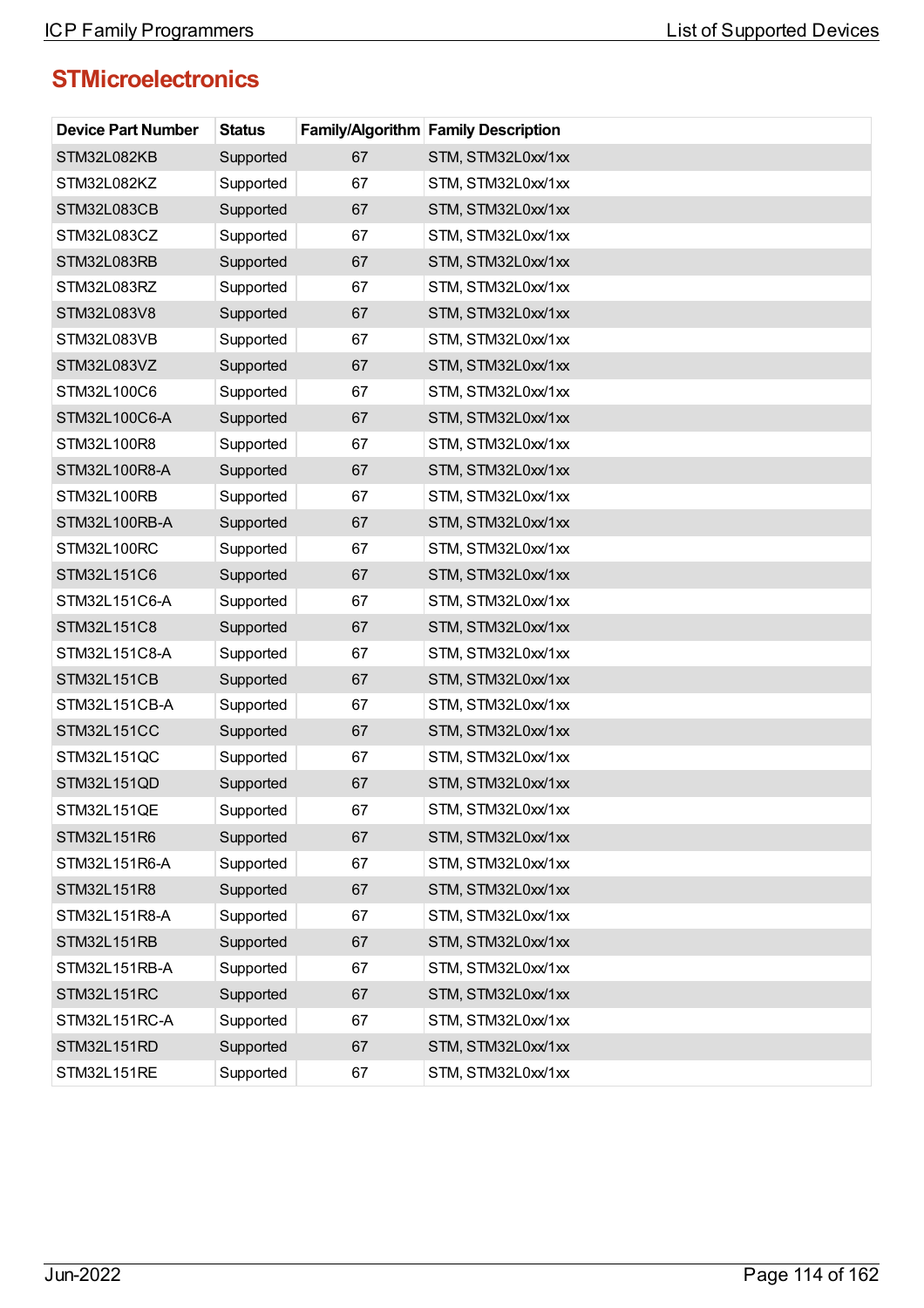| <b>Device Part Number</b> | <b>Status</b> |    | <b>Family/Algorithm Family Description</b> |
|---------------------------|---------------|----|--------------------------------------------|
| <b>STM32L151UC</b>        | Supported     | 67 | STM, STM32L0xx/1xx                         |
| STM32L151V8               | Supported     | 67 | STM, STM32L0xx/1xx                         |
| STM32L151V8-A             | Supported     | 67 | STM, STM32L0xx/1xx                         |
| STM32L151VB               | Supported     | 67 | STM, STM32L0xx/1xx                         |
| STM32L151VB-A             | Supported     | 67 | STM, STM32L0xx/1xx                         |
| STM32L151VC               | Supported     | 67 | STM, STM32L0xx/1xx                         |
| STM32L151VC-A             | Supported     | 67 | STM, STM32L0xx/1xx                         |
| STM32L151VD               | Supported     | 67 | STM, STM32L0xx/1xx                         |
| STM32L151VD-X             | Supported     | 67 | STM, STM32L0xx/1xx                         |
| STM32L151VE               | Supported     | 67 | STM, STM32L0xx/1xx                         |
| STM32L151ZC               | Supported     | 67 | STM, STM32L0xx/1xx                         |
| STM32L151ZD               | Supported     | 67 | STM, STM32L0xx/1xx                         |
| STM32L151ZE               | Supported     | 67 | STM, STM32L0xx/1xx                         |
| STM32L152C6               | Supported     | 67 | STM, STM32L0xx/1xx                         |
| STM32L152C6-A             | Supported     | 67 | STM, STM32L0xx/1xx                         |
| STM32L152C8               | Supported     | 67 | STM, STM32L0xx/1xx                         |
| STM32L152C8-A             | Supported     | 67 | STM, STM32L0xx/1xx                         |
| STM32L152CB               | Supported     | 67 | STM, STM32L0xx/1xx                         |
| STM32L152CB-A             | Supported     | 67 | STM, STM32L0xx/1xx                         |
| STM32L152CC               | Supported     | 67 | STM, STM32L0xx/1xx                         |
| STM32L152QC               | Supported     | 67 | STM, STM32L0xx/1xx                         |
| STM32L152QD               | Supported     | 67 | STM, STM32L0xx/1xx                         |
| STM32L152QE               | Supported     | 67 | STM, STM32L0xx/1xx                         |
| STM32L152R6               | Supported     | 67 | STM, STM32L0xx/1xx                         |
| STM32L152R6-A             | Supported     | 67 | STM, STM32L0xx/1xx                         |
| STM32L152R8               | Supported     | 67 | STM, STM32L0xx/1xx                         |
| STM32L152R8-A             | Supported     | 67 | STM, STM32L0xx/1xx                         |
| STM32L152RB               | Supported     | 67 | STM, STM32L0xx/1xx                         |
| STM32L152RB-A             | Supported     | 67 | STM, STM32L0xx/1xx                         |
| STM32L152RC               | Supported     | 67 | STM, STM32L0xx/1xx                         |
| STM32L152RC-A             | Supported     | 67 | STM, STM32L0xx/1xx                         |
| STM32L152RD               | Supported     | 67 | STM, STM32L0xx/1xx                         |
| STM32L152RE               | Supported     | 67 | STM, STM32L0xx/1xx                         |
| STM32L152UC               | Supported     | 67 | STM, STM32L0xx/1xx                         |
| STM32L152V8               | Supported     | 67 | STM, STM32L0xx/1xx                         |
| STM32L152V8-A             | Supported     | 67 | STM, STM32L0xx/1xx                         |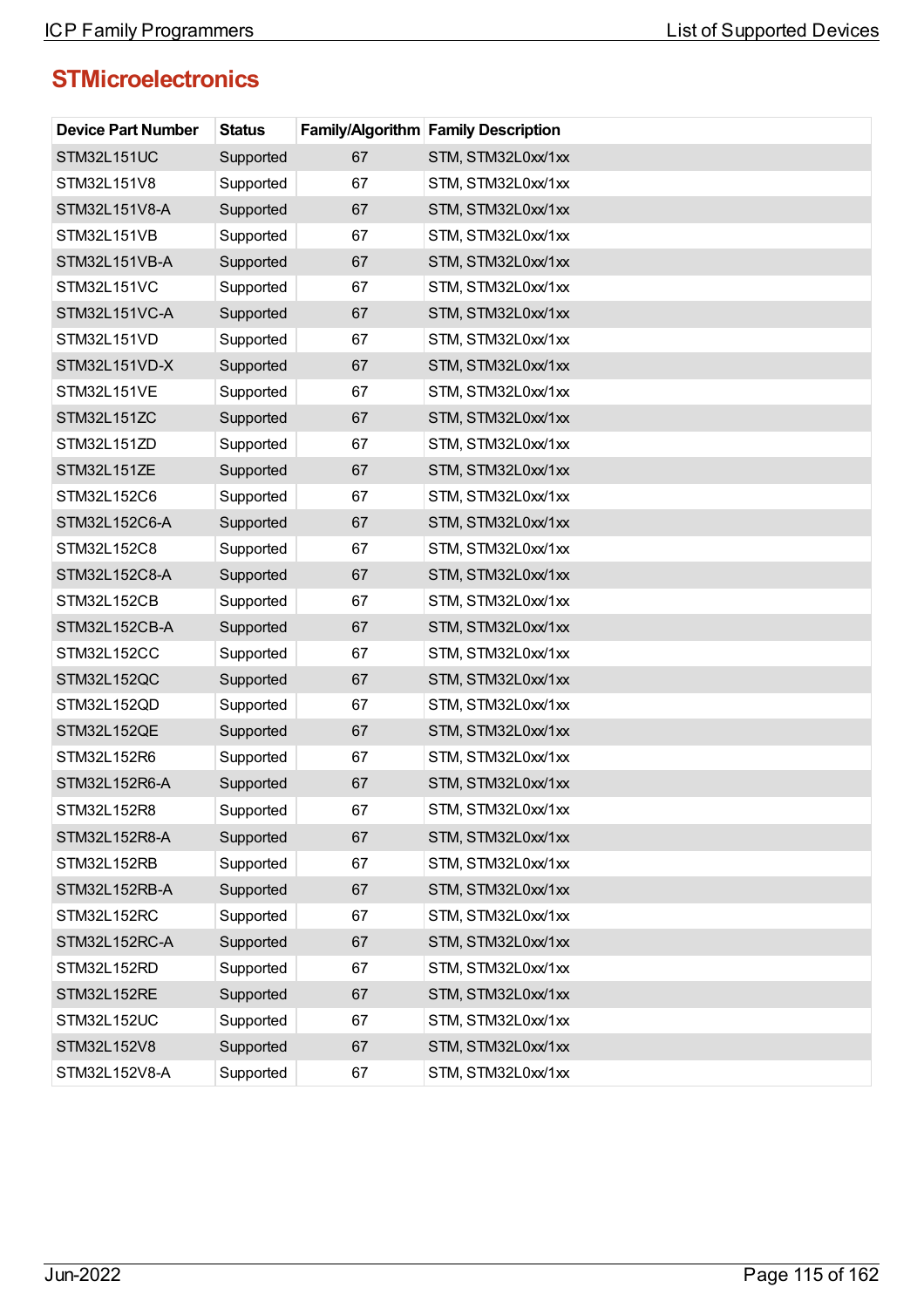| <b>Device Part Number</b> | <b>Status</b> |    | <b>Family/Algorithm Family Description</b> |
|---------------------------|---------------|----|--------------------------------------------|
| STM32L152VB               | Supported     | 67 | STM, STM32L0xx/1xx                         |
| STM32L152VB-A             | Supported     | 67 | STM, STM32L0xx/1xx                         |
| STM32L152VC               | Supported     | 67 | STM, STM32L0xx/1xx                         |
| STM32L152VC-A             | Supported     | 67 | STM, STM32L0xx/1xx                         |
| STM32L152VD               | Supported     | 67 | STM, STM32L0xx/1xx                         |
| STM32L152VD-X             | Supported     | 67 | STM, STM32L0xx/1xx                         |
| STM32L152VE               | Supported     | 67 | STM, STM32L0xx/1xx                         |
| STM32L152ZC               | Supported     | 67 | STM, STM32L0xx/1xx                         |
| STM32L152ZD               | Supported     | 67 | STM, STM32L0xx/1xx                         |
| STM32L152ZE               | Supported     | 67 | STM, STM32L0xx/1xx                         |
| STM32L162QCH6             | Supported     | 67 | STM, STM32L0xx/1xx                         |
| STM32L162QD               | Supported     | 67 | STM, STM32L0xx/1xx                         |
| STM32L162RC               | Supported     | 67 | STM, STM32L0xx/1xx                         |
| STM32L162RCT6A            | Supported     | 67 | STM, STM32L0xx/1xx                         |
| STM32L162RD               | Supported     | 67 | STM, STM32L0xx/1xx                         |
| STM32L162RE               | Supported     | 67 | STM, STM32L0xx/1xx                         |
| STM32L162VC               | Supported     | 67 | STM, STM32L0xx/1xx                         |
| STM32L162VCT6A            | Supported     | 67 | STM, STM32L0xx/1xx                         |
| STM32L162VD               | Supported     | 67 | STM, STM32L0xx/1xx                         |
| STM32L162VD-X             | Supported     | 67 | STM, STM32L0xx/1xx                         |
| STM32L162VE               | Supported     | 67 | STM, STM32L0xx/1xx                         |
| STM32L162ZCT6             | Supported     | 67 | STM, STM32L0xx/1xx                         |
| STM32L162ZD               | Supported     | 67 | STM, STM32L0xx/1xx                         |
| STM32L162ZE               | Supported     | 67 | STM, STM32L0xx/1xx                         |
| STM32L412C8               | Supported     | 68 | STM, STM32L4xx/G4xx/G0xx/WB/WL             |
| STM32L412CB               | Supported     | 68 | STM, STM32L4xx/G4xx/G0xx/WB/WL             |
| STM32L412K8               | Supported     | 68 | STM, STM32L4xx/G4xx/G0xx/WB/WL             |
| STM32L412KB               | Supported     | 68 | STM, STM32L4xx/G4xx/G0xx/WB/WL             |
| STM32L412R8               | Supported     | 68 | STM, STM32L4xx/G4xx/G0xx/WB/WL             |
| STM32L412RB               | Supported     | 68 | STM, STM32L4xx/G4xx/G0xx/WB/WL             |
| STM32L412T8               | Supported     | 68 | STM, STM32L4xx/G4xx/G0xx/WB/WL             |
| STM32L412TB               | Supported     | 68 | STM, STM32L4xx/G4xx/G0xx/WB/WL             |
| <b>STM32L422CB</b>        | Supported     | 68 | STM, STM32L4xx/G4xx/G0xx/WB/WL             |
| STM32L422KB               | Supported     | 68 | STM, STM32L4xx/G4xx/G0xx/WB/WL             |
| STM32L422RB               | Supported     | 68 | STM, STM32L4xx/G4xx/G0xx/WB/WL             |
| STM32L422TB               | Supported     | 68 | STM, STM32L4xx/G4xx/G0xx/WB/WL             |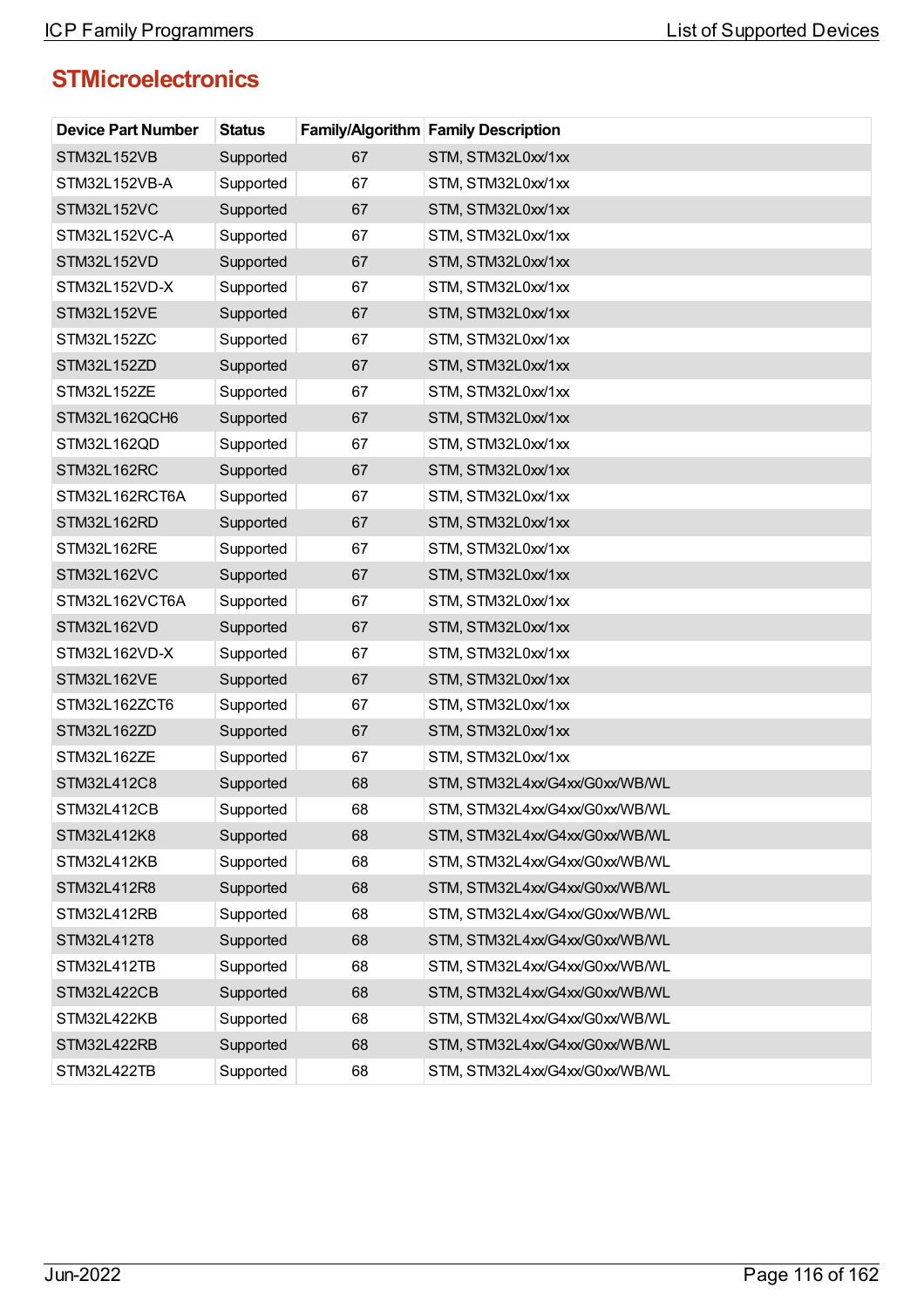| <b>Device Part Number</b> | <b>Status</b> |    | <b>Family/Algorithm Family Description</b> |
|---------------------------|---------------|----|--------------------------------------------|
| <b>STM32L431CB</b>        | Supported     | 68 | STM, STM32L4xx/G4xx/G0xx/WB/WL             |
| STM32L431CC               | Supported     | 68 | STM, STM32L4xx/G4xx/G0xx/WB/WL             |
| STM32L431KB               | Supported     | 68 | STM, STM32L4xx/G4xx/G0xx/WB/WL             |
| STM32L431KC               | Supported     | 68 | STM, STM32L4xx/G4xx/G0xx/WB/WL             |
| STM32L431RB               | Supported     | 68 | STM, STM32L4xx/G4xx/G0xx/WB/WL             |
| STM32L431RC               | Supported     | 68 | STM, STM32L4xx/G4xx/G0xx/WB/WL             |
| STM32L431VC               | Supported     | 68 | STM, STM32L4xx/G4xx/G0xx/WB/WL             |
| STM32L432KB               | Supported     | 68 | STM, STM32L4xx/G4xx/G0xx/WB/WL             |
| STM32L432KC               | Supported     | 68 | STM, STM32L4xx/G4xx/G0xx/WB/WL             |
| STM32L433CB               | Supported     | 68 | STM, STM32L4xx/G4xx/G0xx/WB/WL             |
| STM32L433CC               | Supported     | 68 | STM, STM32L4xx/G4xx/G0xx/WB/WL             |
| STM32L433RB               | Supported     | 68 | STM, STM32L4xx/G4xx/G0xx/WB/WL             |
| STM32L433RC               | Supported     | 68 | STM, STM32L4xx/G4xx/G0xx/WB/WL             |
| STM32L433VC               | Supported     | 68 | STM, STM32L4xx/G4xx/G0xx/WB/WL             |
| STM32L442KC               | Supported     | 68 | STM, STM32L4xx/G4xx/G0xx/WB/WL             |
| STM32L443CC               | Supported     | 68 | STM, STM32L4xx/G4xx/G0xx/WB/WL             |
| STM32L443RC               | Supported     | 68 | STM, STM32L4xx/G4xx/G0xx/WB/WL             |
| STM32L443VC               | Supported     | 68 | STM, STM32L4xx/G4xx/G0xx/WB/WL             |
| <b>STM32L451CC</b>        | Supported     | 68 | STM, STM32L4xx/G4xx/G0xx/WB/WL             |
| STM32L451CE               | Supported     | 68 | STM, STM32L4xx/G4xx/G0xx/WB/WL             |
| STM32L451RC               | Supported     | 68 | STM, STM32L4xx/G4xx/G0xx/WB/WL             |
| STM32L451RE               | Supported     | 68 | STM, STM32L4xx/G4xx/G0xx/WB/WL             |
| STM32L451VC               | Supported     | 68 | STM, STM32L4xx/G4xx/G0xx/WB/WL             |
| STM32L451VE               | Supported     | 68 | STM, STM32L4xx/G4xx/G0xx/WB/WL             |
| STM32L452CC               | Supported     | 68 | STM, STM32L4xx/G4xx/G0xx/WB/WL             |
| STM32L452CE               | Supported     | 68 | STM, STM32L4xx/G4xx/G0xx/WB/WL             |
| STM32L452RC               | Supported     | 68 | STM, STM32L4xx/G4xx/G0xx/WB/WL             |
| STM32L452RE               | Supported     | 68 | STM, STM32L4xx/G4xx/G0xx/WB/WL             |
| STM32L452VC               | Supported     | 68 | STM, STM32L4xx/G4xx/G0xx/WB/WL             |
| STM32L452VE               | Supported     | 68 | STM, STM32L4xx/G4xx/G0xx/WB/WL             |
| STM32L462CE               | Supported     | 68 | STM, STM32L4xx/G4xx/G0xx/WB/WL             |
| STM32L462RE               | Supported     | 68 | STM, STM32L4xx/G4xx/G0xx/WB/WL             |
| STM32L462VE               | Supported     | 68 | STM, STM32L4xx/G4xx/G0xx/WB/WL             |
| STM32L4P5AE               | Supported     | 68 | STM, STM32L4xx/G4xx/G0xx/WB/WL             |
| STM32L4P5AG               | Supported     | 68 | STM, STM32L4xx/G4xx/G0xx/WB/WL             |
| STM32L4P5CE               | Supported     | 68 | STM, STM32L4xx/G4xx/G0xx/WB/WL             |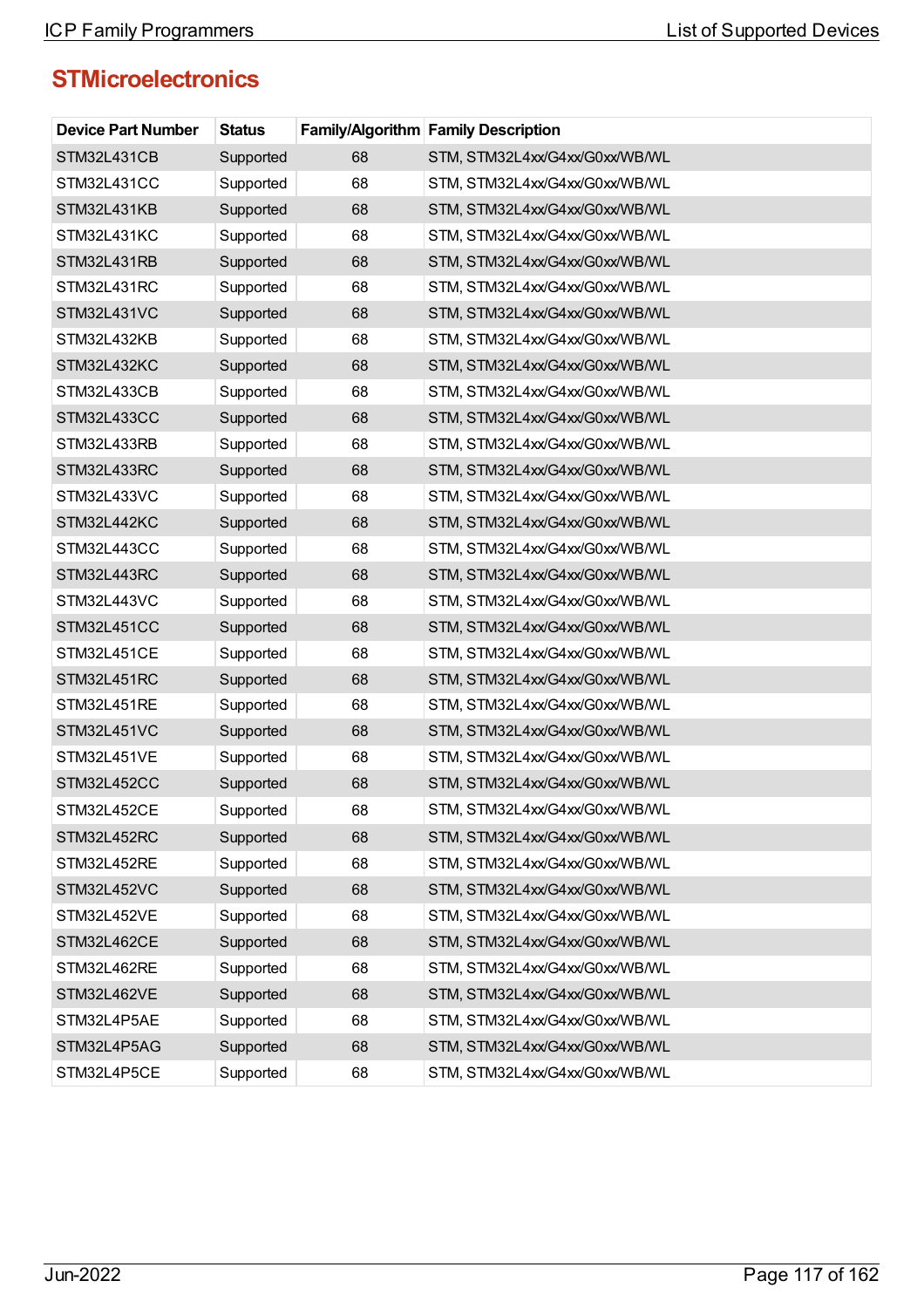| <b>Device Part Number</b> | <b>Status</b> |    | <b>Family/Algorithm Family Description</b> |
|---------------------------|---------------|----|--------------------------------------------|
| STM32L4P5CG               | Supported     | 68 | STM, STM32L4xx/G4xx/G0xx/WB/WL             |
| STM32L4P5QE               | Supported     | 68 | STM, STM32L4xx/G4xx/G0xx/WB/WL             |
| STM32L4P5QG               | Supported     | 68 | STM, STM32L4xx/G4xx/G0xx/WB/WL             |
| STM32L4P5RE               | Supported     | 68 | STM, STM32L4xx/G4xx/G0xx/WB/WL             |
| STM32L4P5RG               | Supported     | 68 | STM, STM32L4xx/G4xx/G0xx/WB/WL             |
| STM32L4P5VE               | Supported     | 68 | STM, STM32L4xx/G4xx/G0xx/WB/WL             |
| STM32L4P5VG               | Supported     | 68 | STM, STM32L4xx/G4xx/G0xx/WB/WL             |
| STM32L4P5ZE               | Supported     | 68 | STM, STM32L4xx/G4xx/G0xx/WB/WL             |
| STM32L4P5ZG               | Supported     | 68 | STM, STM32L4xx/G4xx/G0xx/WB/WL             |
| STM32L4Q5AG               | Supported     | 68 | STM, STM32L4xx/G4xx/G0xx/WB/WL             |
| STM32L4Q5CG               | Supported     | 68 | STM, STM32L4xx/G4xx/G0xx/WB/WL             |
| STM32L4Q5QG               | Supported     | 68 | STM, STM32L4xx/G4xx/G0xx/WB/WL             |
| STM32L4Q5RG               | Supported     | 68 | STM, STM32L4xx/G4xx/G0xx/WB/WL             |
| STM32L4Q5VG               | Supported     | 68 | STM, STM32L4xx/G4xx/G0xx/WB/WL             |
| STM32L4Q5ZG               | Supported     | 68 | STM, STM32L4xx/G4xx/G0xx/WB/WL             |
| STM32L4R5AG               | Supported     | 68 | STM, STM32L4xx/G4xx/G0xx/WB/WL             |
| STM32L4R5AI               | Supported     | 68 | STM, STM32L4xx/G4xx/G0xx/WB/WL             |
| STM32L4R5QG               | Supported     | 68 | STM, STM32L4xx/G4xx/G0xx/WB/WL             |
| STM32L4R5QI               | Supported     | 68 | STM, STM32L4xx/G4xx/G0xx/WB/WL             |
| STM32L4R5VG               | Supported     | 68 | STM, STM32L4xx/G4xx/G0xx/WB/WL             |
| STM32L4R5VI               | Supported     | 68 | STM, STM32L4xx/G4xx/G0xx/WB/WL             |
| STM32L4R5ZG               | Supported     | 68 | STM, STM32L4xx/G4xx/G0xx/WB/WL             |
| STM32L4R5ZI               | Supported     | 68 | STM, STM32L4xx/G4xx/G0xx/WB/WL             |
| STM32L4R7AI               | Supported     | 68 | STM, STM32L4xx/G4xx/G0xx/WB/WL             |
| STM32L4R7VI               | Supported     | 68 | STM, STM32L4xx/G4xx/G0xx/WB/WL             |
| STM32L4R7ZI               | Supported     | 68 | STM, STM32L4xx/G4xx/G0xx/WB/WL             |
| STM32L4R9AG               | Supported     | 68 | STM, STM32L4xx/G4xx/G0xx/WB/WL             |
| STM32L4R9AI               | Supported     | 68 | STM, STM32L4xx/G4xx/G0xx/WB/WL             |
| STM32L4R9VG               | Supported     | 68 | STM, STM32L4xx/G4xx/G0xx/WB/WL             |
| STM32L4R9VI               | Supported     | 68 | STM, STM32L4xx/G4xx/G0xx/WB/WL             |
| STM32L4R9ZG               | Supported     | 68 | STM, STM32L4xx/G4xx/G0xx/WB/WL             |
| STM32L4R9ZI               | Supported     | 68 | STM, STM32L4xx/G4xx/G0xx/WB/WL             |
| STM32L4S5AI               | Supported     | 68 | STM, STM32L4xx/G4xx/G0xx/WB/WL             |
| STM32L4S5QI               | Supported     | 68 | STM, STM32L4xx/G4xx/G0xx/WB/WL             |
| STM32L4S5VI               | Supported     | 68 | STM, STM32L4xx/G4xx/G0xx/WB/WL             |
| STM32L4S5ZI               | Supported     | 68 | STM, STM32L4xx/G4xx/G0xx/WB/WL             |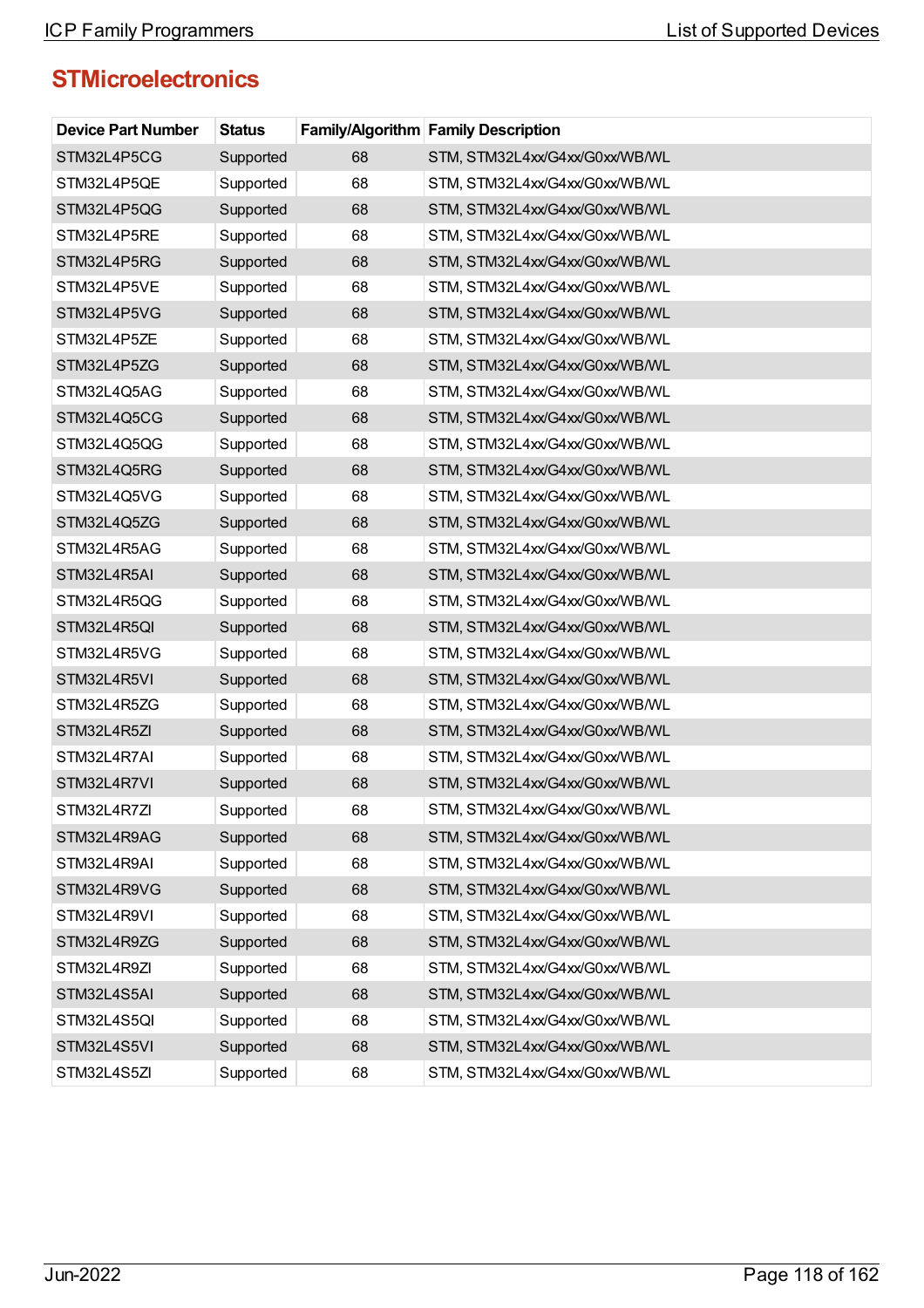| <b>Device Part Number</b> | <b>Status</b> |    | <b>Family/Algorithm Family Description</b> |
|---------------------------|---------------|----|--------------------------------------------|
| STM32L4S7AI               | Supported     | 68 | STM, STM32L4xx/G4xx/G0xx/WB/WL             |
| STM32L4S7VI               | Supported     | 68 | STM, STM32L4xx/G4xx/G0xx/WB/WL             |
| STM32L4S7ZI               | Supported     | 68 | STM, STM32L4xx/G4xx/G0xx/WB/WL             |
| STM32L4S9AI               | Supported     | 68 | STM, STM32L4xx/G4xx/G0xx/WB/WL             |
| STM32L4S9VI               | Supported     | 68 | STM, STM32L4xx/G4xx/G0xx/WB/WL             |
| STM32L4S9ZI               | Supported     | 68 | STM, STM32L4xx/G4xx/G0xx/WB/WL             |
| STM32WB55CC               | Supported     | 68 | STM, STM32L4xx/G4xx/G0xx/WB/WL             |
| STM32WB55CE               | Supported     | 68 | STM, STM32L4xx/G4xx/G0xx/WB/WL             |
| STM32WB55CG               | Supported     | 68 | STM, STM32L4xx/G4xx/G0xx/WB/WL             |
| STM32WB55RC               | Supported     | 68 | STM, STM32L4xx/G4xx/G0xx/WB/WL             |
| STM32WB55RE               | Supported     | 68 | STM, STM32L4xx/G4xx/G0xx/WB/WL             |
| STM32WB55RG               | Supported     | 68 | STM, STM32L4xx/G4xx/G0xx/WB/WL             |
| STM32WB55VC               | Supported     | 68 | STM, STM32L4xx/G4xx/G0xx/WB/WL             |
| STM32WB55VE               | Supported     | 68 | STM, STM32L4xx/G4xx/G0xx/WB/WL             |
| STM32WB55VG               | Supported     | 68 | STM, STM32L4xx/G4xx/G0xx/WB/WL             |
| STM8AF5268                | Supported     | 71 | STM, STM8 SWIM                             |
| STM8AF5269                | Supported     | 71 | STM, STM8 SWIM                             |
| STM8AF5286                | Supported     | 71 | STM, STM8 SWIM                             |
| STM8AF5288                | Supported     | 71 | STM, STM8 SWIM                             |
| STM8AF5289                | Supported     | 71 | STM, STM8 SWIM                             |
| STM8AF528A                | Supported     | 71 | STM, STM8 SWIM                             |
| STM8AF52A6                | Supported     | 71 | STM, STM8 SWIM                             |
| STM8AF52A8                | Supported     | 71 | STM, STM8 SWIM                             |
| STM8AF52A9                | Supported     | 71 | STM, STM8 SWIM                             |
| STM8AF52AA                | Supported     | 71 | STM, STM8 SWIM                             |
| STM8AF6213                | Supported     | 71 | STM, STM8 SWIM                             |
| STM8AF6213A               | Supported     | 71 | STM, STM8 SWIM                             |
| STM8AF6223                | Supported     | 71 | STM, STM8 SWIM                             |
| STM8AF6223A               | Supported     | 71 | STM, STM8 SWIM                             |
| STM8AF6226                | Supported     | 71 | STM, STM8 SWIM                             |
| STM8AF6246                | Supported     | 71 | STM, STM8 SWIM                             |
| STM8AF6248                | Supported     | 71 | STM, STM8 SWIM                             |
| STM8AF6266                | Supported     | 71 | STM, STM8 SWIM                             |
| STM8AF6268                | Supported     | 71 | STM, STM8 SWIM                             |
| <b>STM8AF6269</b>         | Supported     | 71 | STM, STM8 SWIM                             |
| STM8AF6286                | Supported     | 71 | STM, STM8 SWIM                             |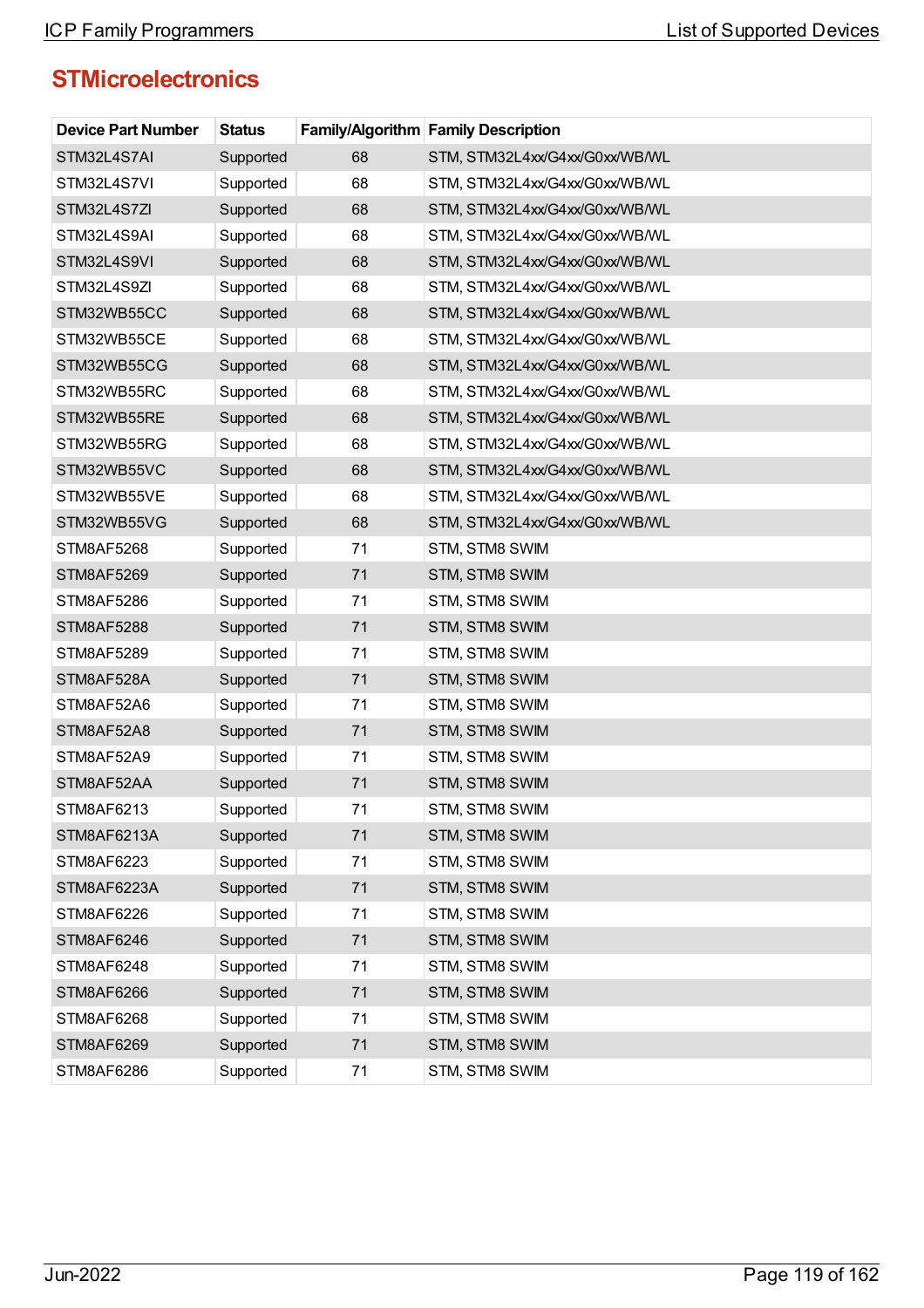| <b>Device Part Number</b> | <b>Status</b> |    | <b>Family/Algorithm Family Description</b> |
|---------------------------|---------------|----|--------------------------------------------|
| <b>STM8AF6288</b>         | Supported     | 71 | STM, STM8 SWIM                             |
| STM8AF6289                | Supported     | 71 | STM, STM8 SWIM                             |
| STM8AF628A                | Supported     | 71 | STM, STM8 SWIM                             |
| STM8AF62A6                | Supported     | 71 | STM, STM8 SWIM                             |
| STM8AF62A8                | Supported     | 71 | STM, STM8 SWIM                             |
| STM8AF62A9                | Supported     | 71 | STM, STM8 SWIM                             |
| STM8AF62AA                | Supported     | 71 | STM, STM8 SWIM                             |
| STM8AF6346                | Supported     | 71 | STM, STM8 SWIM                             |
| <b>STM8AF6348</b>         | Supported     | 71 | STM, STM8 SWIM                             |
| STM8AF6366                | Supported     | 71 | STM, STM8 SWIM                             |
| <b>STM8AF6368</b>         | Supported     | 71 | STM, STM8 SWIM                             |
| STM8AF6369                | Supported     | 71 | STM, STM8 SWIM                             |
| STM8AF6386                | Supported     | 71 | STM, STM8 SWIM                             |
| STM8AF6388                | Supported     | 71 | STM, STM8 SWIM                             |
| STM8AF6389                | Supported     | 71 | STM, STM8 SWIM                             |
| STM8AF638A                | Supported     | 71 | STM, STM8 SWIM                             |
| STM8AF63A6                | Supported     | 71 | STM, STM8 SWIM                             |
| STM8AF63A8                | Supported     | 71 | STM, STM8 SWIM                             |
| STM8AF63A9                | Supported     | 71 | STM, STM8 SWIM                             |
| STM8AF63AA                | Supported     | 71 | STM, STM8 SWIM                             |
| STM8AL3136                | Supported     | 71 | STM, STM8 SWIM                             |
| STM8AL3138                | Supported     | 71 | STM, STM8 SWIM                             |
| STM8AL3146                | Supported     | 71 | STM, STM8 SWIM                             |
| STM8AL3148                | Supported     | 71 | STM, STM8 SWIM                             |
| <b>STM8AL3166</b>         | Supported     | 71 | STM, STM8 SWIM                             |
| STM8AL3168                | Supported     | 71 | STM, STM8 SWIM                             |
| <b>STM8AL3188</b>         | Supported     | 71 | STM, STM8 SWIM                             |
| STM8AL3189                | Supported     | 71 | STM, STM8 SWIM                             |
| STM8AL318A                | Supported     | 71 | STM, STM8 SWIM                             |
| STM8AL31E88               | Supported     | 71 | STM, STM8 SWIM                             |
| STM8AL31E89               | Supported     | 71 | STM, STM8 SWIM                             |
| STM8AL31E8A               | Supported     | 71 | STM, STM8 SWIM                             |
| STM8AL3L46                | Supported     | 71 | STM, STM8 SWIM                             |
| STM8AL3L48                | Supported     | 71 | STM, STM8 SWIM                             |
| STM8AL3L66                | Supported     | 71 | STM, STM8 SWIM                             |
| STM8AL3L68                | Supported     | 71 | STM, STM8 SWIM                             |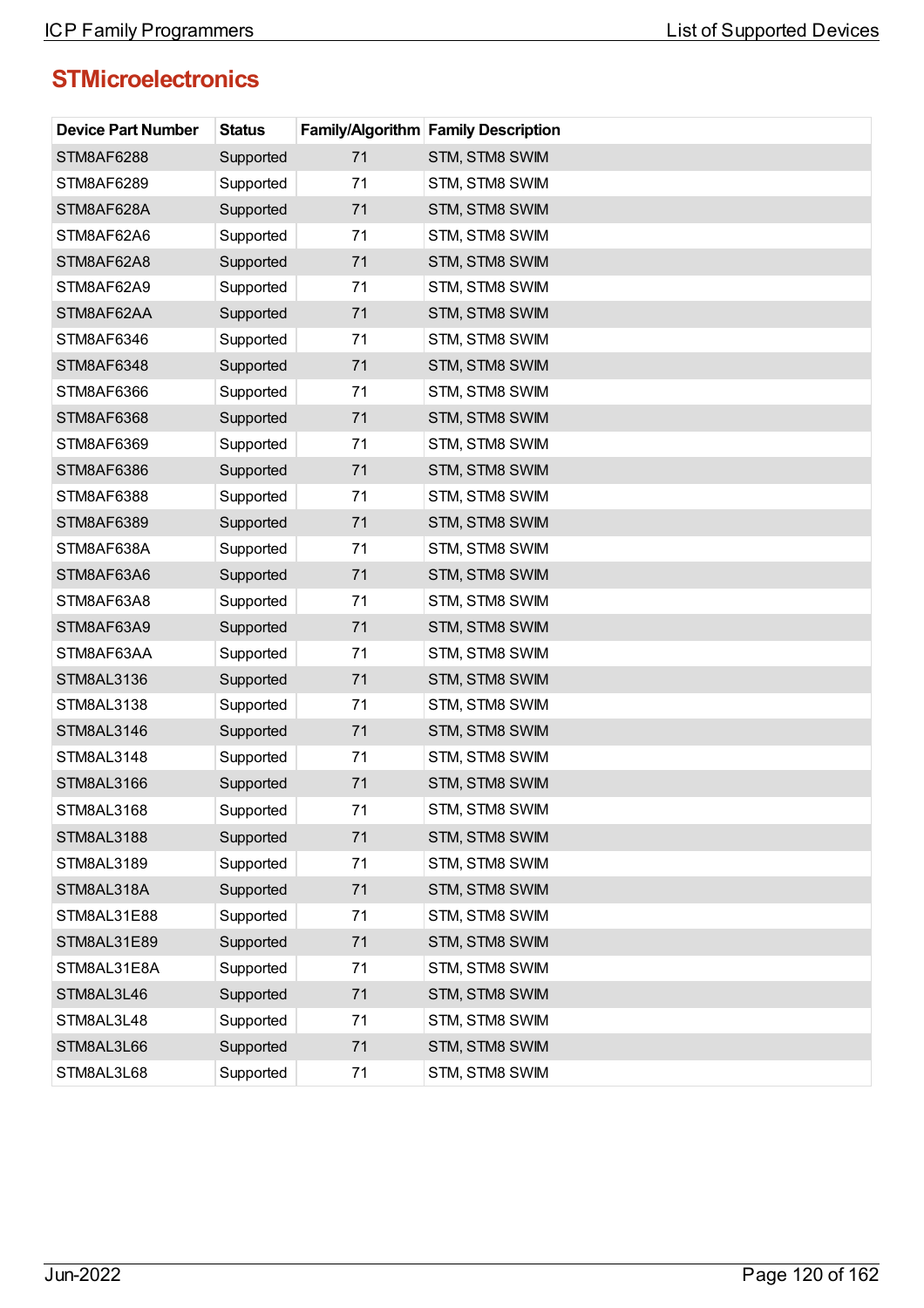| <b>Device Part Number</b> | <b>Status</b> |    | <b>Family/Algorithm Family Description</b> |
|---------------------------|---------------|----|--------------------------------------------|
| STM8AL3L88                | Supported     | 71 | STM, STM8 SWIM                             |
| STM8AL3L89                | Supported     | 71 | STM, STM8 SWIM                             |
| STM8AL3L8A                | Supported     | 71 | STM, STM8 SWIM                             |
| STM8AL3LE88               | Supported     | 71 | STM, STM8 SWIM                             |
| STM8AL3LE89               | Supported     | 71 | STM, STM8 SWIM                             |
| STM8AL3LE8A               | Supported     | 71 | STM, STM8 SWIM                             |
| STM8L001J3                | Supported     | 71 | STM, STM8 SWIM                             |
| STM8L050J3                | Supported     | 71 | STM, STM8 SWIM                             |
| STM8L051F3                | Supported     | 71 | STM, STM8 SWIM                             |
| STM8L052C6                | Supported     | 71 | STM, STM8 SWIM                             |
| STM8L052R8                | Supported     | 71 | STM, STM8 SWIM                             |
| STM8L101F1                | Supported     | 71 | STM, STM8 SWIM                             |
| STM8L101F2                | Supported     | 71 | STM, STM8 SWIM                             |
| STM8L101F3                | Supported     | 71 | STM, STM8 SWIM                             |
| STM8L101G2                | Supported     | 71 | STM, STM8 SWIM                             |
| STM8L101G3                | Supported     | 71 | STM, STM8 SWIM                             |
| STM8L101K3                | Supported     | 71 | STM, STM8 SWIM                             |
| STM8L151C2                | Supported     | 71 | STM, STM8 SWIM                             |
| STM8L151C3                | Supported     | 71 | STM, STM8 SWIM                             |
| STM8L151C4                | Supported     | 71 | STM, STM8 SWIM                             |
| STM8L151C6                | Supported     | 71 | STM, STM8 SWIM                             |
| STM8L151C8                | Supported     | 71 | STM, STM8 SWIM                             |
| STM8L151F2                | Supported     | 71 | STM, STM8 SWIM                             |
| STM8L151F3                | Supported     | 71 | STM, STM8 SWIM                             |
| STM8L151G2                | Supported     | 71 | STM, STM8 SWIM                             |
| STM8L151G3                | Supported     | 71 | STM, STM8 SWIM                             |
| STM8L151G4                | Supported     | 71 | STM, STM8 SWIM                             |
| STM8L151G6                | Supported     | 71 | STM, STM8 SWIM                             |
| STM8L151K2                | Supported     | 71 | STM, STM8 SWIM                             |
| STM8L151K3                | Supported     | 71 | STM, STM8 SWIM                             |
| <b>STM8L151K4</b>         | Supported     | 71 | STM, STM8 SWIM                             |
| STM8L151K6                | Supported     | 71 | STM, STM8 SWIM                             |
| STM8L151M8                | Supported     | 71 | STM, STM8 SWIM                             |
| STM8L151R6                | Supported     | 71 | STM, STM8 SWIM                             |
| STM8L151R8                | Supported     | 71 | STM, STM8 SWIM                             |
| STM8L152C4                | Supported     | 71 | STM, STM8 SWIM                             |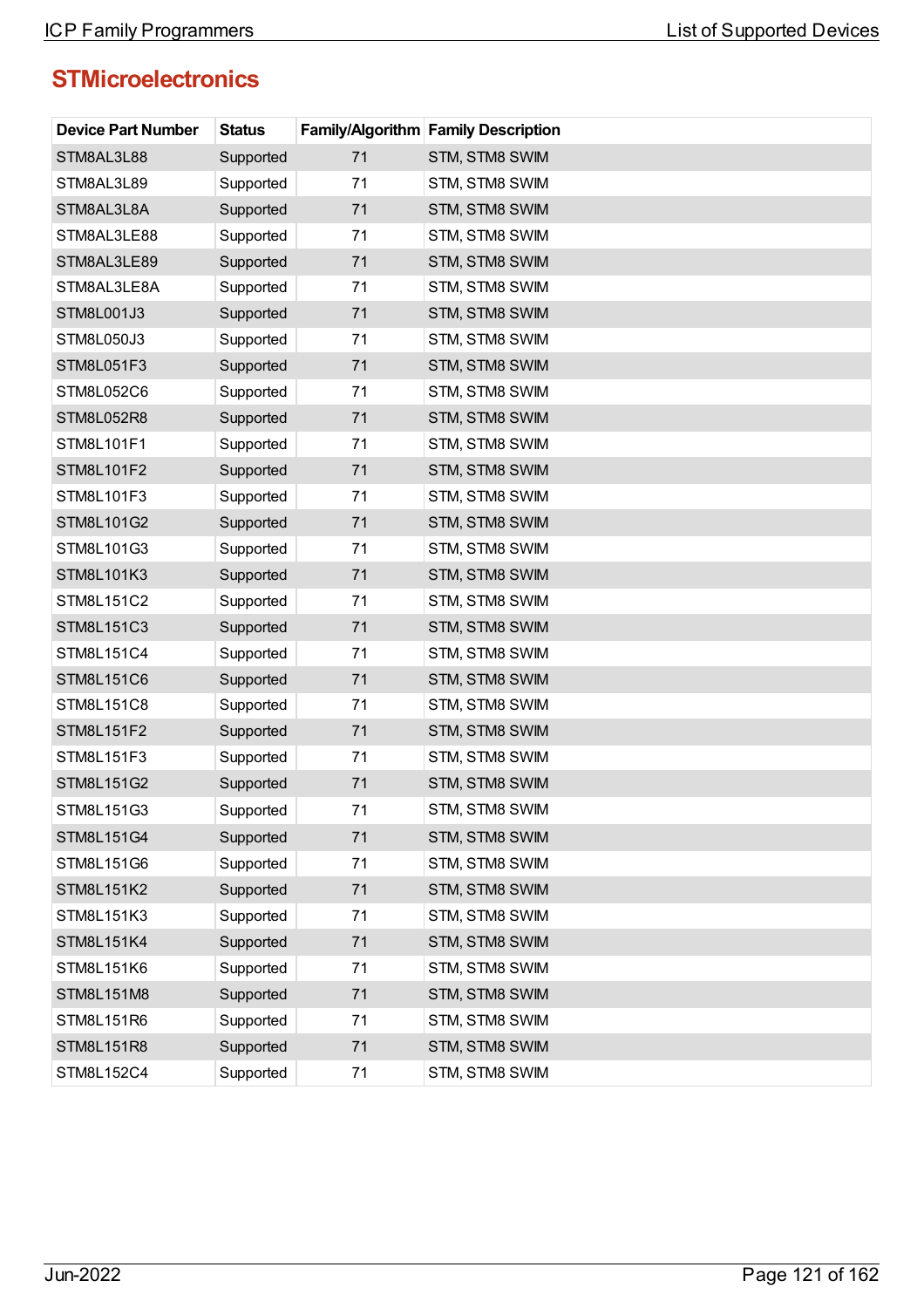| <b>Device Part Number</b> | <b>Status</b> |    | <b>Family/Algorithm Family Description</b> |
|---------------------------|---------------|----|--------------------------------------------|
| STM8L152C6                | Supported     | 71 | STM, STM8 SWIM                             |
| STM8L152C8                | Supported     | 71 | STM, STM8 SWIM                             |
| <b>STM8L152K4</b>         | Supported     | 71 | STM, STM8 SWIM                             |
| STM8L152K6                | Supported     | 71 | STM, STM8 SWIM                             |
| <b>STM8L152K8</b>         | Supported     | 71 | STM, STM8 SWIM                             |
| STM8L152M8                | Supported     | 71 | STM, STM8 SWIM                             |
| STM8L152R6                | Supported     | 71 | STM, STM8 SWIM                             |
| STM8L152R8                | Supported     | 71 | STM, STM8 SWIM                             |
| STM8L162M8                | Supported     | 71 | STM, STM8 SWIM                             |
| STM8L162R8                | Supported     | 71 | STM, STM8 SWIM                             |
| STM8S001J3                | Supported     | 71 | STM, STM8 SWIM                             |
| STM8S003F3                | Supported     | 71 | STM, STM8 SWIM                             |
| STM8S003K3                | Supported     | 71 | STM, STM8 SWIM                             |
| STM8S005C6                | Supported     | 71 | STM, STM8 SWIM                             |
| <b>STM8S005K6</b>         | Supported     | 71 | STM, STM8 SWIM                             |
| STM8S007C8                | Supported     | 71 | STM, STM8 SWIM                             |
| STM8S103F2                | Supported     | 71 | STM, STM8 SWIM                             |
| STM8S103F3                | Supported     | 71 | STM, STM8 SWIM                             |
| STM8S103K3                | Supported     | 71 | STM, STM8 SWIM                             |
| STM8S105C4                | Supported     | 71 | STM, STM8 SWIM                             |
| STM8S105C6                | Supported     | 71 | STM, STM8 SWIM                             |
| STM8S105K4                | Supported     | 71 | STM, STM8 SWIM                             |
| <b>STM8S105K6</b>         | Supported     | 71 | STM, STM8 SWIM                             |
| STM8S105S4                | Supported     | 71 | STM, STM8 SWIM                             |
| STM8S105S6                | Supported     | 71 | STM, STM8 SWIM                             |
| STM8S207C6                | Supported     | 71 | STM, STM8 SWIM                             |
| <b>STM8S207C8</b>         | Supported     | 71 | STM, STM8 SWIM                             |
| STM8S207CB                | Supported     | 71 | STM, STM8 SWIM                             |
| <b>STM8S207K6</b>         | Supported     | 71 | STM, STM8 SWIM                             |
| STM8S207K8                | Supported     | 71 | STM, STM8 SWIM                             |
| STM8S207M8                | Supported     | 71 | STM, STM8 SWIM                             |
| STM8S207MB                | Supported     | 71 | STM, STM8 SWIM                             |
| <b>STM8S207R6</b>         | Supported     | 71 | STM, STM8 SWIM                             |
| STM8S207R8                | Supported     | 71 | STM, STM8 SWIM                             |
| STM8S207RB                | Supported     | 71 | STM, STM8 SWIM                             |
| STM8S207S6                | Supported     | 71 | STM, STM8 SWIM                             |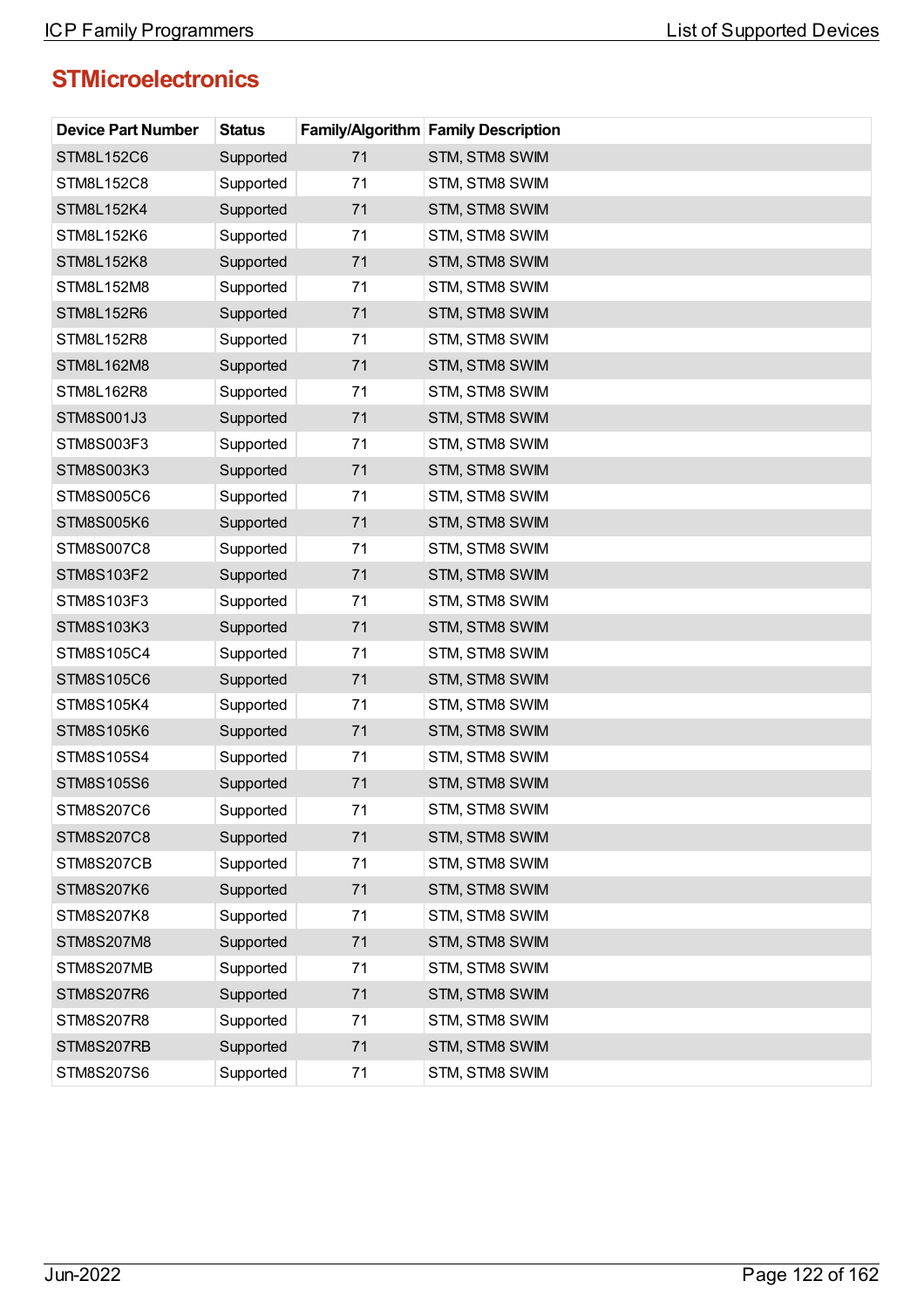| <b>Device Part Number</b> | <b>Status</b> |    | <b>Family/Algorithm Family Description</b> |
|---------------------------|---------------|----|--------------------------------------------|
| STM8S207S8                | Supported     | 71 | STM, STM8 SWIM                             |
| STM8S207SB                | Supported     | 71 | STM, STM8 SWIM                             |
| STM8S208C6                | Supported     | 71 | STM, STM8 SWIM                             |
| STM8S208C8                | Supported     | 71 | STM, STM8 SWIM                             |
| STM8S208CB                | Supported     | 71 | STM, STM8 SWIM                             |
| STM8S208MB                | Supported     | 71 | STM, STM8 SWIM                             |
| STM8S208R6                | Supported     | 71 | STM, STM8 SWIM                             |
| STM8S208R8                | Supported     | 71 | STM, STM8 SWIM                             |
| STM8S208RB                | Supported     | 71 | STM, STM8 SWIM                             |
| STM8S208S6                | Supported     | 71 | STM, STM8 SWIM                             |
| STM8S208S8                | Supported     | 71 | STM, STM8 SWIM                             |
| STM8S208SB                | Supported     | 71 | STM, STM8 SWIM                             |
| STM8S903F3                | Supported     | 71 | STM, STM8 SWIM                             |
| STM8S903K3                | Supported     | 71 | STM, STM8 SWIM                             |
| STM8TL52F4                | Supported     | 71 | STM, STM8 SWIM                             |
| STM8TL52G4                | Supported     | 71 | STM, STM8 SWIM                             |
| STM8TL53C4                | Supported     | 71 | STM, STM8 SWIM                             |
| STM8TL53F4                | Supported     | 71 | STM, STM8 SWIM                             |
| STM8TL53G4                | Supported     | 71 | STM, STM8 SWIM                             |
| STM32F101RG               | 4 weeks       | 65 | STM, STM32F10x                             |
| STM32F101VG               | 4 weeks       | 65 | STM, STM32F10x                             |
| STM32F101ZG               | 4 weeks       | 65 | STM, STM32F10x                             |
| STM32F103RG               | 4 weeks       | 65 | STM, STM32F10x                             |
| STM32F103VG               | 4 weeks       | 65 | STM, STM32F10x                             |
| STM32F103ZG               | 4 weeks       | 65 | STM, STM32F10x                             |
| STM32F723VC               | 4 weeks       | 66 | STM, STM32F2/4/7                           |
| STM32G050C6               | 4 weeks       | 68 | STM, STM32L4xx/G4xx/G0xx/WB/WL             |
| STM32G050C8               | 4 weeks       | 68 | STM, STM32L4xx/G4xx/G0xx/WB/WL             |
| STM32G050F6               | 4 weeks       | 68 | STM, STM32L4xx/G4xx/G0xx/WB/WL             |
| STM32G050K6               | 4 weeks       | 68 | STM, STM32L4xx/G4xx/G0xx/WB/WL             |
| STM32G050K8               | 4 weeks       | 68 | STM, STM32L4xx/G4xx/G0xx/WB/WL             |
| STM32G051C6               | 4 weeks       | 68 | STM, STM32L4xx/G4xx/G0xx/WB/WL             |
| STM32G051C8               | 4 weeks       | 68 | STM, STM32L4xx/G4xx/G0xx/WB/WL             |
| STM32G051F6               | 4 weeks       | 68 | STM, STM32L4xx/G4xx/G0xx/WB/WL             |
| STM32G051F8               | 4 weeks       | 68 | STM, STM32L4xx/G4xx/G0xx/WB/WL             |
| STM32G051G6               | 4 weeks       | 68 | STM, STM32L4xx/G4xx/G0xx/WB/WL             |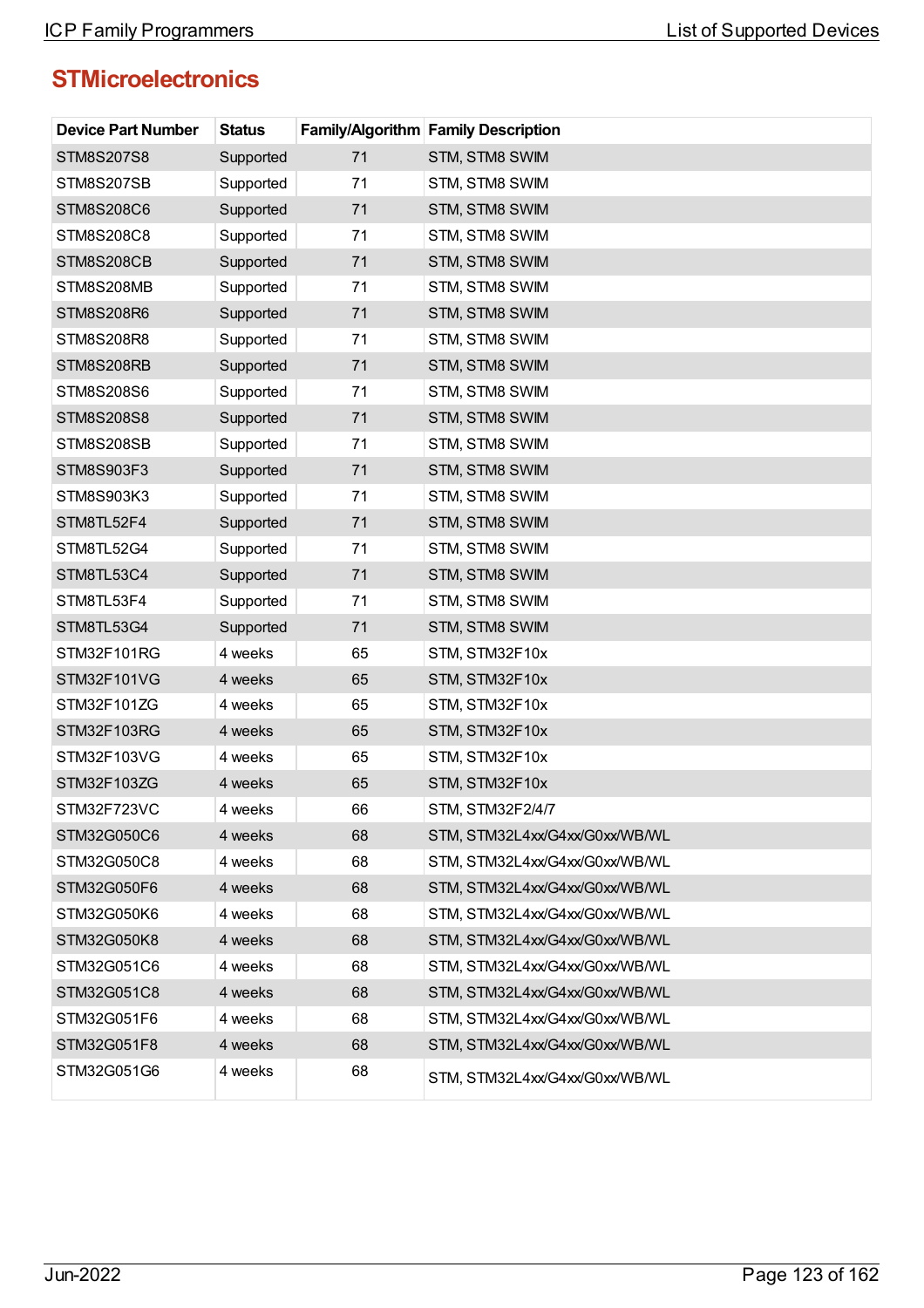| <b>Device Part Number</b> | <b>Status</b> |    | <b>Family/Algorithm Family Description</b> |
|---------------------------|---------------|----|--------------------------------------------|
| STM32G051G8               | 4 weeks       | 68 | STM, STM32L4xx/G4xx/G0xx/WB/WL             |
| STM32G051K6               | 4 weeks       | 68 | STM, STM32L4xx/G4xx/G0xx/WB/WL             |
| STM32G051K8               | 4 weeks       | 68 | STM, STM32L4xx/G4xx/G0xx/WB/WL             |
| STM32G061C6               | 4 weeks       | 68 | STM, STM32L4xx/G4xx/G0xx/WB/WL             |
| STM32G061C8               | 4 weeks       | 68 | STM, STM32L4xx/G4xx/G0xx/WB/WL             |
| STM32G061F6               | 4 weeks       | 68 | STM, STM32L4xx/G4xx/G0xx/WB/WL             |
| STM32G061F8               | 4 weeks       | 68 | STM, STM32L4xx/G4xx/G0xx/WB/WL             |
| STM32G061G6               | 4 weeks       | 68 | STM, STM32L4xx/G4xx/G0xx/WB/WL             |
| STM32G061G8               | 4 weeks       | 68 | STM, STM32L4xx/G4xx/G0xx/WB/WL             |
| STM32G061K6               | 4 weeks       | 68 | STM, STM32L4xx/G4xx/G0xx/WB/WL             |
| STM32G061K8               | 4 weeks       | 68 | STM, STM32L4xx/G4xx/G0xx/WB/WL             |
| STM32G0B0CE               | 4 weeks       | 68 | STM, STM32L4xx/G4xx/G0xx/WB/WL             |
| STM32G0B0KE               | 4 weeks       | 68 | STM, STM32L4xx/G4xx/G0xx/WB/WL             |
| STM32G0B0RE               | 4 weeks       | 68 | STM, STM32L4xx/G4xx/G0xx/WB/WL             |
| STM32G0B0VE               | 4 weeks       | 68 | STM, STM32L4xx/G4xx/G0xx/WB/WL             |
| STM32G473PB               | 4 weeks       | 68 | STM, STM32L4xx/G4xx/G0xx/WB/WL             |
| STM32G473PC               | 4 weeks       | 68 | STM, STM32L4xx/G4xx/G0xx/WB/WL             |
| STM32G473PE               | 4 weeks       | 68 | STM, STM32L4xx/G4xx/G0xx/WB/WL             |
| STM32G474PB               | 4 weeks       | 68 | STM, STM32L4xx/G4xx/G0xx/WB/WL             |
| STM32G474PC               | 4 weeks       | 68 | STM, STM32L4xx/G4xx/G0xx/WB/WL             |
| STM32G474PE               | 4 weeks       | 68 | STM, STM32L4xx/G4xx/G0xx/WB/WL             |
| STM32G483PE               | 4 weeks       | 68 | STM, STM32L4xx/G4xx/G0xx/WB/WL             |
| STM32G484PE               | 4 weeks       | 68 | STM, STM32L4xx/G4xx/G0xx/WB/WL             |
| STM32L471QE               | 4 weeks       | 68 | STM, STM32L4xx/G4xx/G0xx/WB/WL             |
| STM32L471QG               | 4 weeks       | 68 | STM, STM32L4xx/G4xx/G0xx/WB/WL             |
| STM32L471RE               | 4 weeks       | 68 | STM, STM32L4xx/G4xx/G0xx/WB/WL             |
| STM32L471RG               | 4 weeks       | 68 | STM, STM32L4xx/G4xx/G0xx/WB/WL             |
| STM32L471VE               | 4 weeks       | 68 | STM, STM32L4xx/G4xx/G0xx/WB/WL             |
| STM32L471VG               | 4 weeks       | 68 | STM, STM32L4xx/G4xx/G0xx/WB/WL             |
| STM32L471ZE               | 4 weeks       | 68 | STM, STM32L4xx/G4xx/G0xx/WB/WL             |
| STM32L471ZG               | 4 weeks       | 68 | STM, STM32L4xx/G4xx/G0xx/WB/WL             |
| STM32L475RC               | 4 weeks       | 68 | STM, STM32L4xx/G4xx/G0xx/WB/WL             |
| STM32L475RE               | 4 weeks       | 68 | STM, STM32L4xx/G4xx/G0xx/WB/WL             |
| STM32L475RG               | 4 weeks       | 68 | STM, STM32L4xx/G4xx/G0xx/WB/WL             |
| STM32L475VC               | 4 weeks       | 68 | STM, STM32L4xx/G4xx/G0xx/WB/WL             |
| STM32L475VE               | 4 weeks       | 68 | STM, STM32L4xx/G4xx/G0xx/WB/WL             |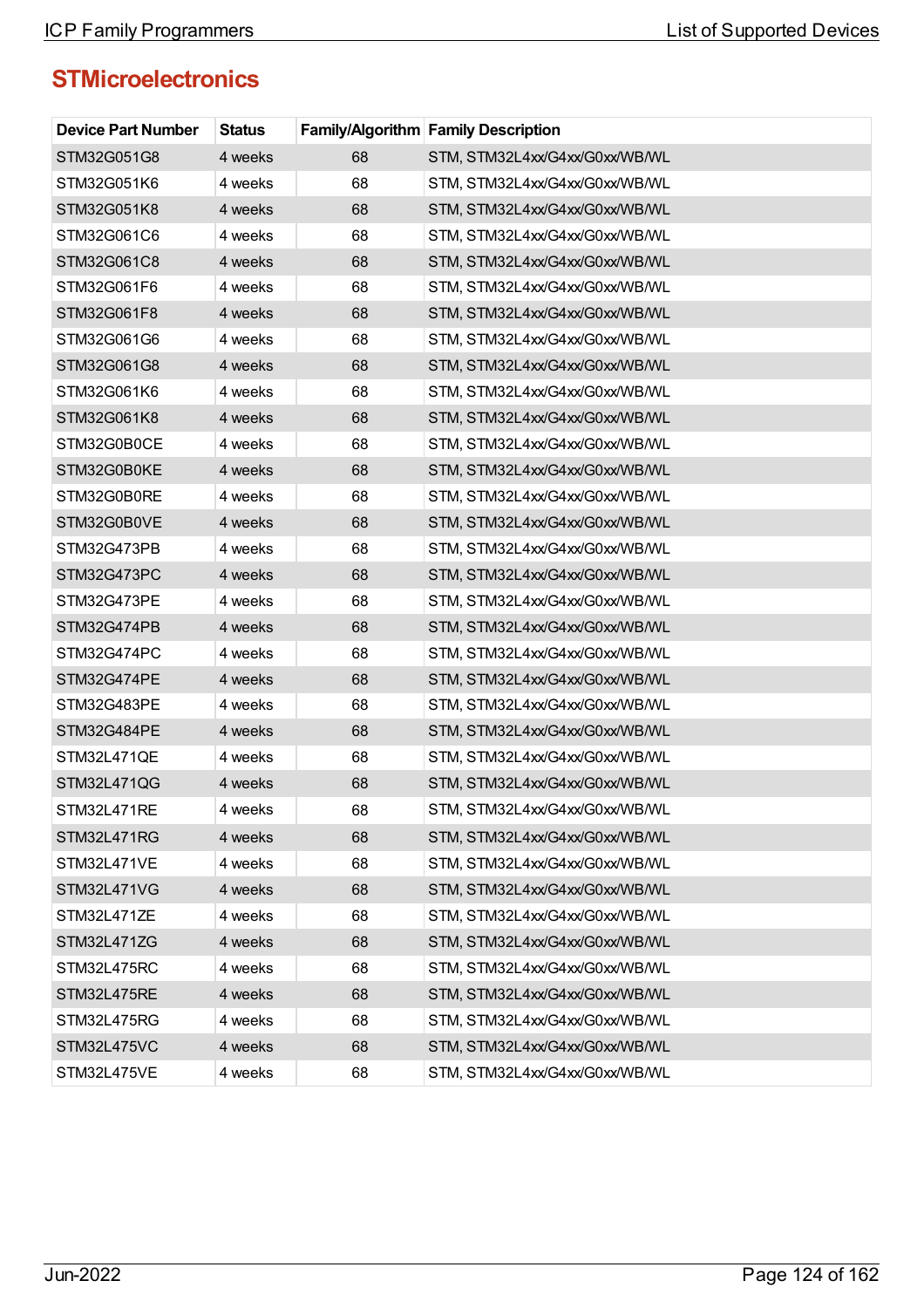| <b>Device Part Number</b> | <b>Status</b> |    | <b>Family/Algorithm Family Description</b> |
|---------------------------|---------------|----|--------------------------------------------|
| STM32L475VG               | 4 weeks       | 68 | STM, STM32L4xx/G4xx/G0xx/WB/WL             |
| STM32L476JE               | 4 weeks       | 68 | STM, STM32L4xx/G4xx/G0xx/WB/WL             |
| STM32L476JG               | 4 weeks       | 68 | STM, STM32L4xx/G4xx/G0xx/WB/WL             |
| STM32L476ME               | 4 weeks       | 68 | STM, STM32L4xx/G4xx/G0xx/WB/WL             |
| STM32L476MG               | 4 weeks       | 68 | STM, STM32L4xx/G4xx/G0xx/WB/WL             |
| STM32L476QE               | 4 weeks       | 68 | STM, STM32L4xx/G4xx/G0xx/WB/WL             |
| STM32L476QG               | 4 weeks       | 68 | STM, STM32L4xx/G4xx/G0xx/WB/WL             |
| STM32L476RC               | 4 weeks       | 68 | STM, STM32L4xx/G4xx/G0xx/WB/WL             |
| STM32L476RE               | 4 weeks       | 68 | STM, STM32L4xx/G4xx/G0xx/WB/WL             |
| STM32L476RG               | 4 weeks       | 68 | STM, STM32L4xx/G4xx/G0xx/WB/WL             |
| STM32L476VC               | 4 weeks       | 68 | STM, STM32L4xx/G4xx/G0xx/WB/WL             |
| STM32L476VE               | 4 weeks       | 68 | STM, STM32L4xx/G4xx/G0xx/WB/WL             |
| STM32L476VG               | 4 weeks       | 68 | STM, STM32L4xx/G4xx/G0xx/WB/WL             |
| STM32L476ZE               | 4 weeks       | 68 | STM, STM32L4xx/G4xx/G0xx/WB/WL             |
| STM32L476ZG               | 4 weeks       | 68 | STM, STM32L4xx/G4xx/G0xx/WB/WL             |
| STM32L486JG               | 4 weeks       | 68 | STM, STM32L4xx/G4xx/G0xx/WB/WL             |
| STM32L486QG               | 4 weeks       | 68 | STM, STM32L4xx/G4xx/G0xx/WB/WL             |
| STM32L486RG               | 4 weeks       | 68 | STM, STM32L4xx/G4xx/G0xx/WB/WL             |
| STM32L486VG               | 4 weeks       | 68 | STM, STM32L4xx/G4xx/G0xx/WB/WL             |
| STM32L486ZG               | 4 weeks       | 68 | STM, STM32L4xx/G4xx/G0xx/WB/WL             |
| STM32L496AE               | 4 weeks       | 68 | STM, STM32L4xx/G4xx/G0xx/WB/WL             |
| STM32L496AG               | 4 weeks       | 68 | STM, STM32L4xx/G4xx/G0xx/WB/WL             |
| STM32L496QE               | 4 weeks       | 68 | STM, STM32L4xx/G4xx/G0xx/WB/WL             |
| STM32L496QG               | 4 weeks       | 68 | STM, STM32L4xx/G4xx/G0xx/WB/WL             |
| STM32L496RE               | 4 weeks       | 68 | STM, STM32L4xx/G4xx/G0xx/WB/WL             |
| STM32L496RG               | 4 weeks       | 68 | STM, STM32L4xx/G4xx/G0xx/WB/WL             |
| STM32L496VE               | 4 weeks       | 68 | STM, STM32L4xx/G4xx/G0xx/WB/WL             |
| STM32L496VG               | 4 weeks       | 68 | STM, STM32L4xx/G4xx/G0xx/WB/WL             |
| STM32L496WG               | 4 weeks       | 68 | STM, STM32L4xx/G4xx/G0xx/WB/WL             |
| STM32L496ZE               | 4 weeks       | 68 | STM, STM32L4xx/G4xx/G0xx/WB/WL             |
| STM32L496ZG               | 4 weeks       | 68 | STM, STM32L4xx/G4xx/G0xx/WB/WL             |
| STM32L4A6AG               | 4 weeks       | 68 | STM, STM32L4xx/G4xx/G0xx/WB/WL             |
| STM32L4A6QG               | 4 weeks       | 68 | STM, STM32L4xx/G4xx/G0xx/WB/WL             |
| STM32L4A6RG               | 4 weeks       | 68 | STM, STM32L4xx/G4xx/G0xx/WB/WL             |
| STM32L4A6VG               | 4 weeks       | 68 | STM, STM32L4xx/G4xx/G0xx/WB/WL             |
| STM32L4A6ZG               | 4 weeks       | 68 | STM, STM32L4xx/G4xx/G0xx/WB/WL             |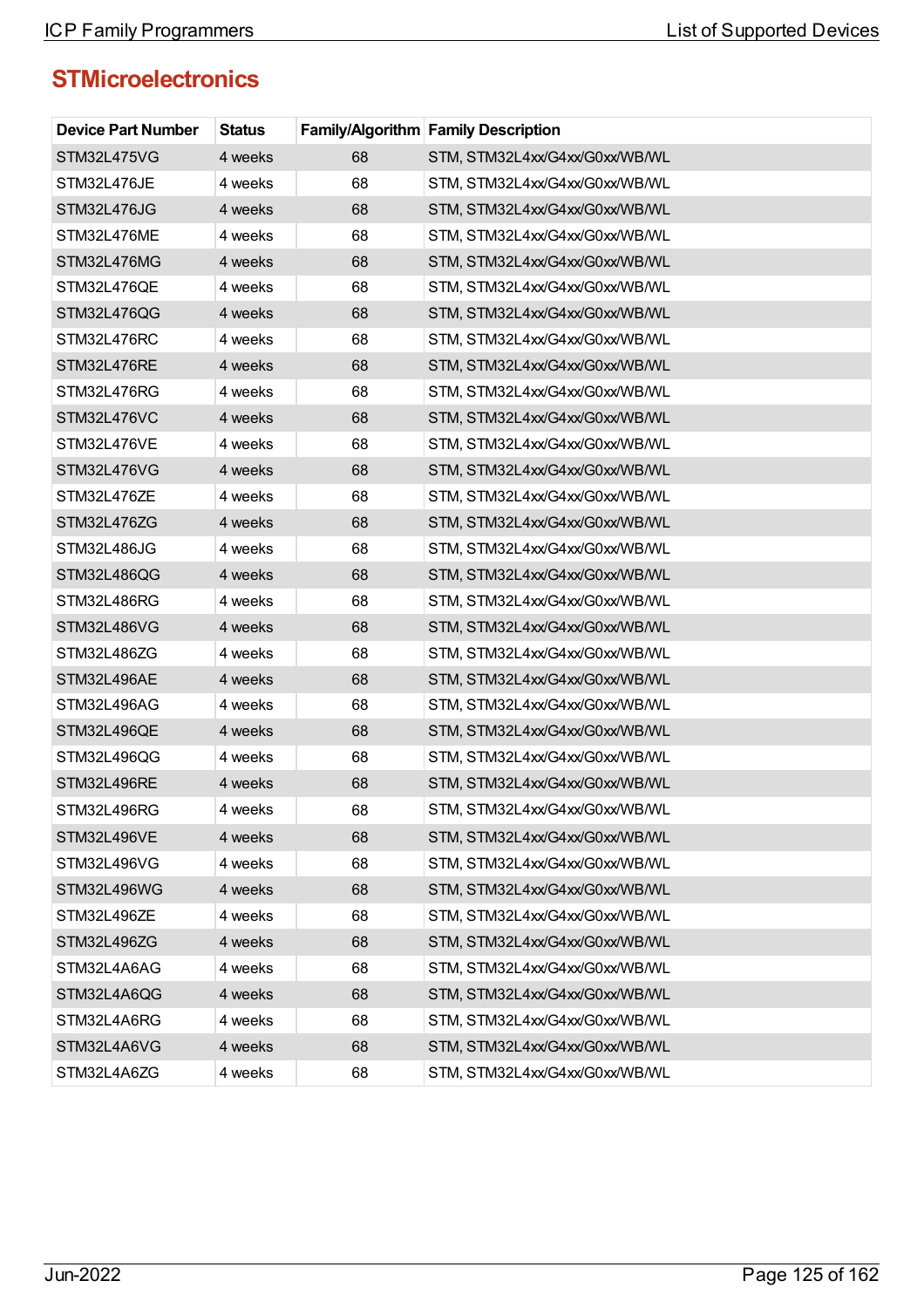| <b>Device Part Number</b> | <b>Status</b> |            | Family/Algorithm Family Description     |
|---------------------------|---------------|------------|-----------------------------------------|
| STM32L4P5AE               | 4 weeks       | 68         | STM, STM32L4xx/G4xx/G0xx/WB/WL          |
| STM32L4P5AG               | 4 weeks       | 68         | STM, STM32L4xx/G4xx/G0xx/WB/WL          |
| STM32L4P5CE               | 4 weeks       | 68         | STM, STM32L4xx/G4xx/G0xx/WB/WL          |
| STM32L4P5CG               | 4 weeks       | 68         | STM, STM32L4xx/G4xx/G0xx/WB/WL          |
| STM32L4P5QE               | 4 weeks       | 68         | STM, STM32L4xx/G4xx/G0xx/WB/WL          |
| STM32L4P5QG               | 4 weeks       | 68         | STM, STM32L4xx/G4xx/G0xx/WB/WL          |
| STM32L4P5RE               | 4 weeks       | 68         | STM, STM32L4xx/G4xx/G0xx/WB/WL          |
| STM32L4P5RG               | 4 weeks       | 68         | STM, STM32L4xx/G4xx/G0xx/WB/WL          |
| STM32L4P5VE               | 4 weeks       | 68         | STM, STM32L4xx/G4xx/G0xx/WB/WL          |
| STM32L4P5VG               | 4 weeks       | 68         | STM, STM32L4xx/G4xx/G0xx/WB/WL          |
| STM32L4P5ZE               | 4 weeks       | 68         | STM, STM32L4xx/G4xx/G0xx/WB/WL          |
| STM32L4P5ZG               | 4 weeks       | 68         | STM, STM32L4xx/G4xx/G0xx/WB/WL          |
| STM32L4Q5AG               | 4 weeks       | 68         | STM, STM32L4xx/G4xx/G0xx/WB/WL          |
| STM32L4Q5CG               | 4 weeks       | 68         | STM, STM32L4xx/G4xx/G0xx/WB/WL          |
| STM32L4Q5QG               | 4 weeks       | 68         | STM, STM32L4xx/G4xx/G0xx/WB/WL          |
| STM32L4Q5RG               | 4 weeks       | 68         | STM, STM32L4xx/G4xx/G0xx/WB/WL          |
| STM32L4Q5VG               | 4 weeks       | 68         | STM, STM32L4xx/G4xx/G0xx/WB/WL          |
| STM32L4Q5ZG               | 4 weeks       | 68         | STM, STM32L4xx/G4xx/G0xx/WB/WL          |
| STM32WB35CC               | 4 weeks       | 68         | STM, STM32L4xx/G4xx/G0xx/WB/WL          |
| STM32WB35CE               | 4 weeks       | 68         | STM, STM32L4xx/G4xx/G0xx/WB/WL          |
| STM32WB55VY               | 4 weeks       | 68         | STM, STM32L4xx/G4xx/G0xx/WB/WL          |
| BLUENRG-232               | 8 weeks       | TBD        | STM, Bluetooth wireless                 |
| BLUENRG-234               | 8 weeks       | <b>TBD</b> | STM, Bluetooth wireless                 |
| BLUENRG-248               | 8 weeks       | <b>TBD</b> | STM, Bluetooth wireless                 |
| STM32H730AB               | 8 weeks       | <b>TBD</b> | STM, STM32H72x-75x with or w/o security |
| STM32H730IB               | 8 weeks       | TBD        | STM, STM32H72x-75x with or w/o security |
| STM32H730VB               | 8 weeks       | <b>TBD</b> | STM, STM32H72x-75x with or w/o security |
| STM32H730ZB               | 8 weeks       | TBD        | STM, STM32H72x-75x with or w/o security |
| STM32H733VG               | 8 weeks       | <b>TBD</b> | STM, STM32H72x-75x with or w/o security |
| STM32H733ZG               | 8 weeks       | <b>TBD</b> | STM, STM32H72x-75x with or w/o security |
| STM32H735AG               | 8 weeks       | <b>TBD</b> | STM, STM32H72x-75x with or w/o security |
| STM32H735IG               | 8 weeks       | TBD        | STM, STM32H72x-75x with or w/o security |
| STM32H735RG               | 8 weeks       | <b>TBD</b> | STM, STM32H72x-75x with or w/o security |
| STM32H735VG               | 8 weeks       | TBD        | STM, STM32H72x-75x with or w/o security |
| STM32H735ZG               | 8 weeks       | <b>TBD</b> | STM, STM32H72x-75x with or w/o security |
| STM32H755BI               | 8 weeks       | TBD        | STM, STM32H72x-75x with or w/o security |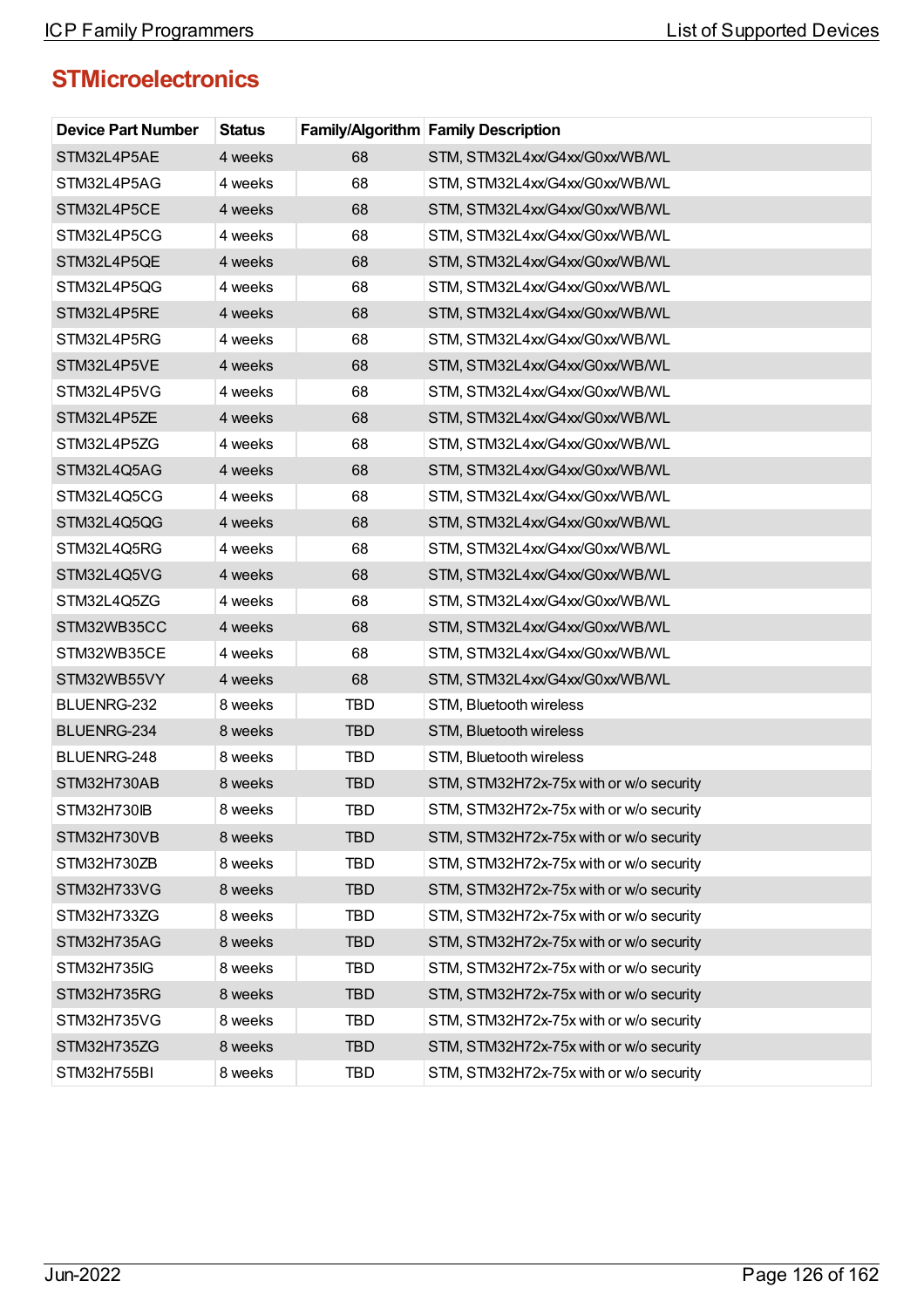| <b>Device Part Number</b> | <b>Status</b> |            | Family/Algorithm Family Description     |
|---------------------------|---------------|------------|-----------------------------------------|
| <b>STM32H755II</b>        | 8 weeks       | <b>TBD</b> | STM, STM32H72x-75x with or w/o security |
| STM32H755XI               | 8 weeks       | <b>TBD</b> | STM, STM32H72x-75x with or w/o security |
| STM32H755ZI               | 8 weeks       | <b>TBD</b> | STM, STM32H72x-75x with or w/o security |
| STM32H757AI               | 8 weeks       | <b>TBD</b> | STM, STM32H72x-75x with or w/o security |
| STM32H757BI               | 8 weeks       | <b>TBD</b> | STM, STM32H72x-75x with or w/o security |
| <b>STM32H757II</b>        | 8 weeks       | <b>TBD</b> | STM, STM32H72x-75x with or w/o security |
| STM32H757XI               | 8 weeks       | <b>TBD</b> | STM, STM32H72x-75x with or w/o security |
| STM32H757ZI               | 8 weeks       | <b>TBD</b> | STM, STM32H72x-75x with or w/o security |
| STM32H7A3AG               | 8 weeks       | <b>TBD</b> | STM, STM32H7A/B                         |
| STM32H7A3AI               | 8 weeks       | TBD        | STM, STM32H7A/B                         |
| STM32H7A3IG               | 8 weeks       | <b>TBD</b> | STM, STM32H7A/B                         |
| STM32H7A3II               | 8 weeks       | TBD        | STM, STM32H7A/B                         |
| STM32H7A3LG               | 8 weeks       | <b>TBD</b> | STM, STM32H7A/B                         |
| STM32H7A3LI               | 8 weeks       | <b>TBD</b> | STM, STM32H7A/B                         |
| STM32H7A3NG               | 8 weeks       | <b>TBD</b> | STM, STM32H7A/B                         |
| STM32H7A3NI               | 8 weeks       | <b>TBD</b> | STM, STM32H7A/B                         |
| STM32H7A3RG               | 8 weeks       | <b>TBD</b> | STM, STM32H7A/B                         |
| STM32H7A3RI               | 8 weeks       | <b>TBD</b> | STM, STM32H7A/B                         |
| STM32H7A3VG               | 8 weeks       | <b>TBD</b> | STM, STM32H7A/B                         |
| STM32H7A3VI               | 8 weeks       | <b>TBD</b> | STM, STM32H7A/B                         |
| STM32H7A3ZG               | 8 weeks       | <b>TBD</b> | STM, STM32H7A/B                         |
| STM32H7A3ZI               | 8 weeks       | TBD        | STM, STM32H7A/B                         |
| STM32H7B0AB               | 8 weeks       | <b>TBD</b> | STM, STM32H7A/B                         |
| STM32H7B0IB               | 8 weeks       | <b>TBD</b> | STM, STM32H7A/B                         |
| STM32H7B0RB               | 8 weeks       | <b>TBD</b> | STM, STM32H7A/B                         |
| STM32H7B0VB               | 8 weeks       | TBD        | STM, STM32H7A/B                         |
| STM32H7B0ZB               | 8 weeks       | <b>TBD</b> | STM, STM32H7A/B                         |
| STM32H7B3AI               | 8 weeks       | <b>TBD</b> | STM, STM32H7A/B                         |
| STM32H7B3II               | 8 weeks       | <b>TBD</b> | STM, STM32H7A/B                         |
| STM32H7B3LI               | 8 weeks       | <b>TBD</b> | STM, STM32H7A/B                         |
| STM32H7B3NI               | 8 weeks       | <b>TBD</b> | STM, STM32H7A/B                         |
| STM32H7B3NI               | 8 weeks       | <b>TBD</b> | STM, STM32H7A/B                         |
| STM32H7B3RI               | 8 weeks       | <b>TBD</b> | STM, STM32H7A/B                         |
| STM32H7B3VI               | 8 weeks       | <b>TBD</b> | STM, STM32H7A/B                         |
| STM32H7B3ZI               | 8 weeks       | <b>TBD</b> | STM, STM32H7A/B                         |
| STM32L062C8               | 8 weeks       | <b>TBD</b> | STM, STM32L0/L1 with or w/o dual bank   |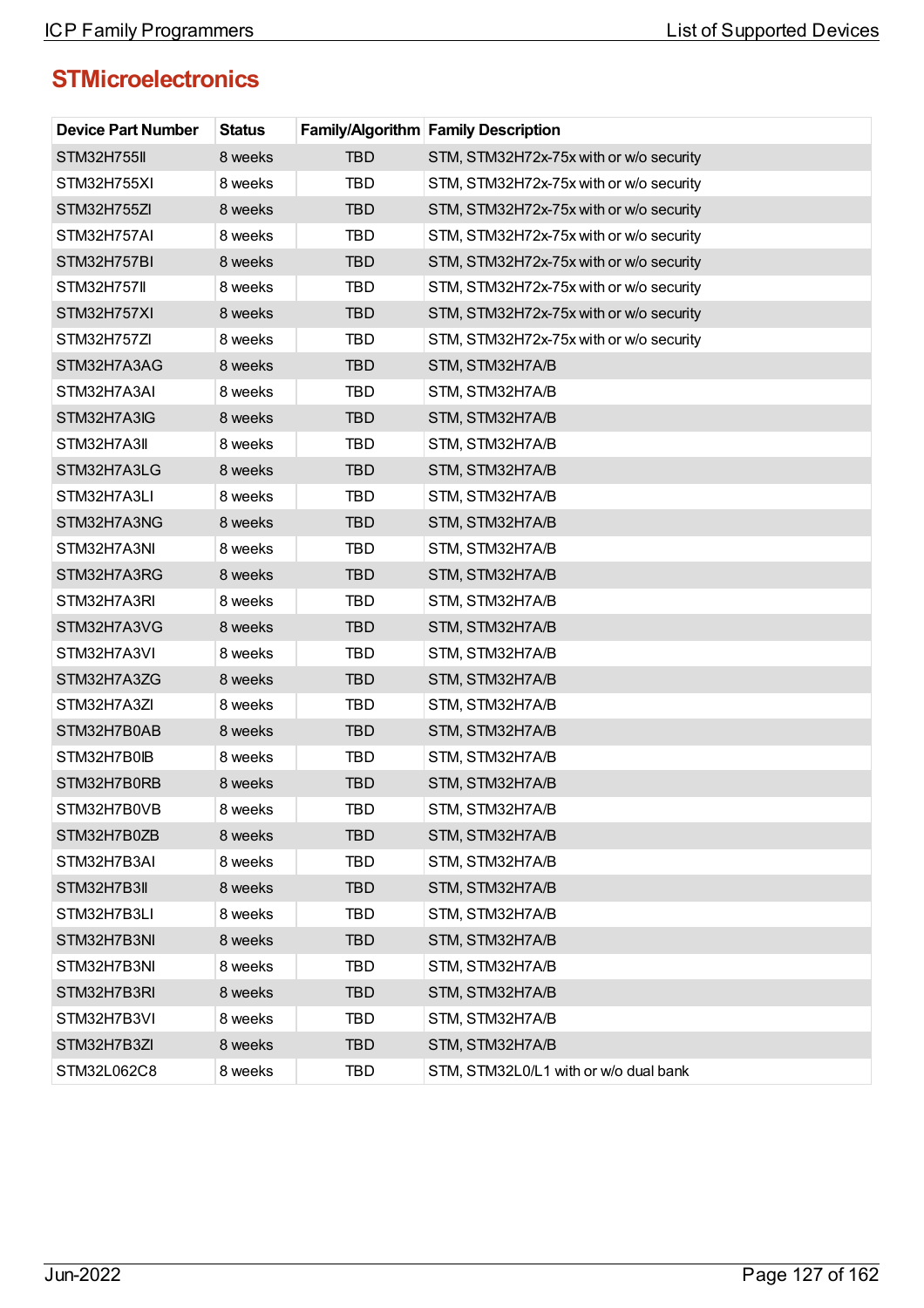| <b>Device Part Number</b> | <b>Status</b> |            | <b>Family/Algorithm Family Description</b> |
|---------------------------|---------------|------------|--------------------------------------------|
| STM32L162QC               | 8 weeks       | <b>TBD</b> | STM, STM32L0/L1 with or w/o dual bank      |
| STM32L162RC-A             | 8 weeks       | <b>TBD</b> | STM, STM32L0/L1 with or w/o dual bank      |
| STM32L162VC-A             | 8 weeks       | <b>TBD</b> | STM, STM32L0/L1 with or w/o dual bank      |
| STM32L162ZC               | 8 weeks       | <b>TBD</b> | STM, STM32L0/L1 with or w/o dual bank      |
| STM32L552CC               | 8 weeks       | <b>TBD</b> | STM, STM32L5xx with dual/single bank       |
| STM32L552CE               | 8 weeks       | <b>TBD</b> | STM, STM32L5xx with dual/single bank       |
| STM32L552ME               | 8 weeks       | <b>TBD</b> | STM, STM32L5xx with dual/single bank       |
| STM32L552QC               | 8 weeks       | TBD        | STM, STM32L5xx with dual/single bank       |
| STM32L552QE               | 8 weeks       | <b>TBD</b> | STM, STM32L5xx with dual/single bank       |
| STM32L552RC               | 8 weeks       | <b>TBD</b> | STM, STM32L5xx with dual/single bank       |
| STM32L552RE               | 8 weeks       | <b>TBD</b> | STM, STM32L5xx with dual/single bank       |
| STM32L552VC               | 8 weeks       | <b>TBD</b> | STM, STM32L5xx with dual/single bank       |
| STM32L552VE               | 8 weeks       | <b>TBD</b> | STM, STM32L5xx with dual/single bank       |
| STM32L552ZC               | 8 weeks       | <b>TBD</b> | STM, STM32L5xx with dual/single bank       |
| STM32L552ZE               | 8 weeks       | <b>TBD</b> | STM, STM32L5xx with dual/single bank       |
| STM32L562CE               | 8 weeks       | <b>TBD</b> | STM, STM32L5xx with dual/single bank       |
| STM32L562ME               | 8 weeks       | <b>TBD</b> | STM, STM32L5xx with dual/single bank       |
| STM32L562QE               | 8 weeks       | <b>TBD</b> | STM, STM32L5xx with dual/single bank       |
| STM32L562RE               | 8 weeks       | <b>TBD</b> | STM, STM32L5xx with dual/single bank       |
| STM32L562VE               | 8 weeks       | <b>TBD</b> | STM, STM32L5xx with dual/single bank       |
| STM32L562ZE               | 8 weeks       | <b>TBD</b> | STM, STM32L5xx with dual/single bank       |
| STM32WB10CC               | 8 weeks       | <b>TBD</b> | STM, Cortex M4/M0                          |
| STM32WB15CC               | 8 weeks       | <b>TBD</b> | STM, Cortex M4/M0                          |
| STM32WB30CE               | 8 weeks       | TBD        | STM, Cortex M4/M0                          |
| STM32WB50CG               | 8 weeks       | <b>TBD</b> | STM, Cortex M4/M0                          |
| STM32WB5MMG               | 8 weeks       | <b>TBD</b> | STM, Cortex M4/M0                          |
| STM32WL54CC               | 8 weeks       | <b>TBD</b> | STM, Cortex M4/M0                          |
| STM32WL54JC               | 8 weeks       | <b>TBD</b> | STM, Cortex M4/M0                          |
| STM32WL55CC               | 8 weeks       | <b>TBD</b> | STM, Cortex M4/M0                          |
| STM32WL55JC               | 8 weeks       | <b>TBD</b> | STM, Cortex M4/M0                          |
| STM32WLE4CC               | 8 weeks       | <b>TBD</b> | STM, Cortex M4/M0                          |
| STM32WLE4JC               | 8 weeks       | <b>TBD</b> | STM, Cortex M4/M0                          |
| STM32WLE5C8               | 8 weeks       | <b>TBD</b> | STM, Cortex M4/M0                          |
| STM32WLE5CB               | 8 weeks       | <b>TBD</b> | STM, Cortex M4/M0                          |
| STM32WLE5CC               | 8 weeks       | <b>TBD</b> | STM, Cortex M4/M0                          |
| STM32WLE5J8               | 8 weeks       | TBD        | STM, Cortex M4/M0                          |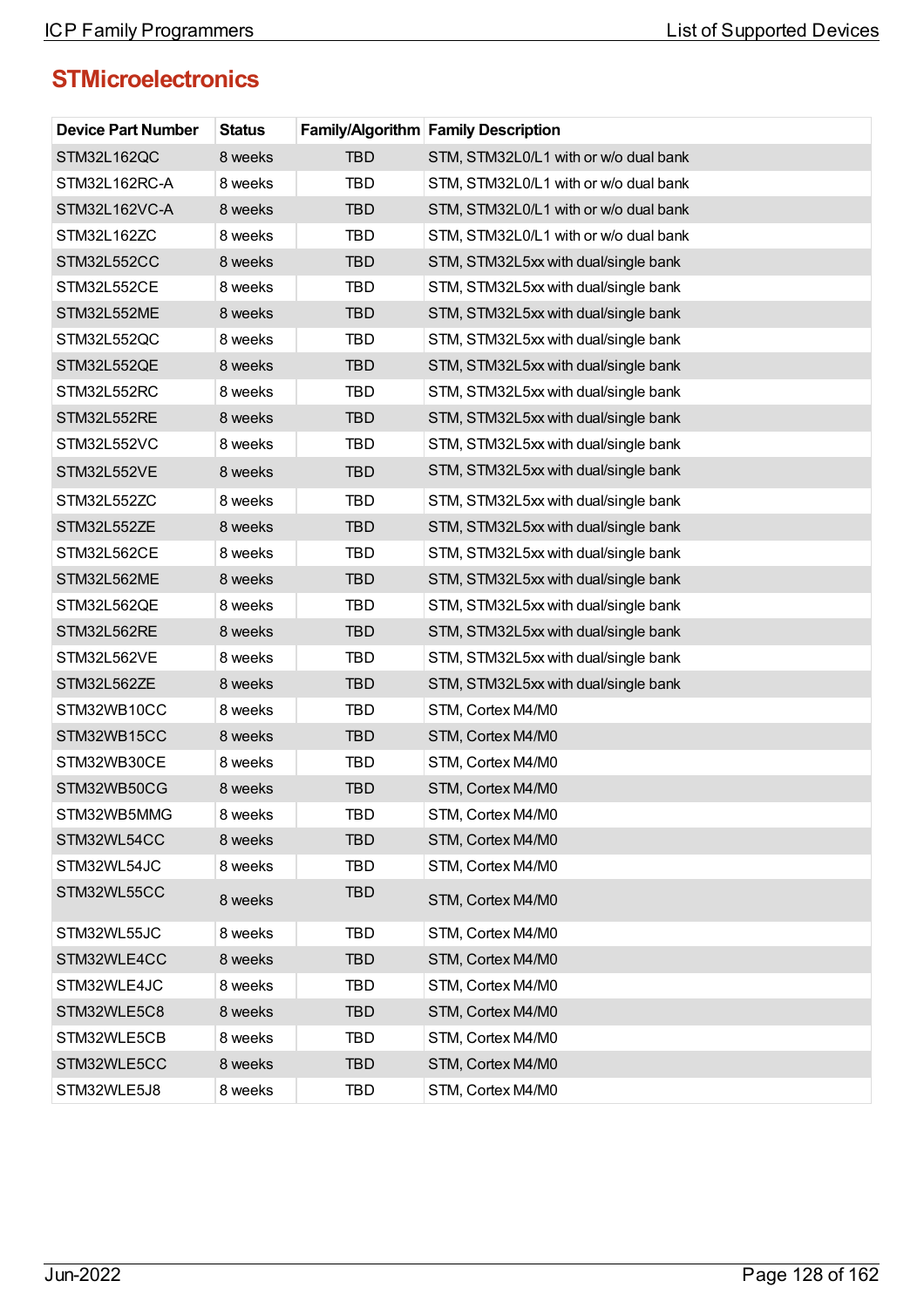| <b>Device Part Number</b> | <b>Status</b> |            | Family/Algorithm Family Description |
|---------------------------|---------------|------------|-------------------------------------|
| STM32WLE5JB               | 8 weeks       | TBD        | STM, Cortex M4/M0                   |
| STM32WLE5JC               | 8 weeks       | TBD        | STM, Cortex M4/M0                   |
| <b>STM32U575AI</b>        | 12 weeks      | TBD        | STM, Cortex M33 device              |
| STM32U575CI               | 12 weeks      | <b>TBD</b> | STM, Cortex M33 device              |
| STM32U575OI               | 12 weeks      | <b>TBD</b> | STM, Cortex M33 device              |
| STM32U575QI               | 12 weeks      | TBD        | STM, Cortex M33 device              |
| STM32U575RI               | 12 weeks      | TBD.       | STM, Cortex M33 device              |
| STM32U575VI               | 12 weeks      | TBD        | STM, Cortex M33 device              |
| STM32U575ZI               | 12 weeks      | TBD        | STM, Cortex M33 device              |
| STM32U585AI               | 12 weeks      | TBD        | STM, Cortex M33 device              |
| <b>STM32U585CI</b>        | 12 weeks      | TBD.       | STM, Cortex M33 device              |
| STM32U585OI               | 12 weeks      | TBD        | STM, Cortex M33 device              |
| STM32U585QI               | 12 weeks      | TBD        | STM, Cortex M33 device              |
| STM32U585RI               | 12 weeks      | TBD        | STM, Cortex M33 device              |
| STM32U585VI               | 12 weeks      | TBD        | STM, Cortex M33 device              |
| STM32U585ZI               | 12 weeks      | TBD        | STM, Cortex M33 device              |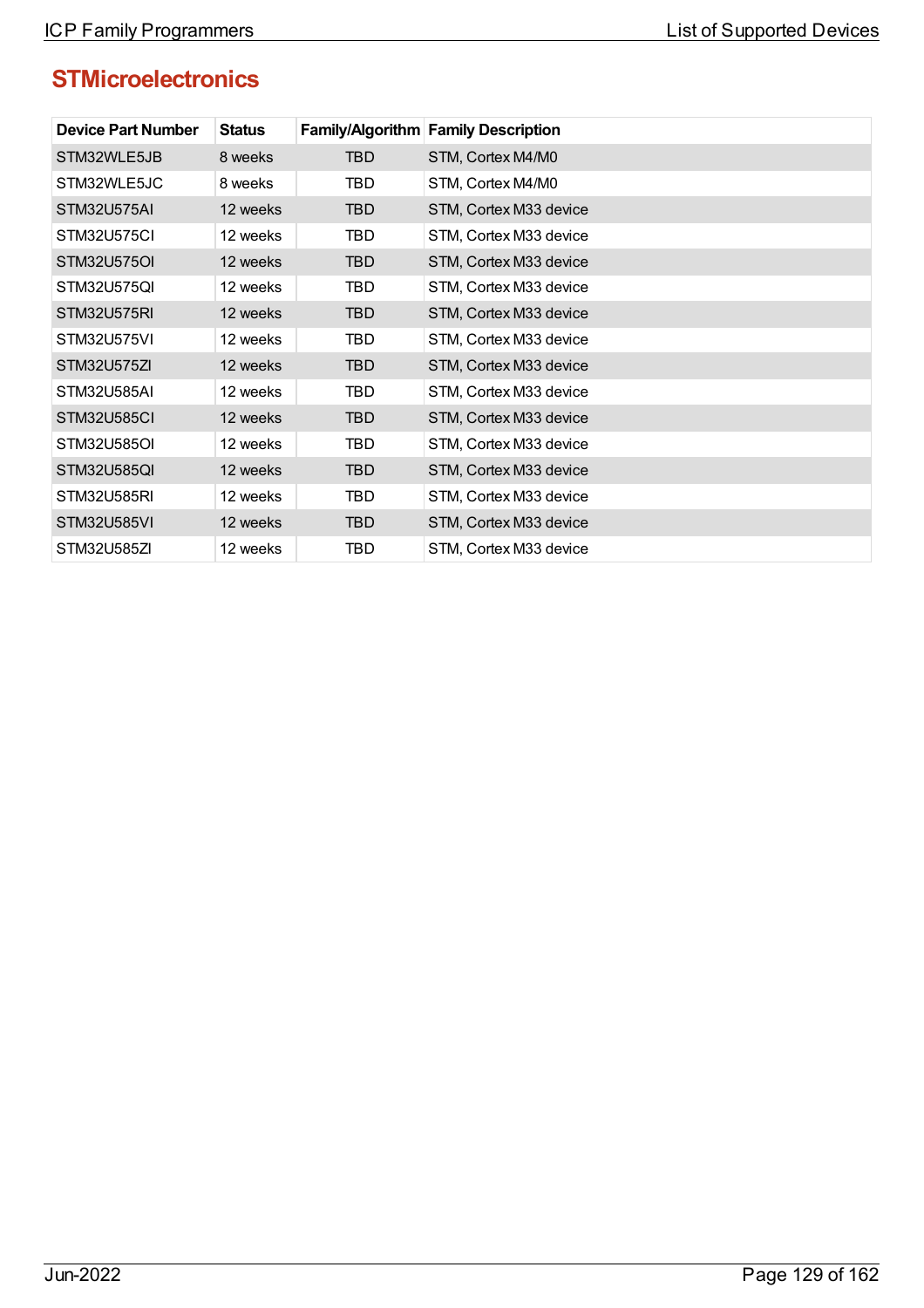## **NXP Semiconductors**

| <b>Device Part Number</b> | <b>Status</b> |    | <b>Family/Algorithm Family Description</b> |
|---------------------------|---------------|----|--------------------------------------------|
| <b>LPC1751</b>            | Supported     | 64 | NXP, Cortex M0/M3 with UART/SWD            |
| <b>LPC1752</b>            | Supported     | 64 | NXP, Cortex M0/M3 with UART/SWD            |
| <b>LPC1754</b>            | Supported     | 64 | NXP, Cortex M0/M3 with UART/SWD            |
| <b>LPC1756</b>            | Supported     | 64 | NXP, Cortex M0/M3 with UART/SWD            |
| <b>LPC1758</b>            | Supported     | 64 | NXP, Cortex M0/M3 with UART/SWD            |
| LPC1759                   | Supported     | 64 | NXP, Cortex M0/M3 with UART/SWD            |
| LPC1763                   | Supported     | 64 | NXP, Cortex M0/M3 with UART/SWD            |
| <b>LPC1764</b>            | Supported     | 64 | NXP, Cortex M0/M3 with UART/SWD            |
| <b>LPC1765</b>            | Supported     | 64 | NXP, Cortex M0/M3 with UART/SWD            |
| LPC1766                   | Supported     | 64 | NXP, Cortex M0/M3 with UART/SWD            |
| <b>LPC1767</b>            | Supported     | 64 | NXP, Cortex M0/M3 with UART/SWD            |
| <b>LPC1768</b>            | Supported     | 64 | NXP, Cortex M0/M3 with UART/SWD            |
| LPC1769                   | Supported     | 64 | NXP, Cortex M0/M3 with UART/SWD            |
| <b>LPC5512</b>            | Supported     | 70 | NXP, LPC5500, non-S                        |
| <b>LPC5514</b>            | Supported     | 70 | NXP, LPC5500, non-S                        |
| LPC5516                   | Supported     | 70 | NXP, LPC5500, non-S                        |
| <b>LPC5526</b>            | Supported     | 70 | NXP, LPC5500, non-S                        |
| <b>LPC5528</b>            | Supported     | 70 | NXP, LPC5500, non-S                        |
| <b>LPC802</b>             | Supported     | 64 | NXP, Cortex M0/M3 with UART/SWD            |
| <b>LPC804</b>             | Supported     | 64 | NXP, Cortex M0/M3 with UART/SWD            |
| MC9S08PA16                | Supported     | 78 | NXP, MC9S08                                |
| MC9S08PA16A               | Supported     | 78 | NXP, MC9S08                                |
| MC9S08PA32                | Supported     | 78 | NXP, MC9S08                                |
| MC9S08PA4                 | Supported     | 78 | NXP, MC9S08                                |
| MC9S08PA4A                | Supported     | 78 | NXP, MC9S08                                |
| MC9S08PA60                | Supported     | 78 | NXP, MC9S08                                |
| MC9S08PA8                 | Supported     | 78 | NXP, MC9S08                                |
| MC9S08PA8A                | Supported     | 78 | NXP, MC9S08                                |
| MC9S08PB16                | Supported     | 78 | NXP, MC9S08                                |
| MC9S08PB8                 | Supported     | 78 | NXP, MC9S08                                |
| MC9S08PL16                | Supported     | 78 | NXP, MC9S08                                |
| MC9S08PL16S               | Supported     | 78 | NXP, MC9S08                                |
| MC9S08PL32                | Supported     | 78 | NXP, MC9S08                                |
| MC9S08PL4                 | Supported     | 78 | NXP, MC9S08                                |
| MC9S08PL60                | Supported     | 78 | NXP, MC9S08                                |
| MC9S08PL8                 | Supported     | 78 | NXP, MC9S08                                |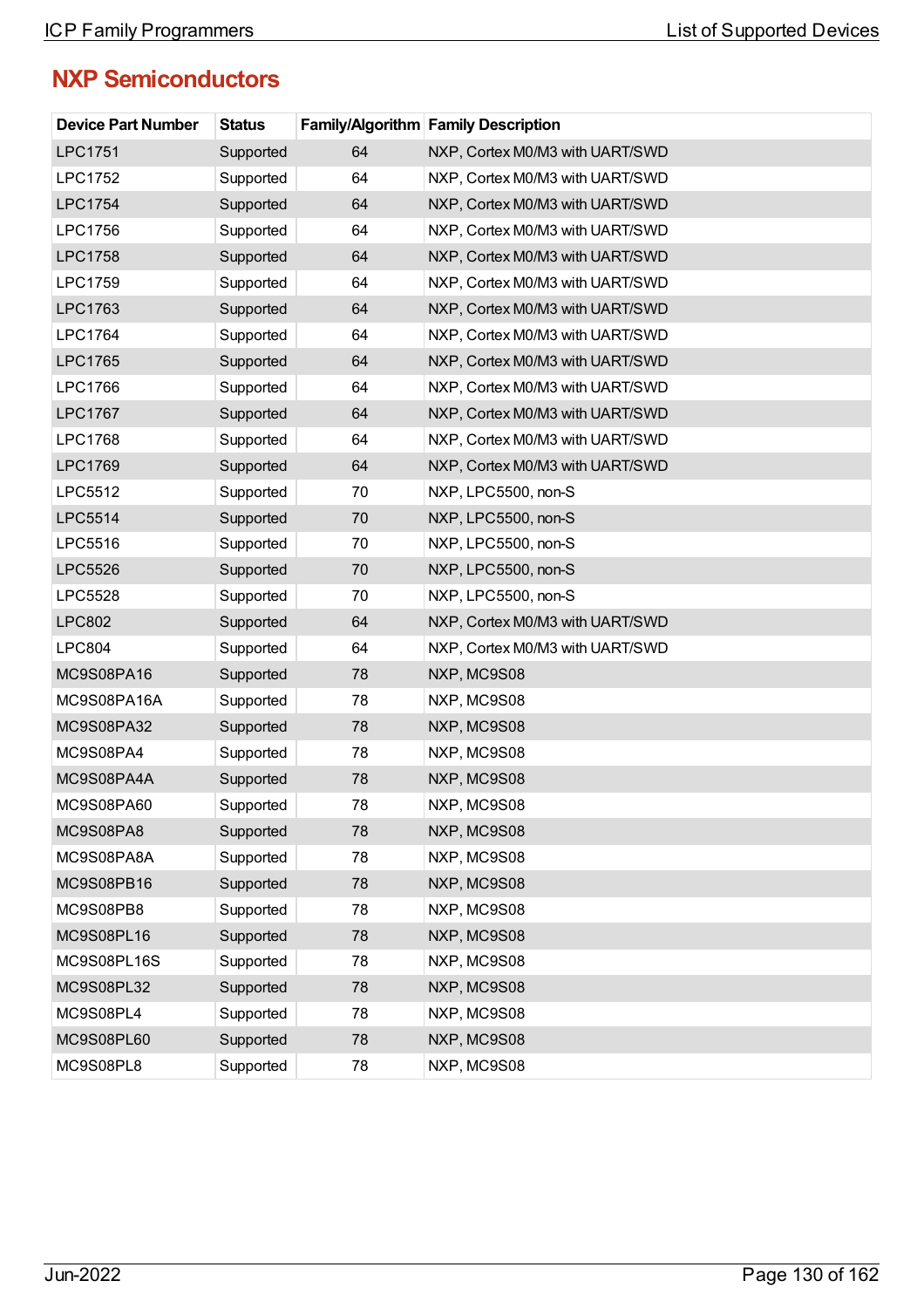## **NXP Semiconductors**

| <b>Device Part Number</b> | <b>Status</b> |            | <b>Family/Algorithm Family Description</b> |
|---------------------------|---------------|------------|--------------------------------------------|
| MC9S08PL8S                | Supported     | 78         | NXP, MC9S08                                |
| MC9S08PT16                | Supported     | 78         | NXP, MC9S08                                |
| MC9S08PT16A               | Supported     | 78         | NXP, MC9S08                                |
| MC9S08PT32                | Supported     | 78         | NXP, MC9S08                                |
| MC9S08PT32A               | Supported     | 78         | NXP, MC9S08                                |
| MC9S08PT60                | Supported     | 78         | NXP, MC9S08                                |
| MC9S08PT60A               | Supported     | 78         | NXP, MC9S08                                |
| MC9S08PT8                 | Supported     | 78         | NXP, MC9S08                                |
| MC9S08PT8A                | Supported     | 78         | NXP, MC9S08                                |
| MK10DN512                 | Supported     | 74         | NXP, FTFA/FTFL flash, no FlexMemory        |
| MK60DN256                 | Supported     | 74         | NXP, FTFA/FTFL flash, no FlexMemory        |
| MK60DN512                 | Supported     | 74         | NXP, FTFA/FTFL flash, no FlexMemory        |
| MKE04Z128                 | Supported     | 74         | NXP, FTFA/FTFL flash, no FlexMemory        |
| <b>MKE04Z64</b>           | Supported     | 74         | NXP, FTFA/FTFL flash, no FlexMemory        |
| MKE04Z8                   | Supported     | 74         | NXP, FTFA/FTFL flash, no FlexMemory        |
| MKE06Z128                 | Supported     | 74         | NXP, FTFA/FTFL flash, no FlexMemory        |
| <b>MKE06Z64</b>           | Supported     | 74         | NXP, FTFA/FTFL flash, no FlexMemory        |
| MKL17Z128                 | Supported     | 74         | NXP, FTFA/FTFL flash, no FlexMemory        |
| MKL17Z256                 | Supported     | 74         | NXP, FTFA/FTFL flash, no FlexMemory        |
| <b>MKL17Z32</b>           | Supported     | 74         | NXP, FTFA/FTFL flash, no FlexMemory        |
| <b>MKL17Z64</b>           | Supported     | 74         | NXP, FTFA/FTFL flash, no FlexMemory        |
| MKL27Z128                 | 4 weeks       | 74         | NXP, NXP FTFA/FTFL flash, no FlexMemory    |
| MKL27Z256                 | 4 weeks       | 74         | NXP, NXP FTFA/FTFL flash, no FlexMemory    |
| <b>MKL27Z32</b>           | 4 weeks       | 74         | NXP, NXP FTFA/FTFL flash, no FlexMemory    |
| <b>MKL27Z64</b>           | 4 weeks       | 74         | NXP, NXP FTFA/FTFL flash, no FlexMemory    |
| MKL43Z128                 | 4 weeks       | 74         | NXP, NXP FTFA/FTFL flash, no FlexMemory    |
| MKL43Z256                 | 4 weeks       | 74         | NXP, NXP FTFA/FTFL flash, no FlexMemory    |
| MKL43Z32                  | 4 weeks       | 74         | NXP, NXP FTFA/FTFL flash, no FlexMemory    |
| <b>MKL43Z64</b>           | 4 weeks       | 74         | NXP, NXP FTFA/FTFL flash, no FlexMemory    |
| LPC55S14                  | 8 weeks       | <b>TBD</b> | NXP, LPC55xx with security                 |
| <b>LPC55S16</b>           | 8 weeks       | <b>TBD</b> | NXP, LPC55xx with security                 |
| <b>LPC55S26</b>           | 8 weeks       | <b>TBD</b> | NXP, LPC55xx with security                 |
| <b>LPC55S28</b>           | 8 weeks       | <b>TBD</b> | NXP, LPC55xx with security                 |
| <b>LPC55S66</b>           | 8 weeks       | <b>TBD</b> | NXP, LPC55xx with security                 |
| <b>LPC55S69</b>           | 8 weeks       | <b>TBD</b> | NXP, LPC55xx with security                 |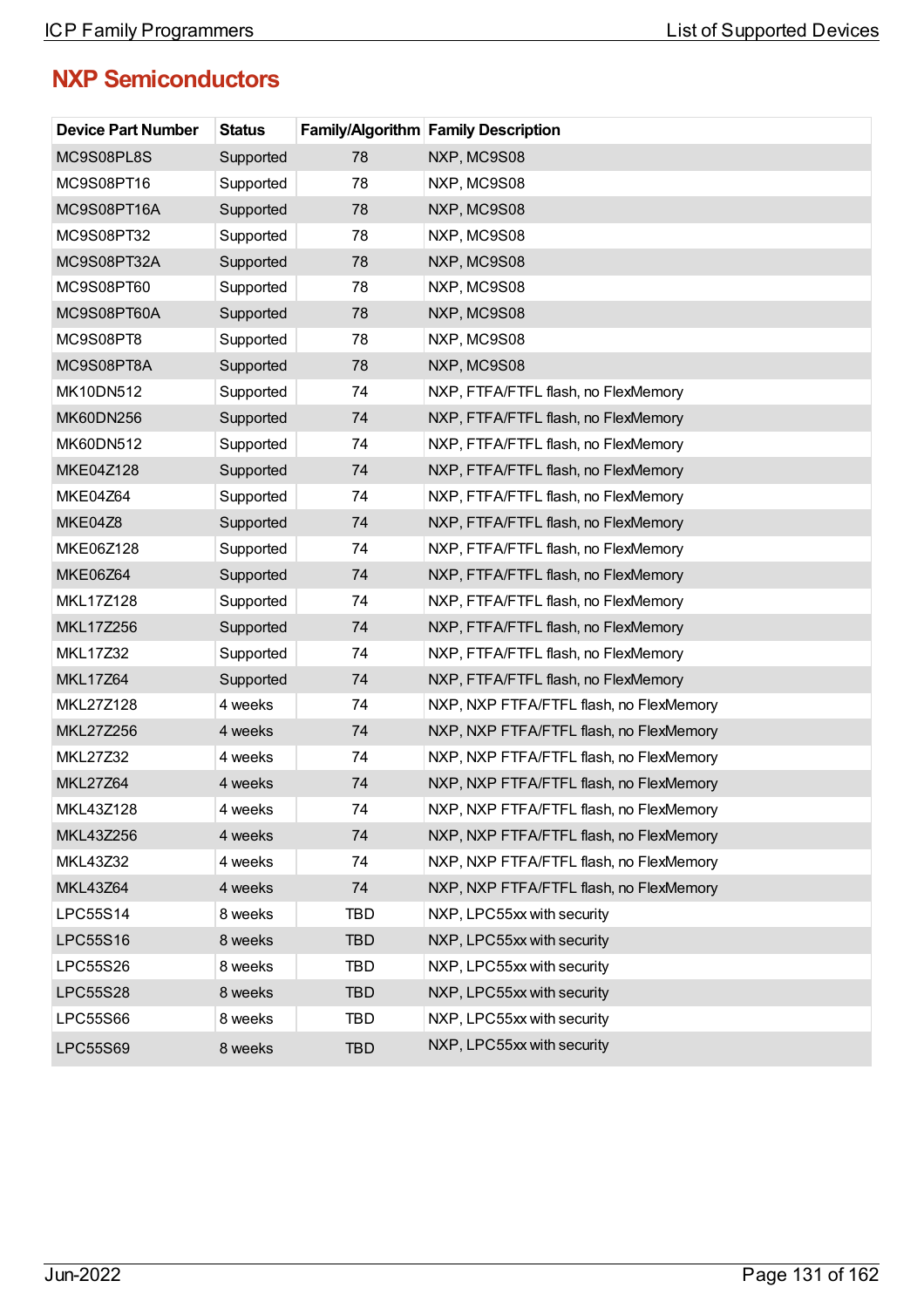## **Nordic Semiconductor**

| <b>Device Part Number</b> | <b>Status</b> |    | <b>Family/Algorithm Family Description</b> |
|---------------------------|---------------|----|--------------------------------------------|
| nRF51422-CDAB             | Supported     | 69 | Nordic, nRF51xxx                           |
| nRF51422-CEAA             | Supported     | 69 | Nordic, nRF51xxx                           |
| nRF51422-CFAC             | Supported     | 69 | Nordic, nRF51xxx                           |
| nRF51422-QFAA             | Supported     | 69 | Nordic, nRF51xxx                           |
| nRF51422-QFAB             | Supported     | 69 | Nordic, nRF51xxx                           |
| nRF51422-QFAC             | Supported     | 69 | Nordic, nRF51xxx                           |
| nRF51802-QCAA             | Supported     | 69 | Nordic, nRF51xxx                           |
| nRF51802-QFAA             | Supported     | 69 | Nordic, nRF51xxx                           |
| nRF51822-CDAB             | Supported     | 69 | Nordic, nRF51xxx                           |
| nRF51822-CEAA             | Supported     | 69 | Nordic, nRF51xxx                           |
| nRF51822-CFAC             | Supported     | 69 | Nordic, nRF51xxx                           |
| nRF51822-CTAA             | Supported     | 69 | Nordic, nRF51xxx                           |
| nRF51822-CTAC             | Supported     | 69 | Nordic, nRF51xxx                           |
| nRF51822-QFAA             | Supported     | 69 | Nordic, nRF51xxx                           |
| nRF51822-QFAB             | Supported     | 69 | Nordic, nRF51xxx                           |
| nRF51822-QFAC             | Supported     | 69 | Nordic, nRF51xxx                           |
| nRF51824-QFAA             | Supported     | 69 | Nordic, nRF51xxx                           |
| nRF52805-CAAA             | Supported     | 69 | Nordic, nRF52xxx                           |
| nRF52810-CAAA             | Supported     | 69 | Nordic, nRF52xxx                           |
| nRF52810-QCAA             | Supported     | 69 | Nordic, nRF52xxx                           |
| nRF52810-QFAA             | Supported     | 69 | Nordic, nRF52xxx                           |
| nRF52811-CAAA             | Supported     | 69 | Nordic, nRF52xxx                           |
| nRF52811-QCAA             | Supported     | 69 | Nordic, nRF52xxx                           |
| nRF52811-QFAA             | Supported     | 69 | Nordic, nRF52xxx                           |
| nRF52820-QDAA             | Supported     | 69 | Nordic, nRF52xxx                           |
| nRF52832-CIAA             | Supported     | 69 | Nordic, nRF52xxx                           |
| nRF52832-QFAA             | Supported     | 69 | Nordic, nRF52xxx                           |
| nRF52832-QFAB             | Supported     | 69 | Nordic, nRF52xxx                           |
| nRF52833-CJAA             | Supported     | 69 | Nordic, nRF52xxx                           |
| nRF52833-QDAA             | Supported     | 69 | Nordic, nRF52xxx                           |
| nRF52833-QIAA             | Supported     | 69 | Nordic, nRF52xxx                           |
| nRF52840-CKAA             | Supported     | 69 | Nordic, nRF52xxx                           |
| nRF52840-QIAA             | Supported     | 69 | Nordic, nRF52xxx                           |
| <b>NRF5340</b>            | 4 weeks       | 69 | Nordic, nRF51822/52xxx                     |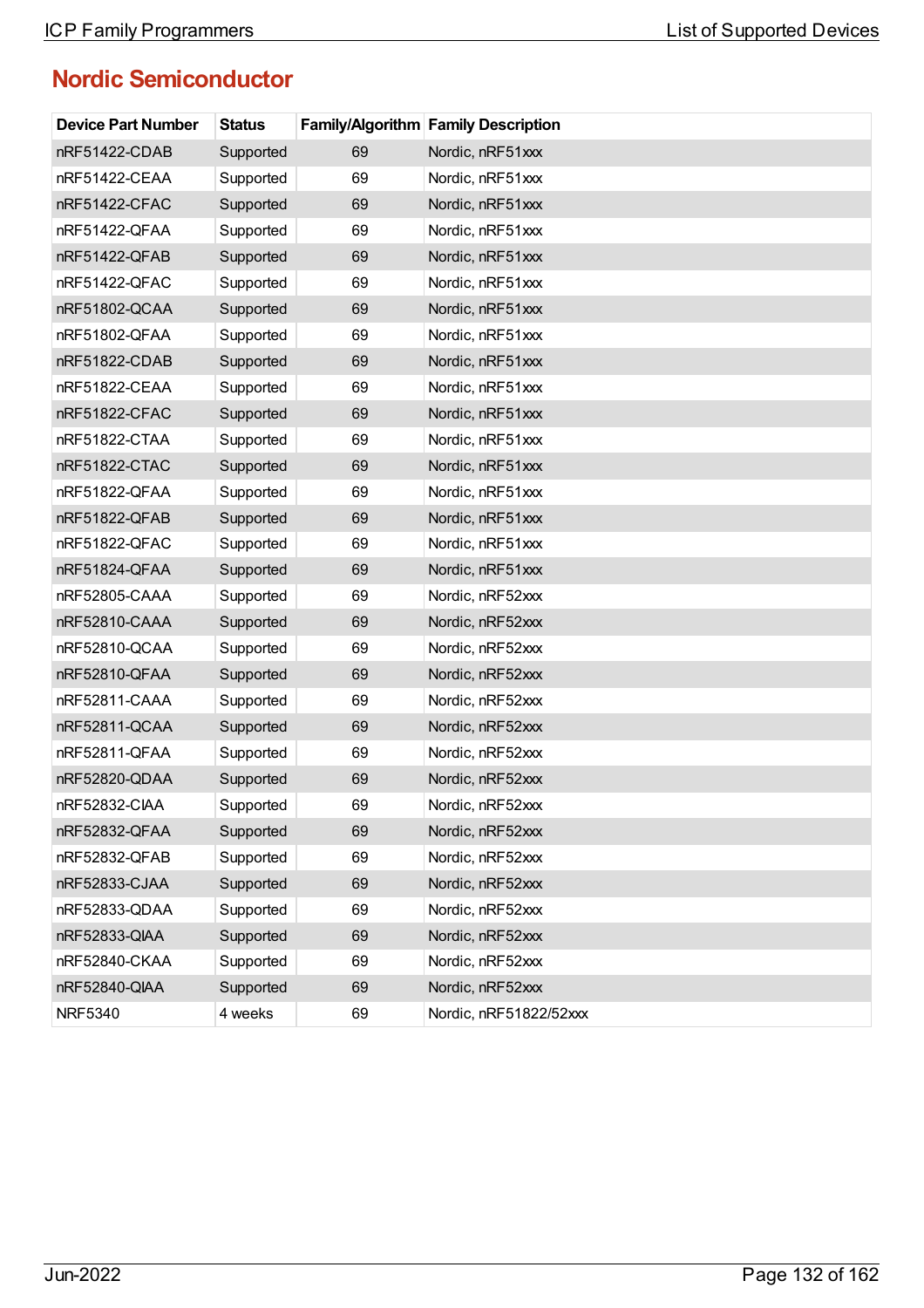## **Cypress Semiconductor**

| <b>Device Part Number</b> | <b>Status</b> |    | <b>Family/Algorithm Family Description</b> |
|---------------------------|---------------|----|--------------------------------------------|
| CY8C4127                  | Supported     | 56 | Cypress, PSoC 4                            |
| CY8C4128                  | Supported     | 56 | Cypress, PSoC 4                            |
| CY8C5265                  | Supported     | 72 | Cypress, PSoC 5LP                          |
| CY8C5266                  | Supported     | 72 | Cypress, PSoC 5LP                          |
| CY8C5267                  | Supported     | 72 | Cypress, PSoC 5LP                          |
| CY8C5268                  | Supported     | 72 | Cypress, PSoC 5LP                          |
| CY8C5287                  | Supported     | 72 | Cypress, PSoC 5LP                          |
| CY8C5288                  | Supported     | 72 | Cypress, PSoC 5LP                          |
| CY8C5465                  | Supported     | 72 | Cypress, PSoC 5LP                          |
| CY8C5466                  | Supported     | 72 | Cypress, PSoC 5LP                          |
| CY8C5467                  | Supported     | 72 | Cypress, PSoC 5LP                          |
| CY8C5468                  | Supported     | 72 | Cypress, PSoC 5LP                          |
| CY8C5488                  | Supported     | 72 | Cypress, PSoC 5LP                          |
| CY8C5666                  | Supported     | 72 | Cypress, PSoC 5LP                          |
| CY8C5667                  | Supported     | 72 | Cypress, PSoC 5LP                          |
| CY8C5668                  | Supported     | 72 | Cypress, PSoC 5LP                          |
| CY8C5688                  | Supported     | 72 | Cypress, PSoC 5LP                          |
| CY8C5866                  | Supported     | 72 | Cypress, PSoC 5LP                          |
| CY8C5867                  | Supported     | 72 | Cypress, PSoC 5LP                          |
| CY8C5868                  | Supported     | 72 | Cypress, PSoC 5LP                          |
| CY8C5888                  | Supported     | 72 | Cypress, PSoC 5LP                          |
| CYBL10161                 | Supported     | 56 | Cypress, PSoC 4                            |
| CYBL10162                 | Supported     | 56 | Cypress, PSoC 4                            |
| CYBL10163                 | Supported     | 56 | Cypress, PSoC 4                            |
| CYBL10461                 | Supported     | 56 | Cypress, PSoC 4                            |
| CYBL10462                 | Supported     | 56 | Cypress, PSoC 4                            |
| CYBL10463                 | Supported     | 56 | Cypress, PSoC 4                            |
| CYBL10561                 | Supported     | 56 | Cypress, PSoC 4                            |
| CYBL10562                 | Supported     | 56 | Cypress, PSoC 4                            |
| CYBL10563                 | Supported     | 56 | Cypress, PSoC 4                            |
| CYBLE-013025-00           | Supported     | 79 | Cypress, CYBLE module                      |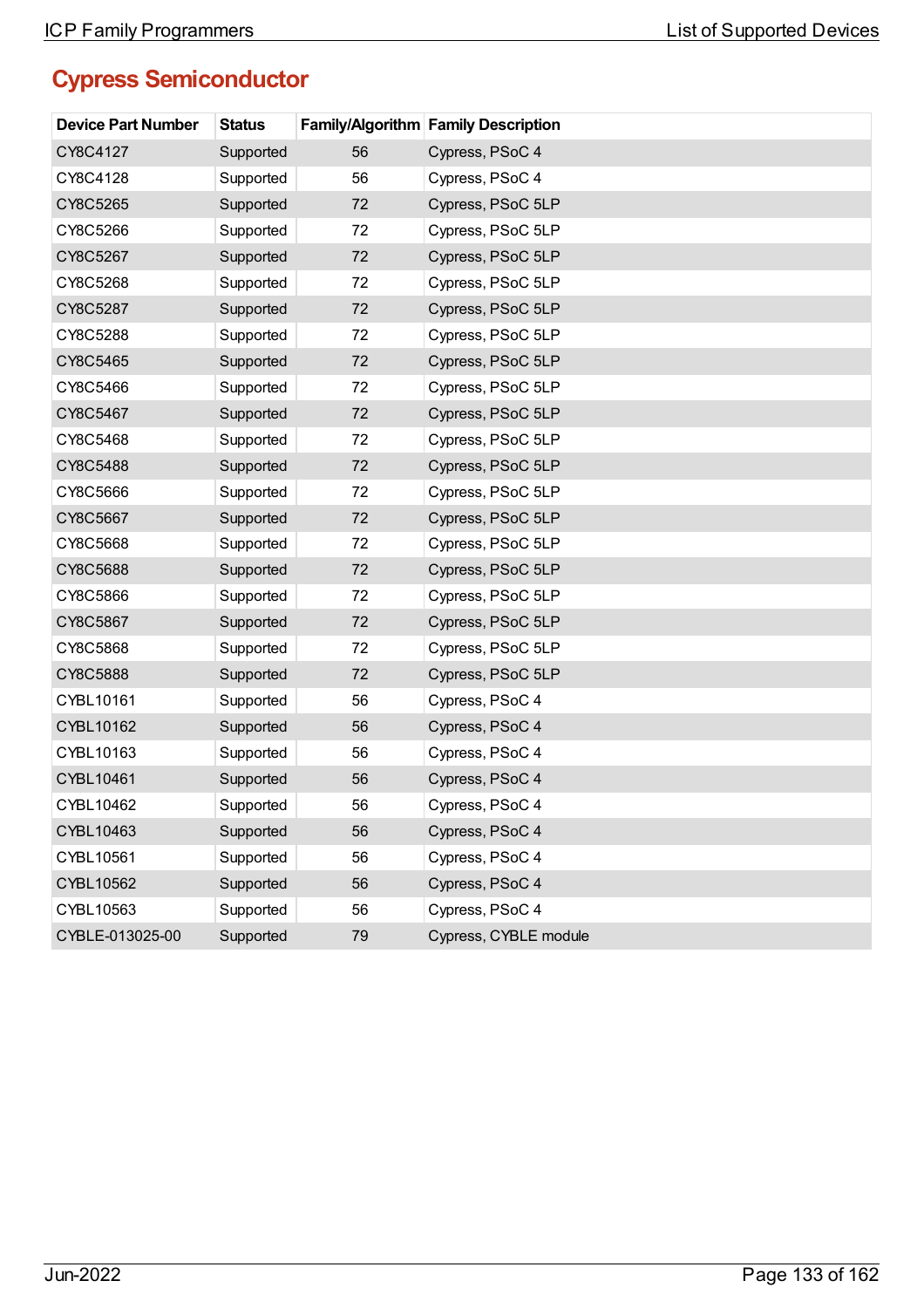| <b>Device Part Number</b>    | <b>Status</b> |    | <b>Family/Algorithm Family Description</b> |
|------------------------------|---------------|----|--------------------------------------------|
| BGM13P22F512                 | Supported     | 86 | Silabs, EFR32xG1/xG12/xG13/xG14            |
| BGM13P32F512                 | Supported     | 86 | Silabs, EFR32xG1/xG12/xG13/xG14            |
| EFM8BB10F2                   | Supported     | 82 | Silabs, EFM8                               |
| EFM8BB10F4                   | Supported     | 82 | Silabs, EFM8                               |
| EFM8BB10F8                   | Supported     | 82 | Silabs, EFM8                               |
| EFM8BB21F16                  | Supported     | 82 | Silabs, EFM8                               |
| EFM8BB22F16                  | Supported     | 82 | Silabs, EFM8                               |
| EFM8BB31F16                  | Supported     | 82 | Silabs, EFM8                               |
| EFM8BB31F32                  | Supported     | 82 | Silabs, EFM8                               |
| EFM8BB31F64                  | Supported     | 82 | Silabs, EFM8                               |
| EFM8LB10F16                  | Supported     | 82 | Silabs, EFM8                               |
| EFM8LB11F16                  | Supported     | 82 | Silabs, EFM8                               |
| EFM8LB11F32                  | Supported     | 82 | Silabs, EFM8                               |
| EFM8LB12F32                  | Supported     | 82 | Silabs, EFM8                               |
| EFM8LB12F64                  | Supported     | 82 | Silabs, EFM8                               |
| EFM8SB10F2                   | Supported     | 82 | Silabs, EFM8                               |
| EFM8SB10F4                   | Supported     | 82 | Silabs, EFM8                               |
| EFM8SB10F8                   | Supported     | 82 | Silabs, EFM8                               |
| EFM8SB20F16                  | Supported     | 82 | Silabs, EFM8                               |
| EFM8SB20F32                  | Supported     | 82 | Silabs, EFM8                               |
| EFM8SB20F64                  | Supported     | 82 | Silabs, EFM8                               |
| EFM8UB10F16                  | Supported     | 82 | Silabs, EFM8                               |
| EFM8UB10F8                   | Supported     | 82 | Silabs, EFM8                               |
| EFM8UB11F16                  | Supported     | 82 | Silabs, EFM8                               |
| EFM8UB20F32                  | Supported     | 82 | Silabs, EFM8                               |
| EFM8UB20F64                  | Supported     | 82 | Silabs, EFM8                               |
| EFM8UB30F40                  | Supported     | 82 | Silabs, EFM8                               |
| EFM8UB31F40                  | Supported     | 82 | Silabs, EFM8                               |
| EFR32BG12P132F1024 Supported |               | 86 | Silabs, EFR32xG1/xG12/xG13/xG14            |
| EFR32BG12P232F1024           | Supported     | 86 | Silabs, EFR32xG1/xG12/xG13/xG14            |
| EFR32BG12P232F512            | Supported     | 86 | Silabs, EFR32xG1/xG12/xG13/xG14            |
| EFR32BG12P332F1024           | Supported     | 86 | Silabs, EFR32xG1/xG12/xG13/xG14            |
| EFR32BG12P432F1024 Supported |               | 86 | Silabs, EFR32xG1/xG12/xG13/xG14            |
| EFR32BG12P433F1024           | Supported     | 86 | Silabs, EFR32xG1/xG12/xG13/xG14            |
| EFR32BG13P532F512            | Supported     | 86 | Silabs, EFR32xG1/xG12/xG13/xG14            |
| EFR32BG13P632F512            | Supported     | 86 | Silabs, EFR32xG1/xG12/xG13/xG14            |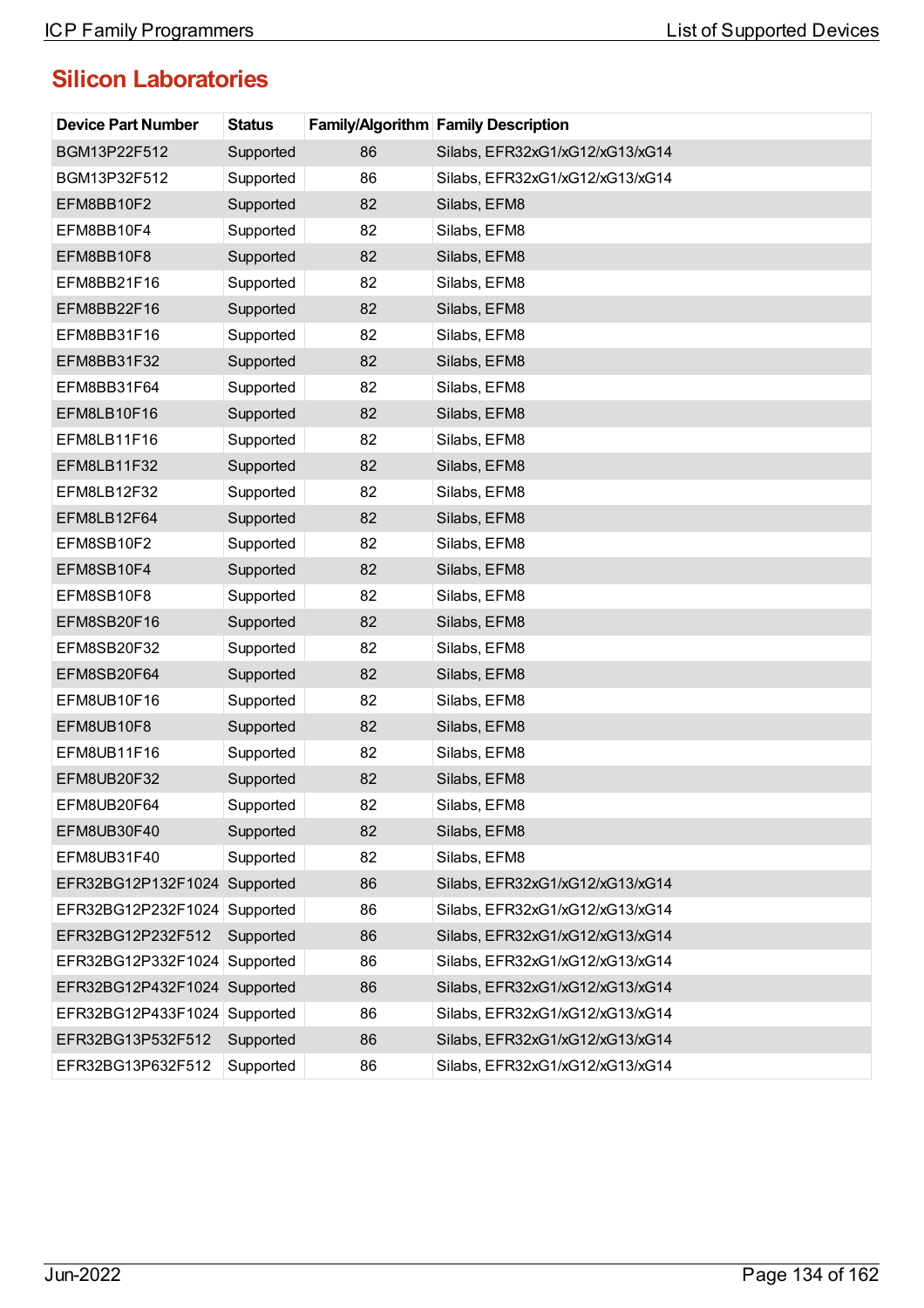| <b>Device Part Number</b>    | <b>Status</b> |    | Family/Algorithm Family Description |
|------------------------------|---------------|----|-------------------------------------|
| EFR32BG13P732F512            | Supported     | 86 | Silabs, EFR32xG1/xG12/xG13/xG14     |
| EFR32BG13P733F512            | Supported     | 86 | Silabs, EFR32xG1/xG12/xG13/xG14     |
| EFR32BG14P532F256            | Supported     | 86 | Silabs, EFR32xG1/xG12/xG13/xG14     |
| EFR32BG14P632F256            | Supported     | 86 | Silabs, EFR32xG1/xG12/xG13/xG14     |
| EFR32BG14P732F256            | Supported     | 86 | Silabs, EFR32xG1/xG12/xG13/xG14     |
| EFR32BG14P733F256            | Supported     | 86 | Silabs, EFR32xG1/xG12/xG13/xG14     |
| EFR32BG1B132F128             | Supported     | 86 | Silabs, EFR32xG1/xG12/xG13/xG14     |
| EFR32BG1B132F256             | Supported     | 86 | Silabs, EFR32xG1/xG12/xG13/xG14     |
| EFR32BG1B232F128             | Supported     | 86 | Silabs, EFR32xG1/xG12/xG13/xG14     |
| EFR32BG1B232F256             | Supported     | 86 | Silabs, EFR32xG1/xG12/xG13/xG14     |
| EFR32BG1P232F256             | Supported     | 86 | Silabs, EFR32xG1/xG12/xG13/xG14     |
| EFR32BG1P233F256             | Supported     | 86 | Silabs, EFR32xG1/xG12/xG13/xG14     |
| EFR32BG1P332F256             | Supported     | 86 | Silabs, EFR32xG1/xG12/xG13/xG14     |
| EFR32BG1P333F256             | Supported     | 86 | Silabs, EFR32xG1/xG12/xG13/xG14     |
| EFR32BG1V132F128             | Supported     | 86 | Silabs, EFR32xG1/xG12/xG13/xG14     |
| EFR32BG1V132F256             | Supported     | 86 | Silabs, EFR32xG1/xG12/xG13/xG14     |
| EFR32FG12P231F1024 Supported |               | 86 | Silabs, EFR32xG1/xG12/xG13/xG14     |
| EFR32FG12P231F512            | Supported     | 86 | Silabs, EFR32xG1/xG12/xG13/xG14     |
| EFR32FG12P232F1024 Supported |               | 86 | Silabs, EFR32xG1/xG12/xG13/xG14     |
| EFR32FG12P431F1024 Supported |               | 86 | Silabs, EFR32xG1/xG12/xG13/xG14     |
| EFR32FG12P431F512            | Supported     | 86 | Silabs, EFR32xG1/xG12/xG13/xG14     |
| EFR32FG12P432F1024 Supported |               | 86 | Silabs, EFR32xG1/xG12/xG13/xG14     |
| EFR32FG12P433F1024 Supported |               | 86 | Silabs, EFR32xG1/xG12/xG13/xG14     |
| EFR32FG13P231F512            | Supported     | 86 | Silabs, EFR32xG1/xG12/xG13/xG14     |
| EFR32FG13P232F512            | Supported     | 86 | Silabs, EFR32xG1/xG12/xG13/xG14     |
| EFR32FG13P233F512            | Supported     | 86 | Silabs, EFR32xG1/xG12/xG13/xG14     |
| EFR32FG14P231F128            | Supported     | 86 | Silabs, EFR32xG1/xG12/xG13/xG14     |
| EFR32FG14P231F256            | Supported     | 86 | Silabs, EFR32xG1/xG12/xG13/xG14     |
| EFR32FG14P232F128            | Supported     | 86 | Silabs, EFR32xG1/xG12/xG13/xG14     |
| EFR32FG14P232F256            | Supported     | 86 | Silabs, EFR32xG1/xG12/xG13/xG14     |
| EFR32FG14P233F128            | Supported     | 86 | Silabs, EFR32xG1/xG12/xG13/xG14     |
| EFR32FG14P233F256            | Supported     | 86 | Silabs, EFR32xG1/xG12/xG13/xG14     |
| EFR32FG1P131F128             | Supported     | 86 | Silabs, EFR32xG1/xG12/xG13/xG14     |
| EFR32FG1P131F256             | Supported     | 86 | Silabs, EFR32xG1/xG12/xG13/xG14     |
| EFR32FG1P131F64              | Supported     | 86 | Silabs, EFR32xG1/xG12/xG13/xG14     |
| EFR32FG1P132F128             | Supported     | 86 | Silabs, EFR32xG1/xG12/xG13/xG14     |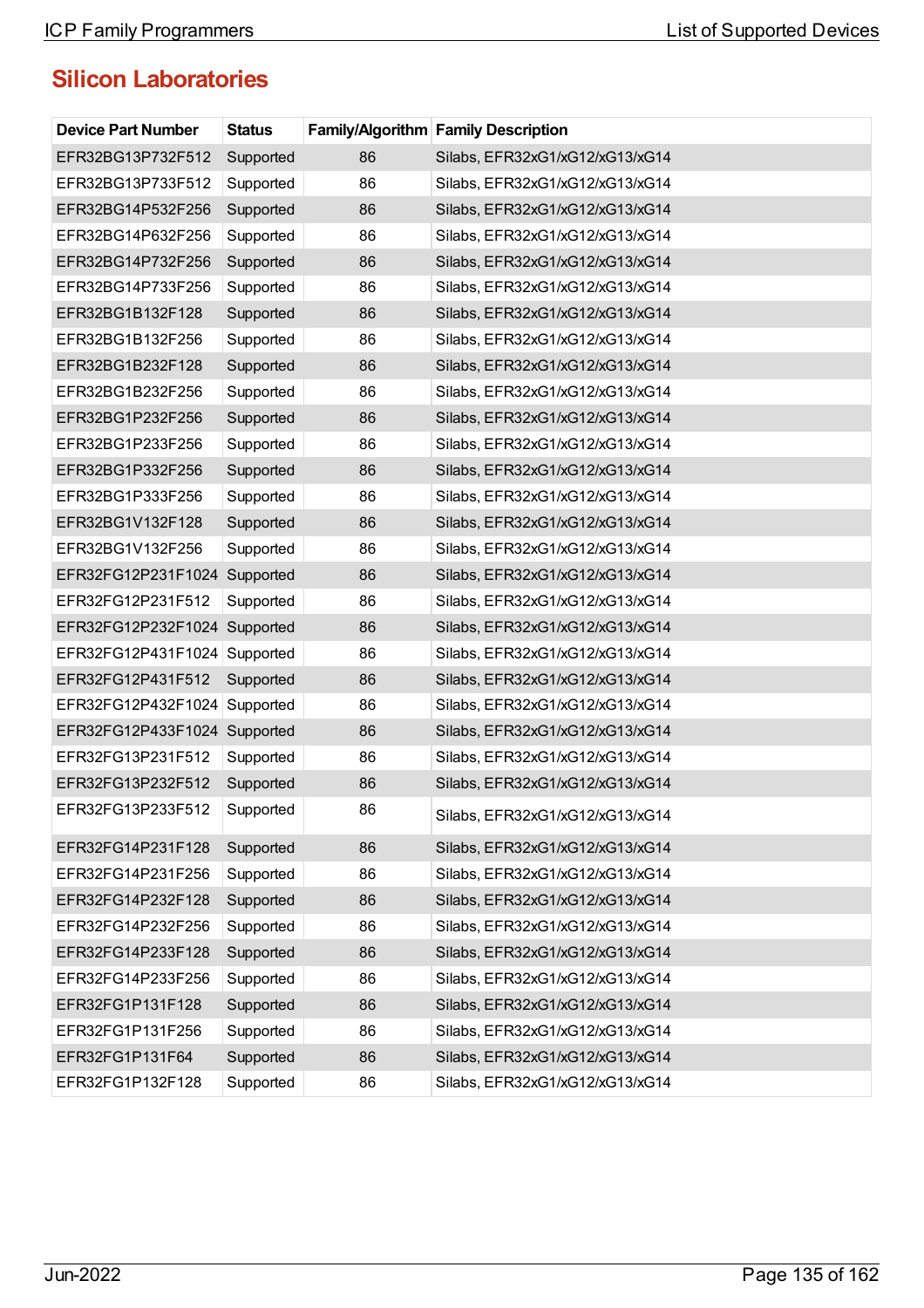| <b>Device Part Number</b>    | <b>Status</b> |    | <b>Family/Algorithm Family Description</b> |
|------------------------------|---------------|----|--------------------------------------------|
| EFR32FG1P132F256             | Supported     | 86 | Silabs, EFR32xG1/xG12/xG13/xG14            |
| EFR32FG1P132F64              | Supported     | 86 | Silabs, EFR32xG1/xG12/xG13/xG14            |
| EFR32FG1P133F128             | Supported     | 86 | Silabs, EFR32xG1/xG12/xG13/xG14            |
| EFR32FG1P133F256             | Supported     | 86 | Silabs, EFR32xG1/xG12/xG13/xG14            |
| EFR32FG1P133F64              | Supported     | 86 | Silabs, EFR32xG1/xG12/xG13/xG14            |
| EFR32FG1V032F128             | Supported     | 86 | Silabs, EFR32xG1/xG12/xG13/xG14            |
| EFR32FG1V032F256             | Supported     | 86 | Silabs, EFR32xG1/xG12/xG13/xG14            |
| EFR32FG1V131F128             | Supported     | 86 | Silabs, EFR32xG1/xG12/xG13/xG14            |
| EFR32FG1V131F256             | Supported     | 86 | Silabs, EFR32xG1/xG12/xG13/xG14            |
| EFR32FG1V131F32              | Supported     | 86 | Silabs, EFR32xG1/xG12/xG13/xG14            |
| EFR32FG1V131F64              | Supported     | 86 | Silabs, EFR32xG1/xG12/xG13/xG14            |
| EFR32FG1V132F128             | Supported     | 86 | Silabs, EFR32xG1/xG12/xG13/xG14            |
| EFR32FG1V132F256             | Supported     | 86 | Silabs, EFR32xG1/xG12/xG13/xG14            |
| EFR32FG1V132F32              | Supported     | 86 | Silabs, EFR32xG1/xG12/xG13/xG14            |
| EFR32FG1V132F64              | Supported     | 86 | Silabs, EFR32xG1/xG12/xG13/xG14            |
| EFR32MG12P132F1024           | Supported     | 86 | Silabs, EFR32xG1/xG12/xG13/xG14            |
| EFR32MG12P132F512            | Supported     | 86 | Silabs, EFR32xG1/xG12/xG13/xG14            |
| EFR32MG12P231F1024           | Supported     | 86 | Silabs, EFR32xG1/xG12/xG13/xG14            |
| EFR32MG12P232F1024 Supported |               | 86 | Silabs, EFR32xG1/xG12/xG13/xG14            |
| EFR32MG12P232F512            | Supported     | 86 | Silabs, EFR32xG1/xG12/xG13/xG14            |
| EFR32MG12P332F1024 Supported |               | 86 | Silabs, EFR32xG1/xG12/xG13/xG14            |
| EFR32MG12P431F1024 Supported |               | 86 | Silabs, EFR32xG1/xG12/xG13/xG14            |
| EFR32MG12P432F1024 Supported |               | 86 | Silabs, EFR32xG1/xG12/xG13/xG14            |
| EFR32MG12P433F1024 Supported |               | 86 | Silabs, EFR32xG1/xG12/xG13/xG14            |
| EFR32MG13P632F512            | Supported     | 86 | Silabs, EFR32xG1/xG12/xG13/xG14            |
| EFR32MG13P732F512            | Supported     | 86 | Silabs, EFR32xG1/xG12/xG13/xG14            |
| EFR32MG13P733F512            | Supported     | 86 | Silabs, EFR32xG1/xG12/xG13/xG14            |
| EFR32MG14P632F256            | Supported     | 86 | Silabs, EFR32xG1/xG12/xG13/xG14            |
| EFR32MG14P732F256            | Supported     | 86 | Silabs, EFR32xG1/xG12/xG13/xG14            |
| EFR32MG14P733F256            | Supported     | 86 | Silabs, EFR32xG1/xG12/xG13/xG14            |
| EFR32MG1B132F256             | Supported     | 86 | Silabs, EFR32xG1/xG12/xG13/xG14            |
| EFR32MG1B232F256             | Supported     | 86 | Silabs, EFR32xG1/xG12/xG13/xG14            |
| EFR32MG1B632F256             | Supported     | 86 | Silabs, EFR32xG1/xG12/xG13/xG14            |
| EFR32MG1B732F256             | Supported     | 86 | Silabs, EFR32xG1/xG12/xG13/xG14            |
| EFR32MG1P131F256             | Supported     | 86 | Silabs, EFR32xG1/xG12/xG13/xG14            |
| EFR32MG1P132F256             | Supported     | 86 | Silabs, EFR32xG1/xG12/xG13/xG14            |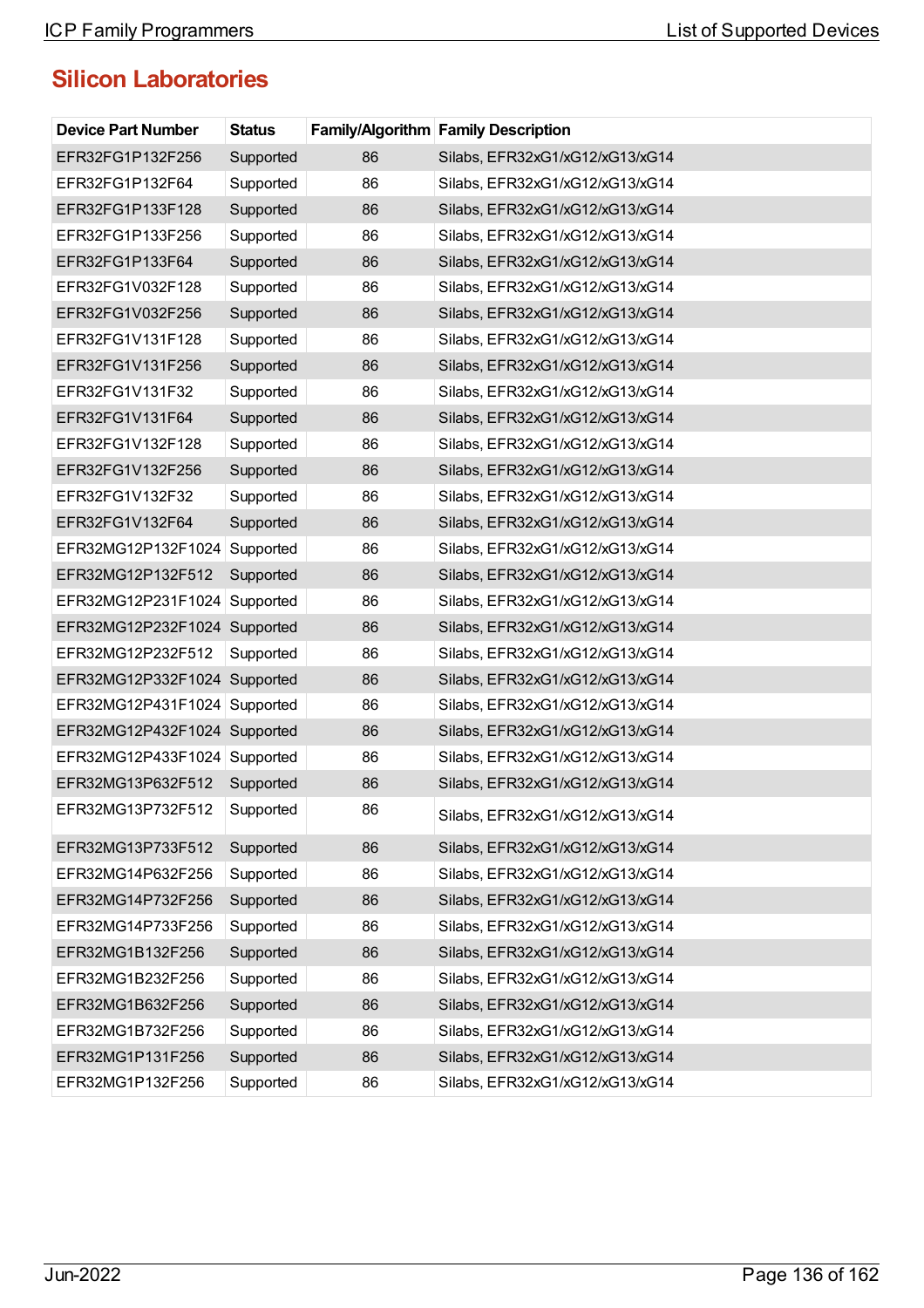| <b>Device Part Number</b> | <b>Status</b> |    | <b>Family/Algorithm Family Description</b> |
|---------------------------|---------------|----|--------------------------------------------|
| EFR32MG1P133F256          | Supported     | 86 | Silabs, EFR32xG1/xG12/xG13/xG14            |
| EFR32MG1P231F256          | Supported     | 86 | Silabs, EFR32xG1/xG12/xG13/xG14            |
| EFR32MG1P232F256          | Supported     | 86 | Silabs, EFR32xG1/xG12/xG13/xG14            |
| EFR32MG1P233F256          | Supported     | 86 | Silabs, EFR32xG1/xG12/xG13/xG14            |
| EFR32MG1P632F256          | Supported     | 86 | Silabs, EFR32xG1/xG12/xG13/xG14            |
| EFR32MG1P732F256          | Supported     | 86 | Silabs, EFR32xG1/xG12/xG13/xG14            |
| EFR32MG1V132F256          | Supported     | 86 | Silabs, EFR32xG1/xG12/xG13/xG14            |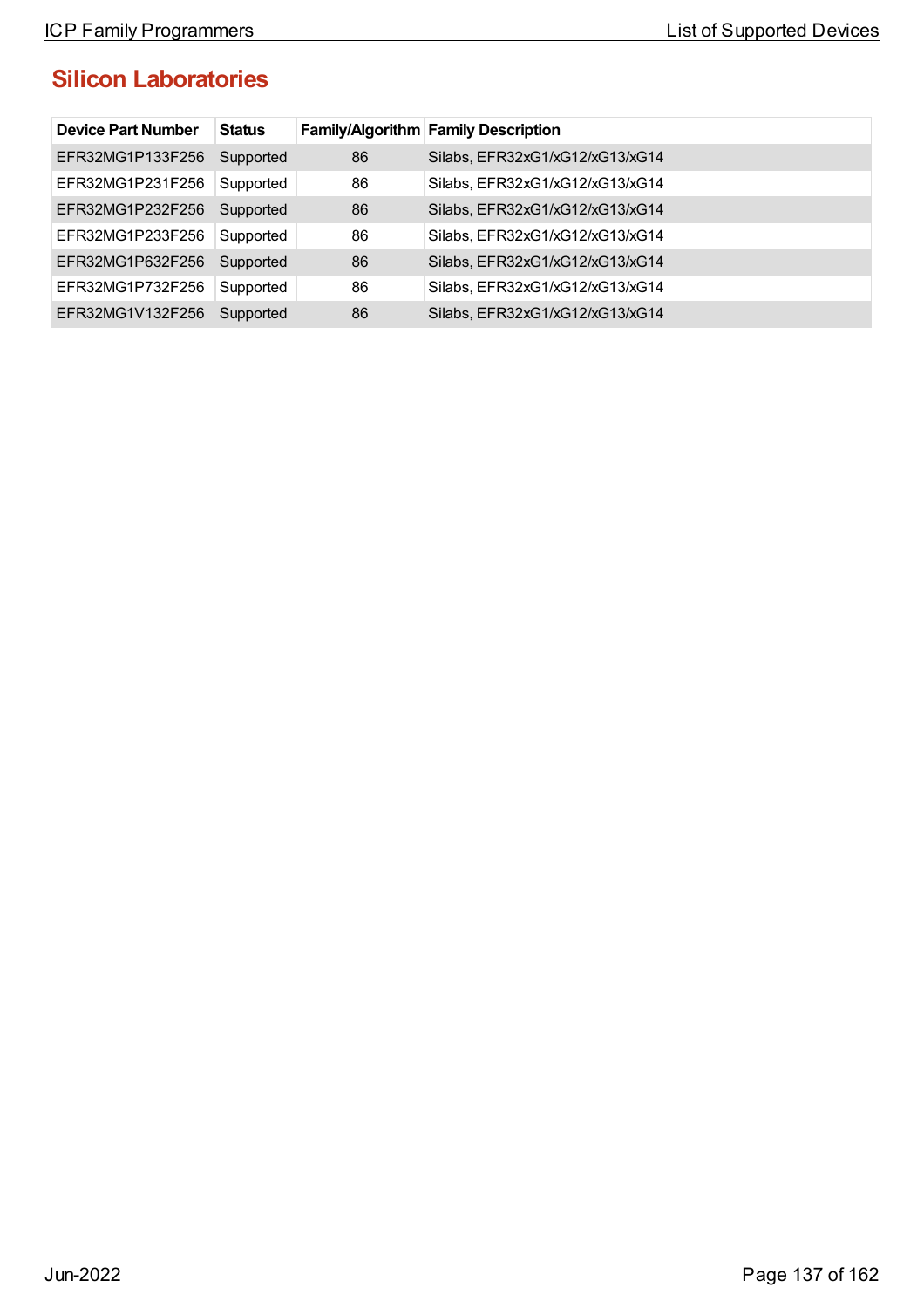# **GigaDevice Semiconductor**

| <b>Device Part Number</b> | <b>Status</b> |    | <b>Family/Algorithm Family Description</b> |
|---------------------------|---------------|----|--------------------------------------------|
| GD32F103C4                | Supported     | 65 | GigaDevice, GD32F1xx/3xx                   |
| GD32F103C6                | Supported     | 65 | GigaDevice, GD32F1xx/3xx                   |
| GD32F103C8                | Supported     | 65 | GigaDevice, GD32F1xx/3xx                   |
| GD32F103CB                | Supported     | 65 | GigaDevice, GD32F1xx/3xx                   |
| GD32F103R4                | Supported     | 65 | GigaDevice, GD32F1xx/3xx                   |
| GD32F103R6                | Supported     | 65 | GigaDevice, GD32F1xx/3xx                   |
| GD32F103R8                | Supported     | 65 | GigaDevice, GD32F1xx/3xx                   |
| GD32F103RB                | Supported     | 65 | GigaDevice, GD32F1xx/3xx                   |
| GD32F103RC                | Supported     | 65 | GigaDevice, GD32F1xx/3xx                   |
| GD32F103RD                | Supported     | 65 | GigaDevice, GD32F1xx/3xx                   |
| GD32F103RE                | Supported     | 65 | GigaDevice, GD32F1xx/3xx                   |
| GD32F103T4                | Supported     | 65 | GigaDevice, GD32F1xx/3xx                   |
| GD32F103T6                | Supported     | 65 | GigaDevice, GD32F1xx/3xx                   |
| GD32F103T8                | Supported     | 65 | GigaDevice, GD32F1xx/3xx                   |
| GD32F103TB                | Supported     | 65 | GigaDevice, GD32F1xx/3xx                   |
| GD32F103V8                | Supported     | 65 | GigaDevice, GD32F1xx/3xx                   |
| GD32F103VB                | Supported     | 65 | GigaDevice, GD32F1xx/3xx                   |
| GD32F103VC                | Supported     | 65 | GigaDevice, GD32F1xx/3xx                   |
| GD32F103VD                | Supported     | 65 | GigaDevice, GD32F1xx/3xx                   |
| GD32F103VE                | Supported     | 65 | GigaDevice, GD32F1xx/3xx                   |
| GD32F103ZC                | Supported     | 65 | GigaDevice, GD32F1xx/3xx                   |
| GD32F103ZD                | Supported     | 65 | GigaDevice, GD32F1xx/3xx                   |
| GD32F103ZE                | Supported     | 65 | GigaDevice, GD32F1xx/3xx                   |
| GD32F303CC                | Supported     | 65 | GigaDevice, GD32F1xx/3xx                   |
| GD32F303CE                | Supported     | 65 | GigaDevice, GD32F1xx/3xx                   |
| GD32F303CG                | Supported     | 65 | GigaDevice, GD32F1xx/3xx                   |
| GD32F303RC                | Supported     | 65 | GigaDevice, GD32F1xx/3xx                   |
| GD32F303RE                | Supported     | 65 | GigaDevice, GD32F1xx/3xx                   |
| GD32F303RG                | Supported     | 65 | GigaDevice, GD32F1xx/3xx                   |
| GD32F303VC                | Supported     | 65 | GigaDevice, GD32F1xx/3xx                   |
| GD32F303VE                | Supported     | 65 | GigaDevice, GD32F1xx/3xx                   |
| GD32F303VG                | Supported     | 65 | GigaDevice, GD32F1xx/3xx                   |
| GD32F303ZC                | Supported     | 65 | GigaDevice, GD32F1xx/3xx                   |
| GD32F303ZE                | Supported     | 65 | GigaDevice, GD32F1xx/3xx                   |
| GD32F303ZG                | Supported     | 65 | GigaDevice, GD32F1xx/3xx                   |
| GD32F407IE                | Supported     | 66 | GigaDevice, GD32F4xx                       |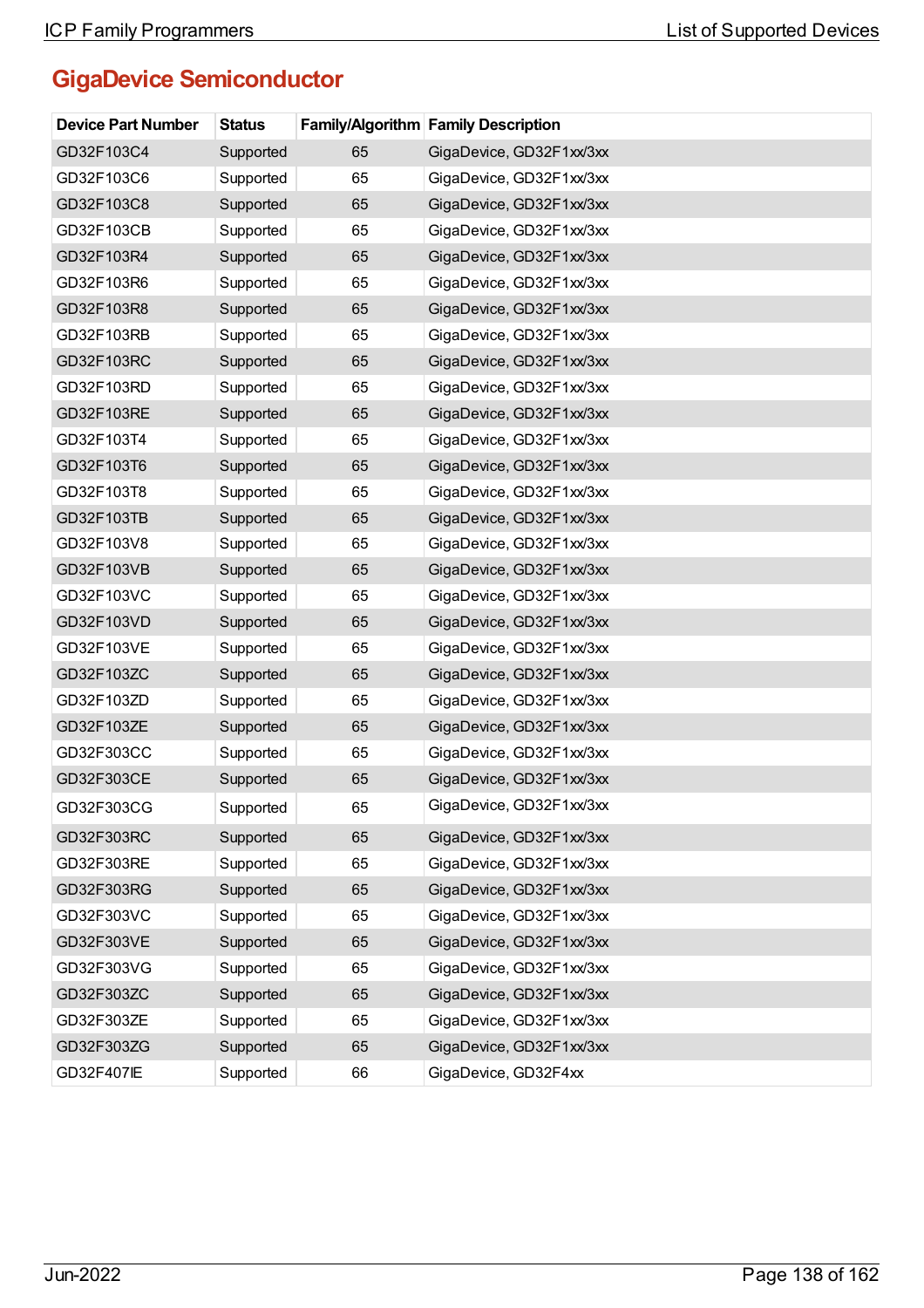# **GigaDevice Semiconductor**

| <b>Device Part Number</b> | <b>Status</b> |    | <b>Family/Algorithm Family Description</b> |
|---------------------------|---------------|----|--------------------------------------------|
| GD32F407IG                | Supported     | 66 | GigaDevice, GD32F4xx                       |
| GD32F407RE                | Supported     | 66 | GigaDevice, GD32F4xx                       |
| GD32F407RG                | Supported     | 66 | GigaDevice, GD32F4xx                       |
| GD32F407VE                | Supported     | 66 | GigaDevice, GD32F4xx                       |
| GD32F407VG                | Supported     | 66 | GigaDevice, GD32F4xx                       |
| GD32F407ZE                | Supported     | 66 | GigaDevice, GD32F4xx                       |
| GD32F407ZG                | Supported     | 66 | GigaDevice, GD32F4xx                       |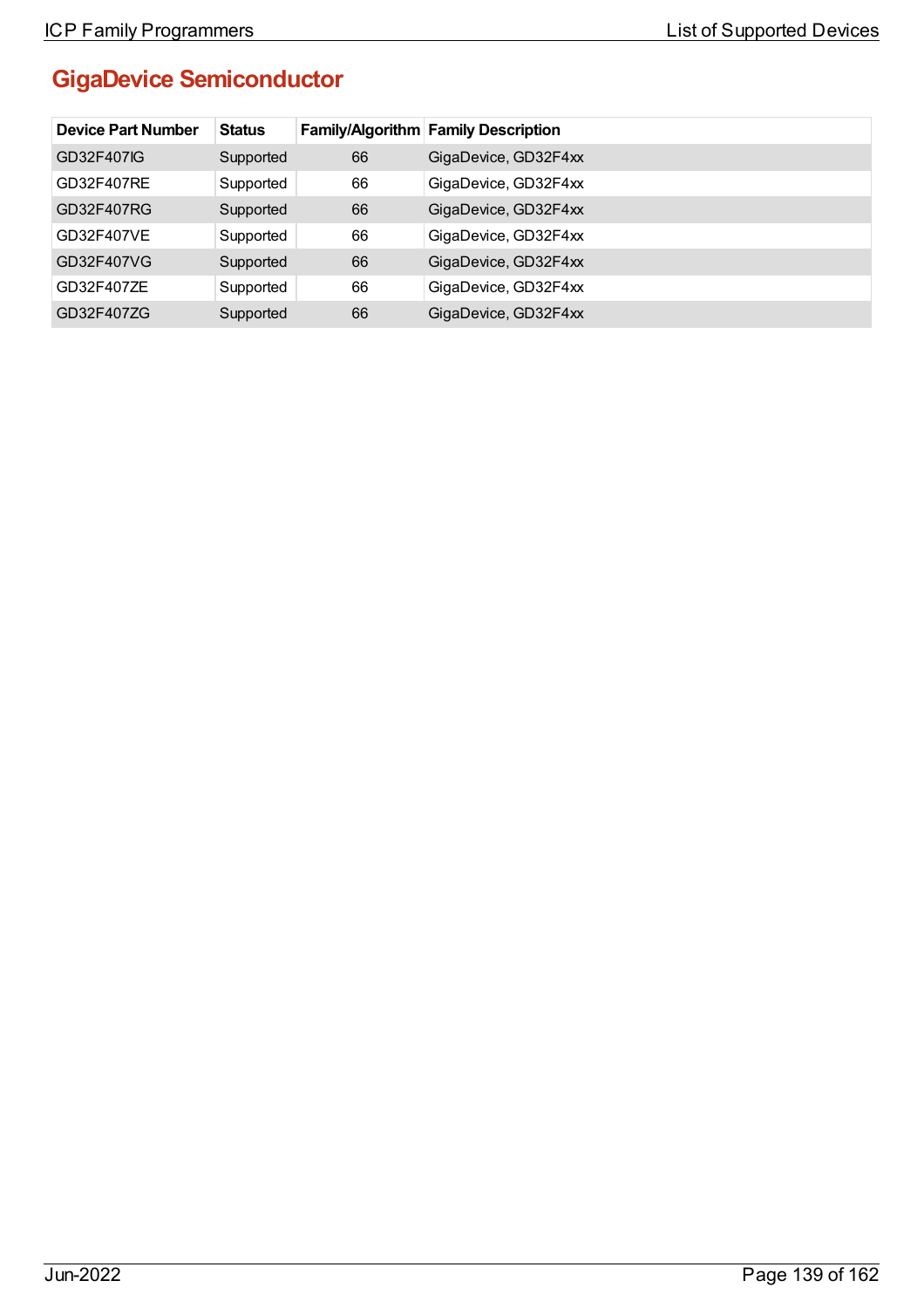| <b>Device Part Number</b> | <b>Status</b> |    | <b>Family/Algorithm Family Description</b> |
|---------------------------|---------------|----|--------------------------------------------|
| MSP430FR5847              | Supported     | 83 | TI, MSP430 (FRAM)                          |
| MSP430FR58471             | Supported     | 83 | TI, MSP430 (FRAM)                          |
| MSP430FR5848              | Supported     | 83 | TI, MSP430 (FRAM)                          |
| MSP430FR5849              | Supported     | 83 | TI, MSP430 (FRAM)                          |
| MSP430FR5857              | Supported     | 83 | TI, MSP430 (FRAM)                          |
| MSP430FR5858              | Supported     | 83 | TI, MSP430 (FRAM)                          |
| MSP430FR5859              | Supported     | 83 | TI, MSP430 (FRAM)                          |
| MSP430FR5867              | Supported     | 83 | TI, MSP430 (FRAM)                          |
| MSP430FR58671             | Supported     | 83 | TI, MSP430 (FRAM)                          |
| MSP430FR5868              | Supported     | 83 | TI, MSP430 (FRAM)                          |
| MSP430FR5869              | Supported     | 83 | TI, MSP430 (FRAM)                          |
| MSP430FR5947              | Supported     | 83 | TI, MSP430 (FRAM)                          |
| MSP430FR59471             | Supported     | 83 | TI, MSP430 (FRAM)                          |
| MSP430FR5948              | Supported     | 83 | TI, MSP430 (FRAM)                          |
| MSP430FR5949              | Supported     | 83 | TI, MSP430 (FRAM)                          |
| MSP430FR5957              | Supported     | 83 | TI, MSP430 (FRAM)                          |
| MSP430FR5958              | Supported     | 83 | TI, MSP430 (FRAM)                          |
| MSP430FR5959              | Supported     | 83 | TI, MSP430 (FRAM)                          |
| MSP430FR5962              | Supported     | 83 | TI, MSP430 (FRAM)                          |
| MSP430FR5964              | Supported     | 83 | TI, MSP430 (FRAM)                          |
| MSP430FR5967              | Supported     | 83 | TI, MSP430 (FRAM)                          |
| MSP430FR5968              | Supported     | 83 | TI, MSP430 (FRAM)                          |
| MSP430FR5969              | Supported     | 83 | TI, MSP430 (FRAM)                          |
| MSP430FR59691             | Supported     | 83 | TI, MSP430 (FRAM)                          |
| MSP430FR5992              | Supported     | 83 | TI, MSP430 (FRAM)                          |
| MSP430FR5994              | Supported     | 83 | TI, MSP430 (FRAM)                          |
| MSP430FR59941             | Supported     | 83 | TI, MSP430 (FRAM)                          |
| MSP430FR6005              | Supported     | 83 | TI, MSP430 (FRAM)                          |
| MSP430FR6007              | Supported     | 83 | TI, MSP430 (FRAM)                          |
| MSP430FR2000              | 4 weeks       | 83 | TI, MSP430FR (FRAM)                        |
| MSP430FR2032              | 4 weeks       | 83 | TI, MSP430FR (FRAM)                        |
| MSP430FR2033              | 4 weeks       | 83 | TI, MSP430FR (FRAM)                        |
| MSP430FR2100              | 4 weeks       | 83 | TI, MSP430FR (FRAM)                        |
| MSP430FR2110              | 4 weeks       | 83 | TI, MSP430FR (FRAM)                        |
| MSP430FR2111              | 4 weeks       | 83 | TI, MSP430FR (FRAM)                        |
| MSP430FR2153              | 4 weeks       | 83 | TI, MSP430FR (FRAM)                        |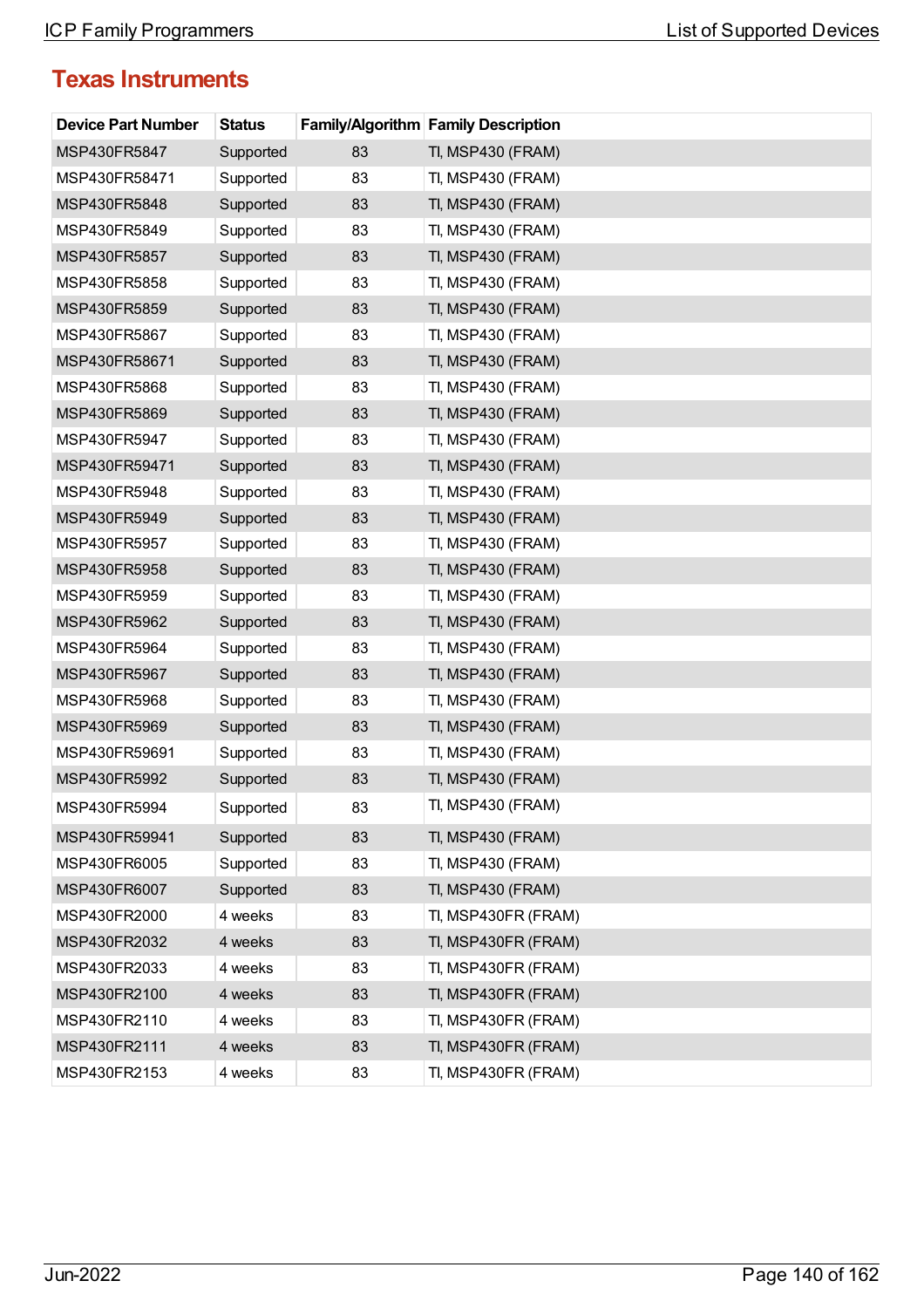| <b>Device Part Number</b> | <b>Status</b> |    | <b>Family/Algorithm Family Description</b> |
|---------------------------|---------------|----|--------------------------------------------|
| MSP430FR2155              | 4 weeks       | 83 | TI, MSP430FR (FRAM)                        |
| MSP430FR2310              | 4 weeks       | 83 | TI, MSP430FR (FRAM)                        |
| MSP430FR2311              | 4 weeks       | 83 | TI, MSP430FR (FRAM)                        |
| MSP430FR2353              | 4 weeks       | 83 | TI, MSP430FR (FRAM)                        |
| MSP430FR2355              | 4 weeks       | 83 | TI, MSP430FR (FRAM)                        |
| MSP430FR2422              | 4 weeks       | 83 | TI, MSP430FR (FRAM)                        |
| MSP430FR2433              | 4 weeks       | 83 | TI, MSP430FR (FRAM)                        |
| MSP430FR2475              | 4 weeks       | 83 | TI, MSP430FR (FRAM)                        |
| MSP430FR2476              | 4 weeks       | 83 | TI, MSP430FR (FRAM)                        |
| MSP430FR2512              | 4 weeks       | 83 | TI, MSP430FR (FRAM)                        |
| MSP430FR2522              | 4 weeks       | 83 | TI, MSP430FR (FRAM)                        |
| MSP430FR2532              | 4 weeks       | 83 | TI, MSP430FR (FRAM)                        |
| MSP430FR2533              | 4 weeks       | 83 | TI, MSP430FR (FRAM)                        |
| MSP430FR2632              | 4 weeks       | 83 | TI, MSP430FR (FRAM)                        |
| MSP430FR2633              | 4 weeks       | 83 | TI, MSP430FR (FRAM)                        |
| MSP430FR2672              | 4 weeks       | 83 | TI, MSP430FR (FRAM)                        |
| MSP430FR2673              | 4 weeks       | 83 | TI, MSP430FR (FRAM)                        |
| MSP430FR2675              | 4 weeks       | 83 | TI, MSP430FR (FRAM)                        |
| MSP430FR2676              | 4 weeks       | 83 | TI, MSP430FR (FRAM)                        |
| MSP430FR4131              | 4 weeks       | 83 | TI, MSP430FR (FRAM)                        |
| MSP430FR4132              | 4 weeks       | 83 | TI, MSP430FR (FRAM)                        |
| MSP430FR4133              | 4 weeks       | 83 | TI, MSP430FR (FRAM)                        |
| MSP430FR5041              | 4 weeks       | 83 | TI, MSP430FR (FRAM)                        |
| MSP430FR5043              | 4 weeks       | 83 | TI, MSP430FR (FRAM)                        |
| MSP430FR50431             | 4 weeks       | 83 | TI, MSP430FR (FRAM)                        |
| MSP430FR5720              | 4 weeks       | 83 | TI, MSP430FR (FRAM)                        |
| MSP430FR5721              | 4 weeks       | 83 | TI, MSP430FR (FRAM)                        |
| MSP430FR5722              | 4 weeks       | 83 | TI, MSP430FR (FRAM)                        |
| MSP430FR5723              | 4 weeks       | 83 | TI, MSP430FR (FRAM)                        |
| MSP430FR5724              | 4 weeks       | 83 | TI, MSP430FR (FRAM)                        |
| MSP430FR5725              | 4 weeks       | 83 | TI, MSP430FR (FRAM)                        |
| MSP430FR5726              | 4 weeks       | 83 | TI, MSP430FR (FRAM)                        |
| MSP430FR5727              | 4 weeks       | 83 | TI, MSP430FR (FRAM)                        |
| MSP430FR5728              | 4 weeks       | 83 | TI, MSP430FR (FRAM)                        |
| MSP430FR5729              | 4 weeks       | 83 | TI, MSP430FR (FRAM)                        |
| MSP430FR5730              | 4 weeks       | 83 | TI, MSP430FR (FRAM)                        |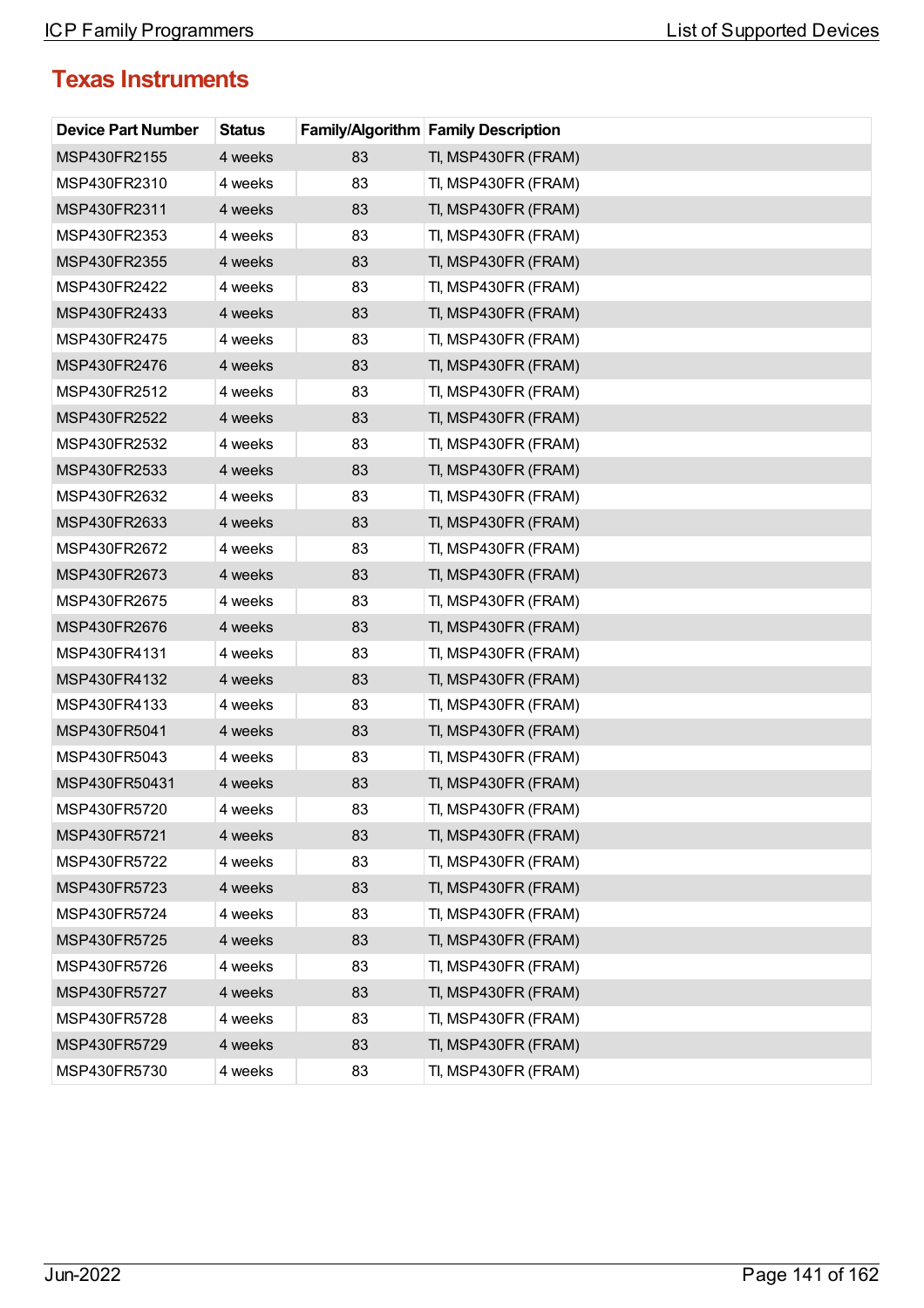| <b>Device Part Number</b> | <b>Status</b> |    | <b>Family/Algorithm Family Description</b> |
|---------------------------|---------------|----|--------------------------------------------|
| MSP430FR5731              | 4 weeks       | 83 | TI, MSP430FR (FRAM)                        |
| MSP430FR5732              | 4 weeks       | 83 | TI, MSP430FR (FRAM)                        |
| MSP430FR5733              | 4 weeks       | 83 | TI, MSP430FR (FRAM)                        |
| MSP430FR5734              | 4 weeks       | 83 | TI, MSP430FR (FRAM)                        |
| MSP430FR5735              | 4 weeks       | 83 | TI, MSP430FR (FRAM)                        |
| MSP430FR5736              | 4 weeks       | 83 | TI, MSP430FR (FRAM)                        |
| MSP430FR5737              | 4 weeks       | 83 | TI, MSP430FR (FRAM)                        |
| MSP430FR5738              | 4 weeks       | 83 | TI, MSP430FR (FRAM)                        |
| MSP430FR5739              | 4 weeks       | 83 | TI, MSP430FR (FRAM)                        |
| MSP430FR5739-EP           | 4 weeks       | 83 | TI, MSP430FR (FRAM)                        |
| MSP430FR5870              | 4 weeks       | 83 | TI, MSP430FR (FRAM)                        |
| MSP430FR5872              | 4 weeks       | 83 | TI, MSP430FR (FRAM)                        |
| MSP430FR58721             | 4 weeks       | 83 | TI, MSP430FR (FRAM)                        |
| MSP430FR5887              | 4 weeks       | 83 | TI, MSP430FR (FRAM)                        |
| MSP430FR5888              | 4 weeks       | 83 | TI, MSP430FR (FRAM)                        |
| MSP430FR5889              | 4 weeks       | 83 | TI, MSP430FR (FRAM)                        |
| MSP430FR58891             | 4 weeks       | 83 | TI, MSP430FR (FRAM)                        |
| MSP430FR5922              | 4 weeks       | 83 | TI, MSP430FR (FRAM)                        |
| MSP430FR59221             | 4 weeks       | 83 | TI, MSP430FR (FRAM)                        |
| MSP430FR5969-SP           | 4 weeks       | 83 | TI, MSP430FR (FRAM)                        |
| MSP430FR5970              | 4 weeks       | 83 | TI, MSP430FR (FRAM)                        |
| MSP430FR5972              | 4 weeks       | 83 | TI, MSP430FR (FRAM)                        |
| MSP430FR59721             | 4 weeks       | 83 | TI, MSP430FR (FRAM)                        |
| MSP430FR5986              | 4 weeks       | 83 | TI, MSP430FR (FRAM)                        |
| MSP430FR5987              | 4 weeks       | 83 | TI, MSP430FR (FRAM)                        |
| MSP430FR5988              | 4 weeks       | 83 | TI, MSP430FR (FRAM)                        |
| MSP430FR5989              | 4 weeks       | 83 | TI, MSP430FR (FRAM)                        |
| MSP430FR5989-EP           | 4 weeks       | 83 | TI, MSP430FR (FRAM)                        |
| MSP430FR59891             | 4 weeks       | 83 | TI, MSP430FR (FRAM)                        |
| MSP430FR6035              | 4 weeks       | 83 | TI, MSP430FR (FRAM)                        |
| MSP430FR6037              | 4 weeks       | 83 | TI, MSP430FR (FRAM)                        |
| MSP430FR60371             | 4 weeks       | 83 | TI, MSP430FR (FRAM)                        |
| MSP430FR6041              | 4 weeks       | 83 | TI, MSP430FR (FRAM)                        |
| MSP430FR6043              | 4 weeks       | 83 | TI, MSP430FR (FRAM)                        |
| MSP430FR60431             | 4 weeks       | 83 | TI, MSP430FR (FRAM)                        |
| MSP430FR6045              | 4 weeks       | 83 | TI, MSP430FR (FRAM)                        |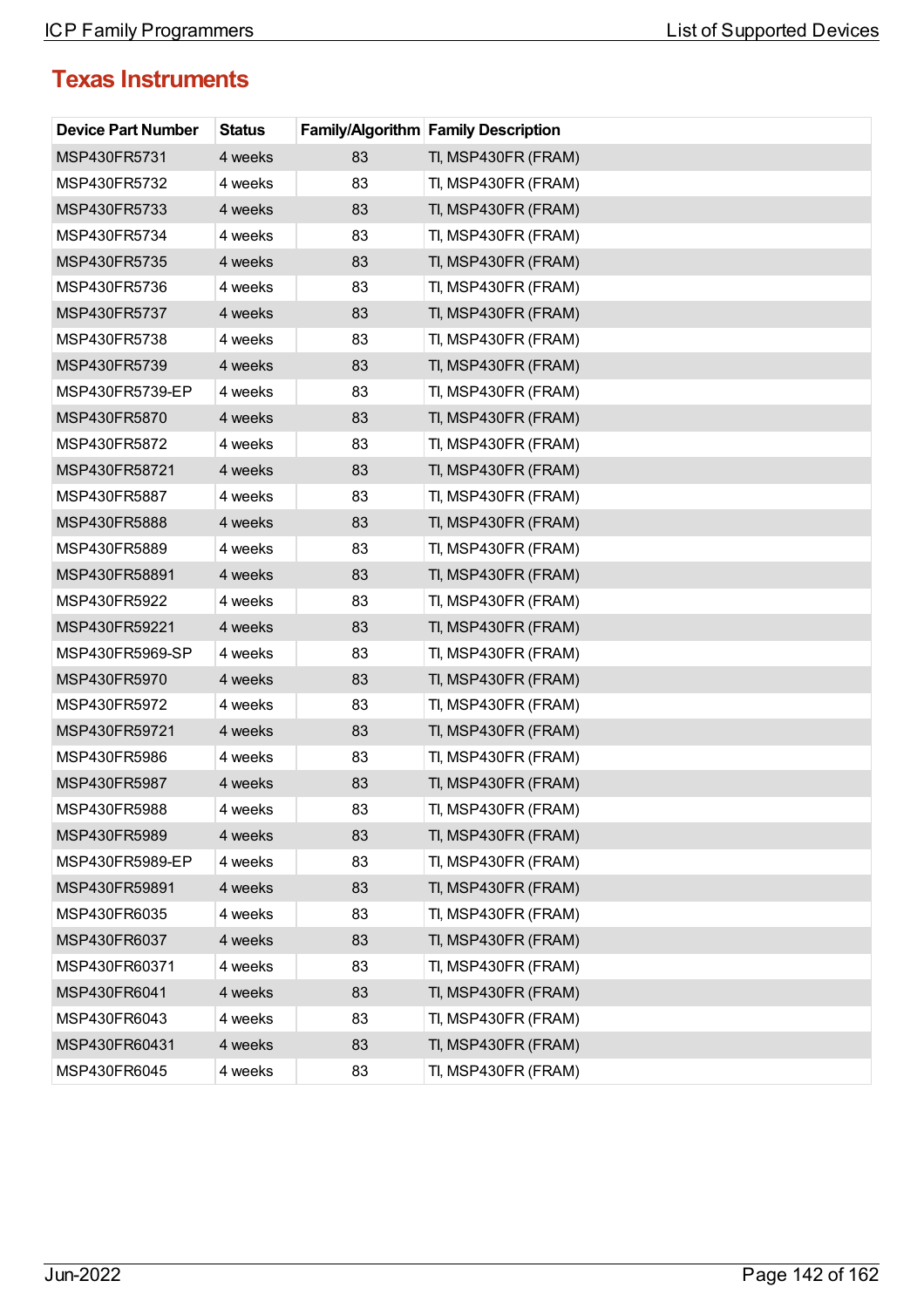| <b>Device Part Number</b> | <b>Status</b> |            | <b>Family/Algorithm Family Description</b> |
|---------------------------|---------------|------------|--------------------------------------------|
| MSP430FR6047              | 4 weeks       | 83         | TI, MSP430FR (FRAM)                        |
| MSP430FR60471             | 4 weeks       | 83         | TI, MSP430FR (FRAM)                        |
| MSP430FR6820              | 4 weeks       | 83         | TI, MSP430FR (FRAM)                        |
| MSP430FR6822              | 4 weeks       | 83         | TI, MSP430FR (FRAM)                        |
| MSP430FR68221             | 4 weeks       | 83         | TI, MSP430FR (FRAM)                        |
| MSP430FR6870              | 4 weeks       | 83         | TI, MSP430FR (FRAM)                        |
| MSP430FR6872              | 4 weeks       | 83         | TI, MSP430FR (FRAM)                        |
| MSP430FR68721             | 4 weeks       | 83         | TI, MSP430FR (FRAM)                        |
| MSP430FR6877              | 4 weeks       | 83         | TI, MSP430FR (FRAM)                        |
| MSP430FR6879              | 4 weeks       | 83         | TI, MSP430FR (FRAM)                        |
| MSP430FR68791             | 4 weeks       | 83         | TI, MSP430FR (FRAM)                        |
| MSP430FR6887              | 4 weeks       | 83         | TI, MSP430FR (FRAM)                        |
| MSP430FR6888              | 4 weeks       | 83         | TI, MSP430FR (FRAM)                        |
| MSP430FR6889              | 4 weeks       | 83         | TI, MSP430FR (FRAM)                        |
| MSP430FR6920              | 4 weeks       | 83         | TI, MSP430FR (FRAM)                        |
| MSP430FR6922              | 4 weeks       | 83         | TI, MSP430FR (FRAM)                        |
| MSP430FR69221             | 4 weeks       | 83         | TI, MSP430FR (FRAM)                        |
| MSP430FR6927              | 4 weeks       | 83         | TI, MSP430FR (FRAM)                        |
| MSP430FR6928              | 4 weeks       | 83         | TI, MSP430FR (FRAM)                        |
| MSP430FR6970              | 4 weeks       | 83         | TI, MSP430FR (FRAM)                        |
| MSP430FR6972              | 4 weeks       | 83         | TI, MSP430FR (FRAM)                        |
| MSP430FR69721             | 4 weeks       | 83         | TI, MSP430FR (FRAM)                        |
| MSP430FR6977              | 4 weeks       | 83         | TI, MSP430FR (FRAM)                        |
| MSP430FR6979              | 4 weeks       | 83         | TI, MSP430FR (FRAM)                        |
| MSP430FR69791             | 4 weeks       | 83         | TI, MSP430FR (FRAM)                        |
| MSP430FR6987              | 4 weeks       | 83         | TI, MSP430FR (FRAM)                        |
| MSP430FR6988              | 4 weeks       | 83         | TI, MSP430FR (FRAM)                        |
| MSP430FR6989              | 4 weeks       | 83         | TI, MSP430FR (FRAM)                        |
| MSP430FR69891             | 4 weeks       | 83         | TI, MSP430FR (FRAM)                        |
| CC430F6127                | 8 weeks       | TBD        | TI, SBW/JTAG                               |
| CC430F6135                | 8 weeks       | <b>TBD</b> | TI, SBW/JTAG                               |
| CC430F6147                | 8 weeks       | <b>TBD</b> | TI, SBW/JTAG                               |
| MSP430AFE221              | 8 weeks       | <b>TBD</b> | TI, MSP430 flash                           |
| MSP430AFE222              | 8 weeks       | <b>TBD</b> | TI, MSP430 flash                           |
| MSP430AFE223              | 8 weeks       | <b>TBD</b> | TI, MSP430 flash                           |
| MSP430AFE231              | 8 weeks       | TBD        | TI, MSP430 flash                           |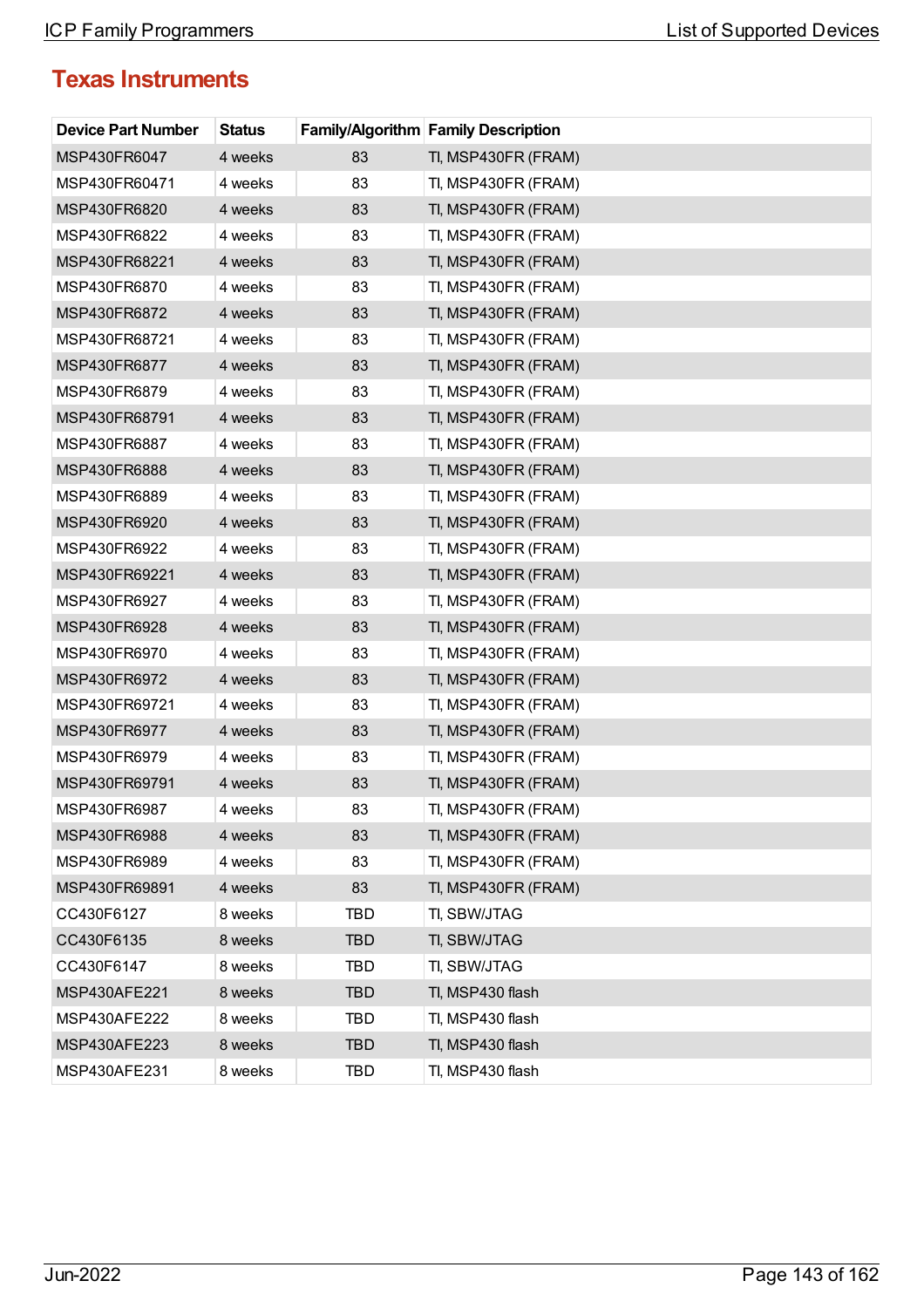| <b>Device Part Number</b> | <b>Status</b> |            | <b>Family/Algorithm Family Description</b> |
|---------------------------|---------------|------------|--------------------------------------------|
| <b>MSP430AFE232</b>       | 8 weeks       | <b>TBD</b> | TI, MSP430 flash                           |
| MSP430AFE233              | 8 weeks       | TBD        | TI, MSP430 flash                           |
| MSP430AFE251              | 8 weeks       | <b>TBD</b> | TI, MSP430 flash                           |
| MSP430AFE252              | 8 weeks       | TBD        | TI, MSP430 flash                           |
| MSP430AFE253              | 8 weeks       | <b>TBD</b> | TI, MSP430 flash                           |
| MSP430BT5190              | 8 weeks       | TBD        | TI, MSP430 flash                           |
| MSP430F1101A              | 8 weeks       | <b>TBD</b> | TI, MSP430 flash                           |
| MSP430F1111A              | 8 weeks       | TBD        | TI, MSP430 flash                           |
| MSP430F112                | 8 weeks       | <b>TBD</b> | TI, MSP430 flash                           |
| MSP430F1121A              | 8 weeks       | TBD        | TI, MSP430 flash                           |
| MSP430F1122               | 8 weeks       | <b>TBD</b> | TI, MSP430 flash                           |
| MSP430F1132               | 8 weeks       | TBD        | TI, MSP430 flash                           |
| MSP430F122                | 8 weeks       | <b>TBD</b> | TI, MSP430 flash                           |
| MSP430F1222               | 8 weeks       | <b>TBD</b> | TI, MSP430 flash                           |
| MSP430F123                | 8 weeks       | <b>TBD</b> | TI, MSP430 flash                           |
| MSP430F1232               | 8 weeks       | TBD        | TI, MSP430 flash                           |
| MSP430F133                | 8 weeks       | <b>TBD</b> | TI, MSP430 flash                           |
| MSP430F135                | 8 weeks       | TBD        | TI, MSP430 flash                           |
| MSP430F147                | 8 weeks       | <b>TBD</b> | TI, MSP430 flash                           |
| MSP430F1471               | 8 weeks       | TBD        | TI, MSP430 flash                           |
| MSP430F148                | 8 weeks       | <b>TBD</b> | TI, MSP430 flash                           |
| MSP430F1481               | 8 weeks       | TBD        | TI, MSP430 flash                           |
| MSP430F149                | 8 weeks       | <b>TBD</b> | TI, MSP430 flash                           |
| MSP430F1491               | 8 weeks       | TBD        | TI, MSP430 flash                           |
| MSP430F155                | 8 weeks       | <b>TBD</b> | TI, MSP430 flash                           |
| MSP430F156                | 8 weeks       | TBD        | TI, MSP430 flash                           |
| MSP430F157                | 8 weeks       | <b>TBD</b> | TI, MSP430 flash                           |
| MSP430F1610               | 8 weeks       | TBD        | TI, MSP430 flash                           |
| MSP430F1611               | 8 weeks       | <b>TBD</b> | TI, MSP430 flash                           |
| MSP430F1612               | 8 weeks       | TBD        | TI, MSP430 flash                           |
| MSP430F167                | 8 weeks       | <b>TBD</b> | TI, MSP430 flash                           |
| MSP430F168                | 8 weeks       | TBD        | TI, MSP430 flash                           |
| MSP430F169                | 8 weeks       | <b>TBD</b> | TI, MSP430 flash                           |
| MSP430F2001               | 8 weeks       | TBD        | TI, MSP430 flash                           |
| MSP430F2002               | 8 weeks       | <b>TBD</b> | TI, MSP430 flash                           |
| MSP430F2003               | 8 weeks       | TBD        | TI, MSP430 flash                           |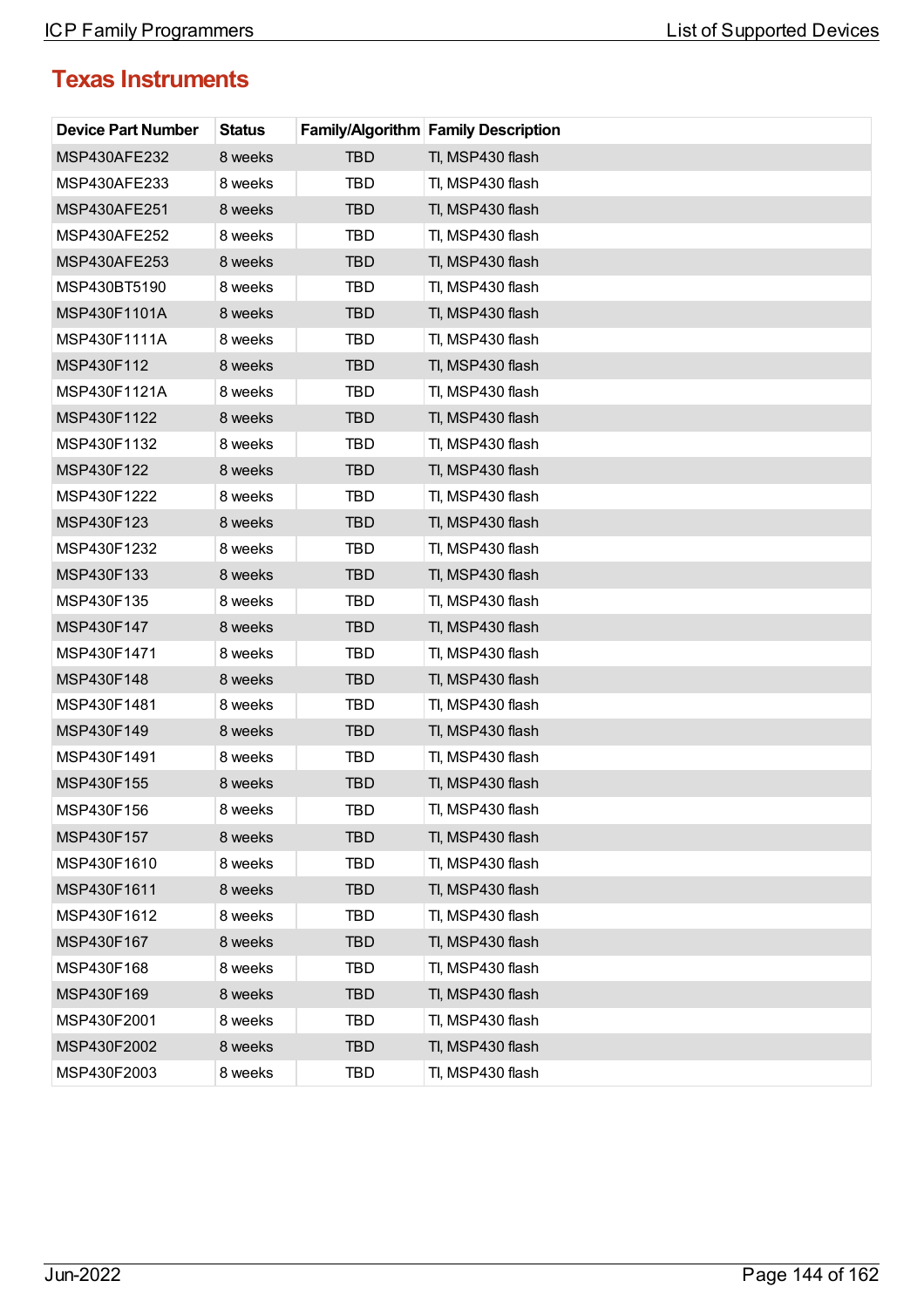| <b>Device Part Number</b> | <b>Status</b> |            | <b>Family/Algorithm Family Description</b> |
|---------------------------|---------------|------------|--------------------------------------------|
| MSP430F2011               | 8 weeks       | TBD        | TI, MSP430 flash                           |
| MSP430F2012               | 8 weeks       | <b>TBD</b> | TI, MSP430 flash                           |
| MSP430F2013               | 8 weeks       | <b>TBD</b> | TI, MSP430 flash                           |
| MSP430F2013-EP            | 8 weeks       | TBD        | TI, MSP430 flash                           |
| MSP430F2101               | 8 weeks       | <b>TBD</b> | TI, MSP430 flash                           |
| MSP430F2111               | 8 weeks       | TBD        | TI, MSP430 flash                           |
| MSP430F2112               | 8 weeks       | <b>TBD</b> | TI, MSP430 flash                           |
| MSP430F2121               | 8 weeks       | TBD        | TI, MSP430 flash                           |
| MSP430F2122               | 8 weeks       | <b>TBD</b> | TI, MSP430 flash                           |
| MSP430F2131               | 8 weeks       | TBD        | TI, MSP430 flash                           |
| MSP430F2132               | 8 weeks       | <b>TBD</b> | TI, MSP430 flash                           |
| MSP430F2132-EP            | 8 weeks       | <b>TBD</b> | TI, MSP430 flash                           |
| MSP430F2232               | 8 weeks       | <b>TBD</b> | TI, MSP430 flash                           |
| MSP430F2234               | 8 weeks       | TBD        | TI, MSP430 flash                           |
| MSP430F2252               | 8 weeks       | <b>TBD</b> | TI, MSP430 flash                           |
| MSP430F2252-Q1            | 8 weeks       | TBD        | TI, MSP430 flash                           |
| MSP430F2254               | 8 weeks       | <b>TBD</b> | TI, MSP430 flash                           |
| MSP430F2272               | 8 weeks       | <b>TBD</b> | TI, MSP430 flash                           |
| MSP430F2272-Q1            | 8 weeks       | <b>TBD</b> | TI, MSP430 flash                           |
| MSP430F2274               | 8 weeks       | TBD        | TI, MSP430 flash                           |
| MSP430F2274-EP            | 8 weeks       | <b>TBD</b> | TI, MSP430 flash                           |
| MSP430F233                | 8 weeks       | TBD        | TI, MSP430 flash                           |
| MSP430F2330               | 8 weeks       | <b>TBD</b> | TI, MSP430 flash                           |
| MSP430F235                | 8 weeks       | TBD        | TI, MSP430 flash                           |
| MSP430F2350               | 8 weeks       | <b>TBD</b> | TI, MSP430 flash                           |
| MSP430F2370               | 8 weeks       | TBD        | TI, MSP430 flash                           |
| MSP430F2410               | 8 weeks       | <b>TBD</b> | TI, MSP430 flash                           |
| MSP430F2416               | 8 weeks       | TBD        | TI, MSP430 flash                           |
| MSP430F2417               | 8 weeks       | <b>TBD</b> | TI, MSP430 flash                           |
| MSP430F2418               | 8 weeks       | <b>TBD</b> | TI, MSP430 flash                           |
| MSP430F2419               | 8 weeks       | <b>TBD</b> | TI, MSP430 flash                           |
| MSP430F247                | 8 weeks       | TBD        | Tl, MSP430 flash                           |
| MSP430F2471               | 8 weeks       | <b>TBD</b> | TI, MSP430 flash                           |
| MSP430F248                | 8 weeks       | TBD        | TI, MSP430 flash                           |
| MSP430F2481               | 8 weeks       | <b>TBD</b> | TI, MSP430 flash                           |
| MSP430F249                | 8 weeks       | TBD        | TI, MSP430 flash                           |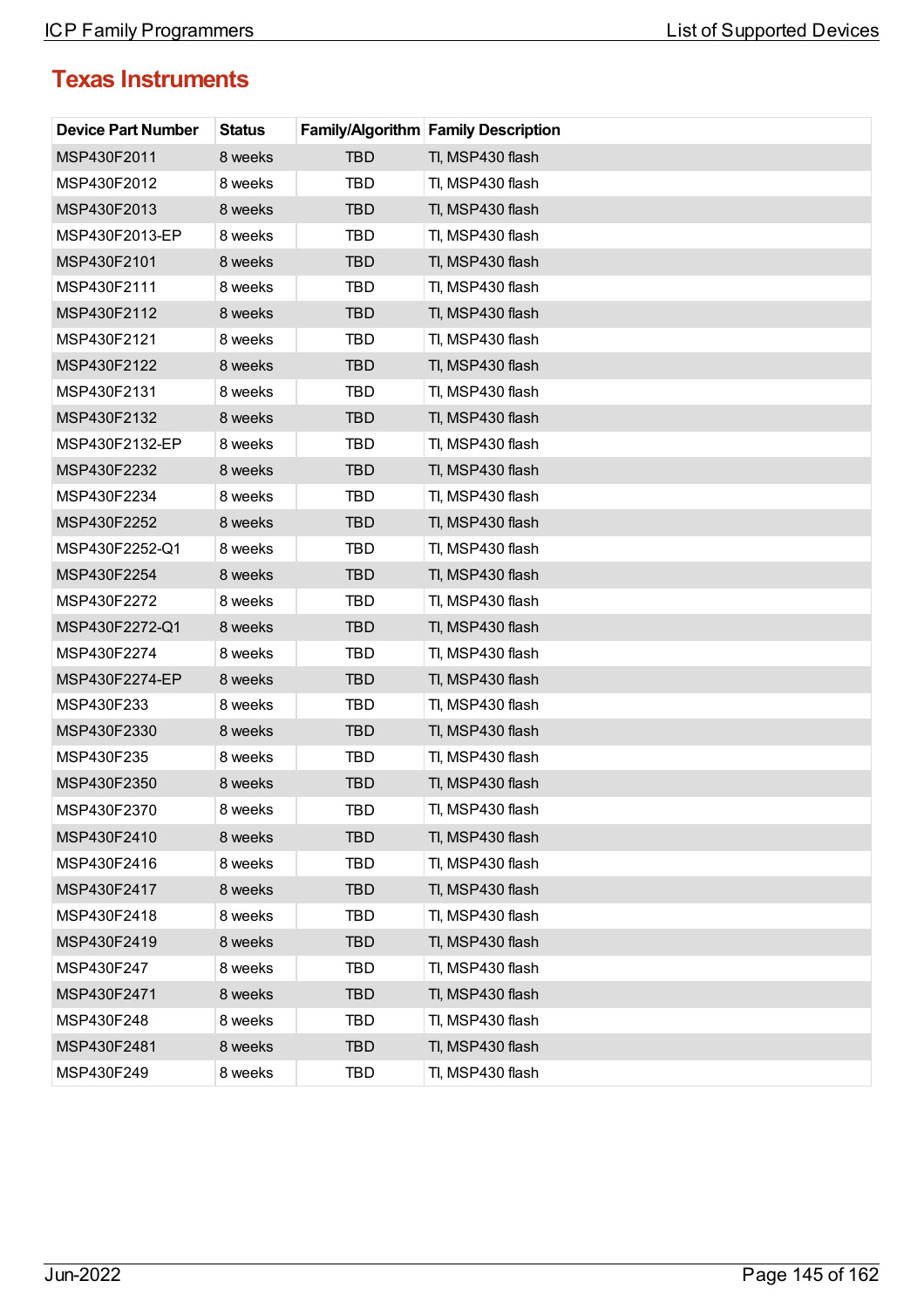| <b>Device Part Number</b> | <b>Status</b> |            | <b>Family/Algorithm Family Description</b> |
|---------------------------|---------------|------------|--------------------------------------------|
| MSP430F249-EP             | 8 weeks       | <b>TBD</b> | TI, MSP430 flash                           |
| MSP430F2491               | 8 weeks       | TBD        | TI, MSP430 flash                           |
| MSP430F2616               | 8 weeks       | <b>TBD</b> | TI, MSP430 flash                           |
| MSP430F2617               | 8 weeks       | TBD        | TI, MSP430 flash                           |
| MSP430F2618               | 8 weeks       | <b>TBD</b> | TI, MSP430 flash                           |
| MSP430F2619               | 8 weeks       | TBD        | TI, MSP430 flash                           |
| MSP430F2619S-HT           | 8 weeks       | <b>TBD</b> | TI, MSP430 flash                           |
| MSP430F412                | 8 weeks       | TBD        | TI, MSP430 flash                           |
| MSP430F413                | 8 weeks       | <b>TBD</b> | TI, MSP430 flash                           |
| MSP430F4132               | 8 weeks       | TBD        | TI, MSP430 flash                           |
| MSP430F415                | 8 weeks       | <b>TBD</b> | TI, MSP430 flash                           |
| MSP430F4152               | 8 weeks       | TBD        | TI, MSP430 flash                           |
| MSP430F417                | 8 weeks       | <b>TBD</b> | TI, MSP430 flash                           |
| MSP430F423A               | 8 weeks       | <b>TBD</b> | TI, MSP430 flash                           |
| MSP430F4250               | 8 weeks       | <b>TBD</b> | TI, MSP430 flash                           |
| MSP430F425A               | 8 weeks       | TBD        | TI, MSP430 flash                           |
| MSP430F4260               | 8 weeks       | <b>TBD</b> | TI, MSP430 flash                           |
| MSP430F4270               | 8 weeks       | TBD        | TI, MSP430 flash                           |
| MSP430F427A               | 8 weeks       | <b>TBD</b> | TI, MSP430 flash                           |
| MSP430F435                | 8 weeks       | TBD        | TI, MSP430 flash                           |
| MSP430F4351               | 8 weeks       | <b>TBD</b> | TI, MSP430 flash                           |
| MSP430F436                | 8 weeks       | TBD        | TI, MSP430 flash                           |
| MSP430F4361               | 8 weeks       | <b>TBD</b> | TI, MSP430 flash                           |
| MSP430F437                | 8 weeks       | TBD        | TI, MSP430 flash                           |
| MSP430F4371               | 8 weeks       | <b>TBD</b> | TI, MSP430 flash                           |
| MSP430F438                | 8 weeks       | TBD        | TI, MSP430 flash                           |
| MSP430F439                | 8 weeks       | <b>TBD</b> | TI, MSP430 flash                           |
| MSP430F447                | 8 weeks       | TBD        | TI, MSP430 flash                           |
| MSP430F448                | 8 weeks       | <b>TBD</b> | TI, MSP430 flash                           |
| MSP430F4481               | 8 weeks       | TBD        | TI, MSP430 flash                           |
| MSP430F449                | 8 weeks       | <b>TBD</b> | TI, MSP430 flash                           |
| MSP430F4491               | 8 weeks       | TBD        | TI, MSP430 flash                           |
| MSP430F4616               | 8 weeks       | <b>TBD</b> | TI, MSP430 flash                           |
| MSP430F46161              | 8 weeks       | TBD        | TI, MSP430 flash                           |
| MSP430F4617               | 8 weeks       | <b>TBD</b> | TI, MSP430 flash                           |
| MSP430F46171              | 8 weeks       | TBD        | TI, MSP430 flash                           |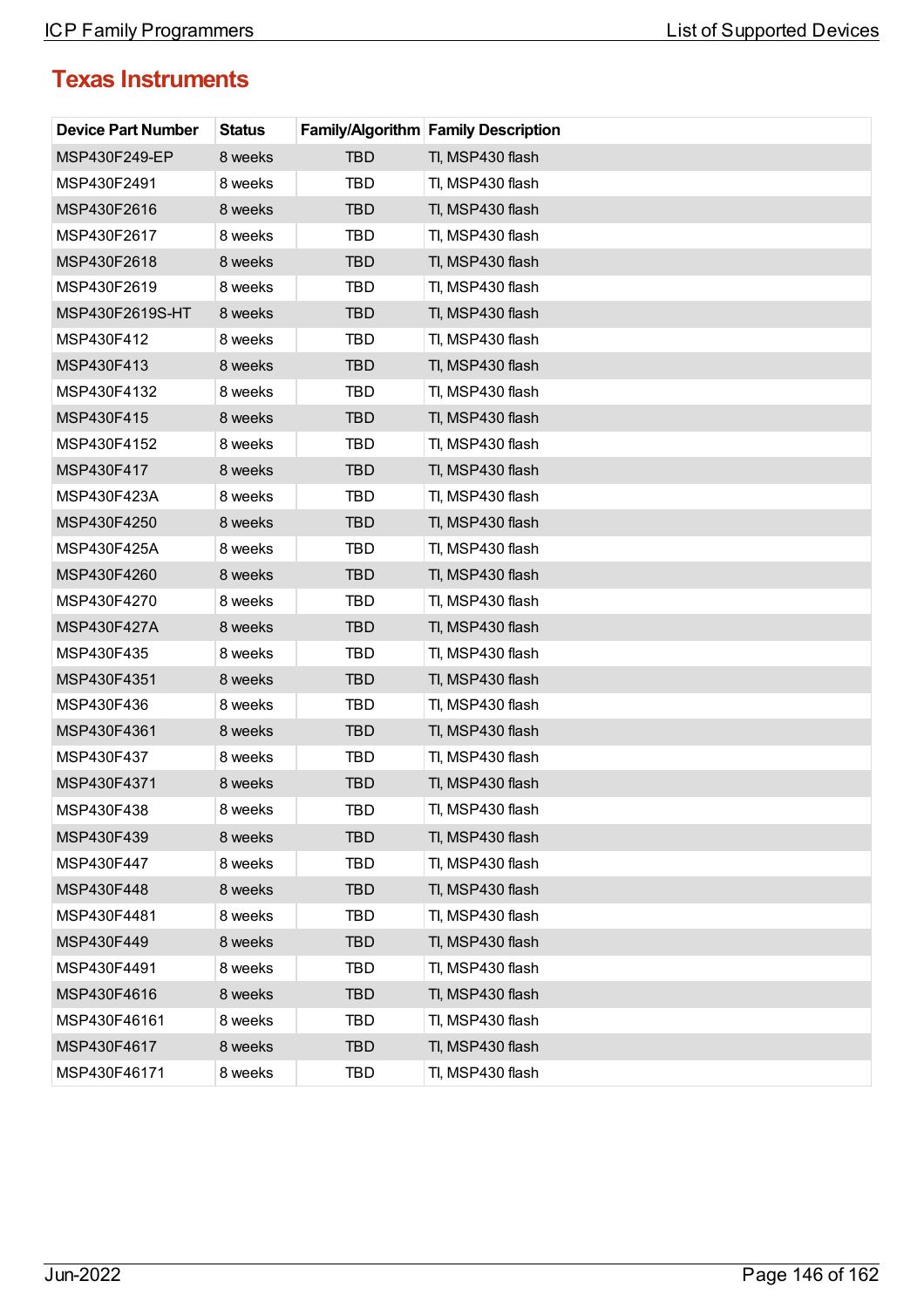| <b>Device Part Number</b> | <b>Status</b> |            | <b>Family/Algorithm Family Description</b> |
|---------------------------|---------------|------------|--------------------------------------------|
| MSP430F4618               | 8 weeks       | <b>TBD</b> | TI, MSP430 flash                           |
| MSP430F46181              | 8 weeks       | <b>TBD</b> | TI, MSP430 flash                           |
| MSP430F4619               | 8 weeks       | <b>TBD</b> | TI, MSP430 flash                           |
| MSP430F46191              | 8 weeks       | TBD        | TI, MSP430 flash                           |
| MSP430F47126              | 8 weeks       | <b>TBD</b> | TI, MSP430 flash                           |
| MSP430F47127              | 8 weeks       | TBD        | TI, MSP430 flash                           |
| MSP430F47163              | 8 weeks       | <b>TBD</b> | TI, MSP430 flash                           |
| MSP430F47166              | 8 weeks       | <b>TBD</b> | TI, MSP430 flash                           |
| MSP430F47167              | 8 weeks       | <b>TBD</b> | TI, MSP430 flash                           |
| MSP430F47173              | 8 weeks       | TBD        | TI, MSP430 flash                           |
| MSP430F47176              | 8 weeks       | <b>TBD</b> | TI, MSP430 flash                           |
| MSP430F47177              | 8 weeks       | TBD        | TI, MSP430 flash                           |
| MSP430F47183              | 8 weeks       | <b>TBD</b> | TI, MSP430 flash                           |
| MSP430F47186              | 8 weeks       | TBD        | TI, MSP430 flash                           |
| MSP430F47187              | 8 weeks       | <b>TBD</b> | TI, MSP430 flash                           |
| MSP430F47193              | 8 weeks       | TBD        | TI, MSP430 flash                           |
| MSP430F47196              | 8 weeks       | <b>TBD</b> | TI, MSP430 flash                           |
| MSP430F47197              | 8 weeks       | <b>TBD</b> | TI, MSP430 flash                           |
| MSP430F477                | 8 weeks       | <b>TBD</b> | TI, MSP430 flash                           |
| MSP430F478                | 8 weeks       | TBD        | TI, MSP430 flash                           |
| MSP430F4783               | 8 weeks       | <b>TBD</b> | TI, MSP430 flash                           |
| MSP430F4784               | 8 weeks       | TBD        | TI, MSP430 flash                           |
| MSP430F479                | 8 weeks       | <b>TBD</b> | TI, MSP430 flash                           |
| MSP430F4793               | 8 weeks       | TBD        | TI, MSP430 flash                           |
| MSP430F4794               | 8 weeks       | <b>TBD</b> | TI, MSP430 flash                           |
| MSP430F5131               | 8 weeks       | TBD        | TI, MSP430 flash                           |
| MSP430F5132               | 8 weeks       | <b>TBD</b> | TI, MSP430 flash                           |
| MSP430F5151               | 8 weeks       | TBD        | TI, MSP430 flash                           |
| MSP430F5152               | 8 weeks       | <b>TBD</b> | TI, MSP430 flash                           |
| MSP430F5171               | 8 weeks       | TBD        | TI, MSP430 flash                           |
| MSP430F5172               | 8 weeks       | <b>TBD</b> | TI, MSP430 flash                           |
| MSP430F5212               | 8 weeks       | TBD        | TI, MSP430 flash                           |
| MSP430F5214               | 8 weeks       | <b>TBD</b> | TI, MSP430 flash                           |
| MSP430F5217               | 8 weeks       | TBD        | TI, MSP430 flash                           |
| MSP430F5219               | 8 weeks       | <b>TBD</b> | TI, MSP430 flash                           |
| MSP430F5222               | 8 weeks       | TBD        | TI, MSP430 flash                           |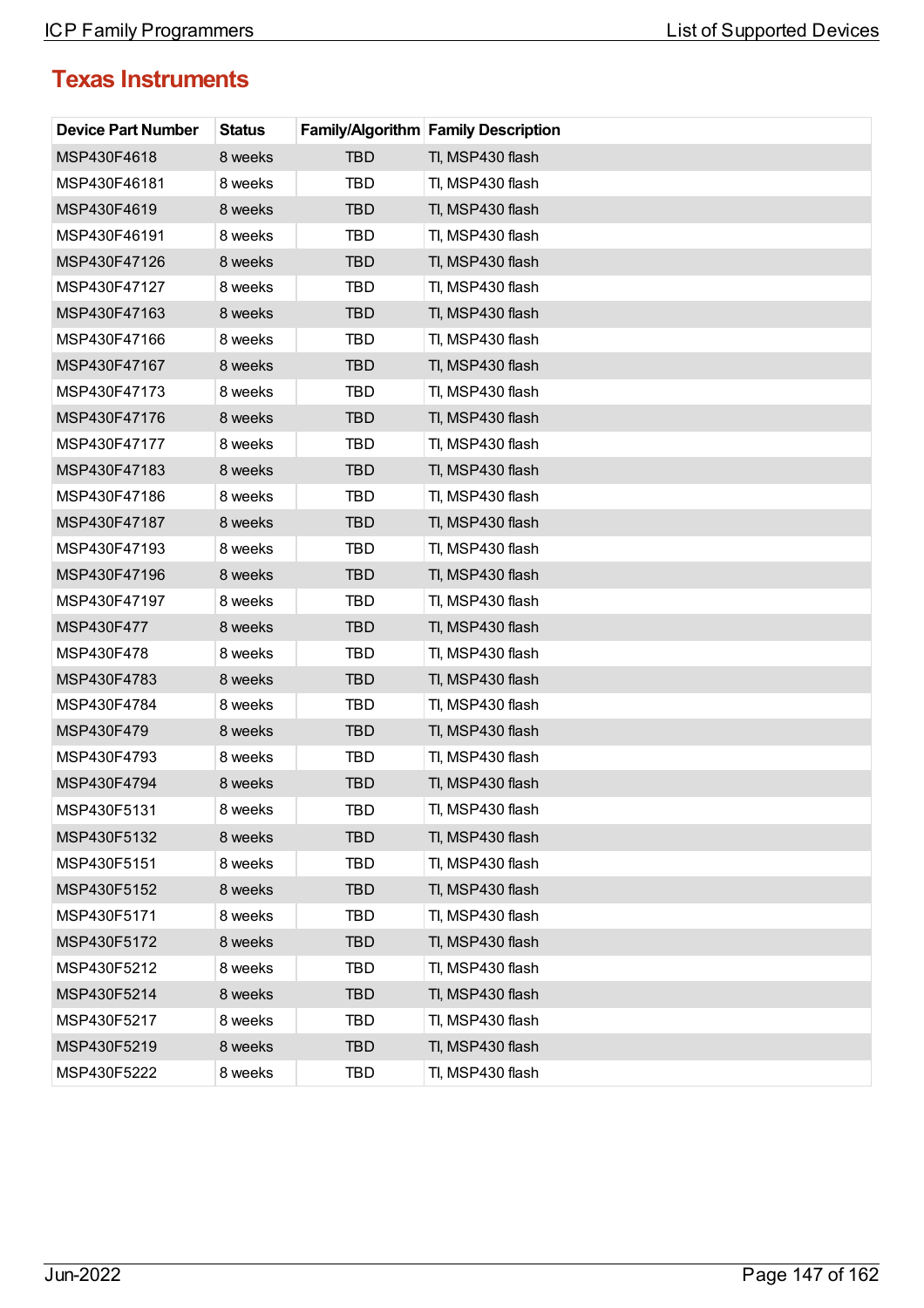| <b>Device Part Number</b> | <b>Status</b> |            | <b>Family/Algorithm Family Description</b> |
|---------------------------|---------------|------------|--------------------------------------------|
| MSP430F5224               | 8 weeks       | TBD        | TI, MSP430 flash                           |
| MSP430F5229               | 8 weeks       | <b>TBD</b> | TI, MSP430 flash                           |
| MSP430F5232               | 8 weeks       | <b>TBD</b> | TI, MSP430 flash                           |
| MSP430F5234               | 8 weeks       | TBD        | TI, MSP430 flash                           |
| MSP430F5237               | 8 weeks       | <b>TBD</b> | TI, MSP430 flash                           |
| MSP430F5239               | 8 weeks       | TBD        | TI, MSP430 flash                           |
| MSP430F5242               | 8 weeks       | <b>TBD</b> | TI, MSP430 flash                           |
| MSP430F5244               | 8 weeks       | TBD        | TI, MSP430 flash                           |
| MSP430F5247               | 8 weeks       | <b>TBD</b> | TI, MSP430 flash                           |
| MSP430F5249               | 8 weeks       | TBD        | TI, MSP430 flash                           |
| MSP430F5252               | 8 weeks       | <b>TBD</b> | TI, MSP430 flash                           |
| MSP430F5253               | 8 weeks       | <b>TBD</b> | TI, MSP430 flash                           |
| MSP430F5254               | 8 weeks       | <b>TBD</b> | TI, MSP430 flash                           |
| MSP430F5255               | 8 weeks       | TBD        | TI, MSP430 flash                           |
| MSP430F5256               | 8 weeks       | <b>TBD</b> | TI, MSP430 flash                           |
| MSP430F5257               | 8 weeks       | TBD        | TI, MSP430 flash                           |
| MSP430F5258               | 8 weeks       | <b>TBD</b> | TI, MSP430 flash                           |
| MSP430F5259               | 8 weeks       | <b>TBD</b> | TI, MSP430 flash                           |
| MSP430F5304               | 8 weeks       | <b>TBD</b> | TI, MSP430 flash                           |
| MSP430F5308               | 8 weeks       | TBD        | TI, MSP430 flash                           |
| MSP430F5309               | 8 weeks       | <b>TBD</b> | TI, MSP430 flash                           |
| MSP430F5310               | 8 weeks       | TBD        | TI, MSP430 flash                           |
| MSP430F5324               | 8 weeks       | <b>TBD</b> | TI, MSP430 flash                           |
| MSP430F5325               | 8 weeks       | TBD        | TI, MSP430 flash                           |
| MSP430F5326               | 8 weeks       | <b>TBD</b> | TI, MSP430 flash                           |
| MSP430F5327               | 8 weeks       | TBD        | TI, MSP430 flash                           |
| MSP430F5328               | 8 weeks       | <b>TBD</b> | TI, MSP430 flash                           |
| MSP430F5328-EP            | 8 weeks       | TBD        | TI, MSP430 flash                           |
| MSP430F5329               | 8 weeks       | <b>TBD</b> | TI, MSP430 flash                           |
| MSP430F5333               | 8 weeks       | <b>TBD</b> | TI, MSP430 flash                           |
| MSP430F5335               | 8 weeks       | <b>TBD</b> | TI, MSP430 flash                           |
| MSP430F5336               | 8 weeks       | TBD        | Tl, MSP430 flash                           |
| MSP430F5338               | 8 weeks       | <b>TBD</b> | TI, MSP430 flash                           |
| MSP430F5340               | 8 weeks       | TBD        | TI, MSP430 flash                           |
| MSP430F5341               | 8 weeks       | <b>TBD</b> | TI, MSP430 flash                           |
| MSP430F5342               | 8 weeks       | TBD        | TI, MSP430 flash                           |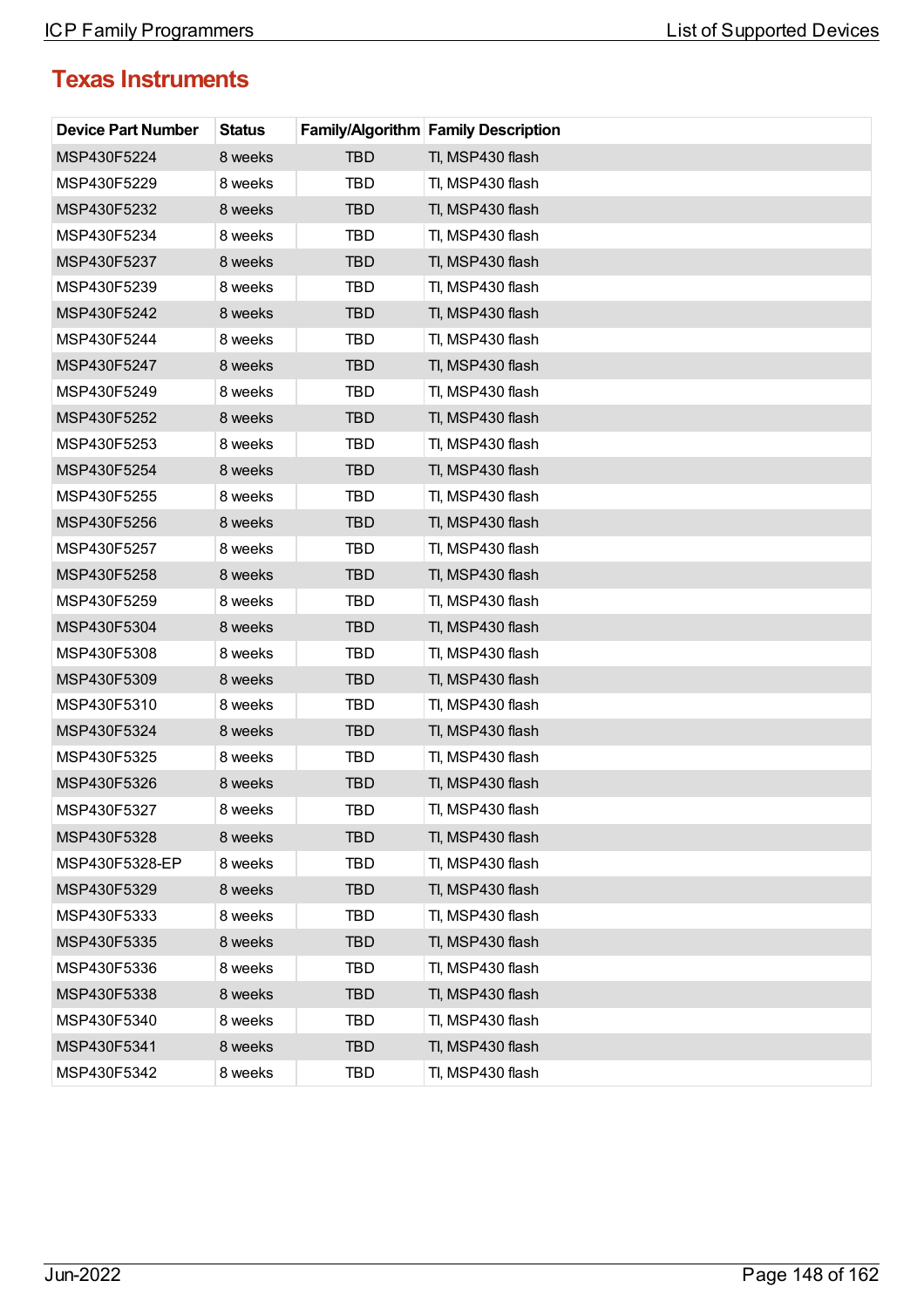| <b>Device Part Number</b> | <b>Status</b> |            | <b>Family/Algorithm Family Description</b> |
|---------------------------|---------------|------------|--------------------------------------------|
| MSP430F5358               | 8 weeks       | <b>TBD</b> | TI, MSP430 flash                           |
| MSP430F5359               | 8 weeks       | TBD        | TI, MSP430 flash                           |
| MSP430F5418A              | 8 weeks       | <b>TBD</b> | TI, MSP430 flash                           |
| MSP430F5419A              | 8 weeks       | TBD        | TI, MSP430 flash                           |
| MSP430F5435A              | 8 weeks       | <b>TBD</b> | TI, MSP430 flash                           |
| MSP430F5436A              | 8 weeks       | TBD        | TI, MSP430 flash                           |
| MSP430F5437A              | 8 weeks       | <b>TBD</b> | TI, MSP430 flash                           |
| MSP430F5438A              | 8 weeks       | TBD        | TI, MSP430 flash                           |
| MSP430F5438A-EP           | 8 weeks       | <b>TBD</b> | TI, MSP430 flash                           |
| MSP430F5438A-ET           | 8 weeks       | TBD        | TI, MSP430 flash                           |
| MSP430F5500               | 8 weeks       | <b>TBD</b> | TI, MSP430 flash                           |
| MSP430F5501               | 8 weeks       | TBD        | TI, MSP430 flash                           |
| MSP430F5502               | 8 weeks       | <b>TBD</b> | TI, MSP430 flash                           |
| MSP430F5503               | 8 weeks       | <b>TBD</b> | TI, MSP430 flash                           |
| MSP430F5504               | 8 weeks       | <b>TBD</b> | TI, MSP430 flash                           |
| MSP430F5505               | 8 weeks       | TBD        | TI, MSP430 flash                           |
| MSP430F5506               | 8 weeks       | <b>TBD</b> | TI, MSP430 flash                           |
| MSP430F5507               | 8 weeks       | TBD        | TI, MSP430 flash                           |
| MSP430F5508               | 8 weeks       | <b>TBD</b> | TI, MSP430 flash                           |
| MSP430F5509               | 8 weeks       | TBD        | TI, MSP430 flash                           |
| MSP430F5510               | 8 weeks       | <b>TBD</b> | TI, MSP430 flash                           |
| MSP430F5513               | 8 weeks       | TBD        | TI, MSP430 flash                           |
| MSP430F5514               | 8 weeks       | <b>TBD</b> | TI, MSP430 flash                           |
| MSP430F5515               | 8 weeks       | TBD        | TI, MSP430 flash                           |
| MSP430F5517               | 8 weeks       | <b>TBD</b> | TI, MSP430 flash                           |
| MSP430F5519               | 8 weeks       | TBD        | TI, MSP430 flash                           |
| MSP430F5521               | 8 weeks       | <b>TBD</b> | TI, MSP430 flash                           |
| MSP430F5522               | 8 weeks       | TBD        | TI, MSP430 flash                           |
| MSP430F5524               | 8 weeks       | <b>TBD</b> | TI, MSP430 flash                           |
| MSP430F5525               | 8 weeks       | TBD        | TI, MSP430 flash                           |
| MSP430F5526               | 8 weeks       | <b>TBD</b> | TI, MSP430 flash                           |
| MSP430F5527               | 8 weeks       | TBD        | TI, MSP430 flash                           |
| MSP430F5528               | 8 weeks       | <b>TBD</b> | TI, MSP430 flash                           |
| MSP430F5529               | 8 weeks       | TBD        | TI, MSP430 flash                           |
| MSP430F5630               | 8 weeks       | <b>TBD</b> | TI, MSP430 flash                           |
| MSP430F5631               | 8 weeks       | TBD        | TI, MSP430 flash                           |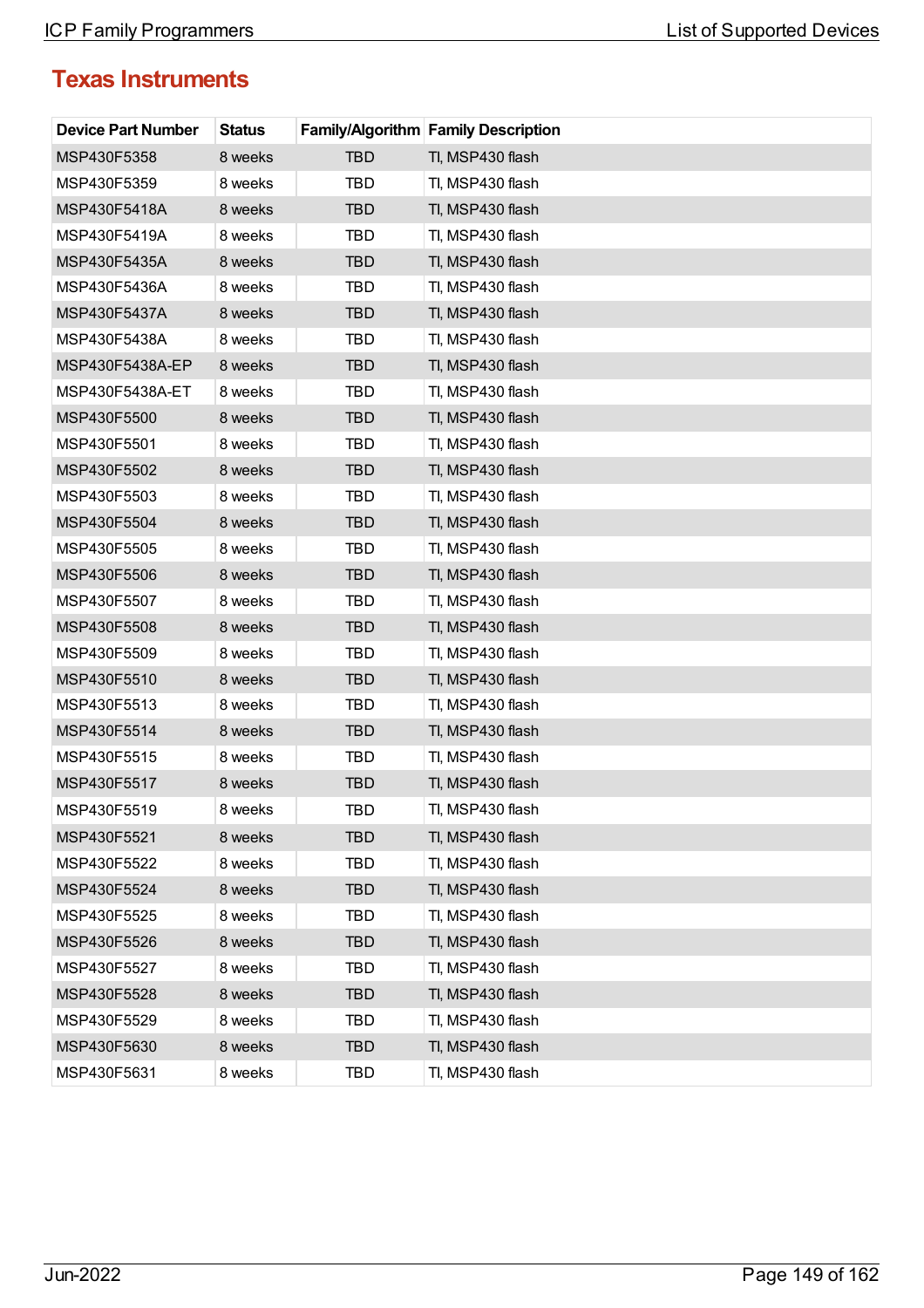| <b>Device Part Number</b> | <b>Status</b> |            | <b>Family/Algorithm Family Description</b> |
|---------------------------|---------------|------------|--------------------------------------------|
| MSP430F5632               | 8 weeks       | TBD        | TI, MSP430 flash                           |
| MSP430F5633               | 8 weeks       | <b>TBD</b> | TI, MSP430 flash                           |
| MSP430F5634               | 8 weeks       | <b>TBD</b> | TI, MSP430 flash                           |
| MSP430F5635               | 8 weeks       | TBD        | TI, MSP430 flash                           |
| MSP430F5636               | 8 weeks       | <b>TBD</b> | TI, MSP430 flash                           |
| MSP430F5637               | 8 weeks       | TBD        | TI, MSP430 flash                           |
| MSP430F5638               | 8 weeks       | <b>TBD</b> | TI, MSP430 flash                           |
| MSP430F5658               | 8 weeks       | TBD        | TI, MSP430 flash                           |
| MSP430F5659               | 8 weeks       | <b>TBD</b> | TI, MSP430 flash                           |
| MSP430F6433               | 8 weeks       | TBD        | TI, MSP430 flash                           |
| MSP430F6435               | 8 weeks       | <b>TBD</b> | TI, MSP430 flash                           |
| MSP430F6436               | 8 weeks       | <b>TBD</b> | TI, MSP430 flash                           |
| MSP430F6438               | 8 weeks       | <b>TBD</b> | TI, MSP430 flash                           |
| MSP430F6458               | 8 weeks       | TBD        | TI, MSP430 flash                           |
| MSP430F6459               | 8 weeks       | <b>TBD</b> | TI, MSP430 flash                           |
| MSP430F6459-HIREL         | 8 weeks       | TBD        | TI, MSP430 flash                           |
| MSP430F6630               | 8 weeks       | <b>TBD</b> | TI, MSP430 flash                           |
| MSP430F6631               | 8 weeks       | <b>TBD</b> | TI, MSP430 flash                           |
| MSP430F6632               | 8 weeks       | <b>TBD</b> | TI, MSP430 flash                           |
| MSP430F6633               | 8 weeks       | TBD        | TI, MSP430 flash                           |
| MSP430F6634               | 8 weeks       | <b>TBD</b> | TI, MSP430 flash                           |
| MSP430F6635               | 8 weeks       | TBD        | TI, MSP430 flash                           |
| MSP430F6636               | 8 weeks       | <b>TBD</b> | TI, MSP430 flash                           |
| MSP430F6637               | 8 weeks       | TBD        | TI, MSP430 flash                           |
| MSP430F6638               | 8 weeks       | <b>TBD</b> | TI, MSP430 flash                           |
| MSP430F6658               | 8 weeks       | TBD        | TI, MSP430 flash                           |
| MSP430F6659               | 8 weeks       | <b>TBD</b> | TI, MSP430 flash                           |
| MSP430F6720               | 8 weeks       | TBD        | TI, MSP430 flash                           |
| MSP430F6720A              | 8 weeks       | <b>TBD</b> | TI, MSP430 flash                           |
| MSP430F6721               | 8 weeks       | <b>TBD</b> | TI, MSP430 flash                           |
| MSP430F6721A              | 8 weeks       | <b>TBD</b> | TI, MSP430 flash                           |
| MSP430F6723               | 8 weeks       | TBD        | Tl, MSP430 flash                           |
| MSP430F6723A              | 8 weeks       | <b>TBD</b> | TI, MSP430 flash                           |
| MSP430F6724               | 8 weeks       | TBD        | TI, MSP430 flash                           |
| MSP430F6724A              | 8 weeks       | <b>TBD</b> | TI, MSP430 flash                           |
| MSP430F6725               | 8 weeks       | TBD        | TI, MSP430 flash                           |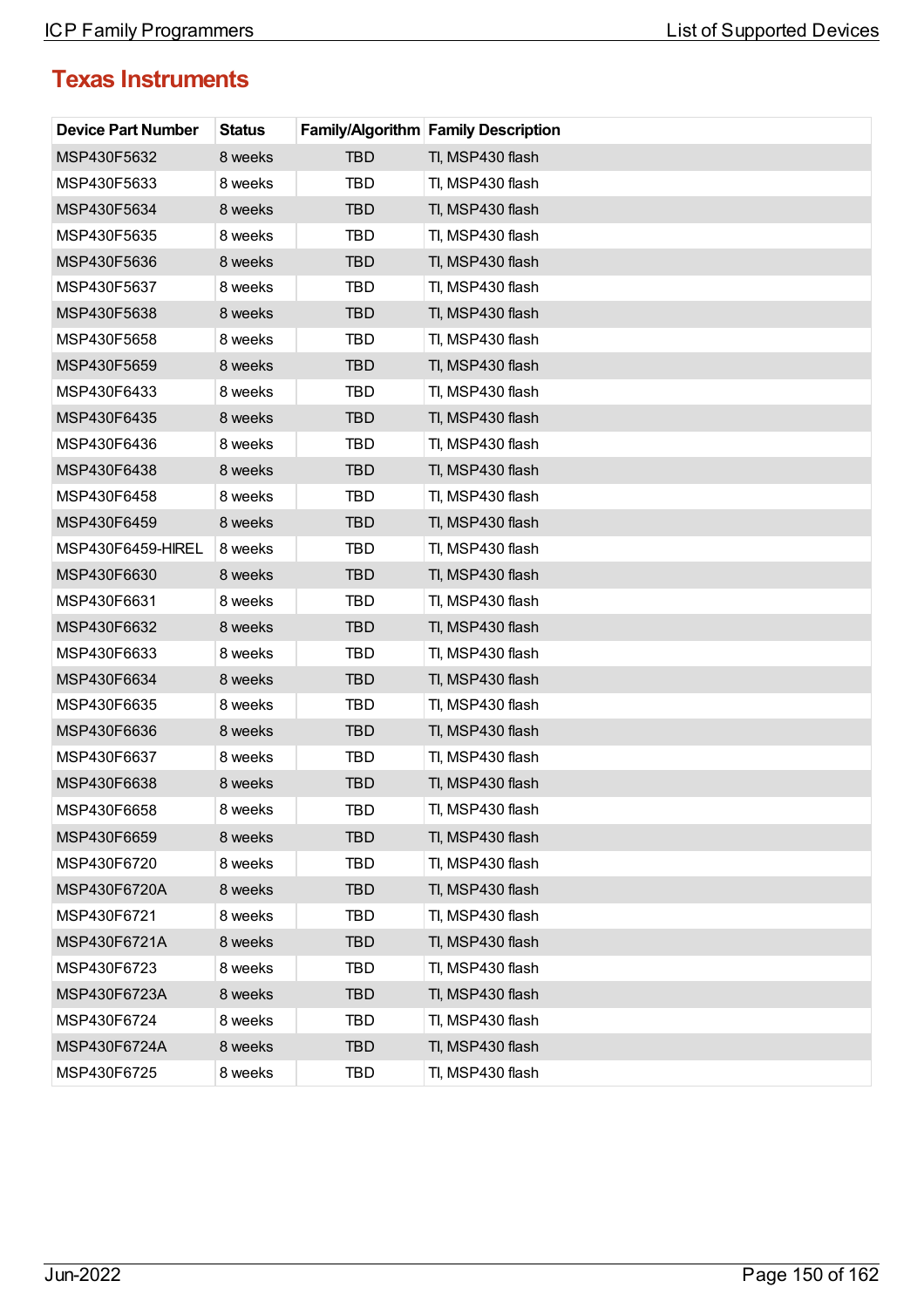| <b>Device Part Number</b> | <b>Status</b> |            | <b>Family/Algorithm Family Description</b> |
|---------------------------|---------------|------------|--------------------------------------------|
| MSP430F6725A              | 8 weeks       | <b>TBD</b> | TI, MSP430 flash                           |
| MSP430F6726               | 8 weeks       | <b>TBD</b> | TI, MSP430 flash                           |
| MSP430F6726A              | 8 weeks       | <b>TBD</b> | TI, MSP430 flash                           |
| MSP430F6730               | 8 weeks       | TBD        | TI, MSP430 flash                           |
| MSP430F6730A              | 8 weeks       | <b>TBD</b> | TI, MSP430 flash                           |
| MSP430F6731               | 8 weeks       | TBD        | TI, MSP430 flash                           |
| MSP430F6731A              | 8 weeks       | <b>TBD</b> | TI, MSP430 flash                           |
| MSP430F6733               | 8 weeks       | <b>TBD</b> | TI, MSP430 flash                           |
| MSP430F6733A              | 8 weeks       | <b>TBD</b> | TI, MSP430 flash                           |
| MSP430F6734               | 8 weeks       | TBD        | TI, MSP430 flash                           |
| MSP430F6734A              | 8 weeks       | <b>TBD</b> | TI, MSP430 flash                           |
| MSP430F6735               | 8 weeks       | TBD        | TI, MSP430 flash                           |
| MSP430F6735A              | 8 weeks       | <b>TBD</b> | TI, MSP430 flash                           |
| MSP430F6736               | 8 weeks       | TBD        | TI, MSP430 flash                           |
| MSP430F6736A              | 8 weeks       | <b>TBD</b> | TI, MSP430 flash                           |
| MSP430F6745               | 8 weeks       | TBD        | TI, MSP430 flash                           |
| MSP430F67451              | 8 weeks       | <b>TBD</b> | TI, MSP430 flash                           |
| MSP430F67451A             | 8 weeks       | <b>TBD</b> | TI, MSP430 flash                           |
| MSP430F6745A              | 8 weeks       | <b>TBD</b> | TI, MSP430 flash                           |
| MSP430F6746               | 8 weeks       | TBD        | TI, MSP430 flash                           |
| MSP430F67461              | 8 weeks       | <b>TBD</b> | TI, MSP430 flash                           |
| MSP430F67461A             | 8 weeks       | TBD        | TI, MSP430 flash                           |
| MSP430F6746A              | 8 weeks       | <b>TBD</b> | TI, MSP430 flash                           |
| MSP430F6747               | 8 weeks       | TBD        | TI, MSP430 flash                           |
| MSP430F67471              | 8 weeks       | <b>TBD</b> | TI, MSP430 flash                           |
| MSP430F67471A             | 8 weeks       | TBD        | TI, MSP430 flash                           |
| MSP430F6747A              | 8 weeks       | <b>TBD</b> | TI, MSP430 flash                           |
| MSP430F6748               | 8 weeks       | TBD        | TI, MSP430 flash                           |
| MSP430F67481              | 8 weeks       | <b>TBD</b> | TI, MSP430 flash                           |
| MSP430F67481A             | 8 weeks       | TBD        | TI, MSP430 flash                           |
| MSP430F6748A              | 8 weeks       | <b>TBD</b> | TI, MSP430 flash                           |
| MSP430F6749               | 8 weeks       | TBD        | TI, MSP430 flash                           |
| MSP430F67491              | 8 weeks       | <b>TBD</b> | TI, MSP430 flash                           |
| MSP430F67491A             | 8 weeks       | TBD        | TI, MSP430 flash                           |
| MSP430F6749A              | 8 weeks       | <b>TBD</b> | TI, MSP430 flash                           |
| MSP430F67621              | 8 weeks       | TBD        | TI, MSP430 flash                           |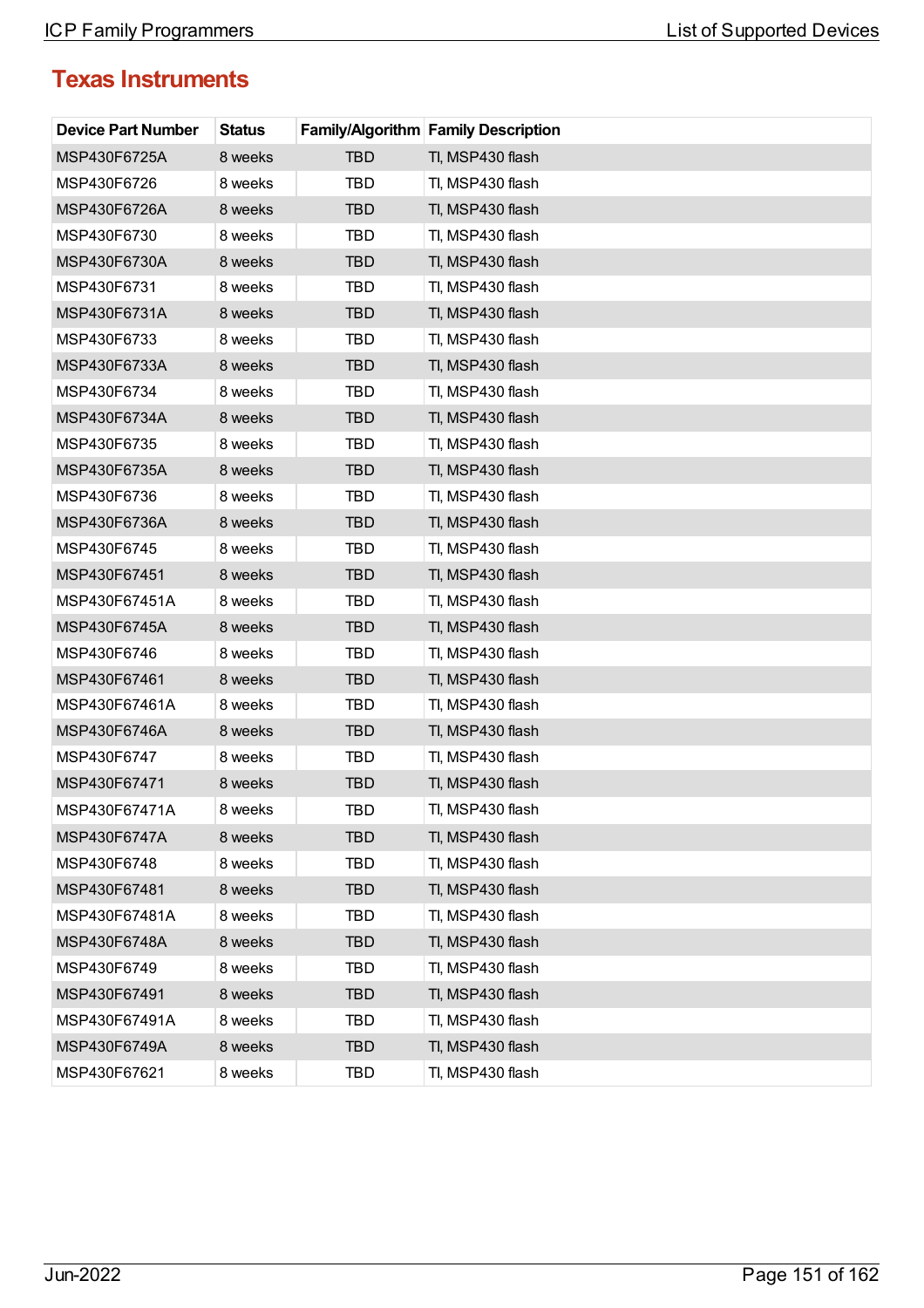| <b>Device Part Number</b> | <b>Status</b> |            | <b>Family/Algorithm Family Description</b> |
|---------------------------|---------------|------------|--------------------------------------------|
| MSP430F67621A             | 8 weeks       | <b>TBD</b> | TI, MSP430 flash                           |
| MSP430F67641              | 8 weeks       | TBD        | TI, MSP430 flash                           |
| MSP430F67641A             | 8 weeks       | <b>TBD</b> | TI, MSP430 flash                           |
| MSP430F6765               | 8 weeks       | TBD        | TI, MSP430 flash                           |
| MSP430F67651              | 8 weeks       | <b>TBD</b> | TI, MSP430 flash                           |
| MSP430F67651A             | 8 weeks       | TBD        | TI, MSP430 flash                           |
| MSP430F6765A              | 8 weeks       | <b>TBD</b> | TI, MSP430 flash                           |
| MSP430F6766               | 8 weeks       | TBD        | TI, MSP430 flash                           |
| MSP430F67661              | 8 weeks       | <b>TBD</b> | TI, MSP430 flash                           |
| MSP430F67661A             | 8 weeks       | TBD        | TI, MSP430 flash                           |
| MSP430F6766A              | 8 weeks       | <b>TBD</b> | TI, MSP430 flash                           |
| MSP430F6767               | 8 weeks       | TBD        | TI, MSP430 flash                           |
| MSP430F67671              | 8 weeks       | <b>TBD</b> | TI, MSP430 flash                           |
| MSP430F67671A             | 8 weeks       | <b>TBD</b> | TI, MSP430 flash                           |
| MSP430F6767A              | 8 weeks       | <b>TBD</b> | TI, MSP430 flash                           |
| MSP430F6768               | 8 weeks       | TBD        | TI, MSP430 flash                           |
| MSP430F67681              | 8 weeks       | <b>TBD</b> | TI, MSP430 flash                           |
| MSP430F67681A             | 8 weeks       | TBD        | TI, MSP430 flash                           |
| MSP430F6768A              | 8 weeks       | <b>TBD</b> | TI, MSP430 flash                           |
| MSP430F6769               | 8 weeks       | TBD        | TI, MSP430 flash                           |
| MSP430F67691              | 8 weeks       | <b>TBD</b> | TI, MSP430 flash                           |
| MSP430F67691A             | 8 weeks       | TBD        | TI, MSP430 flash                           |
| MSP430F6769A              | 8 weeks       | <b>TBD</b> | TI, MSP430 flash                           |
| MSP430F6775               | 8 weeks       | TBD        | TI, MSP430 flash                           |
| MSP430F67751              | 8 weeks       | <b>TBD</b> | TI, MSP430 flash                           |
| MSP430F67751A             | 8 weeks       | TBD        | TI, MSP430 flash                           |
| MSP430F6775A              | 8 weeks       | <b>TBD</b> | TI, MSP430 flash                           |
| MSP430F6776               | 8 weeks       | TBD        | TI, MSP430 flash                           |
| MSP430F67761              | 8 weeks       | <b>TBD</b> | TI, MSP430 flash                           |
| MSP430F67761A             | 8 weeks       | TBD        | TI, MSP430 flash                           |
| MSP430F6776A              | 8 weeks       | <b>TBD</b> | TI, MSP430 flash                           |
| MSP430F6777               | 8 weeks       | TBD        | TI, MSP430 flash                           |
| MSP430F67771              | 8 weeks       | <b>TBD</b> | TI, MSP430 flash                           |
| MSP430F67771A             | 8 weeks       | TBD        | TI, MSP430 flash                           |
| MSP430F6777A              | 8 weeks       | <b>TBD</b> | TI, MSP430 flash                           |
| MSP430F6778               | 8 weeks       | TBD        | TI, MSP430 flash                           |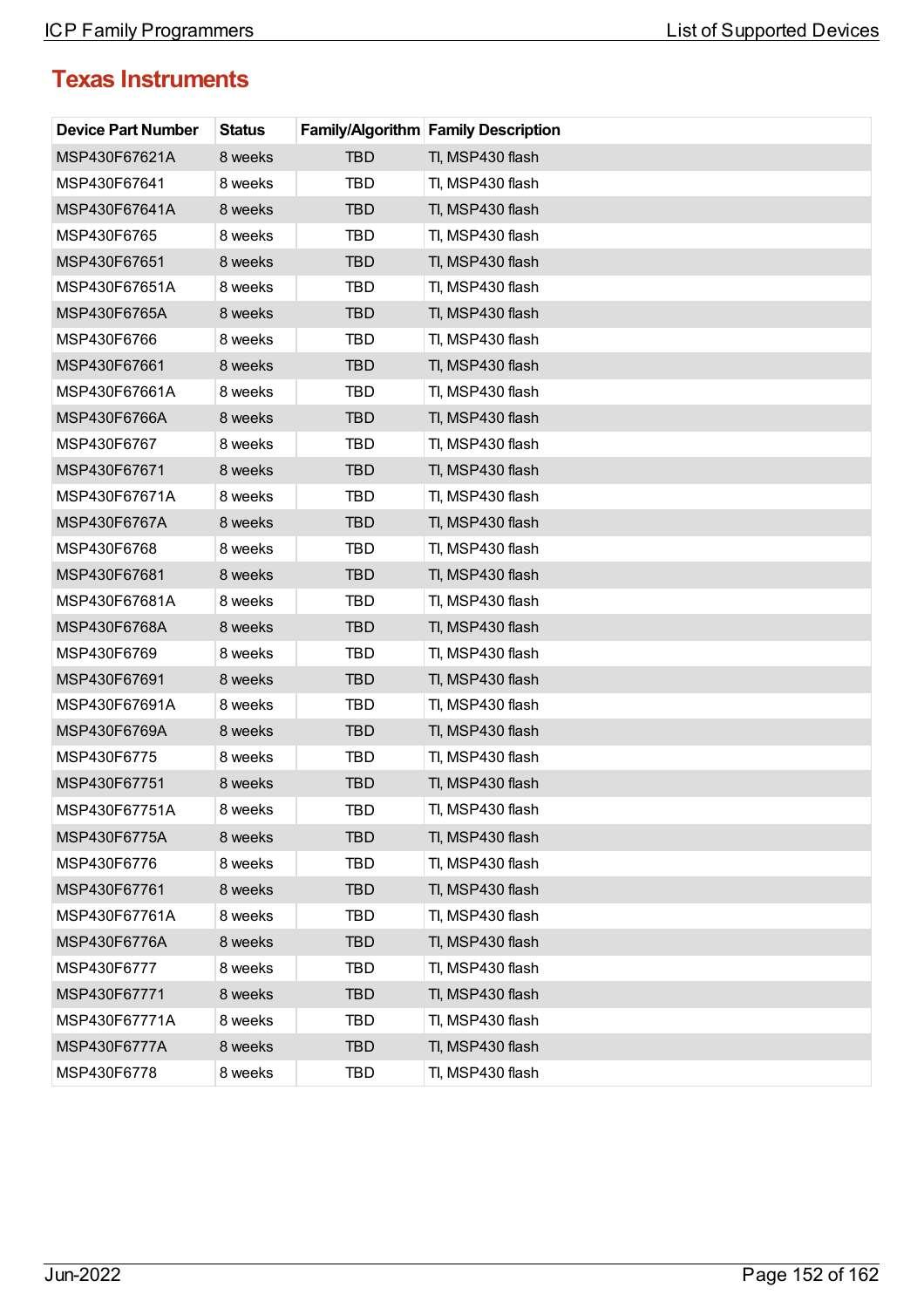| <b>Device Part Number</b> | <b>Status</b> |            | <b>Family/Algorithm Family Description</b> |
|---------------------------|---------------|------------|--------------------------------------------|
| MSP430F67781              | 8 weeks       | <b>TBD</b> | TI, MSP430 flash                           |
| MSP430F67781A             | 8 weeks       | TBD        | TI, MSP430 flash                           |
| MSP430F6778A              | 8 weeks       | <b>TBD</b> | TI, MSP430 flash                           |
| MSP430F6779               | 8 weeks       | TBD        | TI, MSP430 flash                           |
| MSP430F67791              | 8 weeks       | <b>TBD</b> | TI, MSP430 flash                           |
| MSP430F67791A             | 8 weeks       | TBD        | TI, MSP430 flash                           |
| MSP430F6779A              | 8 weeks       | <b>TBD</b> | TI, MSP430 flash                           |
| MSP430FE423               | 8 weeks       | TBD        | TI, MSP430 flash                           |
| MSP430FE4232              | 8 weeks       | <b>TBD</b> | TI, MSP430 flash                           |
| MSP430FE423A              | 8 weeks       | TBD        | TI, MSP430 flash                           |
| MSP430FE4242              | 8 weeks       | <b>TBD</b> | TI, MSP430 flash                           |
| MSP430FE425               | 8 weeks       | TBD        | TI, MSP430 flash                           |
| MSP430FE4252              | 8 weeks       | <b>TBD</b> | TI, MSP430 flash                           |
| MSP430FE425A              | 8 weeks       | <b>TBD</b> | TI, MSP430 flash                           |
| MSP430FE427               | 8 weeks       | <b>TBD</b> | TI, MSP430 flash                           |
| MSP430FE4272              | 8 weeks       | TBD        | TI, MSP430 flash                           |
| MSP430FE427A              | 8 weeks       | <b>TBD</b> | TI, MSP430 flash                           |
| MSP430FG4250              | 8 weeks       | <b>TBD</b> | TI, MSP430 flash                           |
| MSP430FG4260              | 8 weeks       | <b>TBD</b> | TI, MSP430 flash                           |
| MSP430FG4270              | 8 weeks       | TBD        | TI, MSP430 flash                           |
| MSP430FG437               | 8 weeks       | TBD        | TI, MSP430 flash                           |
| MSP430FG438               | 8 weeks       | TBD        | TI, MSP430 flash                           |
| MSP430FG439               | 8 weeks       | <b>TBD</b> | TI, MSP430 flash                           |
| MSP430FG4616              | 8 weeks       | TBD        | TI, MSP430 flash                           |
| MSP430FG4617              | 8 weeks       | <b>TBD</b> | TI, MSP430 flash                           |
| MSP430FG4618              | 8 weeks       | TBD        | TI, MSP430 flash                           |
| MSP430FG4619              | 8 weeks       | <b>TBD</b> | TI, MSP430 flash                           |
| MSP430FG477               | 8 weeks       | TBD        | TI, MSP430 flash                           |
| MSP430FG478               | 8 weeks       | <b>TBD</b> | TI, MSP430 flash                           |
| MSP430FG479               | 8 weeks       | TBD        | TI, MSP430 flash                           |
| MSP430FG6425              | 8 weeks       | <b>TBD</b> | TI, MSP430 flash                           |
| MSP430FG6426              | 8 weeks       | TBD        | TI, MSP430 flash                           |
| MSP430FG6625              | 8 weeks       | <b>TBD</b> | TI, MSP430 flash                           |
| MSP430FG6626              | 8 weeks       | TBD        | TI, MSP430 flash                           |
| MSP430FW423               | 8 weeks       | <b>TBD</b> | TI, MSP430 flash                           |
| MSP430FW425               | 8 weeks       | TBD        | TI, MSP430 flash                           |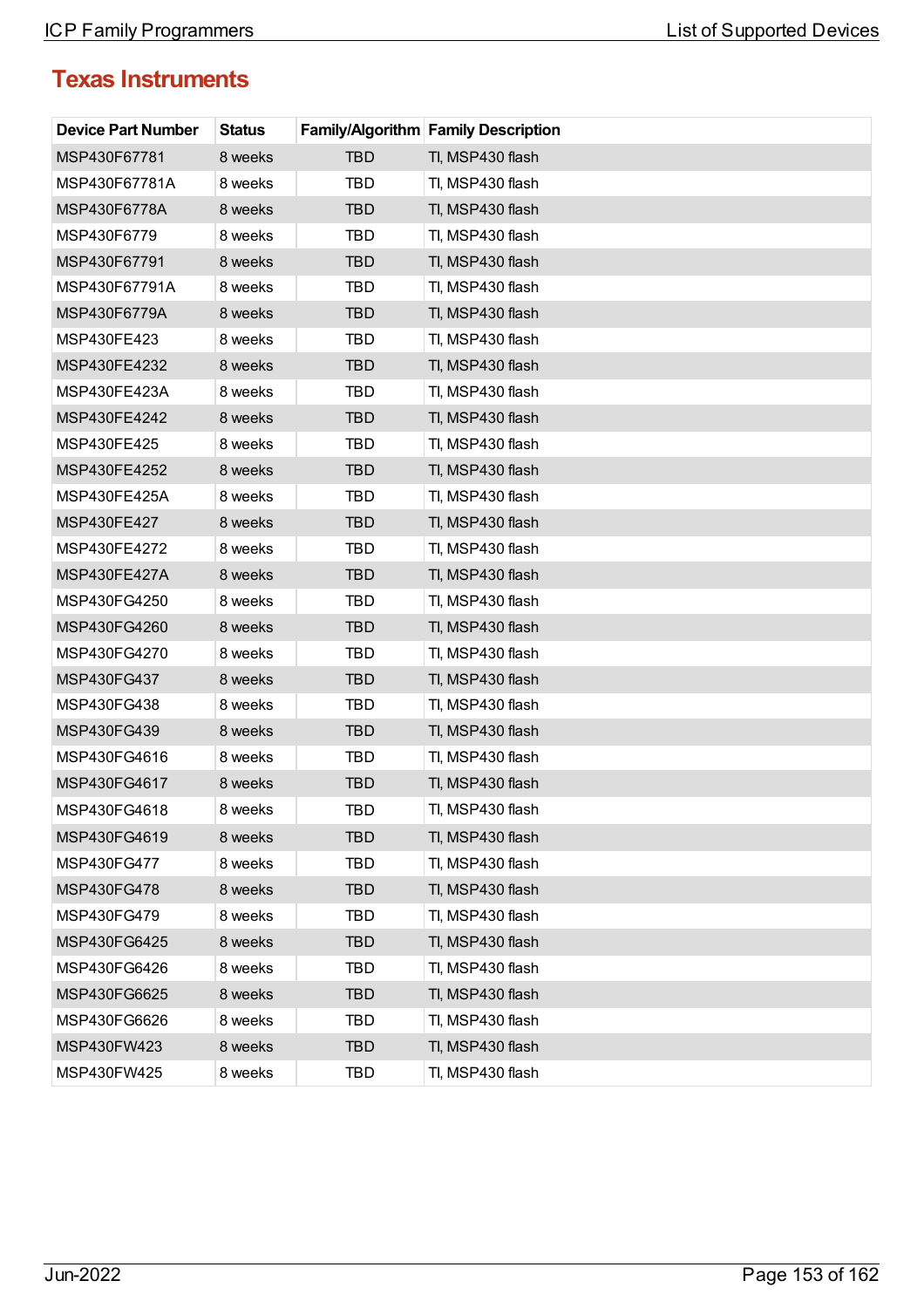| <b>Device Part Number</b> | <b>Status</b> |            | <b>Family/Algorithm Family Description</b> |
|---------------------------|---------------|------------|--------------------------------------------|
| MSP430FW427               | 8 weeks       | <b>TBD</b> | TI, MSP430 flash                           |
| MSP430FW428               | 8 weeks       | <b>TBD</b> | TI, MSP430 flash                           |
| MSP430FW429               | 8 weeks       | <b>TBD</b> | TI, MSP430 flash                           |
| MSP430G2001               | 8 weeks       | TBD        | TI, MSP430 flash                           |
| MSP430G2101               | 8 weeks       | <b>TBD</b> | TI, MSP430 flash                           |
| MSP430G2102               | 8 weeks       | TBD        | TI, MSP430 flash                           |
| MSP430G2111               | 8 weeks       | <b>TBD</b> | TI, MSP430 flash                           |
| MSP430G2112               | 8 weeks       | <b>TBD</b> | TI, MSP430 flash                           |
| MSP430G2121               | 8 weeks       | <b>TBD</b> | TI, MSP430 flash                           |
| MSP430G2131               | 8 weeks       | TBD        | TI, MSP430 flash                           |
| MSP430G2132               | 8 weeks       | <b>TBD</b> | TI, MSP430 flash                           |
| MSP430G2152               | 8 weeks       | TBD        | TI, MSP430 flash                           |
| MSP430G2153               | 8 weeks       | <b>TBD</b> | TI, MSP430 flash                           |
| MSP430G2201               | 8 weeks       | TBD        | TI, MSP430 flash                           |
| MSP430G2201-Q1            | 8 weeks       | <b>TBD</b> | TI, MSP430 flash                           |
| MSP430G2202               | 8 weeks       | TBD        | TI, MSP430 flash                           |
| MSP430G2203               | 8 weeks       | <b>TBD</b> | TI, MSP430 flash                           |
| MSP430G2210               | 8 weeks       | <b>TBD</b> | TI, MSP430 flash                           |
| MSP430G2211               | 8 weeks       | <b>TBD</b> | TI, MSP430 flash                           |
| MSP430G2212               | 8 weeks       | TBD        | TI, MSP430 flash                           |
| MSP430G2213               | 8 weeks       | <b>TBD</b> | TI, MSP430 flash                           |
| MSP430G2221               | 8 weeks       | TBD        | TI, MSP430 flash                           |
| MSP430G2230               | 8 weeks       | <b>TBD</b> | TI, MSP430 flash                           |
| MSP430G2230-EP            | 8 weeks       | TBD        | TI, MSP430 flash                           |
| MSP430G2231               | 8 weeks       | <b>TBD</b> | TI, MSP430 flash                           |
| MSP430G2231-EP            | 8 weeks       | TBD        | TI, MSP430 flash                           |
| MSP430G2231-Q1            | 8 weeks       | <b>TBD</b> | TI, MSP430 flash                           |
| MSP430G2232               | 8 weeks       | TBD        | TI, MSP430 flash                           |
| MSP430G2233               | 8 weeks       | <b>TBD</b> | TI, MSP430 flash                           |
| MSP430G2252               | 8 weeks       | TBD        | TI, MSP430 flash                           |
| MSP430G2253               | 8 weeks       | <b>TBD</b> | TI, MSP430 flash                           |
| MSP430G2302               | 8 weeks       | TBD        | TI, MSP430 flash                           |
| MSP430G2302-EP            | 8 weeks       | <b>TBD</b> | TI, MSP430 flash                           |
| MSP430G2303               | 8 weeks       | TBD        | TI, MSP430 flash                           |
| MSP430G2312               | 8 weeks       | <b>TBD</b> | TI, MSP430 flash                           |
| MSP430G2313               | 8 weeks       | TBD        | TI, MSP430 flash                           |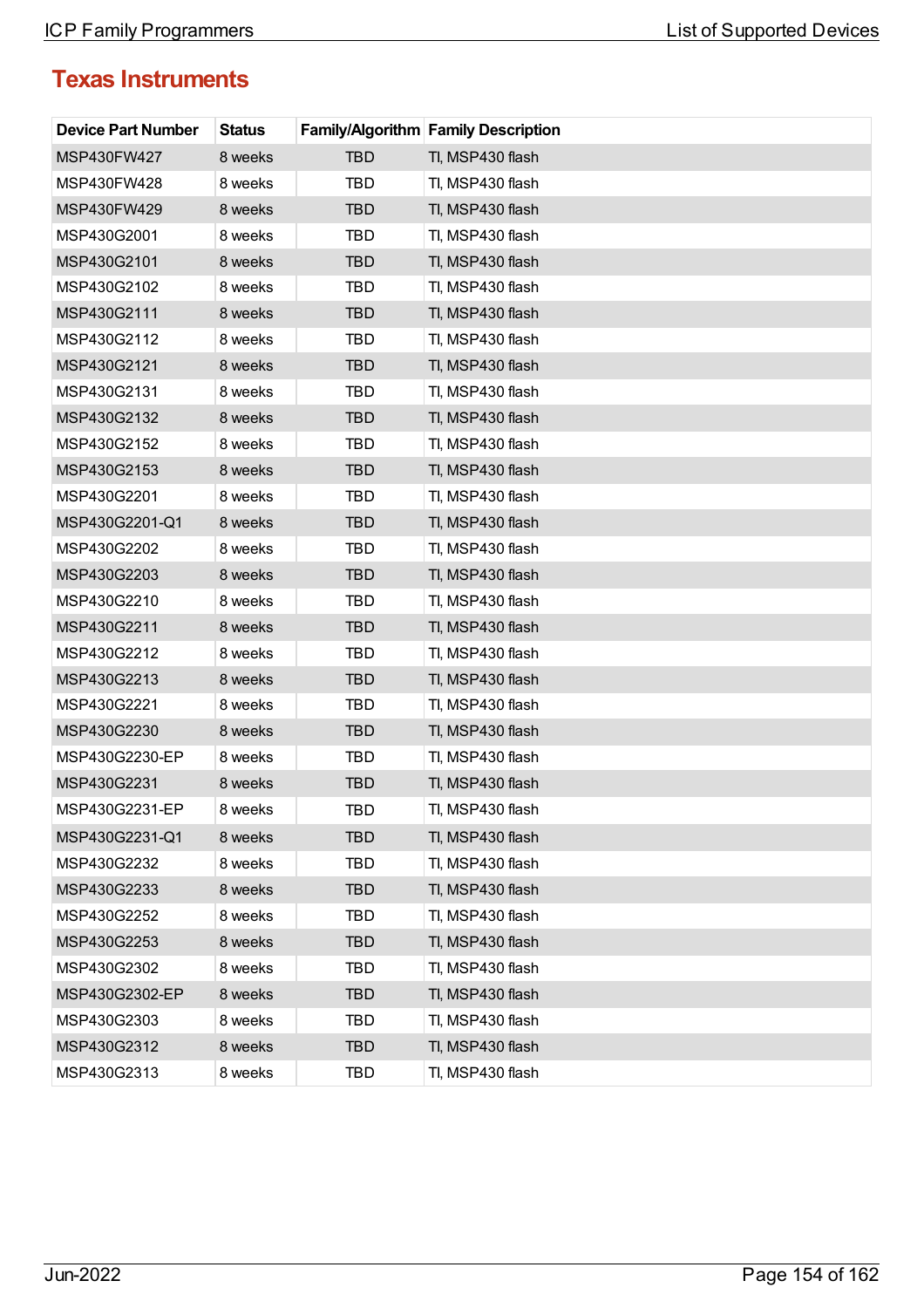| <b>Device Part Number</b> | <b>Status</b> |            | <b>Family/Algorithm Family Description</b> |
|---------------------------|---------------|------------|--------------------------------------------|
| MSP430G2332               | 8 weeks       | <b>TBD</b> | TI, MSP430 flash                           |
| MSP430G2332-EP            | 8 weeks       | <b>TBD</b> | TI, MSP430 flash                           |
| MSP430G2333               | 8 weeks       | <b>TBD</b> | TI, MSP430 flash                           |
| MSP430G2352               | 8 weeks       | TBD        | TI, MSP430 flash                           |
| MSP430G2353               | 8 weeks       | <b>TBD</b> | TI, MSP430 flash                           |
| MSP430G2402               | 8 weeks       | TBD        | TI, MSP430 flash                           |
| MSP430G2403               | 8 weeks       | <b>TBD</b> | TI, MSP430 flash                           |
| MSP430G2412               | 8 weeks       | <b>TBD</b> | TI, MSP430 flash                           |
| MSP430G2413               | 8 weeks       | <b>TBD</b> | TI, MSP430 flash                           |
| MSP430G2432               | 8 weeks       | TBD        | TI, MSP430 flash                           |
| MSP430G2433               | 8 weeks       | <b>TBD</b> | TI, MSP430 flash                           |
| MSP430G2444               | 8 weeks       | TBD        | TI, MSP430 flash                           |
| MSP430G2452               | 8 weeks       | <b>TBD</b> | TI, MSP430 flash                           |
| MSP430G2453               | 8 weeks       | TBD        | TI, MSP430 flash                           |
| MSP430G2453-Q1            | 8 weeks       | <b>TBD</b> | TI, MSP430 flash                           |
| MSP430G2513               | 8 weeks       | TBD        | TI, MSP430 flash                           |
| MSP430G2533               | 8 weeks       | <b>TBD</b> | TI, MSP430 flash                           |
| MSP430G2544               | 8 weeks       | <b>TBD</b> | TI, MSP430 flash                           |
| MSP430G2553               | 8 weeks       | <b>TBD</b> | TI, MSP430 flash                           |
| MSP430G2553-Q1            | 8 weeks       | TBD        | TI, MSP430 flash                           |
| MSP430G2744               | 8 weeks       | <b>TBD</b> | TI, MSP430 flash                           |
| MSP430G2755               | 8 weeks       | TBD        | TI, MSP430 flash                           |
| MSP430G2855               | 8 weeks       | <b>TBD</b> | TI, MSP430 flash                           |
| MSP430G2955               | 8 weeks       | TBD        | TI, MSP430 flash                           |
| MSP430l2020               | 8 weeks       | <b>TBD</b> | TI, MSP430 flash                           |
| MSP430l2021               | 8 weeks       | TBD        | TI, MSP430 flash                           |
| MSP430l2030               | 8 weeks       | <b>TBD</b> | TI, MSP430 flash                           |
| MSP430I2031               | 8 weeks       | <b>TBD</b> | TI, MSP430 flash                           |
| MSP430l2040               | 8 weeks       | <b>TBD</b> | TI, MSP430 flash                           |
| MSP430I2041               | 8 weeks       | <b>TBD</b> | TI, MSP430 flash                           |
| MSP430L092                | 8 weeks       | <b>TBD</b> | TI, MSP430 flash                           |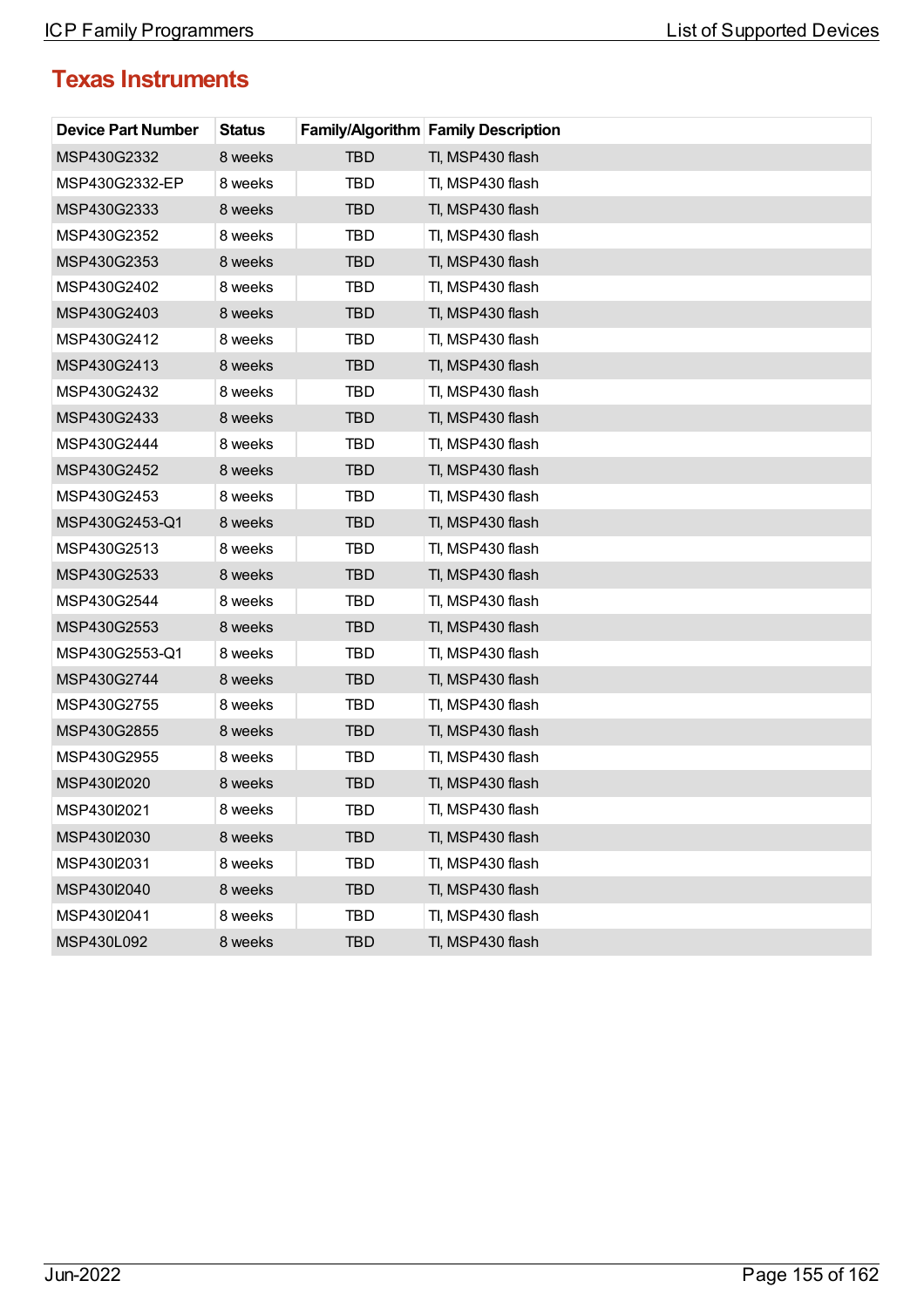## **Macronix International**

| <b>Device Part Number</b> | <b>Status</b> |    | <b>Family/Algorithm Family Description</b> |
|---------------------------|---------------|----|--------------------------------------------|
| MX25L12833FM              | Supported     | 81 | Macronix, Standard SPI Flash ICs           |
| MX25L12835FM              | Supported     | 81 | Macronix, Standard SPI Flash ICs           |
| MX25L6406E                | Supported     | 81 | Macronix, Standard SPI Flash ICs           |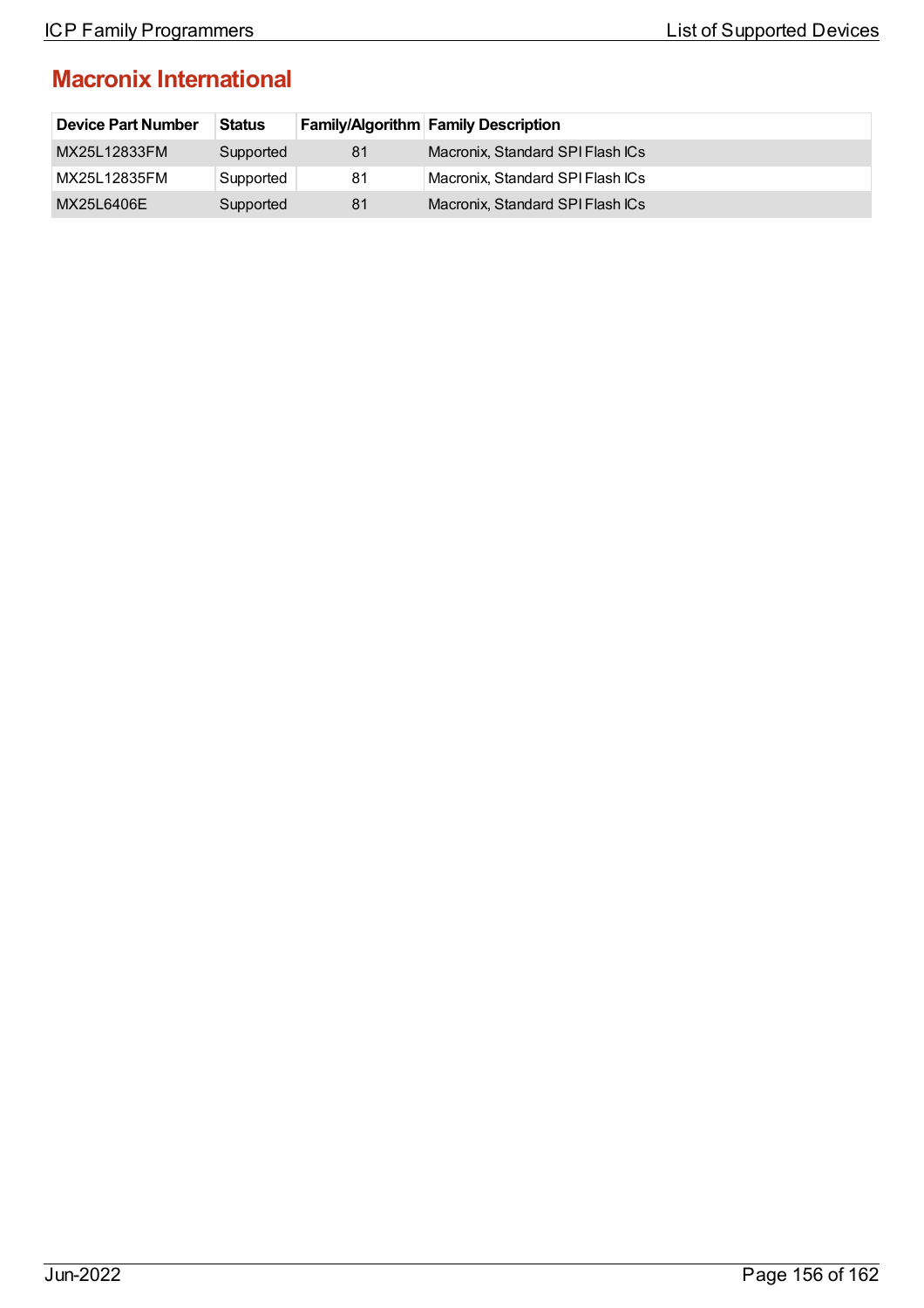## **Eon Silicon Solution**

| ∣ Device Part Number | <b>Status</b> | <b>Family/Algorithm Family Description</b> |
|----------------------|---------------|--------------------------------------------|
| EN25QH128A           | Supported     | EON, Standard SPI Flash ICs                |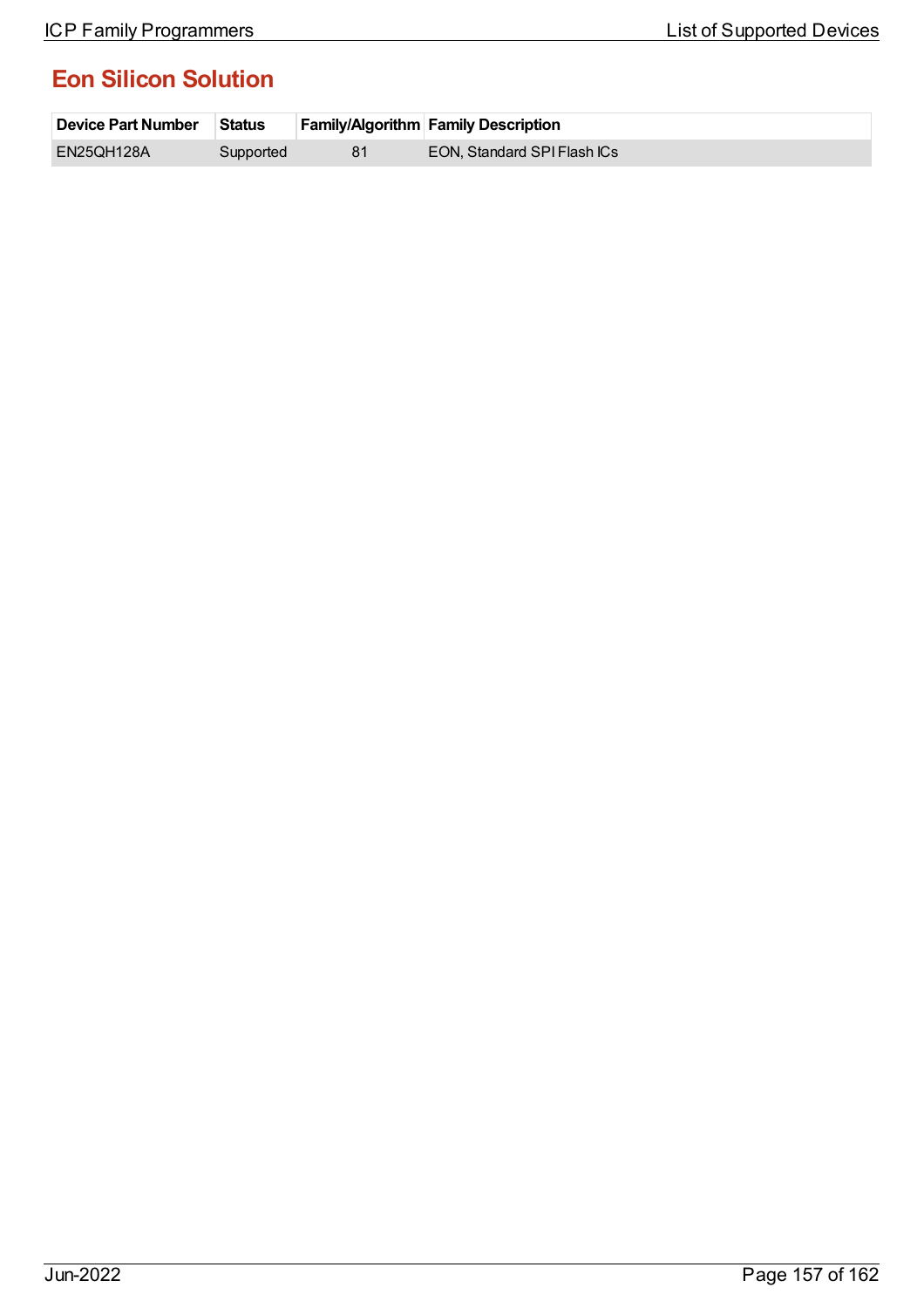## **Generic devices**

| <b>Device Part Number</b> | <b>Status</b> |    | <b>Family/Algorithm Family Description</b> |
|---------------------------|---------------|----|--------------------------------------------|
| 24AA00                    | Supported     | 38 | Generic, I2C EEPROM                        |
| 24AA01                    | Supported     | 38 | Generic, I2C EEPROM                        |
| 24AA02                    | Supported     | 38 | Generic, I2C EEPROM                        |
| 24AA024                   | Supported     | 38 | Generic, I2C EEPROM                        |
| 24AA025                   | Supported     | 38 | Generic, I2C EEPROM                        |
| 24AA04                    | Supported     | 38 | Generic, I2C EEPROM                        |
| 24AA08                    | Supported     | 38 | Generic, I2C EEPROM                        |
| 24AA1024                  | Supported     | 38 | Generic, I2C EEPROM                        |
| 24AA128                   | Supported     | 38 | Generic, I2C EEPROM                        |
| 24AA16                    | Supported     | 38 | Generic, I2C EEPROM                        |
| 24AA256                   | Supported     | 38 | Generic, I2C EEPROM                        |
| 24AA32                    | Supported     | 38 | Generic, I2C EEPROM                        |
| 24AA512                   | Supported     | 38 | Generic, I2C EEPROM                        |
| 24AA64                    | Supported     | 38 | Generic, I2C EEPROM                        |
| 24C00                     | Supported     | 38 | Generic, I2C EEPROM                        |
| 24C01                     | Supported     | 38 | Generic, I2C EEPROM                        |
| 24C02                     | Supported     | 38 | Generic, I2C EEPROM                        |
| 24C04                     | Supported     | 38 | Generic, I2C EEPROM                        |
| 24C08                     | Supported     | 38 | Generic, I2C EEPROM                        |
| 24C1024                   | Supported     | 38 | Generic, I2C EEPROM                        |
| 24C128                    | Supported     | 38 | Generic, I2C EEPROM                        |
| 24C16                     | Supported     | 38 | Generic, I2C EEPROM                        |
| 24C256                    | Supported     | 38 | Generic, I2C EEPROM                        |
| 24C32                     | Supported     | 38 | Generic, I2C EEPROM                        |
| 24C512                    | Supported     | 38 | Generic, I2C EEPROM                        |
| 24C64                     | Supported     | 38 | Generic, I2C EEPROM                        |
| 24LC00                    | Supported     | 38 | Generic, I2C EEPROM                        |
| 24LC01                    | Supported     | 38 | Generic, I2C EEPROM                        |
| 24LC02                    | Supported     | 38 | Generic, I2C EEPROM                        |
| 24LC024                   | Supported     | 38 | Generic, I2C EEPROM                        |
| 24LC025                   | Supported     | 38 | Generic, I2C EEPROM                        |
| 24LC04                    | Supported     | 38 | Generic, I2C EEPROM                        |
| 24LC08                    | Supported     | 38 | Generic, I2C EEPROM                        |
| 24LC1024                  | Supported     | 38 | Generic, I2C EEPROM                        |
| 24LC128                   | Supported     | 38 | Generic, I2C EEPROM                        |
| 24LC16                    | Supported     | 38 | Generic, I2C EEPROM                        |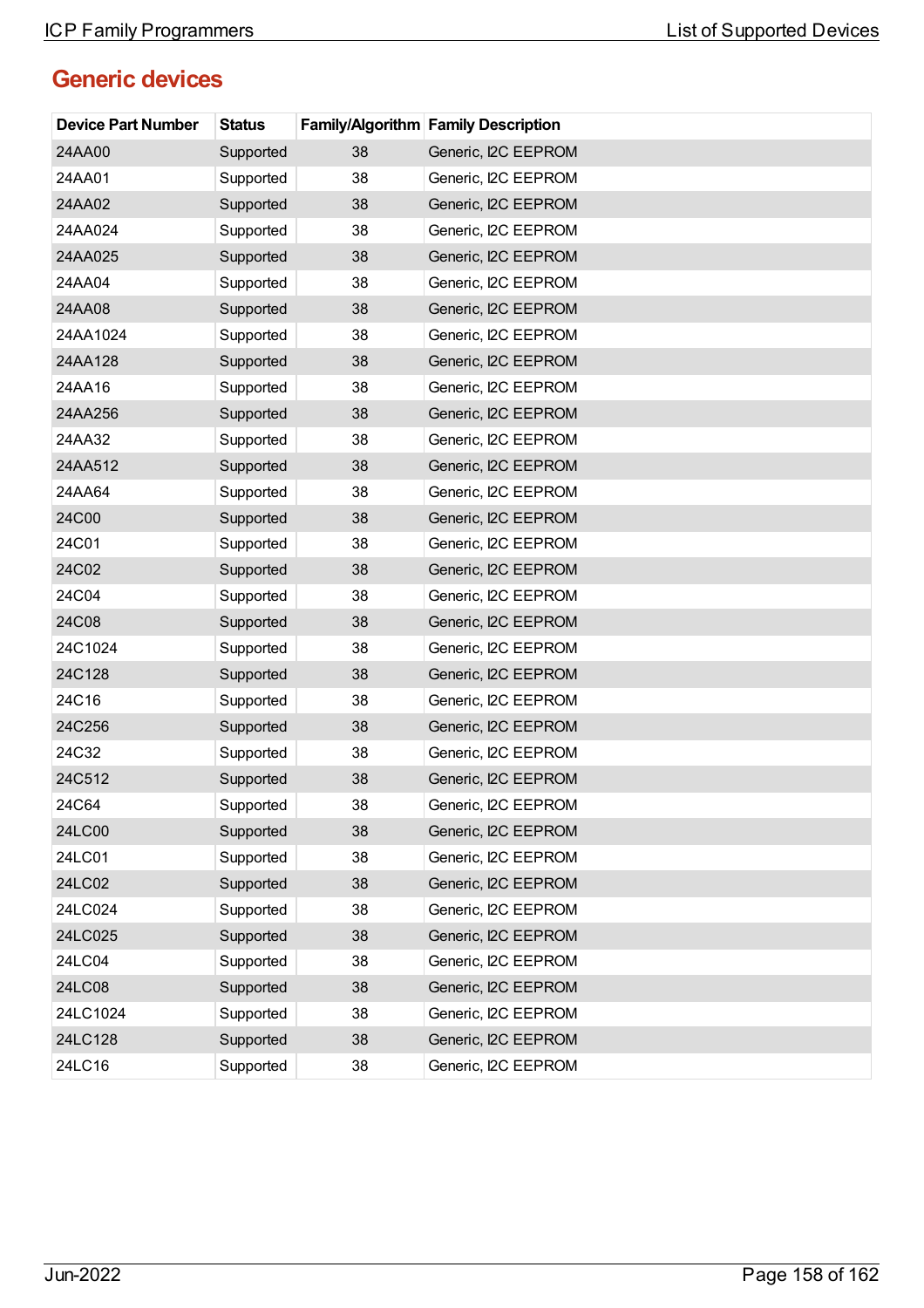# **Generic devices**

| <b>Device Part Number</b> | <b>Status</b> |    | <b>Family/Algorithm Family Description</b> |
|---------------------------|---------------|----|--------------------------------------------|
| 24LC256                   | Supported     | 38 | Generic, I2C EEPROM                        |
| 24LC32                    | Supported     | 38 | Generic, I2C EEPROM                        |
| 24LC512                   | Supported     | 38 | Generic, I2C EEPROM                        |
| 24LC64                    | Supported     | 38 | Generic, I2C EEPROM                        |
| 93AA56A                   | Supported     | 77 | Generic, Microwire EEPROM                  |
| 93AA56B                   | Supported     | 77 | Generic, Microwire EEPROM                  |
| 93AA56C                   | Supported     | 77 | Generic, Microwire EEPROM                  |
| 93C56A                    | Supported     | 77 | Generic, Microwire EEPROM                  |
| 93C56B                    | Supported     | 77 | Generic, Microwire EEPROM                  |
| 93C56C                    | Supported     | 77 | Generic, Microwire EEPROM                  |
| 93LC56A                   | Supported     | 77 | Generic, Microwire EEPROM                  |
| 93LC56B                   | Supported     | 77 | Generic, Microwire EEPROM                  |
| 93LC56C                   | Supported     | 77 | Generic, Microwire EEPROM                  |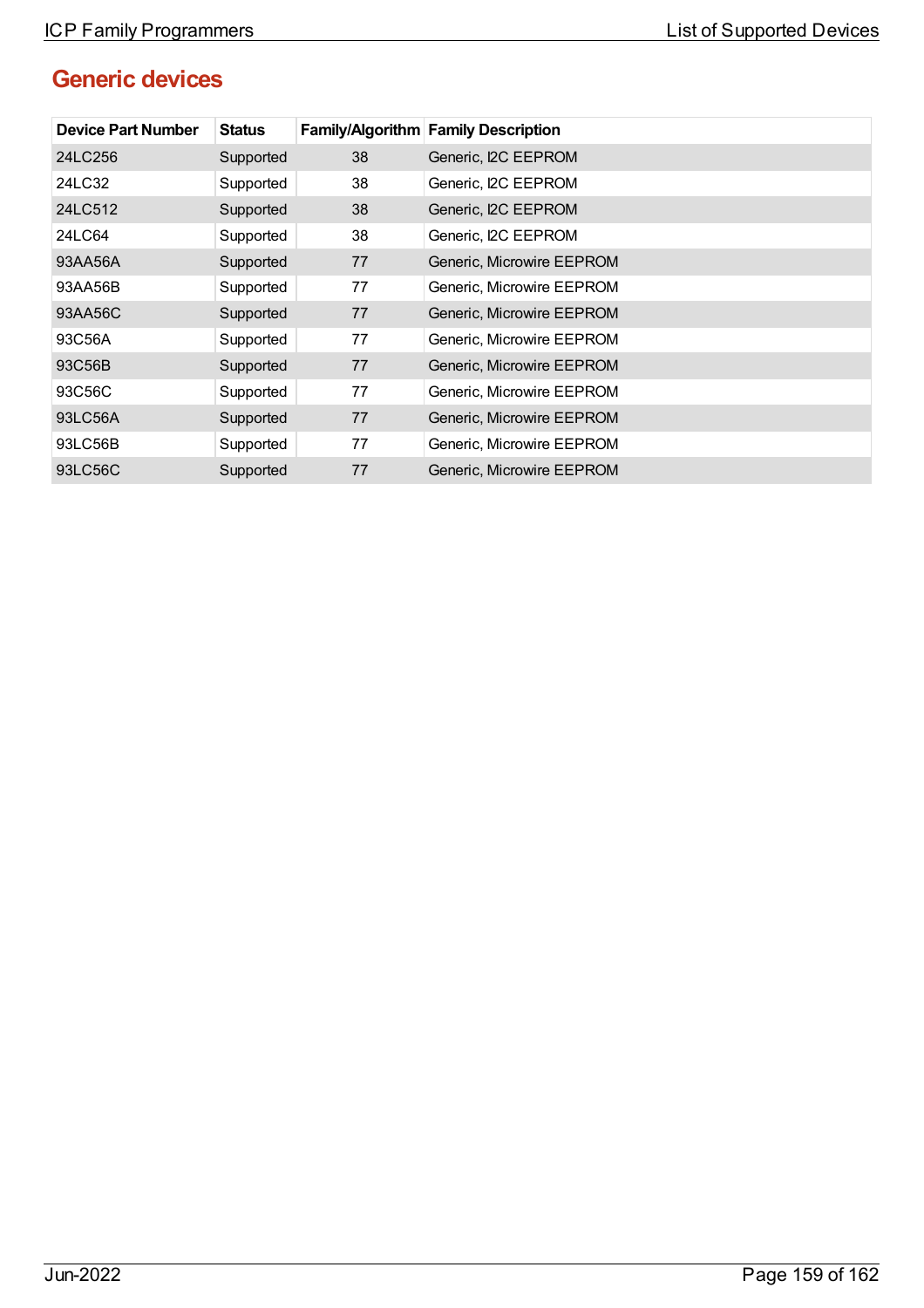# **Infineon**

| <b>Device Part Number</b> | <b>Status</b> |    | <b>Family/Algorithm Family Description</b> |
|---------------------------|---------------|----|--------------------------------------------|
| XMC1200-T038F0200         | Supported     | 85 | Infineon, XMC1000                          |
| XMC1201-Q040F0016         | Supported     | 85 | Infineon, XMC1000                          |
| XMC1201-Q040F0032         | Supported     | 85 | Infineon, XMC1000                          |
| XMC1201-Q040F0064         | Supported     | 85 | Infineon, XMC1000                          |
| XMC1201-Q040F0128         | Supported     | 85 | Infineon, XMC1000                          |
| XMC1201-Q040F0200         | Supported     | 85 | Infineon, XMC1000                          |
| XMC1201-T028F0016         | Supported     | 85 | Infineon, XMC1000                          |
| XMC1201-T028F0032         | Supported     | 85 | Infineon, XMC1000                          |
| XMC1201-T038F0016         | Supported     | 85 | Infineon, XMC1000                          |
| XMC1201-T038F0032         | Supported     | 85 | Infineon, XMC1000                          |
| XMC1201-T038F0064         | Supported     | 85 | Infineon, XMC1000                          |
| XMC1201-T038F0128         | Supported     | 85 | Infineon, XMC1000                          |
| XMC1201-T038F0200         | Supported     | 85 | Infineon, XMC1000                          |
| XMC1202-Q024X0016         | Supported     | 85 | Infineon, XMC1000                          |
| XMC1202-Q024X0032         | Supported     | 85 | Infineon, XMC1000                          |
| XMC1202-Q040X0016         | Supported     | 85 | Infineon, XMC1000                          |
| XMC1202-Q040X0032         | Supported     | 85 | Infineon, XMC1000                          |
| XMC1202-T016X0016         | Supported     | 85 | Infineon, XMC1000                          |
| XMC1202-T016X0032         | Supported     | 85 | Infineon, XMC1000                          |
| XMC1202-T016X0064         | Supported     | 85 | Infineon, XMC1000                          |
| XMC1202-T028X0016         | Supported     | 85 | Infineon, XMC1000                          |
| XMC1202-T028X0032         | Supported     | 85 | Infineon, XMC1000                          |
| XMC1202-T028X0064         | Supported     | 85 | Infineon, XMC1000                          |
| XMC1301-Q024F0008         | Supported     | 85 | Infineon, XMC1000                          |
| XMC1301-Q024F0016         | Supported     | 85 | Infineon, XMC1000                          |
| XMC1301-Q040F0008         | Supported     | 85 | Infineon, XMC1000                          |
| XMC1301-Q040F0016         | Supported     | 85 | Infineon, XMC1000                          |
| XMC1301-Q040F0032         | Supported     | 85 | Infineon, XMC1000                          |
| XMC1301-T016F0008         | Supported     | 85 | Infineon, XMC1000                          |
| XMC1301-T016F0016         | Supported     | 85 | Infineon, XMC1000                          |
| XMC1301-T016F0032         | Supported     | 85 | Infineon, XMC1000                          |
| XMC1301-T016X0008         | Supported     | 85 | Infineon, XMC1000                          |
| XMC1301-T016X0016         | Supported     | 85 | Infineon, XMC1000                          |
| XMC1301-T038F0008         | Supported     | 85 | Infineon, XMC1000                          |
| XMC1301-T038F0016         | Supported     | 85 | Infineon, XMC1000                          |
| XMC1301-T038F0032         | Supported     | 85 | Infineon, XMC1000                          |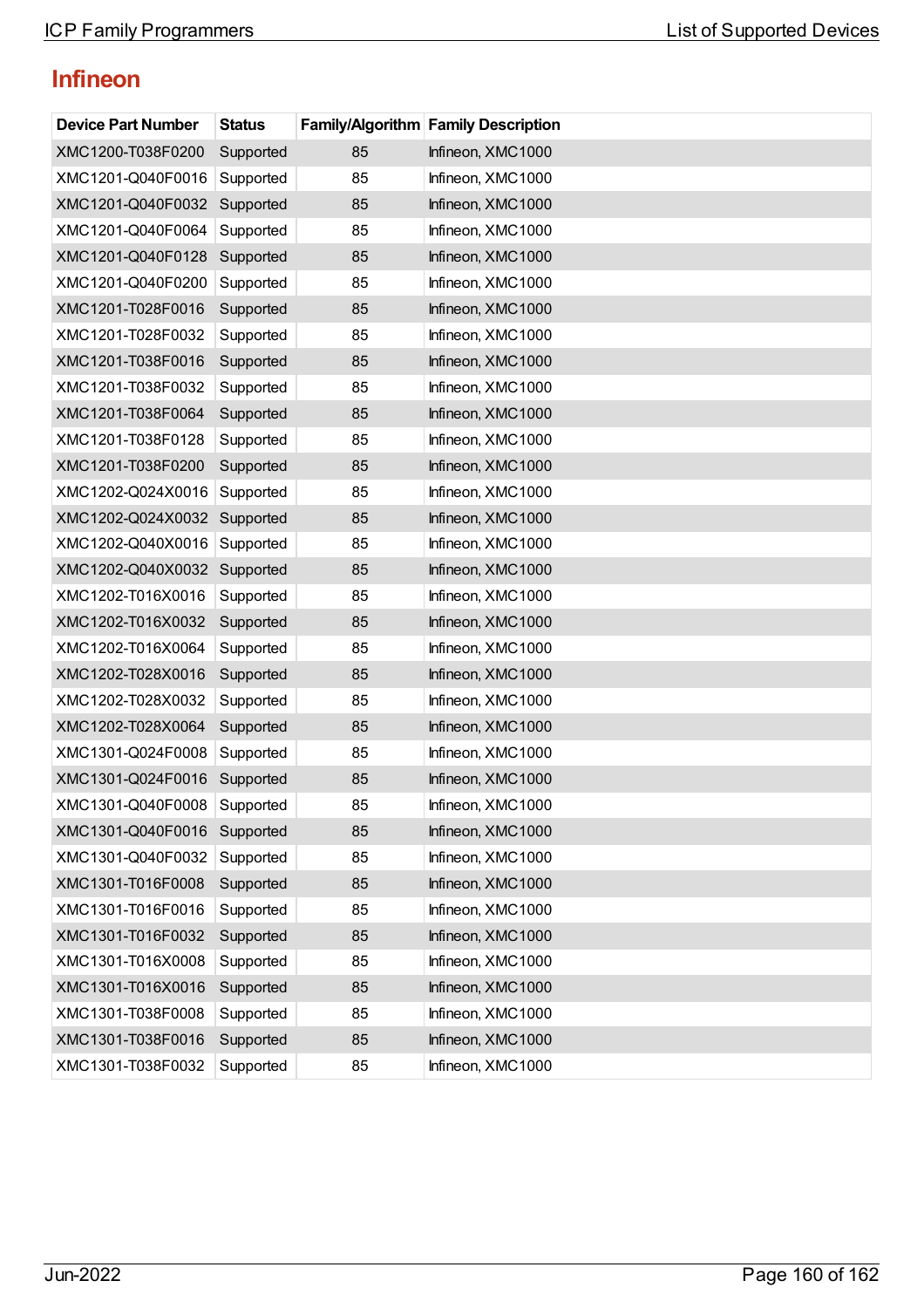# **Infineon**

| <b>Device Part Number</b> | <b>Status</b> |    | <b>Family/Algorithm Family Description</b> |
|---------------------------|---------------|----|--------------------------------------------|
| XMC1301-T038F0064         | Supported     | 85 | Infineon, XMC1000                          |
| XMC1301-T038X0032         | Supported     | 85 | Infineon, XMC1000                          |
| XMC1301-T038X0064         | Supported     | 85 | Infineon, XMC1000                          |
| XMC1302-Q024F0016         | Supported     | 85 | Infineon, XMC1000                          |
| XMC1302-Q024F0032         | Supported     | 85 | Infineon, XMC1000                          |
| XMC1302-Q024F0064         | Supported     | 85 | Infineon, XMC1000                          |
| XMC1302-Q024X0016         | Supported     | 85 | Infineon, XMC1000                          |
| XMC1302-Q024X0032         | Supported     | 85 | Infineon, XMC1000                          |
| XMC1302-Q024X0064         | Supported     | 85 | Infineon, XMC1000                          |
| XMC1302-Q040X0016         | Supported     | 85 | Infineon, XMC1000                          |
| XMC1302-Q040X0032         | Supported     | 85 | Infineon, XMC1000                          |
| XMC1302-Q040X0064         | Supported     | 85 | Infineon, XMC1000                          |
| XMC1302-Q040X0128         | Supported     | 85 | Infineon, XMC1000                          |
| XMC1302-Q040X0200         | Supported     | 85 | Infineon, XMC1000                          |
| XMC1302-T016X0008         | Supported     | 85 | Infineon, XMC1000                          |
| XMC1302-T016X0016         | Supported     | 85 | Infineon, XMC1000                          |
| XMC1302-T016X0032         | Supported     | 85 | Infineon, XMC1000                          |
| XMC1302-T028X0016         | Supported     | 85 | Infineon, XMC1000                          |
| XMC1302-T028X0032         | Supported     | 85 | Infineon, XMC1000                          |
| XMC1302-T028X0064         | Supported     | 85 | Infineon, XMC1000                          |
| XMC1302-T028X0128         | Supported     | 85 | Infineon, XMC1000                          |
| XMC1302-T028X0200         | Supported     | 85 | Infineon, XMC1000                          |
| XMC1302-T038X0016         | Supported     | 85 | Infineon, XMC1000                          |
| XMC1302-T038X0032         | Supported     | 85 | Infineon, XMC1000                          |
| XMC1302-T038X0064         | Supported     | 85 | Infineon, XMC1000                          |
| XMC1302-T038X0128         | Supported     | 85 | Infineon, XMC1000                          |
| XMC1302-T038X0200         | Supported     | 85 | Infineon, XMC1000                          |
| XMC1100-Q024F0008         | 4 weeks       | 85 | Infineon, XMC1000                          |
| XMC1100-Q024F0016         | 4 weeks       | 85 | Infineon, XMC1000                          |
| XMC1100-Q024F0032         | 4 weeks       | 85 | Infineon, XMC1000                          |
| XMC1100-Q024F0064         | 4 weeks       | 85 | Infineon, XMC1000                          |
| XMC1100-Q024X0016         | 4 weeks       | 85 | Infineon, XMC1000                          |
| XMC1100-Q040F0016         | 4 weeks       | 85 | Infineon, XMC1000                          |
| XMC1100-Q040F0032         | 4 weeks       | 85 | Infineon, XMC1000                          |
| XMC1100-Q040F0064         | 4 weeks       | 85 | Infineon, XMC1000                          |
| XMC1100-T016F0008         | 4 weeks       | 85 | Infineon, XMC1000                          |